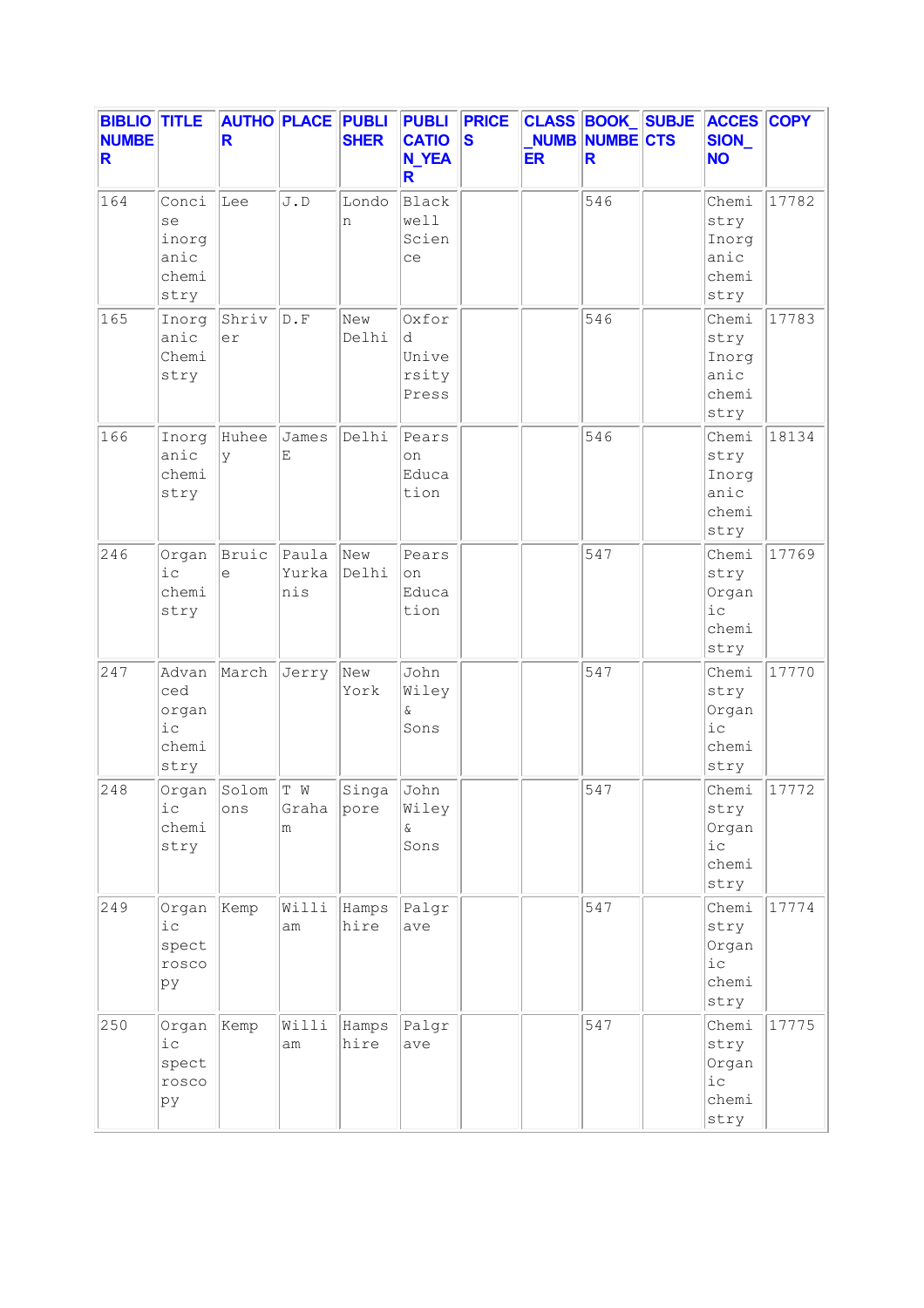| 251 | Study<br>guide<br>& amp                                                         | solut<br>ions<br>manua<br>1<br>Organ<br>i c<br>chemi<br>stry | Solom<br>ons                     | T W<br>Graha<br>m                    | New<br>York                       | John<br>Wiley<br>&<br>Sons |     |     | 547           |                                                | Chemi<br>stry<br>Organ<br>iс<br>chemi<br>stry<br>study<br>guide |
|-----|---------------------------------------------------------------------------------|--------------------------------------------------------------|----------------------------------|--------------------------------------|-----------------------------------|----------------------------|-----|-----|---------------|------------------------------------------------|-----------------------------------------------------------------|
| 252 | Organ<br>i c<br>synth<br>esis<br>: the<br>disco<br>nnect<br>ion<br>appro<br>ach | Warre<br>n                                                   | Stuar<br>t                       | Chich<br>ester                       | John<br>Wiley<br>$\delta$<br>Sons |                            |     | 547 |               | Chemi<br>stry<br>Organ<br>i c<br>synth<br>esis | 17771                                                           |
| 257 | Α<br>text<br>book<br>of<br>physi<br>ca1<br>Chemi<br>stry                        | Kapoo<br>$\Upsilon$                                          | K.L                              | New<br>Delhi                         | Macmi<br>llan                     |                            |     | 541 |               | Chemi<br>stry<br>Physi<br>ca1<br>chemi<br>stry | 17781                                                           |
| 663 | Autom<br>atic<br>contr<br>οl                                                    | Scien<br>tific<br>Ameri<br>can<br>Book<br>Co.                | New<br>York                      | Simon<br>and<br>Schus<br>ter<br>Inc. |                                   |                            | 540 | SCI | Chemi<br>stry | 248                                            | $\mathbf 1$                                                     |
| 664 | New<br>chemi<br>stry                                                            | Scien<br>tific<br>Ameri<br>can<br>Book<br>Co.                | New<br>York                      | Simon<br>and<br>Schus<br>ter<br>Inc. |                                   |                            | 540 | SCI | Chemi<br>stry | 249                                            | $\mathbf{1}$                                                    |
| 665 | The<br>unive<br>rse                                                             | Scien<br>tific<br>Ameri<br>can<br>Book<br>Co.                | $\sqrt{\phantom{a}}$ New<br>York | Simon<br>and<br>Schus<br>ter<br>Inc. |                                   |                            | 540 | SCI | Chemi<br>stry | 250                                            | $\mathbf{1}$                                                    |
| 666 | Eleme<br>ntary<br>chemi<br>stry                                                 | King<br>Beran<br>ard<br>W.                                   | New<br>Jercy                     | Littl<br>efiel<br>d<br>Adms<br>& Co. |                                   |                            | 540 | KIN | Chemi<br>stry | 251                                            | $\mathbf{1}$                                                    |
| 708 | Inorg<br>anic<br>chemi<br>stry<br>$\left($<br>advan<br>ced)                     | Suli<br>G.D.                                                 | New<br>Delhi                     | S.Cha<br>nd<br>and<br>${\rm CO}$ .   |                                   |                            | 546 | SUL | Chemi<br>stry | 293                                            | $\mathbf 1$                                                     |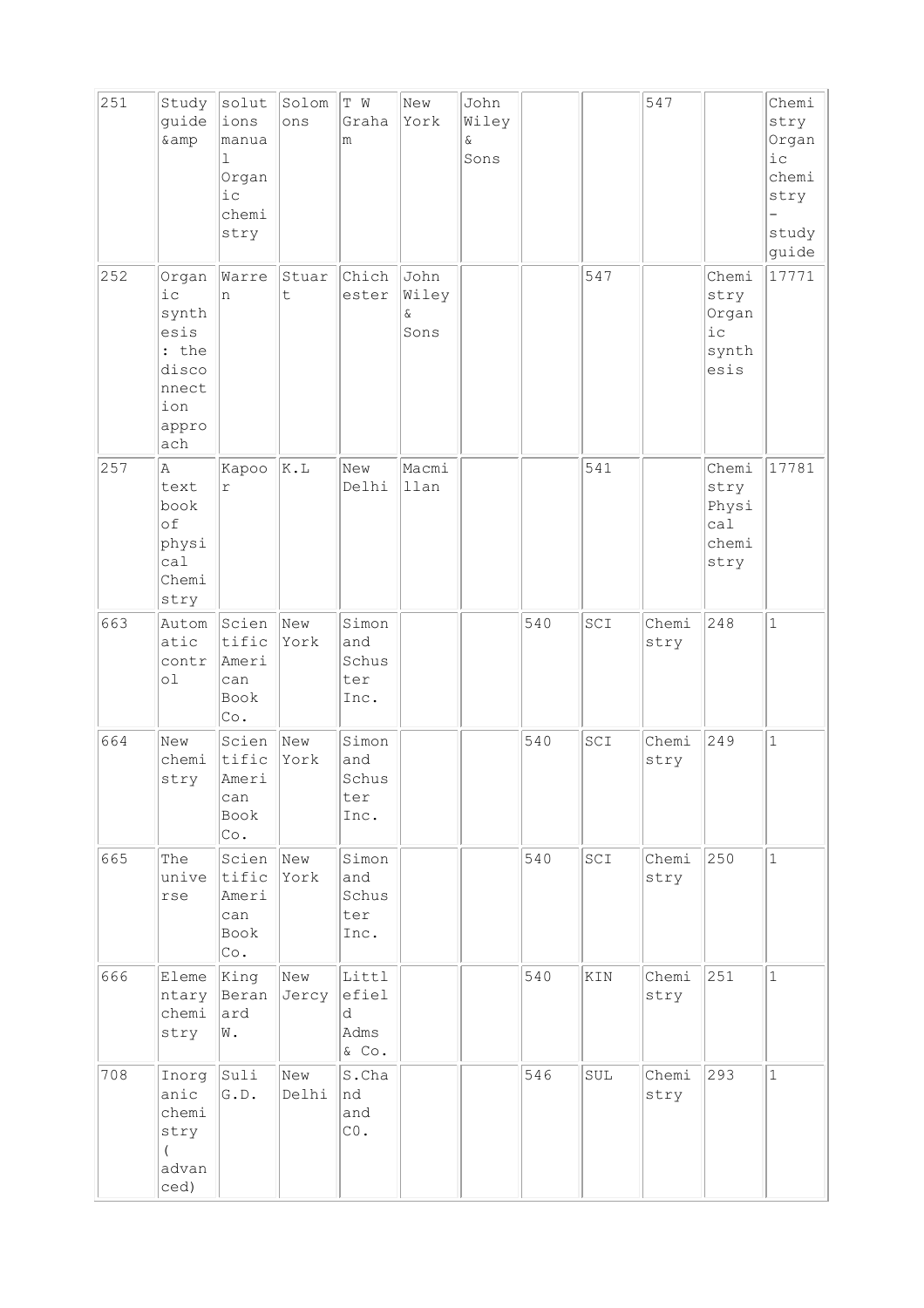| 713 | Α<br>text<br>book<br>of<br>chemi<br>stry                                                                                                                | Mitra                                   | Calcu<br>tta                             | Ghosh<br>$\&$ Co.                                    |                                  | 540 | MIT        | Chemi<br>stry | 298           | $\mathbf 1$  |
|-----|---------------------------------------------------------------------------------------------------------------------------------------------------------|-----------------------------------------|------------------------------------------|------------------------------------------------------|----------------------------------|-----|------------|---------------|---------------|--------------|
| 714 | A pre<br>unive<br>rsity<br>cours<br>e of<br>chemi<br>stry                                                                                               | Roy<br>$\mathbb{N}$ . $\mathbb{N}$ .    | Calcu<br>tta                             | Midna<br>pur<br>Book<br>Depot                        |                                  | 540 | ROY        | Chemi<br>stry | 299           | $\mathbf 1$  |
| 715 | Α<br>text<br>book<br>of<br>macro<br>and<br>semim<br>icro<br>quale<br>tatin<br>$\mathrel{\mathop{\mathrm{e}}\nolimits}$<br>inorg<br>anic<br>analy<br>sis | Vogel<br>Arthu<br>r I.                  | Londo<br> n                              | longm<br>ans<br>Green<br>and<br>Co.<br>Ltd.          |                                  | 546 | VOG        | Chemi<br>stry | 300           | $\mathbf 1$  |
| 716 | Indus<br>trial<br>chemi<br>stry                                                                                                                         | Riege<br>$\perp$<br>Emil<br>Raymo<br>nd | New<br>York                              | Renho<br>1d<br>Publi<br>shing<br>Corpo<br>ratio<br>n |                                  | 540 | <b>RIE</b> | Chemi<br>stry | 301           | $\mathbf{1}$ |
| 717 | Inorg<br>anic<br>chemi<br>stry<br>an<br>advan<br>ced<br>textb<br>ook                                                                                    | Moell<br>er<br>Shera<br>$1d$            | Calcu<br>tta                             | Asia<br>publi<br>sing<br>House                       |                                  | 546 | MOE        | Chemi<br>stry | 302           | $1\,$        |
| 718 | Α<br>handb<br>$\circ \circ k$<br>оf<br>organ<br>iс<br>analy<br>sis<br>(qual<br>itati<br>ve<br>$\&amp$                                                   | iktiv<br>e)                             | quant Clark<br>le<br>Hans<br>Shach<br>er | Londo<br>n                                           | Edwar<br>d<br>Arnol<br>d<br>Ltd. |     | 547        | CLA           | Chemi<br>stry | 303          |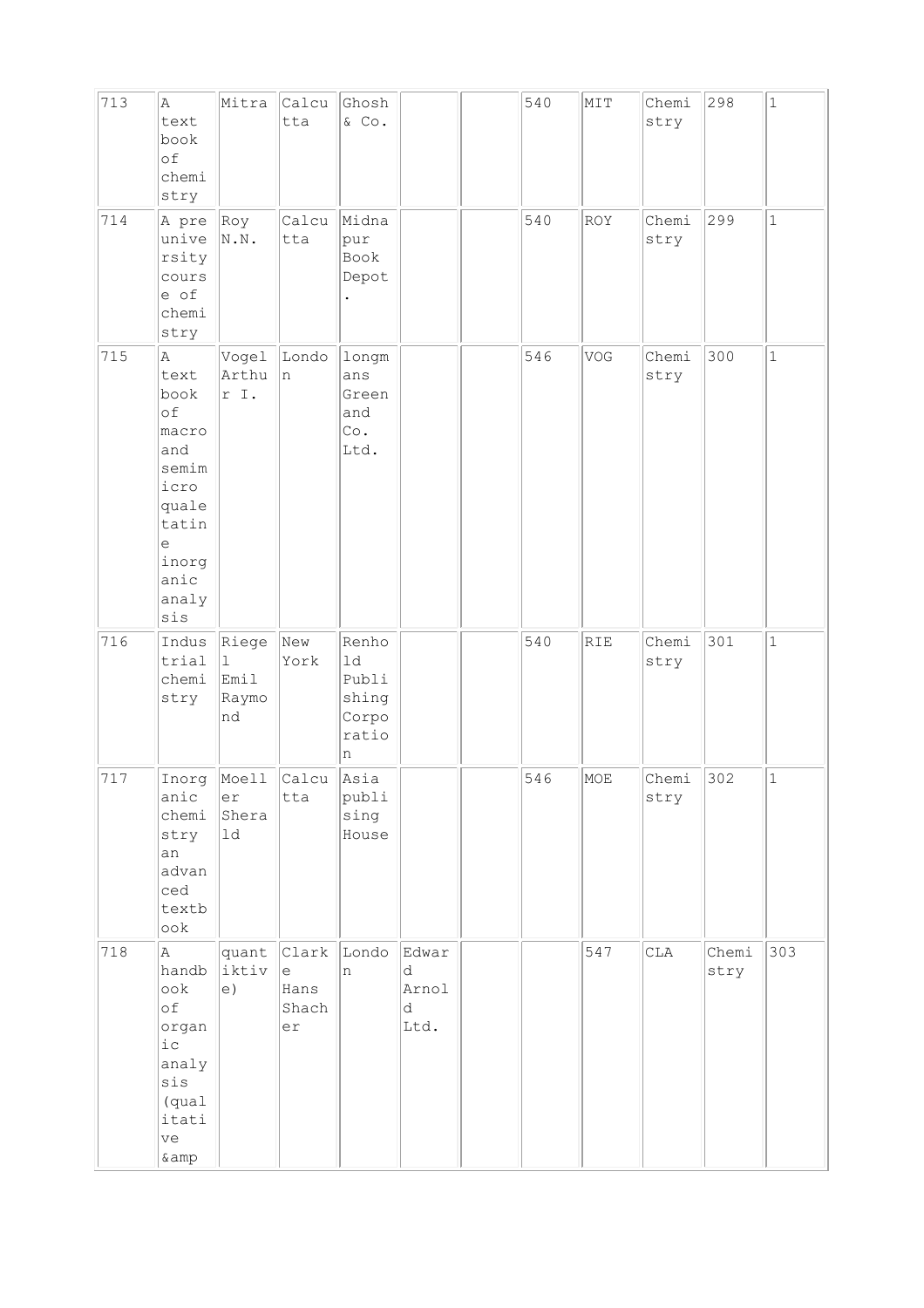| 719  | Α<br>text<br>book<br>of<br>physi<br>cal<br>chemi<br>stry                         | Kundu<br>Priya<br>Nath | Calcu<br>tta  | Moder<br>n<br>Book<br>Agenc<br>У                                |                                                     | 541 | KUN | Chemi<br>stry | 304           | $\mathbf{1}$ |
|------|----------------------------------------------------------------------------------|------------------------|---------------|-----------------------------------------------------------------|-----------------------------------------------------|-----|-----|---------------|---------------|--------------|
| 723  | Gener<br>a1<br>chemi<br>stry                                                     | Glink<br>a N.          | Mosco<br>W    | Forci<br>gn<br>Langu<br>ages<br>Publi<br>sing                   |                                                     | 540 | GLI | Chemi<br>stry | 308           | $\mathbf{1}$ |
| 725  | Organ<br>i c<br>chemi<br>stry                                                    | Kippi<br>ng            | Londo<br>n    | The<br>E.L.B<br>$\cdot$ S .<br>and<br>W.R.<br>Chamb<br>es       |                                                     | 547 | KIP | Chemi<br>stry | 310           | $\mathbf{1}$ |
| 726  | Organ<br>i c<br>chemi<br>stry                                                    | Kippi<br>ng            | Londo<br>n    | The<br>E.L.B<br>$\cdot$ S $\cdot$<br>and<br>W.R.<br>Chamb<br>es |                                                     | 547 | KIP | Chemi<br>stry | 311           | $\mathbf{1}$ |
| 727  | A<br>text<br>book<br>of<br>quant<br>itati<br>ve<br>inorg<br>anic<br>analy<br>sis | Vogel                  | Arthe<br>r J. |                                                                 | The<br>E.L.B<br>.S.<br>and<br>Longm<br>ans<br>Green |     | 545 | VOG           | Chemi<br>stry | 312          |
| 1019 | Α<br>text<br>book<br>of<br>chemi<br>stry                                         | Mitra                  |               |                                                                 |                                                     | 540 | MIT | Chemi<br>stry | 604           | $\mathbf{1}$ |
| 1020 | A.<br>text<br>book<br>of<br>inorg<br>anic<br>chemi<br>stry                       | Dutt                   | P. K.         | Calcu<br>tta                                                    | Scien<br>tific<br>Book<br>Agenc<br>У                |     | 546 | $\rm DUT$     | Chemi<br>stry | 605          |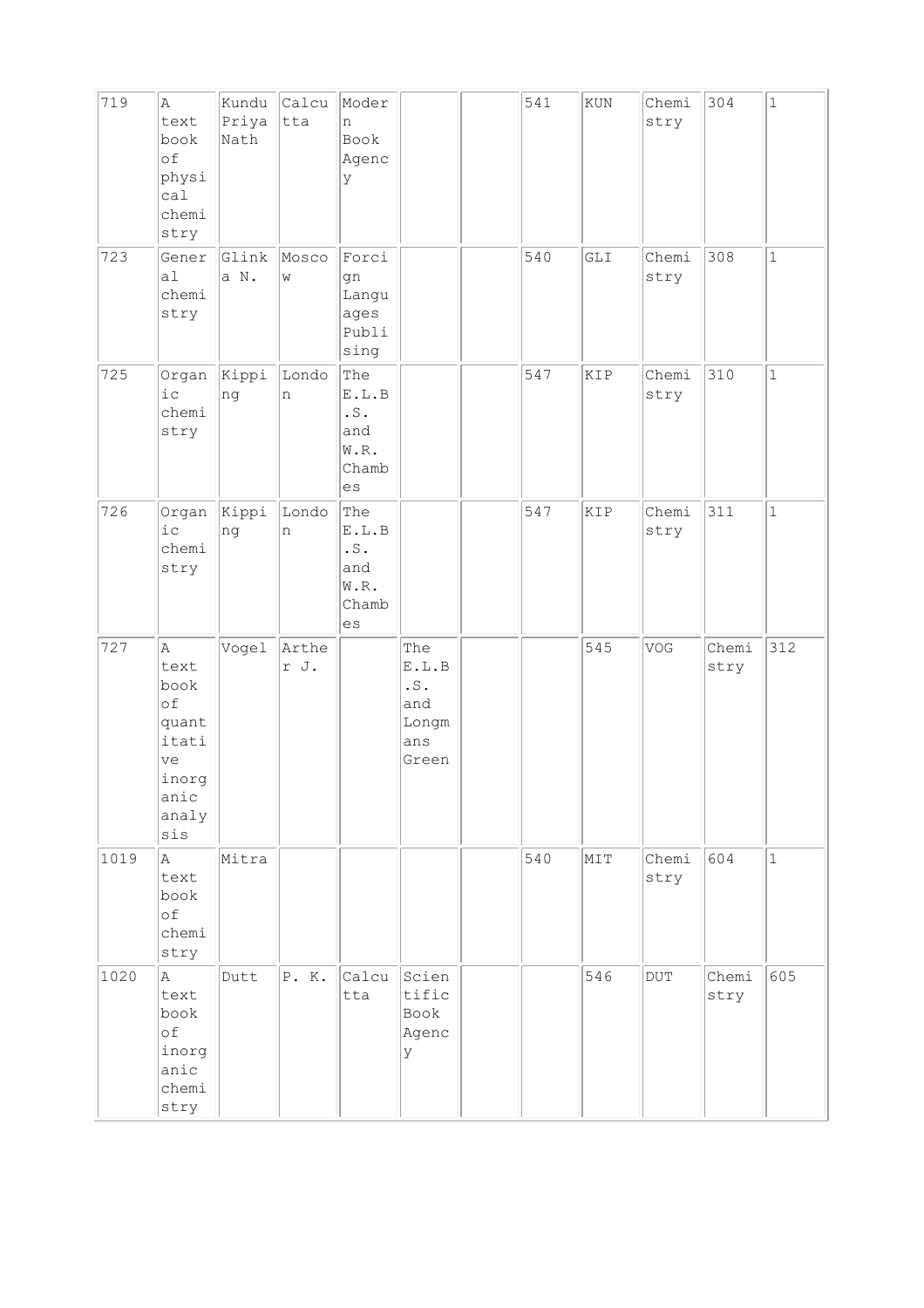| 1021 | A<br>text<br>book<br>of<br>inorg<br>anic<br>chemi<br>stry               | De                  | A. R.               | Calcu<br>tta                      | Scien<br>tific<br>Book<br>Agenc<br>У |     | 546   | $\rm{DE}$     | Chemi<br>stry | 606          |
|------|-------------------------------------------------------------------------|---------------------|---------------------|-----------------------------------|--------------------------------------|-----|-------|---------------|---------------|--------------|
| 1022 | Eleme<br>ntary<br>physi<br>cal<br>chemi<br>stry                         | Palit               | Santi<br>Ranja<br>n | Calcu<br>tta                      | Scien<br>tific<br>Book<br>Agenc<br>У |     | 541.3 | PAL           | Chemi<br>stry | 607          |
| 1023 | Text<br>book<br>of<br>organ<br>$i$ c<br>chemi<br>sty                    | Bahl                | B. S.               | New<br>Delhi                      | $S$ .<br>Chank<br>$\&$ Co.           |     | 547   | <b>BAH</b>    | Chemi<br>stry | 608          |
| 1024 | Eleme<br>nts<br>of<br>physi<br>ca1<br>chemi<br>stry                     | Bahl                | B. S.               | New<br>Delhi                      | S.<br>Chank<br>& Co.                 |     | 541.3 | BAH           | Chemi<br>stry | 609          |
| 1025 | A<br>text<br>book<br>of<br>moder<br>n<br>inorg<br>anic<br>chemi<br>stry | Singh               | Jagin<br>dar        | Delhi                             | Atma<br>Ram &<br>Sons                |     | 546   | SIN           | Chemi<br>stry | 610          |
| 1026 | Organ<br>$i$ c<br>chemi<br>stry                                         | Sarka<br>$\Upsilon$ | Calcu<br>tta        | Scien<br>ce<br>Book<br>Agenc<br>У |                                      | 547 | SAR   | Chemi<br>stry | 611           | $\mathbf{1}$ |
| 1027 | Studi<br>es in<br>inorg<br>anic<br>chemi<br>stry                        | Goswa<br>mi         | B. K.               | Calcu<br>tta                      | Mouli<br>$\mathbf k$<br>Libra<br>ry  |     | 546   | GOS           | Chemi<br>stry | 612          |
| 1028 | Eleme<br>nts<br>оf<br>physi<br>cal<br>chemi<br>stry                     | Glass<br>tone       | Sammu<br>el         | Londo<br>n.                       | McMil<br>lan &<br>Co.<br>Ltd.        |     | 541.3 | GLA           | Chemi<br>stry | 613          |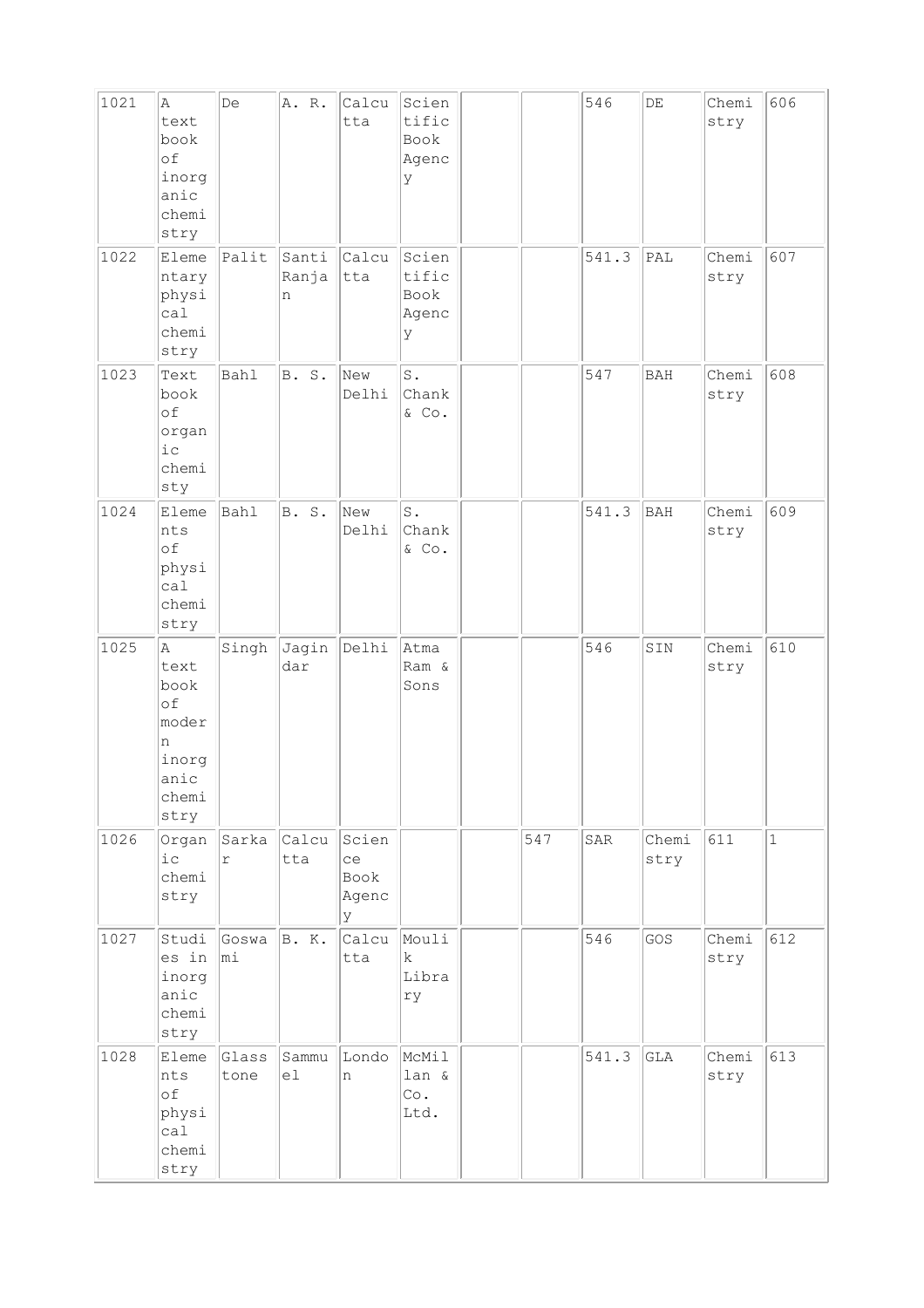| 1035 | Organ<br>i c<br>chemi<br>stry                         | Pavdo<br>$\overline{\mathbf{V}}$ | B                      | Mosco<br>W                        | Forei<br>gn<br>Langu<br>age<br>Publi<br>shing<br>House  |     | 547 | $\mathop{\mathrm{PAV}}$ | Chemi<br>stry | 620         |
|------|-------------------------------------------------------|----------------------------------|------------------------|-----------------------------------|---------------------------------------------------------|-----|-----|-------------------------|---------------|-------------|
| 1038 | Gener<br>a <sub>1</sub><br>chemi<br>stry              | Glink<br>a                       | N                      | Mosco<br>W                        | Forei<br>gn<br>Lanqu<br>apes<br>Publi<br>shing<br>House |     | 540 | GLI                     | Chemi<br>stry | 623         |
| 1040 | Quant<br>itati<br>ve<br>analy<br>sis                  | Alexe<br>yev                     | V.                     | Mosco<br>W                        | Forei<br>gn<br>Lanqu<br>apes<br>Publi<br>shing<br>House |     | 545 | ALX                     | Chemi<br>stry | 625         |
| 1101 | Organ<br>i c<br>chemi<br>stry<br>(Made<br>Simpl<br>e) | Natha<br>n                       | S. S.                  | Londo<br>n                        | Made<br>Simpl<br>e<br><b>Books</b>                      |     | 547 | NAT                     | Chemi<br>stry | 686         |
| 1111 | Made<br>simpl<br>$\in$<br>(chem<br>istry              | Hess                             | Fred<br>$\mathtt{C}$ . | Londo<br>n                        | Made<br>Simpl<br>$\in$<br><b>Books</b>                  |     | 540 | <b>HES</b>              | Chemi<br>stry | 696         |
| 1363 | Theor<br>etica<br>1<br>organ<br>i c<br>chemi<br>stry  | Cohen                            | Londo<br>n             | Macmi<br>11an<br>$\&$ Co.<br>Ltd. |                                                         | 547 | COH | Chemi<br>stry           | 948           | $\mathbf 1$ |
| 1364 | Outti<br>nes<br>of<br>analy<br>tical<br>chemi<br>stry | Chatt<br>erjee                   | Dinab<br>andhu         |                                   |                                                         |     | 541 | CHA                     | Chemi<br>stry | 949         |
| 1538 | Inter<br>media<br>te<br>chemi<br>stry                 | Dutta                            | s.                     |                                   |                                                         |     | 540 | $\rm DUT$               | Chemi<br>stry | 1123        |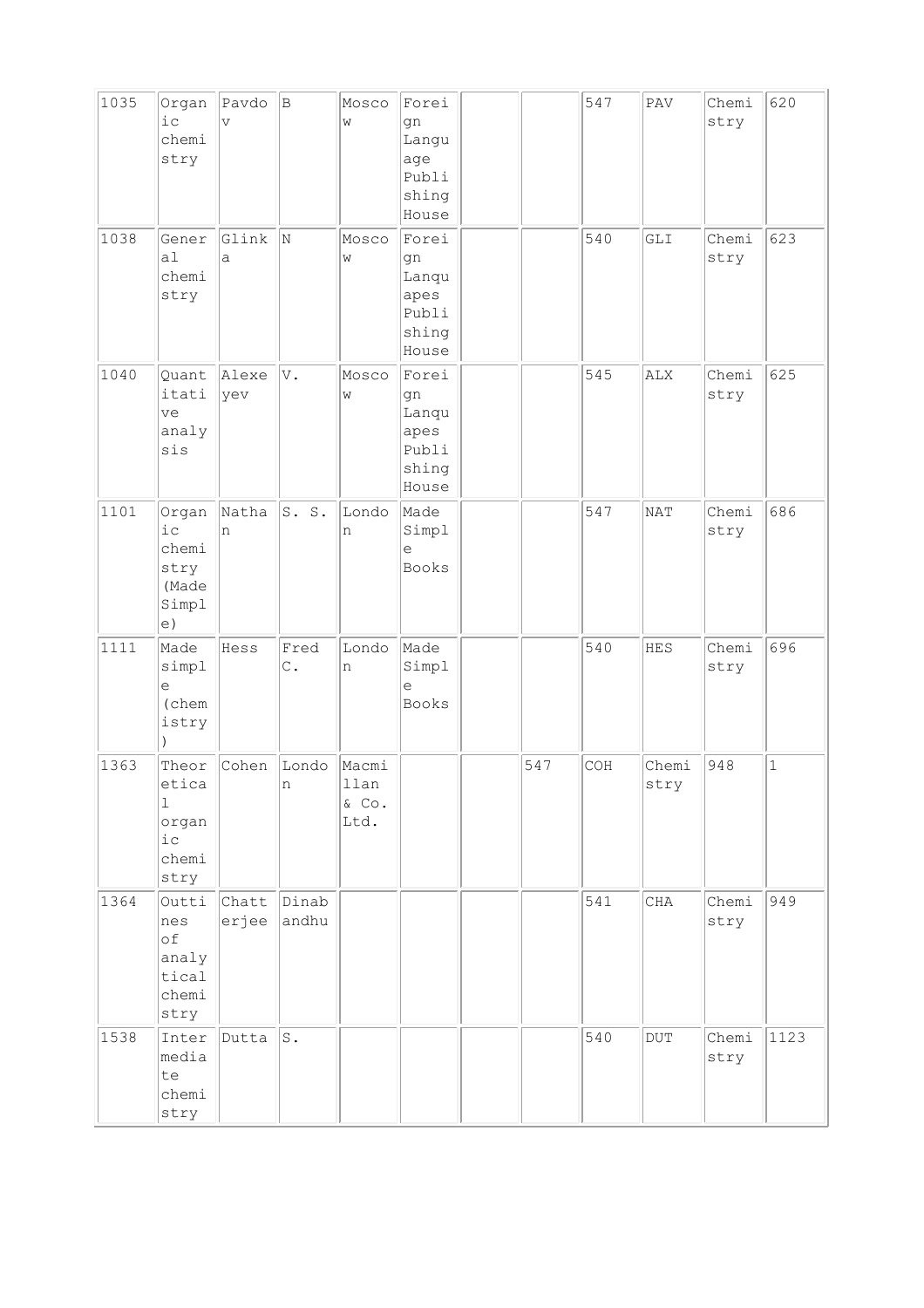| 1714 | Advan<br>ced<br>inorg<br>anic<br>chemi<br>stry                                    | Praka<br>sh                              | Satya          | New<br>Delhi        | Shyam<br>1a1<br>Chari<br>table<br>trust     |     | 546        | $\mbox{\texttt{PRA}}$ | Chemi<br>stry | 1299         |
|------|-----------------------------------------------------------------------------------|------------------------------------------|----------------|---------------------|---------------------------------------------|-----|------------|-----------------------|---------------|--------------|
| 1715 | Advan<br>ced<br>inorg<br>anic<br>chemi<br>stry                                    | Praka<br>sh                              | Satya          | New<br>Delhi        | Shyam<br>lal<br>Chari<br>table<br>trust     |     | 546        | PRA                   | Chemi<br>stry | 1300         |
| 2496 | Bhout<br>a<br>rasay<br>an                                                         | Pratu<br>1<br>Chand<br>ra<br>Raksh<br>it | Calcu<br>tta   | Write<br>$\Upsilon$ |                                             | 540 | <b>RAK</b> | Chemi<br>stry         | 2081          | $\mathbf{1}$ |
| 2497 | Inorg<br>anic<br>chemi<br>stry                                                    | Dutta                                    | R. L.          | Calcu<br>tta        | Scien<br>ce<br>Book<br>Agenc<br>У           |     | 541        | $_{\rm DUT}$          | Chemi<br>stry | 2082         |
| 2498 | Physi<br>ca1<br>chemi<br>stry                                                     | Raksh<br>it                              | P. C.          | Calcu<br>tta        | Scien<br>ce<br>Book<br>Agenc<br>У           |     | 540        | RAK                   | Chemi<br>stry | 2083         |
| 2499 | Indus<br>trial<br>chemi<br>stry<br>part-<br>T<br>metal<br> lury                   | Das                                      | R. K.          | Calcu<br>tta        | Asia<br>Publi<br>shing<br>House             |     | 540        | DAS                   | Chemi<br>stry | 2084         |
| 2500 | Fundm<br>ental<br>$\rm s$<br>conce<br>pts<br>of<br>inorg<br>anic<br>chemi<br>stry | Gilre<br>ath                             | Esmar<br>ch S. | New<br>Delhi        | Mcgra<br>W<br>Hill<br>Kogak<br>usha<br>Ltd. |     | 541        | GIL                   | Chemi<br>stry | 2085         |
| 2501 | Intro<br>ducto<br>ry<br>physi<br>ca1<br>chemi<br>stry                             | Andre<br>$\mathbb{W}\,\mathbb{S}$        | Donal<br>d H.  | New<br>Delhi        | Mcgra<br>W<br>Hill<br>Kogak<br>usha<br>Ltd. |     | 540        | AND                   | Chemi<br>stry | 2086         |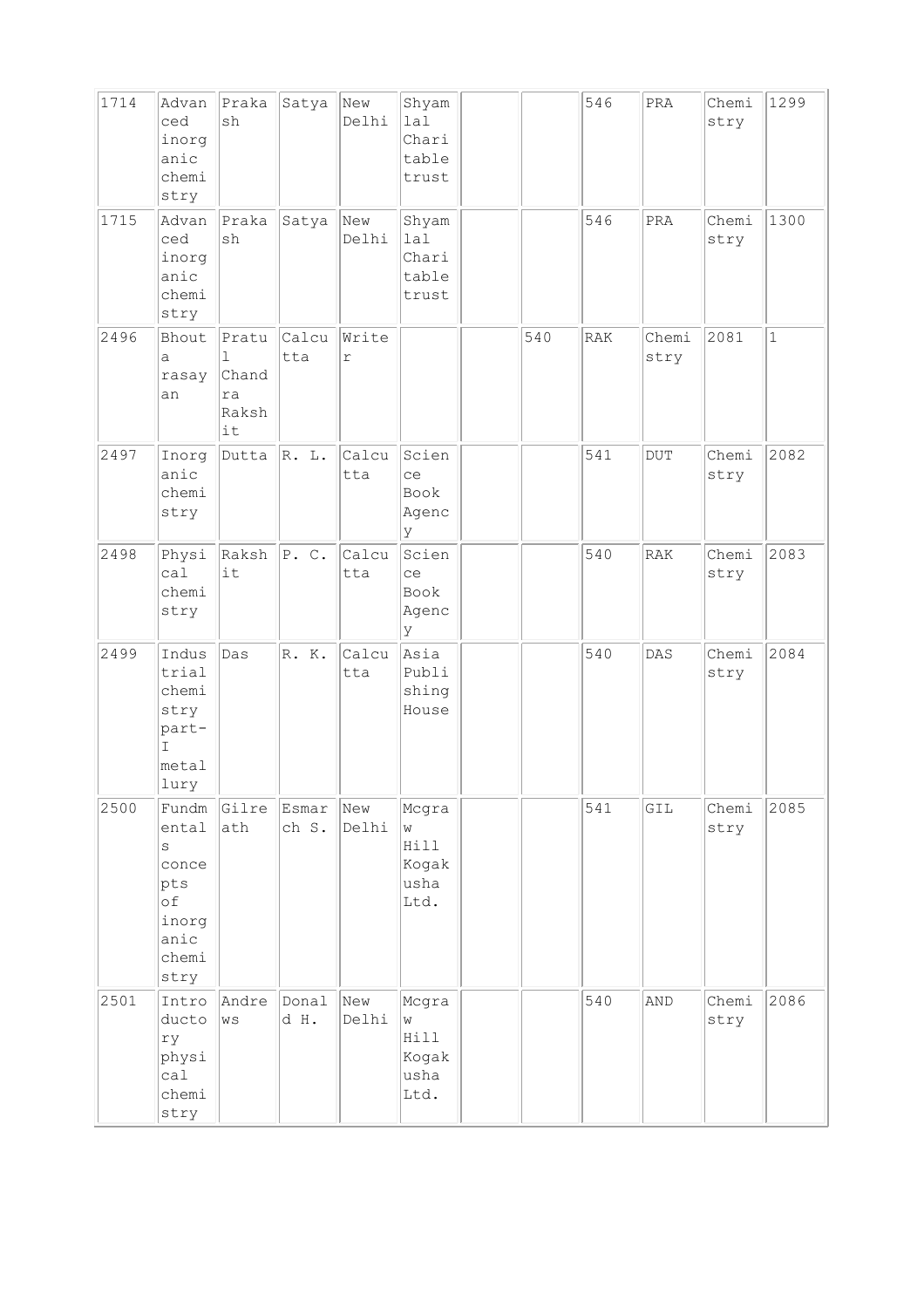| 2502 | Physi<br>ca1<br>chemi<br>stry                                                            | Barro<br>W    | Gordo<br>n M.             | New<br>Delhi | Mcgra<br>W<br>Hill<br>Kogak<br>usha<br>Ltd. |  | 540 | <b>BAR</b> | Chemi<br>stry | 2087 |
|------|------------------------------------------------------------------------------------------|---------------|---------------------------|--------------|---------------------------------------------|--|-----|------------|---------------|------|
| 2672 | Advan<br>ced<br>inorg<br>anic<br>chemi<br>stry<br>: a<br>compr<br>ehens<br>sive<br>text  | Cotto<br>n    | ${\bf F}$ .<br>Alber<br>t | New<br>Delhi | Wiley<br>Easte<br>rn<br>Pvt.<br>Ltd.        |  | 541 | COT        | Chemi<br>stry | 2257 |
| 2673 | Eleme<br>nts<br>of<br>physi<br>cal<br>chemi<br>stry                                      | Glass<br>tone | Samue<br>ı                | Londo<br>n   | The<br>Macmi<br>llan<br>Press<br>Ltd.       |  | 540 | <b>GLA</b> | Chemi<br>stry | 2258 |
| 2674 | Text<br>book<br>of<br>physi<br>ca1<br>chemi<br>stry                                      | Glass<br>tone | Samue<br>$\mathbf 1$      | Londo<br>n   | The<br>Macmi<br>llan<br>Press<br>Ltd.       |  | 540 | <b>GLA</b> | Chemi<br>stry | 2259 |
| 2675 | Organ<br>ic<br>chemi<br>stry<br>: the<br>funda<br>menta<br>$\mathbf 1$<br>princ<br>iples | Finar         | I. L.                     | Londo<br>n   | Longm<br>an<br>Group<br>Ltd.                |  | 542 | FIN        | Chemi<br>stry | 2260 |
| 2676 | Conci<br>se<br>Inorg<br>anic<br>chemi<br>stry                                            | Lee           | J. D.                     | Londo<br>n   | E.L.B<br>$\cdot$ S .<br>Londo<br>n          |  | 541 | LEE        | Chemi<br>stry | 2261 |
| 2677 | Physi<br>cal<br>chemi<br>stry                                                            | Raksh<br>it   | Pratu<br>ı<br>Chand<br>ra | Calcu<br>tta | Scien<br>ce<br>Book<br>Agenc<br>У           |  | 541 | RAK        | Chemi<br>stry | 2262 |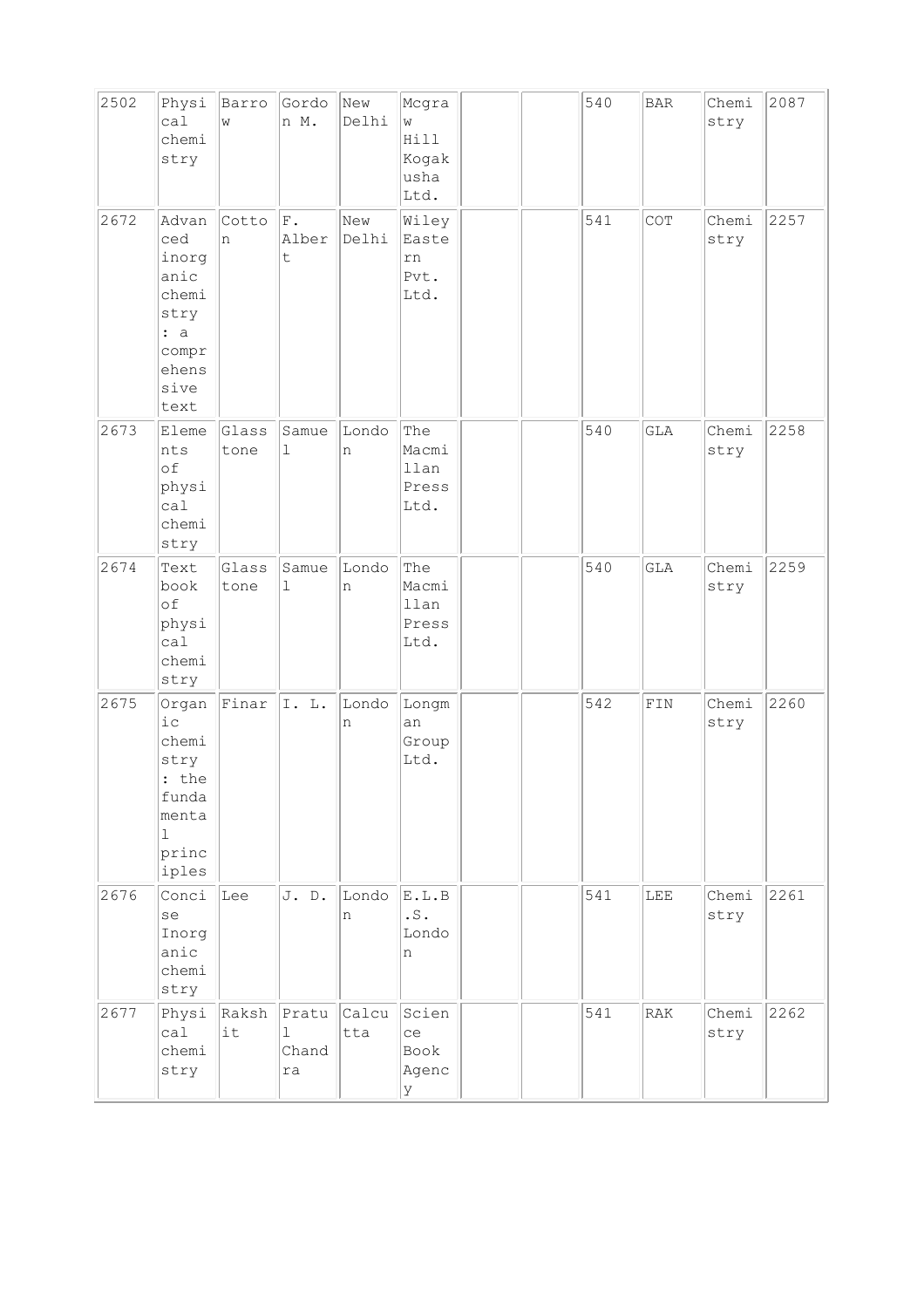| 2678 | An<br>intro<br>ducti<br>on to<br>elect<br>$ro-ch$<br>emist<br>ry | Glass<br>tone | Samue<br>1    | Madra<br>S   | Affil<br>iated<br>East-<br>West<br>Press<br>Pvt.<br>Ltd. |  | 540 | GLA        | Chemi<br>stry | 2263 |
|------|------------------------------------------------------------------|---------------|---------------|--------------|----------------------------------------------------------|--|-----|------------|---------------|------|
| 2697 | A<br>text<br>book<br>of<br>inorg<br>anic<br>chemi<br>stry        | De            | Anil<br>Kumar | Calcu<br>tta | Scien<br>ce<br>Book<br>Agenc<br>У                        |  | 541 | $\rm{DE}$  | Chemi<br>stry | 2282 |
| 2698 | A<br>text<br>book<br>of<br>inorg<br>anic<br>chemi<br>stry        | De            | Anil<br>Kumar | Calcu<br>tta | Scien<br>ce<br>Book<br>Agenc<br>У                        |  | 542 | $\rm{DE}$  | Chemi<br>stry | 2283 |
| 2699 | A<br>text<br>book<br>of<br>inorg<br>anic<br>chemi<br>stry        | De            | Anil<br>Kumar | Calcu<br>tta | Scien<br>ce<br><b>Book</b><br>Agenc<br>У                 |  | 543 | DE         | Chemi<br>stry | 2284 |
| 2700 | Princ<br>iples<br>of<br>physi<br>call<br>chemi<br>stry           | Maron         | Samue<br>1 H. | New<br>Delhi | Ameri<br>nd<br>Publi<br>shing<br>Co.<br>Pvt.<br>Ltd.     |  | 540 | <b>MAR</b> | Chemi<br>stry | 2285 |
| 2701 | Princ<br>iples<br>of<br>physi<br>ca1<br>chemi<br>stry            | Maron         | Samue<br>1 H. | New<br>Delhi | Ameri<br>Ind<br>Publi<br>shing<br>Co.<br>Pvt.<br>Ltd.    |  | 541 | MAR        | Chemi<br>stry | 2286 |
| 2702 | Probl<br>ems<br>in<br>organ<br>$i$ $c$<br>chemi<br>stry          | Rietz         | Edwar<br>d G. | New<br>Delhi | Prent<br>ice<br>Hall<br>of<br>India<br>Ltd.              |  | 542 | RIE        | Chemi<br>stry | 2287 |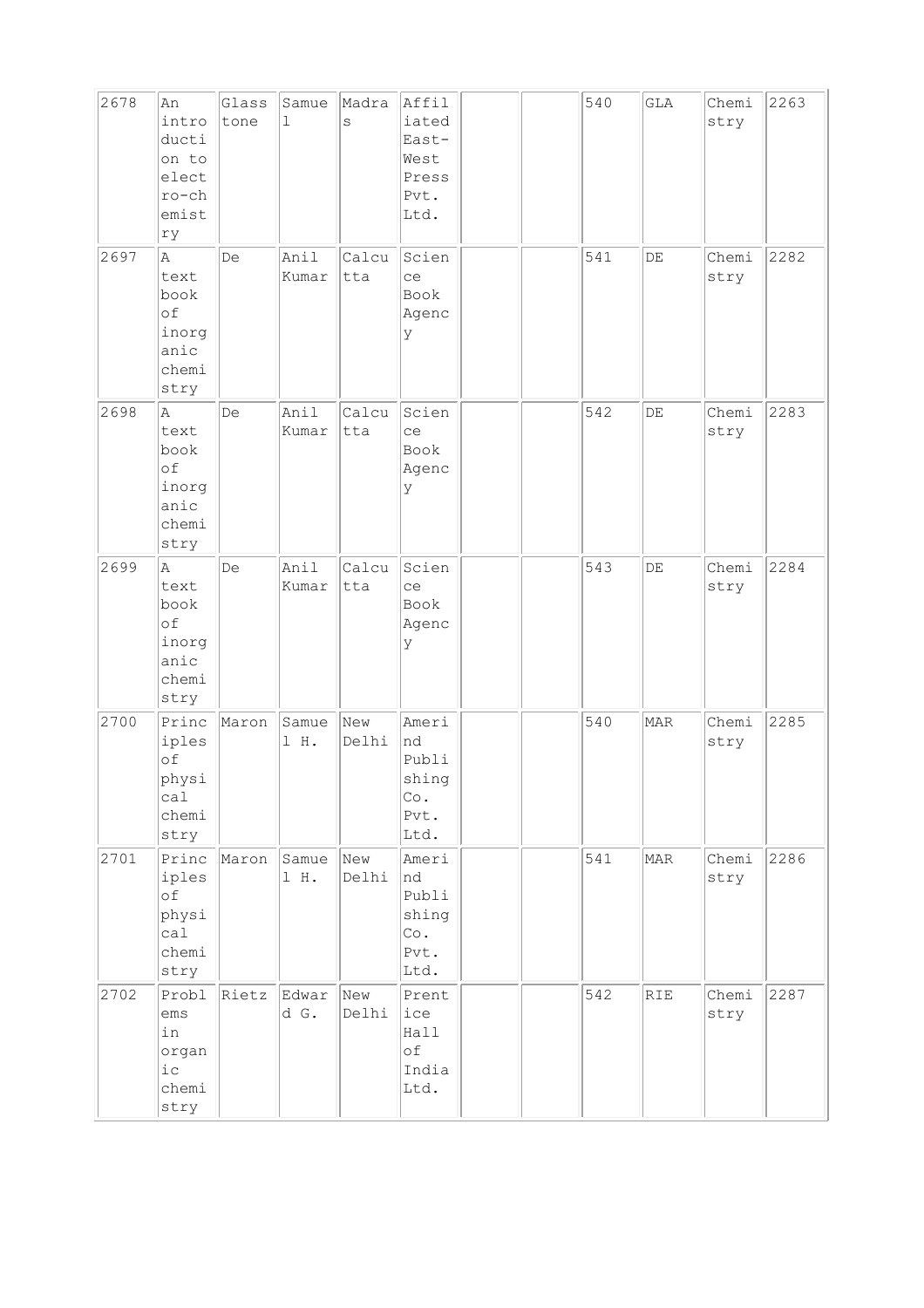| 2703 | Probl<br>ems<br>in<br>organ<br>$i$ c<br>chemi<br>stry | Rietz                        | Edwar<br>d G.                                | New<br>Delhi                                     | Prent<br>ice<br>Hall<br>of<br>India<br>Ltd.     |     | 542 | <b>RIE</b>    | Chemi<br>stry | 2288         |
|------|-------------------------------------------------------|------------------------------|----------------------------------------------|--------------------------------------------------|-------------------------------------------------|-----|-----|---------------|---------------|--------------|
| 2704 | Organ<br>$i$ c<br>Chemi<br>stry                       | Brews<br>ter                 | Ray<br>Q.                                    | New<br>Delhi                                     | Prent<br>ice<br>Hall<br>of<br>India<br>Ltd.     |     | 541 | <b>BRE</b>    | Chemi<br>stry | 2289         |
| 2705 | Organ<br>$i$ c<br>react<br>ion<br>mecha<br>nism       | Sarka<br>$\Upsilon$          | P. B.                                        | Calcu<br>tta                                     | Scien<br>ce<br>Book<br>Agenc<br>У               |     | 541 | SAR           | Chemi<br>stry | 2290         |
| 2706 | Organ<br>$i$ c<br>react<br>ion<br>mecha<br>nism       | Sarka<br>$\mathtt{r}$        | P. B.                                        | Calcu<br>tta                                     | Scien<br>ce<br>Book<br>Agenc<br>У               |     | 541 | SAR           | Chemi<br>stry | 2291         |
| 2707 | Organ<br>$i$ c<br>chemi<br>stry                       | Morri<br>son                 | Rober<br>$\ddot{\mathsf{t}}$<br>Thorn<br>ton | New<br>Delhi                                     | Prent<br>ice<br>Hall<br>of<br>India             |     | 541 | MOR           | Chemi<br>stry | 2292         |
| 2708 | Essen<br>tials<br>of<br>physi<br>ca1<br>chemi<br>stry | Bahl                         | B. S.                                        | Calcu<br>tta                                     | $S$ .<br>Chand<br>& Co.                         |     | 541 | <b>BHA</b>    | Chemi<br>stry | 2293         |
| 2709 | Essen<br>tials<br>of<br>physi<br>ca1<br>chemi<br>stry | Bahl                         | B. S.                                        | Calcu<br>tta                                     | $\operatorname{\mathsf{S}}$ .<br>Chand<br>& Co. |     | 541 | BHA           | Chemi<br>stry | 2294         |
| 2710 | Prath<br>amik<br>bhout<br>a<br>rasay<br>an            | Priya<br>nath<br>Kundu       | Calcu<br>tta                                 | Moder<br>n<br>Book<br>Agenc<br>У<br>Pvt.<br>Ltd. |                                                 | 541 | KUN | Chemi<br>stry | 2295          | $\mathbf{1}$ |
| 2711 | amik<br>bhout<br>a<br>rasay<br>an                     | Prath Priya<br>nath<br>Kundu | Calcu<br>tta                                 | Moder<br>n<br>Book<br>Agenc<br>У<br>Pvt.         |                                                 | 541 | KUN | Chemi<br>stry | 2296          | $\mathbf{1}$ |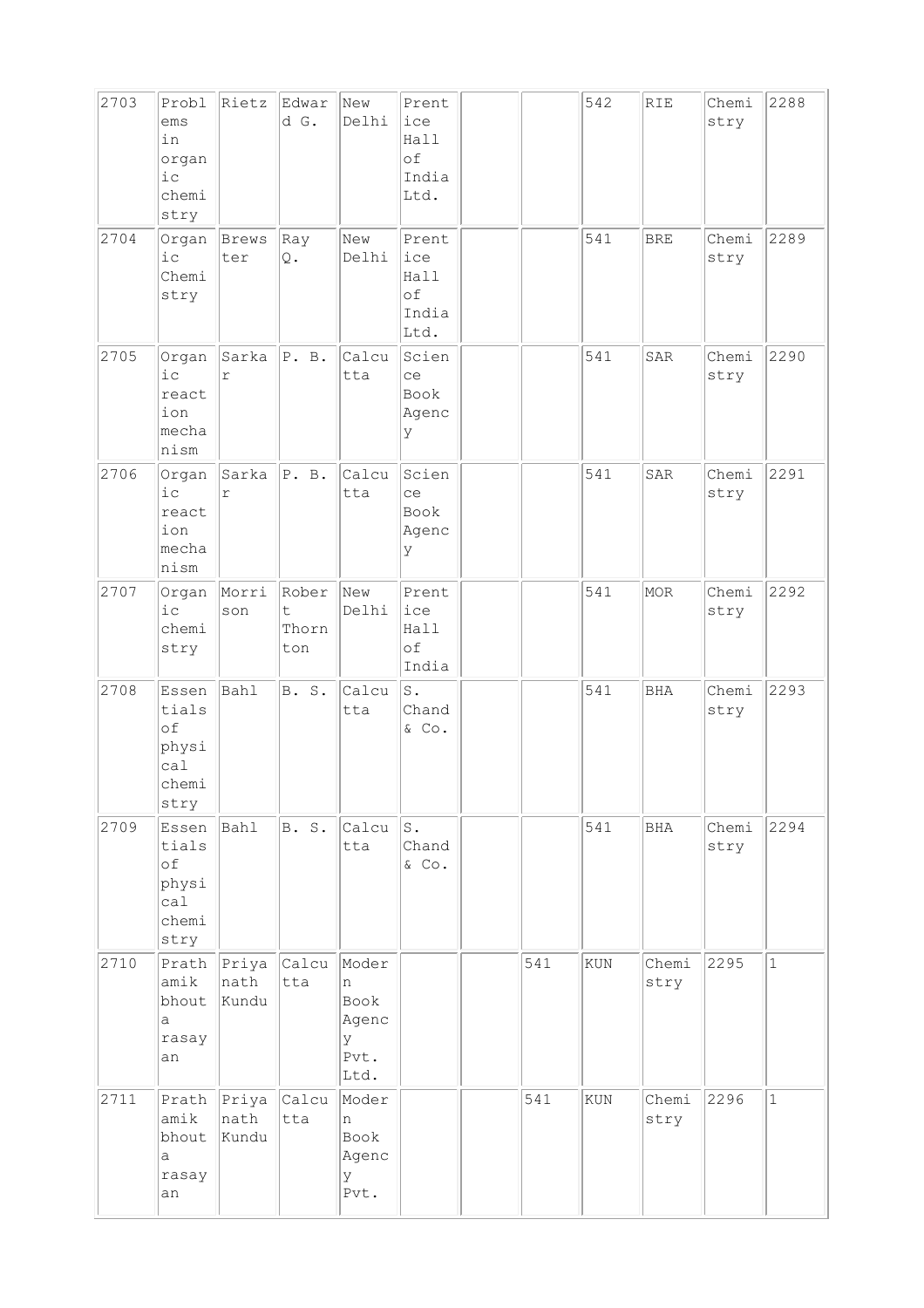|      |                                                                           |                |                               | Ltd.                              |                                                              |     |           |                         |               |              |
|------|---------------------------------------------------------------------------|----------------|-------------------------------|-----------------------------------|--------------------------------------------------------------|-----|-----------|-------------------------|---------------|--------------|
| 2712 | Text<br>book<br>of<br>organ<br>i c<br>chemi<br>stry                       | <b>Bahl</b>    | B. S.                         | Calcu<br>tta                      | $\texttt{S}$ .<br>Chand<br>& Co.<br>Ltd.                     |     | 543       | BHA                     | Chemi<br>stry | 2297         |
| 2713 | Text<br>book<br>of<br>organ<br>$i$ c<br>chemi<br>stry                     | <b>Bahl</b>    | B. S.                         | Calcu<br>tta                      | $S$ .<br>Chand<br>& Co.<br>Ltd.                              |     | 543       | <b>BAH</b>              | Chemi<br>stry | 2298         |
| 2714 | Intro<br>ducti<br>on to<br>advan<br>ced<br>inorg<br>anic<br>chemi<br>stry | Durra<br> nt   | Phili<br>p<br>John            | Londo<br>n                        | The<br>E. L.<br>B. S.<br>and<br>Longm<br>on<br>Group<br>Ltd. |     | 542       | $_{\rm DUR}$            | Chemi<br>stry | 2299         |
| 2715 | Intro<br>ducti<br>on to<br>advan<br>ced<br>inorg<br>anic<br>chemi<br>stry | Durra<br> nt   | Phili<br>$\mathbf{p}$<br>John | Londo<br>n                        | The<br>E. L.<br>B. S.<br>and<br>Longm<br>on<br>Group<br>Ltd. |     | 542       | <b>DUR</b>              | Chemi<br>stry | 2300         |
| 2716 | Gener<br>a <sub>1</sub><br>and<br>inorg<br>anic<br>chemi<br>stry          | Dutta<br>P. K. | Calcu<br>tta                  | Scian<br>ce<br>Book<br>Agenc<br>У |                                                              | 541 | $\rm DUT$ | Chemi<br>stry           | 2301          | $\mathbf{1}$ |
| 2717 | Gener<br>a1<br>and<br>inorg<br>anic<br>chemi<br>stry                      | Dutt           | P. K.                         | Calcu<br>tta                      | Saien<br>ce<br>Book<br>Agenc<br>У                            |     | 541       | $\overline{\text{DUT}}$ | Chemi<br>stry | 2302         |
| 2718 | A<br>text<br>book<br>оf<br>organ<br>i c<br>chemi<br>stry                  | Basu           | Sushi<br>1 Kr.                | Calcu<br>tta                      | Ghosh<br>& Co.                                               |     | 541       | BAS                     | Chemi<br>stry | 2303         |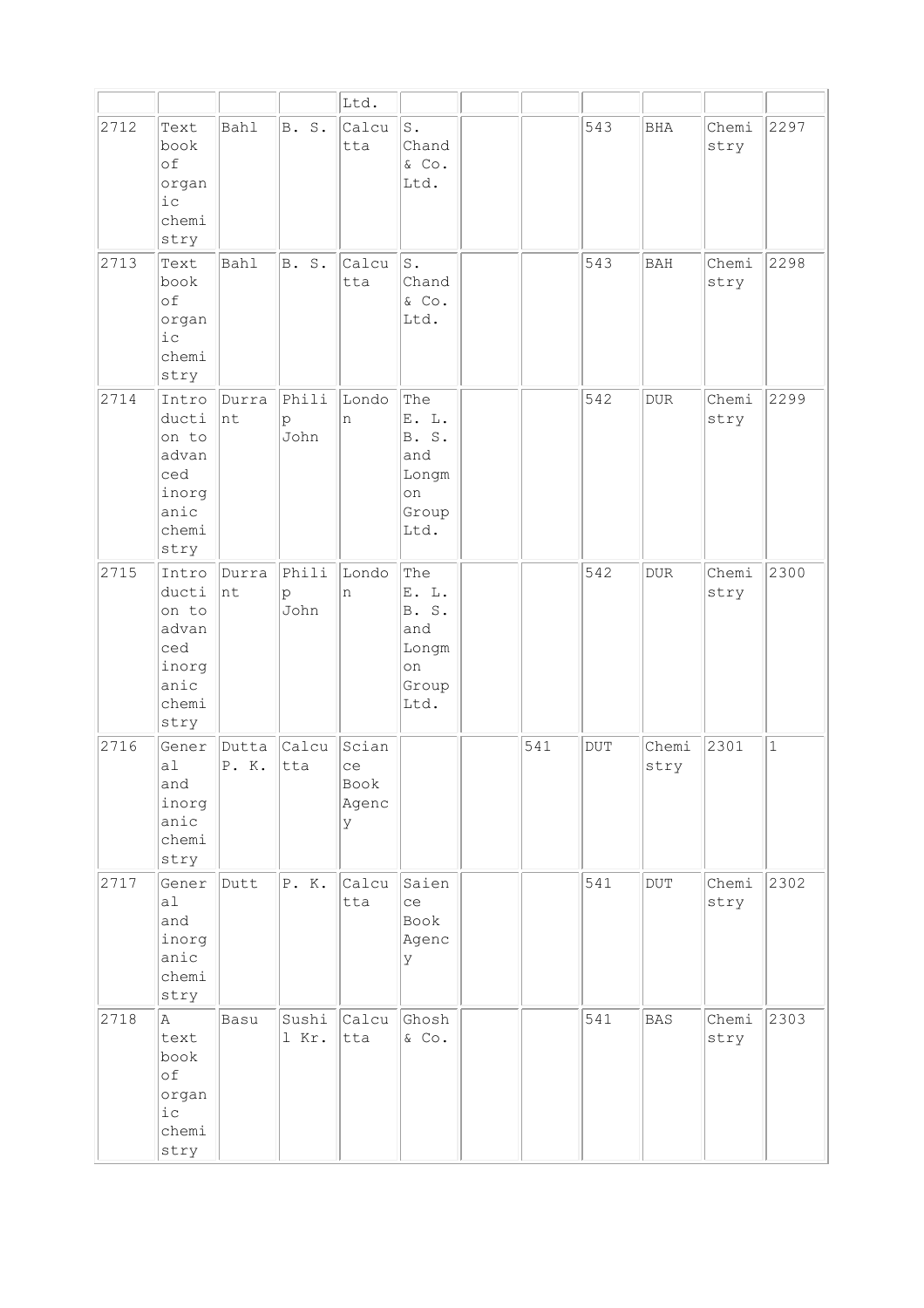| 2719 | A<br>text<br>book<br>of<br>organ<br>i c<br>chemi<br>stry | Basu                                                | Sushi<br>1 Kr.            | Calcu<br>tta                             | Ghosh<br>& Co.                    |       | 541        | <b>BAS</b>     | Chemi<br>stry | 2304         |
|------|----------------------------------------------------------|-----------------------------------------------------|---------------------------|------------------------------------------|-----------------------------------|-------|------------|----------------|---------------|--------------|
| 2720 | Bhuut<br>$\circ$<br>rasay<br>an                          | Pratu<br>ı<br>Chand<br>ra<br>Raksh<br>it            | Calcu<br>tta              | Scien<br>ce<br>Book<br>Agenc<br>У        |                                   | 541.3 | <b>RAK</b> | Chemi<br>stry  | 2305          | $\mathbf{1}$ |
| 2721 | Bhuut<br>$\circ$<br>rasay<br>an                          | Pratu<br>$\mathbb{I}$<br>Chand<br>ra<br>Raksh<br>it | Calcu<br>tta              | Scien<br>ce<br>Book<br>Agenc<br>У        |                                   | 541.3 | RAK        | Chemi<br>stry  | 2306          | $\mathbf{1}$ |
| 2722 | Bhuut<br>$\circ$<br>rasay<br>an                          | Pratu<br>1<br>Chand<br>ra<br>Raksh<br>it            | Calcu<br>tta              | Scien<br>ce<br>Book<br>Agenc<br>У        |                                   | 541.3 | RAK        | Chemi<br>stry  | 2307          | $\mathbf{1}$ |
| 2723 | Ajibo<br>rasay<br>an                                     | Pratu<br>$\perp$<br>Chand<br>ra<br>Raksh<br>it      | Calcu<br>tta              | Scien<br>ce<br>Book<br>Agenc<br>У        |                                   | 541.3 | RAK        | Chemi<br>stry  | 2308          | $\mathbf{1}$ |
| 2724 | Ajibo<br>rasay<br>an                                     | Pratu<br>1<br>Chand<br>ra<br>Raksh<br>it            | Calcu<br>tta              | Scien<br>ce<br><b>Book</b><br>Agenc<br>У |                                   | 541.3 | RAK        | Chemi<br>stry  | 2309          | $\mathbf 1$  |
| 2725 | Eleme<br>ntary<br>physi<br>ca1<br>chemi<br>stry          |                                                     | Palit Santi<br>Ranja<br>n | Calcu<br>tta                             | Scien<br>ce<br>Book<br>Agenc<br>У |       | 541.3      | PAL            | Chemi<br>stry | 2310         |
| 2726 | Eleme<br>ntary<br>physi<br>cal<br>chemi<br>stry          | Palit                                               | Santi<br>Ranja<br>n       | Calcu<br>tta                             | Scien<br>ce<br>Book<br>Agenc<br>У |       | 541.3      | <sub>PAL</sub> | Chemi<br>stry | 2311         |
| 2727 | Eleme<br>ntary<br>physi<br>ca1<br>chemi<br>stry          | Palit                                               | Santi<br>Ranja<br>n       | Calcu<br>tta                             | Scien<br>ce<br>Book<br>Agenc<br>У |       | 541.3      | PAL            | Chemi<br>stry | 2312         |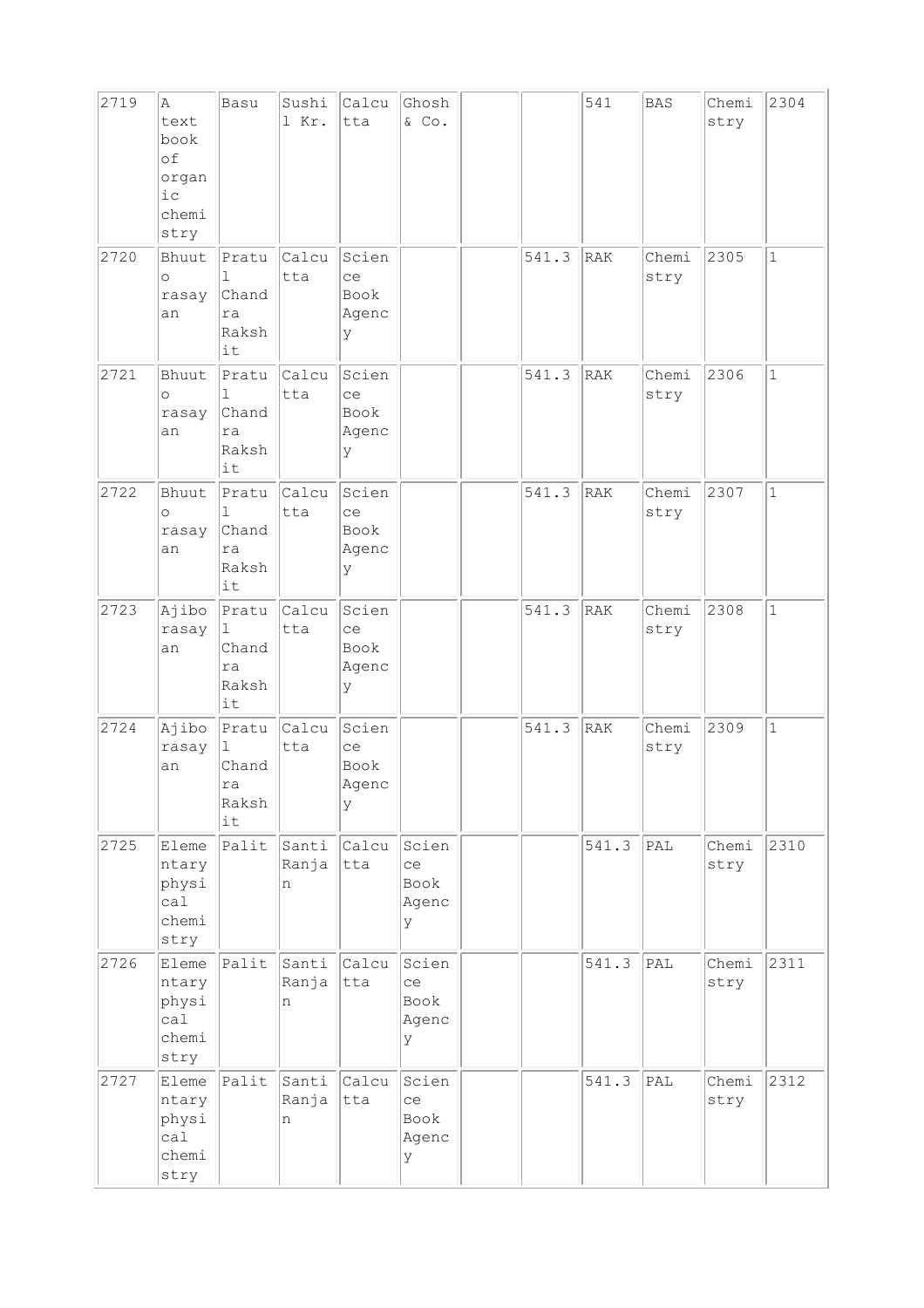| 2728 | Organ<br>$i$ c<br>chemi<br>stry                | Sarka<br>r                                          | P. B.                     | Calcu<br>tta             | Scien<br>ce<br>Book<br>Agenc<br>У        |                          |                  | 542        | SAR                  | Chemi<br>stry | 2313          |
|------|------------------------------------------------|-----------------------------------------------------|---------------------------|--------------------------|------------------------------------------|--------------------------|------------------|------------|----------------------|---------------|---------------|
| 2729 | Organ<br>$i$ c<br>chemi<br>stry                | Sarka<br>$\Upsilon$                                 | P. B.                     | Calcu<br>tta             | Scien<br>ce<br><b>Book</b><br>Agenc<br>У |                          |                  | 542        | SAR                  | Chemi<br>stry | 2314          |
| 2730 | Organ<br>$i$ c<br>chemi<br>stry                | Sarka<br>$\Upsilon$                                 | P. B.                     | Calcu<br>tta             | Scien<br>ce<br>Book<br>Agenc<br>У        |                          |                  | 542        | SAR                  | Chemi<br>stry | 2315          |
| 2731 | Organ<br>$i$ c<br>chemi<br>stry                | Sarka<br>r                                          | P. B.                     | Calcu<br>tta             | Scien<br>ce<br>Book<br>Agenc<br>У        |                          |                  | 542        | <b>SAR</b>           | Chemi<br>stry | 2316          |
| 3273 | Physi<br>ca1<br>chemi<br>stry                  | Palit                                               | Santi<br>Ranja<br>n       | Calcu<br>tta             | Sc.<br>Bk.<br>Agenc<br>lУ                |                          |                  | 541        | PAL                  | Chemi<br>stry | 2858          |
| 3274 | Organ<br>$i$ c<br>chemi<br>stry                | Sarka<br>$\Upsilon$                                 | P. B.                     | Calcu<br>tta             | Sc.<br>Bk.<br>Agenc<br>У                 |                          |                  | 542        | SAR                  | Chemi<br>stry | 2859          |
| 3275 | Bhout<br>a<br>rasay<br>an                      | Pratu<br>$\mathbb{L}$<br>Chand<br>ra<br>Raksh<br>it | Calcu<br>tta              | Sc.<br>Bk.<br>Agenc<br>У |                                          |                          | 541              | <b>RAK</b> | Chemi<br>stry        | 2860          | $\mathbf{1}$  |
| 3276 | Ajaib<br>а<br>rasay<br>an                      | Pratu<br>1<br>Chand<br>ra<br>Raksh<br>it            | calcu<br>tta              | Sc.<br>Bk.<br>Agenc<br>У |                                          |                          | $\overline{541}$ | RAK        | Chemi $2861$<br>stry |               | $\mathbf 1$   |
| 3277 | Gener<br>a1<br>& amp                           | inorg<br>anic<br>chemi<br>stry                      | Dutta $\Vert P. K. \Vert$ |                          | Calcu<br>tta                             | Sc.<br>Bk.<br>Agenc<br>У |                  |            | 542                  | <b>DUT</b>    | Chemi<br>stry |
| 3278 | Organ<br>i c<br>chemi<br>stry                  | Hendr<br>ickso<br>n                                 | James<br>B.               |                          | McGro<br>W<br>Hill<br>Kogak<br>unsha     |                          |                  | 543        | HEN                  | Chemi<br>stry | 2863          |
| 3279 | Guide<br>bk to<br>mecha<br>nism<br>in<br>organ | Sykes                                               | Peter                     | Madra<br>S               | Orien<br>$\sf t$<br>Longm<br>an          |                          |                  | 543        | SYK                  | Chemi<br>stry | 2864          |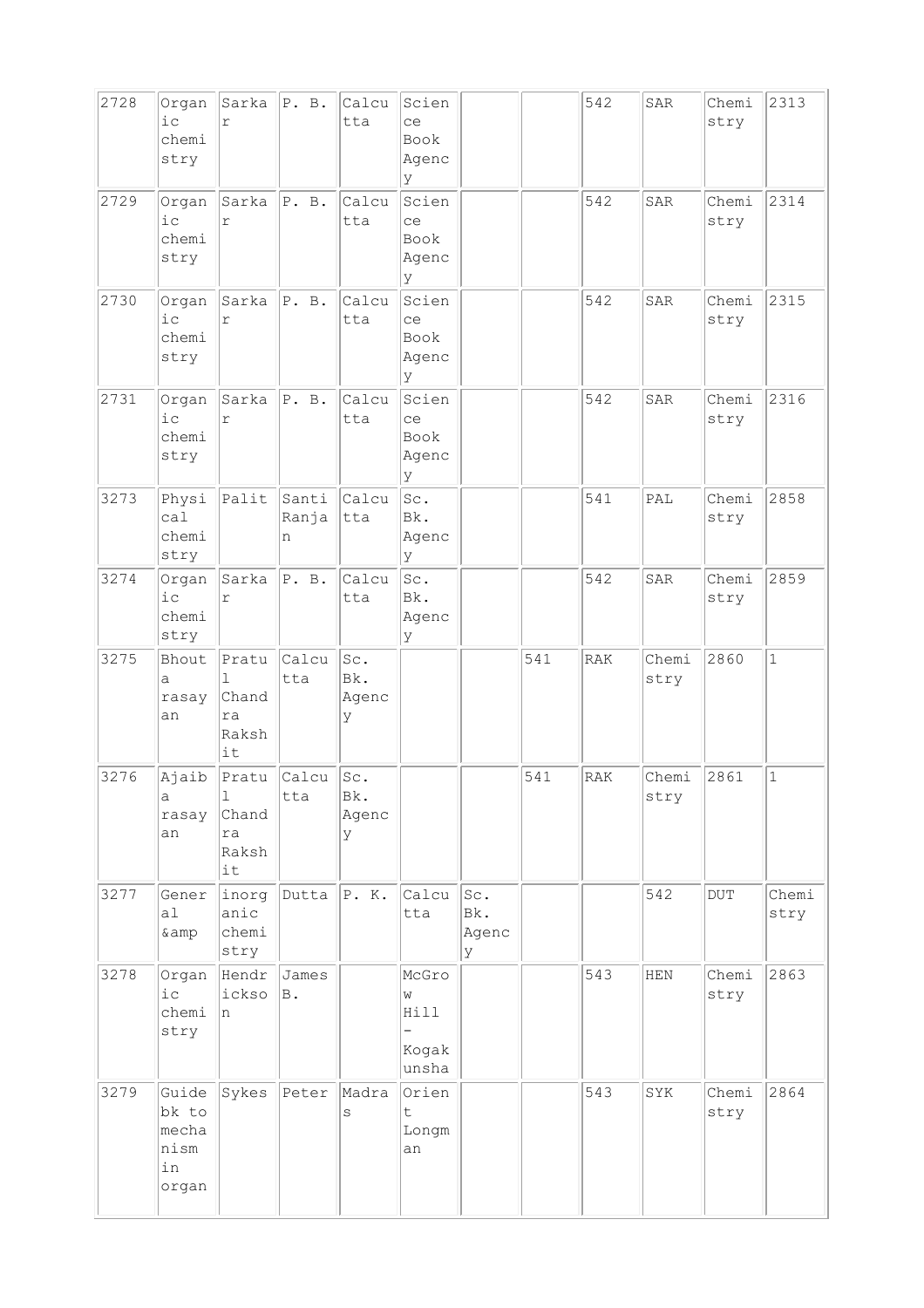|      | iс<br>chemi<br>stry                                   |                                |                |                     |                                    |                                   |     |             |               |               |
|------|-------------------------------------------------------|--------------------------------|----------------|---------------------|------------------------------------|-----------------------------------|-----|-------------|---------------|---------------|
| 3463 | Pract<br>ical<br>chein<br>istry                       | Bhatt<br>achar<br> yya         | R. C.          | Calcu<br>tta        | Studi<br>es                        |                                   | 540 | <b>BHA</b>  | Chemi<br>stry | 3048          |
| 3464 | Pract<br>ical<br>chein<br>istry                       | Bhatt<br>achar<br>ууа          | R. C.          | Calcu<br>tta        | Studi<br>es                        |                                   | 540 | <b>BHA</b>  | Chemi<br>stry | 3049          |
| 3465 | Physi<br>ca1<br>chemi<br>stry                         | Bahl                           | <b>B. S.</b>   | New<br>Delhi        | $S$ .<br>Chand<br>& Co.            |                                   | 540 | <b>BAH</b>  | Chemi<br>stry | 3050          |
| 3466 | Physi<br>ca1<br>chemi<br>stry                         | Bahl                           | <b>B.</b> S.   | New<br>Delhi        | S.<br>Chand<br>& Co.               |                                   | 540 | <b>BAH</b>  | Chemi<br>stry | 3051          |
| 3467 | Inorg<br>anic<br>chemi<br>stry                        | De                             | Anil<br>Kumar  | Calcu<br>tta        | Scien<br>ce<br>Book<br>Agenc<br>ΙY |                                   | 541 | DE          | Chemi<br>stry | 3052          |
| 3468 | Inorg<br>anic<br>chemi<br>stry                        | De                             | Anil<br>Kumar  | Calcu<br>tta        | Scien<br>ce<br>Book<br>Agenc<br>У  |                                   | 541 | DE          | Chemi<br>stry | 3053          |
| 3469 | Inorg<br>anic<br>chemi<br>stry                        | Dutta                          | R. L.          | Calcu<br>tta        | Scien<br>ce<br>Book<br>Agenc<br>У  |                                   | 540 | <b>DUT</b>  | Chemi<br>stry | 3054          |
| 3470 | Gen.<br>& amp                                         | Inorg<br>anic<br>chemi<br>stry | Dutta          | $\Vert P. K. \Vert$ | Calcu<br>tta                       | Scien<br>ce<br>Book<br>Agenc<br>У |     | 540         | $\rm DUT$     | Chemi<br>stry |
| 3471 | Gen.<br>& amp                                         | Inorg<br>anic<br>chemi<br>stry | Dutta $ P. K.$ |                     | Calcu<br>tta                       | Scien<br>ce<br>Book<br>Agenc<br>У |     | 540         | $\rm DUT$     | Chemi<br>stry |
| 3472 | Princ<br>iples<br>of<br>physi<br>cal<br>chemi<br>stry | Maron                          | Samue<br>1 H.  | Calcu<br>tta        | Ameri<br>nd<br>Pub.<br>Co.         |                                   | 540 | <b>MAR</b>  | Chemi<br>stry | 3057          |
| 3473 | Organ<br>i c<br>chemi<br>stry                         | Finar                          | I. L.          | Londo<br>n          | E. L.<br><b>B.</b> S.              |                                   | 542 | ${\tt FIN}$ | Chemi<br>stry | 3058          |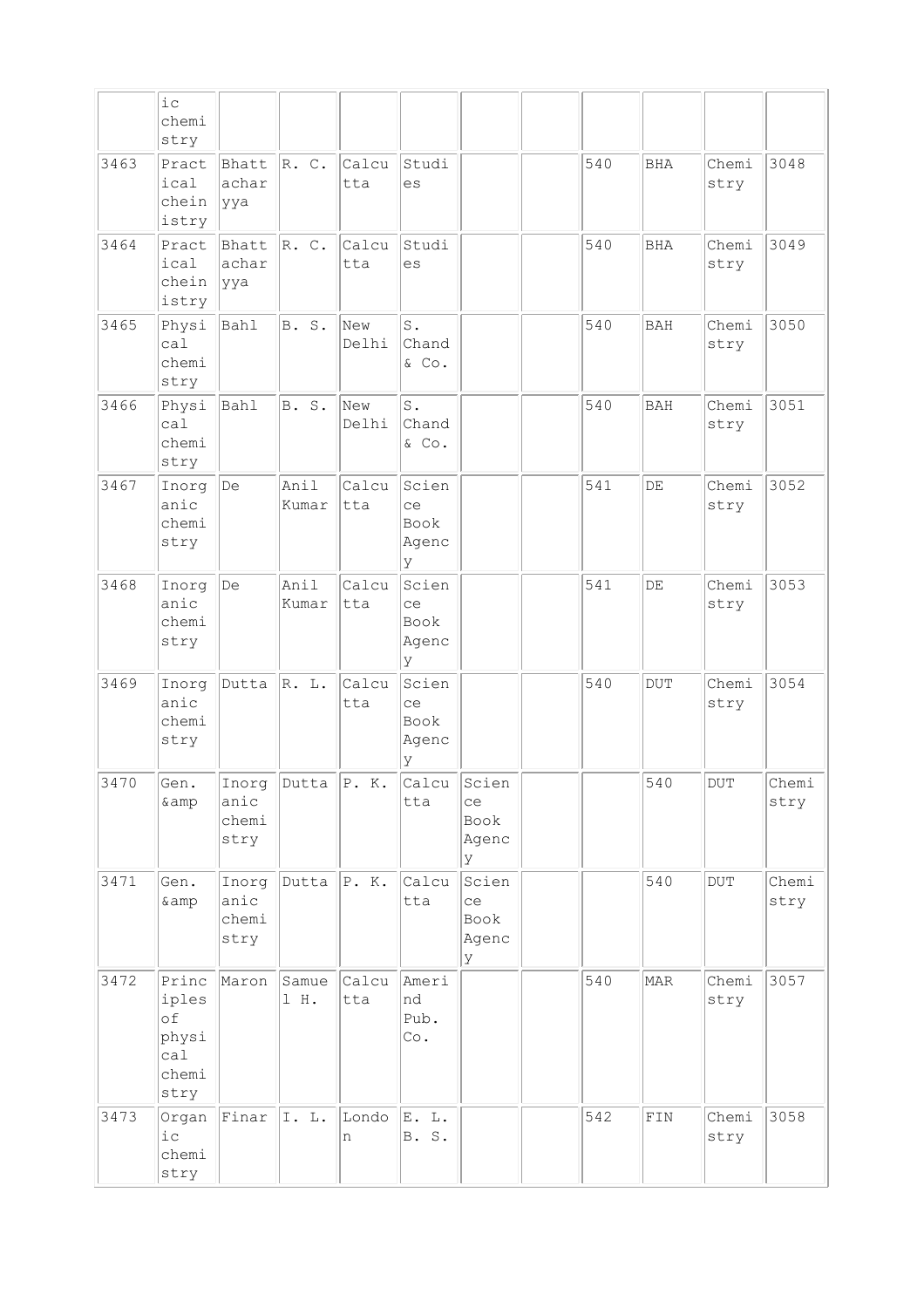| 3474 | Indus<br>trial<br>chemi<br>stry<br>$\ddot{\cdot}$<br>orgn<br>& amp | inorg<br>n.<br>chem.             | Das                  | R. K.        | Bomba<br>У                             | Asia<br>Pub.<br>House              |     | 543        | DAS           | Chemi<br>stry |
|------|--------------------------------------------------------------------|----------------------------------|----------------------|--------------|----------------------------------------|------------------------------------|-----|------------|---------------|---------------|
| 3475 | Moder<br>n<br>aspec<br>ts of<br>inorg<br>anic<br>chemi<br>stry     | Emete<br>us                      | H. J.                | Londo<br>n   | E. L.<br>Β.<br>S.                      |                                    | 542 | <b>EME</b> | Chemi<br>stry | 3060          |
| 3476 | Organ<br>$i$ $c$<br>chemi<br>stry                                  | Morri<br>son                     | Rober<br>t T.        | New<br>Delhi | Prent<br>ice<br>$-Hall$<br>of<br>India |                                    | 541 | MOR        | Chemi<br>stry | 3061          |
| 3477 | Organ<br>i c<br>chemi<br>stry                                      | Brews<br>$\operatorname{\sf tr}$ | Ray<br>Q.            | New<br>Delhi | Prent<br>ice<br>$-Hall$<br>of<br>India |                                    | 541 | <b>BRE</b> | Chemi<br>stry | 3062          |
| 3478 | Conci<br>se<br>inorg<br>anic<br>chemi<br>stry                      | Lee                              | J. D.                | Londo<br>n   | E. L.<br>B. S.                         |                                    | 541 | LEE        | Chemi<br>stry | 3063          |
| 3479 | Guide<br>bk to<br>mecha<br>nism<br>in<br>orgn.<br>chemi<br>stry    | Sykes                            | Peter                | New<br>Delhi | Orien<br>t.<br>Longm<br>an             |                                    | 541 | SYK        | Chemi<br>stry | 3064          |
| 3480 | Organ<br>$i$ c<br>chemi<br>stry                                    | Fiese<br>$\Upsilon$              | Louis<br>${\rm F}$ . | Bomba<br>У   | Asia<br>Pub.<br>House                  |                                    | 542 | FIE        | Chemi<br>stry | 3065          |
| 3703 | Gener<br>a <sub>1</sub><br>& amp                                   | inorg<br>anic<br>Chemi<br>stry   | Dutt                 | P. K.        | Kolka<br>ta                            | Scien<br>ce<br>Book<br>Agenc<br>lУ |     | 540        | DUT           | Chemi<br>stry |
| 3704 | Physi<br>ca1<br>Chemi<br>stry                                      | Kundu                            | P. N.                | Kolka<br>ta  | Moder<br>n<br>Book<br>Agenc<br>У       |                                    | 541 | KUN        | Chemi<br>stry | 3289          |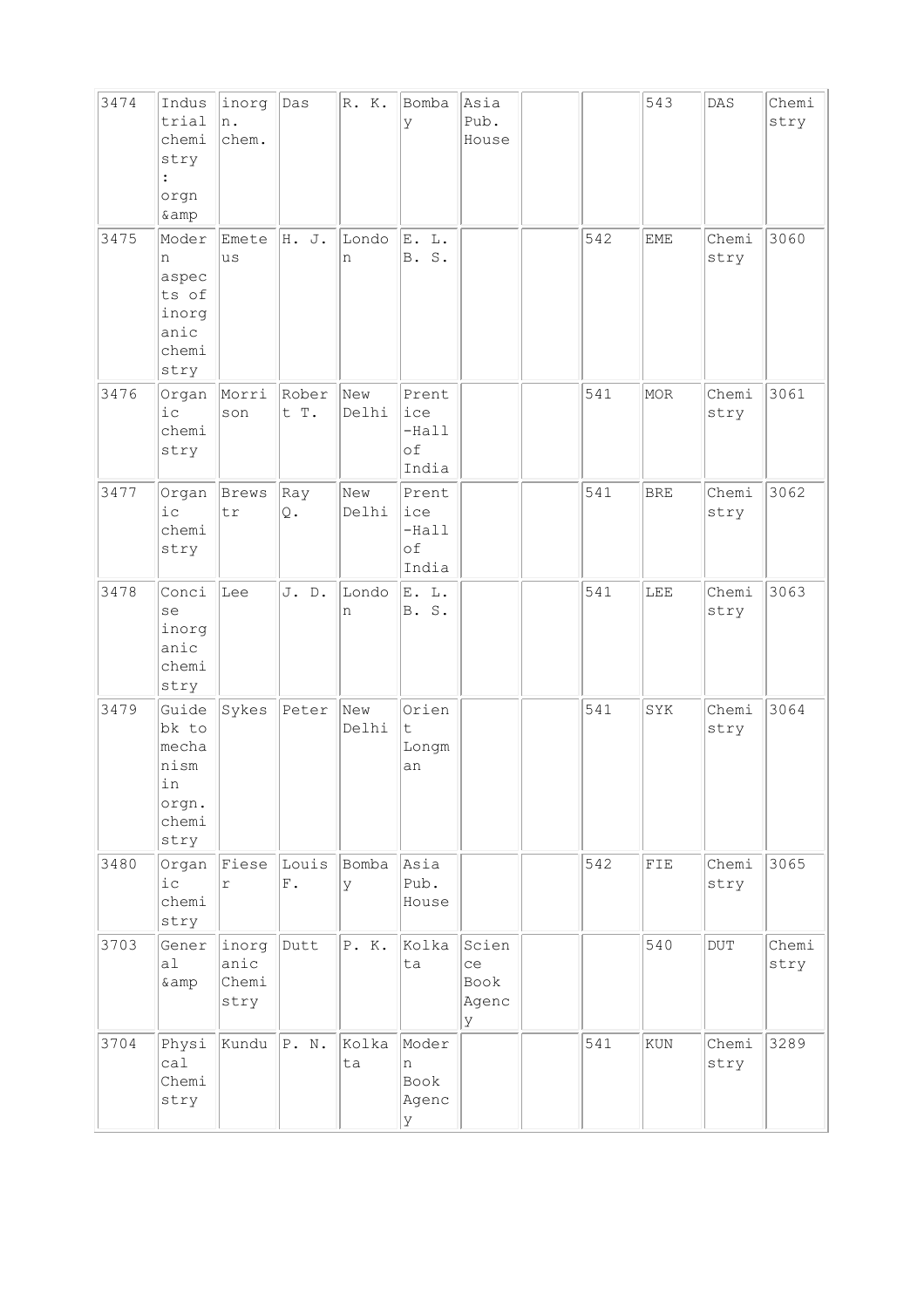| 3705 | Physi<br>ca1<br>Chemi<br>stry                                       | Kundu                                         | P. N.                 | Kolka<br>ta                             | Moder<br>n<br>Book<br>Agenc<br>У      |     | 541        | KUN           | Chemi<br>stry | 3290         |
|------|---------------------------------------------------------------------|-----------------------------------------------|-----------------------|-----------------------------------------|---------------------------------------|-----|------------|---------------|---------------|--------------|
| 3706 | Prath<br>amic<br>bhout<br>а<br>rasay<br>an                          | Prio<br>Nath<br>Kundu                         | Kolka<br>ta           | Moder<br>n<br>Book<br>Agenc<br>У        |                                       | 541 | <b>KUN</b> | Chemi<br>stry | 3291          | $\mathbf 1$  |
| 3707 | Prath<br>amic<br>bhout<br>a<br>rasay<br>an                          | Prio<br>Nath<br>Kundu                         | Kolka<br>ta           | Moder<br>n<br>Book<br>Agenc<br>У        |                                       | 541 | KUN        | Chemi<br>stry | 3292          | $\mathbf{1}$ |
| 3819 | Uchch<br>$\circ$<br>madha<br>yamic<br>rasay<br>an<br>(2nd)<br>kha.) | Dr.<br>Khetr<br>opros<br>had<br>Sensh<br>arma | Calcu<br>tta          | Publi<br>sing<br>Sindi<br>cate          |                                       | 540 | SEN        | Chemi<br>stry | 3404          | $\mathbf 1$  |
| 3820 | Highe<br>$\Upsilon$<br>secon<br>dary<br>chemi<br>stry               | Podda<br>r                                    | Saile<br>ndran<br>ath | Calcu<br>tta                            | Book<br>Syndi<br>cate<br>Pvt.L<br>td. |     | 540        | POD           | Chemi<br>stry | 3405         |
| 3821 | Highe<br>$\Upsilon$<br>secon<br>dary<br>chemi<br>stry               | Podda<br>$\Upsilon$                           | Saile<br>ndran<br>ath | Calcu<br>tta                            | Book<br>Syndi<br>cate<br>Pvt.L<br>td. |     | 540        | POD           | Chemi<br>stry | 3406         |
| 3822 | Highe<br>r<br>secon<br>dary<br>chemi<br>stry                        | Podda<br>$\Upsilon$                           | Saile<br>ndran<br>ath | Calcu<br>tta                            | Book<br>Syndi<br>cate<br>Pvt.L<br>td. |     | 540        | POD           | Chemi<br>stry | 3407         |
| 3823 | Highe<br>r<br>secon<br>dary<br>chemi<br>stry                        | Podda<br>$\Upsilon$                           | Saile<br>ndran<br>ath | Calcu<br>tta                            | Book<br>Syndi<br>cate<br>Pvt.L<br>td. |     | 540        | POD           | Chemi<br>stry | 3408         |
| 3824 | Uchch<br>$\circ$<br>madha<br>yamic<br>rasay<br>an<br>(1st)<br>kha.) | Priyo<br>nath<br>Kundu                        | Calcu<br>tta          | Calcu<br>tta<br>Publi<br>shars<br>$\in$ |                                       | 540 | KUN        | Chemi<br>stry | 3409          | $\mathbf{1}$ |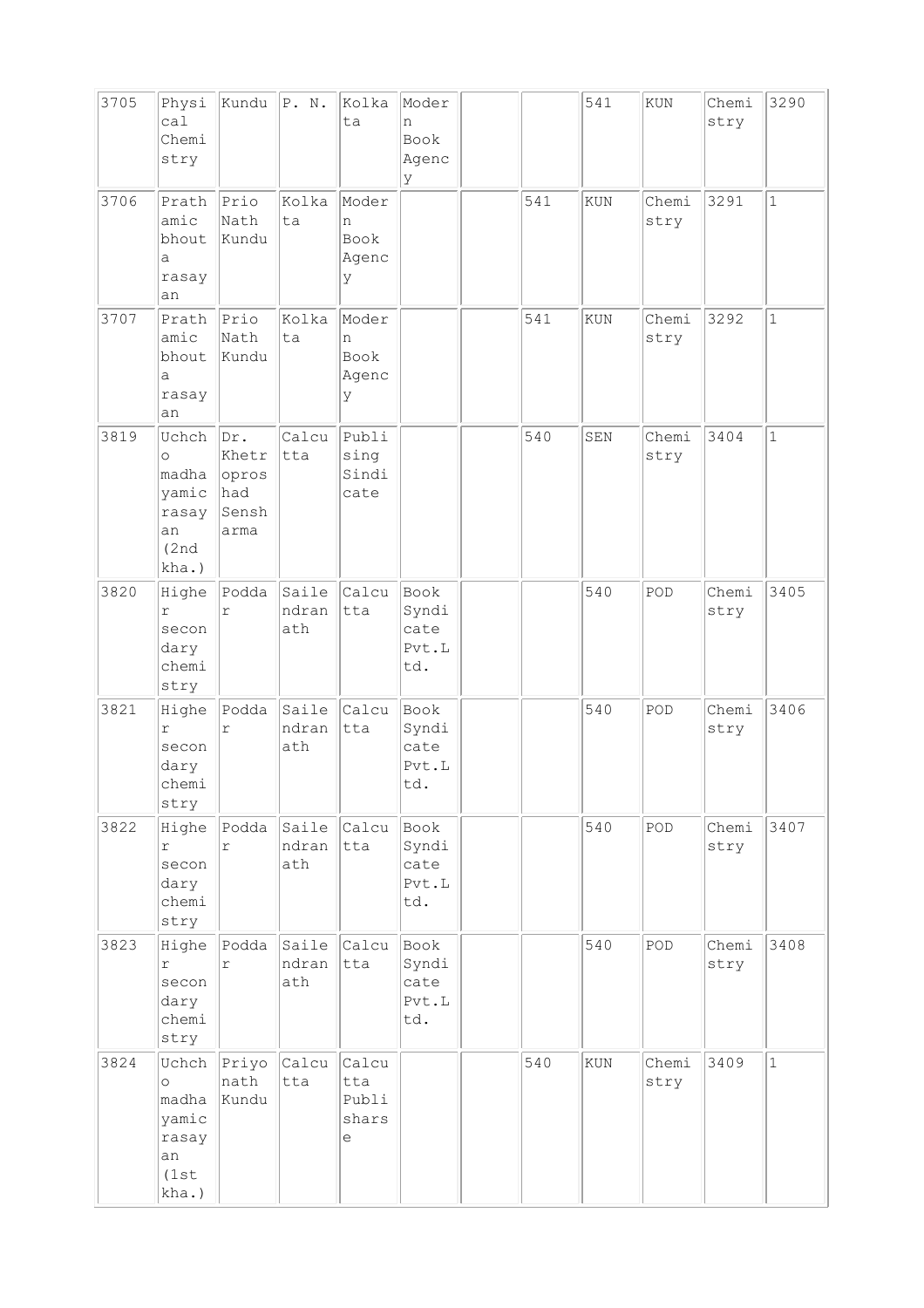| 3825 | Uchch<br>$\circ$<br>madha<br>yamic<br>rasay<br>an<br>(1st<br>kha.)  | Priyo<br>nath<br>Kundu                              | Calcu<br>tta       | Calcu<br>tta<br>Publi<br>shars<br>е                |  | 540 | $\rm KUN$      | Chemi<br>stry | 3410 | $\mathbf{1}$ |
|------|---------------------------------------------------------------------|-----------------------------------------------------|--------------------|----------------------------------------------------|--|-----|----------------|---------------|------|--------------|
| 3826 | Uchch<br>$\circ$<br>madha<br>yamic<br>rasay<br>an<br>(2nd)<br>kha.) | Priyo Calcu<br>nath<br>Kundu                        | tta                | Calcu<br>tta<br>Publi<br>shars<br>е                |  | 540 | KUN            | Chemi<br>stry | 3411 | $\mathbf{1}$ |
| 3827 | Uchch<br>$\circ$<br>madha<br>yamic<br>rasay<br>an<br>(2nd)<br>kha.) | $\ $ Priyo $\ $ Calcu<br>nath<br>Kundu              | tta                | Calcu<br>tta<br>Publi<br>shars<br>е                |  | 540 | KUN            | Chemi<br>stry | 3412 | $\mathbf{1}$ |
| 3828 | Rasay<br>an<br>aloch<br>ana<br>(1st)<br>kha.)                       | Shach Calcu<br>indra<br>nath<br>Sarka<br>$\Upsilon$ | tta                | Ghose<br>And<br>Co.                                |  | 540 | SAR            | Chemi<br>stry | 3413 | $\mathbf{1}$ |
| 3829 | Rasay<br>an<br>aloch<br>ana<br>(1st)<br>kha.)                       | Shach Calcu<br>indra<br>nath<br>Sarka<br>r          | tta                | Ghose<br>And<br>Co.                                |  | 540 | SAR            | Chemi<br>stry | 3414 | $\mathbf{1}$ |
| 3830 | Rasay<br>an<br>aloch<br>ana<br>(2nd)<br>kha.)                       | indra<br>nath<br>Sarka<br>$\Upsilon$                | Shach Calcu<br>tta | Ghose<br>And<br>Co.                                |  | 540 | SAR            | Chemi<br>stry | 3415 | $\mathbf{1}$ |
| 3831 | Rasay<br>an<br>aloch<br>ana<br>(2nd)<br>kha.)                       | indra<br>nath<br>Sarka<br>r                         | Shach Calcu<br>tta | Ghose<br>And<br>Co.                                |  | 540 | SAR            | Chemi<br>stry | 3416 | $\mathbf{1}$ |
| 3832 | Uchch<br>$\circ$<br>madha<br>yamic<br>rasay<br>an                   | Dr.<br>Protu<br>11.<br>Chand<br>ra<br>Rakkh<br>it   | Calcu<br>tta       | The<br>Mackm<br>ilon<br>Co.<br>оf<br>India<br>Ltd. |  | 540 | $\mathtt{RAK}$ | Chemi<br>stry | 3417 | $\mathbf{1}$ |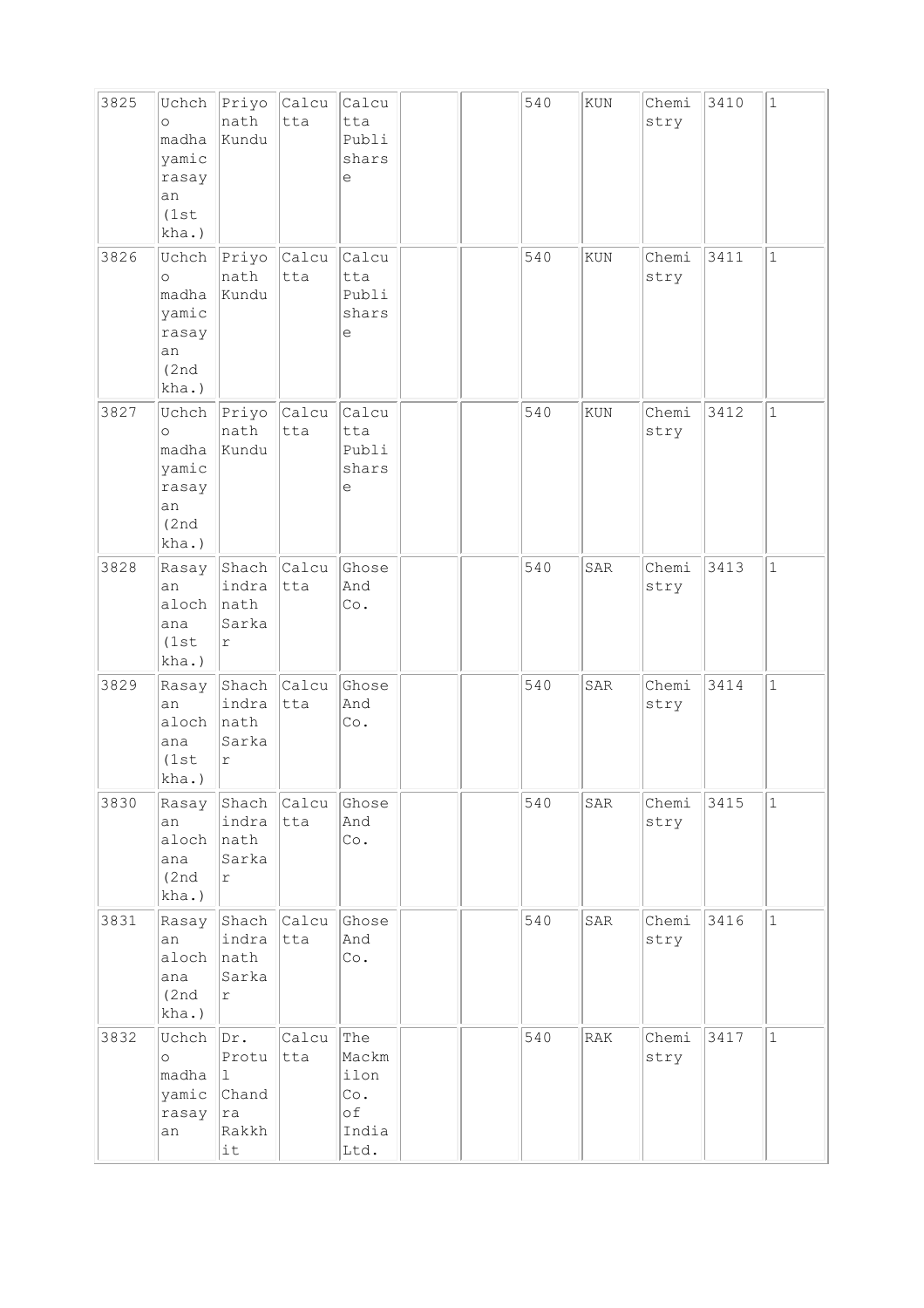| 3833 | Uchch<br>$\circ$<br>madha<br>yamic<br>rasay<br>an                            | Dr.<br>Protu<br>$\mathbf{1}$<br>Chand<br> ra<br>Rakkh<br>it | Calcu<br> tta | The<br>Mackm<br>ilon<br>Co.<br>of<br>India<br>Ltd. |                                                    |                                                                                                         | 540 | RAK | Chemi<br>stry | 3418          | $\mathbf{1}$  |
|------|------------------------------------------------------------------------------|-------------------------------------------------------------|---------------|----------------------------------------------------|----------------------------------------------------|---------------------------------------------------------------------------------------------------------|-----|-----|---------------|---------------|---------------|
| 3834 | Uchch<br>$\circ$<br>madha<br>yamic<br>rasay<br>an<br>(1st<br>kha)            | Dr.<br>Ranji<br>t Das                                       | Calcu<br> tta | Orien<br>tal<br>Book<br>Co.                        |                                                    |                                                                                                         | 540 | DAS | Chemi<br>stry | 3419          | $\mathbf{1}$  |
| 3835 | Uchch<br>$\circ$<br>madha<br>yamic<br>rasay<br>an<br>(1st)<br>kha)           | Dr.<br>Ranji<br>$ t$ Das                                    | Calcu<br> tta | Orien<br>tal<br>Book<br>Co.                        |                                                    |                                                                                                         | 541 | DAS | Chemi<br>stry | 3420          | $\mathbf{1}$  |
| 3980 | Physi<br>ca1<br>chemi<br>stry                                                | $Raksh$ $P. C.$<br>it                                       |               | Calau<br>tta                                       | Scien<br>ce<br>Book<br>Agenc<br>У                  |                                                                                                         |     | 540 | <b>RAK</b>    | Chemi<br>stry | 3565          |
| 3981 | Text<br>book<br>of<br>physi<br>ca1<br>chemi<br>stry                          | Glass<br>tone                                               | Sanne<br>1    |                                                    | The<br>Macmi<br>llon<br>Co.<br>оf<br>India<br>Ltd. |                                                                                                         |     | 540 | GLA           | Chemi<br>stry | 3566          |
| 3982 | ced<br>Inorg<br>anic<br>chemi<br>stry:<br>a<br>compr<br>ehens<br>ive<br>text | Advan $\vert$ Cotto $\vert$ F<br>In.                        |               | Alber<br>$\sf t$                                   | New<br>Delhi                                       | Wilay<br>Easte<br>rn<br>Ltd.                                                                            |     |     | 541           | COT           | Chemi<br>stry |
| 3983 | Advan<br>ced<br>organ<br>$i\,c$<br>chemi<br>stry:<br>reach<br>ous            | mecha<br>nism<br>and<br>strnc<br>tore                       | March         | Jerry                                              | New<br>Delhi                                       | $MC -$<br>Grow<br>$\overline{\phantom{0}}$<br>Hill<br>$\overline{\phantom{0}}$<br>Kogak<br>usha<br>Ltd. |     |     | 542           | MAR           | Chemi<br>stry |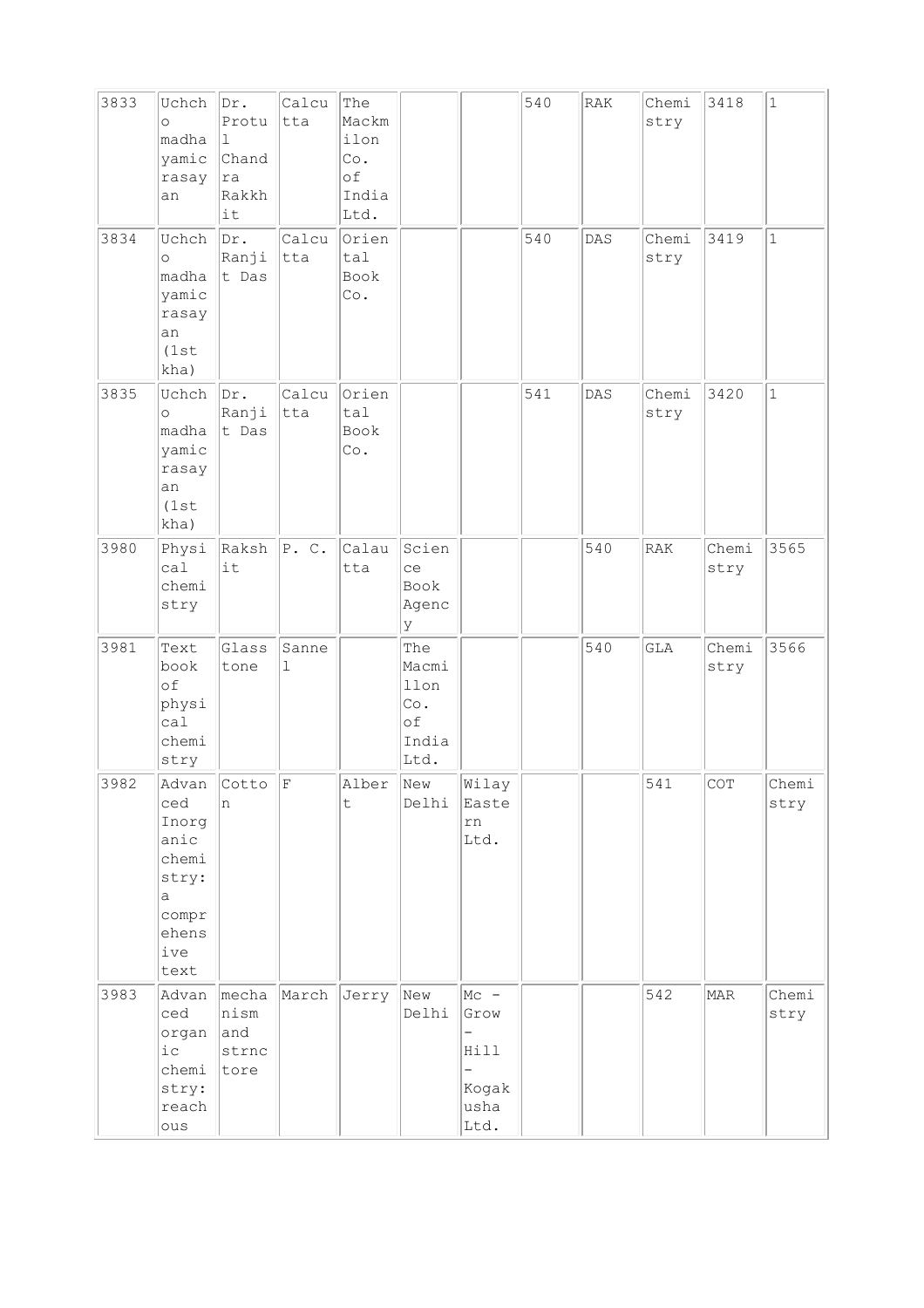| 3984 | Gener<br>a1<br>and<br>inoga<br>nic<br>chemi<br>stry                                                                                 | Podda<br>$\Upsilon$ | Saile<br>ndran<br>ath | Calcu<br>tta | Book<br>Syndi<br>cate<br>(P)<br>Ltd.                     |  | 541 | POD            | Chemi<br>stry | 3569 |
|------|-------------------------------------------------------------------------------------------------------------------------------------|---------------------|-----------------------|--------------|----------------------------------------------------------|--|-----|----------------|---------------|------|
| 3985 | Gener<br>a1<br>and<br>inoga<br>nic<br>chemi<br>stry                                                                                 | Podda<br>$\Upsilon$ | Saile<br>ndran<br>ath | Calcu<br>tta | Book<br>Syndi<br>cate<br>(P)<br>Ltd.                     |  | 541 | POD            | Chemi<br>stry | 3570 |
| 3986 | A<br>text<br>book<br>of<br>analy<br>tical<br>chemi<br>stry                                                                          | Baner<br>jee        | Siba<br>Prasa<br>d    | Calcu<br>tta | The<br>New<br>Book<br>Stall                              |  | 541 | POD            | Chemi<br>stry | 3571 |
| 3987 | Α<br>text<br>book<br>of<br>analy<br>tical<br>chemi<br>stry                                                                          | Baner<br>jee        | Siba<br>Prasa<br>d    | Calcu<br>tta | The<br>New<br>Book<br>Stall                              |  | 541 | POD            | Chemi<br>stry | 3572 |
| 3988 | A<br>text<br>book<br>of<br>analy<br>tical<br>chemi<br>stry                                                                          | Baner<br>jee        | Siba<br>Prasa<br>d    | Calcu<br>tta | The<br>New<br>Book<br>Stall                              |  | 541 | POD            | Chemi<br>stry | 3573 |
| 4082 | Intro<br>ducti<br>on to<br>quant<br>um<br>recha<br>nics<br>$\ddot{\phantom{a}}$<br>with<br>appli<br>catio<br>ns to<br>chemi<br>stry | Panli<br>ng         | Linus                 | New<br>Delhi | McGra<br>$w-Hil$<br>$\mathbf 1$<br>Kogak<br>usha<br>Ltd. |  | 540 | $\texttt{PAN}$ | Chemi<br>stry | 3667 |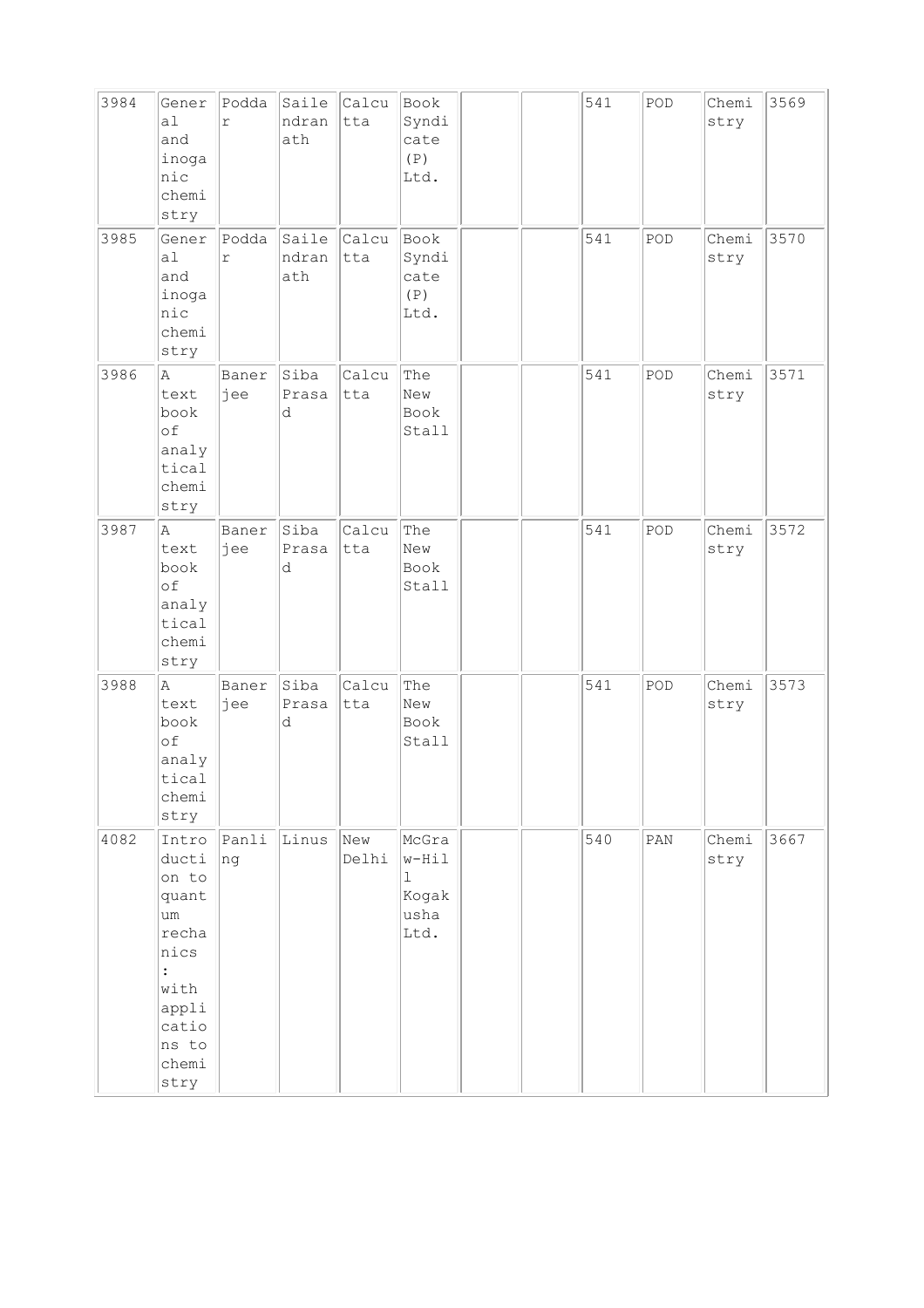| 4195 | Gener<br>a1<br>and<br>inorg<br>anic<br>chemi<br>stry                                                                         | Dutt                           | P. K.          | Calcu<br>tta | Sarat<br>Book<br>House                                             |                     | 540 | DUT            | Chemi<br>stry | 3780          |
|------|------------------------------------------------------------------------------------------------------------------------------|--------------------------------|----------------|--------------|--------------------------------------------------------------------|---------------------|-----|----------------|---------------|---------------|
| 4272 | Physi<br>cal<br>chemi<br>stry                                                                                                | Caste<br>llan                  | Gilbs<br>t W.  | Londo<br>n   | Addis<br>on<br>Wesle<br>У<br>Publi<br>shing<br>$\mathbb{C}\circ$ . |                     | 540 | CAS            | Chemi<br>stry | 3857          |
| 4273 | Chemi<br>cal<br>react<br>or<br>theor<br> у :<br>an<br>intro<br>ducti<br>on                                                   | Denbi<br>gh                    | K.G.           | Londo<br>n   | E. L.<br>$\, {\bf B}$ .<br>S.and<br>Camb.<br>Union<br>Press        |                     | 540 | $\mathtt{DEN}$ | Chemi<br>stry | 3858          |
| 4274 | Mecha<br>nisms<br>of<br>inorg<br>anic<br>react<br>ions<br>: a<br>study<br>of<br>metal<br>compl<br>exes<br>in<br>solut<br>ion | Basal<br>$\circ$               | Fred           | New<br>Delhi | Wiley<br>Easte<br>rn<br>Pvt.<br>Ltd.                               |                     | 540 | <b>BAS</b>     | Chemi<br>stry | 3859          |
| 4275 | Funda<br>menta<br>$\vert$ 1<br>conce<br>pts<br>of<br>inorg<br>anic<br>chemi<br>stry                                          | Gilre<br>ath                   | Esmar<br>ch S. | New<br>Delhi | McGra<br>W<br>Hill<br>Kogak<br>usha                                |                     | 540 | GIL            | Chemi<br>stry | 3860          |
| 4276 | Organ<br>$i$ c<br>react<br>ion<br>mecha<br>nisms                                                                             | $Sarka$ $ P. B.$<br>$\Upsilon$ |                | Calcu<br>tta | $\, {\bf P}$<br>133B                                               | Lake<br>Terra<br>ce |     | 540            | SAR           | Chemi<br>stry |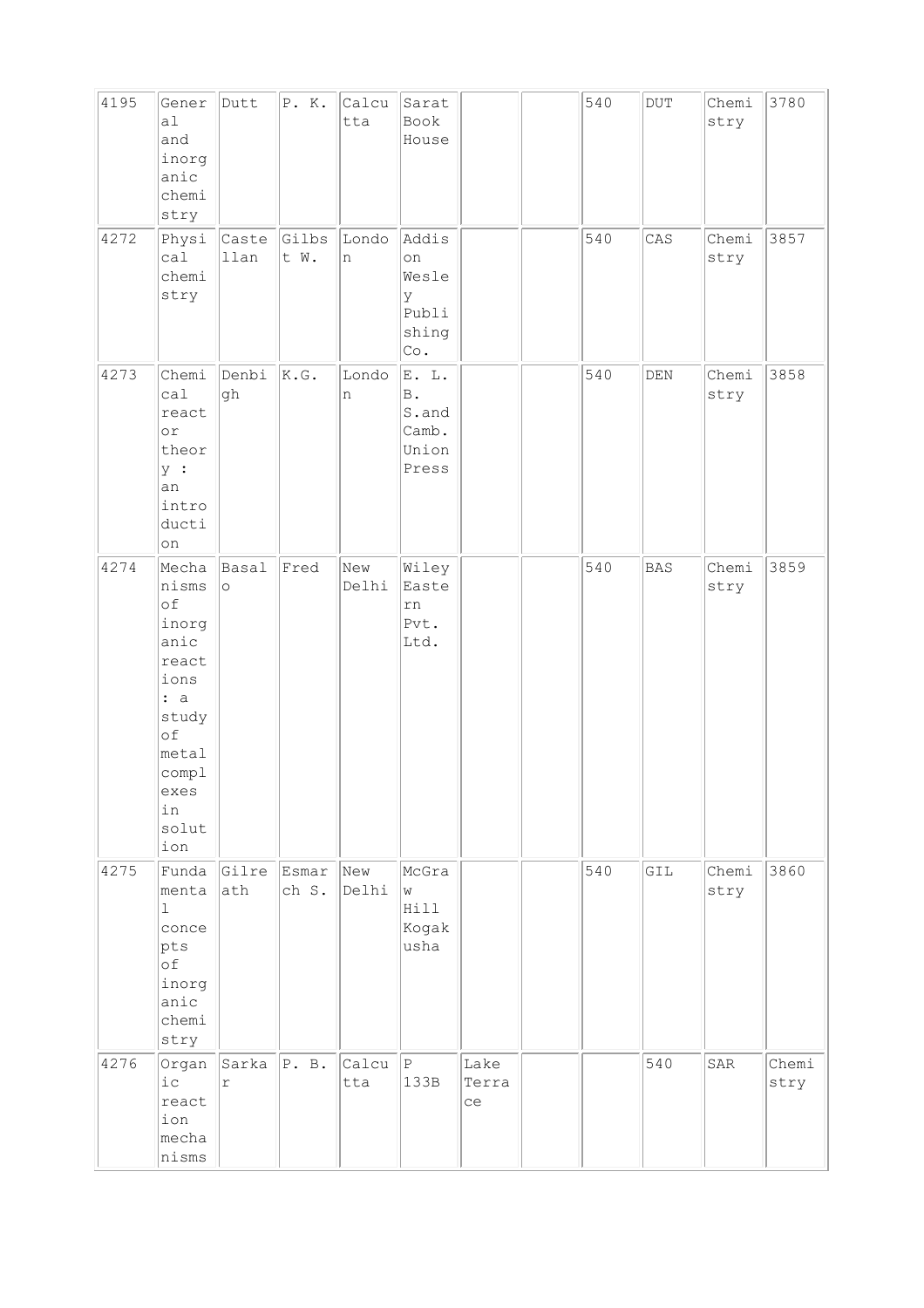| 4277 | Α<br>text<br>book<br>of<br>physi<br>cal<br>chemi<br>stry         | Kundu | Priya Calcu<br>nath | tta                | Moder<br>n<br>Book<br>Agenc<br>У |  | 540 | ${\tt KUN}$ | Chemi<br>stry | 3862 |
|------|------------------------------------------------------------------|-------|---------------------|--------------------|----------------------------------|--|-----|-------------|---------------|------|
| 4278 | Gener<br>a <sub>1</sub><br>and<br>inorg<br>anic<br>chemi<br>stry | Dutt  | P. K.               | Calcu<br>tta       | Autho<br>$\mathtt{rs}$           |  | 540 | $\rm DUT$   | Chemi<br>stry | 3863 |
| 4279 | Gener<br>a1<br>and<br>inorg<br>anic<br>chemi<br>stry             | Dutt  | P.K.                | Calcu<br>tta       | Autho<br>$\mathtt{rs}$           |  | 540 | <b>DUT</b>  | Chemi<br>stry | 3864 |
| 4280 | Gener<br>a1<br>and<br>inorg<br>anic<br>chemi<br>stry             | Dutt  | P. K.               | Calcu<br>tta       | Autho<br>rs                      |  | 540 | <b>DUT</b>  | Chemi<br>stry | 3865 |
| 4450 | An<br>intro<br>ducti<br>on to<br>chemi<br>stry                   | Sur   | Binan<br>esh        | Calcu<br>tta       | Presi<br>dency<br>Libra<br>ry    |  | 540 | <b>SUR</b>  | Chemi<br>stry | 4035 |
| 4451 | An<br>intro<br>ducti<br>on to<br>chemi<br>stry                   | Sur   | esh                 | Binan Calcu<br>tta | Presi<br>dency<br>Libra<br>ry    |  | 540 | ${\tt SUR}$ | Chemi<br>stry | 4036 |
| 4452 | An<br>intro<br>ducti<br>on to<br>chemi<br>stry                   | Sur   | Binan<br>esh        | Calcu<br>tta       | Presi<br>dency<br>Libra<br>rу    |  | 540 | ${\tt SUR}$ | Chemi<br>stry | 4037 |
| 4453 | An<br>intro<br>ducti<br>on to<br>chemi<br>stry                   | Sur   | Binan<br>esh        | Calcu<br>tta       | Presi<br>dency<br>Libra<br>ry    |  | 540 | ${\tt SUR}$ | Chemi<br>stry | 4038 |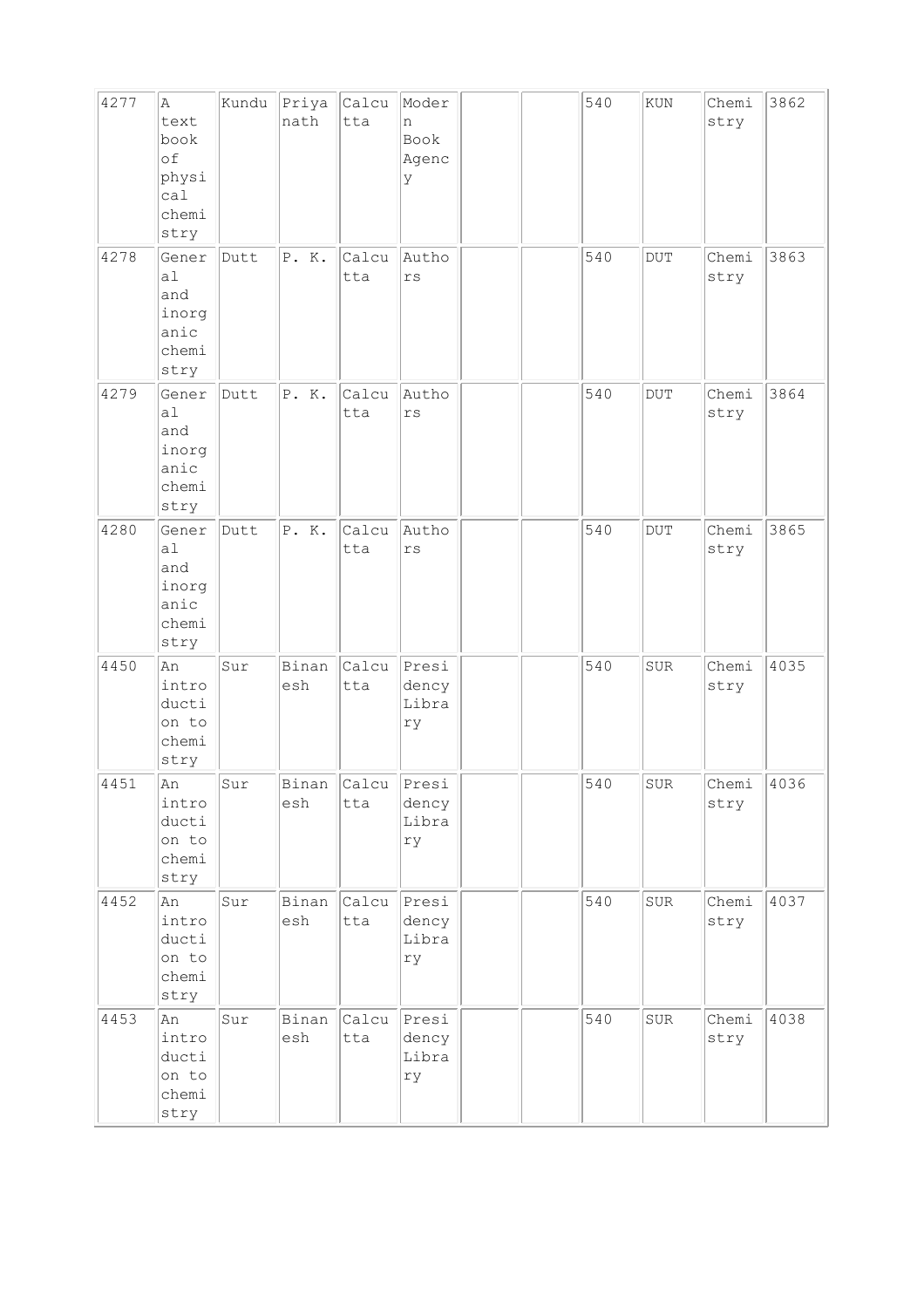| 4454 | H. S.<br>chemi<br>stry                       | Podda<br>$\Upsilon$                                | Saile<br>ndran<br>ath | Calcu<br>tta                    | Book<br>Syndi<br>cate<br>Pr.<br>Ltd. |     | 540         | POD           | Chemi<br>stry | 4039         |
|------|----------------------------------------------|----------------------------------------------------|-----------------------|---------------------------------|--------------------------------------|-----|-------------|---------------|---------------|--------------|
| 4455 | H. S.<br>chemi<br>stry                       | Podda<br>$\Upsilon$                                | Saile<br>ndran<br>ath | Calcu<br>tta                    | Book<br>Syndi<br>cate<br>Pr.<br>Ltd. |     | 540         | POD           | Chemi<br>stry | 4040         |
| 4456 | H. S.<br>chemi<br>stry                       | Podda<br>r                                         | Saile<br>ndran<br>ath | Calcu<br>tta                    | Book<br>Syndi<br>cate<br>Pr.<br>Ltd. |     | 540         | POD           | Chemi<br>stry | 4041         |
| 4457 | H. S.<br>chemi<br>stry                       | Podda<br>$\Upsilon$                                | Saile<br>ndran<br>ath | Calcu<br>tta                    | Book<br>Syndi<br>cate<br>Pr.<br>Ltd. |     | 540         | POD           | Chemi<br>stry | 4042         |
| 4458 | Uchch<br>a<br>Madhy<br>amik<br>Rasay<br>an   | Dr.<br>Kshat<br>ra<br>Prasa<br>d<br>Sensh<br>arma  | Calcu<br>tta          | Publi<br>shing<br>Syndi<br>cate |                                      | 540 | ${\tt SEM}$ | Chemi<br>stry | 4043          | $\mathbf{1}$ |
| 4459 | Uchch<br>а<br>Madhy<br>amik<br>Rasay<br>an   | Dr.<br>Kshat<br> ra<br>Prasa<br>d<br>Sensh<br>arma | Calcu<br>tta          | Publi<br>shing<br>Syndi<br>cate |                                      | 540 | SEN         | Chemi<br>stry | 4044          | $\mathbf{1}$ |
| 4460 | Tattw<br>$a$ o<br>proyo<br>qa<br>rasay<br>an | Sachi<br>n<br>Kumar<br>Ghosh                       | Calcu<br>tta          | Allie<br>d<br>Publi<br>shers    |                                      | 540 | GHO         | Chemi<br>stry | 4045          | $\mathbf{1}$ |
| 4461 | Tattw<br>a o<br>proyo<br>ga<br>rasay<br>an   | Sachi<br>In.<br>Kumar<br>Ghosh                     | <b>Calcu</b><br>tta   | Allie<br>d<br>Publi<br>shers    |                                      | 540 | GHO         | Chemi<br>stry | 4046          | $\mathbf{1}$ |
| 4462 | Rasay<br>an<br>bigya<br>n                    | Shiba<br>Prasa<br>ld.<br>Bandh<br>opadh<br>yay     | Calcu<br>tta          | Calcu<br>tta<br>Book<br>House   |                                      | 540 | <b>BAN</b>  | Chemi<br>stry | 4047          | $\mathbf{1}$ |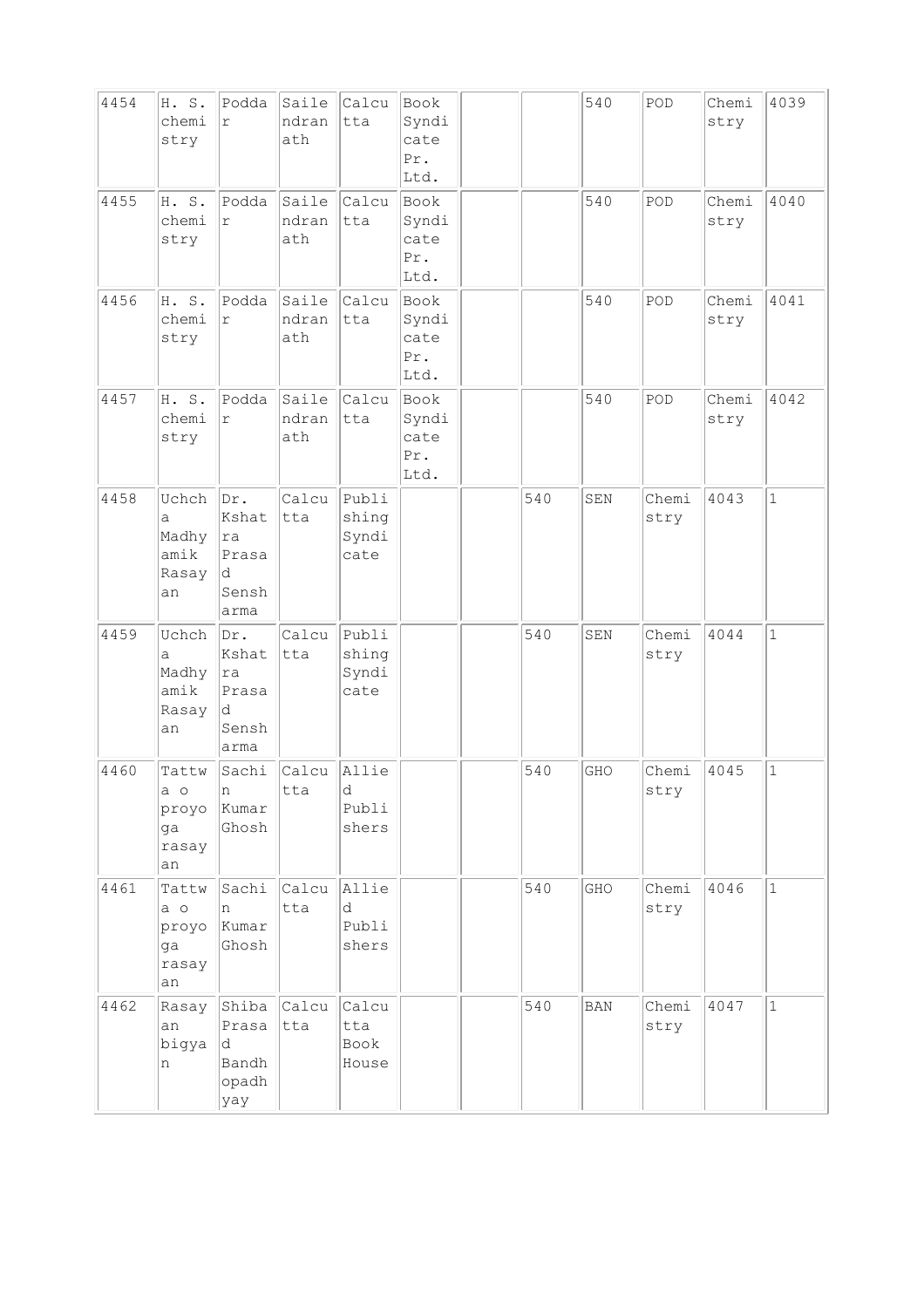| 4463 | Rasay<br>an<br>bigya<br>n                                   | Shiba<br>Prasa<br>d.<br>Bandh<br>opadh<br>yay | Calcu<br> tta       | Calcu<br>tta<br><b>Book</b><br>House        |                        | 540 | <b>BAN</b> | Chemi<br>stry           | 4048          | $\mathbf{1}$ |
|------|-------------------------------------------------------------|-----------------------------------------------|---------------------|---------------------------------------------|------------------------|-----|------------|-------------------------|---------------|--------------|
| 4464 | Uchch<br>а<br>madhy<br>amik<br>rasay<br>an                  | Dr.<br>Ranaj<br>$ $ it<br>Das                 | Calcu<br>tta        | Orien<br>tal<br>Book<br>Co.                 |                        | 540 | DAS        | Chemi<br>stry           | 4049          | $\mathbf{1}$ |
| 4465 | Uchch<br>a<br>madhy<br>amik<br>rasay<br>an                  | Dr.<br>Ranaj<br>$ i$ t<br>Das                 | Calcu<br>tta        | Orien<br>tal<br>Book<br>Co.                 |                        | 540 | <b>DAS</b> | Chemi<br>stry           | 4050          | $\mathbf 1$  |
| 4466 | Uchch<br>а<br>madhy<br>amik<br>rasay<br>an                  | Apare<br>sh<br>Bhatt<br>achar<br> ya          | Calcu<br>tta        | Scien<br>ce<br>Book<br>Conce<br>rn          |                        | 540 | <b>BHA</b> | Chemi<br>stry           | 4051          | $\mathbf 1$  |
| 4467 | Uchch<br>a<br>madhy<br>amik<br>rasay<br>an                  | Apare<br>sh<br>Bhatt<br>achar<br> ya          | <b>Calcu</b><br>tta | Scien<br>ce<br>Book<br>Conce<br>rn          |                        | 540 | <b>BHA</b> | Chemi<br>stry           | 4052          | $\mathbf{1}$ |
| 4468 | Rasay<br>an<br>aloch<br>ana                                 | Dr.<br>Sachi<br>ln.<br>Sarka<br>$\Upsilon$    | Calcu<br>tta        | Ghosh<br>$&$ Co.                            |                        | 540 | SAR        | Chemi<br>stry           | 4053          | $\mathbf{1}$ |
| 4469 | Uchch<br>а<br>madhy<br>amik<br>rasay<br>an                  | Pratu<br>1<br>Chand<br>ra<br>Raksh<br>it      | Calcu<br>tta        | The<br>McMil<br>lan &<br>Co.<br>of<br>India |                        | 540 | RAK        | Chemi<br>stry           | 4054          | 1            |
| 4470 | A<br>text<br>book<br>of h.<br>$\mathbf s$ .<br>chemi<br>sty | Dutt                                          | P.K.                | Calcu<br>tta                                | Sarat<br>Book<br>House |     | 580        | $\overline{\text{DUT}}$ | Chemi<br>stry | 4055         |
| 4576 | rasay<br>an                                                 | Samar<br>guhua                                | Calcu<br>tta        | Book<br>Syndi<br>cate<br>Pvt.<br>Ltd.       |                        | 540 | GUH        | Chemi<br>stry           | 4161          | $\mathbf 1$  |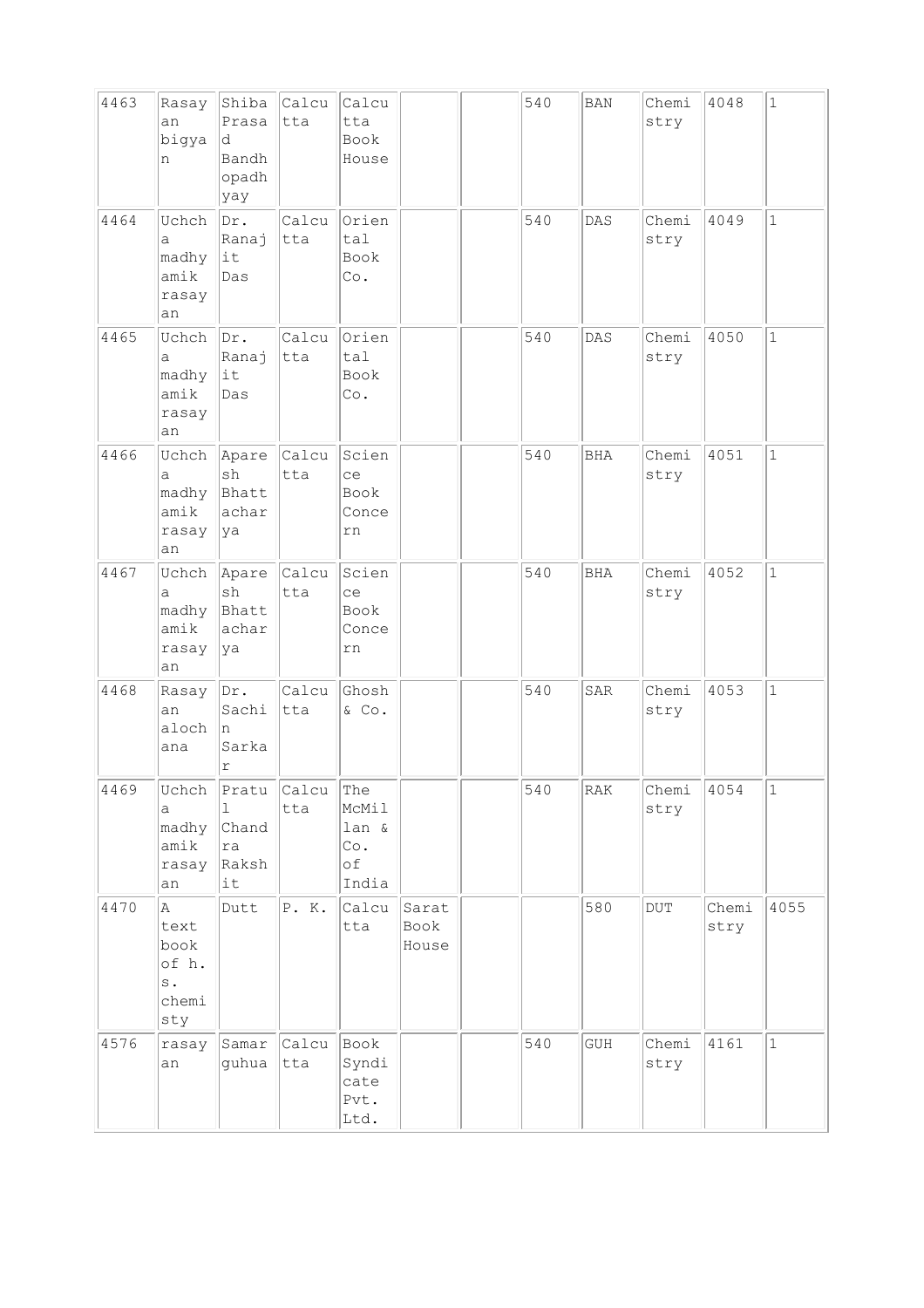| 4577 | rasay<br>an                                 | Samar<br>guhua                                 | Calcu<br>tta | Book<br>Syndi<br>cate<br>Pvt.<br>Ltd. |  | 540 | GUH        | Chemi<br>stry | 4162 | $1\,$        |
|------|---------------------------------------------|------------------------------------------------|--------------|---------------------------------------|--|-----|------------|---------------|------|--------------|
| 4578 | rasay<br>an                                 | Samar<br>guhua                                 | Calcu<br>tta | Book<br>Syndi<br>cate<br>Pvt.<br>Ltd. |  | 540 | <b>GUH</b> | Chemi<br>stry | 4163 | $\mathbf{1}$ |
| 4579 | rasay<br>an                                 | Samar<br>guhua                                 | Calcu<br>tta | Book<br>Syndi<br>cate<br>Pvt.<br>Ltd. |  | 540 | <b>GUH</b> | Chemi<br>stry | 4164 | $\mathbf{1}$ |
| 4580 | Uchch<br>a<br>madha<br>yamic<br>rasay<br>an | Dr.<br>Ranji<br>t Das                          | Calcu<br>tta | Book<br>Syndi<br>cate<br>Pvt.<br>Ltd. |  | 540 | DAS        | Chemi<br>stry | 4165 | $\mathbf{1}$ |
| 4581 | Uchch<br>а<br>madha<br>yamic<br>rasay<br>an | Dr.<br>Ranji<br>t Das                          | Calcu<br>tta | Book<br>Syndi<br>cate<br>Pvt.<br>Ltd. |  | 540 | DAS        | Chemi<br>stry | 4166 | $\mathbf{1}$ |
| 4582 | Uchch<br>a<br>madha<br>yamic<br>rasay<br>an | Dr.<br>Ranji<br>t Das                          | Calcu<br>tta | Book<br>Syndi<br>cate<br>Pvt.<br>Ltd. |  | 540 | DAS        | Chemi<br>stry | 4167 | $\mathbf{1}$ |
| 4583 | Uchch<br>а<br>madha<br>yamic<br>rasay<br>an | Dr.<br>Ranji<br>t Das                          | Calcu<br>tta | Book<br>Syndi<br>cate<br>Pvt.<br>Ltd. |  | 540 | DAS        | Chemi<br>stry | 4168 | $\mathbf{1}$ |
| 4584 | Uchch<br>a<br>madha<br>yamic<br>rasay<br>an | Dr.<br>Ranji<br>t Das                          | Calcu<br>tta | Book<br>Syndi<br>cate<br>Pvt.<br>Ltd. |  | 540 | DAS        | Chemi<br>stry | 4169 | $\mathbf{1}$ |
| 4585 | Uchch<br>a<br>madha<br>yamic<br>rasay<br>an | Dr.<br>Ranji<br>t Das                          | Calcu<br>tta | Book<br>Syndi<br>cate<br>Pvt.<br>Ltd. |  | 540 | DAS        | Chemi<br>stry | 4170 | $\mathbf{1}$ |
| 4586 | Uchch<br>a<br>madha<br>yamic<br>rasay<br>an | Dr.<br>Khatt<br>rapro<br>shad<br>Sensh<br>arma | Calcu<br>tta | Publi<br>shing<br>Syndi<br>cate       |  | 540 | SEN        | Chemi<br>stry | 4171 | $\mathbf{1}$ |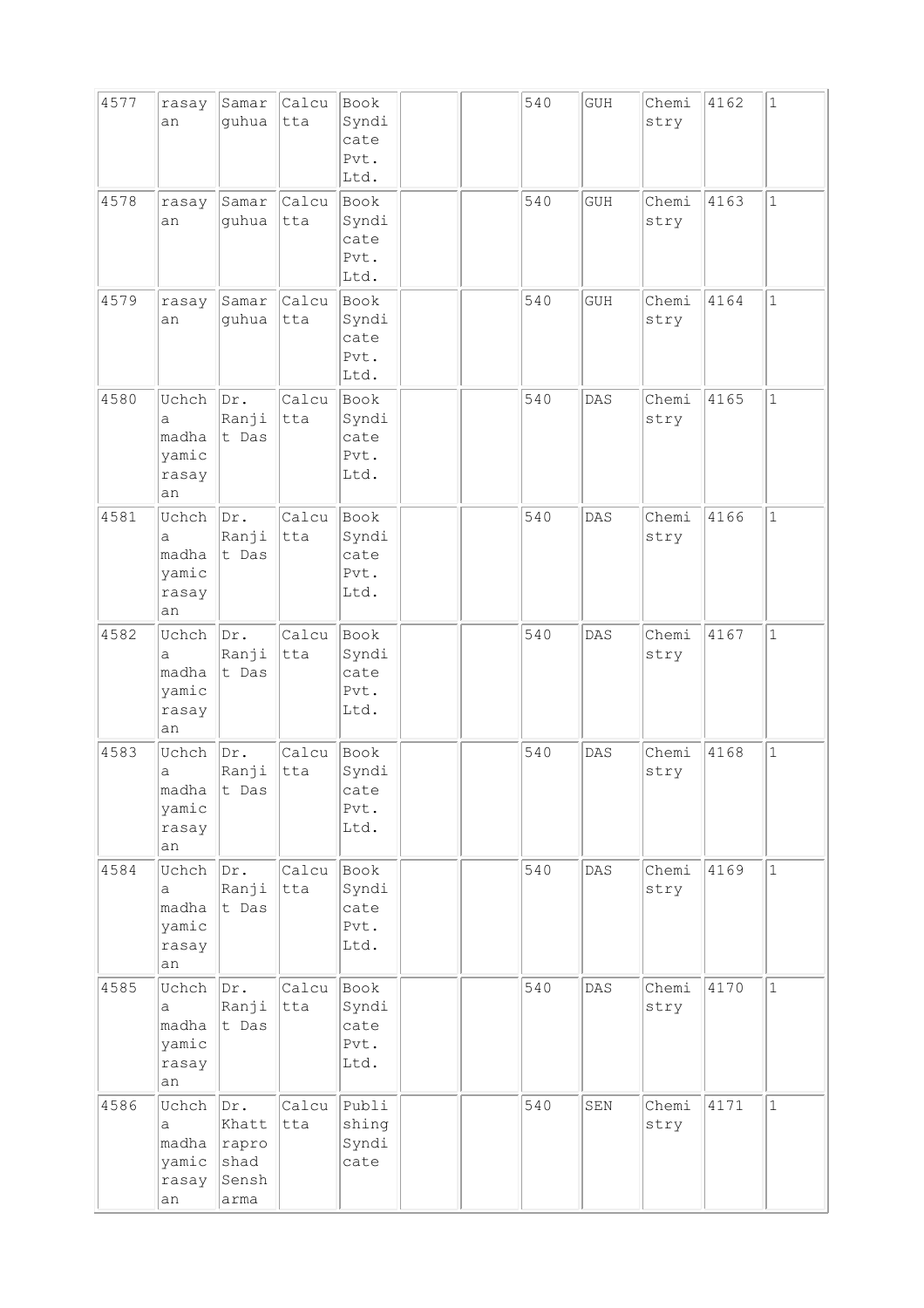| 4587 | Examp<br>les<br>in h.<br>$s$ .<br>chemi<br>stry | Ten<br>Teach<br>ers                                  | Calcu<br>tta | Book<br>Syndi<br>cate                      |                                   |                                       | 540 | CHE | Chemi<br>stry | 4172          | $\mathbf{1}$  |
|------|-------------------------------------------------|------------------------------------------------------|--------------|--------------------------------------------|-----------------------------------|---------------------------------------|-----|-----|---------------|---------------|---------------|
| 4588 | H. s.<br>pract<br>ical<br>chemi<br>stry         | Podde<br>$\Upsilon$                                  | S. N.        | Calcu<br>tta                               | Book<br>Syndi<br>cate             |                                       |     | 540 | POD           | Chemi<br>stry | 4173          |
| 4589 | H. s.<br>pract<br>ical<br>chemi<br>stry         | Podde<br>$\Upsilon$                                  | S. N.        | Calcu<br>tta                               | Book<br>Syndi<br>cate             |                                       |     | 540 | POD           | Chemi<br>stry | 4174          |
| 4699 | Baish<br>alash<br>ik<br>rasha<br>yan            | Dr.<br>Anil<br>kumar<br>De                           | Calcu<br>tta | W. B.<br>Rajya<br>Pusta<br>k<br>Parsa<br>d |                                   |                                       | 540 | DEN | Chemi<br>stry | 4284          | $\mathbf{1}$  |
| 4943 | Jaibo<br>rasay<br>an                            | Sarka<br>r                                           | P. B.        | Calcu<br>tta                               | Scien<br>ce<br>Book<br>Agenc<br>У |                                       |     | 542 | SAR           | Chemi<br>stry | 4528          |
| 4944 | Ajaib<br>$\circ$<br>rasay<br>an                 | Dr.<br>Shail<br>endra<br>nath<br>Podda<br>r          | Calcu<br>tta | Book<br>Syndi<br>cate<br>Pvt.<br>Ltd.      |                                   |                                       | 541 | POD | Chemi<br>stry | 4529          | $\mathbf{1}$  |
| 4945 | Ajaib<br>$\circ$<br>rasay<br>an                 | Dr.<br>Shail<br>endra<br>nath<br>Podda<br>$\Upsilon$ | Calcu<br>tta | Book<br>Syndi<br>cate<br>Pvt.<br>Ltd.      |                                   |                                       | 541 | POD | Chemi<br>stry | 4530          | $\mathbf{1}$  |
| 4946 | Genar<br>a1<br>& amp                            | inorg<br>chem.                                       | Podda<br>r   | Shail<br>endra<br>nath                     | Calcu<br>tta                      | Book<br>Syndi<br>cate<br>Pvt.<br>Ltd. |     |     | 541           | POD           | Chemi<br>stry |
| 4947 | Genar<br>a <sub>l</sub><br>&                    | inorg<br>chem.                                       | Podda<br>r   | Shail<br>endra<br>nath                     | Calcu<br>tta                      | Book<br>Syndi<br>cate<br>Pvt.<br>Ltd. |     |     | 541           | POD           | Chemi<br>stry |
| 4948 | Physi<br>ca1<br>chemi<br>stry                   | Raksh<br>it                                          | P.C.         | Calcu<br>tta                               | Sarat<br>Book<br>House            |                                       |     | 540 | RAK           | Chemi<br>stry | 4533          |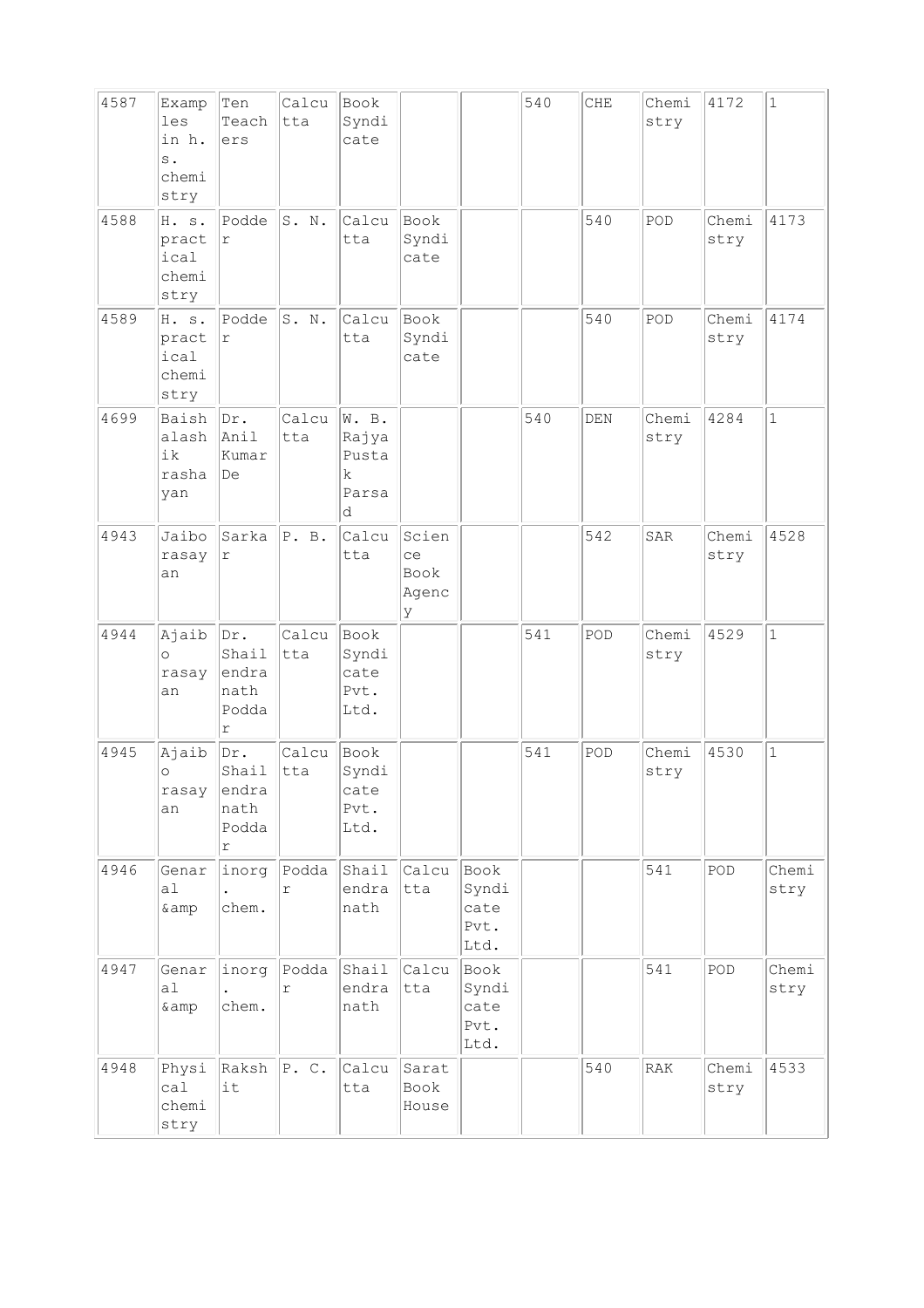| 4949 | Bhout<br>$\circ$<br>rasha<br>yan                              | Protu<br>$\mathbb{L}$<br>Chand<br>ra<br>Raksh<br>it | Calcu<br>tta | Sarat<br>Book<br>House            |                                        | 540 | RAK        | Chemi<br>stry | 4534          | $\mathbf{1}$ |
|------|---------------------------------------------------------------|-----------------------------------------------------|--------------|-----------------------------------|----------------------------------------|-----|------------|---------------|---------------|--------------|
| 4950 | Bhout<br>O<br>rasha<br>yan                                    | Protu<br>1<br>Chand<br>ra<br>Raksh<br>it            | Calcu<br>tta | Sarat<br>Book<br>House            |                                        | 540 | <b>RAK</b> | Chemi<br>stry | 4535          | $\mathbf 1$  |
| 4951 | Bhout<br>$\circ$<br>rasha<br>yan                              | Protu<br>$\mathbb{L}$<br>Chand<br>ra<br>Raksh<br>it | Calcu<br>tta | Sarat<br>Book<br>House            |                                        | 540 | <b>RAK</b> | Chemi<br>stry | 4536          | $\mathbf{1}$ |
| 4952 | Prath<br>amik<br>bhout<br>$\circ$<br>rasha<br>yan             | Shant<br>i<br>Ranja<br>n<br>Palit                   | Calcu<br>tta | Scien<br>ce<br>Book<br>Agenc<br>У |                                        | 540 | PAL        | Chemi<br>stry | 4537          | $\mathbf{1}$ |
| 4953 | Ajaib<br>$\circ$<br>rasha<br>yan                              | Protu<br>ı<br>Chand<br>ra<br>Raksh<br>it            | Calcu<br>tta | Scien<br>ce<br>Book<br>Agenc<br>У |                                        | 540 | <b>RAK</b> | Chemi<br>stry | 4538          | $\mathbf{1}$ |
| 4954 | Jaibo<br>rasha<br>yan                                         | P. B.<br>Sarka<br>$\Upsilon$                        | Calcu<br>tta | Scien<br>ce<br>Book<br>Agenc<br>У |                                        | 541 | SAR        | Chemi<br>stry | 4539          | $\mathbf 1$  |
| 4955 | Funda<br>menta<br>ı<br>princ<br>ipels<br>оf<br>inorg<br>chem. | Baner<br>jee                                        | D.           | New<br>Delhi                      | Sulta<br>n<br>Chand<br>ra &<br>Sons    |     | 541        | BAN           | Chemi<br>stry | 4540         |
| 4956 | Essen<br>tials<br>оf<br>physi<br>cal<br>chemi<br>stry         | Bahl                                                | B. S.        | New<br>Delhi                      | $\texttt{S}$ .<br>Chand<br>ra &<br>Co. |     | 540        | BAH           | Chemi<br>stry | 4541         |
| 4997 | Intro<br>d. to<br>physi<br>ca1<br>chem                        | Mukhe<br>rjee                                       | S. N.        | Calcu<br>tta                      | Art<br>Union                           |     | 541        | MUK           | Chemi<br>stry | 4582         |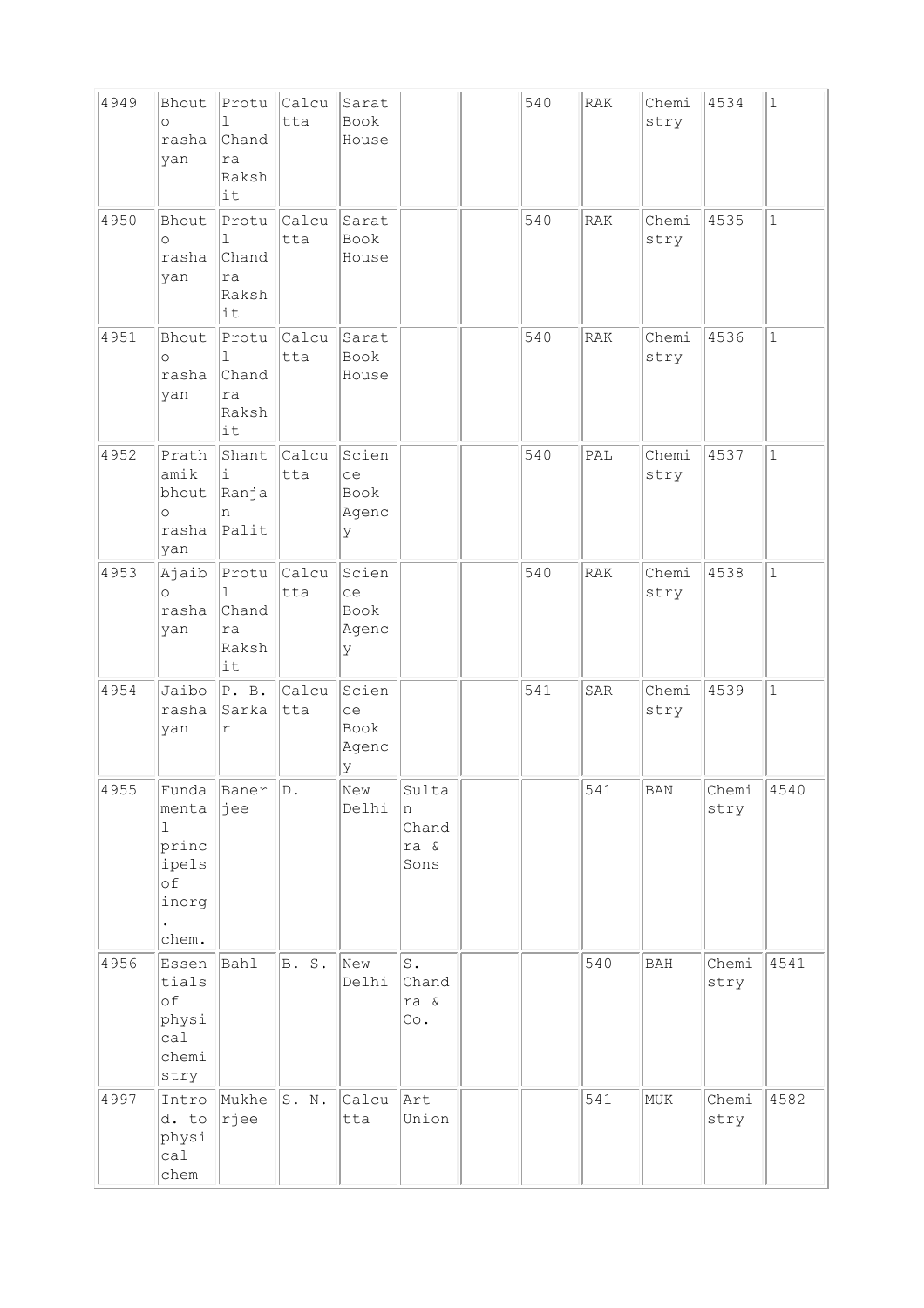| 4998 | Intro<br>d. to<br>physi<br>cal<br>chem                                                                                             | Mukhe<br> rjee | S. N.         | Calcu<br>tta | Art<br>Union                                       |  | 541 | MUK | Chemi<br>stry | 4583 |
|------|------------------------------------------------------------------------------------------------------------------------------------|----------------|---------------|--------------|----------------------------------------------------|--|-----|-----|---------------|------|
| 4999 | Intro<br>d. to<br>physi<br>cal<br>chem                                                                                             | Mukhe<br>rjee  | S. N.         | Calcu<br>tta | Art<br>Union                                       |  | 541 | MUK | Chemi<br>stry | 4584 |
| 5000 | Intro<br>d. to<br>physi<br>call<br>chem                                                                                            | Mukhe<br>rjee  | S. N.         | Calcu<br>tta | Art<br>Union                                       |  | 541 | MUK | Chemi<br>stry | 4585 |
| 5001 | The<br>natur<br>e of<br>the<br>chemi<br>ca1<br>bord<br>: and<br>the<br>struc<br>ture<br>of<br>molec<br>ules<br>and<br>cryst<br>als | Pauli<br> ng   | Linus         | Calcu<br>tta | Oxfor<br>d &<br>IBH<br>Publi<br>shing<br>Co.       |  | 541 | PAU | Chemi<br>stry | 4586 |
| 5002 | The<br>natur<br>e of<br>the<br>chemi<br>cal<br>bord<br>: and<br>the<br>struc<br>ture<br>of<br>molec<br>ules<br>and<br>cryst<br>als | Pauli<br>ng    | Linus         | Calcu<br>tta | Oxfor<br>d &<br>IBH<br>Publi<br>shing<br>$\circ$ . |  | 541 | PAU | Chemi<br>stry | 4587 |
| 5003 | Physi<br>cal<br>ohemi<br>stry                                                                                                      | Caste<br>llan  | Gilbs<br>t W. | Londo<br>n   | Addis<br>on<br>Wesle<br>У<br>Publi<br>shing<br>Co. |  | 541 | CAS | Chemi<br>stry | 4588 |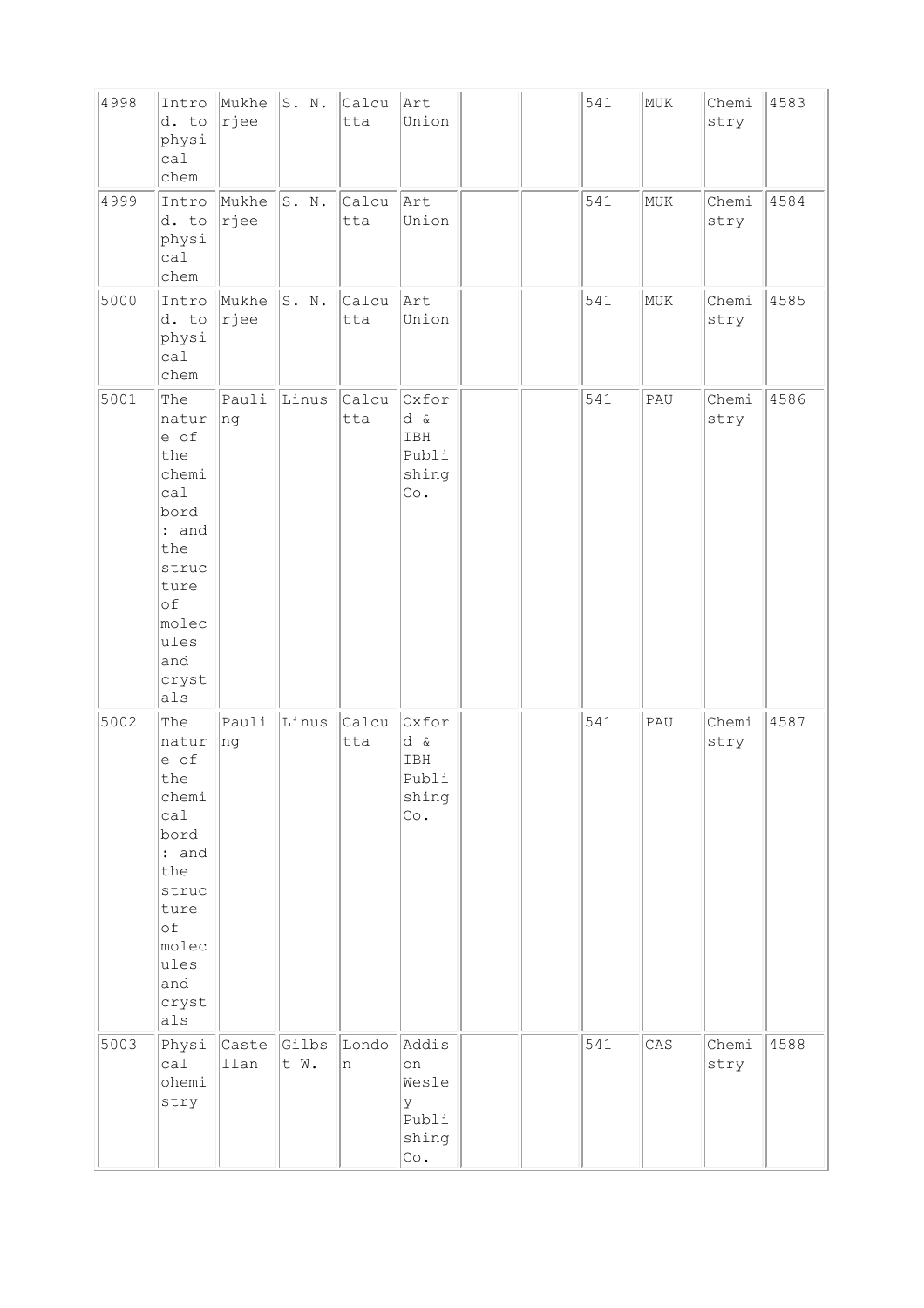| 5004 | Physi<br>ca1<br>ohemi<br>stry                                             | Caste $GI$ lbs<br>llan                                        | t W.                  | Londo<br>n    | Addis<br>on<br>Wesle<br>У<br>Publi<br>shing<br>Co.  |                                  | 541 | CAS | Chemi<br>stry | 4589          |
|------|---------------------------------------------------------------------------|---------------------------------------------------------------|-----------------------|---------------|-----------------------------------------------------|----------------------------------|-----|-----|---------------|---------------|
| 5005 | Α<br>text<br>book<br>of<br>macro<br>& amp                                 | semim<br>icro<br>quali<br>tativ<br>е<br>inorg<br>analy<br>sis | Vogel                 | Arthu<br>r I. | Calcu<br>tta                                        | Orien<br>$\sf t$<br>Longm<br>ans |     | 542 | VOG           | Chemi<br>stry |
| 5006 | A<br>text<br>book<br>of<br>quant<br>itati<br>ve<br>inorg<br>analy<br>sis  | Vogel                                                         | Arthu<br>r I.         | Calcu<br>tta  | Orien<br>$\mathsf t$<br>Longm<br>ans                |                                  | 542 | VOG | Chemi<br>stry | 4591          |
| 5007 | A<br>text<br>book<br>of<br>quant<br>itati<br>ve<br>inorg<br>analy<br>sis  | Vogel                                                         | Arthu<br>r I.         | Calcu<br>tta  | Orien<br>t.<br>Longm<br>ans                         |                                  | 542 | VOG | Chemi<br>stry | 4592          |
| 5008 | The<br>mod.<br>struc<br>tural<br>theor<br>y of<br>organ<br>$i\,c$<br>chem | Fergu<br>son                                                  | Lloyd<br>N.           | New<br>Delhi  | Preut<br>ice<br>Hall<br>оf<br>India<br>Pvt.<br>Ltd. |                                  | 540 | FER | Chemi<br>stry | 4593          |
| 5009 | Basic<br>princ<br>iples<br>of<br>org.<br>chemi<br>stry                    | Rober<br>ts                                                   | John<br>$\mathbb D$ . | Londo<br>n    | Addis<br>on<br>Wesle<br>У                           | W. A.<br>Benja<br>min<br>Inc.    |     | 540 | ROB           | Chemi<br>stry |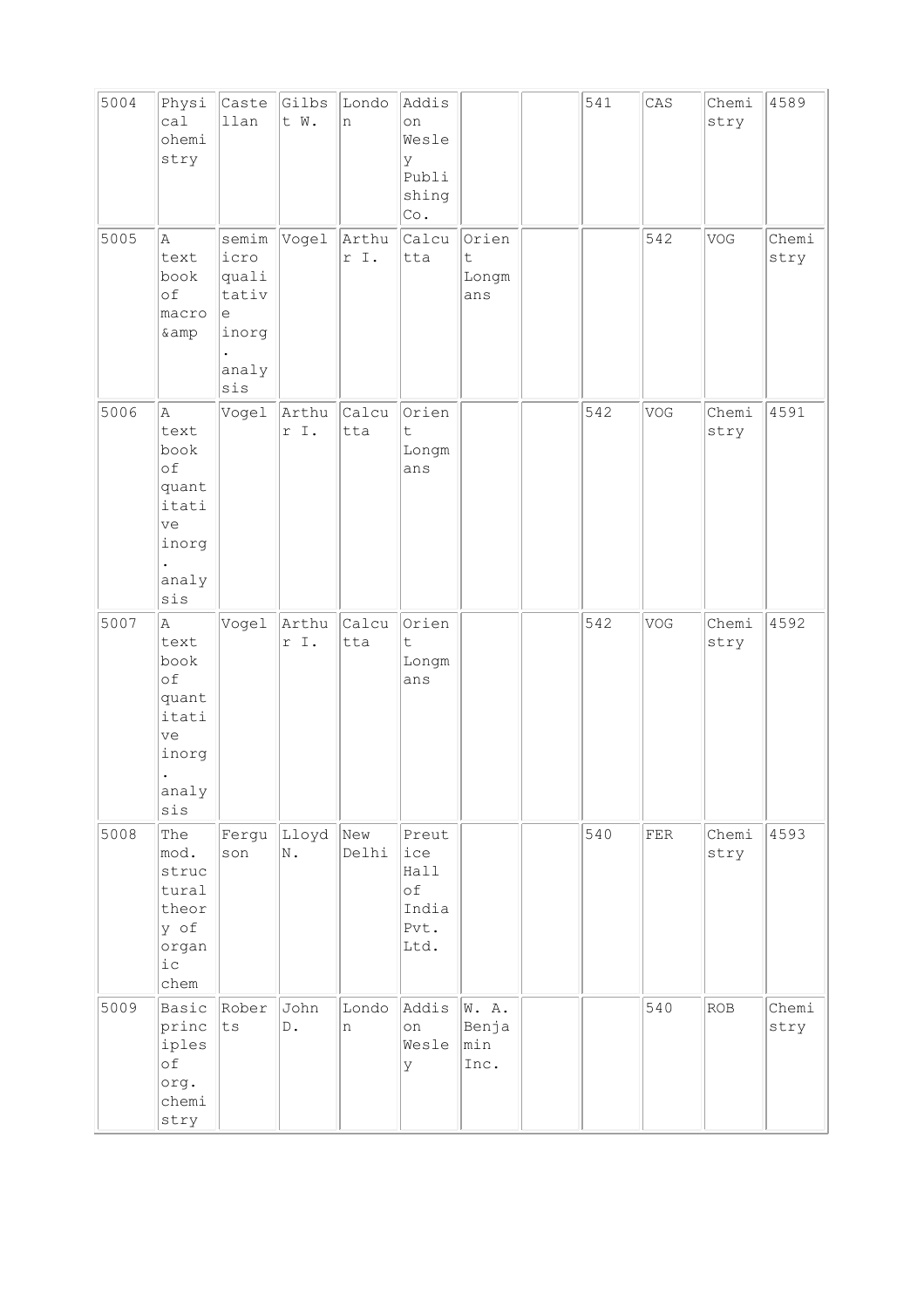| 5010 | Princ<br>ipal<br>of<br>org.<br>chemi<br>stry                 | Erghl<br>ish         | James         | Londo<br>n   | Mc<br>Grow-<br>Hill<br>Kogak<br>usha<br>Ltd.                   |  | 540 | ${\rm ERG}$                                | Chemi<br>stry | 4595 |
|------|--------------------------------------------------------------|----------------------|---------------|--------------|----------------------------------------------------------------|--|-----|--------------------------------------------|---------------|------|
| 5011 | Organ<br>$i$ c<br>chemi<br>stry                              | Hendr<br>ickso<br>'n | James<br>B.   | Londo<br>n   | Mc<br>Grow-<br>Hill<br>Kogak<br>usha<br>Ltd.                   |  | 542 | <b>HEN</b>                                 | Chemi<br>stry | 4596 |
| 5012 | Heter<br>ocycl<br>$i\,c$                                     | Joule                | J. A.         | Engla<br>nd  | Van<br>Nostr<br>and<br>Reinh<br>old<br>Co.<br>Ltd.             |  | 540 | <b>JOU</b>                                 | Chemi<br>stry | 4597 |
| 5013 | Couls<br>on's<br>valen<br>ce                                 | Couls<br>on          | Clarl<br>es   | Oxfor<br>d   | E.L.B<br>$\cdot$ S .<br>(Oxfo<br>rd<br>Unive<br>rsity<br>Press |  | 540 | COU                                        | Chemi<br>stry | 4598 |
| 5014 | Couls<br>on's<br>valen<br>ce                                 | Couls<br>on          | Clarl<br>es   |              |                                                                |  | 540 | COU                                        | Chemi<br>stry | 4599 |
| 5015 | Stere<br>ochem<br>istry<br>of<br>carbo<br>n<br>compo<br>unds | Eliel                | Ernes<br>t L. | New<br>Delhi | Tata<br>Mc.Gr<br>$\circ w$ -<br>Hill<br>Pub<br>Co.<br>Ltd.     |  | 540 | $\mathop{\hbox{\rm EL}}\nolimits\mathbb I$ | Chemi<br>stry | 4600 |
| 5016 | Organ<br>$i$ c<br>chemi<br>stry                              | Brews<br>ter         | Ray<br>Q.     | New<br>Delhi | Prent<br>ice<br>Hall<br>оf<br>India<br>Pvt.<br>Ltd.            |  | 542 | <b>BRE</b>                                 | Chemi<br>stry | 4601 |
| 5017 | Organ<br>$i\,c$<br>chemi<br>stry                             | Brews<br>ter         | Ray<br>Q.     | New<br>Delhi | Prent<br>ice<br>Hall<br>оf<br>India<br>Pvt.<br>Ltd.            |  | 542 | <b>BRE</b>                                 | Chemi<br>stry | 4602 |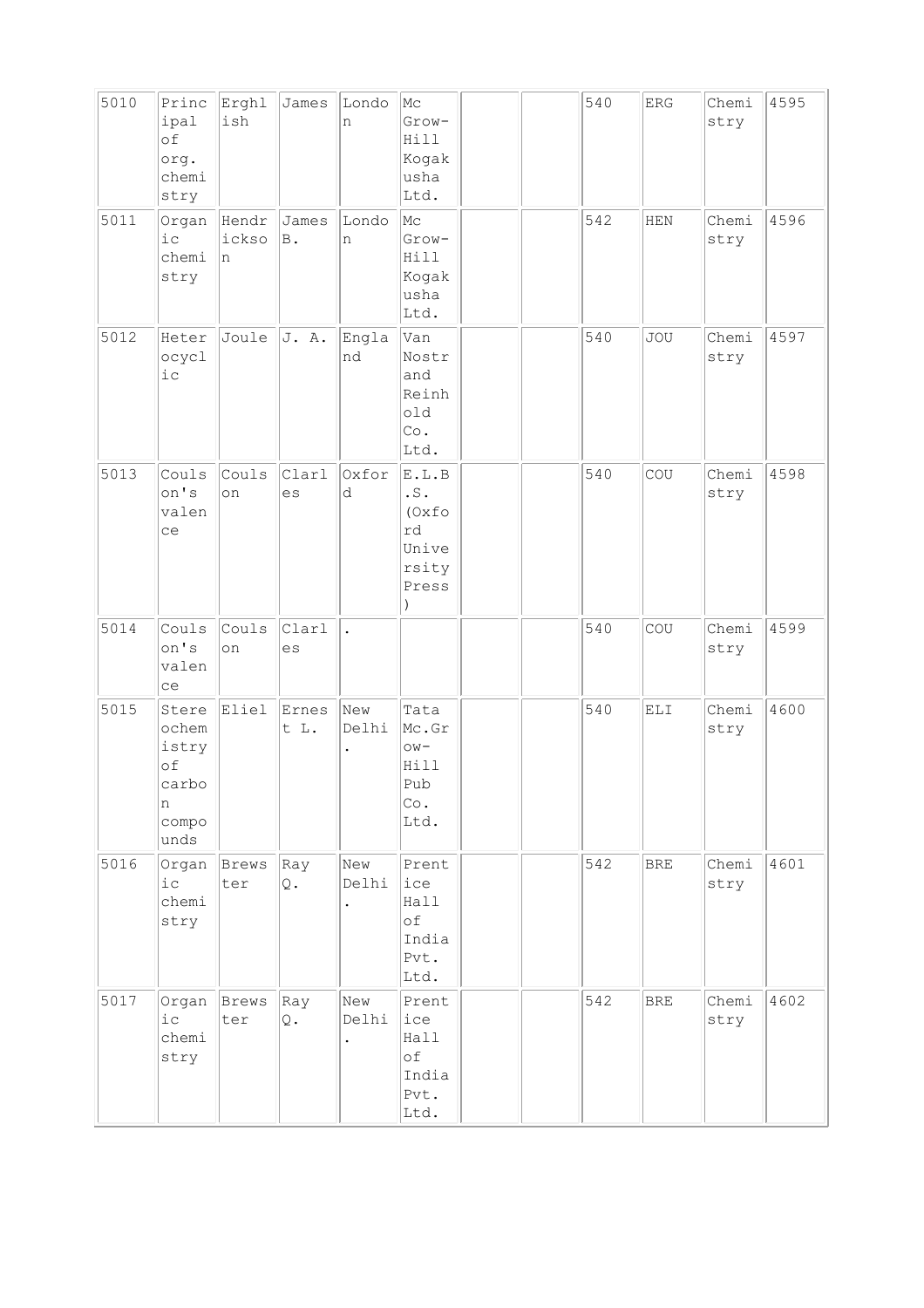| 5018 | Vogel<br>$\mathbf{I}$ s<br>text<br>book<br>of<br>prac.<br>org.<br>chem.<br>inclu<br>ding<br>quali<br>tativ<br>e<br>org.<br>analy<br>sis | Vogel                                                           | Arlhe<br>r I.      |              | Orien<br>$\ddot{\mathsf{t}}$<br>Longm<br>an |                               |                                            | 540 | VOG       | Chemi<br>stry | 4603        |
|------|-----------------------------------------------------------------------------------------------------------------------------------------|-----------------------------------------------------------------|--------------------|--------------|---------------------------------------------|-------------------------------|--------------------------------------------|-----|-----------|---------------|-------------|
| 5019 | Qrg                                                                                                                                     | react<br>ions<br>mecha<br>nions<br>: an<br>intro<br>ducti<br>on | Bresl<br>$\circ$   | Ronal<br>d   | Bomba<br>У                                  | W. A.<br>Benga<br>min<br>Inc. | Londo<br>n (Ind<br>ia<br>Book<br>House     |     |           | 540           | ${\tt BRE}$ |
| 5020 | Qrg                                                                                                                                     | react<br>ions<br>mecha<br>nions<br>: an<br>intro<br>ducti<br>on | Bresl<br>$\circ$ w | Ronal<br>d   | Bomba<br>У                                  | W. A.<br>Benja<br>min<br>Inc. | Londo<br>$ n $ (Ind<br>ia<br>Book<br>House |     |           | 540           | <b>BRE</b>  |
| 5021 | A new<br>conci<br>se<br>inorg<br>amic<br>chemi<br>stry                                                                                  | Lee                                                             | J. D.              |              |                                             |                               |                                            | 542 | LEE       | Chemi<br>stry | 4606        |
| 5022 | Inorg<br>chemi<br>stry                                                                                                                  | Dutta $\ $ R. L.                                                |                    | Calcu<br>tta | The<br>New<br>Book<br>Stall                 |                               |                                            | 542 | $\rm DUT$ | Chemi<br>stry | 4607        |
| 5023 | Inorg<br>chemi<br>stry                                                                                                                  | Dutta $\mathbb{R}$ . L.                                         |                    | Calcu<br>tta | The<br>New<br>Book<br>Stall                 |                               |                                            | 542 | $\rm DUT$ | Chemi<br>stry | 4608        |
| 5024 | Funda<br>menta<br>$\mathbf{1}$<br>conce<br>pts<br>оf<br>inorg<br>chemi<br>stry                                                          | Gilre<br>ath                                                    | Esmer<br>ch S.     | New<br>Delhi | Mc<br>Grow<br>Hill<br>Kogak<br>usha<br>Ltd. |                               |                                            | 542 | GIL       | Chemi<br>stry | 4609        |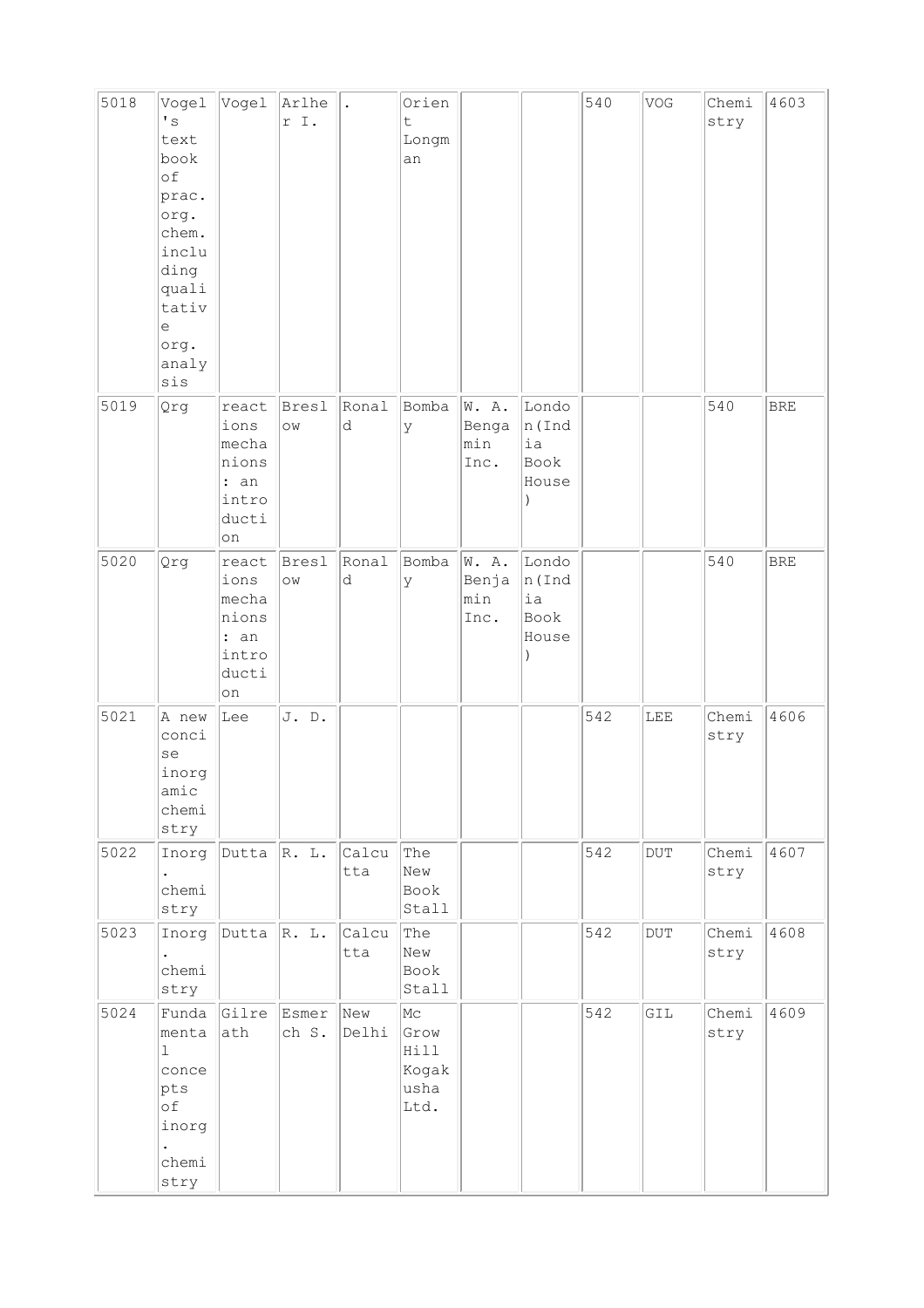| 5025 | Funda<br>menta<br>1<br>conce<br>pts<br>оf<br>inorg<br>chemi<br>stry            | Gilre<br>ath                      | Esmer<br>ch S. | New<br>Delhi | Mc<br>Grow<br>Hill<br>Kogak<br>usha<br>Ltd.       |  | 542 | GIL            | Chemi<br>stry | 4610 |
|------|--------------------------------------------------------------------------------|-----------------------------------|----------------|--------------|---------------------------------------------------|--|-----|----------------|---------------|------|
| 5026 | Funda<br>menta<br>ı<br>conce<br>pts<br>of<br>inorg<br>chemi<br>stry            | Gilre<br>ath                      | Esmer<br>ch S. | New<br>Delhi | Mс<br>Grow<br>Hill<br>Kogak<br>usha<br>Ltd.       |  | 542 | GIL            | Chemi<br>stry | 4611 |
| 5027 | Funda<br>menta<br>$\mathbf{1}$<br>conce<br>pts<br>оf<br>inorg<br>chemi<br>stry | Gilre<br>ath                      | Esmer<br>ch S. | New<br>Delhi | Mc<br>Grow<br>Hill<br>Kogak<br>usha<br>Ltd.       |  | 542 | GIL            | Chemi<br>stry | 4612 |
| 5028 | Physi<br>ca1<br>chemi<br>stry                                                  | Raksh<br>it                       | P. C.          | Calcu<br>tta | Sarat<br>Book<br>House                            |  | 541 | RAK            | Chemi<br>stry | 4613 |
| 5029 | Physi<br>ca1<br>chemi<br>stry                                                  | Raksh<br>it                       | P. C.          | Calcu<br>tta | Sarat<br>Book<br>House                            |  | 541 | RAK            | Chemi<br>stry | 4614 |
| 5030 | Physi<br>ca1<br>chemi<br>stry                                                  | $Raksh$ $P. C.$<br>it             |                | Calcu<br>tta | Sarat<br>Book<br>House                            |  | 541 | RAK            | Chemi<br>stry | 4615 |
| 5031 | Physi<br>ca1<br>chemi<br>stry                                                  | $\vert$ Raksh $\vert$ P. C.<br>it |                | Calcu<br>tta | Sarat<br>Book<br>House                            |  | 541 | RAK            | Chemi<br>stry | 4616 |
| 5032 | Adv.<br>chemi<br>stry<br>оf<br>rare<br>eleme<br>nts                            | Praka<br>sh                       | Satya          | New<br>Delhi | $\texttt{S}$ .<br>Chand<br>& Co.<br>(Pvt.<br>Ltd. |  | 540 | $\mathtt{PRA}$ | Chemi<br>stry | 4617 |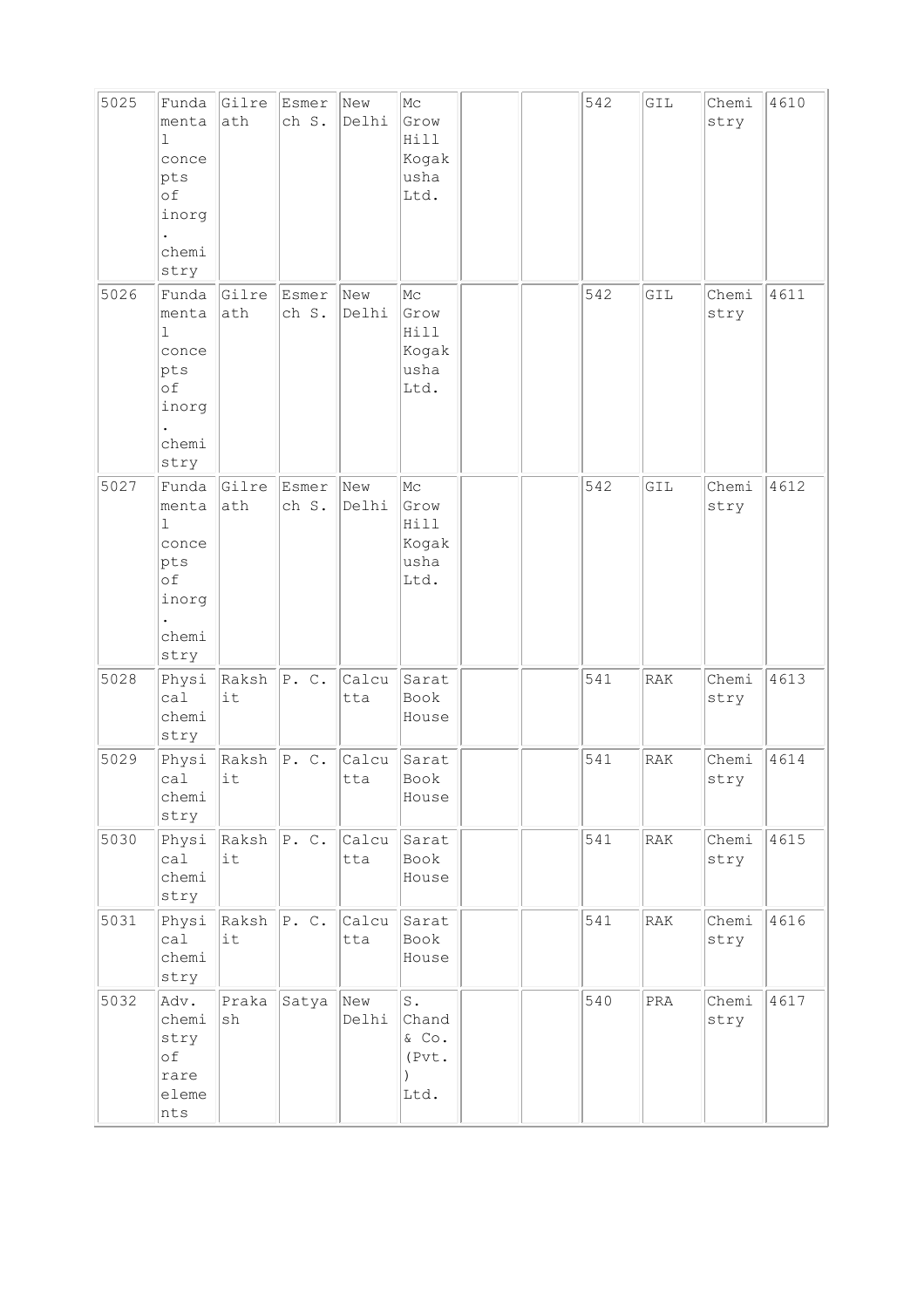| 5033 | Adv.<br>inorg<br>anic<br>chemi<br>stry<br>$\ddot{\cdot}$<br>acomp<br>hensi<br>ve<br>text  | Cotto<br>In.                                                  | F.<br>Albst                    | New<br>Delhi                                                                         | Wiley<br>Easte<br>rn<br>Ltd.                             |     | 542 | COT           | Chemi<br>stry | 4618      |
|------|-------------------------------------------------------------------------------------------|---------------------------------------------------------------|--------------------------------|--------------------------------------------------------------------------------------|----------------------------------------------------------|-----|-----|---------------|---------------|-----------|
| 5034 | Adv.<br>inorg<br>anic<br>chemi<br>stry<br>$\ddot{\cdot}$<br>acomp<br>hensi<br> ve<br>text | Cotto<br>n                                                    | F.<br>Albst                    | New<br>Delhi                                                                         | Wiley<br>Easte<br>rn<br>Ltd.                             |     | 542 | COT           | Chemi<br>stry | 4619      |
| 5035 | An<br>intro<br>d. to<br>chemi<br>ca1<br>therm<br>odyna<br>mics                            | Rasto<br> gi                                                  | R. P.                          | New<br>Delhi                                                                         | Vikas<br>Publi<br>shing<br>House<br>Pvt.<br>Ltd.         |     | 540 | RAS           | Chemi<br>stry | 4620      |
| 5036 | An<br>intro<br>d. to<br>chemi<br>ca1<br>therm<br>odyna<br>mics                            | Rasto<br>gi                                                   | R. P.                          | New<br>Delhi                                                                         | Vikas<br>Publi<br>shing<br>House<br>Pvt.<br>Ltd.         |     | 540 | <b>RAS</b>    | Chemi<br>stry | 4621      |
| 5037 | Quest<br>ion<br>bank<br>chemi<br>stry                                                     | Assoc<br>iatio<br>n of<br>India<br>In<br>Unive<br>rsiti<br>es | New<br>Delhi                   | Assoc<br>iatio<br>n of<br>India<br>n<br>Unive<br>rsiti<br>$\mathop{\rm es}\nolimits$ |                                                          | 540 | IND | Chemi<br>stry | 4622          | $\vert$ 1 |
| 5038 | Probl<br>ems<br>in<br>physi<br>cal<br>chemi<br>stry                                       | Rao                                                           | Τ.<br>Navan<br>eeth            | Calcu<br>tta                                                                         | The<br>Macmi<br>llon<br>$\circ$ .<br>оf<br>India<br>Ltd. |     | 541 | <b>RAO</b>    | Chemi<br>stry | 4623      |
| 5039 | Probl<br>$\rm{ems}$<br>in<br>physi<br>ca1<br>chemi<br>stry                                | Rao                                                           | $\mathbb T$ .<br>Navan<br>eeth | Calcu<br>tta                                                                         | The<br>Macmi<br>llon<br>Co.<br>оf<br>India<br>Ltd.       |     | 541 | <b>RAO</b>    | Chemi<br>stry | 4624      |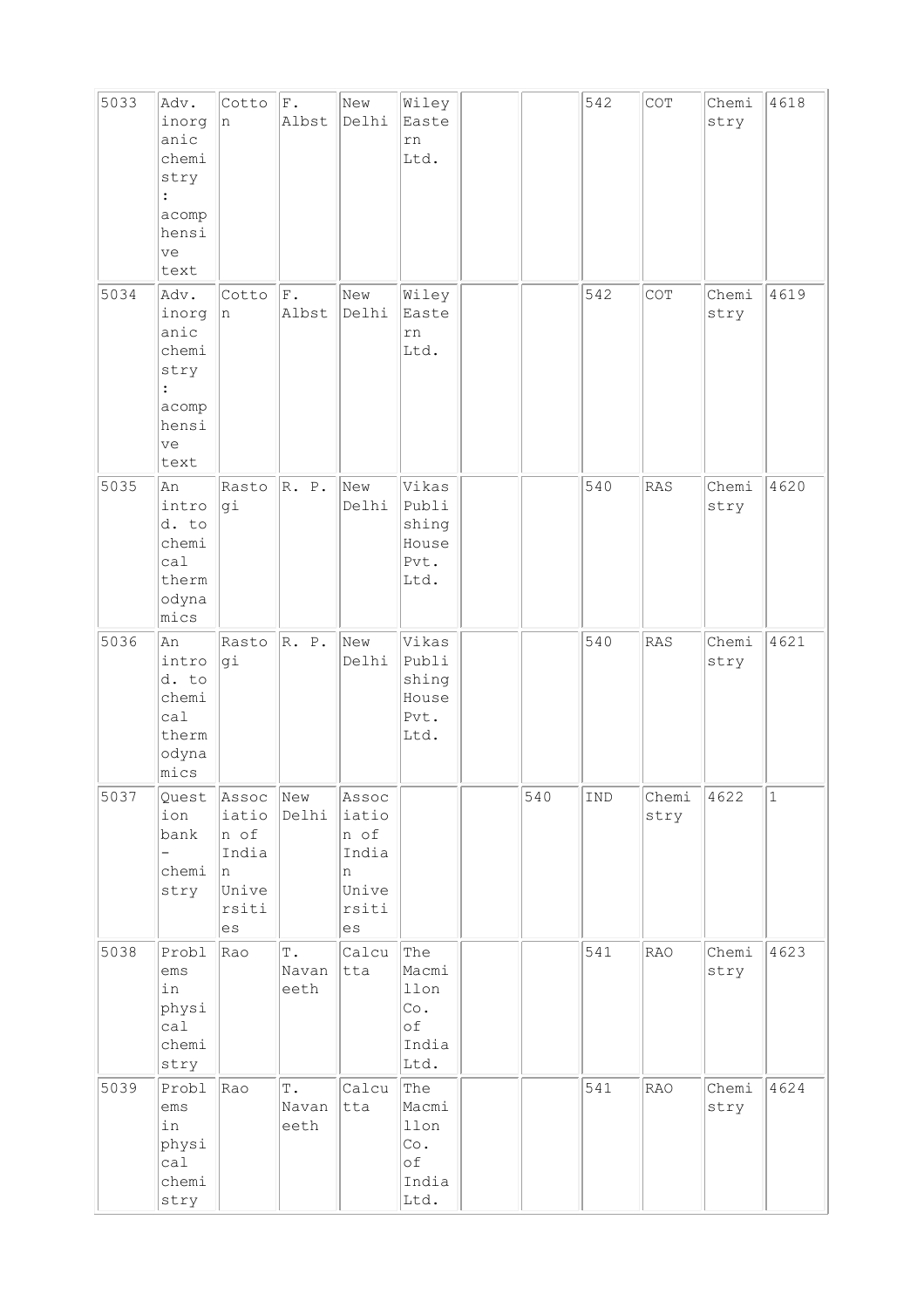| 5040 | Probl<br>ems<br>in<br>physi<br>cal<br>chemi<br>stry                                                                   | Rao           | $\mathbb T$ .<br>Navan<br>eeth | Calcu<br>tta | The<br>Macmi<br>llon<br>Co.<br>оf<br>India<br>Ltd. |  | 541 | <b>RAO</b> | Chemi<br>stry | 4625 |
|------|-----------------------------------------------------------------------------------------------------------------------|---------------|--------------------------------|--------------|----------------------------------------------------|--|-----|------------|---------------|------|
| 5041 | React<br>ion<br>mecha<br>nism<br>in<br>organ<br>$i\,c$<br>chemi<br>stry                                               | Mukhe<br>rjee | S. M.                          | Calcu<br>tta | The<br>Macmi<br>llon<br>Co.<br>оf<br>India<br>Ltd. |  | 543 | MUK        | Chemi<br>stry | 4626 |
| 5042 | React<br>ion<br>mecha<br>nism<br>in<br>organ<br>i c<br>chemi<br>stry                                                  | Mukhe<br>rjee | S. M.                          | Calcu<br>tta | The<br>Macmi<br>llon<br>Co.<br>оf<br>India<br>Ltd. |  | 543 | MUK        | Chemi<br>stry | 4627 |
| 5043 | Α<br>text<br>book<br>of<br>macro<br>and<br>semim<br>icro<br>quali<br>tativ<br>e<br>inorg<br>anic<br>analy<br>sis      | Vogel         | Arthu<br>r I.                  | Calcu<br>tta | Orien<br>t.<br>Longm<br>an<br>Ltd.                 |  | 540 | VOG        | Chemi<br>stry | 4628 |
| 5044 | A<br>text<br>book<br>of<br>macro<br>and<br>semim<br>icro<br>quali<br>tativ<br>е<br>inorg<br>anic<br>analy<br>$\sin s$ | Vogel         | Arthu<br>r I.                  | Calcu<br>tta | Orien<br>t<br>Longm<br>an<br>Ltd.                  |  | 540 | VOG        | Chemi<br>stry | 4629 |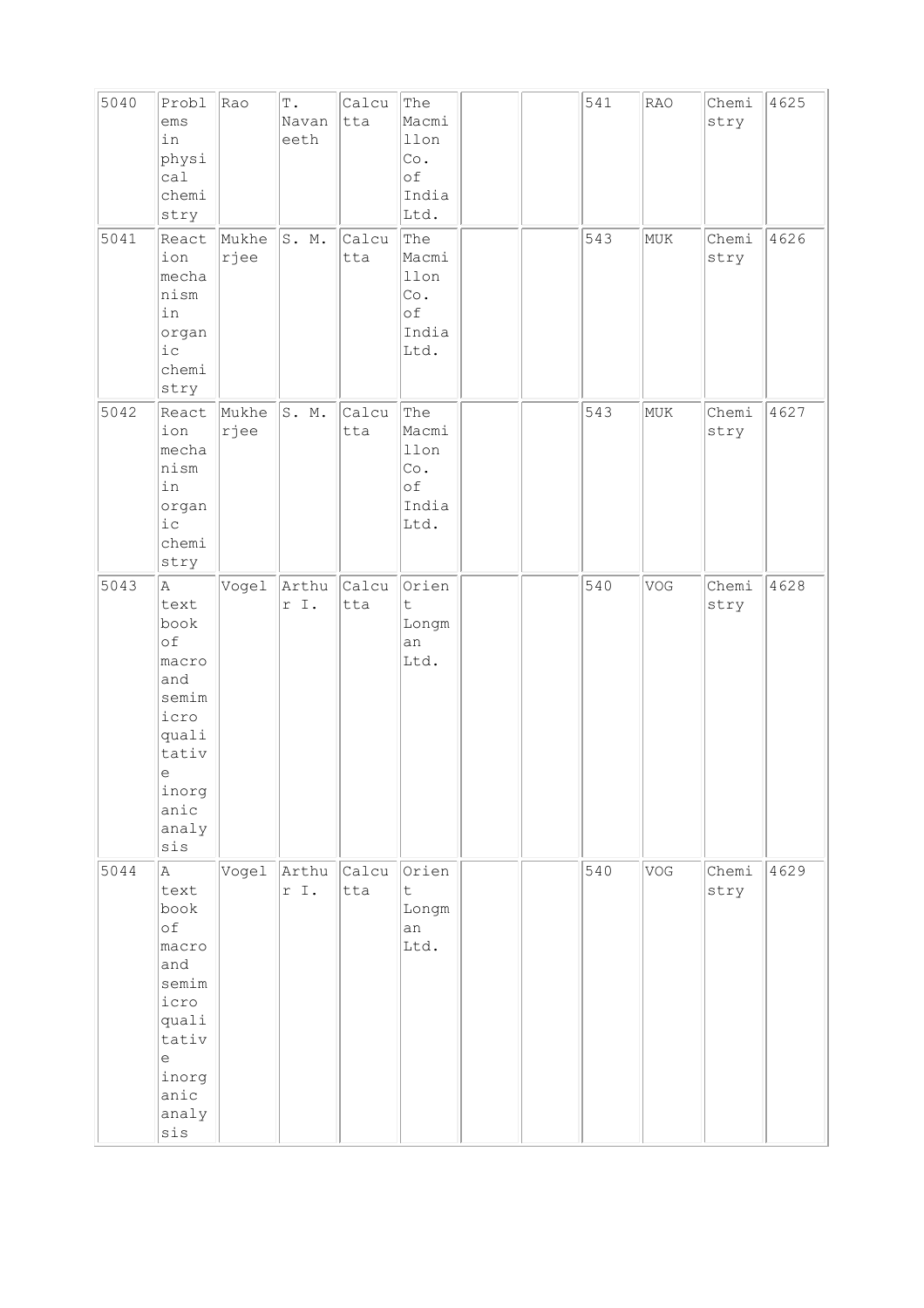| 5045<br>5046 | Chemi<br>cal<br>bondi<br>ng<br>Chemi                          | Compa<br>nion<br>Compa | Audre<br>y L.<br>Audre | New<br>Delhi<br>New | Tara<br>Mc<br>Grow-<br>Hill<br>Publi<br>shing<br>Co.<br>Ltd.<br>Tara         | 1980 | 540<br>540 | COM<br>COM | Chemi<br>stry<br>Chemi | 4630<br>4631 |
|--------------|---------------------------------------------------------------|------------------------|------------------------|---------------------|------------------------------------------------------------------------------|------|------------|------------|------------------------|--------------|
|              | ca1<br>bondi<br>ng                                            | nion                   | y L.                   | Delhi               | Mc<br>Grow-<br>Hill<br>Publi<br>shing<br>Co.<br>Ltd.                         |      |            |            | stry                   |              |
| 5047         | Found<br>ation<br>of<br>elect<br>romag<br>netic<br>theor<br>У | Reitz                  | John<br>$\mathbb R$ .  | Bomba<br>У          | Addis<br>on-We<br>sley<br>Publi<br>shing<br>Co. (I)<br>ndia<br>Book<br>House |      | 540        | REI        | Chemi<br>stry          | 4632         |
| 5048         | Basic<br>inorg<br>anic<br>chemi<br>stry                       | Cotto<br>n             | F.<br>Alber<br>t       | New<br>Delhi        | Wiley<br>Easte<br>rn<br>Ltd.                                                 |      | 542        | COT        | Chemi<br>stry          | 4633         |
| 5049         | Basic<br>inorg<br>anic<br>chemi<br>stry                       | Cotto<br>n             | F.<br>Alber<br>t       | New<br>Delhi        | Wiley<br>Easte<br>rn<br>Ltd.                                                 |      | 542        | COT        | Chemi<br>stry          | 4634         |
| 5050         | Outli<br>nes<br>оf<br>chemi<br>cal<br>techn<br>ology          | Dryde<br>n             | Char1<br>es E.         | New<br>Delhi        | Affil<br>iated<br>East-<br>West<br>Press<br>Pvt.<br>Ltd.                     |      | 540        | DRY        | Chemi<br>stry          | 4635         |
| 5051         | Outli<br>nes<br>of<br>chemi<br>ca1<br>techn<br>ology          | Dryde<br>n             | <b>Char1</b><br>es E.  | New<br>Delhi        | Affil<br>iated<br>East-<br>West<br>Press<br>Pvt.<br>Ltd.                     |      | 540        | <b>DRY</b> | Chemi<br>stry          | 4636         |
| 5052         | Text<br>book<br>of<br>quent<br>itati<br>ve<br>inorg           | Vogel                  | Arthu<br>r I.          | U.S.<br>Α.<br>(ELBS | Longm<br>an<br>Inc.<br>N.V.                                                  |      | 542        | VOG        | Chemi<br>stry          | 4637         |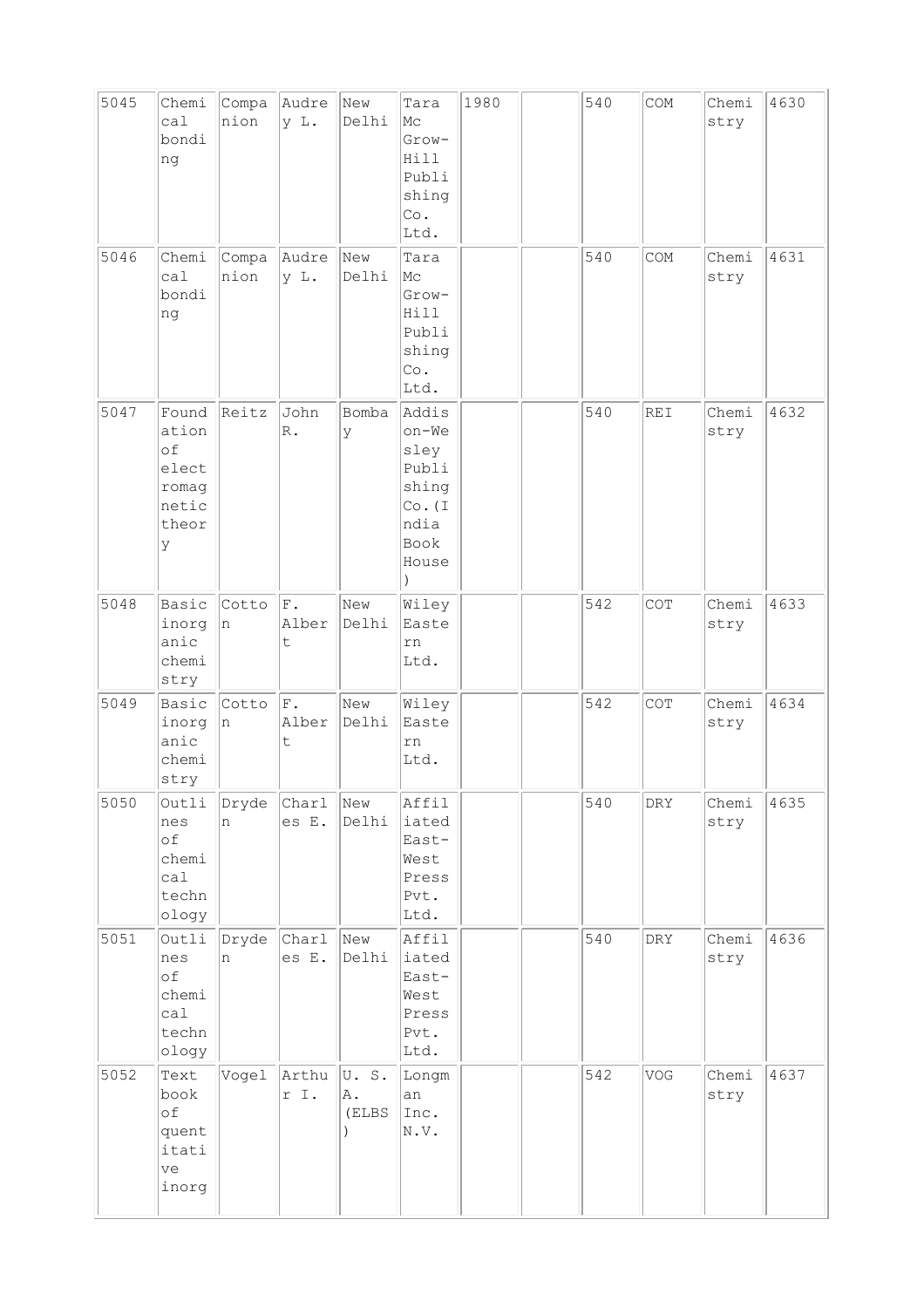|      | anic<br>analy<br>sis<br>inclu<br>ding<br>eleme<br>ntary<br>instr<br>ument<br> a <br>analy<br>sis                                                         |                  |               |                                      |                                                 |  |     |           |               |      |
|------|----------------------------------------------------------------------------------------------------------------------------------------------------------|------------------|---------------|--------------------------------------|-------------------------------------------------|--|-----|-----------|---------------|------|
| 5053 | Text<br>book<br>of<br>quent<br>itati<br>ve<br>inorg<br>anic<br>analy<br>sis<br>inclu<br>ding<br>eleme<br>ntary<br>instr<br>ument<br> a1 <br>analy<br>sis | Vogel            | Arthu<br>r I. | U.S.<br>A.<br>(ELBS<br>$\mathcal{E}$ | Longm<br>an<br>Inc.<br>N.V.                     |  | 542 | VOG       | Chemi<br>stry | 4638 |
| 5055 | Struc<br>tural<br>inorg<br>anic<br>chemi<br>stry                                                                                                         | Wells            | A. F.         | Londo<br>n                           | 0. U.<br>${\mathbb P}$ .<br>Wallo<br>n St.      |  | 542 | WEL       | Chemi<br>stry | 4640 |
| 5056 | The<br>essen<br>ce of<br>organ<br>$i\,c$<br>chemi<br>stry                                                                                                | Cram             | Jane<br>M     | U.S.<br>Α.                           | Addis<br>on-We<br>sley<br>Publi<br>shing<br>Co. |  | 543 | CRA       | Chemi<br>stry | 4641 |
| 5057 | The<br>essen<br>ce of<br>organ<br>${\rm i\hskip 0.5mm} c$<br>chemi<br>stry                                                                               | Cram             | Jane<br>M     | U.S.<br>Α.                           | Addis<br>on-We<br>sley<br>Publi<br>shing<br>Co. |  | 543 | $\rm CRA$ | Chemi<br>stry | 4642 |
| 5058 | Quant<br>um<br>chemi<br>stry                                                                                                                             | Eyrin Henry<br>g |               | New<br>York                          | John<br>Wiley<br>$\delta$<br>Sons<br>Inc.       |  | 540 | CRA       | Chemi<br>stry | 4643 |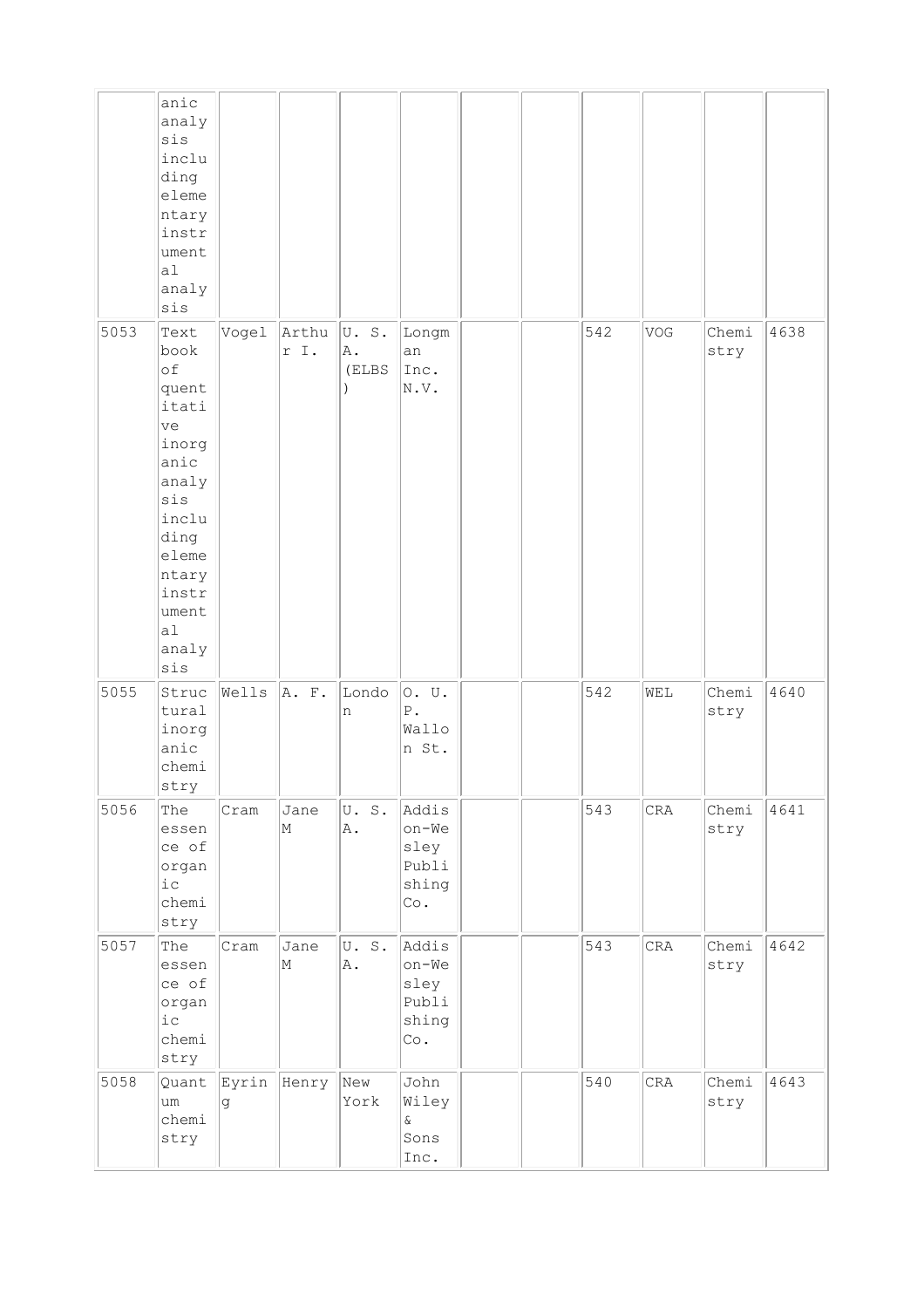| 5059 | Schau<br>n's<br>outli<br>ne of<br>theor<br>y and<br>probl<br>ems<br>of<br>organ<br>$i\,c$<br>chemi<br>stry           | Mcisl<br>ich     | Herbe<br>rt      | New<br>Delhi | McGra<br>$w-Hil$<br>$\mathbf{1}$<br>Book<br>Co.                |                      |      | 540        | MCI | Chemi<br>stry | 4644          |
|------|----------------------------------------------------------------------------------------------------------------------|------------------|------------------|--------------|----------------------------------------------------------------|----------------------|------|------------|-----|---------------|---------------|
| 5060 | Chemi<br>ca1<br>proce<br>SS<br>indus<br>ting                                                                         | Shrev<br>$\in$   | R.<br>Norri<br>S | New<br>Delhi | McGra<br>$w-Hil$<br>$\mathbf 1$<br>Book<br>Co.                 |                      |      | 540        | SHR | Chemi<br>stry | 4645          |
| 5061 | Moder<br>n<br>synth<br>etic<br>raect<br>ions                                                                         | House            | Herbe<br>rt O    | Londo<br>n   | The<br>Benja<br>min /<br>Cummi<br>ngs<br>Publi<br>shing<br>Co. |                      |      | 540        | HOU | Chemi<br>stry | 4646          |
| 5292 | Physi<br>ca1<br>chemi<br>stry                                                                                        | Fried            | Volte<br>ch      | New<br>York  | MacMi<br>llan<br>Publi<br>shing<br>Co                          | $\ddot{\phantom{a}}$ | 1977 |            | 540 | ${\tt FRI}$   | Chemi<br>stry |
| 5301 | Atomi<br>C<br>struc<br>ture<br>and<br>chemi<br>ca1<br>bond<br>inclu<br>ding<br>molec<br>ular<br>spect<br>oscro<br>pу | Chand<br>a       | Manas            |              | TMH<br>Publi<br>shing<br>$\mathbb{C}\circ$ .<br>Inc.           |                      |      | 540        | CHA | Chemi<br>stry | 4886          |
| 5306 | Cor<br>dinat<br>ion<br>chemi<br>stry<br>: the<br>chemi<br>s by<br>оf<br>treta                                        | Basol<br>$\circ$ | Fred             | Bomba<br>Y   | India<br>Book<br>House<br>Pvt.<br>Ltd.                         | 1979                 |      | 540BA<br>S |     | Chemi<br>stry | 4891          |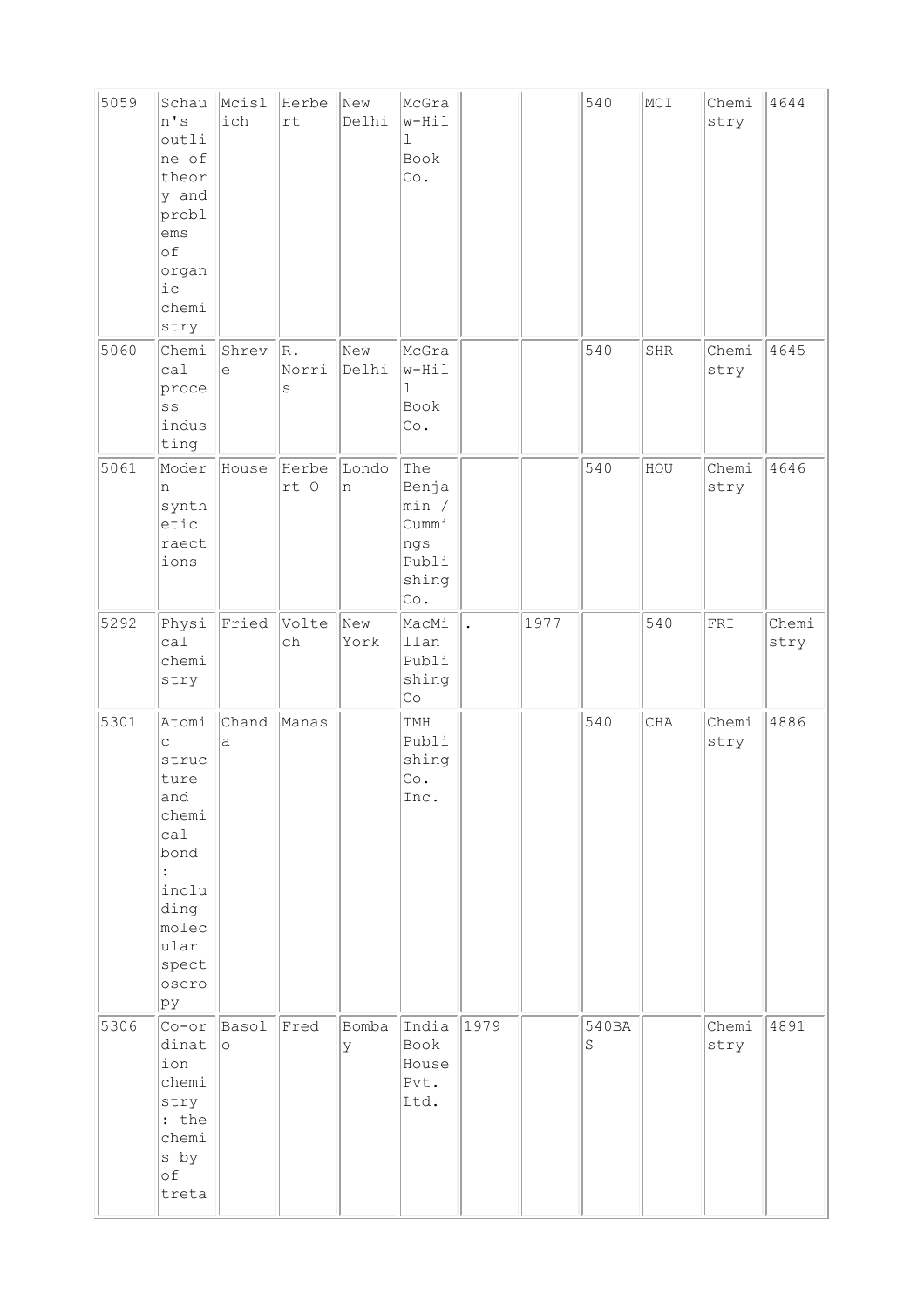|      | $\mathbf 1$<br>compl<br>exes                                                                                                      |                      |               |                                                                       |                                                            |      |     |     |               |               |              |
|------|-----------------------------------------------------------------------------------------------------------------------------------|----------------------|---------------|-----------------------------------------------------------------------|------------------------------------------------------------|------|-----|-----|---------------|---------------|--------------|
| 5309 | Moder<br>n<br>physi<br>ca1<br>chemi<br>stry                                                                                       | Block                | H.            | Londo<br>n                                                            | Butte<br>rwort<br>h &<br>Co. (P)<br>ublis<br>hers)<br>Ltd. | 1979 |     | 540 | <b>BLO</b>    | Chemi<br>stry | 4894         |
| 5310 | Heter<br>ocycl<br>$i$ c<br>chemi<br>stry                                                                                          | Joule                | J. A.         | Londo<br>n                                                            | Van<br>Notra<br>nd<br>Reinh<br>old<br>Co.<br>Ltd.          | 1979 |     | 540 | <b>JOU</b>    | Chemi<br>stry | 4895         |
| 5311 | Text<br>book<br>of<br>pract<br>ical<br>organ<br>$i$ c<br>chemi<br>stry<br>inclu<br>ding<br>(qual<br>itati<br>ve<br>organ<br>alysi | Vogel                | Arthu<br>r I. | Londo<br>n                                                            | Longm<br>an<br>Group<br>Ltd.                               | 1973 |     | 540 | VOG           | Chemi<br>stry | 4896         |
| 5316 | Α<br>text<br>book<br>of<br>chemi<br>cal<br>jechn<br>ology<br>(orga<br>nic)                                                        | Shukl<br>$\mathsf a$ | S. D.         | New<br>Delhi                                                          | Vikas<br>Publi<br>shing<br>House<br>Pvt.<br>Ltd.           | 1979 |     | 540 | SHU           | Chemi<br>stry | 4901         |
| 5318 | Quest<br>ion<br>bank<br>book<br>scien<br>cs:<br>chemi<br>stry                                                                     | Publi<br>shers       | New<br>Delhi  | Resrc<br>h.<br>Cell<br>Asson<br>$\cdot$ of<br>India<br>Unive<br>rsity | 1980                                                       |      | 540 | PUB | Chemi<br>stry | 4903          | $\mathbf{1}$ |
| 5324 | Funda<br>menta<br>ls of<br>photo<br>chemi<br>stry                                                                                 | Rohta<br>gi          | New<br>Delhi  | Wille<br>lУ<br>Easte<br>rn<br>Ltd.                                    | 1978                                                       |      | 540 | ROH | Chemi<br>stry | 4909          | $\mathbf{1}$ |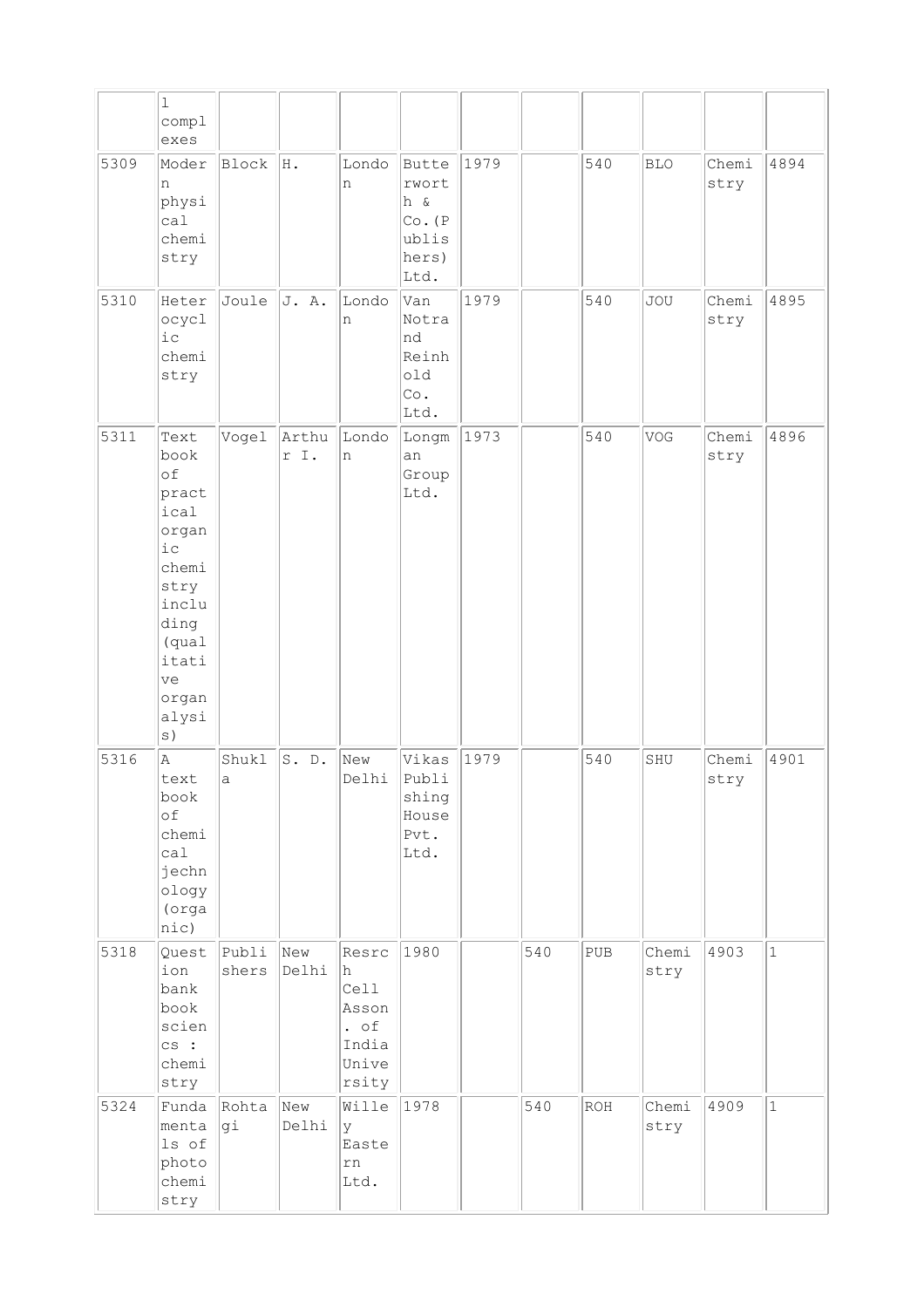| 5328 | Gener<br>al<br>chemi<br>stry<br>princ<br>iples<br>and<br>moder<br>n<br>appli<br>catio<br>ns | Petrn<br>cei                      | Ralph<br>H .       | New<br>York                      | Macmi<br>llan<br>Publi<br>shing<br>Co.<br>Inc.             | 1977 | 540   | $\ensuremath{\mathop{\rm PET}\nolimits}$ | Chemi<br>stry | 4913 |
|------|---------------------------------------------------------------------------------------------|-----------------------------------|--------------------|----------------------------------|------------------------------------------------------------|------|-------|------------------------------------------|---------------|------|
| 5378 | Intro<br>ducti<br>on to<br>advan<br>ce<br>inorg<br>anic<br>chemi<br>stry                    | Duran<br>t                        | Phili<br>p<br>John |                                  | ELBS                                                       | 1977 | 540   | $\tt DUR$                                | Chemi<br>stry | 4963 |
| 5379 | Heter<br>ocycl<br>$i\,c$<br>chemi<br>stry                                                   | Joule                             | J. A.              |                                  | ELBS                                                       | 1979 | 540   | <b>JOU</b>                               | Chemi<br>stry | 4964 |
| 5446 | org.<br>react<br>ion<br>mecha<br>nisns<br>: an<br>intro<br>ducti<br>on                      | Bresl<br>$\mathrel{\circledcirc}$ | Ronal<br>d         | Bomba<br>У                       | India<br>Book<br>House<br>Pvt.<br>Ltd.                     |      | 547   | <b>BRE</b>                               | Chemi<br>stry | 5031 |
| 5447 | Org.<br>chemi<br>stry                                                                       | Finar                             | I. L.              | Unite<br>d<br>Kingd<br>$\circ$ m | E. L.<br>B. S.<br>$\delta$<br>Longm<br>an<br>Group<br>Ltd. |      | 547   | ${\tt FIN}$                              | Chemi<br>stry | 5032 |
| 5490 | A new<br>conci<br>se<br>inorg<br>anic<br>chemi<br>stry                                      | Lee                               | J. D.              |                                  | E. L.<br>B. S.<br>+ Van<br>nortr<br>and &<br>Co.           |      | 546   | LEE                                      | Chemi<br>stry | 5075 |
| 5491 | Physi<br>cal<br>chemi<br>stry                                                               | Atkin<br>S                        | P. W.              |                                  | E. L.<br>B. S.<br>$+$ 0.<br>U. P.                          |      | 541.3 | ATK                                      | Chemi<br>stry | 5076 |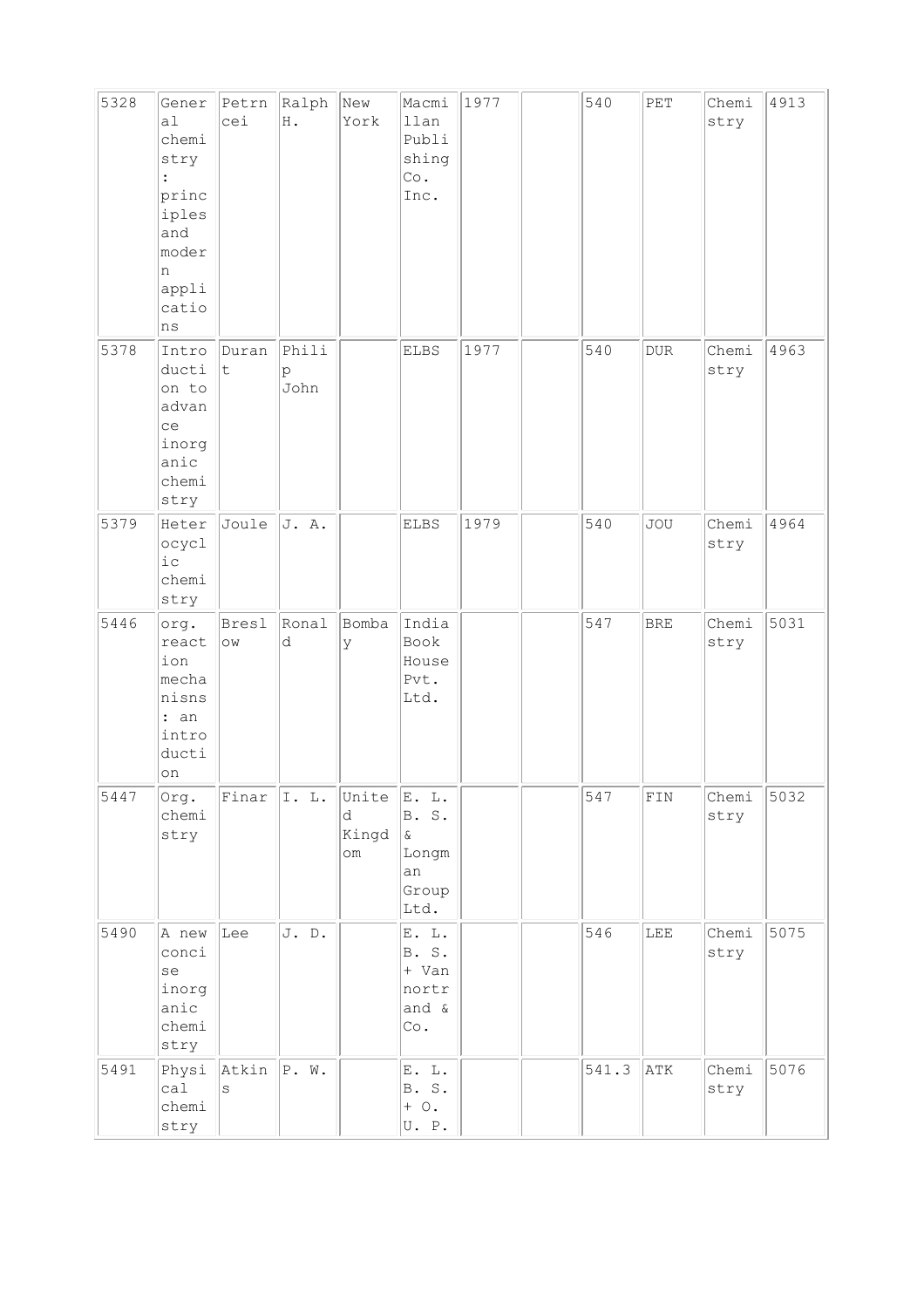| 5492 | Coord<br>inati<br>on<br>compo<br>und                                                                           | Kettl<br>$\epsilon$           | S. F.<br>Α.         |              | E. L.<br><b>B.</b><br>${\tt S}$ .<br>$^{+}$<br>Thoma<br>S<br>nelso<br>n and<br>Sons<br>Ltd. |                                                            | 540 | KET        | Chemi<br>stry  | 5077          |
|------|----------------------------------------------------------------------------------------------------------------|-------------------------------|---------------------|--------------|---------------------------------------------------------------------------------------------|------------------------------------------------------------|-----|------------|----------------|---------------|
| 5493 | Conce<br>pts<br>and<br>model<br>s of<br>inorg<br>anic<br>chemi<br>stry                                         | Dougl<br>as                   | Bodie<br>Ε.         |              | Oxfor<br>d &<br>IBH<br>Publi<br>shing<br>Co.                                                |                                                            | 546 | <b>DOU</b> | Chemi<br>stry  | 5078          |
| 5494 | Adv.<br>organ<br>ic<br>chemi<br>stry<br>$\vdots$<br>react<br>ions                                              | mecha<br>sim<br>strac<br>tise | March               | Jerry        | New<br>Delhi                                                                                | Mc<br>Graw<br>Hill<br>Inter<br>natio<br>nal<br>Book<br>Co. |     | 547        | MAR            | Chemi<br>stry |
| 5495 | Theor<br>ctica<br>$\mathbf 1$<br>inorg<br>.chem<br>istry                                                       | Day                           | M.<br>clyde         | New<br>Delhi | Affil<br>iated<br>East-<br>West<br>Press<br>Pvt.<br>Ltd.                                    |                                                            | 546 | <b>DAY</b> | Chemi<br>stry  | 5080          |
| 5496 | Inorg<br>anic<br>chemi<br>stry<br>princ<br>iples                                                               | Dutt                          | $\mathbb R$ .<br>L. | Calcu<br>tta | The<br>New<br>Book<br>Stall                                                                 |                                                            | 546 | <b>DUT</b> | Chemi<br>stry  | 5081          |
| 5497 | Inorg<br>anic<br>chemi<br>stry<br>$\ddot{\cdot}$<br>princ<br>iples<br>(chem<br>ical<br>eleme<br>nts<br>$\&amp$ | their<br>compo<br>unds)       | Dutt                | R. L.        | Calcu<br>tta                                                                                | The<br>New<br>Book<br>Stall                                |     | 546        | $\texttt{DYT}$ | Chemi<br>stry |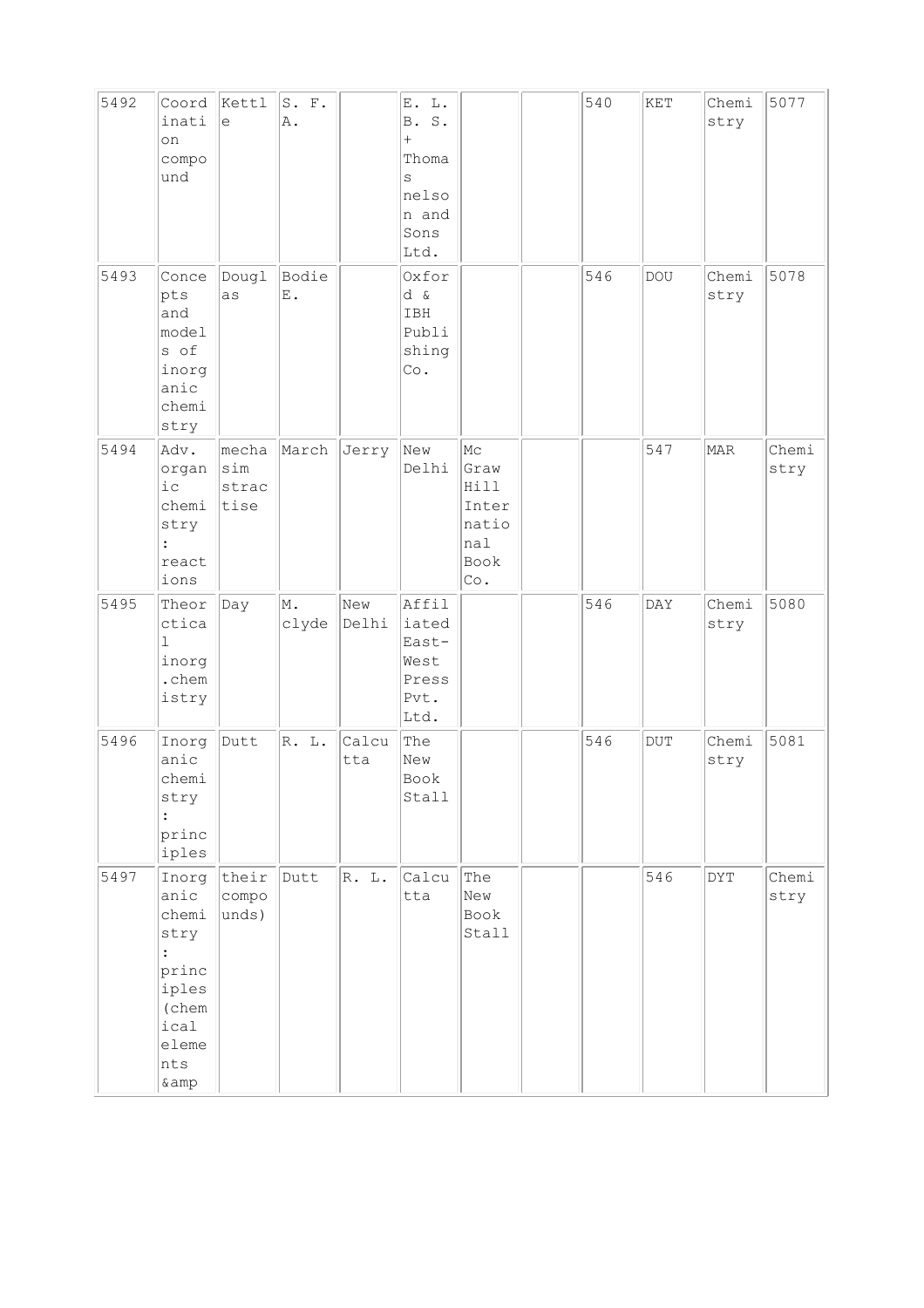| 5498 | Funda<br>menta<br>1<br>princ<br>iples<br>оf<br>inorg<br>chemi<br>stry                | Baner<br>jee        | D                | New<br>Delhi | Sulta<br>n<br>chand<br>$\delta$<br>Sons                     |  | 546        | <b>BAN</b> | Chemi<br>stry | 5083 |
|------|--------------------------------------------------------------------------------------|---------------------|------------------|--------------|-------------------------------------------------------------|--|------------|------------|---------------|------|
| 5501 | Princ<br>iples<br>of<br>react<br>ion<br>mecha<br>nism<br>in<br>org.<br>chemi<br>stry | Parma<br>$\Upsilon$ | V. S.            | New<br>Delhi | Sulta<br>n<br>Chand<br>$\delta$<br>Sons                     |  | 547        | PAR        | Chemi<br>stry | 5086 |
| 5502 | React<br>ions<br>and<br>reage<br>ntd                                                 | Visha<br>1          | Deepa<br>k       | Meeru<br>t   | Praga<br>ti<br>Praka<br>shan                                |  | 547        | VIS        | Chemi<br>stry | 5087 |
| 5503 | Elect<br>ro<br>chemi<br>stry                                                         | Gurtu               | J. N.            | Meeru<br>t   | Praga<br>ti<br>Praka<br>shan                                |  | 547        | <b>GUR</b> | Chemi<br>stry | 5088 |
| 5504 | Solid<br>state<br>chemi<br>stry                                                      | Hanna<br>ry         | N. B.            | New<br>Delhi | Prent<br>ice<br>Hall<br>of<br>India<br>Pvt.<br>Ltd.         |  | 547        | HAN        | Chemi<br>stry | 5089 |
| 5505 | Cordi<br>natio<br>n<br>Chemi<br>stry                                                 | Basal<br>$\circ$    | Fred             | Bomba<br>У   | India<br>Book<br>House<br>Pvt.<br>Ltd.                      |  | 546        | <b>BAS</b> | Chemi<br>stry | 5090 |
| 5506 | Funda<br>menta<br>ls of<br>molec<br>uler<br>spect<br>rosco<br>þу                     | Banwe<br>11         | C. N.            | New<br>Delhi | Tata<br>Mc<br>Graw<br>Hill<br>Publi<br>shing<br>Co.<br>Ltd. |  | 547        | <b>BAN</b> | Chemi<br>stry | 5091 |
| 5507 | Chemi<br>ca1<br>proce<br>SS<br>insdu<br>strie<br>S                                   | Shrev<br>$\epsilon$ | R.<br>Norri<br>S | New<br>Delhi | Mc<br>Graw<br>Hill<br>Kogak<br>usha<br>Ltd.                 |  | 621.5<br>4 | SHR        | Chemi<br>stry | 5092 |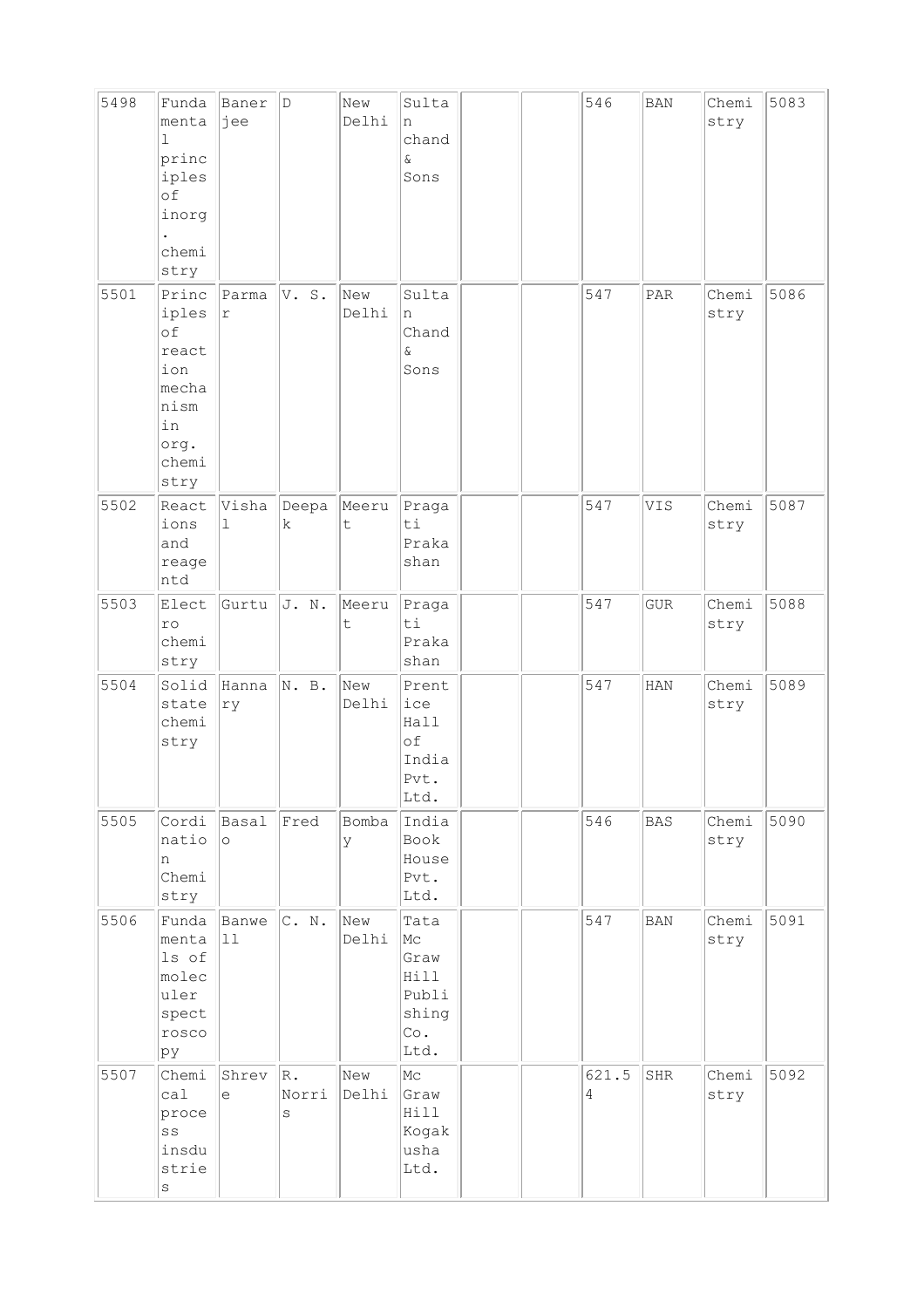| 5508 | Organ<br>i c<br>chemi<br>srty                                                     | Morri<br>son | Rober<br>t.<br>Thron<br>ton        |                                            | Allyn<br>Q.<br>Bacon<br>Inc.                               |  | 547 | MOR                         | Chemi<br>stry | 5093 |
|------|-----------------------------------------------------------------------------------|--------------|------------------------------------|--------------------------------------------|------------------------------------------------------------|--|-----|-----------------------------|---------------|------|
| 5509 | A<br>gaide<br>bk.<br>to<br>mecha<br>nism<br>in<br>organ<br>$i$ с<br>chemi<br>stry | Sykes        | Peter                              | New<br>Delhi                               | Orien<br>t<br>Longm<br>an<br>Ltd.                          |  | 547 | SYK                         | Chemi<br>stry | 5094 |
| 5577 | Quant<br>um<br>mecha<br>nics                                                      | Schif<br>f   | Leona<br>rd I.                     | New<br>Delhi                               | McGra<br>W<br>Hill<br>Inter<br>natio<br>nal<br>Book<br>Co. |  | 531 | SCH                         | Chemi<br>stry | 5162 |
| 5578 | Intro<br>d. to<br>atomi<br>$\mathsf C$<br>spect<br>ra                             | White        | Horre<br>У<br>Ellio<br>tt          | New<br>Delhi                               | McGra<br>W<br>Hill<br>Inter<br>natio<br>nal<br>Book<br>Co. |  | 539 | WHI                         | Chemi<br>stry | 5163 |
| 5579 | Organ<br>i c<br>chemi<br>stry                                                     | Moris<br>on  | R. T.                              | Massa<br>chus                              | Allyn<br>$\&$<br>Bacon<br>Inc.                             |  | 547 | MOR                         | Chemi<br>stry | 5164 |
| 5580 | Inorg<br>anic<br>chemi<br>stry                                                    | У            | Huhee James New<br>E.              | York                                       | Harpe<br>r &<br>Row<br>Publi<br>shers<br>Inc.              |  | 546 | HUH                         | Chemi<br>stry | 5165 |
| 5581 | Inorg<br>anic<br>chemi<br>stry                                                    | Huhee<br>У   | James<br>$\boldsymbol{\text{E}}$ . | New<br>York                                | Harpe<br>r &<br>Row<br>Publi<br>shers<br>Inc.              |  | 546 | HUH                         | Chemi<br>stry | 5166 |
| 5582 | Organ<br>$i$ с<br>spect<br>rosco<br>pу                                            | Kemp         | Willi<br>am                        | Londo<br>n                                 | The<br>Macmi<br>llan<br>Press<br>Ltd.                      |  | 547 | $\mathop{\rm KEM}\nolimits$ | Chemi<br>stry | 5167 |
| 5583 | Organ<br>i c<br>chemi<br>stry                                                     | Finer        | I. L.                              | Unite<br>d<br>Kingd<br>$\circlearrowright$ | Longm<br>an<br>Group<br>Ltd.                               |  | 547 | $\texttt{FIN}$              | Chemi<br>stry | 5168 |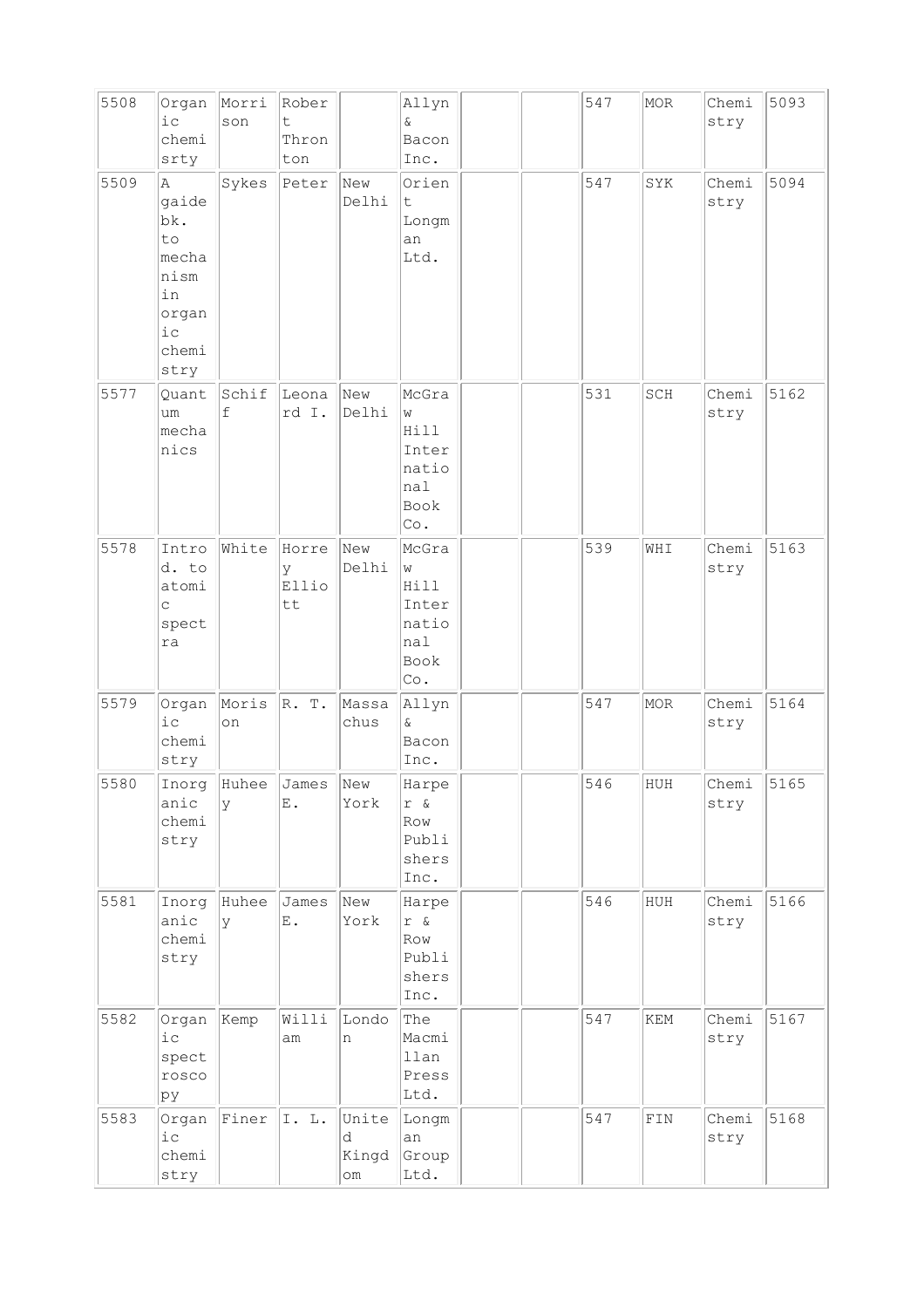| 5584 | Pricc<br>ipals<br>of<br>org.<br>synth<br>esis                                   | Norma<br>n                     | $R. \circ.$<br>$\mathbb{C}$ . | Londo<br>n   | Chapm<br>an &<br>Hall<br>Ltd.            |  | 547   | NOR        | Chemi<br>stry | 5169 |
|------|---------------------------------------------------------------------------------|--------------------------------|-------------------------------|--------------|------------------------------------------|--|-------|------------|---------------|------|
| 5585 | A new<br>guide<br>to<br>moder<br>n<br>valen<br>cу<br>theor<br>У                 | Brown                          | G. I.                         | U.K.         | Longm<br>an<br>Group<br>Ltd.             |  | 546   | <b>BRO</b> | Chemi<br>stry | 5170 |
| 5586 | Moder<br>n<br>aspec<br>ts of<br>inorg<br>anic<br>chemi<br>stry                  | Emele<br>ns                    | H. J.                         | Londo<br>n   | Roule<br>dge &<br>Kegan<br>Paul<br>Ltd.  |  |       | 540        | Chemi<br>stry | 5171 |
| 5587 | Eleme<br>ntary<br>physi<br>ca1<br>chemi<br>stry                                 | Palit                          | S. R.                         | Calcu<br>tta | Santi<br>Praka<br>shani                  |  | 541.3 | PAL        | Chemi<br>stry | 5172 |
| 5588 | A<br>guid<br>book<br>to<br>mecha<br>nism<br>in<br>organ<br>i c<br>chemi<br>stry | Sykes                          | Peter                         | New<br>Delhi | Orien<br>t<br>Longm<br>an<br>Ltd.        |  | 547   | SYK        | Chemi<br>stry | 5173 |
| 5589 | Organ<br>i c<br>react<br>ion<br>mecha<br>nisms                                  | $Sarka$ $ P. B.$<br>$\Upsilon$ |                               | Calcu<br>tta | Scien<br>ce<br>Book<br>Agenc<br>У        |  | 547   | SAR        | Chemi<br>stry | 5174 |
| 5590 | Organ<br>$i$ c<br>react<br>ion<br>mecha<br>nisms                                | Sarka<br>$\Upsilon$            | P. B.                         | Calcu<br>tta | Scien<br>ce<br>Book<br>Agenc<br>У        |  | 547   | SAR        | Chemi<br>stry | 5175 |
| 5591 | Bioch<br>emist<br>ry                                                            | Das                            | Debaj<br>yoti                 | Calcu<br>tta | Acade<br>$ {\tt mic} $<br>Publi<br>shers |  | 547   | DAS        | Chemi<br>stry | 5176 |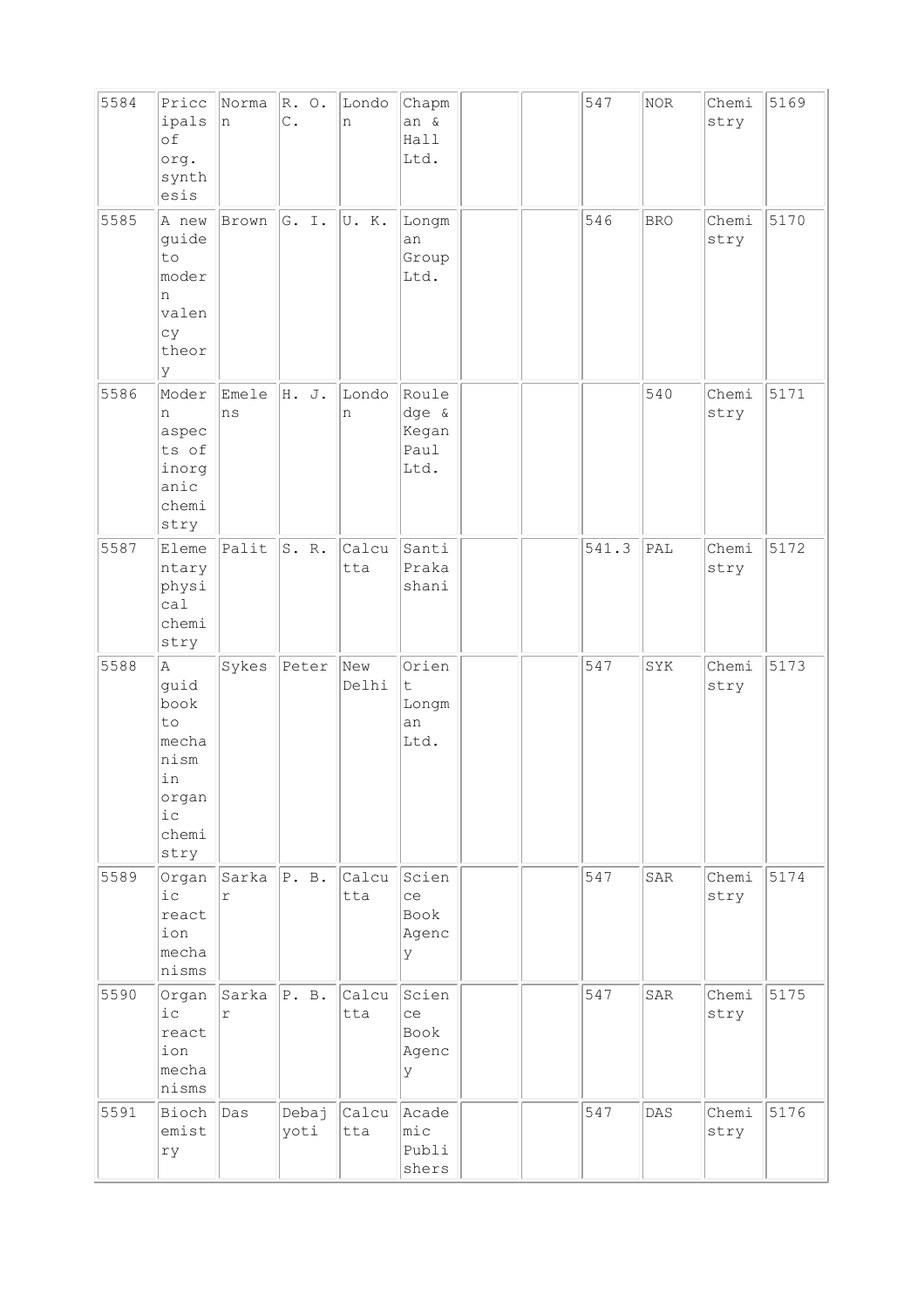| 5592 | Sorce<br>bk.<br>of<br>atomi<br>C<br>energ<br>У                                                  | Glass<br>tone                     | s.                            | New<br>Delhi | Affil<br>ited<br>East<br>West<br>Press<br>Pvt.<br>Ltd. |                             |                             | 541.3       | GLA | Chemi<br>stry | 5177          |
|------|-------------------------------------------------------------------------------------------------|-----------------------------------|-------------------------------|--------------|--------------------------------------------------------|-----------------------------|-----------------------------|-------------|-----|---------------|---------------|
| 5593 | Sorce<br>bk.<br>of<br>atomi<br>$\mathsf C$<br>energ<br>У                                        | Glass<br>tone                     | $\texttt{S}$ .                | New<br>Delhi | Affil<br>ited<br>East<br>West<br>Press<br>Pvt.<br>Ltd. |                             |                             | 541.3       | GLA | Chemi<br>stry | 5178          |
| 5594 | Inorg<br>chemi<br>stry                                                                          | (prin<br>ciple                    | Dutta                         | R. L.        | Calcu<br>tta                                           | The<br>New<br>Book<br>Stall |                             |             | 546 | <b>DUT</b>    | Chemi<br>stry |
| 5595 | Inorg<br>chemi<br>stry                                                                          | ical<br>eleme<br>nts<br>& amp     | (chem their<br>compo<br>unds) | Dutta        | R. L.                                                  | Calcu<br>tta                | The<br>New<br>Book<br>Stall |             |     | 546           | $_{\rm DUT}$  |
| 5596 | Princ<br>iples<br>of<br>react<br>ion<br>macha<br>nism<br>in<br>organ<br>$i\,c$<br>chemi<br>stry | Parma<br>$\Upsilon$               | V. S.                         | New<br>Delhi | Sulta<br>n<br>Chand<br>$\delta$<br>Sons                |                             |                             | 547         | PAR | Chemi<br>stry | 5181          |
| 5597 | ca1<br>chemi<br>stry                                                                            | Physi $\ $ Raksh $\ $ P. C.<br>it |                               | Calcu<br>tta | Sarat<br>Book<br>House                                 |                             |                             | $541.3$ RAK |     | Chemi<br>stry | 5182          |
| 5598 | Quaut<br>un<br>mecha<br>nics                                                                    | Powel<br>1                        | John<br>L.                    | New<br>Delhi | Oxfor<br>d &<br>IBH<br>Publi<br>shing<br>Co.           |                             |                             | 540         | POW | Chemi<br>stry | 5183          |
| 5599 | Outli<br>nes<br>of<br>bioch<br>emist<br>ry                                                      | Cown                              | E. L.                         | New<br>Delhi | Wille<br>У<br>Easte<br>rn<br>Ltd.                      |                             |                             | 547         | COW | Chemi<br>stry | 5184          |
| 5600 | bioch<br>emist<br>ry                                                                            | Lehni<br>nger                     | Albst<br>L.                   | New<br>Delhi | Kalya<br>ni<br>Publi<br>shers                          |                             |                             | 547         | LEH | Chemi<br>stry | 5185          |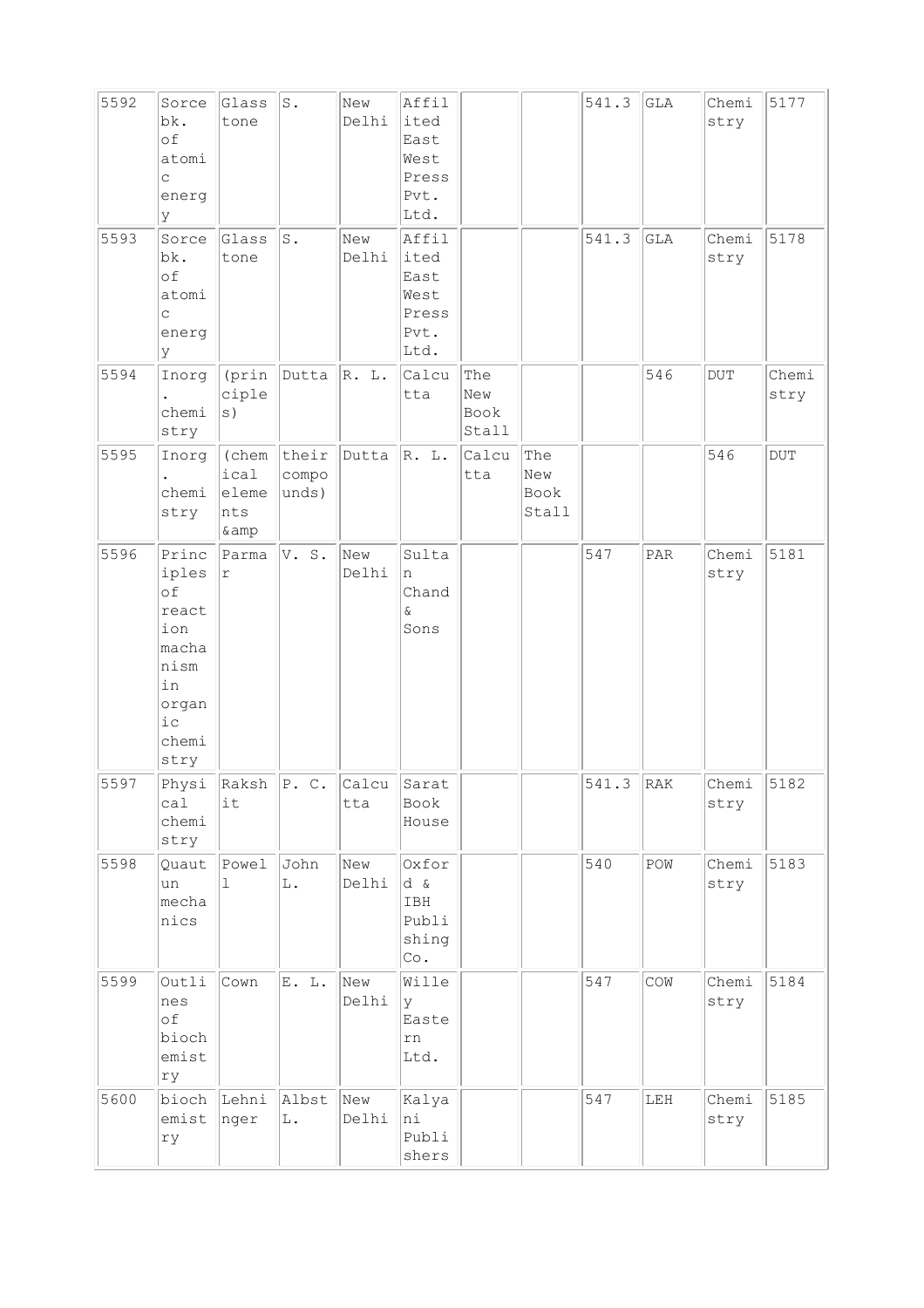| 5601 | Chemi<br>ca1<br>appli<br>catio<br>ns of<br>group<br>theor<br>y | Cotto<br>n                               | ${\bf F}$ .<br>Alber<br>t |                        | Wille<br>У<br>Ester<br>n<br>Ltd.                        |       | 540          | COT           | Chemi<br>stry | 5186         |
|------|----------------------------------------------------------------|------------------------------------------|---------------------------|------------------------|---------------------------------------------------------|-------|--------------|---------------|---------------|--------------|
| 5602 | Indus<br>trial<br>chemi<br>stry                                | Das                                      | R. K.                     |                        | Kalya<br>ni<br>Publi<br>shers                           |       | 540          | DAS           | Chemi<br>stry | 5187         |
| 5603 | Outli<br>nes<br>of<br>chemi<br>ca1<br>techn<br>ology           | Dryde<br>n                               | Charl<br>es E.            |                        | Affil<br>iated<br>East<br>West<br>Press<br>Pvt.<br>Ltd. |       | 547          | <b>DRY</b>    | Chemi<br>stry | 5188         |
| 5604 | Bhout<br>а<br>rasay<br>an                                      | Protu<br>ı<br>Chand<br>ra<br>Raksh<br>it | Calcu<br>tta              | Sarat<br>Book<br>House |                                                         | 541.3 | RAK          | Chemi<br>stry | 5189          | $\mathbf{1}$ |
| 5605 | Bhout<br>а<br>rasay<br>an                                      | Protu<br>1<br>Chand<br>ra<br>Raksh<br>it | Calcu<br>tta              | Sarat<br>Book<br>House |                                                         | 541.3 | RAK          | Chemi<br>stry | 5190          | $\mathbf 1$  |
| 5606 | Probl<br>ems<br>in<br>physi<br>cal<br>chemi<br>stry            | Sharm<br>a                               | K. K.                     | New<br>Delhi           | Vikas<br>Publi<br>shing<br>House                        |       | 540          | SHA           | Chemi<br>stry | 5191         |
| 5607 | Sadha<br>ran o<br>ajoib<br>а<br>rasay<br>an                    | Protu<br>1<br>Chand<br>ra<br>Raksh<br>it | Calcu<br>tta              | Sarat<br>Book<br>House |                                                         | 541.3 | RAK          | Chemi<br>stry | 5192          | $\mathbf{1}$ |
| 5608 | Genar<br>al<br>and<br>inorg<br>anic<br>chemi<br>stry           | P. K.<br>Dutt                            | Calcu<br>tta              | Sarat<br>Book<br>House |                                                         | 540   | $_{\rm DUT}$ | Chemi<br>stry | 5193          | $\mathbf{1}$ |
| 5609 | Chemi<br>cal<br>kinet<br>ics                                   | Laidl<br>er                              | Keith<br>J.               | New<br>Delhi           | Tata<br>Mc<br>Graw<br>Hill<br>and<br>Publi              |       | 540          | LAI           | Chemi<br>stry | 5194         |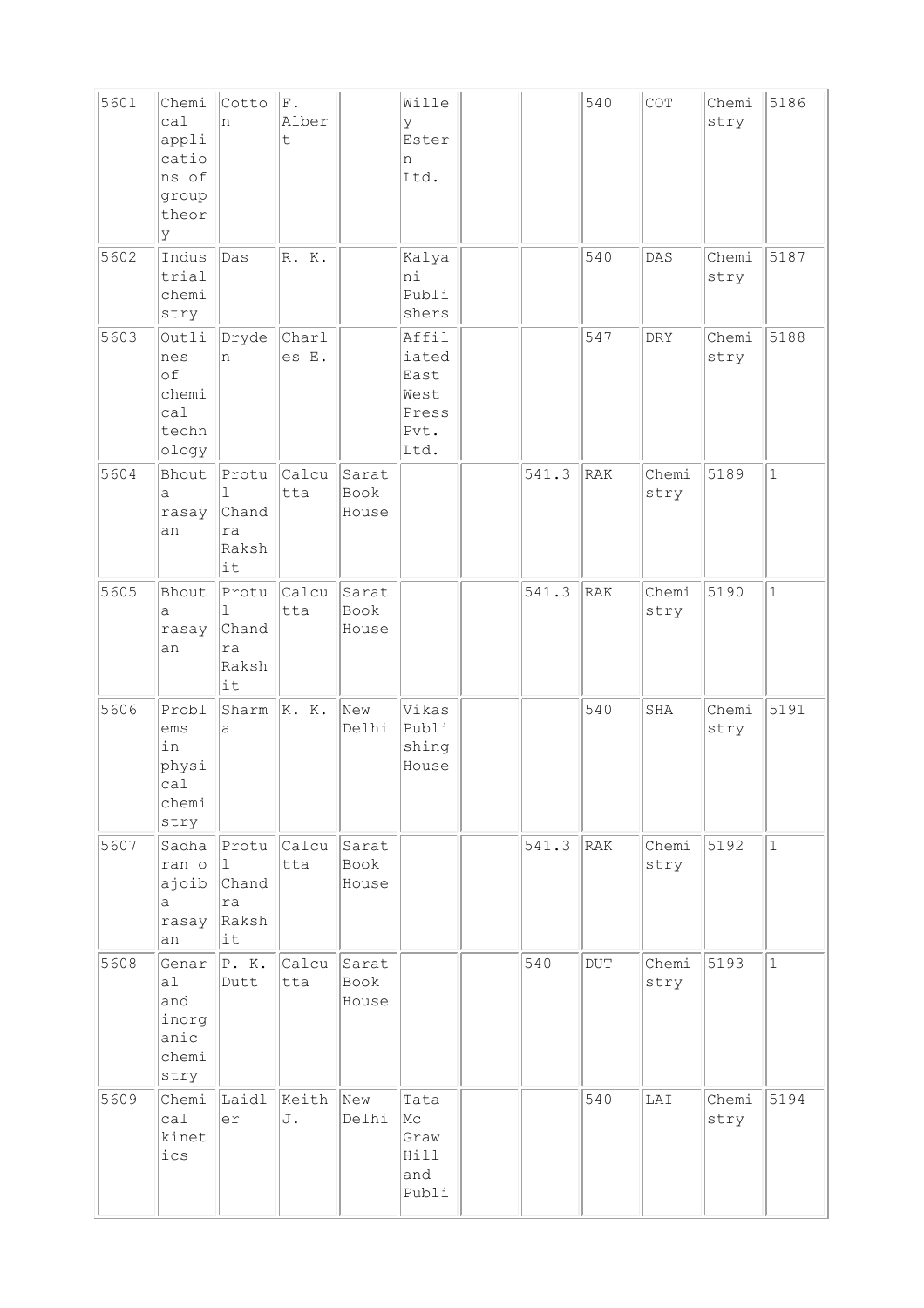|      |                                                                                              |                       |                            |                               | shing<br>Co.<br>Ltd.                                               |                                 |     |     |               |               |               |
|------|----------------------------------------------------------------------------------------------|-----------------------|----------------------------|-------------------------------|--------------------------------------------------------------------|---------------------------------|-----|-----|---------------|---------------|---------------|
| 5610 | Chemi<br>ca1<br>kinet<br>ics                                                                 | Laidl<br>er           | Keith<br>J.                | New<br>Delhi                  | Tata<br>Mс<br>Graw<br>Hill<br>and<br>Publi<br>shing<br>Co.<br>Ltd. |                                 |     | 540 | LAI           | Chemi<br>stry | 5195          |
| 5611 | Spect<br>ral<br>and<br>chemi<br>ca1<br>chera<br>cters<br>ation<br>of<br>org.<br>compo<br>und | Sharm<br>a Y.<br>R.   |                            | Kalya<br>ni<br>Publi<br>shers |                                                                    |                                 | 540 | SHA | Chemi<br>stry | 5196          | $\mathbf 1$   |
| 5612 | la.<br>text<br>bk.in<br>org.<br>chemi<br>stry                                                | De                    | A. K.                      |                               | Wille<br>У<br>Easte<br>rn<br>Ltd.                                  |                                 |     | 546 | $\rm{DE}$     | Chemi<br>stry | 5197          |
| 5613 | Organ<br>i c<br>react<br>ion<br>mecha<br>nism                                                | Bansa<br>$\mathbf{1}$ | kaj<br>Κ.                  | New<br>Delhi                  | Tata<br>McGra<br>W<br>Hill<br>Co                                   | Pvt.<br>Ltd.                    |     |     | 547           | <b>BAN</b>    | Chemi<br>stry |
| 5614 | Basic<br>inorg<br>anic<br>chemi<br>stry                                                      | Cotto<br> n           | F.<br>Alber<br>$\mathsf t$ |                               | Wille<br>У<br>Easte<br>rn<br>Ltd.                                  |                                 |     | 546 | COT           | Chemi<br>stry | 5199          |
| 6175 | Advan<br>ced<br>organ<br>i c<br>chemi<br>stry                                                | Bahl                  | B. S.                      | Calcu<br>tta                  | s.<br>Chand<br>$\&$ Co.<br>Ltd.                                    |                                 |     | 547 | <b>BAH</b>    | Chemi<br>stry | 5760          |
| 6176 | Advan<br>ced<br>organ<br>$i$ с<br>chemi<br>stry                                              | Bahl                  | B. S.                      | Calcu<br>tta                  | s.<br>Chand<br>$\&$ Co.<br>Ltd.                                    |                                 |     | 547 | <b>BAH</b>    | Chemi<br>stry | 5761          |
| 6177 | Physi<br>ca1<br>chemi<br>stry                                                                | Kundu                 | N                          |                               | Calcu<br>tta                                                       | $S$ .<br>Chand<br>& Co.<br>Ltd. |     |     | 541.3         | KUN           | Chemi<br>stry |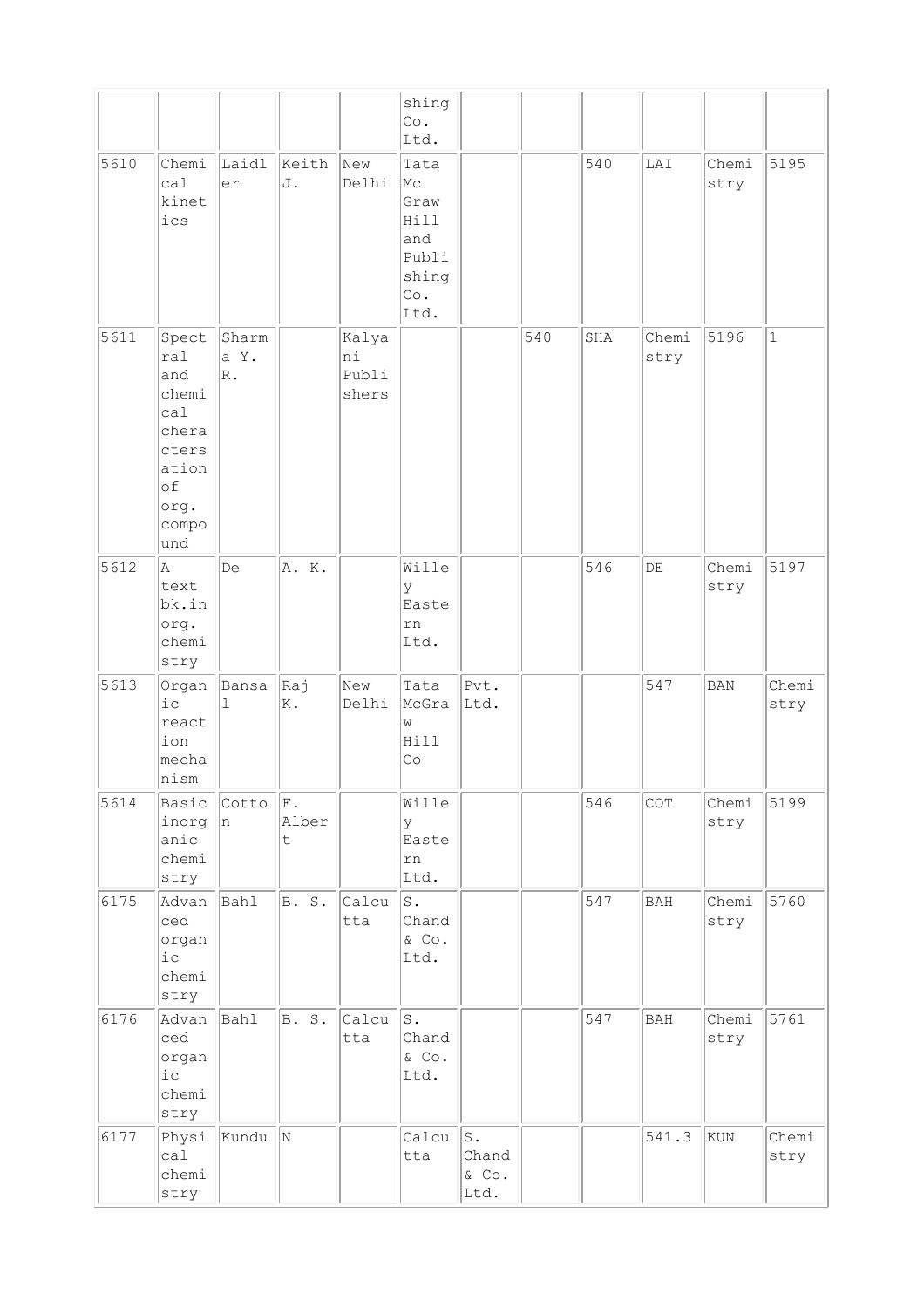| 6178 | Physi<br>ca1<br>chemi<br>stry                                                          | Kundu | N           |              | Calcu<br>tta                             | $\mathtt{S}$ .<br>Chand<br>& Co.<br>Ltd. |     | 541.3       | KUN           | Chemi<br>stry |
|------|----------------------------------------------------------------------------------------|-------|-------------|--------------|------------------------------------------|------------------------------------------|-----|-------------|---------------|---------------|
| 6179 | Selec<br>ted<br>topic<br>s in<br>inorg<br>$\bullet$<br>chemi<br>stry                   | Malik | Watid<br>U. | Calcu<br>tta | s.<br>Chand<br>$\&$ Co.<br>Ltd.          |                                          |     | 546         | Chemi<br>stry | 5764          |
| 6180 | Selec<br>ted<br>topic<br>s in<br>inorg<br>chemi<br>stry                                | Malik | Watid<br>U. | Calcu<br>tta | $\mathtt{S}$ .<br>Chand<br>& Co.<br>Ltd. |                                          | 546 | MAL         | Chemi<br>stry | 5765          |
| 6181 | Adv-e<br>xperi<br>menta<br>$\mathbf 1$<br>chemi<br>stry<br>(phys<br>ical)              | Gurtn | J. N.       | Calcu<br>tta | s.<br>Chand<br>& Co.<br>Ltd.             |                                          | 540 | <b>GUR</b>  | Chemi<br>stry | 5766          |
| 6182 | Adv-e<br>xperi<br>menta<br>$\mathbf 1$<br>chemi<br>stry<br>(phys<br>ical)              | Gurtn | J. N.       | Calcu<br>tta | s.<br>Chand<br>& Co.<br>Ltd.             |                                          | 540 | ${\tt GUR}$ | Chemi<br>stry | 5767          |
| 6183 | Adv-e<br>xperi<br>menta<br>$\mathbf{1}$<br>chemi<br>stry<br>(inor<br>ganic             | Gurtn | J. N.       | Calcu<br>tta | s.<br>Chand<br>& Co.<br>Ltd.             |                                          | 540 | ${\tt GUR}$ | Chemi<br>stry | 5768          |
| 6184 | Adv-e<br>xperi<br>menta<br>$\mathbf 1$<br>chemi<br>stry<br>(inor<br>ganic<br>$\lambda$ | Gurtn | J. N.       | Calcu<br>tta | s.<br>Chand<br>& Co.<br>Ltd.             |                                          | 540 | <b>GUR</b>  | Chemi<br>stry | 5769          |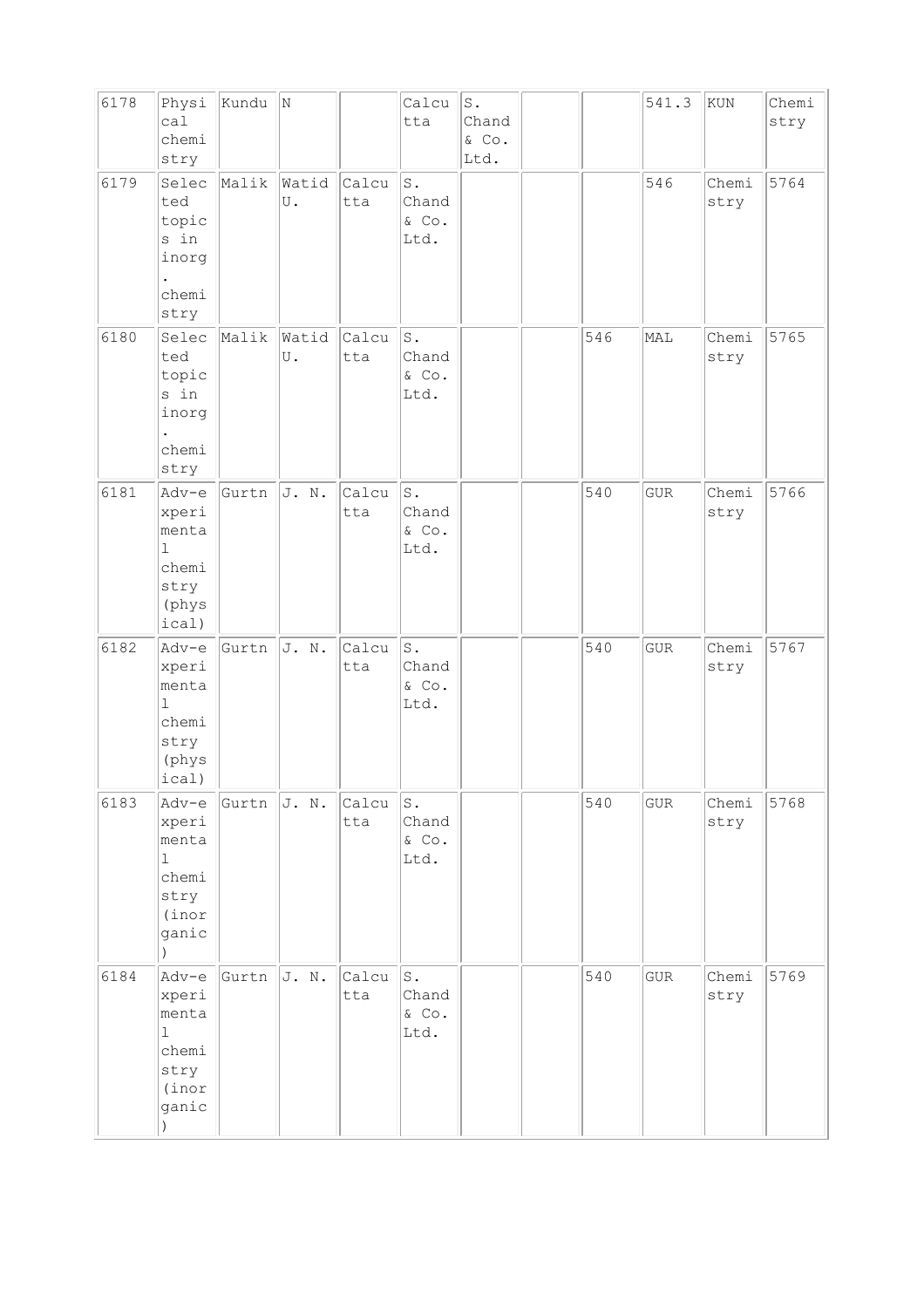| 6185 | Adv.<br>chemi<br>ca1<br>calcu<br>latio<br>ns             | Praka<br>sh                     | Satya        | Calcu<br>tta | s.<br>Chand<br>& Co.<br>Ltd.             |                                         | 540   | PRA | Chemi<br>stry | 5770          |
|------|----------------------------------------------------------|---------------------------------|--------------|--------------|------------------------------------------|-----------------------------------------|-------|-----|---------------|---------------|
| 6186 | Adv.<br>chemi<br>ca1<br>calcu<br>latio<br>ns             | Praka<br>sh                     | Satya        | Calcu<br>tta | ${\tt S}$ .<br>Chand<br>$\&$ Co.<br>Ltd. |                                         | 540   | PRA | Chemi<br>stry | 5771          |
| 6187 | Elc.o<br>rg.ab<br>sorbt<br>ion<br>spect<br>rosco<br>pу   | Sharm<br>a                      | Y. R.        | Calcu<br>tta | S.<br>Chand<br>& Co.<br>Ltd.             |                                         | 547   | SHA | Chemi<br>stry | 5772          |
| 6188 | Elc.o<br>rg.ab<br>sorbt<br>ion<br>spect<br>rosco<br>pу   | Sharm<br>а                      | Y. R.        | Calcu<br>tta | $\texttt{S}$ .<br>Chand<br>& Co.<br>Ltd. |                                         | 547   | SHA | Chemi<br>stry | 5773          |
| 6189 | Elc.o<br>rg.ab<br>sorbt<br>ion<br>spect<br>rosco<br>ру   | Sharm<br>a                      | Y. R.        | Calcu<br>tta | ${\tt S}$ .<br>Chand<br>& Co.<br>Ltd.    |                                         | 547   | SHA | Chemi<br>stry | 5774          |
| 6190 | Elc.o<br>rg.ab<br>sorbt<br>ion<br>spect<br>rosco<br>ру   | Sharm<br>а                      | Y. R.        | Calcu<br>tta | s.<br>Chand<br>& Co.<br>Ltd.             |                                         | 547   | SHA | Chemi<br>stry | 5775          |
| 6191 | Refre<br>sher<br>cours<br>e in<br>b.sc.<br>org.<br>chem. | Bahl                            | <b>B.</b> S. | Calcu<br>tta | s.<br>Chand<br>& Co.<br>Ltd.             |                                         |       | 547 | Chemi<br>stry | 5776          |
| 6192 | B.sc<br>inorg<br>$\bullet$<br>& amp                      | analy<br>tical<br>chemi<br>stry | Tuli         | G. D.        | New<br>Delhi                             | Shyam<br>lal<br>Chatt<br>erjee<br>Trust |       | 546 | TUL           | Chemi<br>stry |
| 6193 | B.sc<br>physi<br>ca1<br>chemi<br>stry                    | Tuli                            | G. D.        | New<br>Delhi | Shyam<br>lal<br>Chatt<br>erjee<br>Trust  |                                         | 541.3 | TUL | Chemi<br>stry | 5778          |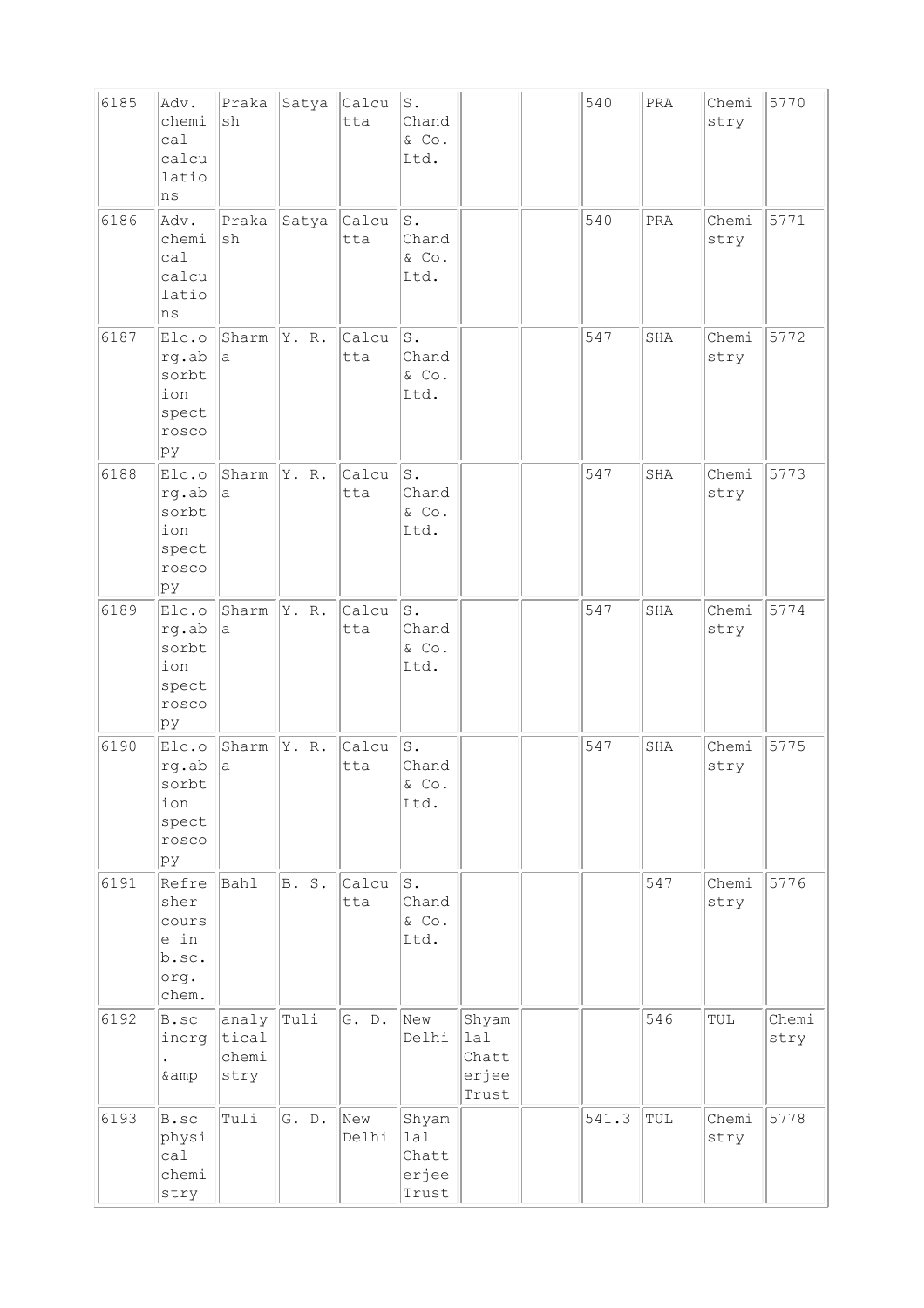| 6194 | B.sc<br>physi<br>ca1<br>chemi<br>stry        | Tuli                                         | G. D.        | New<br>Delhi                          | Shyam<br>lal<br>Chatt<br>erjee<br>Trust |       | 541.3          | TUL           | Chemi<br>stry | 5779         |
|------|----------------------------------------------|----------------------------------------------|--------------|---------------------------------------|-----------------------------------------|-------|----------------|---------------|---------------|--------------|
| 6205 | Ajaib<br>а<br>rasay<br>an                    | Saile<br>ndra<br>Nath<br>Podda<br>$\Upsilon$ | Calcu<br>tta | Book<br>Syndi<br>cate<br>Pvt.<br>Ltd. |                                         | 546   | POD            | Chemi<br>stry | 5790          | $\mathbf 1$  |
| 6206 | Ajaib<br>a<br>rasay<br>an                    | Saile<br>ndra<br>Nath<br>Podda<br>r          | Calcu<br>tta | Book<br>Syndi<br>cate<br>Pvt.<br>Ltd. |                                         | 546   | POD            | Chemi<br>stry | 5791          | $\mathbf{1}$ |
| 6207 | Ajaib<br>a<br>rasay<br>an                    | Saile<br>ndra<br>Nath<br>Podda<br>r          | Calcu<br>tta | Book<br>Syndi<br>cate<br>Pvt.<br>Ltd. |                                         | 546   | POD            | Chemi<br>stry | 5792          | $\mathbf{1}$ |
| 6208 | Ajaib<br>a<br>rasay<br>an                    | Saile<br>ndra<br>Nath<br>Podda<br>r          | Calcu<br>tta | Book<br>Syndi<br>cate<br>Pvt.<br>Ltd. |                                         | 546   | POD            | Chemi<br>stry | 5793          | $\mathbf{1}$ |
| 6209 | Jaiba<br>rasay<br>an                         | J. N.<br>Ray                                 | Calcu<br>tta | Book<br>Syndi<br>cate<br>Pvt.<br>Ltd. |                                         | 547   | <b>RAY</b>     | Chemi<br>stry | 5794          | $\mathbf{1}$ |
| 6210 | Jaiba<br>rasay<br>an                         | J. N.<br>Ray                                 | Calcu<br>tta | Book<br>Syndi<br>cate<br>Pvt.<br>Ltd. |                                         | 547   | <b>RAY</b>     | Chemi<br>stry | 5795          | $\mathbf{1}$ |
| 6211 | Prath<br>amik<br>bhout<br>а<br>rasay<br>an   | Shant<br>i<br>Ranja<br>n<br>Palit            | Calcu<br>tta | Book<br>Syndi<br>cate<br>Pvt.<br>Ltd. |                                         | 541.3 | $\mathtt{PAL}$ | Chemi<br>stry | 5796          | $\mathbf{1}$ |
| 6212 | Prath<br>amik<br>bhout<br>a<br>rasay<br>an   | Shant<br>i<br>Ranja<br>n<br>Palit            | Calcu<br>tta | Book<br>Syndi<br>cate<br>Pvt.<br>Ltd. |                                         | 541.3 | PAL            | Chemi<br>stry | 5797          | $\mathbf{1}$ |
| 6292 | Chemi<br>stry<br>quiz<br>maste<br>$\Upsilon$ | Sharm<br>a                                   | Y. R.        | New<br>Delhi                          | Kalya<br>hi<br>Publi<br>shers           |       | 540            | SHA           | Chemi<br>stry | 5877         |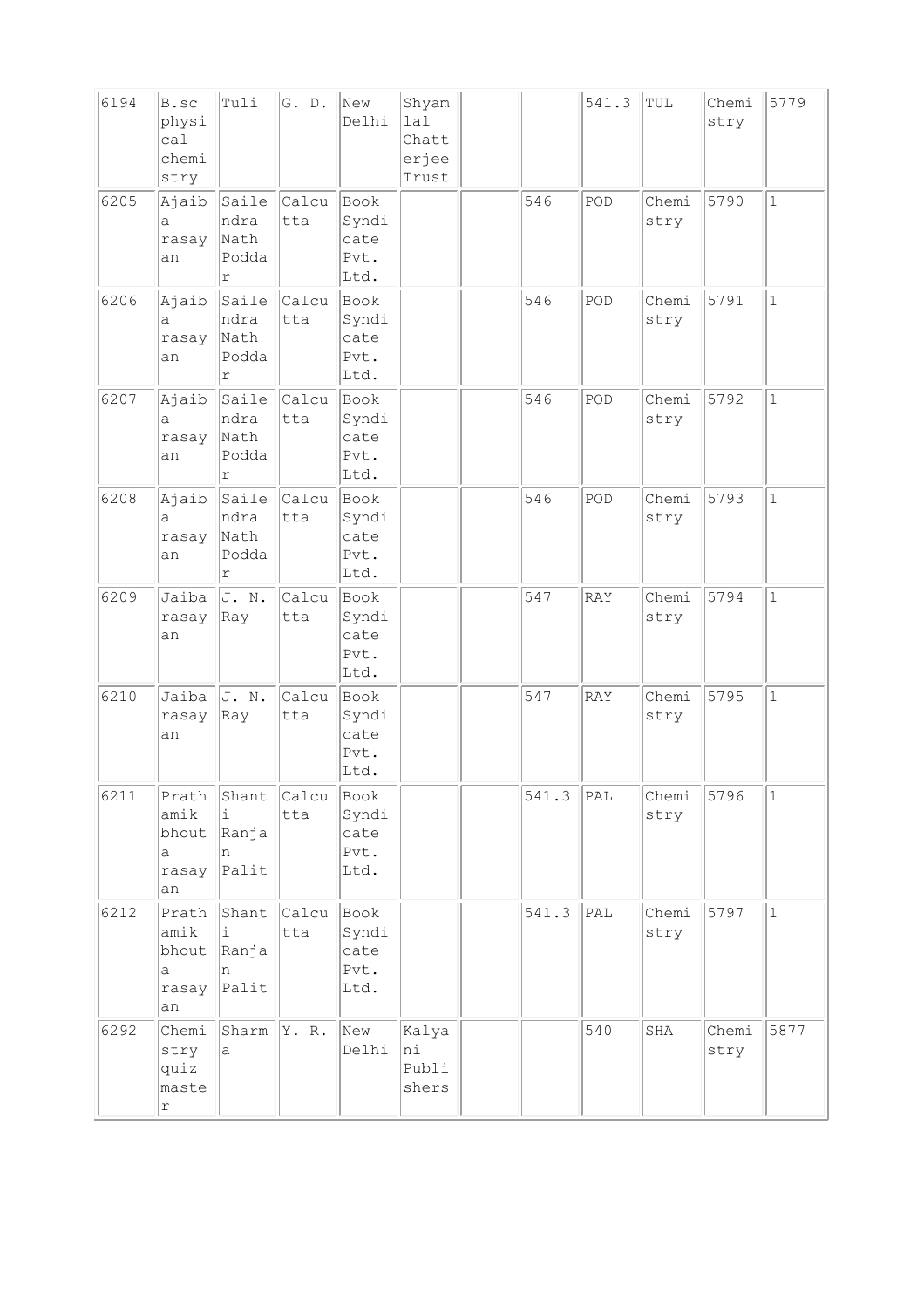| 6293 | Probl<br>ems<br>in<br>physi<br>cal<br>chemi<br>stry                               | Rao          | $\mathbb T$ .<br>Navar<br>eeth | New<br>Delhi | Macmi<br>llan<br>India<br>Ltd.            |  | 541.3      | RAO        | Chemi<br>stry | 5878 |
|------|-----------------------------------------------------------------------------------|--------------|--------------------------------|--------------|-------------------------------------------|--|------------|------------|---------------|------|
| 6294 | Probl<br>ems<br>in<br>physi<br>ca1<br>chemi<br>stry                               | Rao          | $\mathbb T$ .<br>Navar<br>eeth | New<br>Delhi | Macmi<br>llan<br>India<br>Ltd.            |  | 541.3      | RAO        | Chemi<br>stry | 5879 |
| 6295 | A<br>text<br>book<br>of<br>inorg<br>anic<br>chemi<br>stry                         | Soni         | P. L.                          | New<br>Delhi | Sulta<br>n<br>Chand<br>$\delta$<br>Sons   |  | 546        | SON        | Chemi<br>stry | 5880 |
| 6296 | Molec<br>ular<br>spect<br>rosco<br>þу                                             | Singh        | $\mathbb{P}$ . $\mathbb{R}$ .  | New<br>Delhi | $\mathtt{S}$ .<br>Chand<br>& Co.<br>Ltd.  |  | 543.5<br>4 | SIN        | Chemi<br>stry | 5881 |
| 6297 | la.<br>text<br>book<br>of<br>numer<br>ical<br>probl<br>ems<br>in<br>chemi<br>stry | Kapil        | $\mathbb{P}$ . $\mathbb{N}$ .  | New<br>Delhi | $\mathbbm{S}$ .<br>Chand<br>& Co.<br>Ltd. |  | 540        | KAP        | Chemi<br>stry | 5882 |
| 6298 | A<br>text<br>book<br>оf<br>numer<br>ical<br>probl<br>ems<br>in<br>chemi<br>stry   | Kapil        | $\Vert P. \quad N. \Vert$      | New<br>Delhi | $\texttt{S}$ .<br>Chand<br>& Co.<br>Ltd.  |  | 540        | KAP        | Chemi<br>stry | 5883 |
| 6299 | Selec<br>ted<br>topic<br>s in<br>organ<br>$i$ c<br>chemi<br>stry                  | Bhast<br>ana | C. T.                          | New<br>Delhi | $\texttt{S}$ .<br>Chand<br>& Co.<br>Ltd.  |  | 547        | <b>BHA</b> | Chemi<br>stry | 5884 |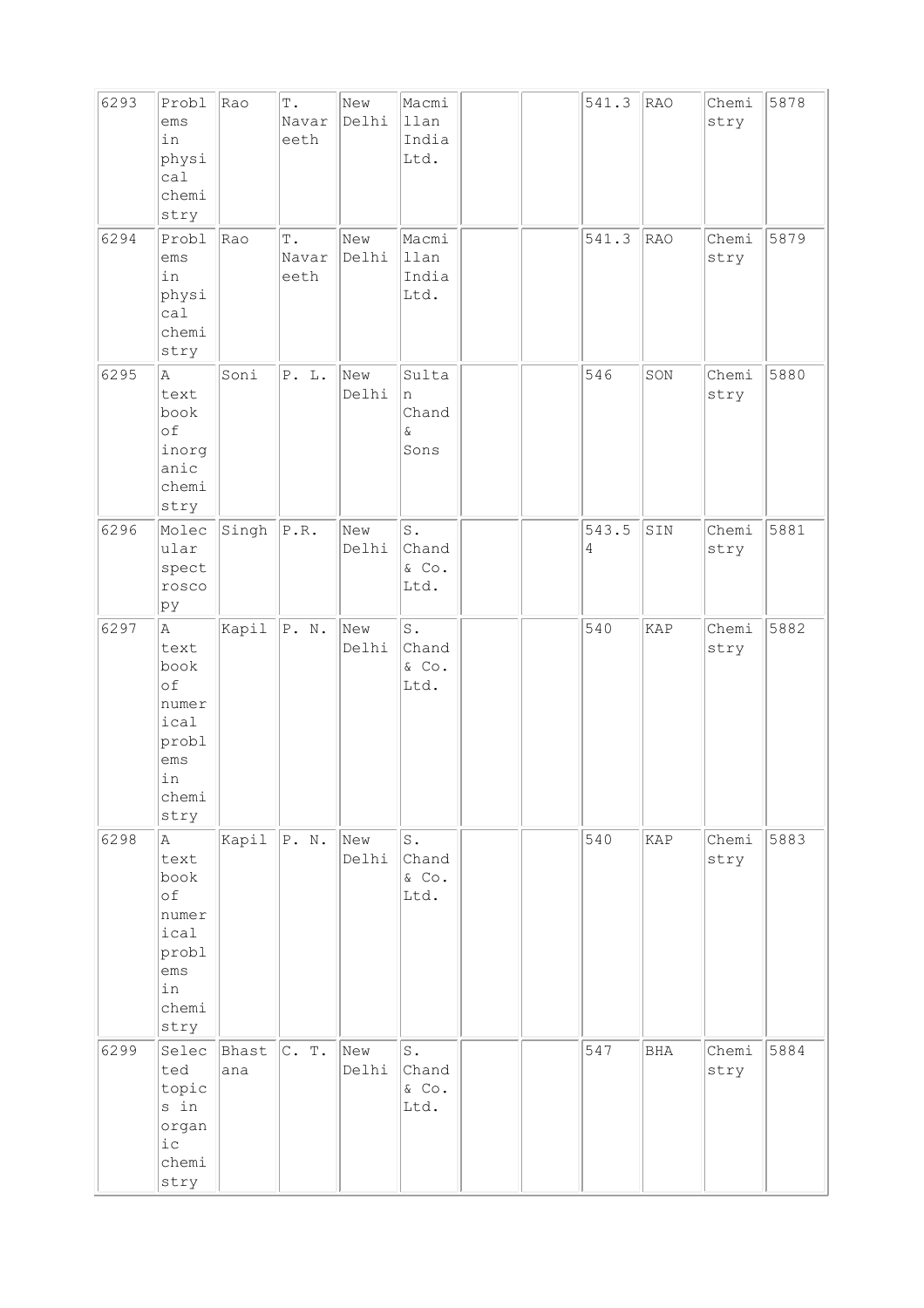| 6300 | The<br>lengu<br>age<br>оf<br>chemi<br>stry<br>$\circ$ r<br>chemi<br>cal<br>eqns.<br>and<br>how<br>to<br>maste<br>r<br>them      | Tuli | G. D. | New<br>Delhi | $\texttt{S}$ .<br>Chand<br>& Co.<br>Ltd.  |  | 540 | $\ensuremath{\mathop{\text{\rm TUL}}}\xspace$ | Chemi<br>stry | 5885 |
|------|---------------------------------------------------------------------------------------------------------------------------------|------|-------|--------------|-------------------------------------------|--|-----|-----------------------------------------------|---------------|------|
| 6301 | The<br>lengu<br>age<br>of<br>chemi<br>stry<br> or<br>chemi<br>cal<br>eqns.<br>and<br>how<br>to<br>maste<br>$\mathtt{r}$<br>them | Tuli | G. D. | New<br>Delhi | $\texttt{S}$ .<br>Chand<br>& Co.<br>Ltd.  |  | 540 | $\ensuremath{\mathop{\text{\rm TUL}}}\xspace$ | Chemi<br>stry | 5886 |
| 6302 | The<br>lengu<br>age<br>оf<br>chemi<br>stry<br>$\circ$ r<br>chemi<br>calal<br>eqns.<br>and<br>how<br>to<br>maste<br>r<br>them    | Tuli | G. D. | New<br>Delhi | $\mathbb S$ .<br>Chand<br>$&$ Co.<br>Ltd. |  | 540 | TUL                                           | Chemi<br>stry | 5887 |
| 6303 | The<br>lengu<br>age<br>of<br>chemi<br>stry<br>$\circ$ r<br>chemi<br>calal<br>eqns.<br>and                                       | Tuli | G. D. | New<br>Delhi | $\texttt{S}$ .<br>Chand<br>& Co.<br>Ltd.  |  | 540 | $\ensuremath{\mathop{\text{\rm TUL}}}\xspace$ | Chemi<br>stry | 5888 |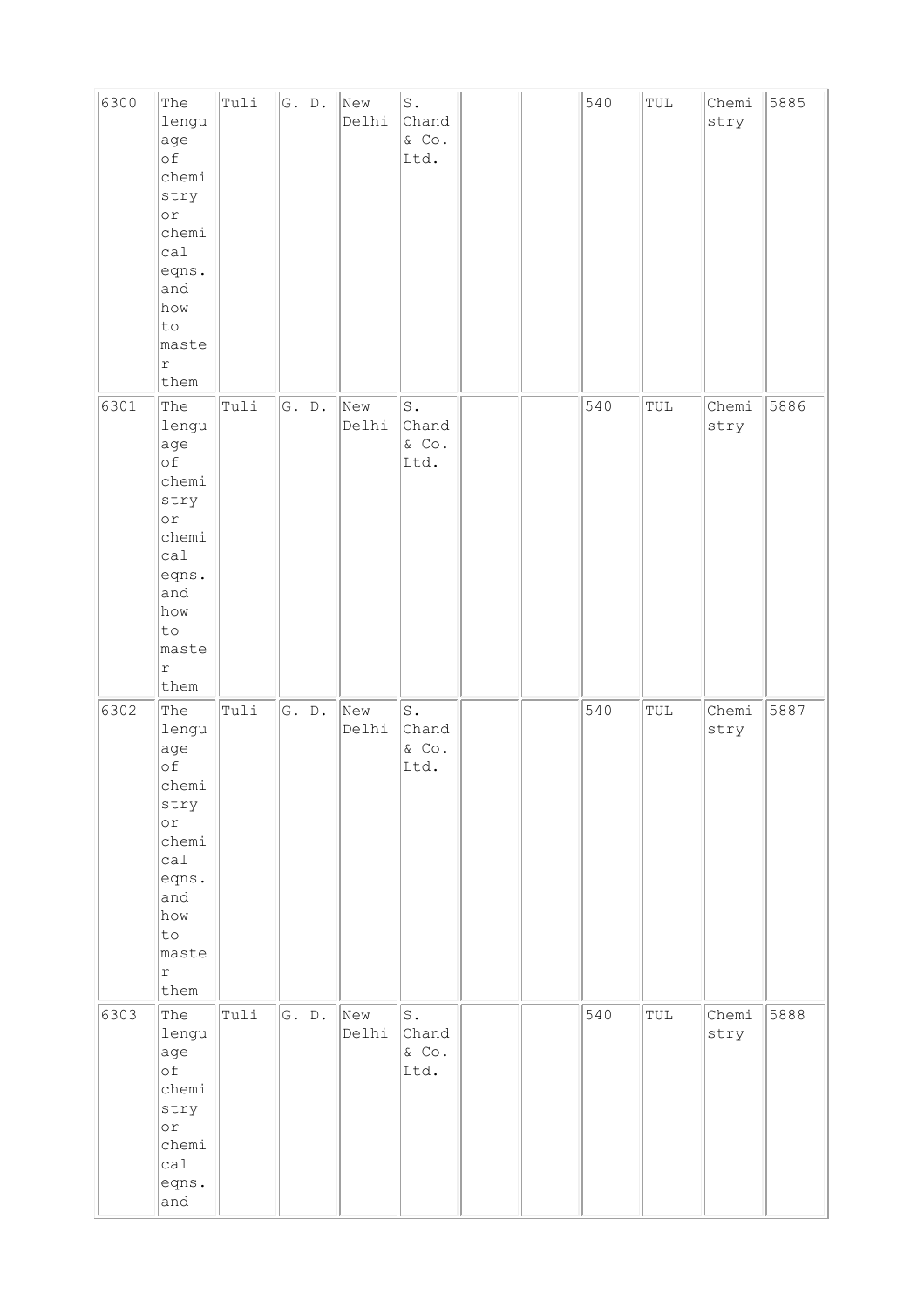|      | how<br>to                                                                                                                      |      |       |              |                                             |  |     |            |               |      |
|------|--------------------------------------------------------------------------------------------------------------------------------|------|-------|--------------|---------------------------------------------|--|-----|------------|---------------|------|
|      | maste<br>$\mathtt{r}$                                                                                                          |      |       |              |                                             |  |     |            |               |      |
|      | them                                                                                                                           |      |       |              |                                             |  |     |            |               |      |
| 6304 | The<br>lengu<br>age<br>of<br>chemi<br>stry<br>or<br>chemi<br>ca1<br>eqns.<br>and<br>how<br>to<br>maste<br>$\mathtt{r}$<br>them | Tuli | G. D. | New<br>Delhi | $\texttt{S}$ .<br>Chand<br>$\&$ Co.<br>Ltd. |  | 540 | TUL        | Chemi<br>stry | 5889 |
| 6305 | A.<br>text<br>book<br>of<br>organ<br>ic<br>chemi<br>stry                                                                       | Bahl | B. S. | New<br>Delhi | $\texttt{S}$ .<br>Chand<br>$\&$ Co.<br>Ltd. |  | 547 | <b>BAH</b> | Chemi<br>stry | 5890 |
| 6306 | A.<br>text<br>book<br>of<br>organ<br>$i\,c$<br>chemi<br>stry                                                                   | Bahl | B. S. | New<br>Delhi | $\texttt{S}$ .<br>Chand<br>$\&$ Co.<br>Ltd. |  | 547 | <b>BAH</b> | Chemi<br>stry | 5891 |
| 6307 | A<br>text<br>book<br>of<br>organ<br>${\rm i\hskip 0.5mm} c$<br>chemi<br>stry                                                   | Bahl | B. S. | New<br>Delhi | $\mathtt{S}$ .<br>Chand<br>$\&$ Co.<br>Ltd. |  | 547 | BAH        | Chemi<br>stry | 5892 |
| 6308 | A<br>text<br>book<br>оf<br>organ<br>$ic$<br>chemi<br>stry                                                                      | Bahl | B. S. | New<br>Delhi | $\mathtt{S}$ .<br>Chand<br>$\&$ Co.<br>Ltd. |  | 547 | BAH        | Chemi<br>stry | 5893 |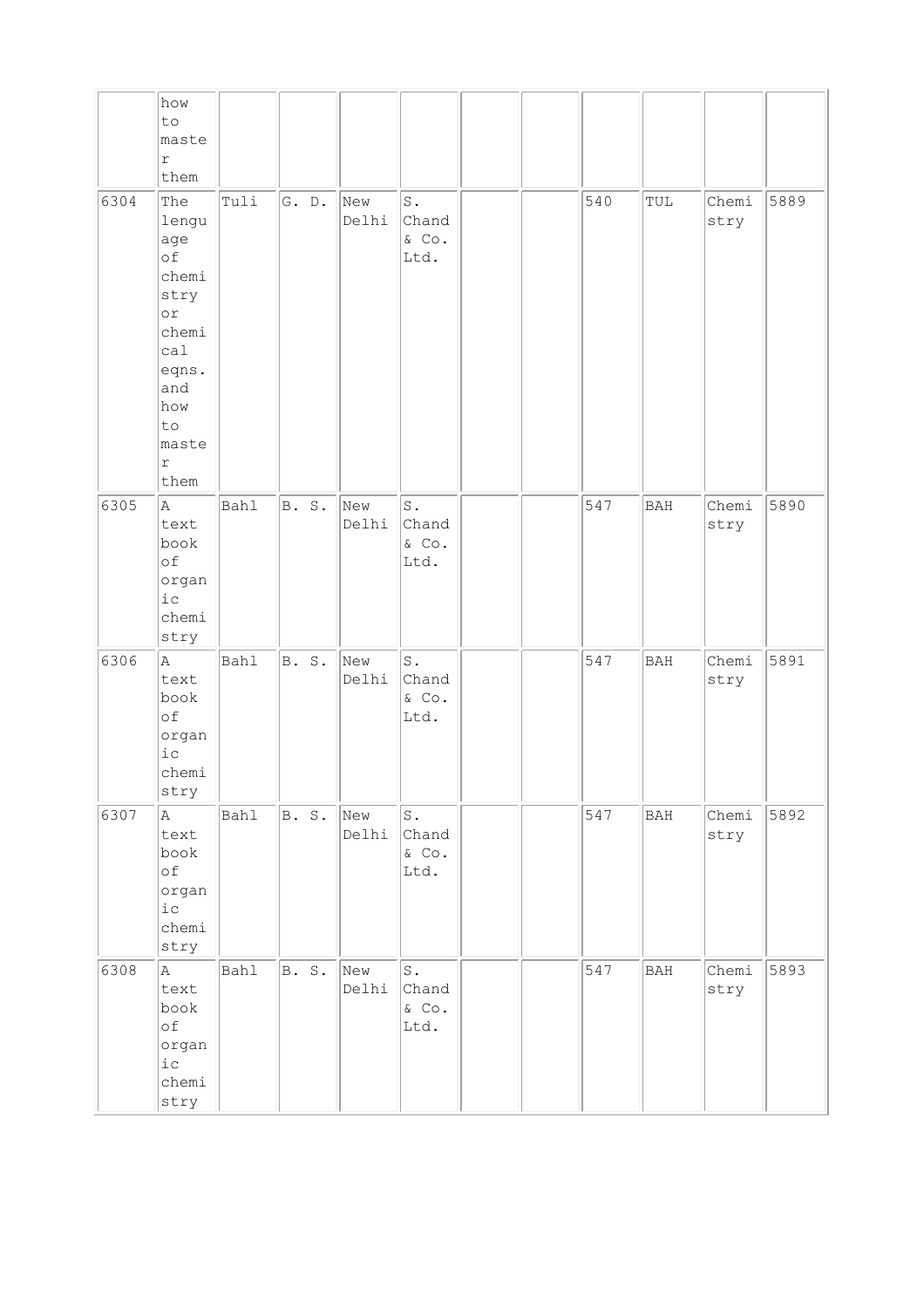| 6309 | Advan<br>ced<br>organ<br>i c<br>chemi<br>stry                                            | Bahl                                     | B. S.                                | New<br>Delhi                     | $\texttt{S}$ .<br>Chand<br>& Co.<br>Ltd.          |       |       | 547           | Chemi<br>stry | 5894         |
|------|------------------------------------------------------------------------------------------|------------------------------------------|--------------------------------------|----------------------------------|---------------------------------------------------|-------|-------|---------------|---------------|--------------|
| 6310 | Advan<br>ced<br>organ<br>$i$ c<br>chemi<br>stry                                          | Bahl                                     | B. S.                                | New<br>Delhi                     | S.<br>Chand<br>& Co.<br>Ltd.                      |       | 547   | <b>BAH</b>    | Chemi<br>stry | 5895         |
| 6311 | Bhout<br>a<br>rasay<br>an                                                                | Protu<br>1<br>Chand<br>ra<br>Raksh<br>it | Calcu<br>tta                         | Sarat<br>Book<br>House           |                                                   | 541.3 | RAK   | Chemi<br>stry | 5896          | $\mathbf{1}$ |
| 6312 | Bhout<br>а<br>rasay<br>an                                                                | Protu<br>1<br>Chand<br>ra<br>Raksh<br>it | Calcu<br>tta                         | Sarat<br>Book<br>House           |                                                   | 541.3 | RAK   | Chemi<br>stry | 5897          | $1\,$        |
| 6313 | A<br>text<br>book<br>of<br>physi<br>ca1<br>chemi<br>stry                                 | Sharm<br>a K.<br>K.                      | New<br>Delhi                         | Vikas<br>Publi<br>shing<br>House |                                                   | 541.3 | SHA   | Chemi<br>stry | 5898          | $\mathbf{1}$ |
| 6314 | Shrev<br>e' s<br>chemi<br>calal<br>proce<br>SS<br>indus<br>tries                         | Shrev<br>e                               | Rawol<br>ph<br>Norri<br>$\mathbf{s}$ | New<br>Delhi                     | McGra<br>W<br>Hill<br>Pub.<br>Co.<br>Ltd.         |       | 660   | <b>SHR</b>    | Chemi<br>stry | 5899         |
| 6315 | Physi<br>calal<br>chemi<br>stry                                                          | $Raksh$ $P. C.$<br>it                    |                                      | Calcu<br>tta                     | S.C.<br>Raksh<br>it                               |       | 541.3 | RAK           | Chemi<br>stry | 5900         |
| 6316 | Theor<br>etica<br>$\mathbf{1}$<br>princ<br>iples<br>оf<br>inorg<br>anic<br>chemi<br>stry | Manku                                    | G. S.                                | New<br>Delhi                     | Tata<br>McGra<br>W<br>Hill<br>Pub.<br>Co.<br>Ltd. |       | 546   | MAN           | Chemi<br>stry | 5901         |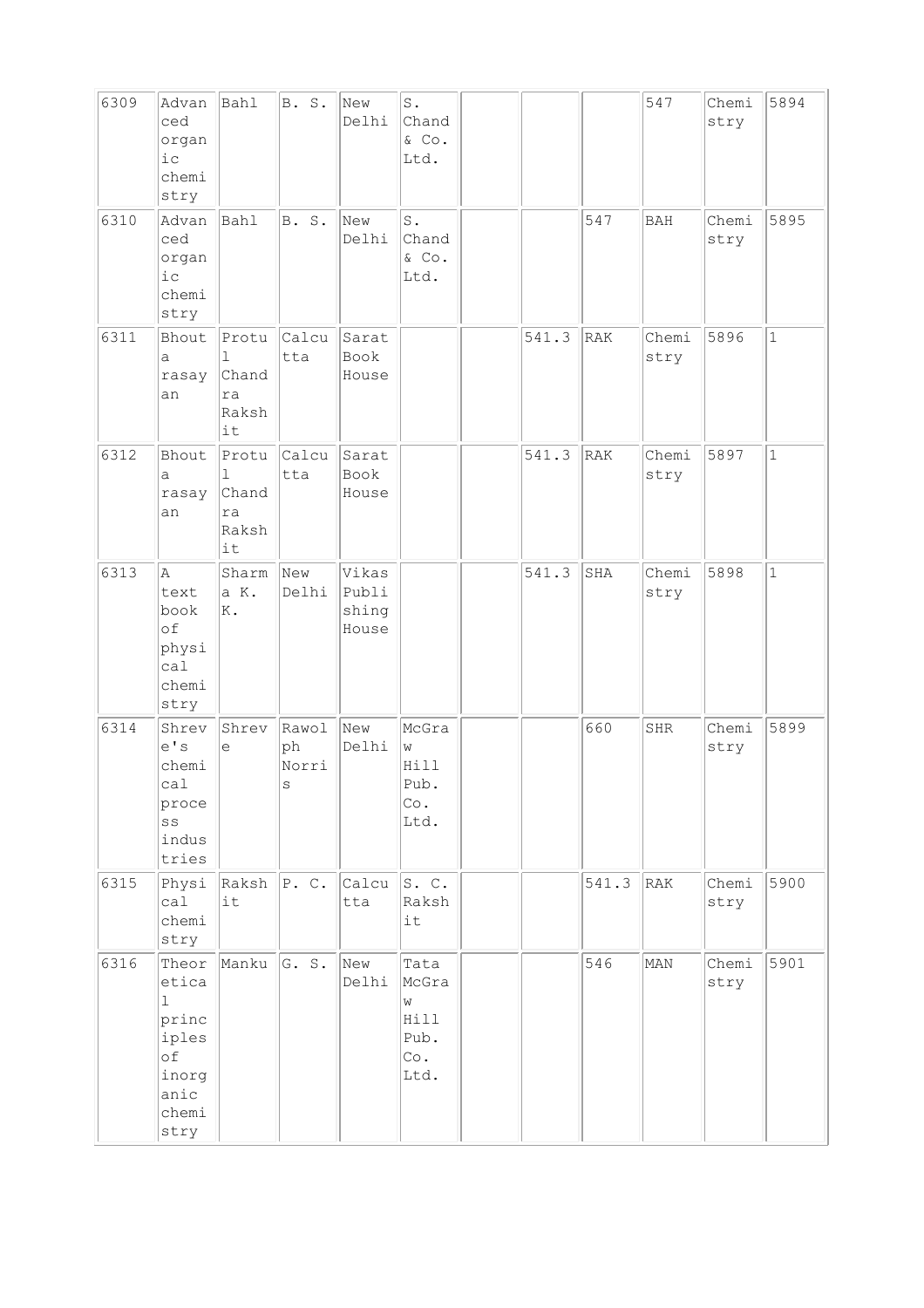| 6317 | Inorg<br>anic<br>chemi<br>stry                                 | Manku                  | G. S.                | New<br>Delhi                          | Tata<br>McGra<br>W<br>Hill<br>Pub.<br>Co.<br>Ltd. |                        |     | 546        | MAN           | Chemi<br>stry | 5902          |
|------|----------------------------------------------------------------|------------------------|----------------------|---------------------------------------|---------------------------------------------------|------------------------|-----|------------|---------------|---------------|---------------|
| 6319 | Basic<br>conce<br>pts<br>of<br>analy<br>tical<br>chemi<br>stry | Khopk<br>ar            | S. M.                | New<br>Delhi                          | Wille<br>У<br>Easte<br>rn<br>Ltd.                 |                        |     | 543        | KHO           | Chemi<br>stry | 5904          |
| 6320 | Α<br>text<br>book<br>of<br>physi<br>ca1<br>chemi<br>stry       | Satij<br>a             | Balwa<br>nt<br>Rai   | New<br>Delhi                          | Allie<br>d<br>Publi<br>shers<br>Pvt.<br>Ltd.      |                        |     | 541.3      | SAT           | Chemi<br>stry | 5905          |
| 6321 | Text<br>book<br>of<br>physi<br>ca1<br>chemi<br>stry            | Glass<br>tone          | Samne<br>$\mathbf 1$ |                                       | Macmi<br>llan<br>India<br>Ltd.                    |                        |     | 541.3      | <b>GLA</b>    | Chemi<br>stry | 5906          |
| 6322 | Jaibo<br>rosay<br>an                                           | J. N.<br>Roy           | Calcu<br>tta         | Book<br>Syndi<br>cate<br>Pvt.<br>Ltd. |                                                   |                        | 547 | <b>ROY</b> | Chemi<br>stry | 5907          | $\mathbf{1}$  |
| 6323 | $rosay$ Roy<br>an                                              | Jaibo $J$ . N.         | Calcu<br>tta         | Book<br>Syndi<br>cate<br>Pvt.<br>Ltd. |                                                   |                        | 547 | ROY        | Chemi<br>stry | 5908          | $\vert$ 1     |
| 6324 | Jaibo<br>rosay<br>an                                           | J. N.<br>Roy           | Calcu<br>tta         | Book<br>Syndi<br>cate<br>Pvt.<br>Ltd. |                                                   |                        | 547 | ROY        | Chemi<br>stry | 5909          | $\mathbf 1$   |
| 6325 | Gener<br>a1<br>& amp                                           | inorg<br>chemi<br>stry | Dutt                 | P. K.                                 | Calcu<br>tta                                      | Sarat<br>Book<br>House |     |            | 540           | DUT           | Chemi<br>stry |
| 6326 | Gener<br>a1<br>& amp                                           | inorg<br>chemi<br>stry | Dutt                 | P. K.                                 | Calcu<br>tta                                      | Sarat<br>Book<br>House |     |            | 540           | $_{\rm DUT}$  | Chemi<br>stry |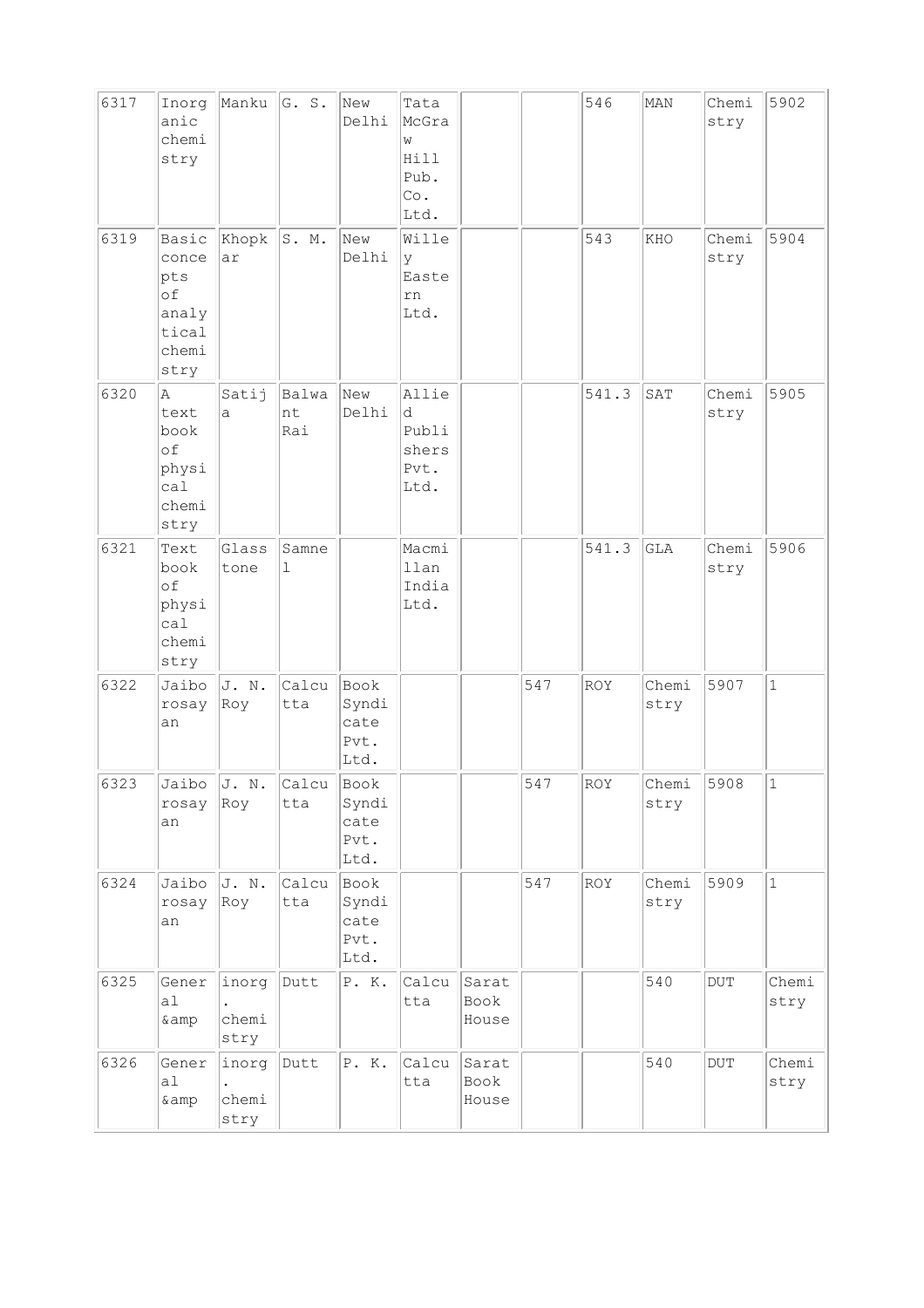| 6327 | Sadha<br>ran o<br>ajaib<br>$\circ$<br>rosay<br>an                      | Protu<br>$\mathbf{1}$<br>Chand<br>ra<br>Raksh<br>it | Calcu<br>tta           | Sarat<br>Book<br>House              |                                              | 546 | RAK            | Chemi<br>stry | 5912          | $1\,$        |
|------|------------------------------------------------------------------------|-----------------------------------------------------|------------------------|-------------------------------------|----------------------------------------------|-----|----------------|---------------|---------------|--------------|
| 6328 | Sadha<br>ran o<br>ajaib<br>$\circ$<br>rosay<br>an                      | Protu<br>1<br>Chand<br>ra<br>Raksh<br>it            | Calcu<br>tta           | Sarat<br>Book<br>House              |                                              | 546 | <b>RAK</b>     | Chemi<br>stry | 5913          | $\mathbf{1}$ |
| 6329 | Conce<br>pts<br>and<br>model<br>s of<br>inorg<br>anic<br>chemi<br>stry | Dongl<br>as                                         | Bodie<br>$\mathbf E$ . | New<br>Delhi                        | Oxfor<br>d &<br>IBH<br>Publi<br>shing<br>Co. |     | 546            | DOU           | Chemi<br>stry | 5914         |
| 6330 | Numer<br>ical<br>examp<br>les<br>in<br>chemi<br>stry                   | Sharm<br>a                                          | Y. R.                  | Ludhi<br>ana                        | Kalya<br>ni<br>Publi<br>shers                |     | 540            | SHA           | Chemi<br>stry | 5915         |
| 6331 | Advan<br>ced<br>inorg<br>anic<br>chemi<br>stry                         | Collo<br>n                                          | F.<br>Albrt            | New<br>Delhi                        | Willy<br>Easte<br>rn<br>Ltd.                 |     | 546            | COL           | Chemi<br>stry | 5916         |
| 6541 | U:<br>ma :<br>rasay<br>an                                              | t Das tta                                           | Ranji <i>Calcu</i>     | Orien<br>tal<br>Book<br>Compa<br>nу |                                              | 540 | DAS            | Chemi<br>stry | 6126          | $\mathbf{1}$ |
| 6542 | $U$ :<br>ma :<br>rasay<br>an                                           | Ranji<br>t Das                                      | $ $ Calcu<br>tta       | Orien<br>tal<br>Book<br>Compa<br>ny |                                              | 540 | $\mathtt{DAS}$ | Chemi<br>stry | 6127          | $\mathbf{1}$ |
| 6543 | $\cup$ :<br>ma :<br>rasay<br>an                                        | Ranji<br>t Das                                      | <b>Calcu</b><br> tta   | Orien<br>tal<br>Book<br>Compa<br>ny |                                              | 540 | DAS            | Chemi<br>stry | 6128          | $\mathbf 1$  |
| 6544 | $\cup$ :<br>ma :<br>rasay<br>an                                        | Ranji<br>t Das                                      | $ $ Calcu<br>tta       | Orien<br>tal<br>Book<br>Compa<br>ny |                                              | 540 | DAS            | Chemi<br>stry | 6129          | $\mathbf{1}$ |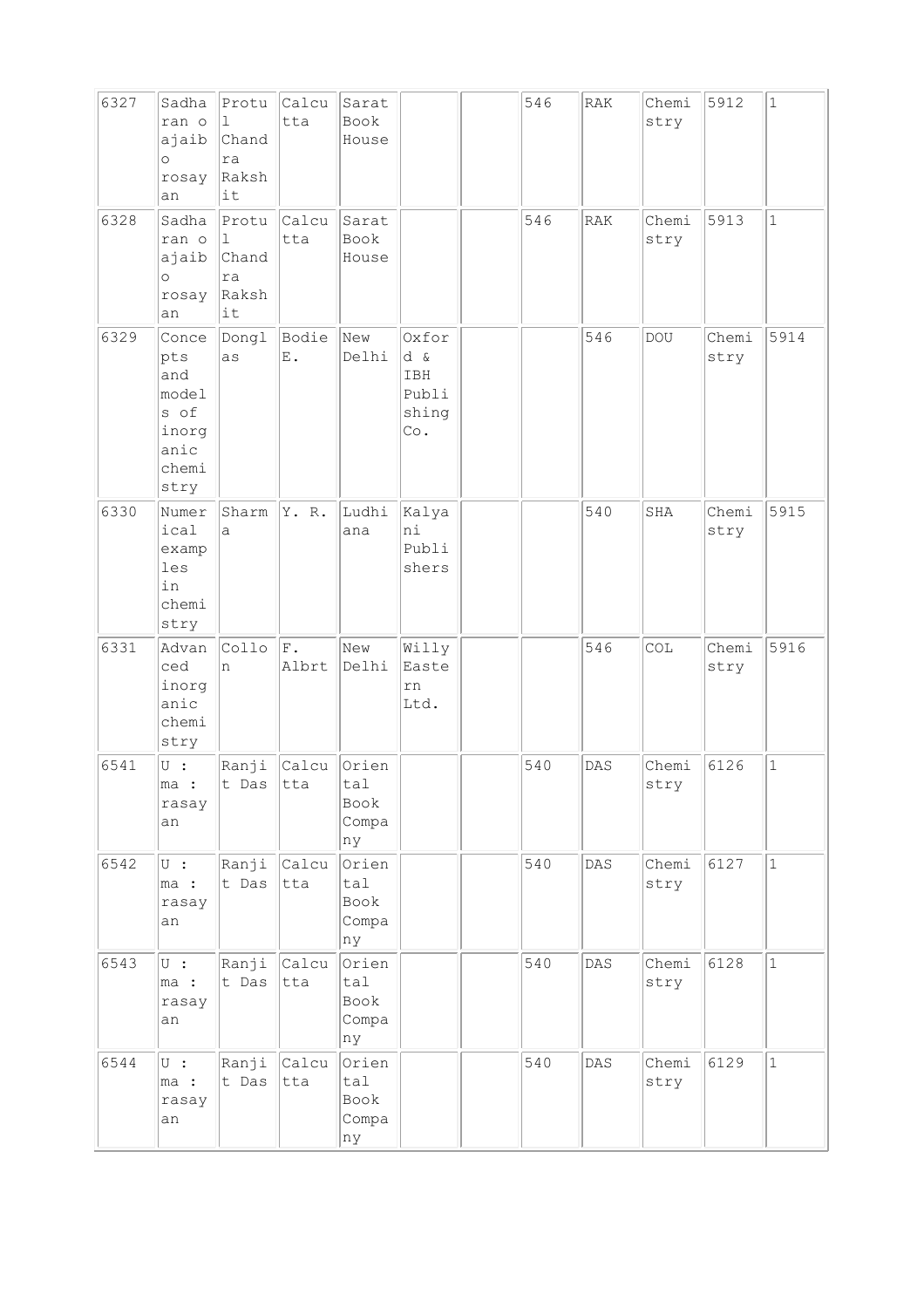| 6545 | $U$ :<br>ma :<br>rasay<br>an                  | Ranji<br>t Das                                       | Calcu<br>tta         | Orien<br>tal<br>Book<br>Compa<br>ny                   |  | 540   | DAS        | Chemi<br>stry | 6130 | $\mathbf{1}$ |
|------|-----------------------------------------------|------------------------------------------------------|----------------------|-------------------------------------------------------|--|-------|------------|---------------|------|--------------|
| 6546 | $U$ :<br>ma :<br>rasay<br>an                  | Saile<br>ndran<br>ath<br>Podde<br>$\Upsilon$         | Calcu<br>tta         | Educa<br>tiona<br>1<br>Enter<br>prise<br>S            |  | 540   | POD        | Chemi<br>stry | 6131 | $\mathbf{1}$ |
| 6547 | $\overline{U}$ :<br>ma :<br>rasay<br>an       | Saile<br>ndran<br>ath<br>Podde<br>r                  | Calcu<br>tta         | Educa<br>tiona<br>1<br>Enter<br>prise<br>$\rm s$      |  | 540   | POD        | Chemi<br>stry | 6132 | $\mathbf{1}$ |
| 6548 | $U$ :<br>ma :<br>rasay<br>an                  | Saile<br>ndran<br>ath<br>Podde<br>r                  | Calcu<br> tta        | Educa<br>tiona<br>$\mathbf{I}$<br>Enter<br>prise<br>S |  | 540   | POD        | Chemi<br>stry | 6133 | $\mathbf{1}$ |
| 6549 | $U$ :<br>ma :<br>rasay<br>an                  | Saile<br>ndran<br>ath<br>Podde<br>$\Upsilon$         | <b>Calcu</b><br> tta | Educa<br>tiona<br>1<br>Enter<br>prise<br>$\rm s$      |  | 540   | POD        | Chemi<br>stry | 6134 | $\mathbf{1}$ |
| 6550 | $U$ :<br>ma :<br>rasay<br>an                  | Saile<br>ndran<br>ath<br>Podde<br>r                  | Calcu<br> tta        | Educa<br>tiona<br>1<br>Enter<br>prise<br>$\rm s$      |  | 540   | POD        | Chemi<br>stry | 6135 | $\mathbf{1}$ |
| 6551 | $U$ :<br>ma :<br>rasay<br>an                  | Apore<br>$\operatorname{sh}$<br>Bhatt<br>achar<br>ya | Calcu<br>tta         | Publi<br>shing<br>Syndi<br>cate                       |  | 540   | BAG        | Chemi<br>stry | 6136 | 1            |
| 6552 | $\cup$ :<br>ma :<br>rasay<br>an               | Apore<br>$\operatorname{sh}$<br>Bhatt<br>achar<br>ya | <b>Calcu</b><br>tta  | Publi<br>shing<br>Syndi<br>cate                       |  | 540   | <b>BAG</b> | Chemi<br>stry | 6137 | $\vert$ 1    |
| 6629 | The<br>Kinet<br>i c<br>theor<br>y of<br>gases | Locb<br>Leoua<br>rd B                                | Calcu<br>tta         | Radha<br>Publi<br>shing<br>House                      |  | 533.7 | LOE        | Chemi<br>stry | 6214 | $\mathbf 1$  |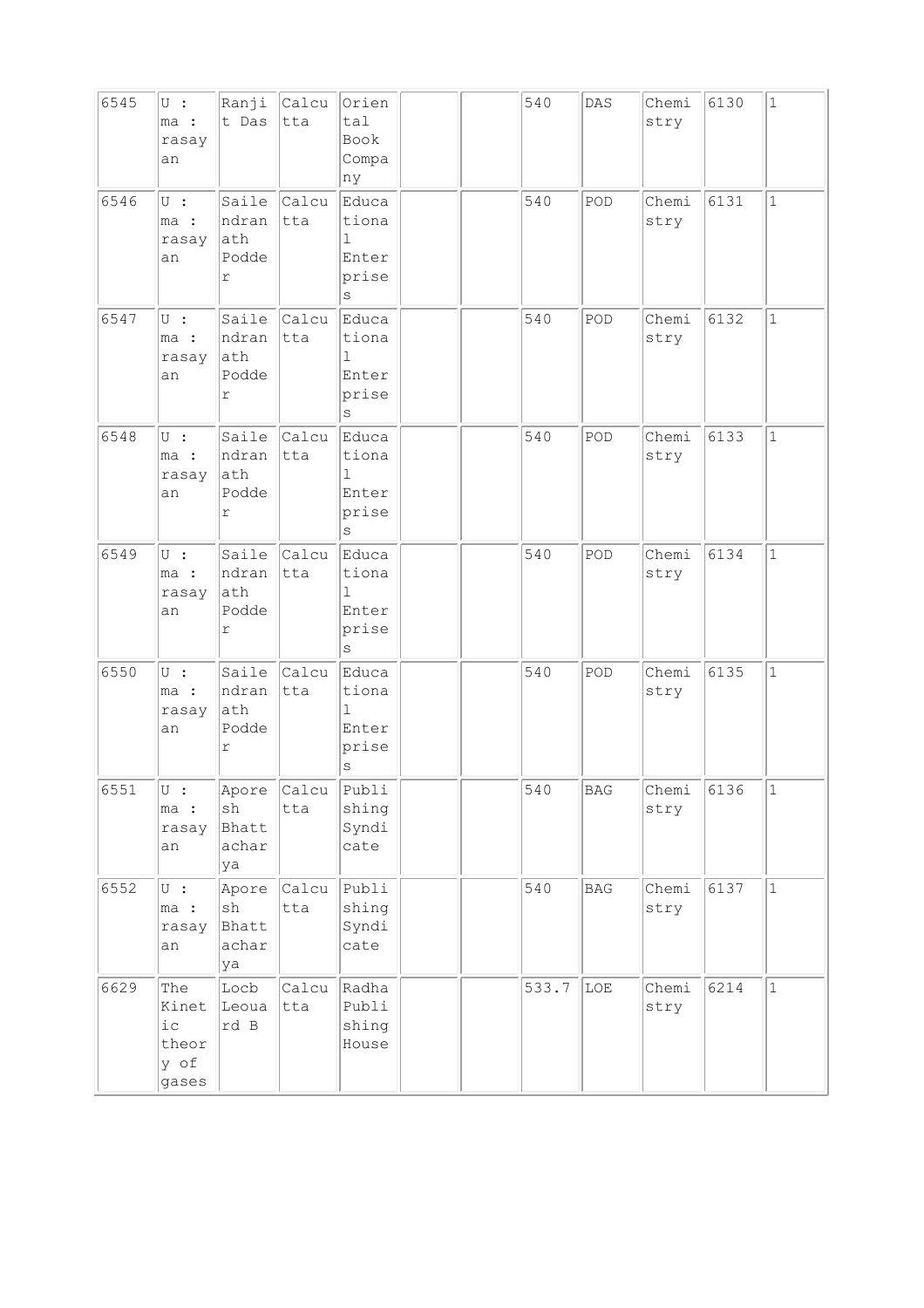| 6630 | Kinet                                                 | Kenna            |              | Allie                                    |                                             | 533.7 | KEN        | Chemi      | 6215          | $\vert$ 1 |
|------|-------------------------------------------------------|------------------|--------------|------------------------------------------|---------------------------------------------|-------|------------|------------|---------------|-----------|
|      | $i$ c<br>theor<br>y of<br>gases                       | rd<br>Parle<br>Н |              | d<br>Pacif<br>i c<br>Priva<br>te<br>Ltd. |                                             |       |            | stry       |               |           |
| 6814 | Adv.<br>organ<br>$i$ c<br>chemi<br>stry               | <b>Bahl</b>      | B. S.        | New<br>Delhi                             | S.<br>Chand<br>& Co.<br>Ltd.                |       | 547        | <b>BAH</b> | Chemi<br>stry | 6399      |
| 6815 | Els :<br>organ<br>i c<br>chemi<br>stry                | Bahl             | <b>B.</b> S. | New<br>Delhi                             | $\texttt{S}$ .<br>Chand<br>& Co.<br>Ltd.    |       | 547        | <b>BAH</b> | Chemi<br>stry | 6400      |
| 6816 | Els :<br>organ<br>$i$ c<br>chemi<br>stry              | <b>Bahl</b>      | B. S.        | New<br>Delhi                             | $\texttt{S}$ .<br>Chand<br>& Co.<br>Ltd.    |       | 547        | <b>BAH</b> | Chemi<br>stry | 6401      |
| 6817 | Quant<br>itati<br>ve<br>inorg<br>anic<br>analy<br>sis | Upadh<br>yaya    | K. N.        | New<br>Delhi                             | $\texttt{S}$ .<br>Chand<br>& Co.<br>Ltd.    |       | 546        | <b>UPA</b> | Chemi<br>stry | 6402      |
| 6818 | Quant<br>itati<br>ve<br>inorg<br>anic<br>analy<br>sis | Upadh<br>yaya    | K. N.        | New<br>Delhi                             | $\texttt{S}$ .<br>Chand<br>& Co.<br>Ltd.    |       | 546        | UPA        | Chemi<br>stry | 6403      |
| 6819 | sele<br>topic<br>S<br>inorg<br>anic<br>chemi<br>stry  | Malik            | U.<br>Wahid  | New<br>Delhi                             | $\texttt{S}$ .<br>Chand<br>& Co.<br>Ltd.    |       | 546        | MAL        | Chemi<br>stry | 6404      |
| 6820 | Molec<br>ular<br>spect<br>rocop<br>У                  | Singh            | P.R.         | New<br>Delhi                             | $\texttt{S}$ .<br>Chand<br>$\&$ Co.<br>Ltd. |       | 543.5<br>4 | SIN        | Chemi<br>stry | 6405      |
| 6821 | Chemi<br>ca1<br>analy<br>sis                          | Sriva<br>stava   | A. K.        | New<br>Delhi                             | $\mathsf{S}$ .<br>Chand<br>& Co.<br>Ltd.    |       | 543        | SRI        | Chemi<br>stry | 6406      |
| 6822 | Organ<br>$i$ c<br>chemi<br>stry                       | Bahl             | <b>B. S.</b> | New<br>Delhi                             | $\texttt{S}$ .<br>Chand<br>& Co.<br>Ltd.    |       | 547        | <b>BAH</b> | Chemi<br>stry | 6407      |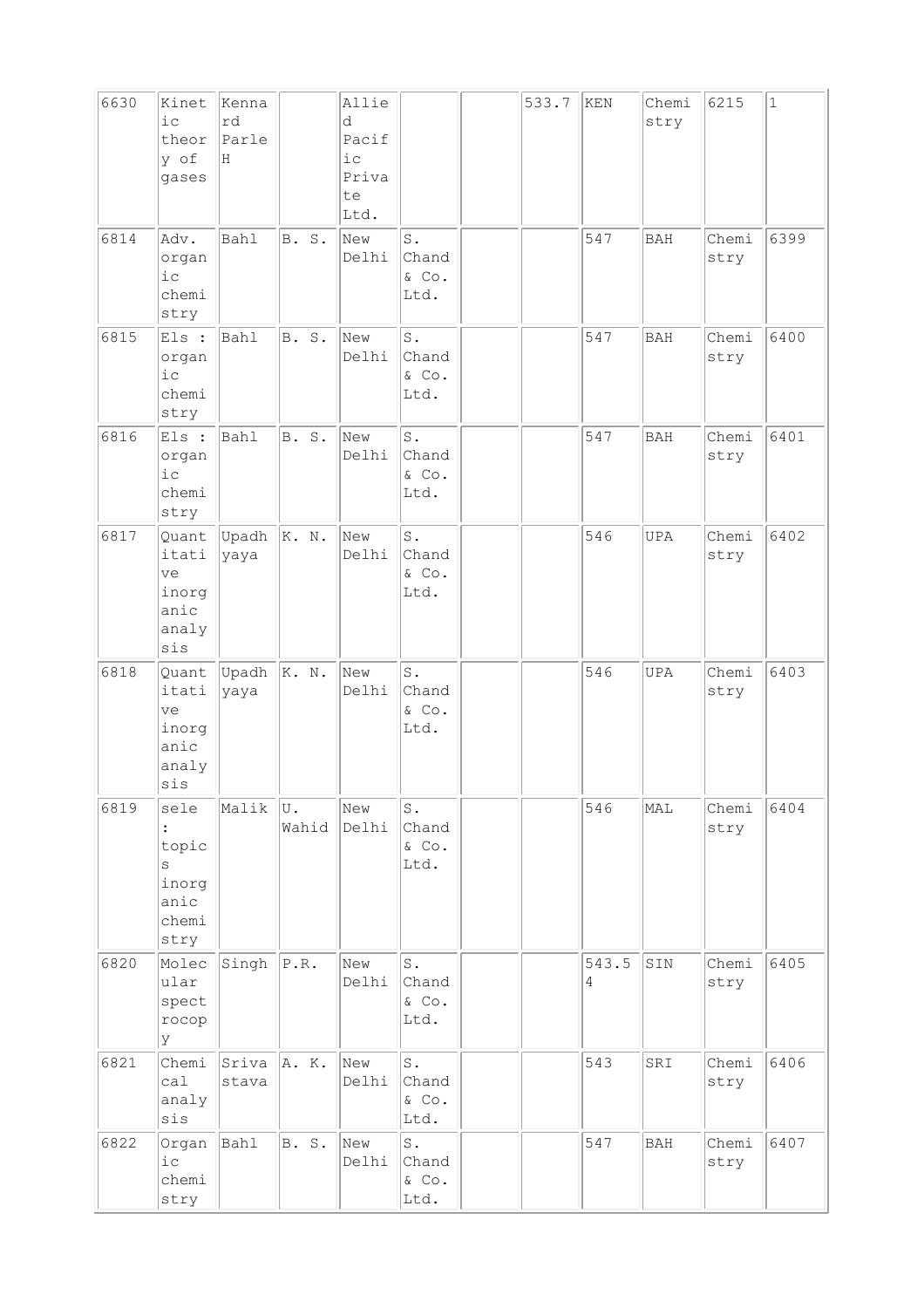| 6823 | Ele :<br>nucle<br>ar<br>chemi<br>stry                            | Sriva<br>stava      | A. K. | New<br>Delhi | $\texttt{S}$ .<br>Chand<br>$\&$ Co.<br>Ltd.                |  | 541.3<br>8 | SRI        | Chemi<br>stry | 6408 |
|------|------------------------------------------------------------------|---------------------|-------|--------------|------------------------------------------------------------|--|------------|------------|---------------|------|
| 6824 | Eleme<br>ntary<br>org.<br>absor<br>ption<br>spect<br>rosco<br>þу | Sharm<br>а          | Y. R. | New<br>Delhi | S.<br>Chand<br>& Co.<br>Ltd.                               |  | 547        | SHA        | Chemi<br>stry | 6409 |
| 6825 | Selec<br>ted<br>topic<br>s in<br>inorg<br>anic<br>chemi<br>stry  | Bhast<br>ana        | C. T. | New<br>Delhi | S.<br>Chand<br>& Co.<br>Ltd.                               |  | 546        | <b>BHA</b> | Chemi<br>stry | 6410 |
| 6826 | Clath<br>rate<br>compo<br>unds                                   | Bhata<br>Nagar      | V. M. | New<br>Delhi | $\operatorname{\mathsf{S}}$ .<br>Chand<br>$\&$ Co.<br>Ltd. |  | 546        | <b>BHA</b> | Chemi<br>stry | 6411 |
| 6827 | Advan<br>ced<br>chemi<br>ca1<br>calic<br>ulati<br>ons            | Praka<br>sh         | Satya | New<br>Delhi | $\texttt{S}$ .<br>Chand<br>& Co.<br>Ltd.                   |  | 546        | PRA        | Chemi<br>stry | 6412 |
| 6828 | Advan<br>ced<br>chemi<br>ca1<br>chemi<br>stry                    | Praka<br>sh         | Satya | New<br>Delhi | $\texttt{S}$ .<br>Chand<br>& Co.<br>Ltd.                   |  | 546        | PRA        | Chemi<br>stry | 6413 |
| 6829 | Essen<br>tials<br>of<br>physi<br>ca1<br>cheme<br>stry            | Bahl                | B. S. | New<br>Delhi | $\operatorname{\mathsf{S}}$ .<br>Chand<br>& Co.<br>Ltd.    |  | 541.3      | BAH        | Chemi<br>stry | 6414 |
| 6830 | Physi<br>calal<br>chemi<br>stry                                  | Kundu               | N.    | New<br>Delhi | $\mathtt{S}$ .<br>Chand<br>& Co.<br>Ltd.                   |  | 541.3      | KUN        | Chemi<br>stry | 6415 |
| 6831 | Physi<br>ca1<br>chemi<br>stry                                    | Kapoo<br>$\Upsilon$ | K. L. |              | Macmi<br>llan<br>India<br>Ltd.                             |  | 541.3      | KAP        | Chemi<br>stry | 6416 |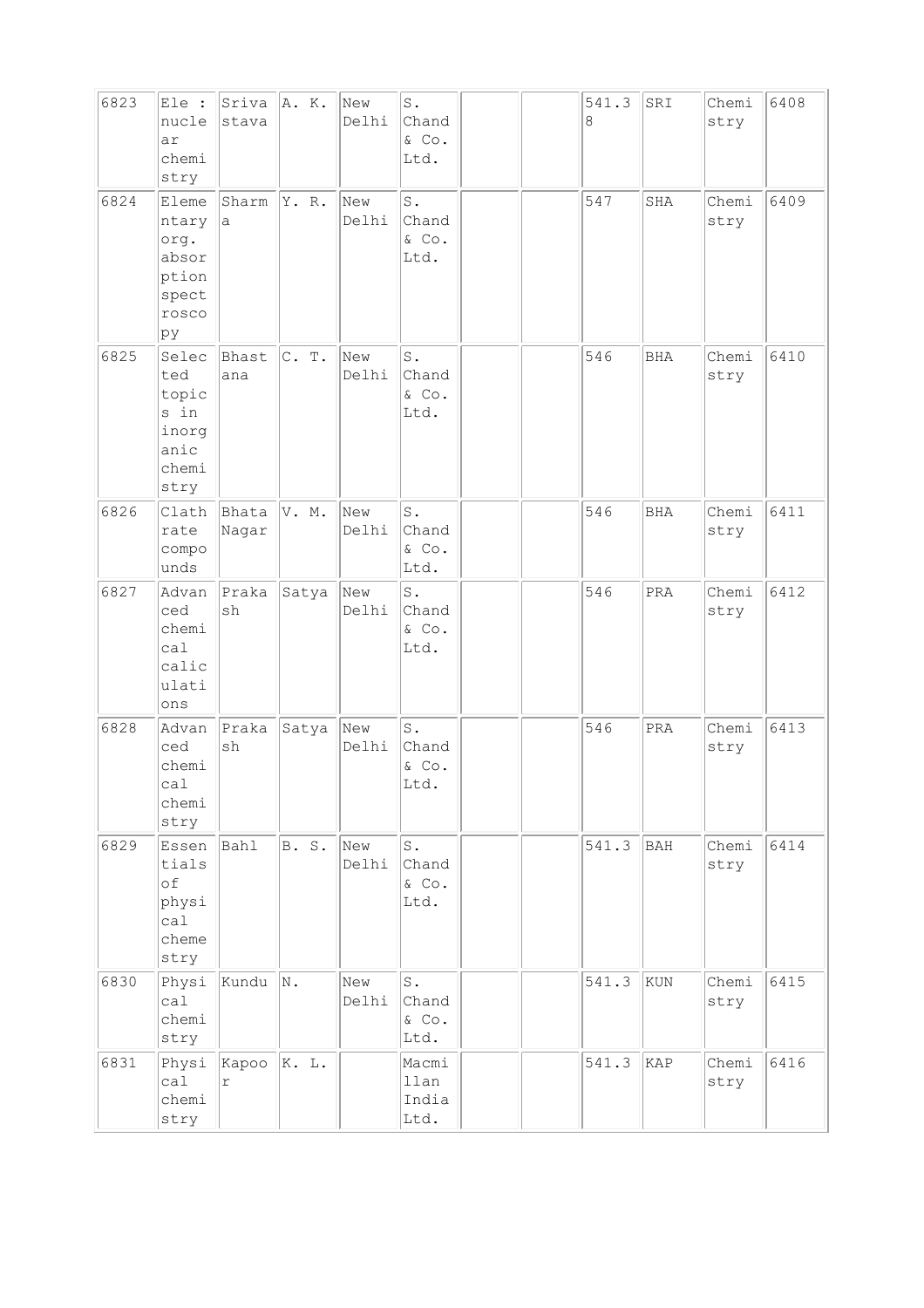| 6832 | Physi<br>ca1<br>chemi<br>stry                       | Caste<br>llan | Gilbe<br>rt W.          |              | Naros<br>a<br>Publi<br>shing<br>House                                        |  | 541.3 | CAS         | Chemi<br>stry | 6417 |
|------|-----------------------------------------------------|---------------|-------------------------|--------------|------------------------------------------------------------------------------|--|-------|-------------|---------------|------|
| 6833 | Physi<br>ca1<br>chemi<br>stry                       | Sharm<br>a    | K. K.                   |              | Vikas<br>Publi<br>shing<br>House<br>Pvt.<br>Ltd.                             |  | 541.3 | SHA         | Chemi<br>stry | 6418 |
| 6834 | Probl<br>ems<br>in<br>physi<br>ca1<br>chemi<br>stry | Sharm<br>a    | K. K.                   |              | Vikas<br>Publi<br>shing<br>House<br>Pvt.<br>Ltd.                             |  | 541.3 | SHA         | Chemi<br>stry | 6419 |
| 6835 | Funda<br>menta<br>ls of<br>spect<br>rosco<br>þу     | Naray<br>an   | B.                      |              | Allie<br>d<br>Publi<br>shing<br>${\mathbb P}$ .<br>Ltd.                      |  | 543.5 | NAR         | Chemi<br>stry | 6420 |
| 6836 | lAn<br>int :<br>to<br>elect<br>ro<br>chemi<br>stry  | Glass<br>tone | Samue<br>ı              |              | Affil<br>ited<br>East-<br>West<br>Press<br>Pvt.<br>Ltd.                      |  | 541.3 | <b>GLA</b>  | Chemi<br>stry | 6421 |
| 6837 | Unive<br>rsity<br>gener<br>a1<br>chemi<br>stry      | Rao           | C. N.<br>$\mathbb{R}$ . |              | Macmi<br>llan<br>India<br>Ltd.                                               |  | 540   | <b>RAO</b>  | Chemi<br>stry | 6422 |
| 6838 | Organ<br>iс<br>chemi<br>stry                        | Finar         | I.L.                    |              | Engli<br>sh<br>Lang.<br>Book<br>Socie<br>ty/<br>Longm<br>an                  |  | 547   | ${\tt FIN}$ | Chemi<br>stry | 6423 |
| 6839 | Chemi<br>stry                                       | Kneem         | W. R.                   |              | Engli<br>$\operatorname{sh}$<br>Lang.<br>Book<br>Socie<br>ty/<br>Longm<br>an |  | 540   | KNE         | Chemi<br>stry | 6424 |
| 6840 | Physi<br>cal<br>chemi<br>stry                       | Raksh<br>it   | $\Vert P. C. \Vert$     | Calcu<br>tta | Sarat<br>Book<br>House                                                       |  | 541.3 | RAK         | Chemi<br>stry | 6425 |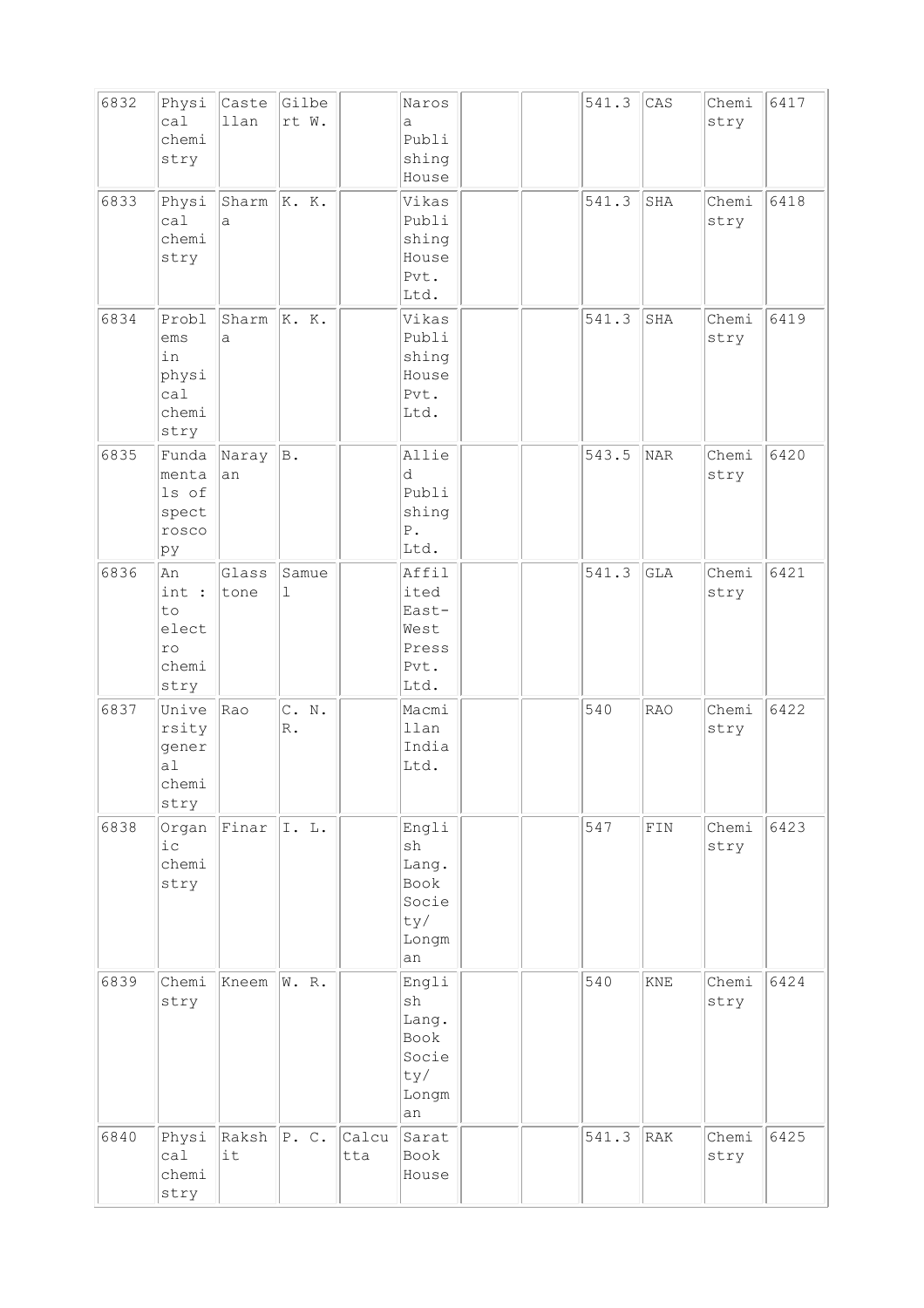| 6841 | Organ<br>$i$ $c$<br>chemi<br>stry                             | Finar                                                   | I. L.               |                        | Engli<br>sh<br>Lang.<br>Book<br>Socie<br>ty/<br>Longm<br>an |                        |       | 547        | ${\tt FIN}$   | Chemi<br>stry | 6426          |
|------|---------------------------------------------------------------|---------------------------------------------------------|---------------------|------------------------|-------------------------------------------------------------|------------------------|-------|------------|---------------|---------------|---------------|
| 6842 | Gener<br>a1<br>& amp                                          | inorg<br>anic<br>chemi<br>stry                          | Dutta               | P.K.                   | Calcu<br>tta                                                | Sarat<br>Book<br>House |       |            | 540           | DUT           | Chemi<br>stry |
| 6843 | Sadha<br>ran o<br>ajaib<br>$\circ$<br>rasay<br>an             | Protu<br>$\mathbf{1}$<br>Chand<br>ra<br>Raksh<br>it     | <b>Calcu</b><br>tta | Sarat<br>Book<br>House |                                                             |                        | 540   | RAK        | Chemi<br>stry | 6428          | $\mathbf{1}$  |
| 6844 | Sadha<br>ran o<br>ajaib<br>$\circ$<br>rasay<br>an             | Protu<br>1<br>Chand<br>ra<br>Raksh<br>it                | calcu<br>tta        | Sarat<br>Book<br>House |                                                             |                        | 540   | <b>RAK</b> | Chemi<br>stry | 6429          | $\mathbf{1}$  |
| 6845 | Bhaut<br>а<br>rasay<br>an                                     | Protu<br>$\mathbf 1$<br>Chand<br>ra<br>Raksh<br>it      | Calcu<br>tta        | Sarat<br>Book<br>House |                                                             |                        | 541.3 | RAK        | Chemi<br>stry | 6430          | $\mathbf{1}$  |
| 6846 | Bhaut<br>а<br>rasay<br>an                                     | Protu<br>$\mathbf{1}$<br>Chand<br>ra<br>Raksh<br>$ $ it | Calcu<br>tta        | Sarat<br>Book<br>House |                                                             |                        | 541.3 | RAK        | Chemi<br>stry | 6431          | $\mathbf{1}$  |
| 7160 | A new<br>conci<br>se<br>inorg<br>$\bullet$<br>chen.           | Lee                                                     | J. D.               | Londo<br>n             | E. L.<br><b>B. S.</b>                                       |                        |       | 546        | LEE           | Chemi<br>stry | 6745          |
| 7161 | A new<br>conci<br>se<br>inorg<br>chen.                        | Lee                                                     | J. D.               | Londo<br>n             | E. L.<br><b>B. S.</b>                                       |                        |       | 546        | LEE           | Chemi<br>stry | 6746          |
| 7162 | Cryst<br>allog<br>raphy<br>and<br>its<br>appli<br>catio<br>ns | Glass<br>er                                             | L. S.<br>Deut       | Londo<br>n             | E. L.<br>B. S.                                              |                        |       | 548        | GLA           | Chemi<br>stry | 6747          |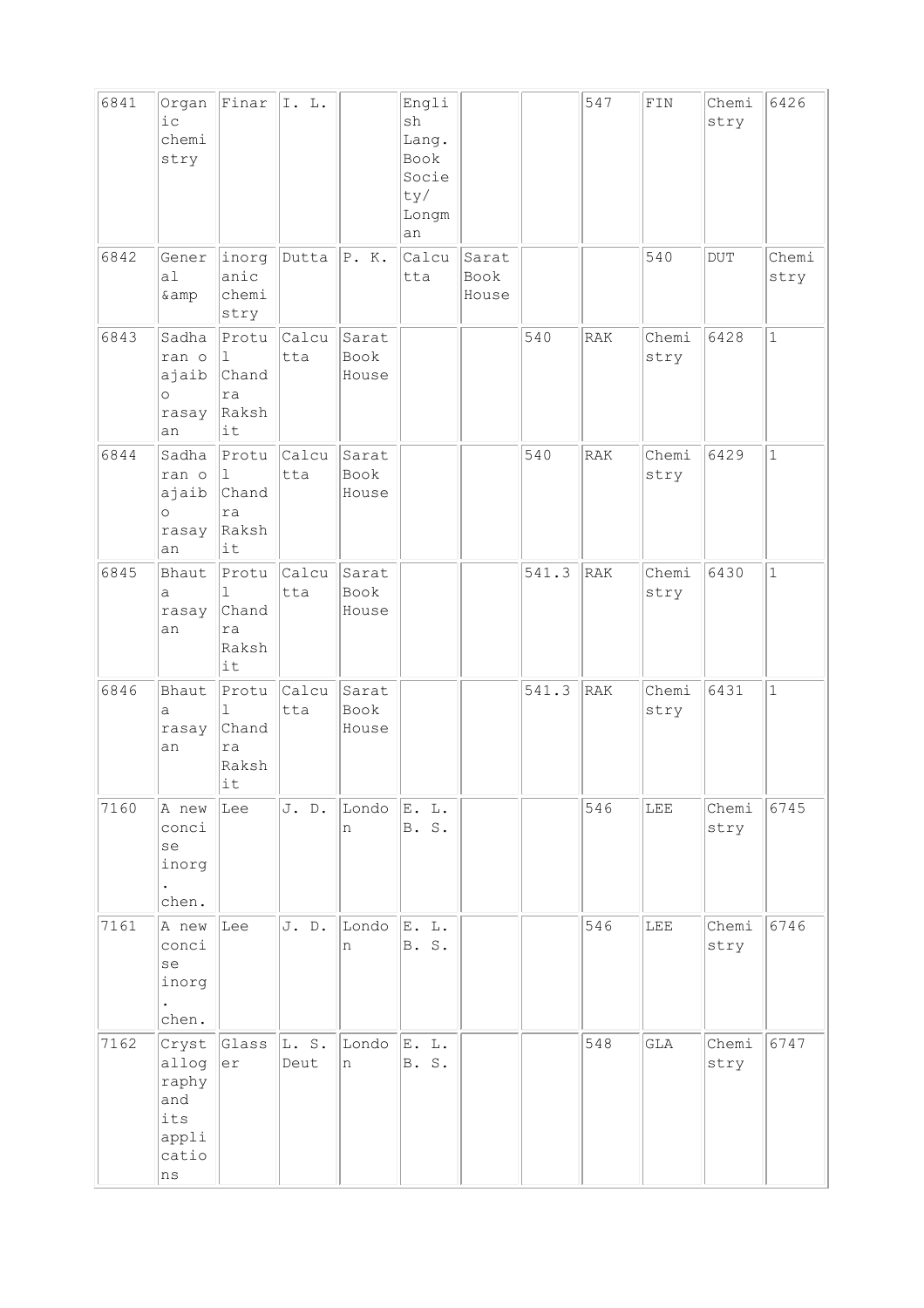| 7163 | Organ<br>$i$ c<br>react<br>ion<br>mecha<br>nisms<br>: an<br>intro<br>ducti<br>on                 | Bresl<br>OW                            | Ronal<br>d                         | Londo<br>n                  | E. L.<br>$\, {\bf B}$ .<br>S. The<br>Benja<br>min /<br>Cummi<br>ngs<br>Publi<br>shing<br>$\mathbb{C}\circ$ . |     | 547        | <b>BRE</b>    | Chemi<br>stry | 6748         |
|------|--------------------------------------------------------------------------------------------------|----------------------------------------|------------------------------------|-----------------------------|--------------------------------------------------------------------------------------------------------------|-----|------------|---------------|---------------|--------------|
| 7164 | Inorg<br>anic<br>chemi<br>stry                                                                   | Purce<br>11                            | Keith<br>F                         | Londo<br>n                  | W. B.<br>Saund<br>ers<br>Compa<br>ny                                                                         |     | 546        | PUR           | Chemi<br>stry | 6749         |
| 7165 | Inorg<br>anic<br>chemi<br>stry<br>princ<br>iples<br>of<br>struc<br>ture<br>and<br>react<br>ivity | Huhee<br>У                             | James<br>$\boldsymbol{\text{E}}$ . | Londo<br>n                  | Harpe<br>$\Upsilon$<br>Inter<br>natio<br>nal<br>$\texttt{SI}$<br>Editi<br>on                                 |     | 546        | HUH           | Chemi<br>stry | 6750         |
| 7166 | Physi<br>ca1<br>chemi<br>stry                                                                    | Raksh<br>it                            | P. C.                              | Calcu<br>tta                | Sarat<br>Book<br>House                                                                                       |     | 541.3      | RAK           | Chemi<br>stry | 6751         |
| 7167 | Physi<br>ca1<br>chemi<br>stry                                                                    | Raksh<br>it                            | P.C.                               | Calcu<br>tta                | Sarat<br>Book<br>House                                                                                       |     | 541.3      | RAK           | Chemi<br>stry | 6752         |
| 7168 | Joiba<br>rosay<br>an                                                                             | Shibp<br>rosad<br>Bondo<br>padhy<br>ay | Calcu<br>tta                       | The<br>New<br>Book<br>Stall |                                                                                                              | 547 | <b>BAN</b> | Chemi<br>stry | 6753          | $\vert$ 1    |
| 7169 | Joiba<br>rosay<br>an                                                                             | Shibp<br>rosad<br>Bondo<br>padhy<br>ay | Calcu<br> tta                      | The<br>New<br>Book<br>Stall |                                                                                                              |     | 547        | Chemi<br>stry | 6754          | $\vert$ 1    |
| 7170 | Joiba<br>rosay<br>an                                                                             | Shibp<br>rosad<br>Bondo<br>padhy<br>ay | <b>Calcu</b><br> tta               | The<br>New<br>Book<br>Stall |                                                                                                              | 547 | <b>BAN</b> | Chemi<br>stry | 6755          | $\mathbf{1}$ |
| 7171 | Princ<br>iples<br>$\circ$ f<br>physi<br>ca1<br>chemi                                             | Puri                                   | Sharm<br>a                         |                             | Shova<br>nlal<br>Nagin<br>chand<br>& Co.                                                                     |     | 541.3      | PUR           | Chemi<br>stry | 6756         |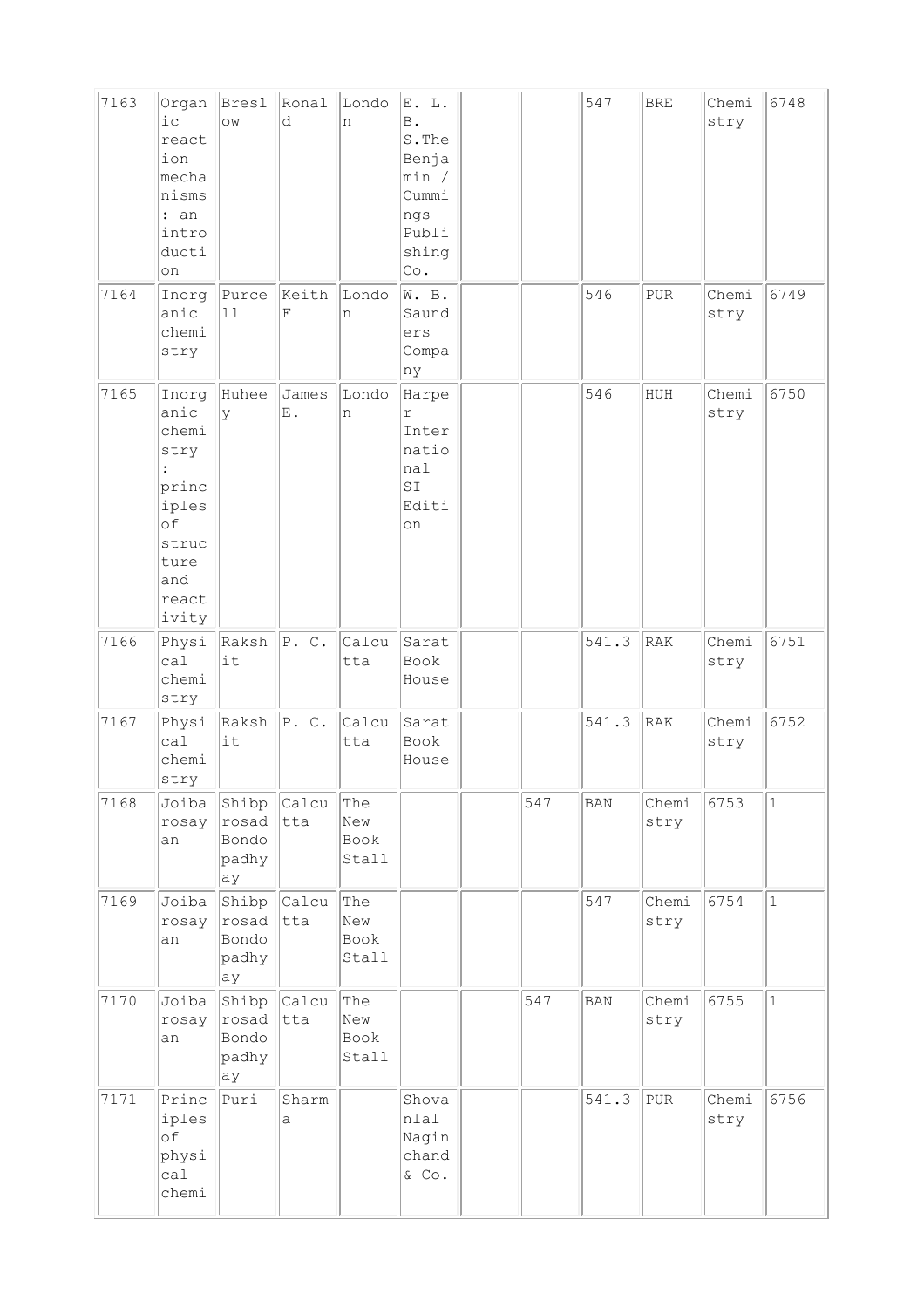|      | stry                                                         |                        |       |                                |                                                                 |                             |     |       |               |               |               |
|------|--------------------------------------------------------------|------------------------|-------|--------------------------------|-----------------------------------------------------------------|-----------------------------|-----|-------|---------------|---------------|---------------|
| 7172 | Α<br>text<br>book<br>phy.<br>chemi<br>stry                   | Negi                   | A. S. | Calcu<br>tta                   | Wiley<br>easte<br>rn<br>Ltd.                                    |                             |     | 541.3 | NEG           | Chemi<br>stry | 6757          |
| 7173 | Inorg<br>chemi<br>stry                                       | (prin<br>ciple<br>s)   | Dutta | R. L.                          | Calcu<br>tta                                                    | The<br>New<br>Book<br>Stall |     |       | 546           | <b>DUT</b>    | Chemi<br>stry |
| 7174 | Inorg<br>chemi<br>stry                                       | (prin<br>ciple<br>s)   | Dutta | R. L.                          | Calcu<br>tta                                                    | The<br>New<br>Book<br>Stall |     |       | 546           | <b>DUT</b>    | Chemi<br>stry |
| 7175 | Adv.<br>org.<br>chemi<br>stry                                | March                  | Jerry |                                | Wiley<br>Easte<br>rn<br>Ltd.                                    |                             |     | 547   | MA            | Chemi<br>stry | 6760          |
| 7176 | React<br>ion<br>mecha<br>nism<br>in<br>org.<br>chemi<br>stry | Mukhe<br>rjee<br>Singh | Delhi | Macmi<br>llan<br>India<br>Ltd. |                                                                 |                             | 547 | MUK   | Chemi<br>stry | 6761          | $\mathbf{1}$  |
| 7177 | Chemi<br>stry<br>quiz<br>maste<br>$\Upsilon$                 | Sharm<br>a             | J. R. |                                | Kalya<br>ni<br>Publi<br>shers                                   |                             |     | 549   | SHA           | Chemi<br>stry | 6762          |
| 7563 | Text<br>book<br>of<br>organ<br>i c<br>chemi<br>stry          | Bahl                   | B. S. | Calcu<br>tta                   | S.<br>Chand<br>& Co.<br>Pvt.<br>Ltd.                            |                             |     | 547   | <b>BAH</b>    | Chemi<br>stry | 7148          |
| 7564 | Text<br>book<br>of<br>organ<br>i c<br>chemi<br>stry          | <b>Bahl</b>            | B. S. | Calcu<br>tta                   | $\operatorname{\mathsf{S}}$ .<br>Chand<br>& Co.<br>Pvt.<br>Ltd. |                             |     | 547   | <b>BAH</b>    | Chemi<br>stry | 7149          |
| 7565 | Moder<br>n<br>inorg<br>anic<br>chemi<br>stry                 | Madan                  | R. D. | Calcu<br>tta                   | ${\tt S}$ .<br>Chand<br>$\&$ Co.<br>Pvt.<br>Ltd.                |                             |     | 546   | MAD           | Chemi<br>stry | 7150          |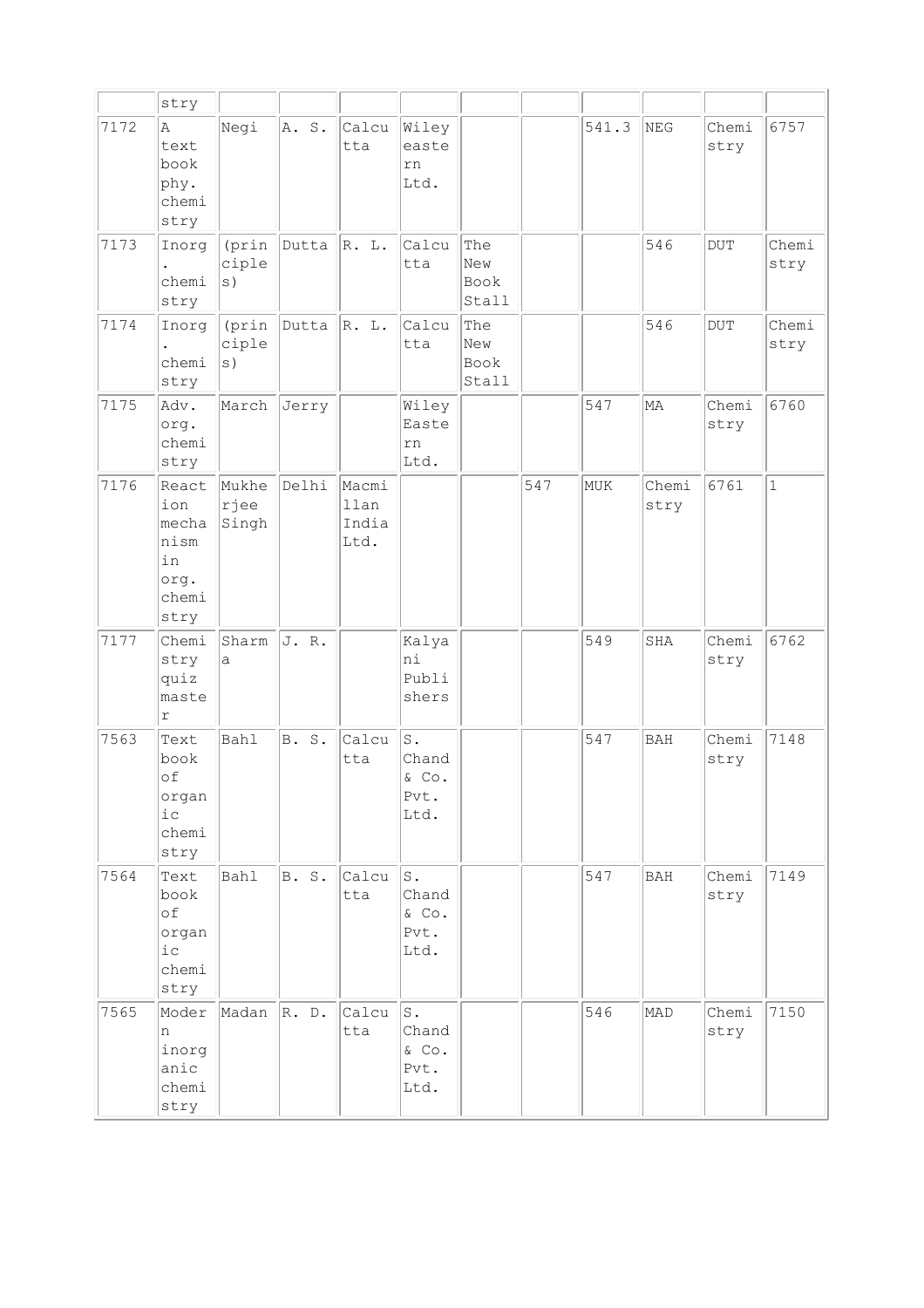| 7566 | Moder<br>n<br>inorg<br>anic<br>chemi<br>stry                                         | Madan | R. D.          | Calcu<br>tta | $\mathbbm{S}$ .<br>Chand<br>& Co.<br>Pvt.<br>Ltd. |  | 546   | MAD | Chemi<br>stry | 7151 |
|------|--------------------------------------------------------------------------------------|-------|----------------|--------------|---------------------------------------------------|--|-------|-----|---------------|------|
| 7567 | Physi<br>ca1<br>chemi<br>stry                                                        | Kundu | N.             | Calcu<br>tta | $\texttt{S}$ .<br>Chand<br>& Co.<br>Pvt.<br>Ltd.  |  | 541.3 | KUN | Chemi<br>stry | 7152 |
| 7568 | Physi<br>ca1<br>chemi<br>stry                                                        | Kundu | N.             | Calcu<br>tta | $\texttt{S}$ .<br>Chand<br>& Co.<br>Pvt.<br>Ltd.  |  | 541.3 | KUN | Chemi<br>stry | 7153 |
| 7569 | Selec<br>ted<br>topic<br>s in<br>inorg<br>anic<br>chemi<br>stry                      | Malik | Wahid<br>U.    | Calcu<br>tta | ${\tt S}$ .<br>Chand<br>& Co.<br>Pvt.<br>Ltd.     |  | 546   | MAL | Chemi<br>stry | 7154 |
| 7570 | Selec<br>ted<br>topic<br>s in<br>inorg<br>anic<br>chemi<br>stry                      | Malik | Wahid<br>U.    | Calcu<br>tta | $\texttt{S}$ .<br>Chand<br>& Co.<br>Pvt.<br>Ltd.  |  | 546   | MAL | Chemi<br>stry | 7155 |
| 7571 | Gener<br>a1<br>organ<br>iс<br>chemi<br>stry<br>: a<br>moder<br>n<br>appro<br>ach     | Ghosh | Sachi<br>n Kr. | Calcu<br>tta | New<br>Centr<br>a1<br>Book<br>Agenc<br>У          |  | 547   | GHO | Chemi<br>stry | 7156 |
| 7572 | Gener<br>al<br>organ<br>$i\,c$<br>chemi<br>stry<br>: a<br>moder<br>n<br>appro<br>ach | Ghosh | Sachi<br>n Kr. | Calcu<br>tta | New<br>Centr<br>a1<br>Book<br>Agenc<br>У          |  | 547   | GHO | Chemi<br>stry | 7157 |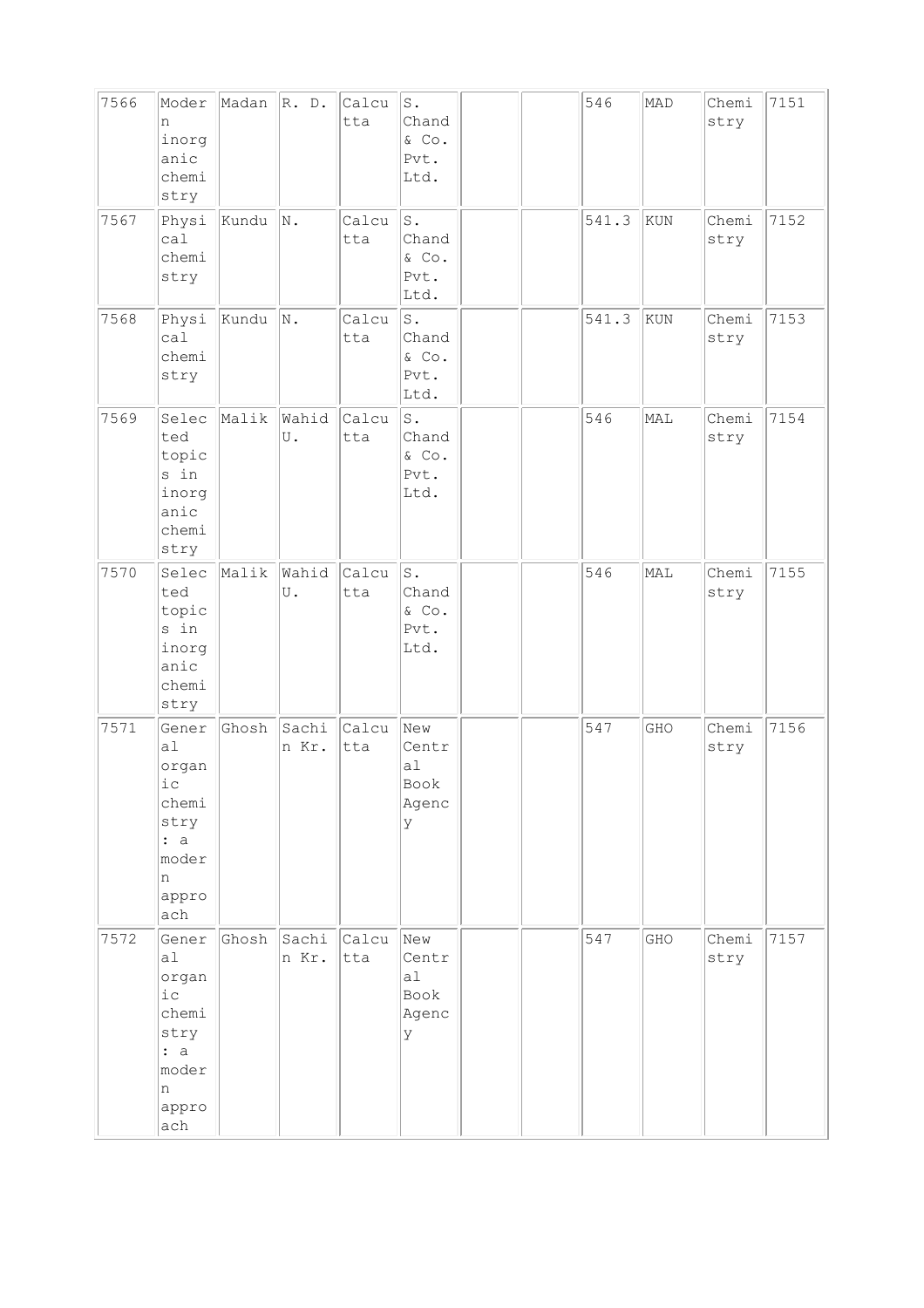| 7573 | Gener<br>a1<br>organ<br>$i$ c<br>chemi<br>stry<br>: a<br>moder<br>n<br>appro<br>ach | Ghosh                                        | Sachi<br>n Kr. | Calcu<br>tta                          | New<br>Centr<br>a1<br>Book<br>Agenc<br>У |     | 547        | GHO           | Chemi<br>stry | 7158         |
|------|-------------------------------------------------------------------------------------|----------------------------------------------|----------------|---------------------------------------|------------------------------------------|-----|------------|---------------|---------------|--------------|
| 7574 | Jaiba<br>rasay<br>an                                                                | J. N.<br>Ray                                 | Calcu<br>tta   | Book<br>Syndi<br>cate<br>Pvt.<br>Ltd. |                                          | 547 | <b>RAY</b> | Chemi<br>stry | 7159          | $\mathbf 1$  |
| 7575 | Jaiba<br>rasay<br>an                                                                | J. N.<br>Ray                                 | Calcu<br>tta   | Book<br>Syndi<br>cate<br>Pvt.<br>Ltd. |                                          | 547 | RAY        | Chemi<br>stry | 7160          | $\mathbf{1}$ |
| 7576 | Jaiba<br>rasay<br>an                                                                | J. N.<br>Ray                                 | Calcu<br>tta   | Book<br>Syndi<br>cate<br>Pvt.<br>Ltd. |                                          | 547 | RAY        | Chemi<br>stry | 7161          | $\mathbf{1}$ |
| 7577 | Jaiba<br>rasay<br>an                                                                | J. N.<br>Ray                                 | Calcu<br>tta   | Book<br>Syndi<br>cate<br>Pvt.<br>Ltd. |                                          | 547 | RAY        | Chemi<br>stry | 7162          | $\mathbf{1}$ |
| 7578 | Jaiba<br>rasay<br>an                                                                | J. N.<br>Ray                                 | Calcu<br>tta   | Book<br>Syndi<br>cate<br>Pvt.<br>Ltd. |                                          | 547 | RAY        | Chemi<br>stry | 7163          | $\mathbf{1}$ |
| 7579 | Jaiba<br>rasay<br>an                                                                | J. N.<br>Ray                                 | Calcu<br>tta   | Book<br>Syndi<br>cate<br>Pvt.<br>Ltd. |                                          | 547 | RAY        | Chemi<br>stry | 7164          | $1\,$        |
| 7580 | Ajaib<br>а<br>rasay<br>an                                                           | Saile<br>ndra<br>Nath<br>Podda<br>r          | Calcu<br>tta   | Book<br>Syndi<br>cate<br>Pvt.<br>Ltd. |                                          | 546 | POD        | Chemi<br>stry | 7165          | $\mathbf 1$  |
| 7581 | Ajaib<br>a<br>rasay<br>an                                                           | Saile<br>ndra<br>Nath<br>Podda<br>r          | Calcu<br>tta   | Book<br>Syndi<br>cate<br>Pvt.<br>Ltd. |                                          | 546 | POD        | Chemi<br>stry | 7166          | $\mathbf 1$  |
| 7582 | Ajaib<br>а<br>rasay<br>an                                                           | Saile<br>ndra<br>Nath<br>Podda<br>$\Upsilon$ | Calcu<br>tta   | Book<br>Syndi<br>cate<br>Pvt.<br>Ltd. |                                          | 546 | POD        | Chemi<br>stry | 7167          | $\mathbf 1$  |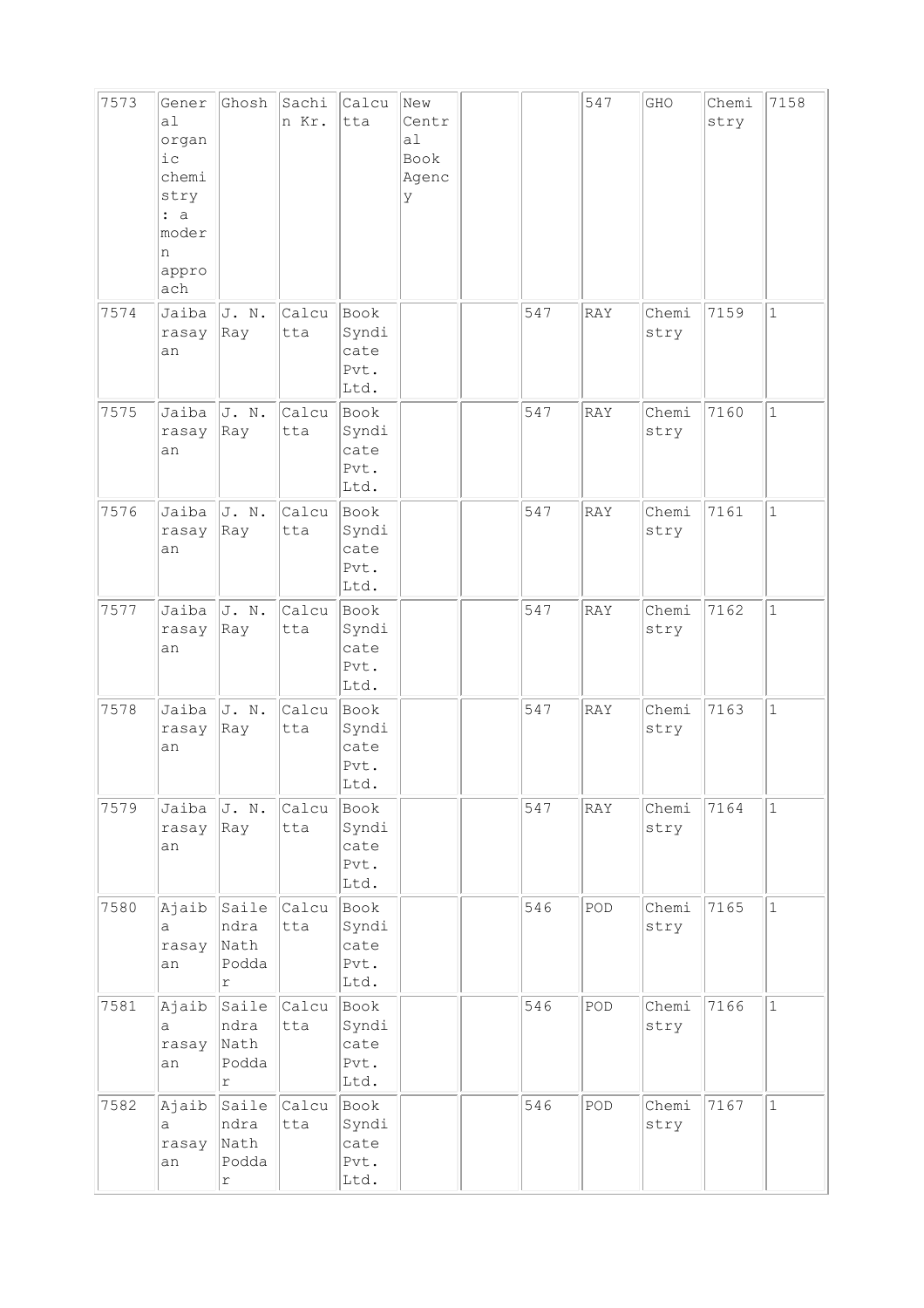| 7583 | Ajaib<br>a<br>rasay<br>an                   | Saile<br>ndra<br>Nath<br>Podda<br>r            | Calcu<br>tta       | Book<br>Syndi<br>cate<br>Pvt.<br>Ltd. |  | 546   | POD | Chemi<br>stry | 7168 | $\vert$ 1    |
|------|---------------------------------------------|------------------------------------------------|--------------------|---------------------------------------|--|-------|-----|---------------|------|--------------|
| 7584 | Snata<br>k<br>jaiba<br>rasay<br>an          | Rathi<br>n<br>Mukhe<br> rjee                   | Calcu<br>tta       | Sarat<br>Book<br>House                |  | 547   | MUK | Chemi<br>stry | 7169 | $\mathbf{1}$ |
| 7585 | Snata<br>k<br>jaiba<br>rasay<br>an          | Rathi<br>n<br>Mukhe<br>rjee                    | Calcu<br>tta       | Sarat<br>Book<br>House                |  | 547   | MUK | Chemi<br>stry | 7170 | $\mathbf{1}$ |
| 7586 | Snata<br>k<br>jaiba<br>rasay<br>an          | Rathi<br>n<br>Mukhe<br>rjee                    | Calcu<br>tta       | Sarat<br>Book<br>House                |  | 547   | MUK | Chemi<br>stry | 7171 | $\mathbf{1}$ |
| 7587 | Prath<br>amik<br>bhout<br>а<br>rasay<br>an  | Shant<br>i<br>Ranja<br>n<br>Palit              | Calcu<br>tta       | Sarat<br>Book<br>House                |  | 541.3 | PAL | Chemi<br>stry | 7172 | $\mathbf{1}$ |
| 7588 | Prath<br>amik<br>bhout<br>a<br>rasay<br>an  | Shant<br>i<br>Ranja<br>n<br>Palit              | Calcu<br>tta       | Sarat<br>Book<br>House                |  | 541.3 | PAL | Chemi<br>stry | 7173 | $\mathbf{1}$ |
| 7589 | Prath<br>amik<br>bhout<br>a<br>rasay<br>an  | Shant<br>i<br>Ranja<br>n<br>Palit              | Calcu<br>tta       | Sarat<br>Book<br>House                |  | 541.3 | PAL | Chemi<br>stry | 7174 | $1\,$        |
| 7590 | Sadha<br>ran o<br>ajaib<br>a<br>rasay<br>an | Pratu<br>11.<br>Chand<br>ra<br>Raksh<br>it     | Calcu<br>tta       | Sarat<br>Book<br>House                |  | 540   | RAK | Chemi<br>stry | 7175 | $\mathbf{1}$ |
| 7591 | Sadha<br>ran o<br>ajaib<br>a<br>rasay<br>an | Pratu<br>$\perp$<br>Chand<br>ra<br>Raksh<br>it | Calcu Sarat<br>tta | Book<br>House                         |  | 540   | RAK | Chemi<br>stry | 7176 | $\mathbf{1}$ |
| 7592 | Sadha<br>ran o<br>ajaib<br>a<br>rasay<br>an | Pratu<br>11.<br>Chand<br> ra<br>Raksh<br>it    | Calcu Sarat<br>tta | Book<br>House                         |  | 540   | RAK | Chemi<br>stry | 7177 | $\mathbf{1}$ |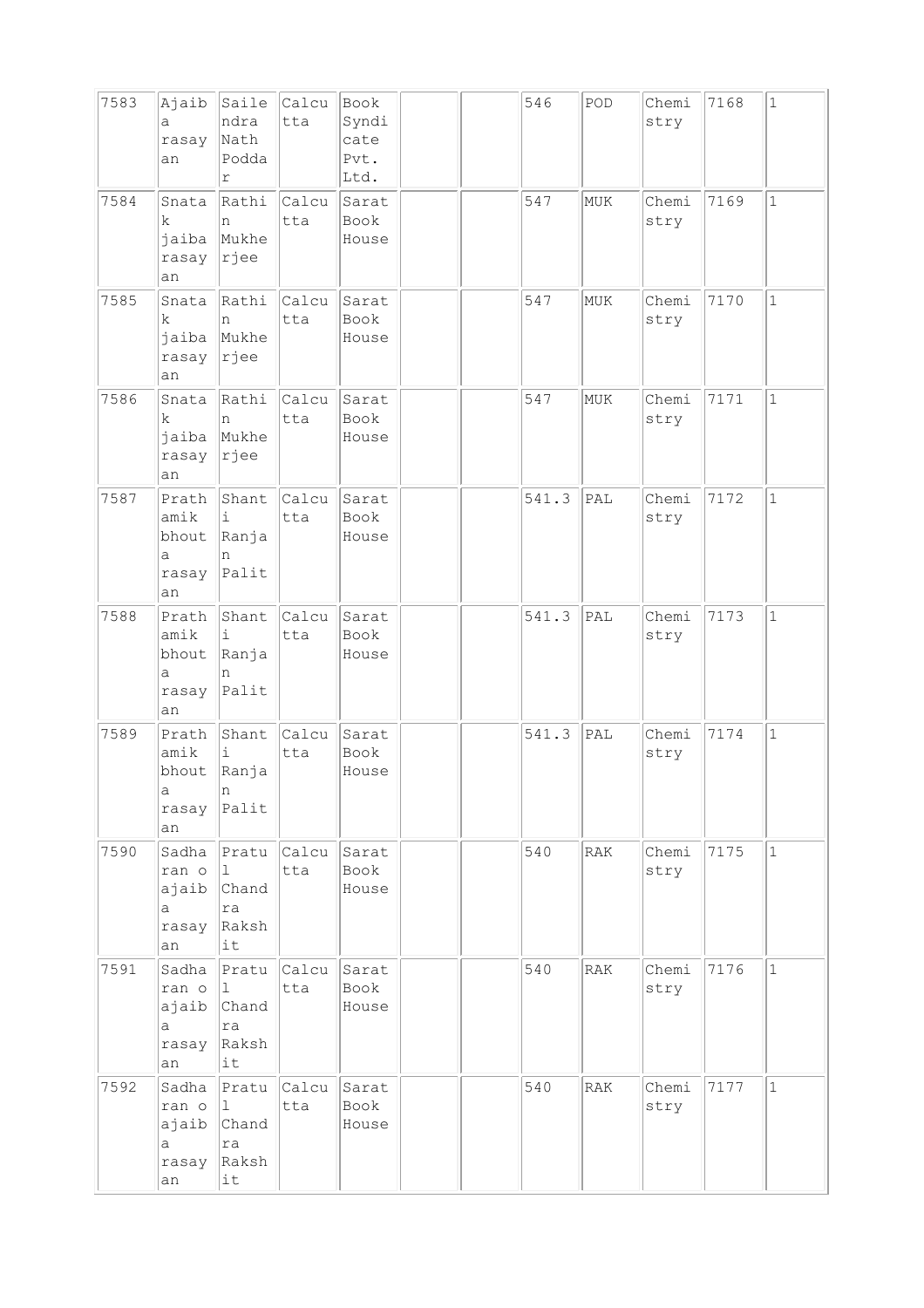| 7593 | Bhout<br>a<br>rasay<br>an                                         | Pratu<br>$\mathbb{L}$<br>Chand<br>ra<br>Raksh<br>it | Calcu<br>tta   | Sarat<br>Book<br>House        |                                                                                          | 541.3 | RAK        | Chemi<br>stry | 7178          | $\vert$ 1    |
|------|-------------------------------------------------------------------|-----------------------------------------------------|----------------|-------------------------------|------------------------------------------------------------------------------------------|-------|------------|---------------|---------------|--------------|
| 7594 | Bhout<br>a<br>rasay<br>an                                         | Pratu<br>$\mathbb{I}$<br>Chand<br>ra<br>Raksh<br>it | Calcu<br>tta   | Sarat<br><b>Book</b><br>House |                                                                                          | 541.3 | RAK        | Chemi<br>stry | 7179          | $\mathbf{1}$ |
| 7595 | Bhout<br>а<br>rasay<br>an                                         | Pratu<br>1<br>Chand<br>ra<br>Raksh<br>it            | Calcu<br>tta   | Sarat<br>Book<br>House        |                                                                                          | 541.3 | RAK        | Chemi<br>stry | 7180          | $\mathbf{1}$ |
| 7596 | Organ<br>$i$ c<br>chemi<br>stry                                   | Morri<br>son                                        | R. T.          | New<br>Delhi                  | Unive<br>rsal<br>Book<br>Stall                                                           |       | 547        | MOR           | Chemi<br>stry | 7181         |
| 7597 | Gener<br>a <sub>1</sub><br>and<br>organ<br>$i$ c<br>chemi<br>stry | Sarka<br>r                                          | Ramap<br>rasad | Calcu<br>tta                  | New<br>Centr<br>a <sub>1</sub><br>Book<br>Agenc<br>У                                     |       | 546        | SAR           | Chemi<br>stry | 7182         |
| 7598 | Gener<br>a <sub>1</sub><br>and<br>organ<br>i c<br>chemi<br>stry   | Sarka<br>$\Upsilon$                                 | Ramap<br>rasad | Calcu<br>tta                  | New<br>Centr<br>a1<br>Book<br>Agenc<br>У                                                 |       | 546        | <b>SAR</b>    | Chemi<br>stry | 7183         |
| 7599 | An<br>intro<br>d. to<br>elect<br>$ro-ch$<br>emist<br>ry           | Glass<br>tone                                       | Smuel          | Calcu<br>tta                  | Affil<br>ated<br>East-<br>West<br>Press                                                  |       | 541.3<br>7 | GLA           | Chemi<br>stry | 7184         |
| 7600 | Funda<br>menta<br>ls of<br>molec<br>ular<br>spect<br>rosco<br>pу  | Banwe<br>11                                         | C. N.          | Calcu<br>tta                  | Tata<br>Mcgro<br>$w-Hi1$<br>$\mathbf 1$<br>Publi<br>shing<br>$\mathbb{C}\circ$ .<br>Ltd. |       | 543.5<br>4 | GLA           | Chemi<br>stry | 7185         |
| 7812 | Moder<br>n<br>elect<br>roche<br>mistr<br>У                        | Bockr<br>is                                         | John<br>OM.    | New<br>York                   | Plenu<br>m<br>Publi<br>shing<br>Corpr<br>ation                                           |       | 541.3<br>7 | BOC           | Chemi<br>stry | 7397         |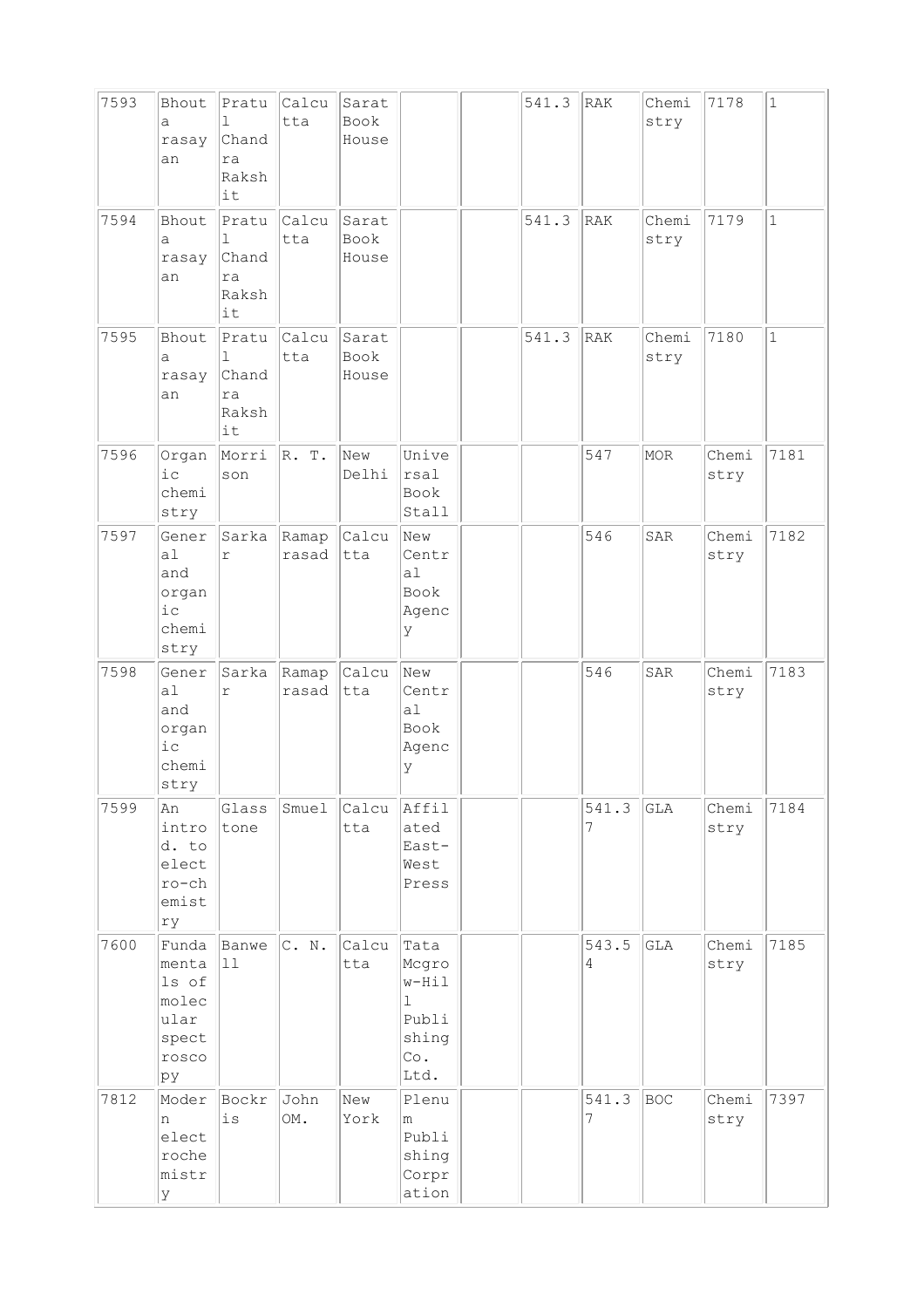| 7813<br>7814 | Moder<br>n<br>elect<br>roche<br>mistr<br>У<br>Adv.<br>organ<br>$i\,c$<br>chemi<br>stry<br>(part | Bockr<br>is<br>Carey          | John<br>OM.<br>Franc<br>is A. | New<br>York<br>New<br>York | Plenu<br>m<br>Publi<br>shing<br>Corpr<br>ation<br>Plenu<br>m<br>Publi<br>shing<br>Corpr<br>ation |  | 541.3<br>7<br>547 | <b>BOC</b><br>CAR | Chemi<br>stry<br>Chemi<br>stry | 7398<br>7399 |
|--------------|-------------------------------------------------------------------------------------------------|-------------------------------|-------------------------------|----------------------------|--------------------------------------------------------------------------------------------------|--|-------------------|-------------------|--------------------------------|--------------|
| 7815         | $-A$ )<br>Adv.<br>organ<br>i c<br>chemi<br>stry<br>(part<br>$-B)$                               | Carey                         | Franc<br>is A.                | New<br>York                | Plenu<br>m<br>Publi<br>shing<br>Corpr<br>ation                                                   |  | 547               | CAR               | Chemi<br>stry                  | 7400         |
| 7816         | Princ<br>iples<br>of<br>organ<br>$i$ c<br>synth<br>esis                                         | Norma<br>n                    | R. O.<br>$\mathbb C$ .        | New<br>York                | Chapm<br>an &<br>Hall                                                                            |  |                   | 547               | Chemi<br>stry                  | 7401         |
| 7817         | A<br>text<br>book<br>of<br>physi<br>cal<br>chemi<br>stry                                        | Kapoo<br>$\Upsilon$           | K. L.                         | New<br>Delhi               | Macmi<br>llan<br>India<br>Ltd.                                                                   |  | 541.3             | KAP               | Chemi<br>stry                  | 7402         |
| 7818         | $\,\!$ A<br>text<br>book<br>of<br>physi<br>cal<br>chemi<br>stry                                 | Kapoo $ K. L.$<br>r           |                               | New<br>Delhi               | Macmi<br>llan<br>India<br>Ltd.                                                                   |  | 541.3             | KAP               | Chemi<br>stry                  | 7403         |
| 7819         | Α<br>text<br>book<br>of<br>physi<br>cal<br>chemi<br>stry                                        | Kapoo $ K$ . L.<br>$\Upsilon$ |                               | New<br>Delhi               | Macmi<br>llan<br>India<br>Ltd.                                                                   |  | 541.3             | KAP               | Chemi<br>stry                  | 7404         |
| 7820         | $\mathbb A$<br>text<br>book<br>of<br>physi<br>calal                                             | Kapoo $ K$ . L.<br>$\Upsilon$ |                               | New<br>Delhi               | Macmi<br>llan<br>India<br>Ltd.                                                                   |  | 541.3             | KAP               | Chemi<br>stry                  | 7405         |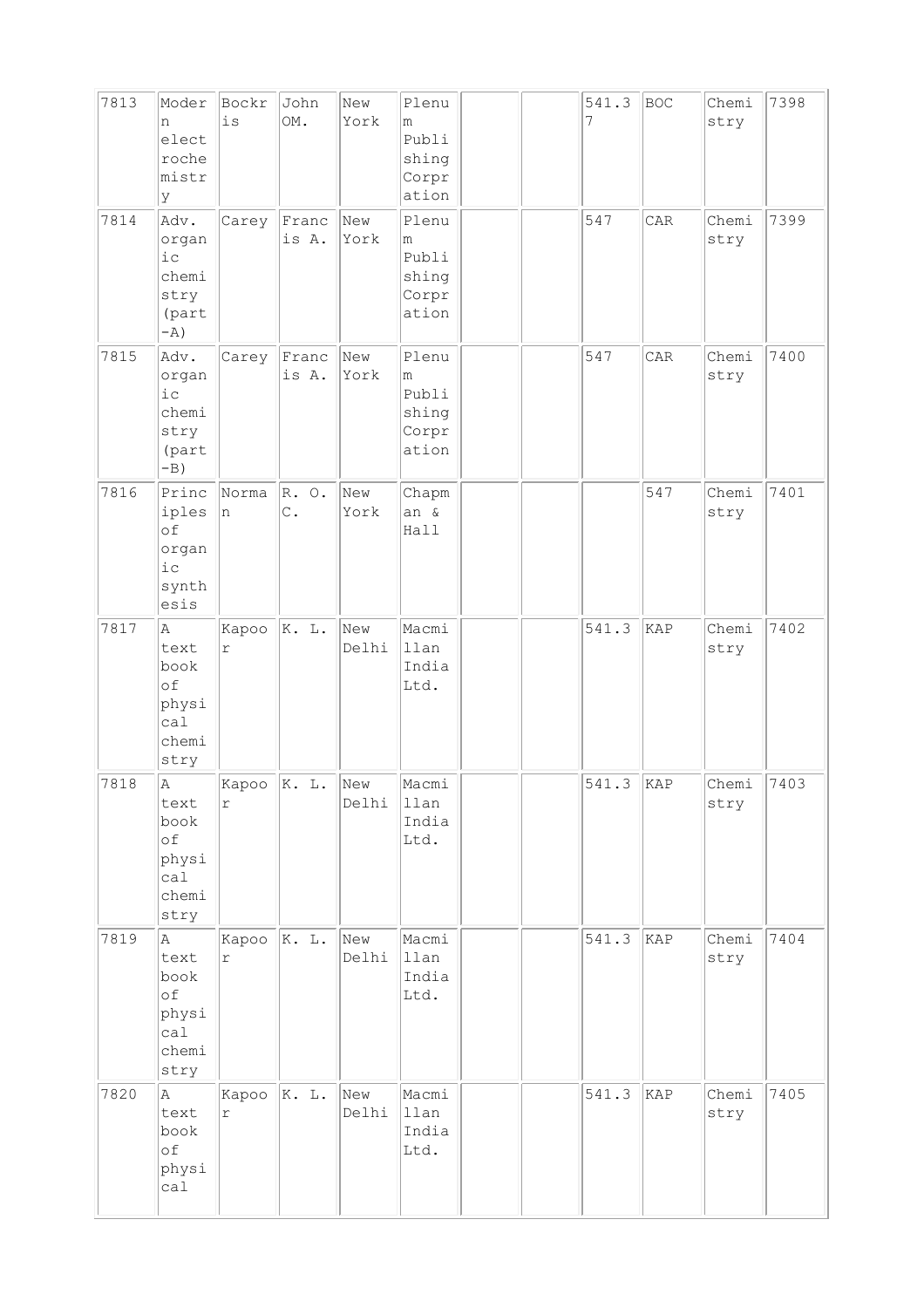|      | chemi<br>stry                                                                      |                     |                                |              |                                      |  |            |             |               |      |
|------|------------------------------------------------------------------------------------|---------------------|--------------------------------|--------------|--------------------------------------|--|------------|-------------|---------------|------|
| 7821 | Probl<br>em in<br>phy.<br>chem.                                                    | Rao                 | $\mathbb T$ .<br>Navan<br>eeth | New<br>Delhi | Macmi<br>llan<br>India<br>Ltd.       |  | 541.3      | RAO         | Chemi<br>stry | 7406 |
| 7822 | Adv.<br>org.<br>chemi<br>stry                                                      | March               | Jerry                          | New<br>Delhi | Wiley<br>Easte<br>rn<br>Ltd.         |  | 547        | <b>MAR</b>  | Chemi<br>stry | 7407 |
| 7823 | Envir<br>onmen<br>tal<br>chemi<br>stry                                             | $\overline{De}$     | Anit<br>Kr.                    | New<br>Delhi | Wiley<br>Easte<br>rn<br>Ltd.         |  | 577.1<br>4 | $\rm{DE}$   | Chemi<br>stry | 7408 |
| 7824 | Physi<br>ca1<br>chemi<br>stry<br>throu<br>gh<br>probl<br>ems                       | Dogra               | S. K.                          | New<br>Delhi | Wiley<br>Easte<br>rn<br>Ltd.         |  | 541.3      | <b>DOG</b>  | Chemi<br>stry | 7409 |
| 7825 | Physi<br>cal<br>chemi<br>stry<br>throu<br>qh<br>probl<br>ems                       | Dogra               | S. K.                          | New<br>Delhi | Wiley<br>Easte<br>rn<br>Ltd.         |  | 541.3      | <b>DOG</b>  | Chemi<br>stry | 7410 |
| 7826 | React<br>ion<br>mecha<br>nism<br>ın<br>organ<br>i c<br>chemi<br>stry               | Mukhe<br>rjee       | S. K.                          | New<br>Delhi | Macmi<br>llan<br>India<br>Ltd.       |  | 547        | MUK         | Chemi<br>stry | 7411 |
| 7827 | Histo<br>chemi<br>stry<br>$\ddot{\cdot}$<br>theor<br>itica<br>1 and<br>appli<br>ed | Pears<br>le         | A. G.<br>Enger<br>son          | Londo<br>n   | Churc<br>hill<br>Livin<br>gston<br>е |  | 572        | ${\tt PEA}$ | Chemi<br>stry | 7412 |
| 7828 | Histo<br>chemi<br>stry<br>$\ddot{\cdot}$<br>theor<br>itica<br>1 and<br>appli       | Pears<br>$\epsilon$ | A. G.<br>Enger<br>son          | Londo<br>n   | Churc<br>hill<br>Livin<br>gston<br>e |  | 572        | ${\tt PEA}$ | Chemi<br>stry | 7413 |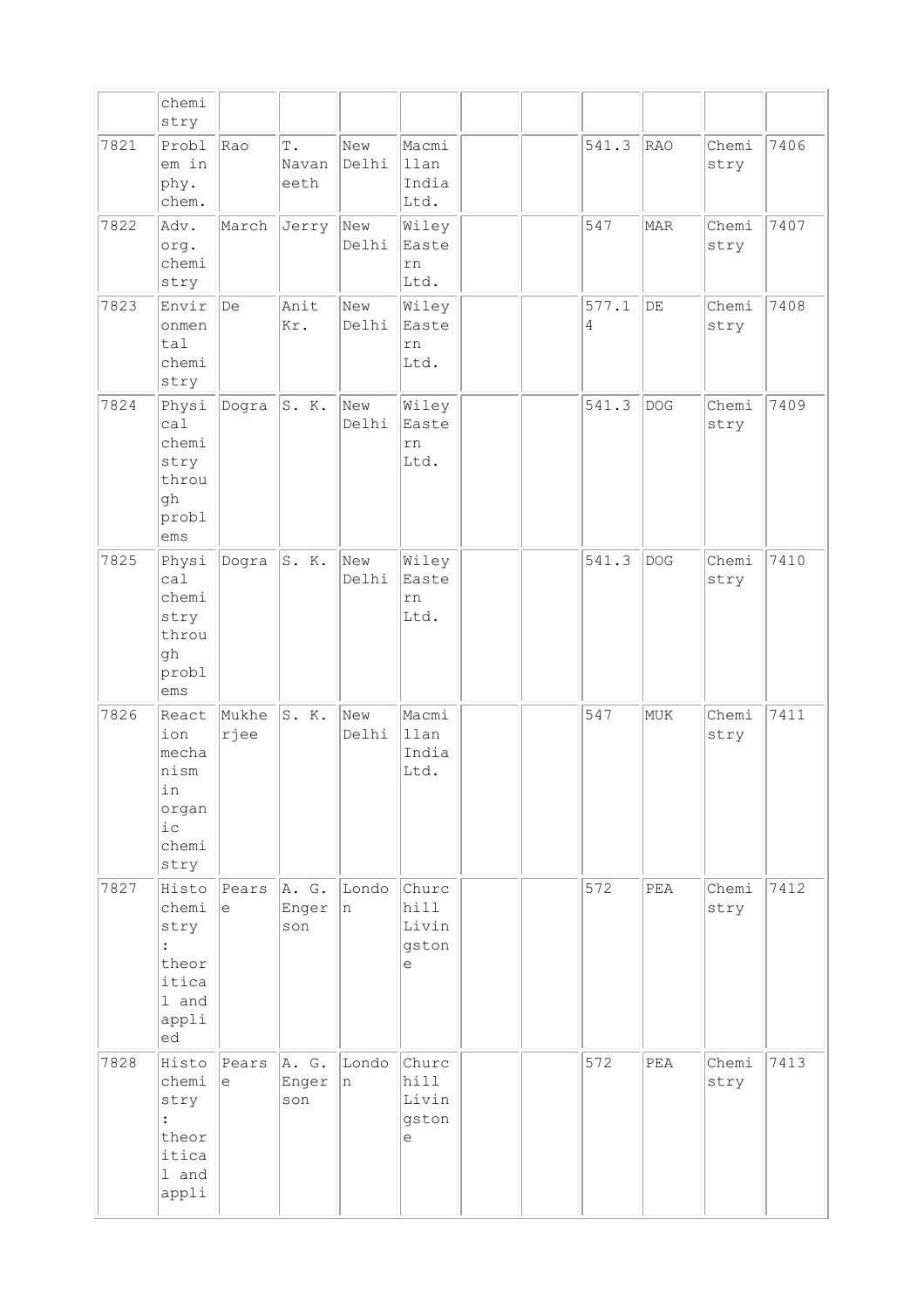|      | ed                                                                             |                                               |               |             |                                                      |                                      |       |     |               |               |
|------|--------------------------------------------------------------------------------|-----------------------------------------------|---------------|-------------|------------------------------------------------------|--------------------------------------|-------|-----|---------------|---------------|
| 8017 | Funda<br>menta<br>$\mathbf{1}$<br>conce<br>pts<br>of<br>inorg<br>chemi<br>stry | Gilre<br>ath                                  | E. S.         |             | McGra<br>w-Hil<br>$\mathbf 1$<br>Book<br>Compa<br>ny |                                      | 546   | GIL | Chemi<br>stry | 7602          |
| 8018 | Inorg<br>anic<br>chemi<br>stry<br>: a<br>moder<br>n<br>intro<br>ducti<br>on    | Moell<br>er                                   | Thera<br>1d   | U.S.<br>Α.  | John<br>Wille<br>y &<br>Sons<br>N.Y.                 |                                      | 546   | MOE | Chemi<br>stry | 7603          |
| 8019 | Adv.<br>inorg<br>anic<br>chemi<br>stry                                         | $\mathsf{a}$<br>compr<br>ehens<br>ive<br>text | Cotto<br>n    | F. A.       | U.S.<br>Α.                                           | John<br>Wille<br>y &<br>Sons<br>N.Y. |       | 546 | COT           | Chemi<br>stry |
| 8020 | Physi<br>cal<br>chemi<br>stry                                                  | Atkin<br>$\rm s$                              | P. W.         | ELBS        | Oxfor<br>d<br>Unive<br>rsity<br>Press                |                                      | 541.3 | ATK | Chemi<br>stry | 7605          |
| 8021 | Organ<br>$i$ c<br>chemi<br>stry                                                | Finar                                         | I. L.         | Engla<br>nd | Longm<br>an<br>Group<br>Ltd.                         |                                      | 547   | FIN | Chemi<br>stry | 7606          |
| 8022 | A<br>text<br>book<br>of<br>physi<br>ca1<br>chem.                               | Kapoo<br>$\Upsilon$                           | K. L.         | Delhi       | Macmi<br>llan<br>India<br>Ltd.                       |                                      | 541.3 | KAP | Chemi<br>stry | 7607          |
| 8023 | $\mathbb A$<br>text<br>book<br>of<br>physi<br>cal<br>chem.                     | Kapoo<br>$\Upsilon$                           | $\ K. L.$     | Delhi       | Macmi<br>llan<br>India<br>Ltd.                       |                                      | 541.3 | KAP | Chemi<br>stry | 7608          |
| 8024 | $\mathbb A$<br>text<br>book<br>оf<br>physi<br>cal<br>chem.                     | Kapoo<br>$\Upsilon$                           | $\vert K. L.$ | Delhi       | Macmi<br>llan<br>India<br>Ltd.                       |                                      | 541.3 | KAP | Chemi<br>stry | 7609          |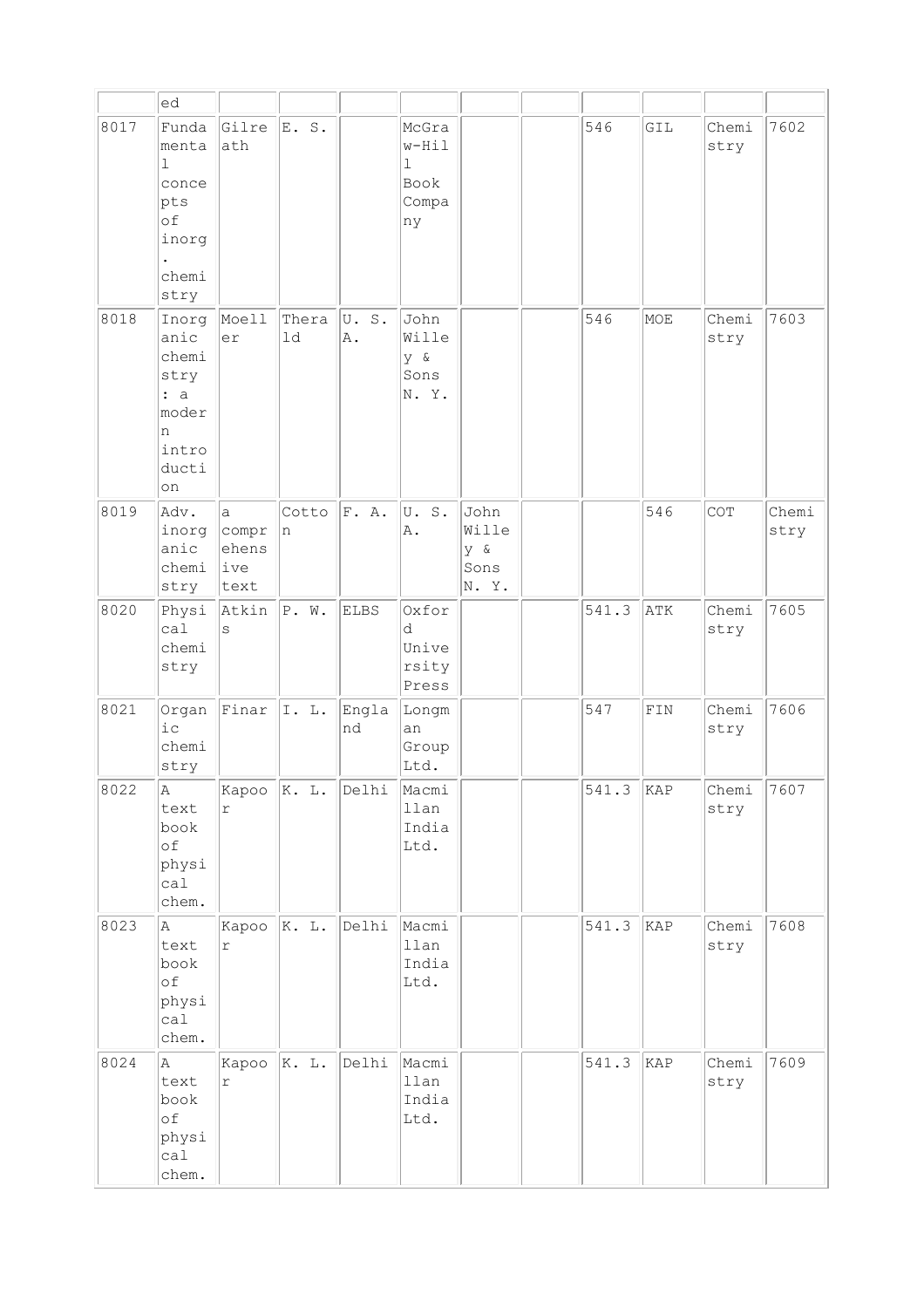| 8025 | Gener<br>a <sub>1</sub><br>& amp                                         | Inorg<br>chem.                                      | Dutt          | P. K.                       | Calcu<br>tta                                                | Sarat<br>Book<br>House |     |            | 540           | <b>DUT</b>    | Chemi<br>stry |
|------|--------------------------------------------------------------------------|-----------------------------------------------------|---------------|-----------------------------|-------------------------------------------------------------|------------------------|-----|------------|---------------|---------------|---------------|
| 8026 | Gener<br>a <sub>1</sub><br>& amp                                         | Inorg<br>chem.                                      | Dutt          | P. K.                       | Calcu<br>tta                                                | Sarat<br>Book<br>House |     |            | 540           | <b>DUT</b>    | Chemi<br>stry |
| 8027 | Intro<br>ducto<br>ry<br>quant<br>um<br>chemi<br>stry                     | Chand<br>ra                                         | A. K.         | New<br>Delhi                | Tata<br>McGra<br>W<br>Hill<br>Publi<br>shing<br>Co.<br>Ltd. |                        |     | 541.2<br>8 | <b>CHA</b>    | Chemi<br>stry | 7612          |
| 8028 | Bioph<br>ysics<br>and<br>bioph<br>ysicu<br>$\mathbf{1}$<br>chemi<br>stry | Das                                                 | Debaj<br>yoti | Calcu<br>tta                | Acade<br>mic<br>Publi<br>shers                              |                        |     | 571.4      | DAS           | Chemi<br>stry | 7613          |
| 8029 | Probl<br>ems<br>in<br>physi<br>cal<br>chen.                              | Sharm<br>a                                          | K. K.         | New<br>Delhi                | Vani<br>Educa<br>tiona<br>$\mathbb{I}$<br><b>Books</b>      |                        |     | 541.3      | SHA           | Chemi<br>stry | 7614          |
| 8030 | Ajaib<br>$\circ$<br>rosay<br>an                                          | R. L.<br>Dutta                                      | Calcu<br>tta  | The<br>New<br>Book<br>Stall |                                                             |                        | 546 | <b>DUT</b> | Chemi<br>stry | 7615          | $1\,$         |
| 8031 | Organ<br>ic<br>react<br>ions<br>mecha<br>nism                            | Sarka<br>$\Upsilon$                                 | P. B.         | Calcu<br>tta                | Scien<br>ce<br>Book<br>Agenc<br>У                           |                        |     | 547        | SAR           | Chemi<br>stry | 7616          |
| 8032 | Organ<br>ic<br>react<br>ions<br>mecha<br>nism                            | Sarka<br>r                                          | P. B.         | Calcu<br>tta                | Scien<br>ce<br>Book<br>Agenc<br>У                           |                        |     | 547        | SAR           | Chemi<br>stry | 7617          |
| 8033 | Sadha<br>ran o<br>ajoib<br>a<br>rasay<br>an                              | Protu<br>$\mathbf{1}$<br>Chand<br>ra<br>Raksh<br>it | Calcu<br>tta  | Sarat<br>Book<br>House      |                                                             |                        | 540 | RAK        | Chemi<br>stry | 7618          | $\mathbf{1}$  |
| 8034 | Sadha<br>ran o<br>ajoib<br>a<br>rasay<br>an                              | Protu<br>11.<br>Chand<br>ra<br>Raksh<br>it          | Calcu<br>tta  | Sarat<br>Book<br>House      |                                                             |                        | 540 | RAK        | Chemi<br>stry | 7619          | $\mathbf{1}$  |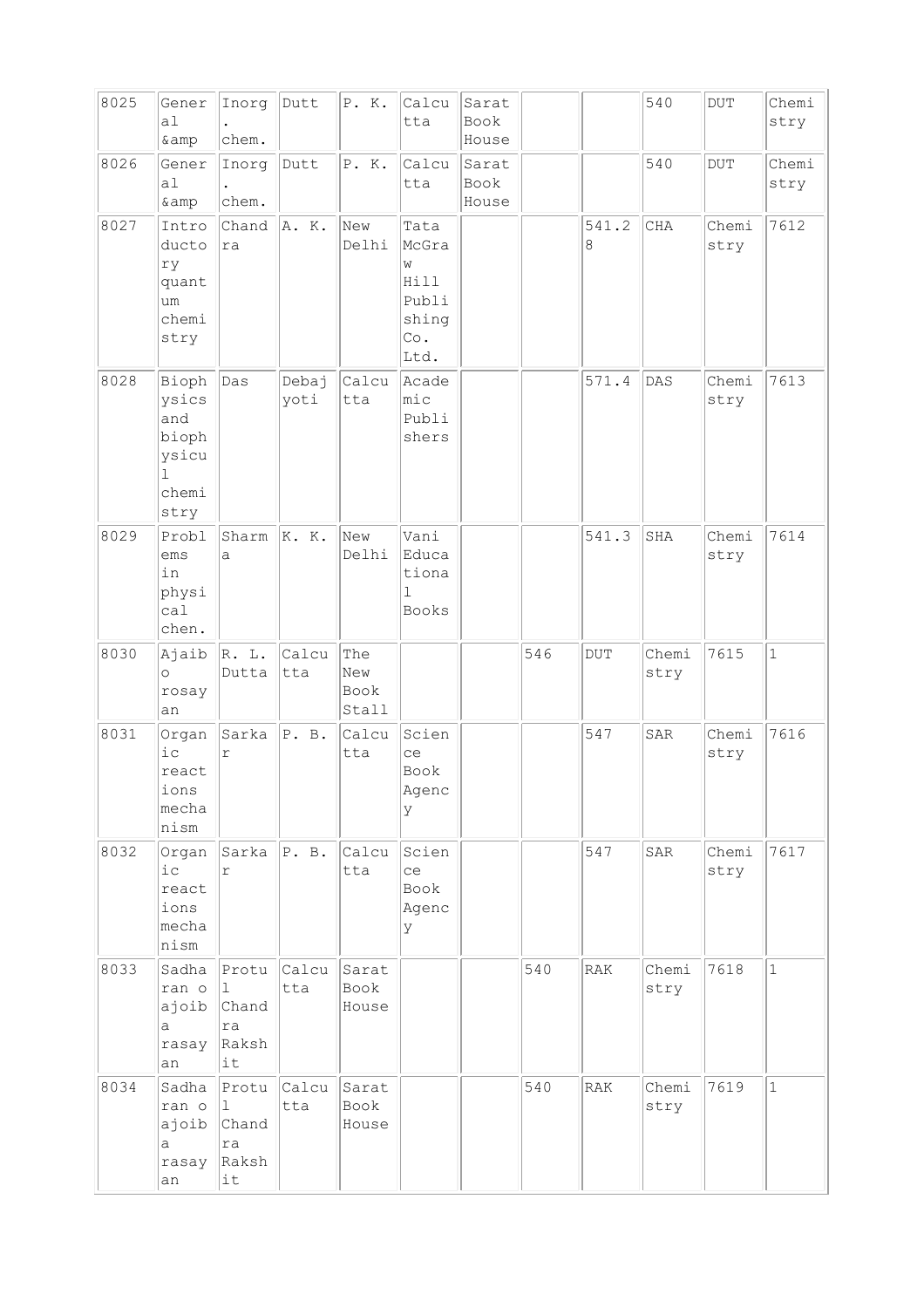| 8035 | Bhout<br>a<br>rasay<br>an                                                            | Protu<br>1<br>Chand<br>ra<br>Raksh<br>it | Calcu<br>tta | Sarat<br>Book<br>House            |                                              | 541.3 | RAK   | Chemi<br>stry | 7620          | $1\,$        |
|------|--------------------------------------------------------------------------------------|------------------------------------------|--------------|-----------------------------------|----------------------------------------------|-------|-------|---------------|---------------|--------------|
| 8036 | Bhout<br>а<br>rasay<br>an                                                            | Protu<br>1<br>Chand<br>ra<br>Raksh<br>it | Calcu<br>tta | Sarat<br>Book<br>House            |                                              | 541.3 | RAK   | Chemi<br>stry | 7621          | $\mathbf{1}$ |
| 8037 | A<br>text<br>book<br>of<br>inorg<br>chem.                                            | AK.                                      | Calcu<br>tta | Wille<br>У<br>Easte<br>rn<br>Ltd. |                                              | 546   | A     | Chemi<br>stry | 7622          | $1\,$        |
| 8038 | A<br>text<br>book<br>of<br>inorg<br>chem.                                            | AK.                                      | Calcu<br>tta | Wille<br>У<br>Easte<br>rn<br>Ltd. |                                              | 546   | AK    | Chemi<br>stry | 7623          | $1\,$        |
| 8039 | Eleme<br>nts<br>of<br>physi<br>cal<br>chemi<br>stry<br>$-$ (si<br>units<br>$\lambda$ | Kapoo<br>$\Upsilon$                      | K. L.        |                                   | Macmi<br>llan<br>India<br>Ltd.               |       | 541.3 | KAP           | Chemi<br>stry | 7624         |
| 8040 | Eleme<br>nts<br>оf<br>physi<br>cal<br>chemi<br>stry<br>$-$ (si<br>units<br>$\lambda$ | Kapoo<br>$\mathtt{r}$                    | K. L.        |                                   | Macmi<br>llan<br>India<br>Ltd.               |       | 541.3 | KAP           | Chemi<br>stry | 7625         |
| 8041 | Numer<br>ical<br>probl<br>ems<br>in<br>chemi<br>stry                                 | Satij<br>a                               | Apraj<br>ita | Calcu<br>tta                      | Allie<br>d<br>Publi<br>shers<br>Pvt.<br>Ltd. |       | 540   | SAT           | Chemi<br>stry | 7626         |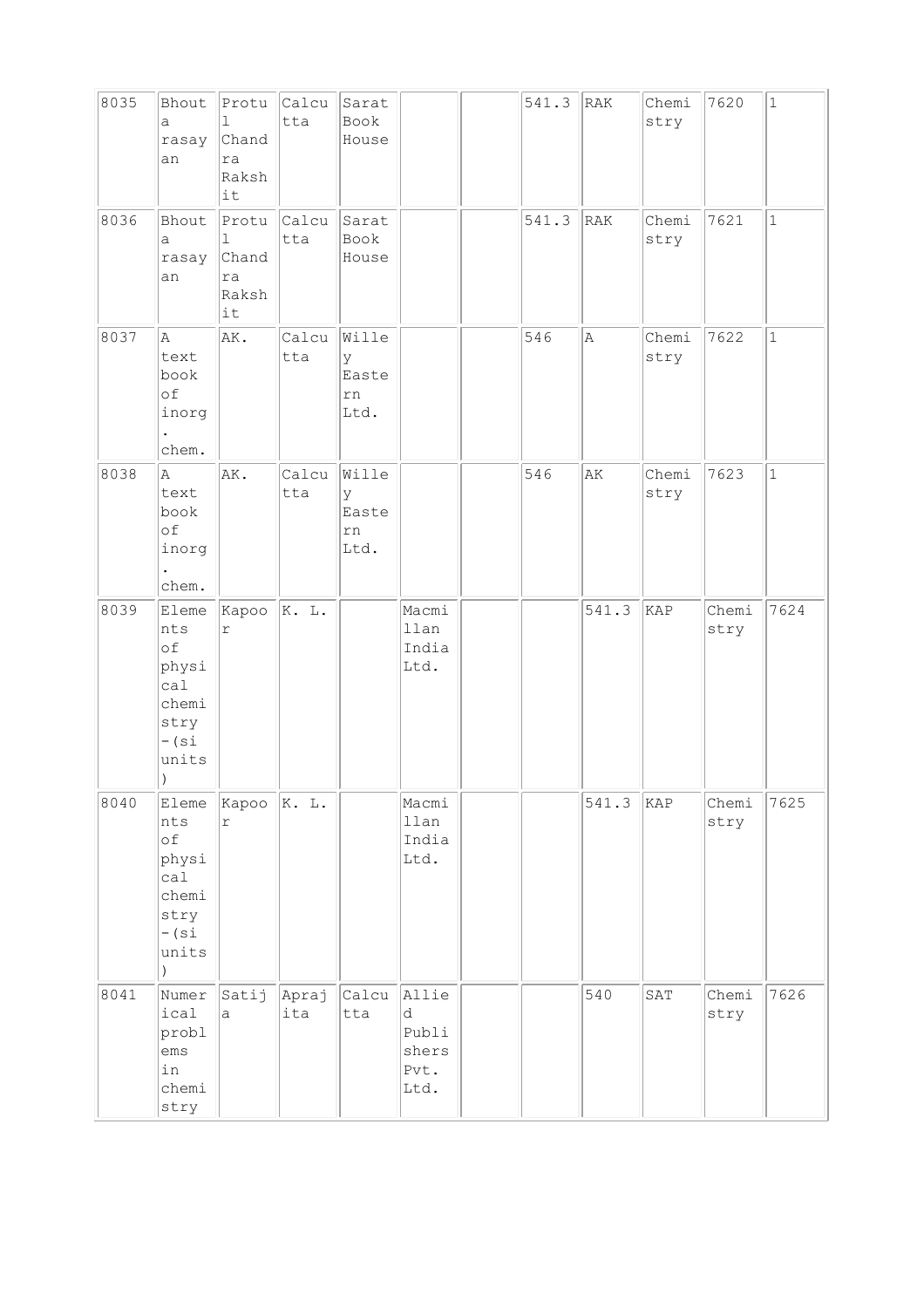| 8042 | Stere<br>ochem<br>istry<br>of<br>carbo<br>n<br>compo<br>unds                  | Eliel                  | Ernes<br>t L. | New<br>Delhi | Tata<br>McGra<br>W<br>Hill<br>Pub.<br>Co.<br>Ltd. |                             | 547.1<br>223 | ELI         | Chemi<br>stry | 7627          |
|------|-------------------------------------------------------------------------------|------------------------|---------------|--------------|---------------------------------------------------|-----------------------------|--------------|-------------|---------------|---------------|
| 8043 | Analy<br>tical<br>metho<br>rs in<br>chemi<br>stry                             | Sharm<br>a             | Y. R.         | Ludhi<br>ana | Kalya<br>ni<br>Publi<br>shers                     |                             | 543          | SHA         | Chemi<br>stry | 7628          |
| 8044 | Syste<br>matic<br>quali<br>tativ<br>e<br>org.<br>analy<br>sis                 | Middl<br>eton          | Η.            | Calcu<br>tta | Radha<br>Publi<br>shing<br>House                  |                             | 543.1<br>7   | MID         | Chemi<br>stry | 7629          |
| 8045 | Inorg<br>chemi<br>stry-<br>princ<br>iples                                     | Dutta                  | R. L.         | Calcu<br>tta | The<br>New<br>Book<br>Stall                       |                             | 546          | <b>DUT</b>  | Chemi<br>stry | 7630          |
| 8046 | Inorg<br>chemi<br>stry-<br>chemi<br>cal<br>eleme<br>nts<br>& amp              | their<br>compo<br>unds | Dutta         | R. L.        | Calcu<br>tta                                      | The<br>New<br>Book<br>Stall |              | 546         | DUT           | Chemi<br>stry |
| 8047 | Probl<br>ems<br>and<br>their<br>solut<br>ions<br>in<br>inorg<br>chemi<br>stry | Finar                  | I. L.         | Calcu<br>tta | Orien<br>$\mathsf{t}$<br>Lomnm<br>an<br>Ltd.      |                             | 546          | ${\tt FIN}$ | Chemi<br>stry | 7632          |
| 8048 | Physi<br>ca1<br>chemi<br>stry                                                 | Caste<br>llan          | G. W.         | New<br>Delhi | Naros<br>а<br>Publi<br>shing<br>House             |                             | 541.3        | CAS         | Chemi<br>stry | 7633          |
| 8049 | Physi<br>cal<br>chemi<br>stry                                                 | Raksh<br>it            | P. C.         | Calcu<br>tta | Sarat<br>Book<br>House                            |                             | 541.3        | RAK         | Chemi<br>stry | 7634          |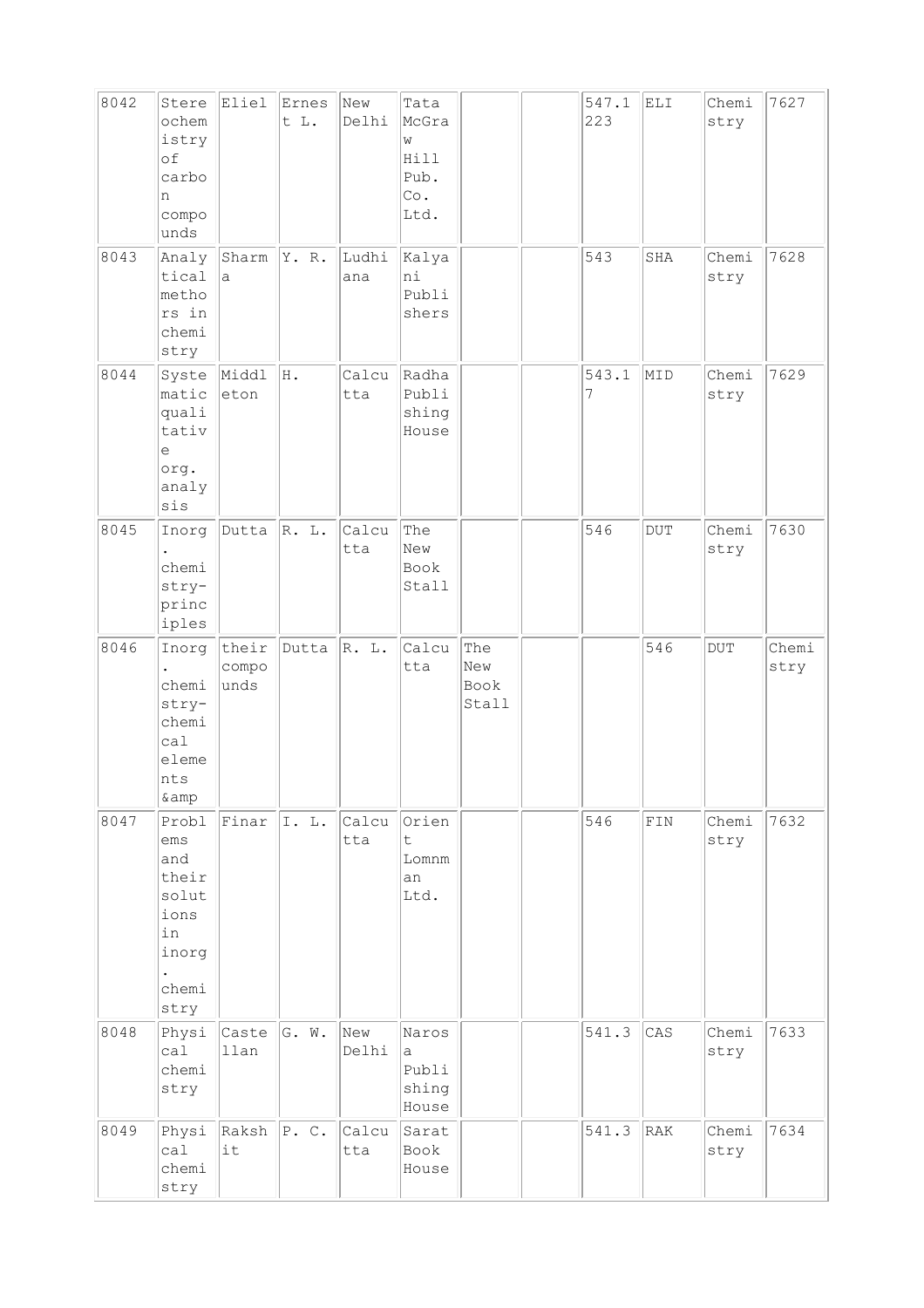| 8050 | Physi<br>ca1<br>chemi<br>stry                                              | Raksh<br>it    | P. C.      | Calcu<br>tta | Sarat<br>Book<br>House                       |      | 541.3 | RAK        | Chemi<br>stry | 7635 |
|------|----------------------------------------------------------------------------|----------------|------------|--------------|----------------------------------------------|------|-------|------------|---------------|------|
| 8051 | Text<br>book<br>of<br>phy.<br>chemi<br>stry                                | Satij<br>a     | B. R.      |              | Allie<br>d<br>Publi<br>shers<br>Pvt.<br>Ltd. |      | 541.3 | SAT        | Chemi<br>stry | 7636 |
| 8052 | Intro<br>ducti<br>on to<br>chrom<br>atogr<br>aphy                          | Sriva<br>stava | V. K.      | Calcu<br>tta | $S$ .<br>Chand<br>& Co.                      | 1985 | 543.8 | SRI        | Chemi<br>stry | 7637 |
| 8053 | Eleme<br>ntary<br>org.<br>absor<br>ption<br>spect<br>rosco<br>þу           | Sharm<br>a     | Y. R.      | Calcu<br>tta | $\texttt{S}$ .<br>Chand<br>& Co.             |      | 547   | SHA        | Chemi<br>stry | 7638 |
| 8054 | Physi<br>ca1<br>chemi<br>stry                                              | Kundu          | N.         | Calcu<br>tta | $\texttt{S}$ .<br>Chand<br>& Co.             |      | 541.3 | KUN        | Chemi<br>stry | 7639 |
| 8055 | Physi<br>ca1<br>chemi<br>stry                                              | Kundu          | N.         | Calcu<br>tta | $\texttt{S}$ .<br>Chand<br>& Co.             |      | 541.3 | KUN        | Chemi<br>stry | 7640 |
| 8056 | Pract<br>ical<br>chemi<br>stry                                             | Giri           | Bajpa<br>i | Calcu<br>tta | $\texttt{S}$ .<br>Chand<br>$\&$ Co.          |      | 541.3 | GIR        | Chemi<br>stry | 7641 |
| 8057 | Pract<br>ical<br>chemi<br>stry                                             | Giri           | Bajpa<br>i | Calcu<br>tta | $\texttt{S}$ .<br>Chand<br>$\&$ Co.          |      | 541.3 | GIR        | Chemi<br>stry | 7642 |
| 8058 | Refre<br>sher<br>cours<br>e in<br>b.sc.<br>organ<br>$i$ c<br>chemi<br>stry | Bahl           | B. S.      | Calcu<br>tta | S.<br>Chand<br>& Co.                         |      | 547   | <b>BAH</b> | Chemi<br>stry | 7643 |
| 8059 | Refre<br>sher<br>cours<br>e in<br>b.sc.<br>organ<br>i c<br>chemi           | Bahl           | B. S.      | Calcu<br>tta | s.<br>Chand<br>& Co.                         |      | 547   | <b>BAH</b> | Chemi<br>stry | 7644 |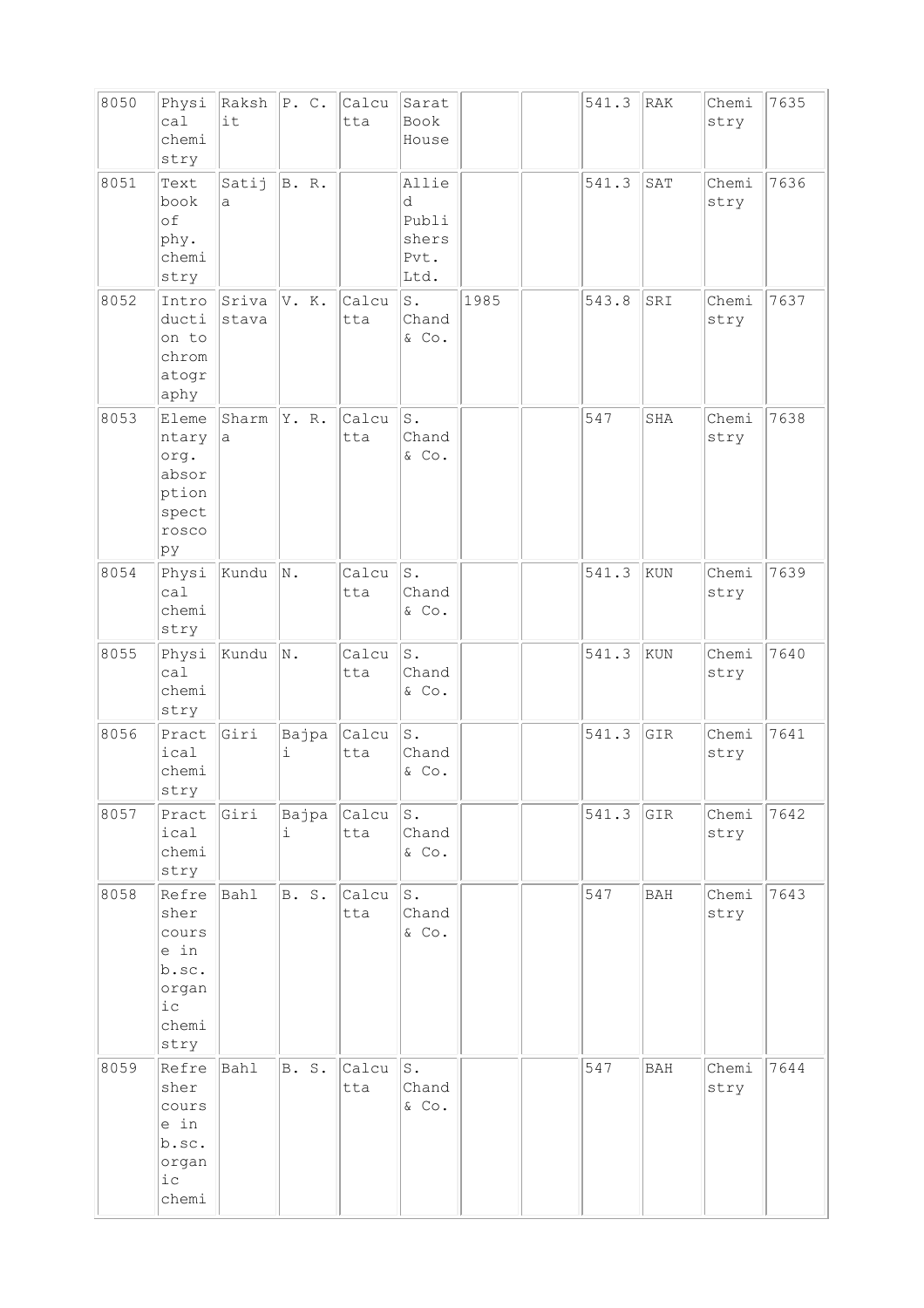|      | stry                                                  |                       |             |                                        |                                                              |       |       |               |               |             |
|------|-------------------------------------------------------|-----------------------|-------------|----------------------------------------|--------------------------------------------------------------|-------|-------|---------------|---------------|-------------|
| 8060 | Text<br>book<br>of<br>organ<br>ic<br>chemi<br>stry    | <b>Bahl</b>           | B. S.       | Calcu<br>tta                           | $\texttt{S}$ .<br>Chand<br>$\&$ Co.                          |       | 547   | <b>BAH</b>    | Chemi<br>stry | 7645        |
| 8061 | Text<br>book<br>of<br>organ<br>$i$ c<br>chemi<br>stry | <b>Bahl</b>           | B. S.       | Calcu<br>tta                           | $S$ .<br>Chand<br>& Co.                                      |       | 547   | BAH           | Chemi<br>stry | 7646        |
| 8062 | Moder<br>n<br>inorg<br>chemi<br>stry                  | Madan                 | R. D.       | Calcu<br>tta                           | $S$ .<br>Chand<br>$\&$ Co.                                   |       | 546   | MAD           | Chemi<br>stry | 7647        |
| 8063 | Eleme<br>nts<br>of<br>physi<br>ca1<br>chemi<br>stry   | Glass<br>tone         |             | Macmi<br>llan<br>Educa<br>tion<br>Ltd. |                                                              | 541.3 | GLA   | Chemi<br>stry | 7648          | $\mathbf 1$ |
| 8064 | Text<br>book<br>of<br>physi<br>ca1<br>chemi<br>stry   | Glass<br>tone         | Samne<br>1  | Delhi                                  | Macmi<br>llan<br>India<br>Ltd.                               |       | 541.3 | <b>GLA</b>    | Chemi<br>stry | 7649        |
| 8065 | Organ<br>i c<br>react<br>ion<br>mecha<br>nism         | Bansa<br>$\mathbf{1}$ | Raj<br>K.   | New<br>Delhi                           | Tata<br>McGra<br>w-Hil<br>ı<br>Publi<br>shing<br>Co.<br>Ltd. |       | 547   | <b>BAN</b>    | Chemi<br>stry | 7650        |
| 8066 | Chemi<br>ca1<br>kinet<br>ics                          | Laidl<br>er           | Keith<br>J. | New<br>Delhi                           | Tata<br>McGra<br>w-Hil<br>ı<br>Publi<br>shing<br>Co.<br>Ltd. |       | 541.3 | LAI           | Chemi<br>stry | 7651        |
| 8067 | Organ<br>$i$ c<br>chemi<br>stry                       | Marri<br>son          | R. T.       | New<br>Delhi                           | Unive<br>rsal<br>Book<br>Stall                               |       | 547   | MOR           | Chemi<br>stry | 7652        |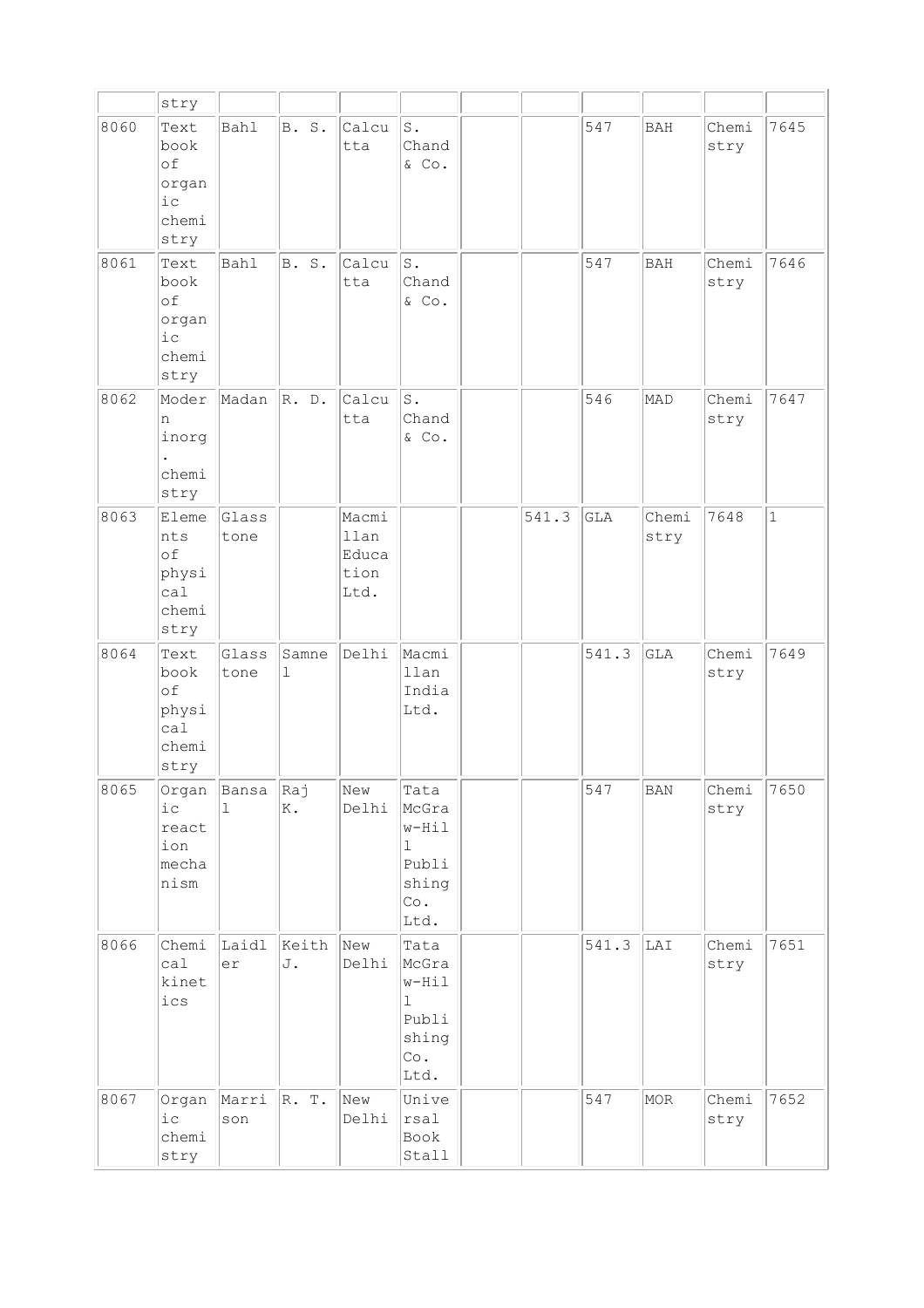| 8068 | Eleme<br>ntary<br>inorg<br>chemi<br>stry              | Dutta        | R. L.                         | Calcu<br>tta                          | The<br>New<br>Book<br>Stall                        |     | 546 | $\rm DUT$      | Chemi<br>stry | 7653         |
|------|-------------------------------------------------------|--------------|-------------------------------|---------------------------------------|----------------------------------------------------|-----|-----|----------------|---------------|--------------|
| 8578 | Basic<br>inorg<br>anic<br>chemi<br>stry               | Cotto<br>n   | F.<br>Alber<br>t              | New<br>York                           | John<br>Wille<br>y &<br>Sons.                      |     | 546 | COT            | Chemi<br>stry | 8163         |
| 8579 | Adv.<br>inorg<br>chemi<br>stry                        | Cotto<br>In  | New<br>York                   | John<br>Wille<br>y &<br>Sons.         |                                                    | 546 | COT | Chemi<br>stry  | 8164          | $\mathbf{1}$ |
| 8580 | Org.<br>chemi<br>stry                                 | Pine         | Stanl<br>ey H.                | Londo<br>n                            | McGra<br>W<br>Hill<br><b>Book</b><br>Co.           |     | 547 | $\texttt{PIN}$ | Chemi<br>stry | 8165         |
| 8581 | The<br>chemi<br>ca1<br>indus<br>try                   | Heato<br>n   | C. A.                         | Londo<br>n                            | Black<br>il &<br>Son<br>Ltd.                       |     | 660 | <b>HEA</b>     | Chemi<br>stry | 8166         |
| 8582 | Conci<br>se<br>chemi<br>ca1<br>therm<br>odyna<br>mics | Warn         | J. R.                         | U.K.                                  | Van<br>Nostr<br>and<br>Reinh<br>old<br>Co.<br>Ltd. |     | 540 | <b>WAR</b>     | Chemi<br>stry | 8167         |
| 8583 | Text<br>book<br>оf<br>prac.<br>org.<br>chemi<br>stry  | Vogel        | Engla<br>nd                   | Longm<br>an<br>Group<br>Ltd.          |                                                    | 547 | VOG | Chemi<br>stry  | 8168          | $\mathbf{1}$ |
| 8584 | Moder<br>n<br>org.<br>chemi<br>stry                   | Norma<br>n   | $R. \circ.$<br>$\mathsf{C}$ . | Londo<br>n                            | <b>Bell</b><br>$\delta$<br>hyman<br>Ltd.           |     | 547 | NOR            | Chemi<br>stry | 8169         |
| 8585 | Org.<br>chemi<br>stry                                 | Finar        | I. L.                         | Engla<br>nd                           | Longm<br>an<br>Group<br>Ltd.                       |     | 547 | $\texttt{FIN}$ | Chemi<br>stry | 8170         |
| 8586 | Jaibo<br>rasay<br>an                                  | J. N.<br>Ray | Calcu<br>tta                  | Book<br>Syndi<br>cate<br>Pvt.<br>Ltd. |                                                    | 547 | RAY | Chemi<br>stry  | 8171          | $\mathbf{1}$ |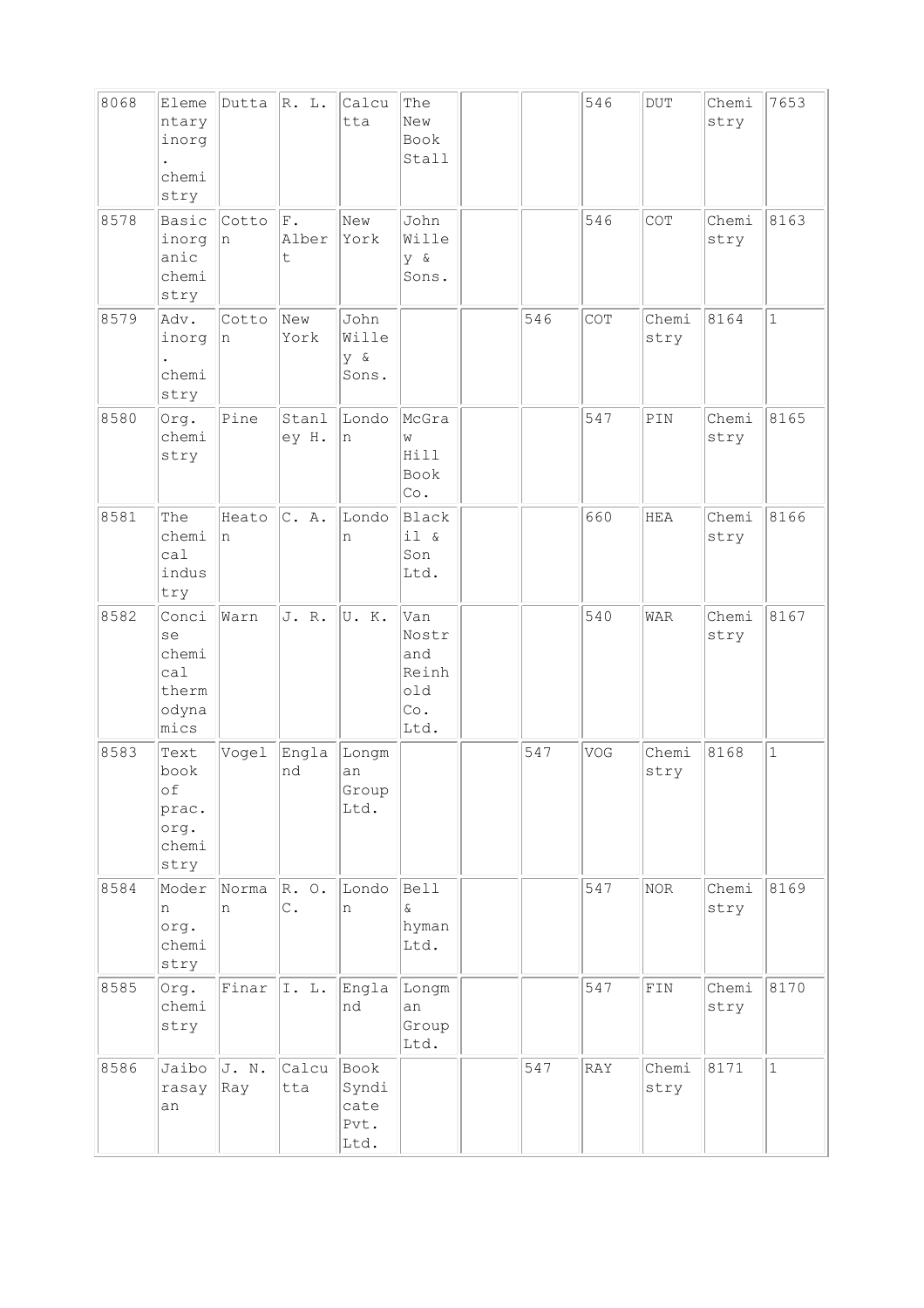| 8587 | Jaibo<br>rasay<br>an                             | J. N.<br>Ray           | Calcu<br>tta           | Book<br>Syndi<br>cate<br>Pvt.<br>Ltd. |                                      |                        | 547 | RAY | Chemi<br>stry | 8172          | $\mathbf{1}$  |
|------|--------------------------------------------------|------------------------|------------------------|---------------------------------------|--------------------------------------|------------------------|-----|-----|---------------|---------------|---------------|
| 8588 | Jaibo<br>rasay<br>an                             | J. N.<br>Ray           | Calcu<br>tta           | Book<br>Syndi<br>cate<br>Pvt.<br>Ltd. |                                      |                        | 547 | RAY | Chemi<br>stry | 8173          | $\mathbf{1}$  |
| 8589 | Gener<br>a1<br>& amp                             | inorg<br>chemi<br>stry | Dutta                  | P. K.                                 | Calcu<br>tta                         | Sarat<br>Book<br>House |     |     | 540           | <b>DUT</b>    | Chemi<br>stry |
| 8590 | Gener<br>a1<br>& amp                             | inorg<br>chemi<br>stry | Dutta                  | P. K.                                 | Calcu<br>tta                         | Sarat<br>Book<br>House |     |     | 540           | <b>DUT</b>    | Chemi<br>stry |
| 8591 | Unive<br>rsity<br>gen.<br>chemi<br>stry          | Rao                    | C. N.<br>$\mathbb R$ . | Delhi                                 | Macmi<br>llan<br>India<br>Ltd.       |                        |     | 540 | <b>RAO</b>    | Chemi<br>stry | 8176          |
| 8592 | Unive<br>rsity<br>gen.<br>chemi<br>stry          | Rao                    | C. N.<br>$\mathbb R$ . | Delhi                                 | Macmi<br>llan<br>India<br>Ltd.       |                        |     | 540 | <b>RAO</b>    | Chemi<br>stry | 8177          |
| 8593 | Α<br>text<br>book<br>of<br>org.<br>chemi<br>stry | Bahl                   | B. S.                  | Calcu<br>tta                          | S.<br>Chand<br>& Co.<br>Pvt.<br>Ltd. |                        |     | 547 | <b>BAH</b>    | Chemi<br>stry | 8178          |
| 8594 | A<br>text<br>book<br>of<br>org.<br>chemi<br>stry | <b>Bahl</b>            | B. S.                  | Calcu<br>tta                          | s.<br>Chand<br>& Co.<br>Pvt.<br>Ltd. |                        |     | 547 | BAH           | Chemi<br>stry | 8179          |
| 8595 | Α<br>text<br>book<br>of<br>org.<br>chemi<br>stry | Bahl                   | B. S.                  | Calcu<br>tta                          | s.<br>Chand<br>& Co.<br>Pvt.<br>Ltd. |                        |     | 547 | <b>BAH</b>    | Chemi<br>stry | 8180          |
| 8596 | Α<br>text<br>book<br>of<br>org.<br>chemi<br>stry | Bahl                   | B. S.                  | Calcu<br>tta                          | s.<br>Chand<br>& Co.<br>Pvt.<br>Ltd. |                        |     | 547 | <b>BAH</b>    | Chemi<br>stry | 8181          |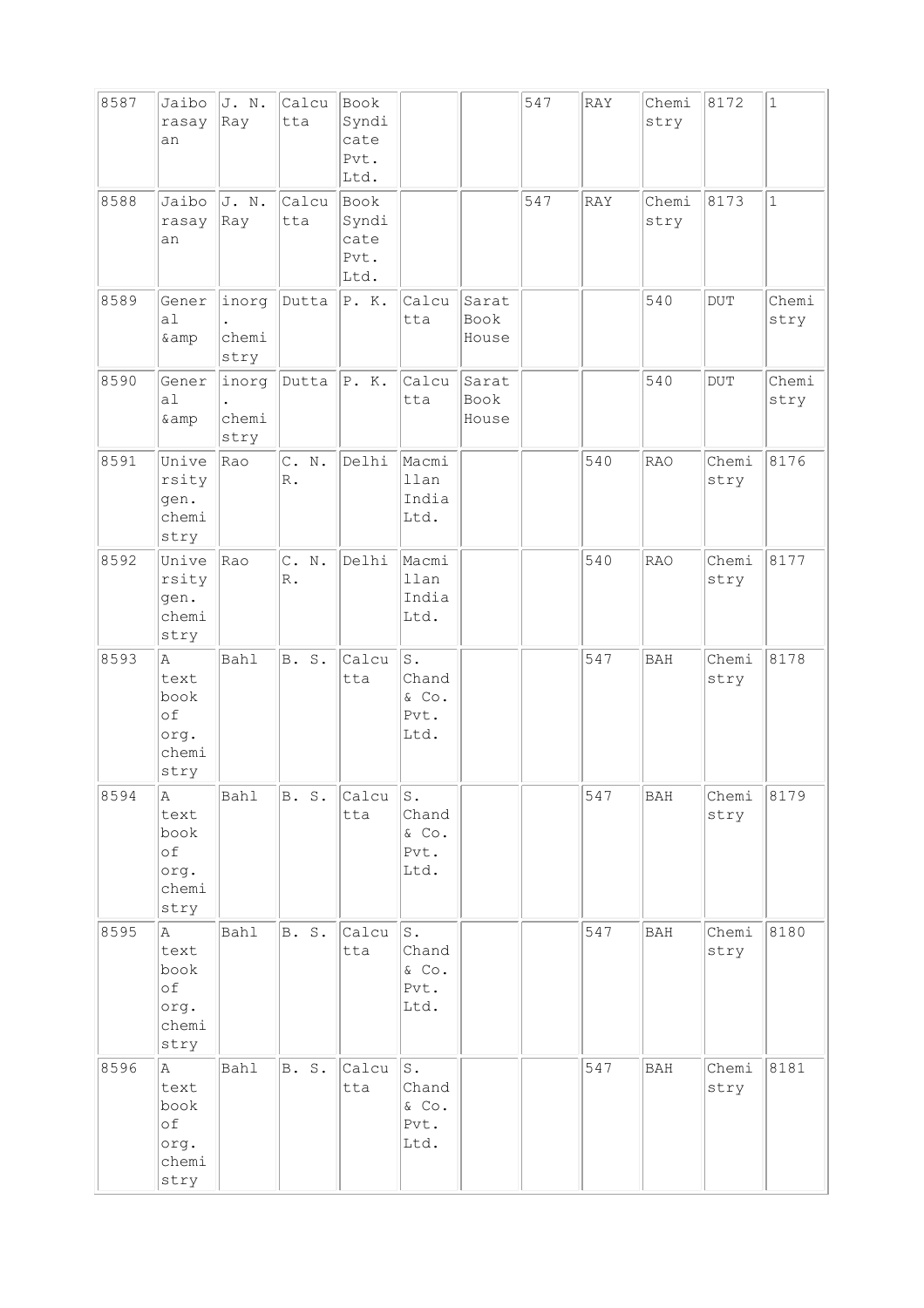| 8597 | Sadha<br>ran o<br>ajaib<br>$\circ$<br>rasay<br>an        | Praut<br>1<br>Chand<br>ra<br>Raksh<br>it                | Calcu<br>tta        | Sarat<br>Book<br>House |                                | 540   | RAK        | Chemi<br>stry | 8182          | $\mathbf{1}$ |
|------|----------------------------------------------------------|---------------------------------------------------------|---------------------|------------------------|--------------------------------|-------|------------|---------------|---------------|--------------|
| 8598 | Sadha<br>ran o<br>ajaib<br>$\circ$<br>rasay<br>an        | Praut<br>1<br>Chand<br>ra<br>Raksh<br>it                | Calcu<br>tta        | Sarat<br>Book<br>House |                                | 540   | RAK        | Chemi<br>stry | 8183          | $\mathbf{1}$ |
| 8599 | Sadha<br>ran o<br>ajaib<br>$\circ$<br>rasay<br>an        | Praut<br>$\mathbf{1}$<br>Chand<br>ra<br>Raksh<br>it     | Calcu<br>tta        | Sarat<br>Book<br>House |                                | 540   | RAK        | Chemi<br>stry | 8184          | $\mathbf{1}$ |
| 8600 | Sadha<br>ran o<br>ajaib<br>$\circ$<br>rasay<br>an        | Praut<br>1<br>Chand<br>ra<br>Raksh<br>it                | Calcu<br>tta        | Sarat<br>Book<br>House |                                | 540   | <b>RAK</b> | Chemi<br>stry | 8185          | $\mathbf 1$  |
| 8601 | Bhuty<br>$\circ$<br>rasay<br>an                          | Praut<br>ı<br>Chand<br>ra<br>Raksh<br>it                | <b>Calcu</b><br>tta | Sarat<br>Book<br>House |                                | 541.3 | RAK        | Chemi<br>stry | 8186          | $\mathbf{1}$ |
| 8602 | Bhuty<br>$\circ$<br>rasay<br>an                          | Praut<br>$\mathbf{1}$<br>Chand<br>ra<br>Raksh<br>$ $ it | Calcu<br>tta        | Sarat<br>Book<br>House |                                | 541.3 | RAK        | Chemi<br>stry | 8187          | $\mathbf{1}$ |
| 8603 | Bhuty<br>$\circ$<br>rasay<br>an                          | ı.<br>Chand<br>ra<br>Raksh<br>it                        | Praut Calcu<br>tta  | Sarat<br>Book<br>House |                                | 541.3 | RAK        | Chemi<br>stry | 8188          | $1\,$        |
| 8604 | Bhuty<br>$\circ$<br>rasay<br>an                          | Praut<br>$\mathbf{1}$<br>Chand<br>ra<br>Raksh<br>it     | Calcu<br>tta        | Sarat<br>Book<br>House |                                | 541.3 | RAK        | Chemi<br>stry | 8189          | $\mathbf{1}$ |
| 8605 | A<br>text<br>book<br>of<br>physi<br>cal<br>chemi<br>stry | Kapoo<br>$\Upsilon$                                     | K. L.               |                        | Macmi<br>llan<br>India<br>Ltd. |       | 541.3      | KAP           | Chemi<br>stry | 8190         |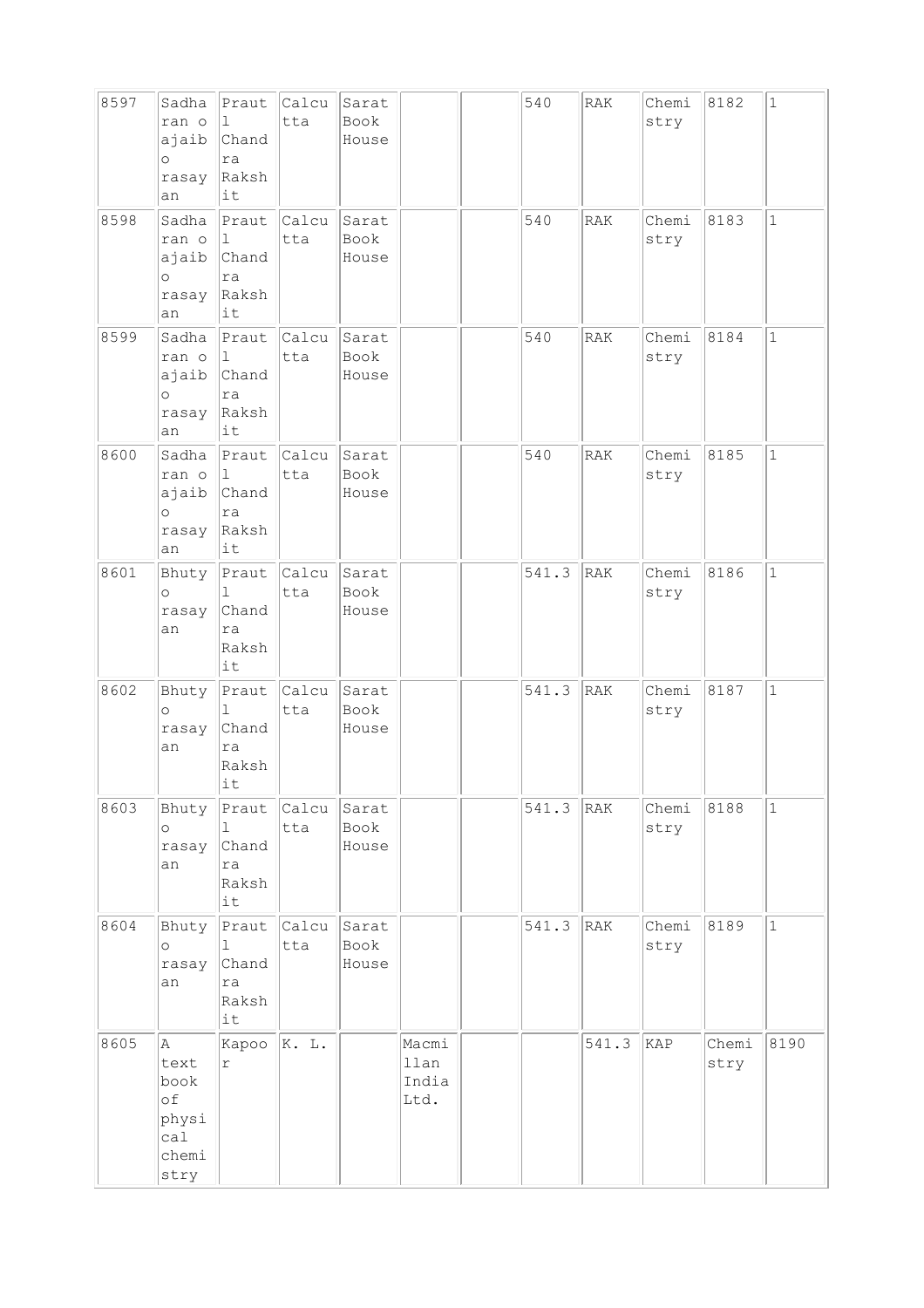| 8606 | A<br>text<br>book<br>of<br>physi<br>ca1<br>chemi<br>stry  | Kapoo<br>r                      | K. L.                |                                       | Macmi<br>llan<br>India<br>Ltd.                         |       | 541.3       | KAP           | Chemi<br>stry | 8191  |
|------|-----------------------------------------------------------|---------------------------------|----------------------|---------------------------------------|--------------------------------------------------------|-------|-------------|---------------|---------------|-------|
| 8607 | A.<br>text<br>book<br>of<br>physi<br>ca1<br>chemi<br>stry | Kapoo<br>$\Upsilon$             | K. L.                |                                       | Macmi<br>llan<br>India<br>Ltd.                         |       | 541.3       | KAP           | Chemi<br>stry | 8192  |
| 8608 | Α<br>text<br>book<br>of<br>physi<br>cal<br>chemi<br>stry  | Kapoo<br>$\Upsilon$             | K. L.                |                                       | Macmi<br>llan<br>India<br>Ltd.                         |       | 541.3       | KAP           | Chemi<br>stry | 8193  |
| 8609 | A<br>handb<br>ook<br>of<br>pract<br>ical<br>chemi<br>stry | Panig<br>rahi                   | S. K.                | Calcu<br>tta                          | Sarat<br>Book<br>House                                 |       | 543         | PAN           | Chemi<br>stry | 8194  |
| 8610 | Adv.<br>pract<br>org.<br>chemi<br>stry                    | Vishn<br>$\circ$ i              | N. K.                | New<br>Delhi                          | Vani<br>Educa<br>tiona<br>ı<br>Books                   |       |             | 543           | Chemi<br>stry | 8195  |
| 8611 | Α<br>text<br>book<br>of<br>physi<br>cal<br>chemi<br>stry  | Sharm $ K. K.$<br>a             |                      | New<br>Delhi                          | Vani<br>Educa<br>tiona<br>$\mathbf{1}$<br><b>Books</b> |       | 541.3       | SHA           | Chemi<br>stry | 8196  |
| 8612 | Physi<br>ca1<br>chemi<br>stry                             | Gilbe<br>rt W.<br>Caste<br>llan | New<br>Delhi         | Naros<br>a<br>Publi<br>shing<br>House |                                                        | 541.3 | CAS         | Chemi<br>stry | 8197          | $1\,$ |
| 8613 | Themo<br>dynam<br>ics<br>for<br>chemi<br>sts              | Glass<br>tone                   | Samue<br>$\mathbf 1$ | New<br>Delhi                          | Affil<br>iated<br>East-<br>West<br>Press<br>Pvt.       |       | 541.3<br>69 | GLA           | Chemi<br>stry | 8198  |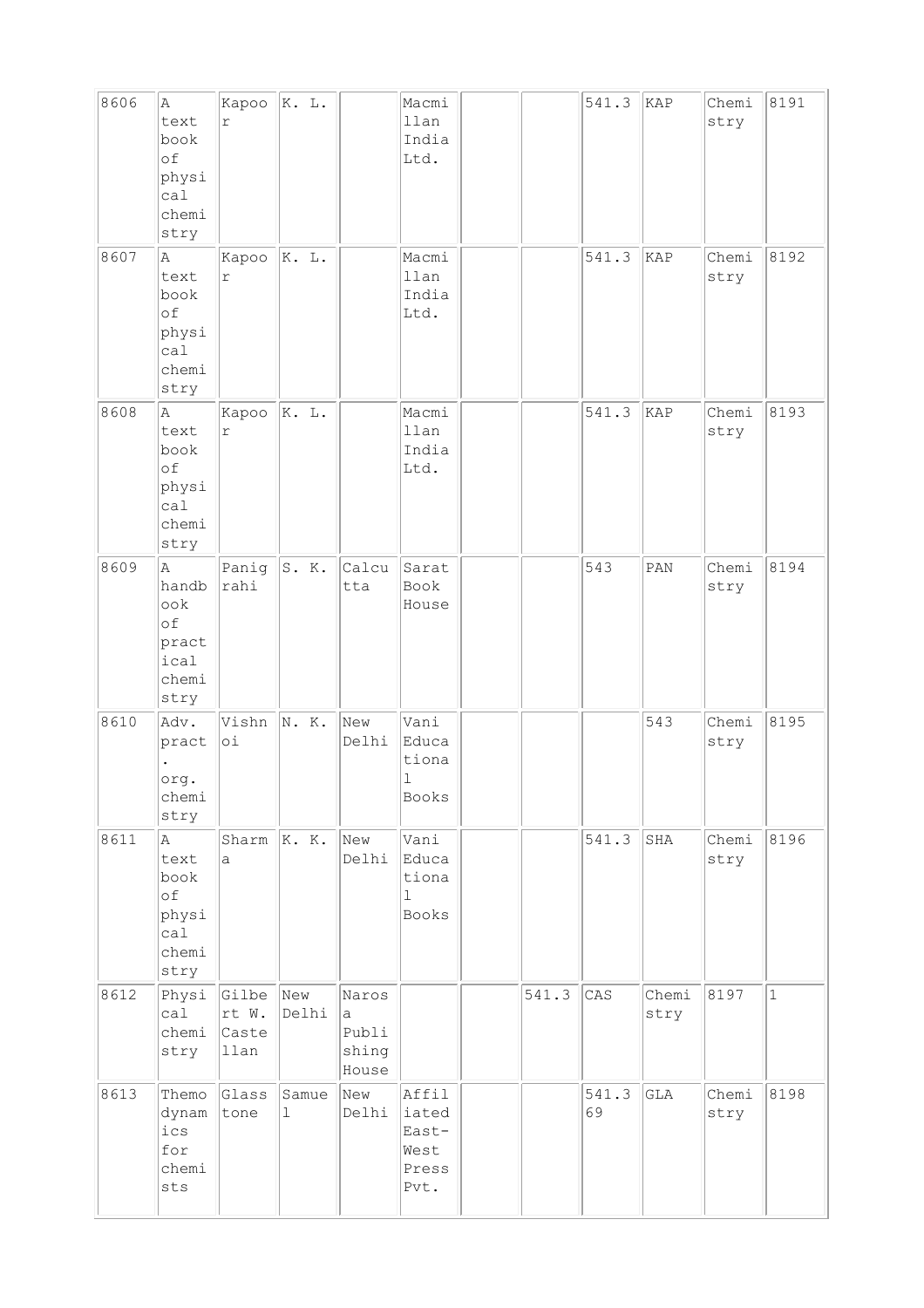|      |                                                                                                 |               |                 |              | Ltd.                                             |  |            |     |               |      |
|------|-------------------------------------------------------------------------------------------------|---------------|-----------------|--------------|--------------------------------------------------|--|------------|-----|---------------|------|
| 8614 | Pract<br>ical<br>org.<br>chemi<br>stry                                                          | Maun          | F. G.           | New<br>Delhi | Orien<br>It.<br>Longm<br>an<br>Ltd.              |  | 543        | MAU | Chemi<br>stry | 8199 |
| 8615 | Selec<br>ted<br>topic<br>s in<br>org.<br>chemi<br>stry                                          | Malik         | Juli            |              | $\texttt{S}$ .<br>Chand<br>& Co.<br>Pvt.<br>Ltd. |  | 547        | MAL | Chemi<br>stry | 8200 |
| 8616 | Essen<br>tials<br>of<br>nucle<br>ar<br>chemi<br>stry                                            | Arnik<br>ar   | H. J.           | Calcu<br>tta | Wiley<br>Easte<br>rn<br>Ltd.                     |  | 541.3<br>8 | ARN | Chemi<br>stry | 8201 |
| 8617 | Maste<br>ring<br>chemi<br>stry                                                                  | Crite<br>hlow | $P$ .           | Delhi        | Macmi<br>llan<br>Edn.<br>Ltd.                    |  | 540        | CRI | Chemi<br>stry | 8202 |
| 9056 | Spect<br>ral<br>and<br>chemi<br>cal<br>chara<br>cteri<br>satio<br>n of<br>org.<br>compo<br>unds | Sharm<br>a    | Y. R.           | New<br>Delhi | Kalya<br>hi<br>Publi<br>shers                    |  | 543.5      | SHA | Chemi<br>stry | 8641 |
| 9057 | Funda<br>Imenta<br>ls of<br>spect<br>ros<br>сору                                                | Naray<br>an   | B.              | Kolka<br>ta  | Allie<br>d<br>Publi<br>sher<br>Pvt.<br>Ltd.      |  | 543.5      | NAR | Chemi<br>stry | 8642 |
| 9058 | Org.<br>chemi<br>stry                                                                           | Tewar<br>i.   | Vishn<br>оi     | New<br>Delhi | Vikas<br>Publi<br>shing<br>House                 |  | 546        | TEW | Chemi<br>stry | 8643 |
| 9059 | Eleme<br>nts<br>оf<br>indus<br>trial<br>chemi<br>stry                                           | Mohap<br>atra | ${\mathbb G}$ . | New<br>Delhi | Kalya<br>ni<br>Publi<br>shers                    |  | 660        | MOH | Chemi<br>stry | 8644 |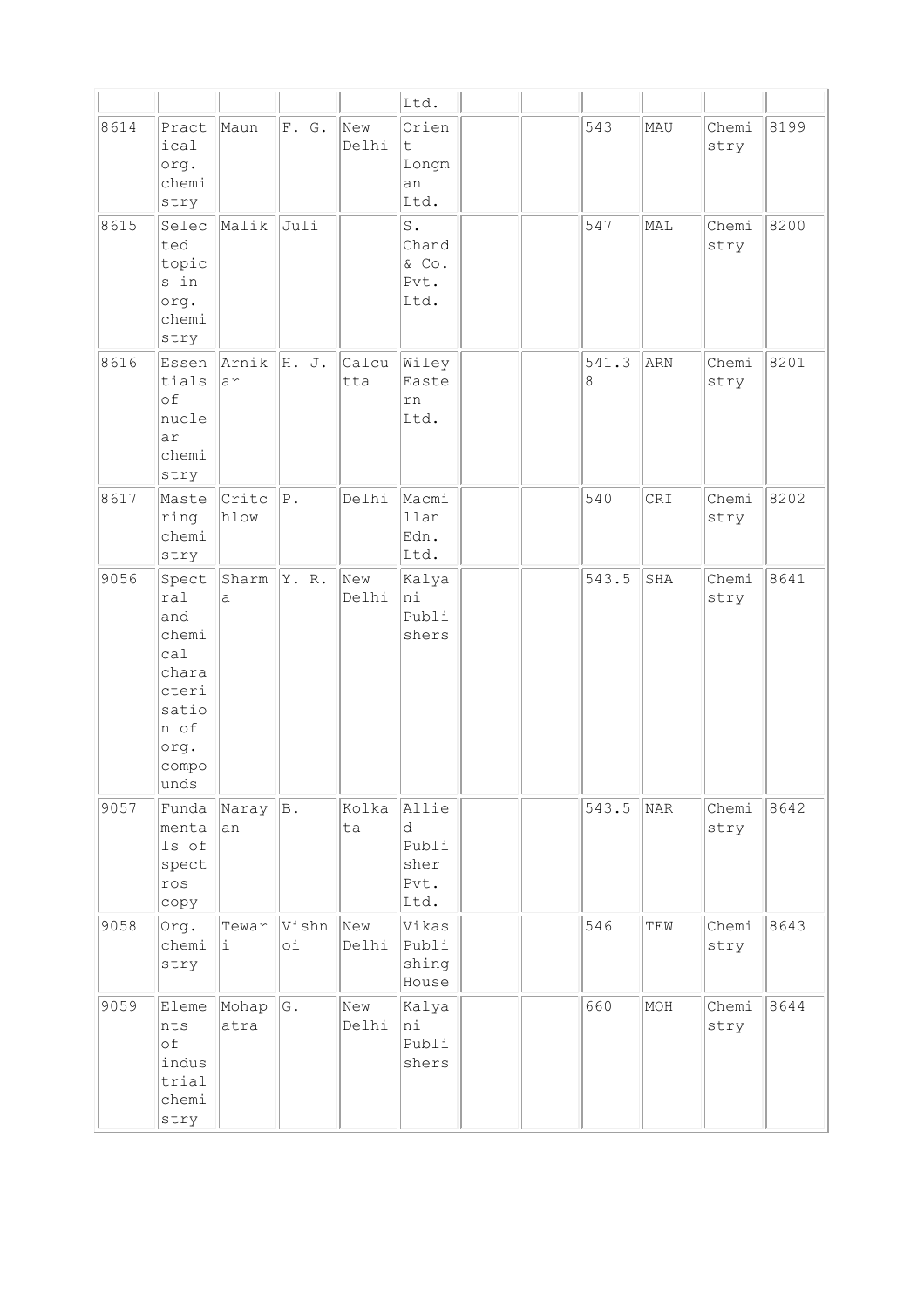| 9060 | J. b.<br>of<br>polym<br>er<br>scien<br>ce                 | Nayak P. L.         |                                    | New<br>Delhi           | Kalya<br>ni<br>Publi<br>shers            |  | 547.7 | NAY                         | Chemi<br>stry | 8645 |
|------|-----------------------------------------------------------|---------------------|------------------------------------|------------------------|------------------------------------------|--|-------|-----------------------------|---------------|------|
| 9061 | Α<br>hand<br>book<br>of<br>pract<br>ical<br>chemi<br>stry | Panig<br>rahi       | S. K.                              | Bhuba<br>neswa<br>rpur |                                          |  | 543   | PAN                         | Chemi<br>stry | 8646 |
| 9062 | Α<br>hand<br>book<br>of<br>pract<br>ical<br>chemi<br>stry | Panig<br>rahi       | S. K.                              | Bhuba<br>neswa<br>rpur |                                          |  | 543   | PAN                         | Chemi<br>stry | 8647 |
| 9063 | Org.<br>chemi<br>stry                                     | Rober<br>${\tt ts}$ | Stewa<br>rts                       | Calif<br>ornia         | W. A.<br>Benja<br>min<br>Inc.            |  | 547   | <b>ROB</b>                  | Chemi<br>stry | 8648 |
| 9064 | Physi<br>cal<br>chemi<br>stry                             | Sillo<br>cks        | C. G.                              |                        | E.L.B<br>$\cdot$ S .                     |  | 541.3 | SIL                         | Chemi<br>stry | 8649 |
| 9065 | Mod.<br>org.<br>chemi<br>stry                             | Norma<br>n          | R. O.<br>$\mathsf{C}$ .            | Londo<br>n             | <b>Bell</b><br>$\delta$<br>Hyman<br>Ltd. |  | 547   | NOR                         | Chemi<br>stry | 8650 |
| 9066 | Mod.<br>org.<br>chemi<br>stry                             | Norma<br> n         | $\mathbb{R}$ . O.<br>$\mathsf C$ . | Londo<br>n             | <b>Bell</b><br>$\delta$<br>Hyman<br>Ltd. |  | 547   | NOR                         | Chemi<br>stry | 8651 |
| 9166 | Physi<br>cal<br>chemi<br>stry                             | Atkin<br>S          | P. W.                              |                        | E. L.<br>B. S.                           |  | 541.3 | ATK                         | Chemi<br>stry | 8751 |
| 9213 | Org.<br>spect<br>rosco<br>ру                              | Kemp                | Willi<br>am                        |                        | E. L.<br>B. S.                           |  | 547   | $\mathop{\rm KEM}\nolimits$ | Chemi<br>stry | 8798 |
| 9214 | Adv.<br>pract<br>org.<br>chemi<br>stry                    | Vishn<br>оi         | N. K.                              | New<br>Delhi           | Vani<br>Educa<br>tiona<br>ı<br>Books     |  | 543   | VIS                         | Chemi<br>stry | 8799 |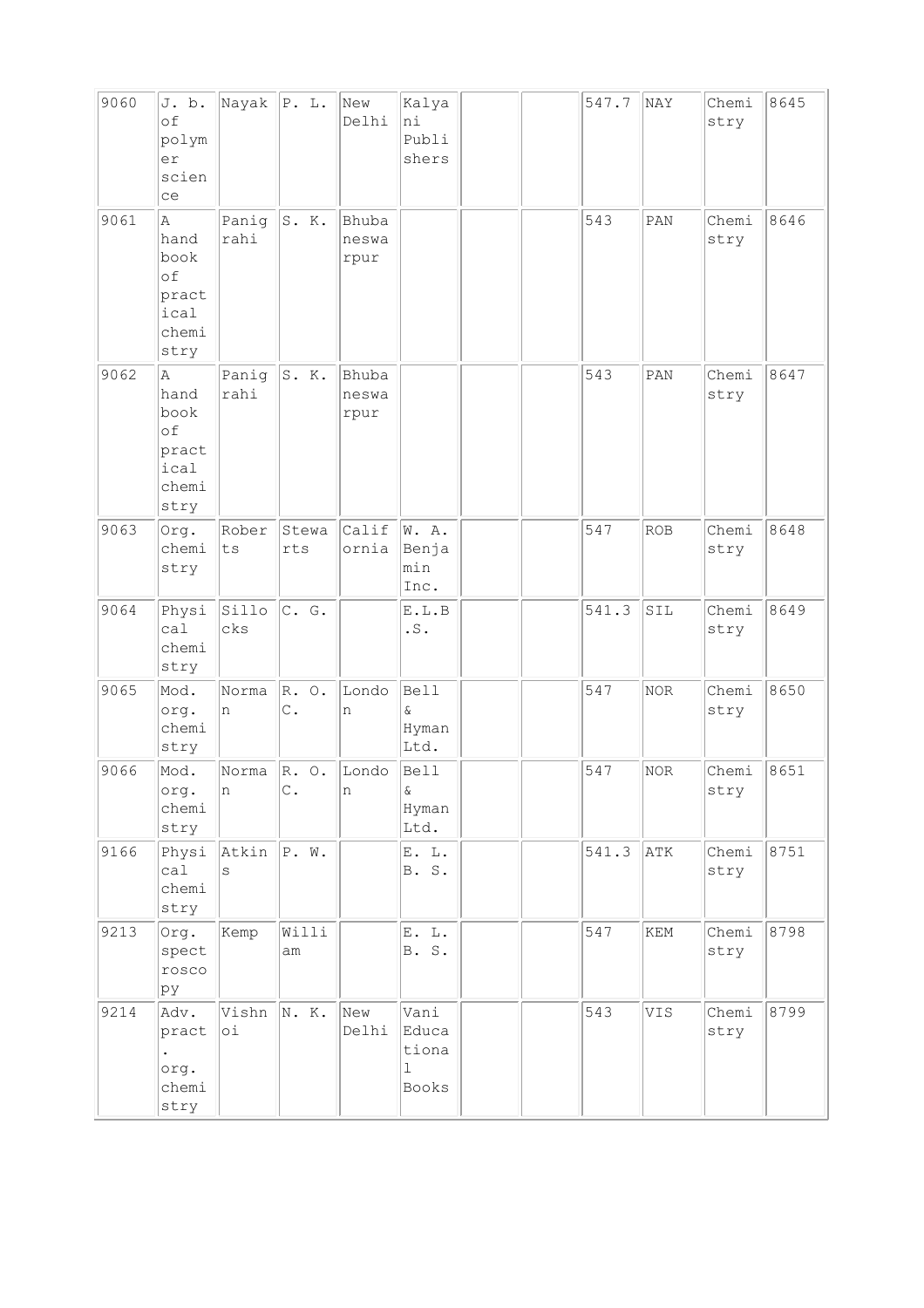| 9215 | Funda<br>menta<br>ls of<br>spect<br>rosco<br>þу             | Naray<br>an  | $\mathbb B$ .           | Calcu<br>tta | Allie<br>d<br>Publi<br>shers<br>Pvt.<br>Ltd.        |  | 543.1<br>5 | NAR                  | Chemi<br>stry | 8800 |
|------|-------------------------------------------------------------|--------------|-------------------------|--------------|-----------------------------------------------------|--|------------|----------------------|---------------|------|
| 9216 | Funda<br>menta<br>ls of<br>spect<br>rosco<br>þу             | Naray<br>an  | B.                      | Calcu<br>tta | Allie<br>d<br>Publi<br>shers<br>Pvt.<br>Ltd.        |  | 543.1<br>5 | NAR                  | Chemi<br>stry | 8801 |
| 9217 | Org.<br>synth<br>esis                                       | Irela<br>nd  | Rober<br>t E.           | New<br>Delhi | Prent<br>ice<br>Hall<br>of<br>India<br>Pvt.<br>Ltd. |  | 547        | IRE                  | Chemi<br>stry | 8802 |
| 9218 | Org.<br>synth<br>esis                                       | Irela<br>nd  | Rober<br>t E.           | New<br>Delhi | Prent<br>ice<br>Hall<br>of<br>India<br>Pvt.<br>Ltd. |  | 547        | IRE                  | Chemi<br>stry | 8803 |
| 9219 | Struc<br>ture<br>of<br>org.<br>molec<br>ules                | Allin<br>ger | Norma<br>n L.           | New<br>Delhi | Prent<br>ice<br>Hall<br>of<br>India<br>Pvt.<br>Ltd. |  | 547        | ALL                  | Chemi<br>stry | 8804 |
| 9220 | Struc<br>ture<br>of<br>org.<br>molec<br>ules                | Allin<br>ger | Norma<br>n L.           | New<br>Delhi | Prent<br>ice<br>Hall<br>оf<br>India<br>Pvt.<br>Ltd. |  | 547        | ALL                  | Chemi<br>stry | 8805 |
| 9221 | The<br>chemi<br>stry<br>of<br>carbe<br>nyl<br>compo<br>unds | Gutsc<br>he  | $\mathtt{C}$ .<br>David | New<br>Delhi | Prent<br>ice<br>Hall<br>оf<br>India<br>Pvt.<br>Ltd. |  | 547        | GUT                  | Chemi<br>stry | 8806 |
| 9222 | The<br>chemi<br>stry<br>оf<br>carbe<br>nyl<br>compo<br>unds | Gutsc<br>he  | $\mathbb{C}$ .<br>David | New<br>Delhi | Prent<br>ice<br>Hall<br>оf<br>India<br>Pvt.<br>Ltd. |  | 547        | $\operatorname{GUT}$ | Chemi<br>stry | 8807 |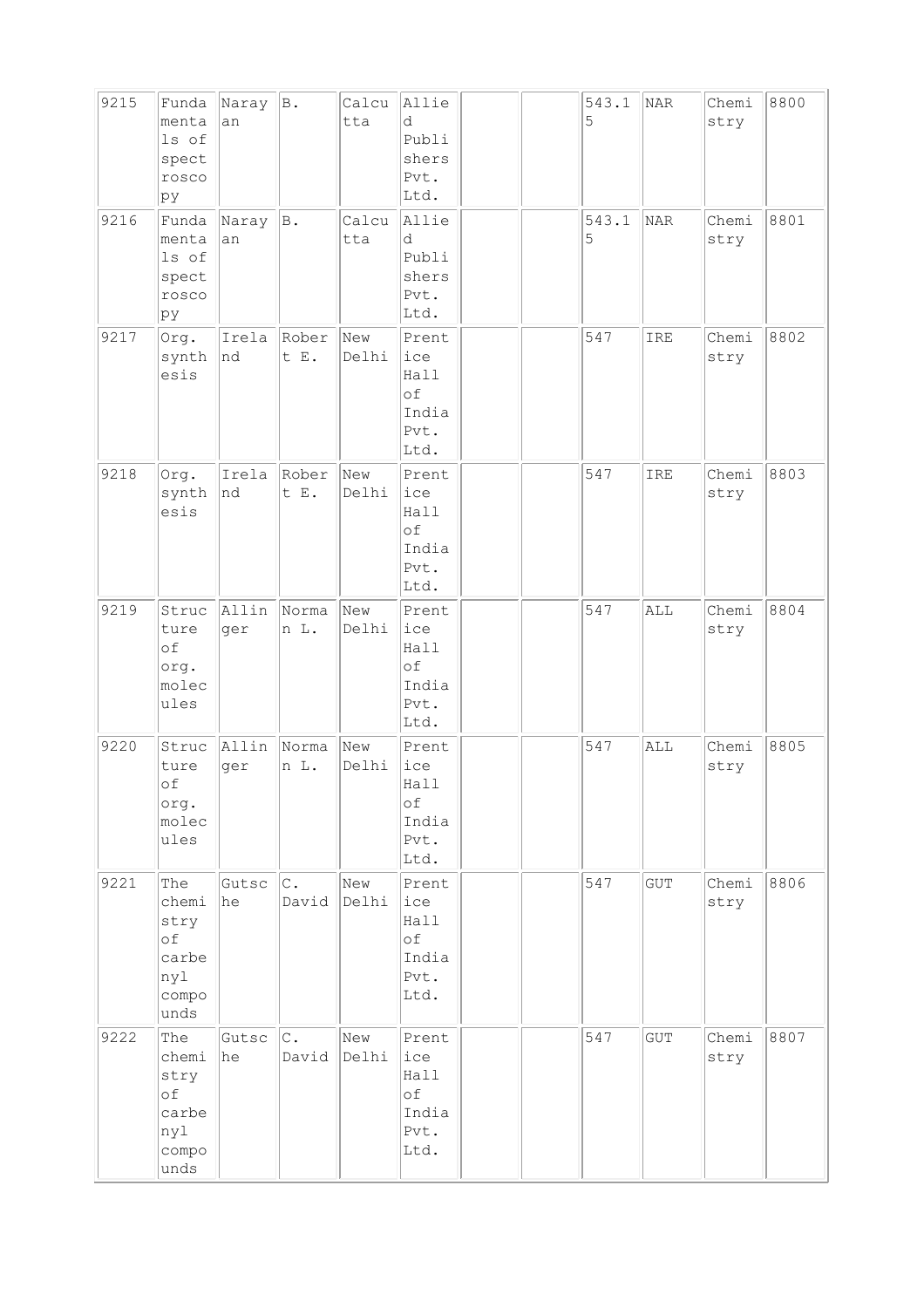| 9223 | Funda<br>menta<br>ls of<br>qrgan<br>$i$ c<br>chemi<br>stry                   | Nesme<br>yanov                                                           | A.N.          | Mosco<br>W   | Mir<br>Publi<br>shers            |                                             | 547   | NES | Chemi<br>stry | 8808          |
|------|------------------------------------------------------------------------------|--------------------------------------------------------------------------|---------------|--------------|----------------------------------|---------------------------------------------|-------|-----|---------------|---------------|
| 9224 | Funda<br>menta<br>ls of<br>qrgan<br>$i\,c$<br>chemi<br>stry                  | Nesme<br>yanov                                                           | A. N.         | Mosco<br>W   | Mir<br>Publi<br>shers            |                                             | 547   | NES | Chemi<br>stry | 8809          |
| 9225 | Syste<br>matic<br>quali<br>tativ<br>$\in$<br>organ<br>$i\,c$<br>analy<br>sis | Middl<br>eton                                                            | Η.            | Calcu<br>tta | Radha<br>Publi<br>shing<br>House |                                             | 543.1 | MID | Chemi<br>stry | 8810          |
| 9226 | Syste<br>matic<br>quali<br>tativ<br>e<br>organ<br>$i$ c<br>analy<br>sis      | Middl<br>eton                                                            | Η.            | Calcu<br>tta | Radha<br>Publi<br>shing<br>House |                                             | 543.1 | MID | Chemi<br>stry | 8811          |
| 9227 | Spect<br>ral<br>& amp                                                        | chemi<br>cal<br>chara<br>cleri<br>satio<br>n of<br>org.<br>compo<br>unds | Sharm<br>a    | J.R.         | New<br>Delhi                     | Kalya<br>hi<br>Publi<br>shers               |       | 547 | SHA           | Chemi<br>stry |
| 9228 | Selec<br>ted<br>jopic<br>s in<br>inorg<br>chemi<br>stry                      | Malik                                                                    | Juli<br>& amp | Maden        | New<br>Delhi                     | $\texttt{S}$ .<br>Chand<br>$\&$ Co.<br>Ltd. |       | 546 | MAL           | Chemi<br>stry |
| 9229 | Selec<br>ted<br>jopic<br>s in<br>inorg<br>chemi<br>stry                      | Malik                                                                    | Juli<br>& amp | Maden        | New<br>Delhi                     | $\mathtt{S}$ .<br>Chand<br>$\&$ Co.<br>Ltd. |       | 546 | MAL           | Chemi<br>stry |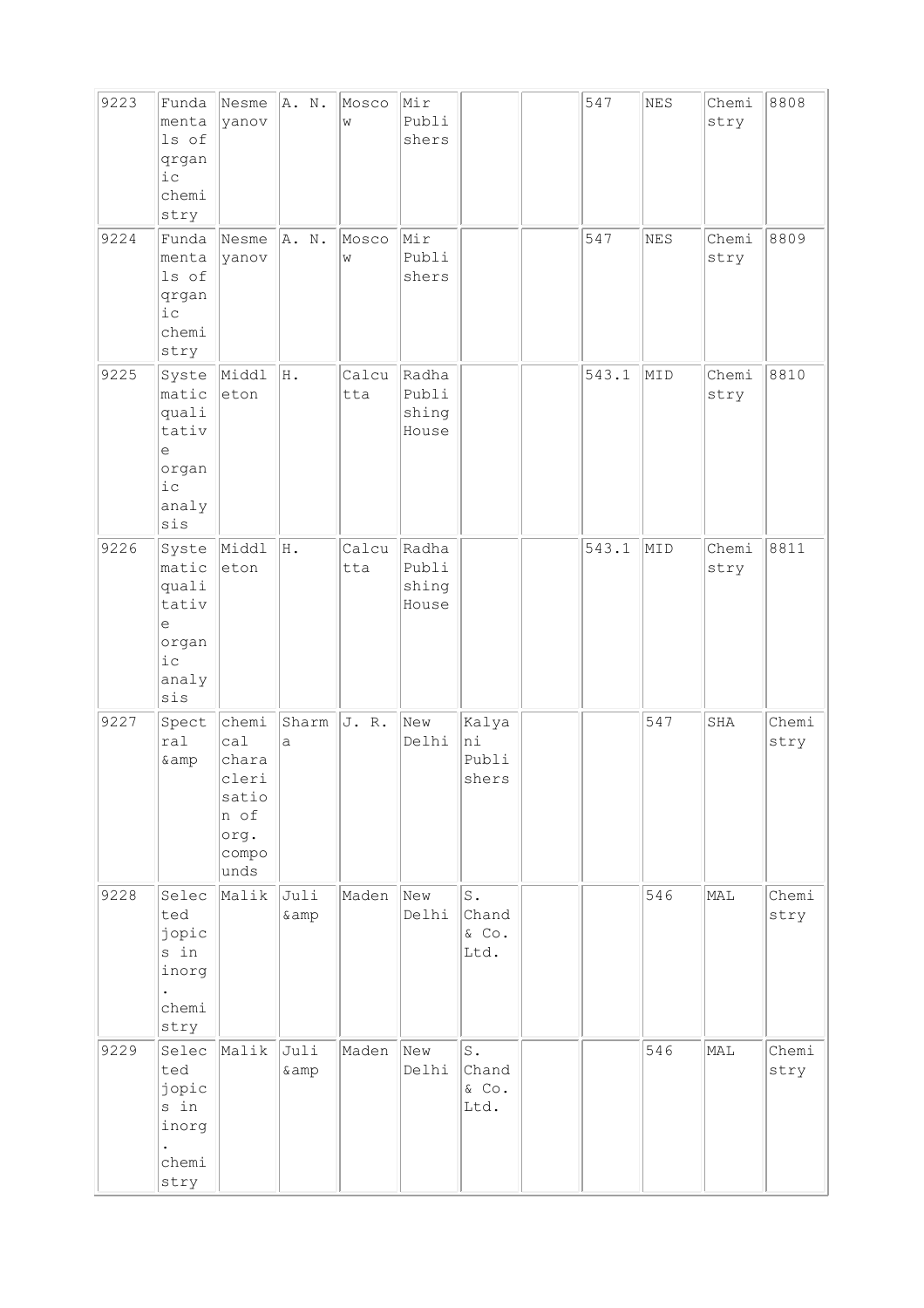| 9230 | Selec<br>ted<br>jopic<br>s in<br>inorg<br>chemi<br>stry | Malik                  | Juli<br>& amp  | Maden                        | New<br>Delhi                                        | $\mathbb S$ .<br>Chand<br>& Co.<br>Ltd.             |     |       | 546           | MAL           | Chemi<br>stry |
|------|---------------------------------------------------------|------------------------|----------------|------------------------------|-----------------------------------------------------|-----------------------------------------------------|-----|-------|---------------|---------------|---------------|
| 9231 | Physi<br>ca1<br>chemi<br>stry                           | Caste<br>llan          | G. W.          | New<br>Delhi                 | Naros<br>а<br>Pub.<br>House                         |                                                     |     | 543.1 | CAS           | Chemi<br>stry | 8816          |
| 9232 | Physi<br>ca1<br>chemi<br>stry                           | Caste<br>llan          | G. W.          | New<br>Delhi                 | Naros<br>a<br>Pub.<br>House                         |                                                     |     | 543.1 | CAS           | Chemi<br>stry | 8817          |
| 9233 | Physi<br>ca1<br>chemi<br>stry                           | Caste<br>llan          | G. W.          | New<br>Delhi                 | Naros<br>a<br>Pub.<br>House                         |                                                     |     | 543.1 | CAS           | Chemi<br>stry | 8818          |
| 9351 | Mod.<br>inorg<br>chemi<br>stry                          | Jolly                  | Willi<br>am L. | New<br>Delhi                 | McGra<br>W<br>Hill<br>Book<br>Co.                   |                                                     |     | 546   | JOL           | Chemi<br>stry | 8936          |
| 9352 | Basic<br>physi<br>cal<br>chem.                          | Moore                  | Water<br>J.    | New<br>Delhi                 | Pnent<br>ice<br>Hall<br>of<br>India<br>Pvt.<br>Ltd. |                                                     |     | 541.3 | MOO           | Chemi<br>stry | 8937          |
| 9353 | Molec<br>ular<br>react<br>ions<br>& amp                 | photo<br>chemi<br>stry | Depuy          | Charl<br>es H.               | New<br>Delhi                                        | Pnent<br>ice<br>Hall<br>оf<br>India<br>Pvt.<br>Ltd. |     |       | 541.3         | DEP           | Chemi<br>stry |
| 9354 | Strue<br>tures<br>of<br>org.<br>molec<br>ules           | Allin<br>her           | Norma<br>n L.  | New<br>Delhi                 | Pnent<br>ice<br>Hall<br>of<br>India<br>Pvt.<br>Ltd. |                                                     |     | 547   | ALL           | Chemi<br>stry | 8939          |
| 9355 | Α<br>text<br>book<br>of<br>phy.<br>chem.                | Negi                   | A. S.          | New<br>Delhi                 | Wiley<br>Easte<br>rn<br>Ltd.                        |                                                     |     | 541.3 | NEG           | Chemi<br>stry | 8940          |
| 9356 | Basic<br>inorg<br>chem.                                 | Cotto<br>n             | New<br>Delhi   | Wiley<br>Easte<br>rn<br>Ltd. |                                                     |                                                     | 546 | COT   | Chemi<br>stry | 8941          | $\mathbf{1}$  |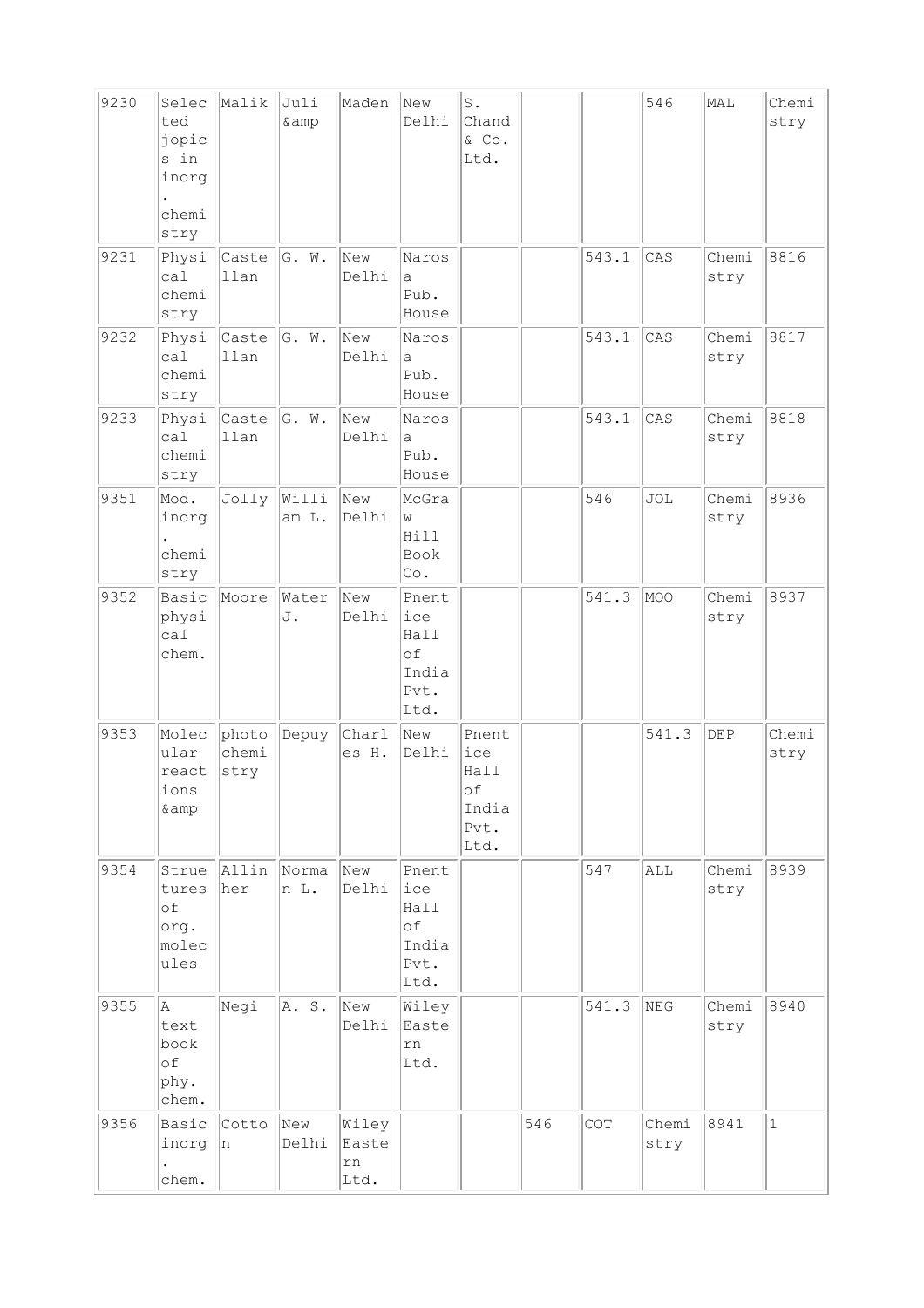| 9357 | The<br>synth<br>etic<br>eleme<br>nts                                     | De                              | Anil<br>Kr.   | New<br>Delhi | Wiley<br>Easte<br>rn<br>Ltd.                             |                                                   | 547   | $\rm{DE}$  | Chemi<br>stry | 8942          |
|------|--------------------------------------------------------------------------|---------------------------------|---------------|--------------|----------------------------------------------------------|---------------------------------------------------|-------|------------|---------------|---------------|
| 9358 | la.<br>text<br>book<br>phy.<br>chem.                                     | Adams<br>on                     | A. W.         | Londo<br>n   | Acade<br>$ $ mic<br>Press<br>Colle<br>ge<br>Divis<br>ion |                                                   | 541.3 | ADA        | Chemi<br>stry | 8943          |
| 9359 | Conce<br>pts<br>& amp                                                    | model<br>s of<br>inorg<br>.chem | Dougl<br>as   | Bodic<br>Ε.  | Calcu<br>tta                                             | Oxfor<br>d IBH<br>Pub.<br>Co.<br>Pvt.<br>Ltd.     |       | 546        | <b>DOU</b>    | Chemi<br>stry |
| 9360 | Princ<br>iples<br>of<br>phy.<br>chem.                                    | Maron                           | Samua<br>1 H. | Calcu<br>tta | Oxfor<br>d IBH<br>Pub.<br>Co.<br>Pvt.<br>Ltd.            |                                                   | 541.3 | MAR        | Chemi<br>stry | 8945          |
| 9361 | Indus<br>trial<br>chemi<br>stry                                          | Chakr<br>abort<br>У             | B. N.         | Calcu<br>tta | Oxfor<br>d IBH<br>Pub.<br>Co.<br>Pvt.<br>Ltd.            |                                                   | 661   | <b>CHA</b> | Chemi<br>stry | 8946          |
| 9362 | Intro<br>ducto<br>ry<br>quant<br>um.<br>chem.                            | Chand<br>ra                     | A. K.         | New<br>Delhi | Tata<br>McGra<br>W<br>Hill<br>Pvt.<br>Co.<br>Ltd.        |                                                   | 543   | CHA        | Chemi<br>stry | 8947          |
| 9363 | Spect<br>rosco<br>pic<br>metho<br>d in<br>org.<br>chem.                  | Willi<br>ams                    | Dndle<br>У    | H.           | New<br>Delhi                                             | Tata<br>McGra<br>W<br>Hill<br>Pvt.<br>Co.<br>Ltd. |       | 547        | WIL           | Chemi<br>stry |
| 9364 | Theor<br>etica<br>$\mathbf{1}$<br>princ<br>iples<br>оf<br>inorg<br>chem. | Manku                           | GS.           |              | Tata<br>McGra<br>W<br>Hill<br>Pvt.<br>Co.<br>Ltd.        |                                                   | 546   | MAN        | Chemi<br>stry | 8949          |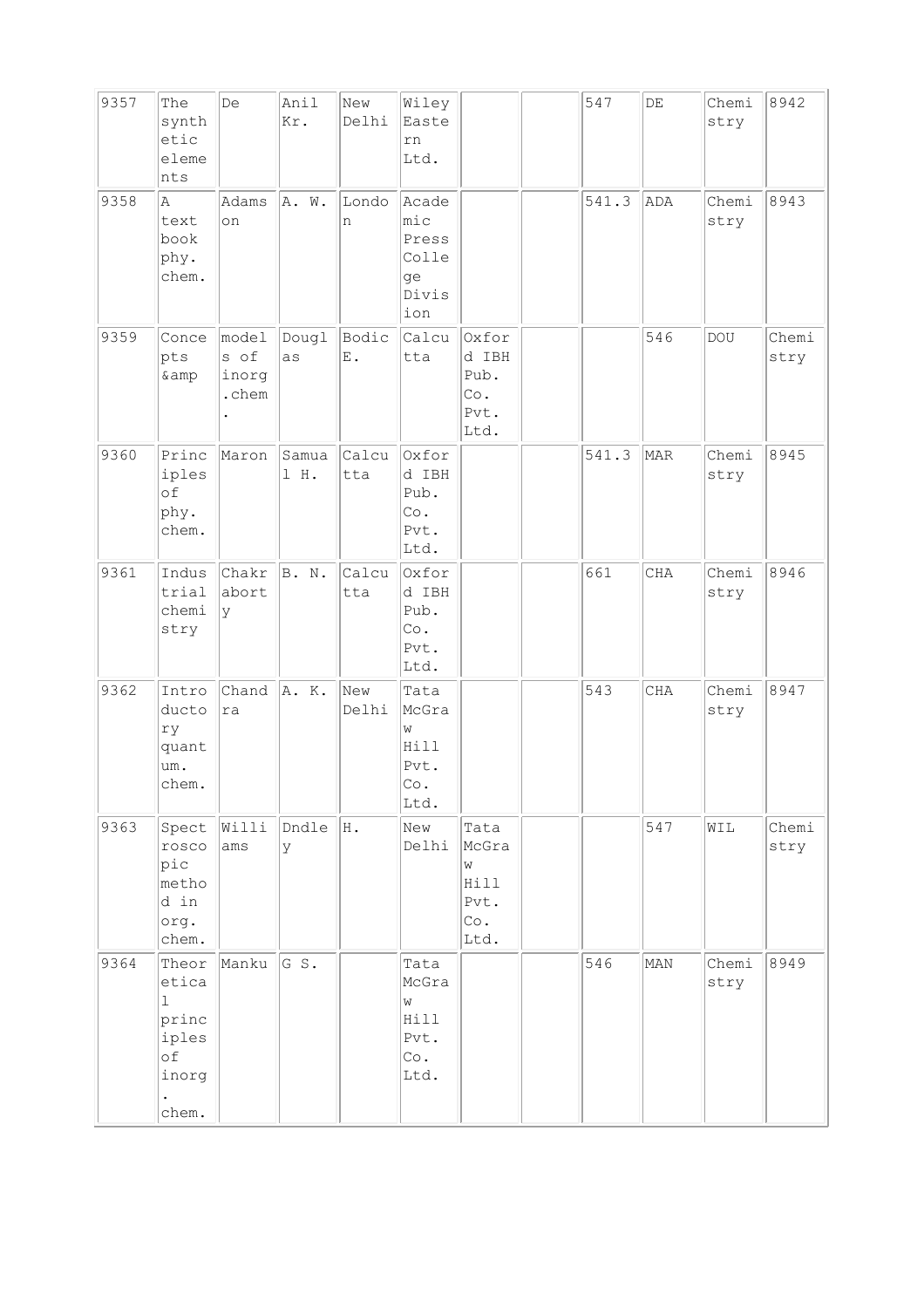| 9365 | Moder<br>n<br>org.<br>chem.                                                               | Griff<br>in                                   | Rodge<br>r W. | New<br>Delhi                                            | McGra<br>W<br>Hill<br>Book<br>Co.                    |       | 547        | GRI           | Chemi<br>stry | 8950         |
|------|-------------------------------------------------------------------------------------------|-----------------------------------------------|---------------|---------------------------------------------------------|------------------------------------------------------|-------|------------|---------------|---------------|--------------|
| 9366 | Phy.<br>chem.                                                                             | Atkin<br>S                                    | P. W.         |                                                         | <b>ELBS</b><br>T<br>0.0.<br>${\mathbb P}$ .          |       | 541.3      | ATK           | Chemi<br>stry | 8951         |
| 9367 | Mod.<br>inorg<br>chem.                                                                    | Liptr<br>$\circ t$                            | G. F.         |                                                         | <b>ELBS</b><br>$\sqrt{2}$<br>0.0.<br>${\mathbb P}$ . |       | 546        | LIP           | Chemi<br>stry | 8952         |
| 9368 | Jaibo<br>rasay<br>an                                                                      | Kanil<br>a1<br>Mukho<br>padhy<br>ay           | Calcu<br>tta  | W. B.<br>$\operatorname{\mathsf{S}}$ .<br>Book<br>Board |                                                      | 547   | MUK        | Chemi<br>stry | 8953          | $\mathbf{1}$ |
| 9369 | Jaibo<br>rasay<br>an                                                                      | Kanil<br>al<br>Mukho<br>padhy<br>ay           | Calcu<br>tta  | W. B.<br>$\texttt{S}$ .<br>Book<br>Board                |                                                      | 547   | MUK        | Chemi<br>stry | 8954          | $\mathbf{1}$ |
| 9370 | Matri<br>$c\mathbf{k}$<br>bishl<br>awsha<br>n<br>padha<br>dhati<br>$\circ$<br>prayo<br>ge | Aribi<br>ndu<br>Das                           | Calcu<br>tta  | W. B.<br>$\mathtt{S}$ .<br>Book<br>Board                |                                                      | 543   | DAS        | Chemi<br>stry | 8955          | $\mathbf 1$  |
| 9371 | Uroni<br>umar<br>opara                                                                    | Anil<br>Kumar<br>Dey                          | Calcu<br>tta  | W. B.<br>$S$ .<br>Book<br>Board                         |                                                      | 546   | DEY        | Chemi<br>stry | 8956          | $\mathbf{1}$ |
| 9372 | Baboh<br>arik<br>jaibo<br>rasay<br>an                                                     | Jiban<br>Ranja<br>In.<br>Bhatt<br>achar<br>ya | Calcu<br>tta  | W. B.<br>$\operatorname{\mathsf{S}}$ .<br>Book<br>Board |                                                      | 547   | <b>BHA</b> | Chemi<br>stry | 8957          | $\vert$ 1    |
| 9373 | Bhuty<br>$\circ$<br>rasay<br>$an -$<br>nirba<br>chito<br>parja<br>lУ                      | Nitya<br>nanda<br>Kundu                       | Calcu<br>tta  | W. B.<br>$\operatorname{\mathsf{S}}$ .<br>Book<br>Board |                                                      | 541.3 | KUN        | Chemi<br>stry | 8958          | $\mathbf{1}$ |
| 9374 | Baisl<br>ashik<br>rasay<br>an                                                             | Anil<br>Kumar<br>Dey                          | Calcu<br>tta  | W. B.<br>${\tt S}$ .<br>Book<br>Board                   |                                                      | 543   | DEY        | Chemi<br>stry | 8959          | $\mathbf{1}$ |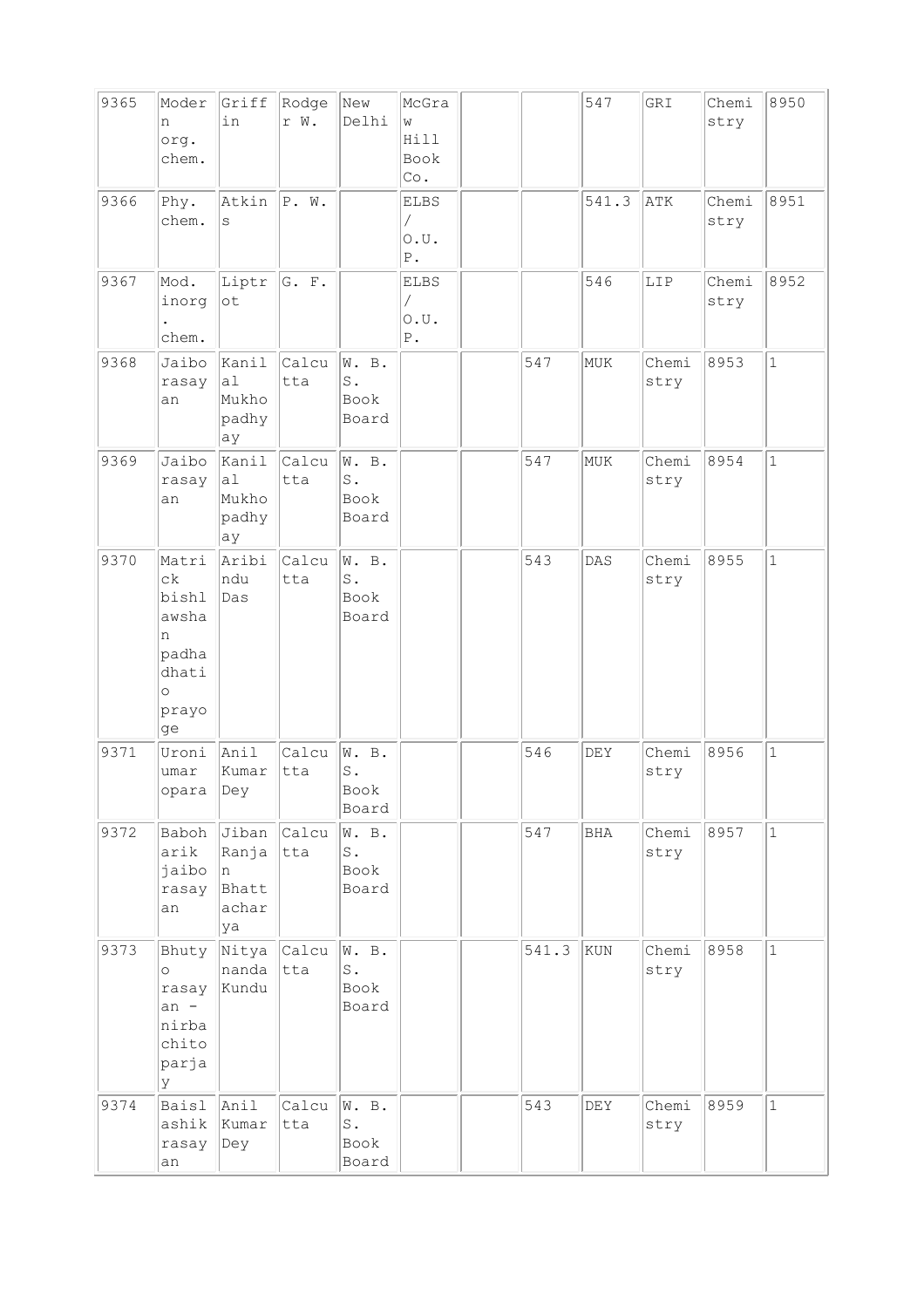| 9375 | Rasay<br>anar<br>porib<br>hasa                                                                   | Kanai<br>lal<br>Mukho<br>padhy<br> ay   | Calcu<br>tta           | W. B.<br>$\texttt{S}$ .<br>Book<br>Board |                                                        | 540   | MUK         | Chemi<br>stry | 8960          | $\mathbf{1}$ |
|------|--------------------------------------------------------------------------------------------------|-----------------------------------------|------------------------|------------------------------------------|--------------------------------------------------------|-------|-------------|---------------|---------------|--------------|
| 9376 | Bhuty<br>$\circ$<br>rasay<br>an                                                                  | Putul<br>Chand<br>ra<br>Raksh<br>it     | Calcu<br>tta           | Sarat<br>Book<br>House                   |                                                        | 541.3 | RAK         | Chemi<br>stry | 8961          | $\mathbf{1}$ |
| 9377 | Bhuty<br>$\circ$<br>rasay<br>an                                                                  | Putul<br>Chand<br>ra<br>Raksh<br>it     | Calcu<br>tta           | Sarat<br>Book<br>House                   |                                                        | 541.3 | RAK         | Chemi<br>stry | 8962          | $\mathbf{1}$ |
| 9825 | Chemi<br>stry<br>of<br>the<br>eleme<br>nts                                                       | Green<br>wood                           | N. N.                  |                                          | Pergo<br>mon<br>Press                                  |       | 546         | <b>GRE</b>    | Chemi<br>stry | 9410         |
| 9826 | Therm<br>odyna<br>mics<br>for<br>the<br>chemi<br>sts                                             | Glass<br>tone                           | Sanne<br>1             |                                          | Affil<br>iated<br>East<br>Wast<br>Press<br>(P)<br>Ltd. |       | 541.3<br>69 | <b>GLA</b>    | Chemi<br>stry | 9411         |
| 9833 | Chemi<br>ca1<br>kinet<br>ics                                                                     | Laidl<br>er                             | Keith<br>J.            | New<br>York                              | Harpe<br>r &<br>Row<br>Publi<br>shers                  |       | 541.3<br>94 | LAI           | Chemi<br>stry | 9418         |
| 9834 | Organ<br>1C<br>chemi<br>stry                                                                     | Finar                                   | I. L.                  |                                          | <b>ELBS</b>                                            |       | 547         | FIN           | Chemi<br>stry | 9419         |
| 9835 | Physi<br>ca1<br>chemi<br>stry                                                                    | $\lambda$ tkin $\Vert P. W. \Vert$<br>S |                        |                                          | ELBS                                                   |       | 541.3       | ATK           | Chemi<br>stry | 9420         |
| 9836 | Physi<br>cal<br>chemi<br>stry                                                                    | $Raksh$ $P. C.$<br>it                   |                        | Kolka<br>ta                              | Sarat<br>Book<br>House                                 |       | 541.3       | RAK           | Chemi<br>stry | 9421         |
| 9837 | Appli<br>catio<br>ns of<br>absor<br>btion<br>spect<br>rosco<br>py of<br>organ<br>$i\,c$<br>compo | Dyer                                    | John<br>$\mathbb{R}$ . | New<br>Delhi                             | Prent<br>lice<br>Hall<br>оf<br>India<br>(P)<br>Ltd.    |       | 547         | <b>DYE</b>    | Chemi<br>stry | 9422         |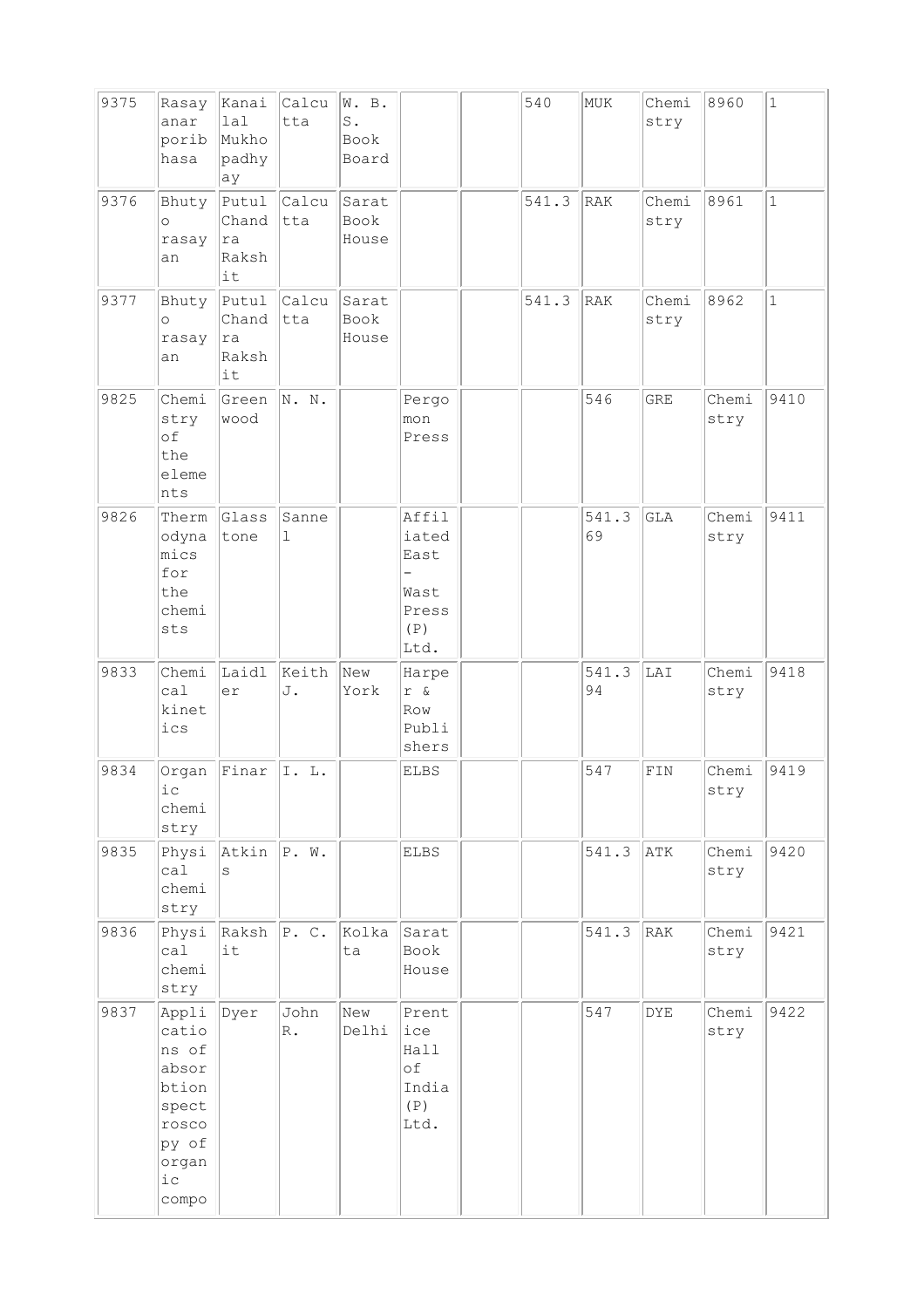|      | unds                                                                                |                                                      |                         |              |                                                        |                                   |             |            |                |               |
|------|-------------------------------------------------------------------------------------|------------------------------------------------------|-------------------------|--------------|--------------------------------------------------------|-----------------------------------|-------------|------------|----------------|---------------|
| 9838 | Probl<br>ems<br>&                                                                   | their<br>solut<br>ion<br>in<br>org.<br>compo<br>unds | Finar                   | I. L.        | New<br>Delhi                                           | Orien<br>t<br>Longm<br>an<br>Ltd. |             | 547        | $\texttt{FIN}$ | Chemi<br>stry |
| 9839 | Synth<br>etic<br>org.<br>chemi<br>stry                                              | Chatw<br>a1                                          | Gurde<br>ep R.          | New<br>Delhi | Himal<br>aya<br>Pub.<br>House                          |                                   | 547         | CHA        | Chemi<br>stry  | 9424          |
| 9840 | Basic<br>phy.<br>chemi<br>stry                                                      | Moore                                                | Walte<br>r J.           | New<br>Delhi | Prent<br>ic<br>Hall<br>of<br>India<br>(P)<br>Ltd.      |                                   | 541.3       | MOO        | Chemi<br>stry  | 9425          |
| 9841 | React<br>ion<br>mecha<br>nism<br>and<br>reage<br>nts<br>in<br>org.<br>chemi<br>stry | Chatw<br>a1                                          | G. R.                   | New<br>Delhi | Himal<br>aya<br>Pub.<br>House                          |                                   | 547         | CHA        | Chemi<br>stry  | 9426          |
| 9842 | An<br>intro<br>d. to<br>chemi<br>ca1<br>therm<br>odyna<br>mics                      | Rasto<br>gi                                          | R. P.                   | New<br>Delhi | Vikas<br>Pub.<br>House<br>(P)<br>Ltd.                  |                                   | 541.3<br>69 | <b>RAS</b> | Chemi<br>stry  | 9427          |
| 9843 | Exper<br>iment<br>s in<br>gen.<br>chem.                                             | Rao                                                  | C. N.<br>$\mathbb{R}$ . | New<br>Delhi | Affil<br>iated<br>East<br>West<br>Press<br>(P)<br>Ltd. |                                   | 543         | <b>RAO</b> | Chemi<br>stry  | 9428          |
| 9844 | Therm<br>odyna<br>mics                                                              | Raksh<br>lit                                         | P. C.                   | Calcu<br>tta | The<br>New<br>Book<br>Stall                            |                                   | 536         | RAK        | Chemi<br>stry  | 9429          |
| 9845 | Therm<br>odyna<br>mics                                                              | $Raksh$ $P. C.$<br>it                                |                         | Calcu<br>tta | The<br>New<br>Book<br>Stall                            |                                   | 536         | RAK        | Chemi<br>stry  | 9430          |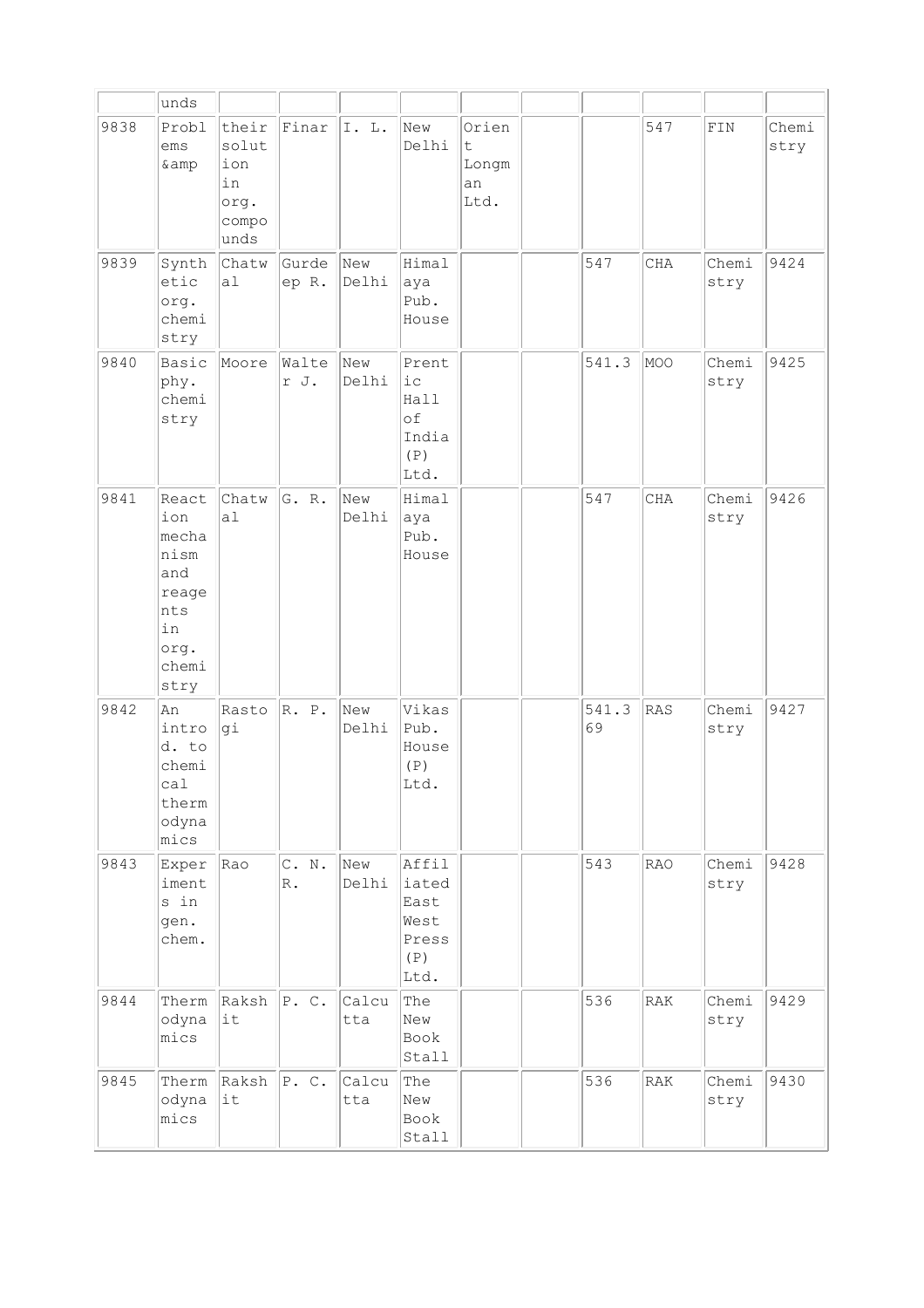| 9846  | Bhuty<br>$\circ$<br>rasay<br>an              | Putul<br>Chand<br>ra<br>Raksh<br>it                 | Calcu<br>tta     | Sarat<br>Book<br>House          |                                                    | 541.3 | RAK            | Chemi<br>stry | 9431          | $1\,$        |
|-------|----------------------------------------------|-----------------------------------------------------|------------------|---------------------------------|----------------------------------------------------|-------|----------------|---------------|---------------|--------------|
| 9847  | Bhuty<br>$\circ$<br>rasay<br>an              | Putul<br>Chand<br>ra<br>Raksh<br>it                 | Calcu<br>tta     | Sarat<br>Book<br>House          |                                                    | 541.3 | RAK            | Chemi<br>stry | 9432          | $\mathbf 1$  |
| 9848  | Study<br>guide<br>to<br>org.<br>chem.        | Morri<br>son                                        | R. T.            | New<br>Delhi                    | Prent<br>ice<br>Hall<br>of<br>India<br>(P)<br>Ltd. |       | 547            | MOR           | Chemi<br>stry | 9433         |
| 9883  | U.m.<br>rasay<br>an                          | Bhatt<br>achar<br>ya                                | Kolka<br>ta      | Publi<br>shing<br>Syndi<br>cate |                                                    | 540   | <b>BHA</b>     | Chemi<br>stry | 9468          | $\mathbf{1}$ |
| 9884  | U. m.<br>rasay<br>an                         | Bhatt<br>achar<br>ya                                | Kolka<br>ta      | Publi<br>shing<br>Syndi<br>cate |                                                    | 540   | <b>BHA</b>     | Chemi<br>stry | 9469          | $\mathbf{1}$ |
| 9885  | U.m.<br>rasay<br>an                          | Bhatt<br>achar<br>ya                                | Kolka<br>ta      | Publi<br>shing<br>Syndi<br>cate |                                                    | 540   | <b>BHA</b>     | Chemi<br>stry | 9470          | $\mathbf{1}$ |
| 9886  | Intro<br>d. to<br>chemi<br>stry<br>(h.s)     | Das                                                 | Ranji<br>t       | Kolka<br>ta                     | Orien<br>tal<br>Book<br>Co.                        |       | 540            | DAS           | Chemi<br>stry | 9471         |
| 9887  | Intro<br>d. to<br>chemi<br>stry<br>(h.s)     | Das                                                 | Ranji<br>$\sf t$ | Kolka<br>ta                     | Orien<br>tal<br>Book<br>$\circ$ .                  |       | 540            | DAS           | Chemi<br>stry | 9472         |
| 9888  | $\mathtt{U}$ . $\mathtt{m}$ .<br>rasay<br>an | Ranji<br>t Das                                      | Kolka<br>ta      | Orien<br>tal<br>Book<br>Co.     |                                                    | 540   | $\mathtt{DAS}$ | Chemi<br>stry | 9473          | $\mathbf{1}$ |
| 9889  | U.m.<br>rasay<br>an                          | Ranji<br>t Das                                      | Kolka<br>ta      | Orien<br>tal<br>Book<br>Co.     |                                                    | 540   | $\mathtt{DAS}$ | Chemi<br>stry | 9474          | $\mathbf{1}$ |
| 10089 | Bhout<br>а<br>rasay<br>an                    | Protu<br>$\mathbb{I}$<br>Chand<br>ra<br>Raksh<br>it |                  | Sarat<br>Book<br>House          |                                                    | 541.3 | RAK            | Chemi<br>stry | 9674          | $1\,$        |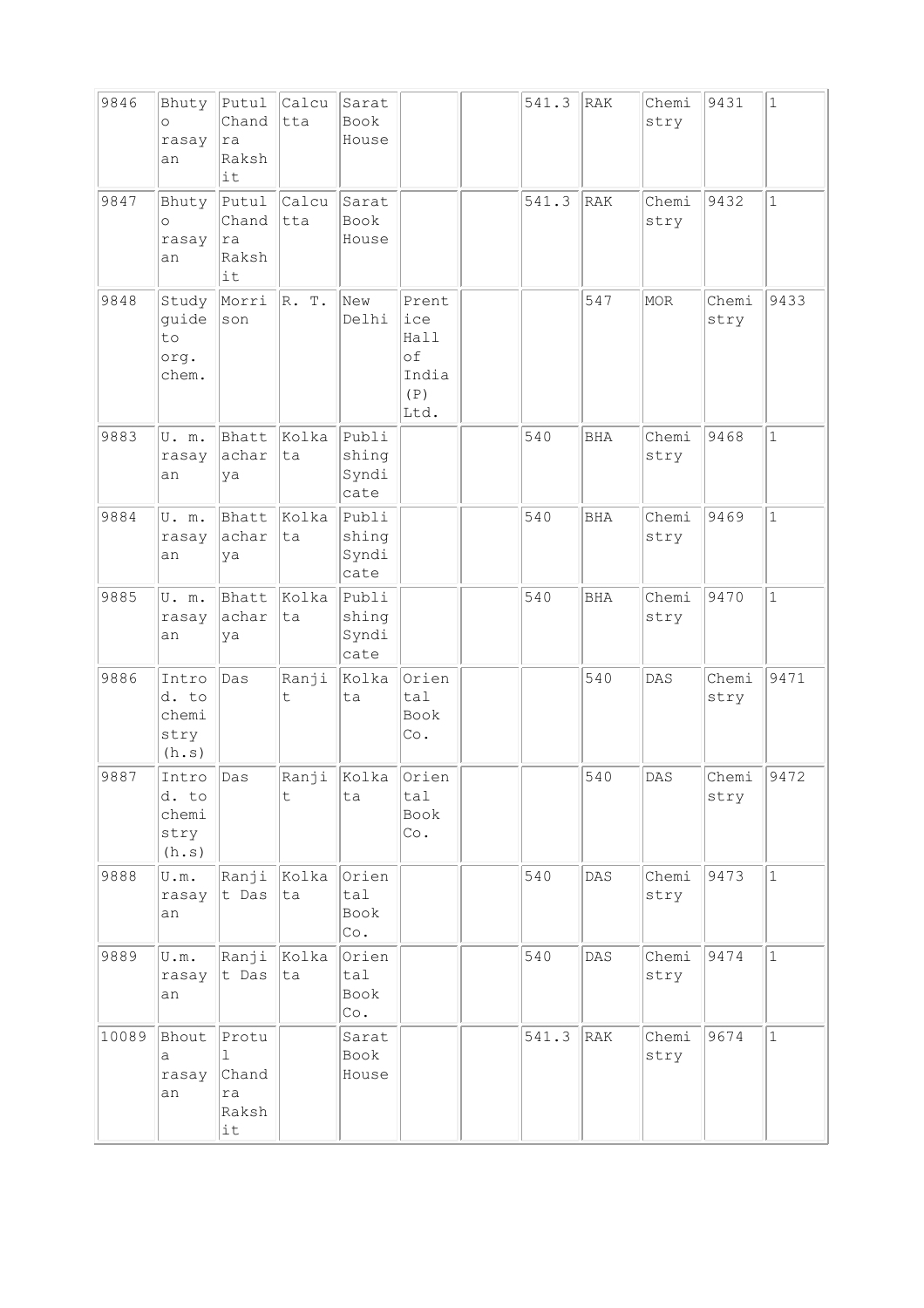| 10090 | Mecha<br>nism<br>in<br>organ<br>i c<br>chemi<br>stry   | Sykes              | Peter                  | New<br>Delhi                                | Orien<br>t.<br>Longm<br>an<br>Ltd.                          |       | 547   | SYK           | Chemi<br>stry | 9675         |
|-------|--------------------------------------------------------|--------------------|------------------------|---------------------------------------------|-------------------------------------------------------------|-------|-------|---------------|---------------|--------------|
| 10091 | Mecha<br>nism<br>in<br>organ<br>$i$ c<br>chemi<br>stry | Sykes              | Peter                  | New<br>Delhi                                | Orien<br>t<br>Longm<br>an<br>Ltd.                           |       | 547   | SYK           | Chemi<br>stry | 9676         |
| 10092 | Bhout<br>a<br>rasay<br>an                              | Raksh<br>it        |                        | Sarat<br>Book<br>House                      |                                                             | 541.3 | RAK   | Chemi<br>stry | 9677          | $\mathbf{1}$ |
| 10093 | Inorg<br>anic<br>chemi<br>stry                         | Shriv<br>er        | D. F.                  | Oxfor<br>d                                  | 0. U.<br>${\tt P}$ .                                        |       | 546   | SHR           | Chemi<br>stry | 9678         |
| 10094 | Organ<br>$i$ c<br>chemi<br>stry                        | Finer              | I. L.                  |                                             | Longm<br>an<br>Scien<br>tific<br>&Tech<br>nical             |       | 547   | FIN           | Chemi<br>stry | 9679         |
| 10095 | Physi<br>ca1<br>org.<br>chemi<br>stry                  | Issac<br>S         | Neil<br>$\texttt{S}$ . |                                             | Longm<br>an<br>Scien<br>tific<br>&Tech<br>nical             |       | 541.3 | ISS           | Chemi<br>stry | 9680         |
| 10237 | An<br>intro<br>d. to<br>chemi<br>stry                  | Das                | Ranaj<br>it            | Calcu<br>tta                                | Orien<br>tal<br>Book<br>Co.<br>(P. )<br>Ltd.                |       | 540   | DAS           | Chemi<br>stry | 9822         |
| 10238 | An<br>intro<br>d. to<br>chemi<br>stry                  | Das                | Ranaj<br>it            | Calcu<br>tta                                | Orien<br>tal<br>Book<br>Co.<br>$(\mathbb{P}\, .\,)$<br>Ltd. |       | 540   | DAS           | Chemi<br>stry | 9823         |
| 10247 | Rasay<br>an<br>(uchc<br>ha<br>madhy<br>amik)           | Ranaj<br>it<br>Das | Calcu<br>tta           | Orien<br>tal<br>Book<br>$\mathbb{C}\circ$ . |                                                             | 540   | DAS   | Chemi<br>stry | 9832          | $\mathbf{1}$ |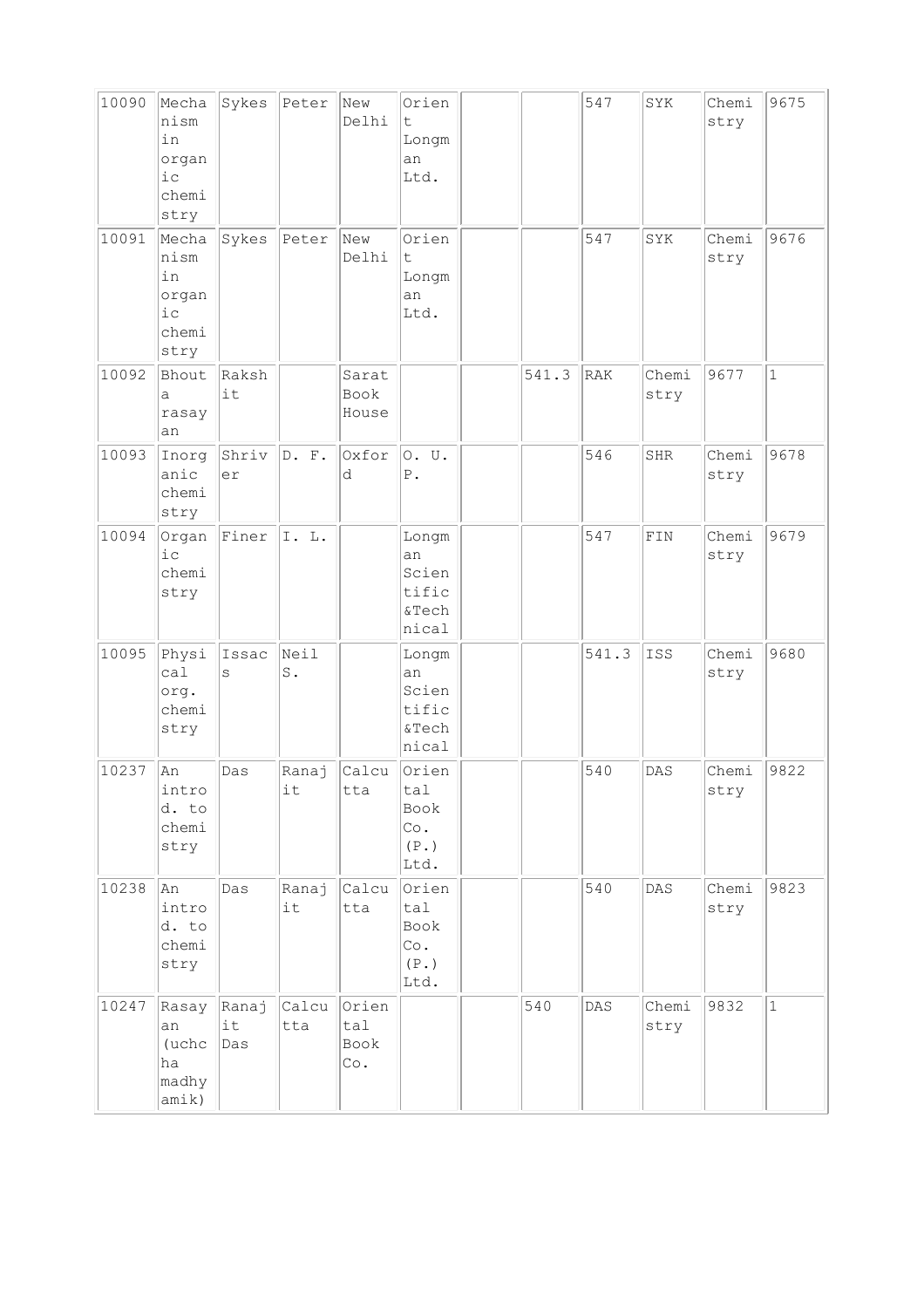| 10249 | $ U $ :<br>ma :<br>rosay<br>an<br>(qus.<br>+ans.                                 | Five<br>Teach<br>ers |               | Autho<br>$r\,s$<br>Syndi<br>cate |                                          | 540 | ${\tt FIV}$ | Chemi<br>stry | 9834          | $\vert$ 1    |
|-------|----------------------------------------------------------------------------------|----------------------|---------------|----------------------------------|------------------------------------------|-----|-------------|---------------|---------------|--------------|
| 10289 | la.<br>text<br>book<br>of<br>chem.                                               | Podda<br>r           | Saile<br>ndra | Calcu<br>tta                     | Book<br>Syndi<br>cate<br>Pvt.<br>Ltd.    |     | 540         | POD           | Chemi<br>stry | 9874         |
| 10290 | A<br>text<br>book<br>of<br>chem.                                                 | Podda<br>$\Upsilon$  | Saile<br>ndra | Calcu<br>tta                     | Book<br>Syndi<br>cate<br>Pvt.<br>Ltd.    |     |             | 540           | Chemi<br>stry | 9875         |
| 10295 | U.m.<br>rasay<br>an                                                              | Bhatt<br>achar<br>ya | Calcu<br>tta  | Publi<br>shing<br>Syndi<br>cate  |                                          | 540 | <b>BHA</b>  | Chemi<br>stry | 9880          | $\mathbf{1}$ |
| 10873 | Theor<br>etica<br>$\mathbf 1$<br>princ<br>iples<br>of<br>inorg<br>chemi<br>stry  | Manku                | G. s.         | New<br>Delhi                     | TMH<br>Publi<br>shing<br>Co.<br>Ltd.     |     | 540         | MAN           | Chemi<br>stry | 10458        |
| 10874 | Theor<br>etica<br>$\mathbf{1}$<br>princ<br>iples<br>оf<br>inorg<br>chemi<br>stry | Manku                | G. S.         | New<br>Delhi                     | TMH<br>Publi<br>shing<br>Co.<br>Ltd.     |     | 540         | MAN           | Chemi<br>stry | 10459        |
| 10875 | Selec<br>ted<br>topic<br>s in<br>inorg<br>chemi<br>stry                          | Malik                | W. U.         | New<br>Delhi                     | $\mathtt{S}$ .<br>Chand<br>& Co.<br>Ltd. |     | 546         | MAL           | Chemi<br>stry | 10460        |
| 10876 | Selec<br>ted<br>topic<br>s in<br>inorg<br>chemi<br>stry                          | Malik                | W. U.         | New<br>Delhi                     | $\mathtt{S}$ .<br>Chand<br>& Co.<br>Ltd. |     | 547         | MAL           | Chemi<br>stry | 10461        |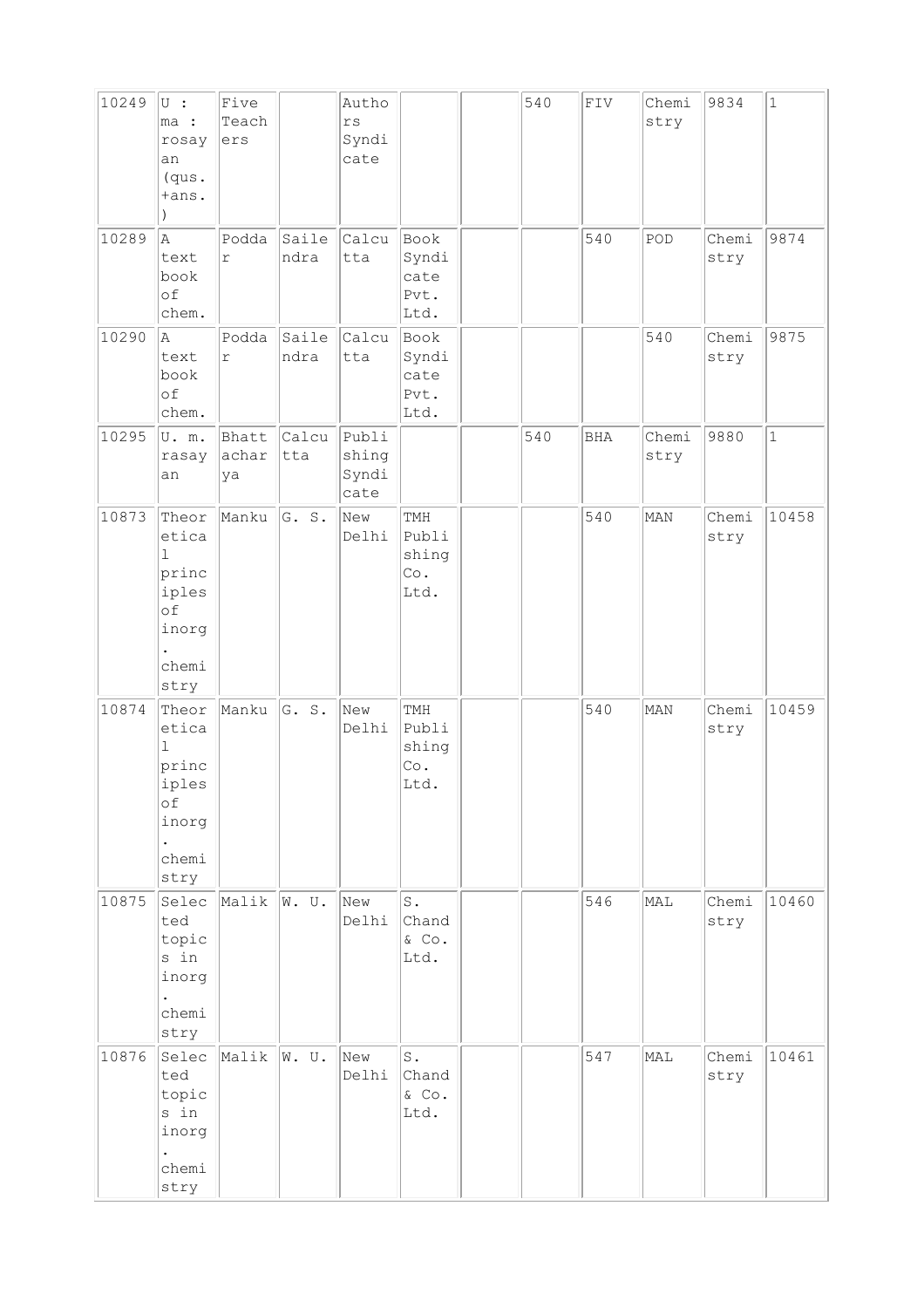| 10877 | Org-c                                                                            | Ray           | J. N.       | Kolka                        | Book                                  |     | 547 | RAY           | Chemi         | 10462        |
|-------|----------------------------------------------------------------------------------|---------------|-------------|------------------------------|---------------------------------------|-----|-----|---------------|---------------|--------------|
|       | hem.                                                                             |               |             | ta                           | Syndi<br>cate<br>Pvt.<br>Ltd.         |     |     |               | stry          |              |
| 10878 | Org-c<br>hem.                                                                    | Ray           | J. N.       | Kolka<br>ta                  | Book<br>Syndi<br>cate<br>Pvt.<br>Ltd. |     | 547 | RAY           | Chemi<br>stry | 10463        |
| 10879 | Cgemi<br>ca1<br>kinei<br>$\mathsf{cs}$                                           | Laidl<br>er   | Keith<br>J. | New<br>Delhi                 | TMH<br>Pub.<br>Co.<br>Ltd.            |     | 540 | LAI           | Chemi<br>stry | 10464        |
| 10880 | Cgemi<br>ca1<br>kinei<br>$\mathsf{cs}$                                           | Laidl<br>er   | Keith<br>J. | New<br>Delhi                 | TMH<br>Pub.<br>Co.<br>Ltd.            |     | 540 | LAI           | Chemi<br>stry | 10465        |
| 10881 | Physi<br>ca1<br>chemi<br>stry                                                    | Barro<br>W    | G. M.       | New<br>Delhi                 | TMH<br>Pub.<br>Co.<br>Ltd.            |     | 541 | <b>BAR</b>    | Chemi<br>stry | 10466        |
| 10882 | Appli<br>ed<br>chemi<br>stry<br>$\ddot{\cdot}$<br>theor<br>y and<br>pract<br>ice | Verma<br>ni   | O. P.       | Kolka<br>ta                  | Wiley<br>Easte<br>rn<br>Ltd.          |     | 540 | <b>VER</b>    | Chemi<br>stry | 10467        |
| 10883 | Organ<br>$i\,c$<br>chemi<br>stry                                                 | Mukhe<br>rjee | Kolka<br>ta | Wiley<br>Easte<br>rn<br>Ltd. |                                       | 547 | MUK | Chemi<br>stry | 10468         | $\mathbf{1}$ |
| 10884 | Organ<br>i c<br>chemi<br>stry                                                    | Mukhe<br>rjee | Kolka<br>ta | Wiley<br>Easte<br>rn<br>Ltd. |                                       | 547 | MUK | Chemi<br>stry | 10469         | $\vert$ 1    |
| 10885 | Organ<br>$i$ c<br>chemi<br>stry                                                  | Mukhe<br>rjee | Kolka<br>ta | Wiley<br>Easte<br>rn<br>Ltd. |                                       | 547 | MUK | Chemi<br>stry | 10470         | $\mathbf{1}$ |
| 10886 | Unive<br>rsity<br>chemi<br>stry                                                  | Mahan         | Brnce<br>Η. | Kolka<br>ta                  | Naros<br>а<br>Pub.<br>House           |     | 540 | MAH           | Chemi<br>stry | 10471        |
| 10887 | Basic<br>stere<br>ochem<br>istry<br>of<br>organ<br>i c<br>molec<br>ules          | Sengu<br>pta  | Subra<br>ta | Kolka<br>ta                  | Book<br>Syndi<br>cate<br>Pvt.<br>Ltd. |     | 547 | SEN           | Chemi<br>stry | 10472        |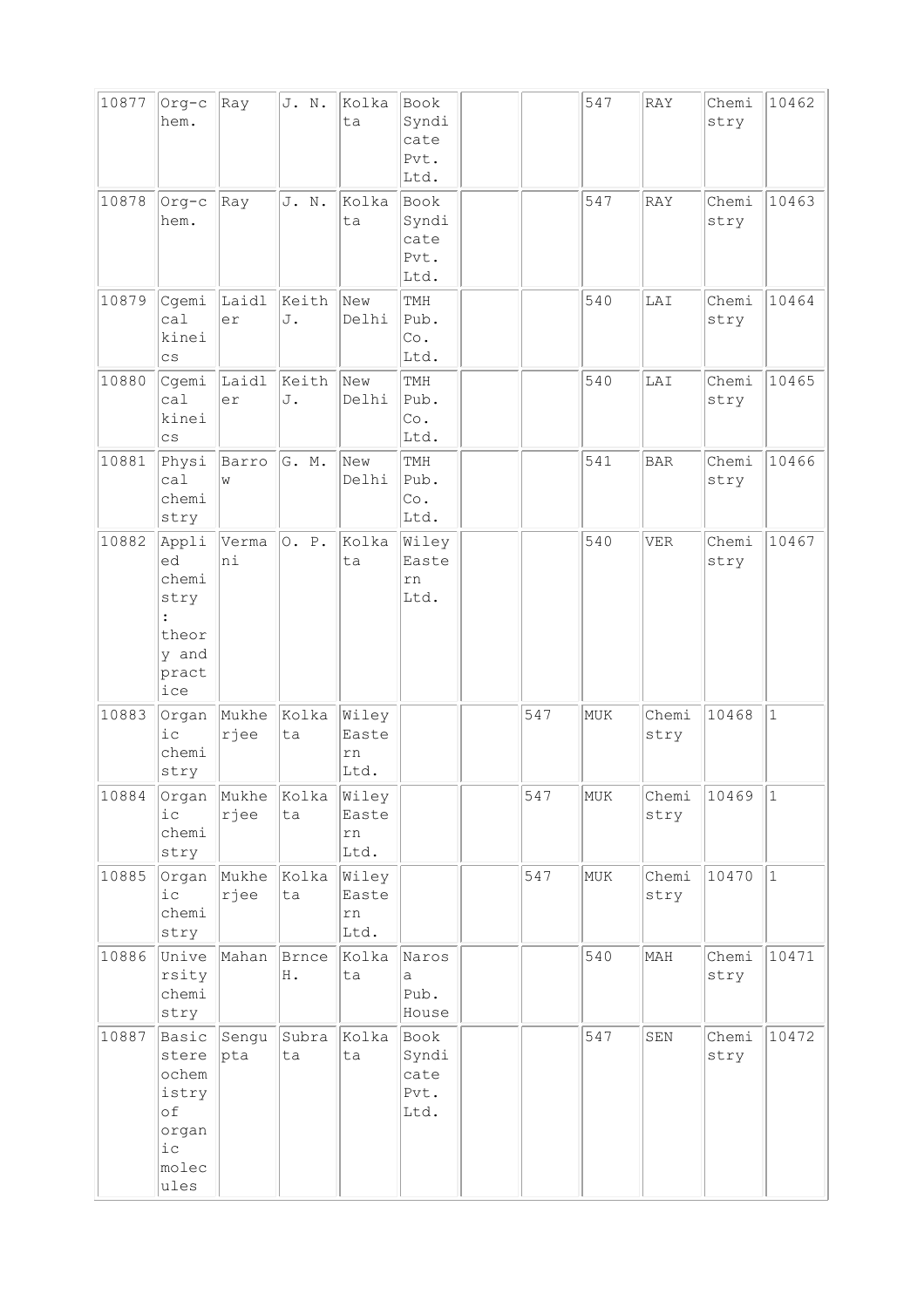| 10888 | Physi<br>ca1<br>chemi<br>stry                                                           | Caste<br>llan | G. W.         | Kolka<br>ta  | Naros<br>$\mathsf{a}$<br>Pub.<br>House |  | 541 | CAS       | Chemi<br>stry | 10473 |
|-------|-----------------------------------------------------------------------------------------|---------------|---------------|--------------|----------------------------------------|--|-----|-----------|---------------|-------|
| 10889 | A t.<br>b.<br>inorg<br>chemi<br>stry                                                    | De            | A. K.         | Kolka<br>ta  | Wille<br>У<br>Easte<br>rn<br>Ltd.      |  | 546 | $\rm{DE}$ | Chemi<br>stry | 10474 |
| 10890 | Polym<br>er<br>SC.<br>and<br>techn<br>ology<br>of<br>plast<br>ics<br>and<br>rubbe<br>rn | Ghosh         | Prema<br>may  | New<br>Delhi | TMH<br>Pub.<br>Co.<br>Ltd.             |  | 540 | GHO       | Chemi<br>stry | 10475 |
| 10891 | Physi<br>ca1<br>chemi<br>stry                                                           | Alber<br>ty   | Rober<br>t A. | Kolka<br>ta  | Wiley<br>Easte<br>rn<br>Ltd.           |  | 541 | ALB       | Chemi<br>stry | 10476 |
| 10892 | Envir<br>onmen<br>tal<br>chemi<br>stry                                                  | De            | Amit<br>Kr.   | Kolka<br>ta  | Wiley<br>Easte<br>rn<br>Ltd.           |  | 540 | $\rm{DE}$ | Chemi<br>stry | 10477 |
| 10893 | A t.<br>b.<br>physi<br>ca1<br>chemi<br>stry                                             | Kapoo<br>r    | K. L.         | Madra<br>S   | Macmi<br>llan<br>India<br>Ltd.         |  | 541 | KAP       | Chemi<br>stry | 10478 |
| 10894 | A t.<br>b.<br>physi<br>cal<br>chemi<br>stry                                             | Kapoo<br>r    | K. L.         | Madra<br>S   | Macmi<br>llan<br>India<br>Ltd.         |  | 541 | KAP       | Chemi<br>stry | 10479 |
| 10895 | A t.<br>b.<br>physi<br>cal<br>chemi<br>stry                                             | Kapoo<br>r    | K. L.         | Madra<br>S   | Macmi<br>llan<br>India<br>Ltd.         |  | 541 | KAP       | Chemi<br>stry | 10480 |
| 10896 | Basic<br>chemi<br>cal<br>kinet<br>$ics$                                                 | Agraw<br>al   | G. L.         | New<br>Delhi | T. M.<br>Η.<br>Pub.<br>Co.<br>Ltd.     |  | 540 | AGA       | Chemi<br>stry | 10481 |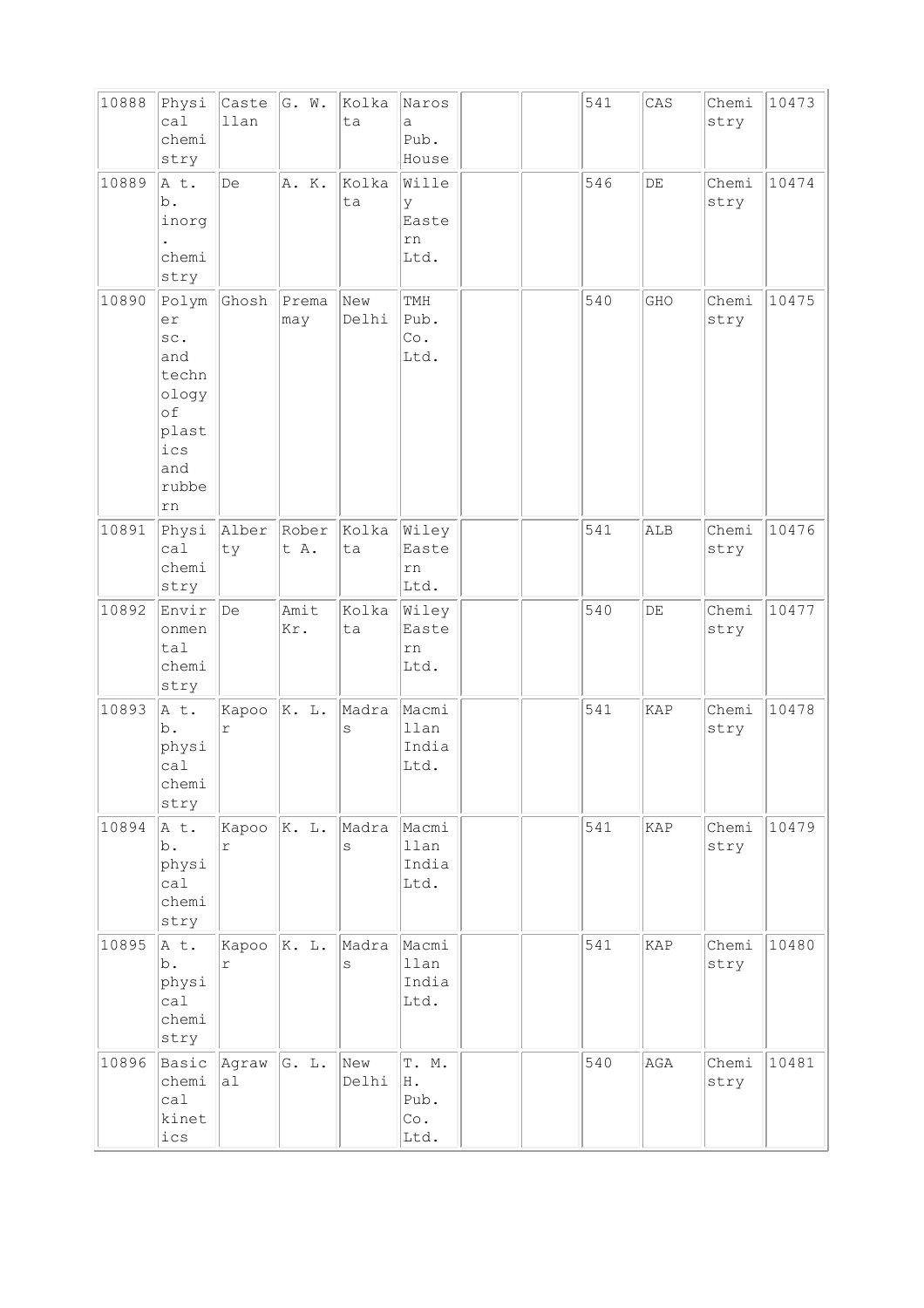| 10897 | Selec<br>ted<br>exper<br>iment<br>s in<br>physi<br>ca1<br>chemi<br>stry | Mukhe<br>rjee | N. G.         | Kolka<br>ta                        | J. N.<br>Ghose<br>$\delta$<br>Sons.   |     | 541 | MUK            | Chemi<br>stry | 10482 |
|-------|-------------------------------------------------------------------------|---------------|---------------|------------------------------------|---------------------------------------|-----|-----|----------------|---------------|-------|
| 10898 | Selec<br>ted<br>exper<br>iment<br>s in<br>physi<br>cal<br>chemi<br>stry | Mukhe<br>rjee | N. G.         | Kolka<br>ta                        | J. N.<br>Ghose<br>$\delta$<br>Sons.   |     | 541 | MUK            | Chemi<br>stry | 10483 |
| 10899 | Selec<br>ted<br>exper<br>iment<br>s in<br>physi<br>ca1<br>chemi<br>stry | Mukhe<br>rjee | $\vert N.$ G. | Kolka<br>ta                        | J. N.<br>Ghose<br>$\delta$<br>Sons.   |     | 541 | MUK            | Chemi<br>stry | 10484 |
| 10900 | Selec<br>ted<br>exper<br>iment<br>s in<br>physi<br>ca1<br>chemi<br>stry | Mukhe<br>rjee | N. G.         | Kolka<br>ta                        | J. N.<br>Ghose<br>$\delta$<br>Sons.   |     | 541 | MUK            | Chemi<br>stry | 10485 |
| 10901 | U.m.<br>risht<br>robig<br>yan<br>poric<br>hay                           | Sen           | Kolka<br>ta   | Centr<br>a1<br>Pub.<br>conce<br>rn |                                       | 540 | SEN | Chemi<br>stry  | 10486         | 1     |
| 11023 | Eleme<br>ntary<br>physi<br>cal<br>chem.                                 | $ $ Palit     | S. R.         | Kolka<br>ta                        | Book<br>Syndi<br>cate<br>Pvt.<br>Ltd. |     | 541 | PAL            | Chemi<br>stry | 10608 |
| 11024 | Eleme<br>ntary<br>physi<br>ca1<br>chem.                                 | Palit         | S. R.         | Kolka<br>ta                        | Book<br>Syndi<br>cate<br>Pvt.<br>Ltd. |     | 541 | $\mathsf{PAL}$ | Chemi<br>stry | 10609 |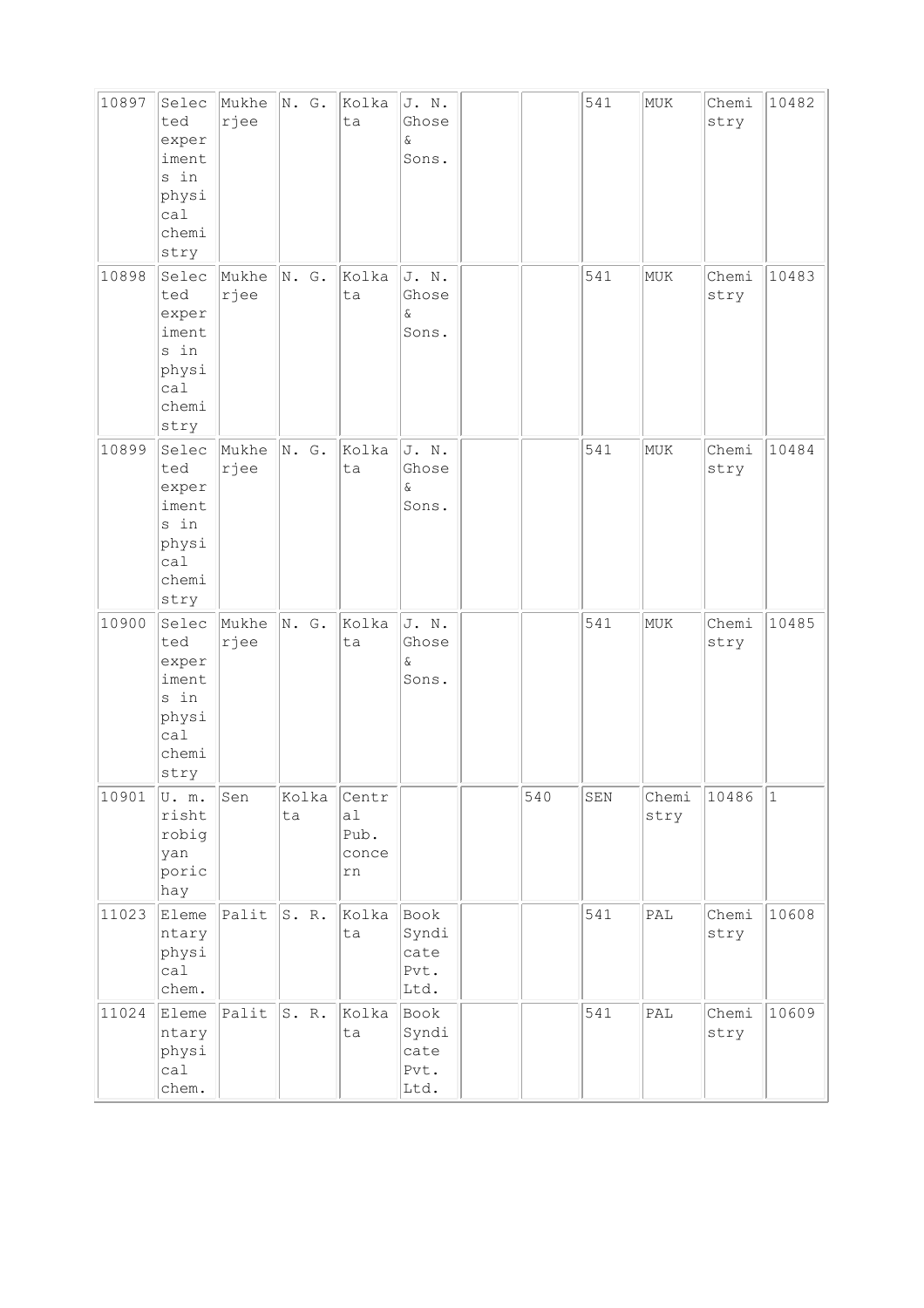| 11025 | Prath<br>amik<br>bhout<br>a<br>rasay<br>an                 | Shant<br>i<br>Ranja<br>n<br>Palit | Kolka<br>ta | Book<br>Syndi<br>cate<br>Pvt.<br>Ltd. |                                       |                               | 540 | PAL | Chemi<br>stry | 10610                   | $\mathbf{1}$  |
|-------|------------------------------------------------------------|-----------------------------------|-------------|---------------------------------------|---------------------------------------|-------------------------------|-----|-----|---------------|-------------------------|---------------|
| 11026 | Prath<br>amik<br>bhout<br>a<br>rasay<br>an                 | Shant<br>i<br>Ranja<br>n<br>Palit | Kolka<br>ta | Book<br>Syndi<br>cate<br>Pvt.<br>Ltd. |                                       |                               | 540 | PAL | Chemi<br>stry | 10611                   | $\mathbf{1}$  |
| 11032 | Α<br>text<br>book<br>of<br>analy<br>tical<br>chemi<br>stry | Baner<br>jee                      | S. P.       | Kolka<br>ta                           | The<br>New<br>Book<br>Stall           |                               |     | 543 | <b>BAN</b>    | Chemi<br>stry           | 10617         |
| 11051 | Gen<br>& amp                                               | inorg<br>chemi<br>stry            | Dutt        | P. K.                                 | Kolka<br>ta                           | Sarat<br><b>Book</b><br>House |     |     | 546           | <b>DUT</b>              | Chemi<br>stry |
| 11052 | Gen<br>& amp                                               | inorg<br>chemi<br>stry            | Dutt        | P. K.                                 | Kolka<br>ta                           | Sarat<br>Book<br>House        |     |     | 546           | <b>DUT</b>              | Chemi<br>stry |
| 11053 | Gen<br>& amp                                               | inorg<br>chemi<br>stry            | Dutt        | P. K.                                 | Kolka<br>ta                           | Sarat<br>Book<br>House        |     |     | 546           | $_{\rm DUT}$            | Chemi<br>stry |
| 11054 | Gen<br>& amp                                               | inorg<br>chemi<br>stry            | Dutt        | P. K.                                 | Kolka<br>ta                           | Sarat<br>Book<br>House        |     |     | 546           | <b>DUT</b>              | Chemi<br>stry |
| 11055 | Gen<br>& amp                                               | inorg<br>chemi<br>stry            | Dutt        | P. K.                                 | Kolka<br>ta                           | Sarat<br>Book<br>House        |     |     | 546           | $\overline{\text{DUT}}$ | Chemi<br>stry |
| 11056 | Gen<br>& amp                                               | inorg<br>chemi<br>stry            | Dutt        | P. K.                                 | Kolka<br>ta                           | Sarat<br>Book<br>House        |     |     | 546           | DUT                     | Chemi<br>stry |
| 11075 | A.<br>text<br>book<br>of<br>org.<br>chemi<br>stry          | Bahl                              | B. S.       | Kolka<br>ta                           | ${\tt S}$ .<br>Chand<br>& Co.<br>Ltd. |                               |     | 547 | BAH           | Chemi<br>stry           | 10660         |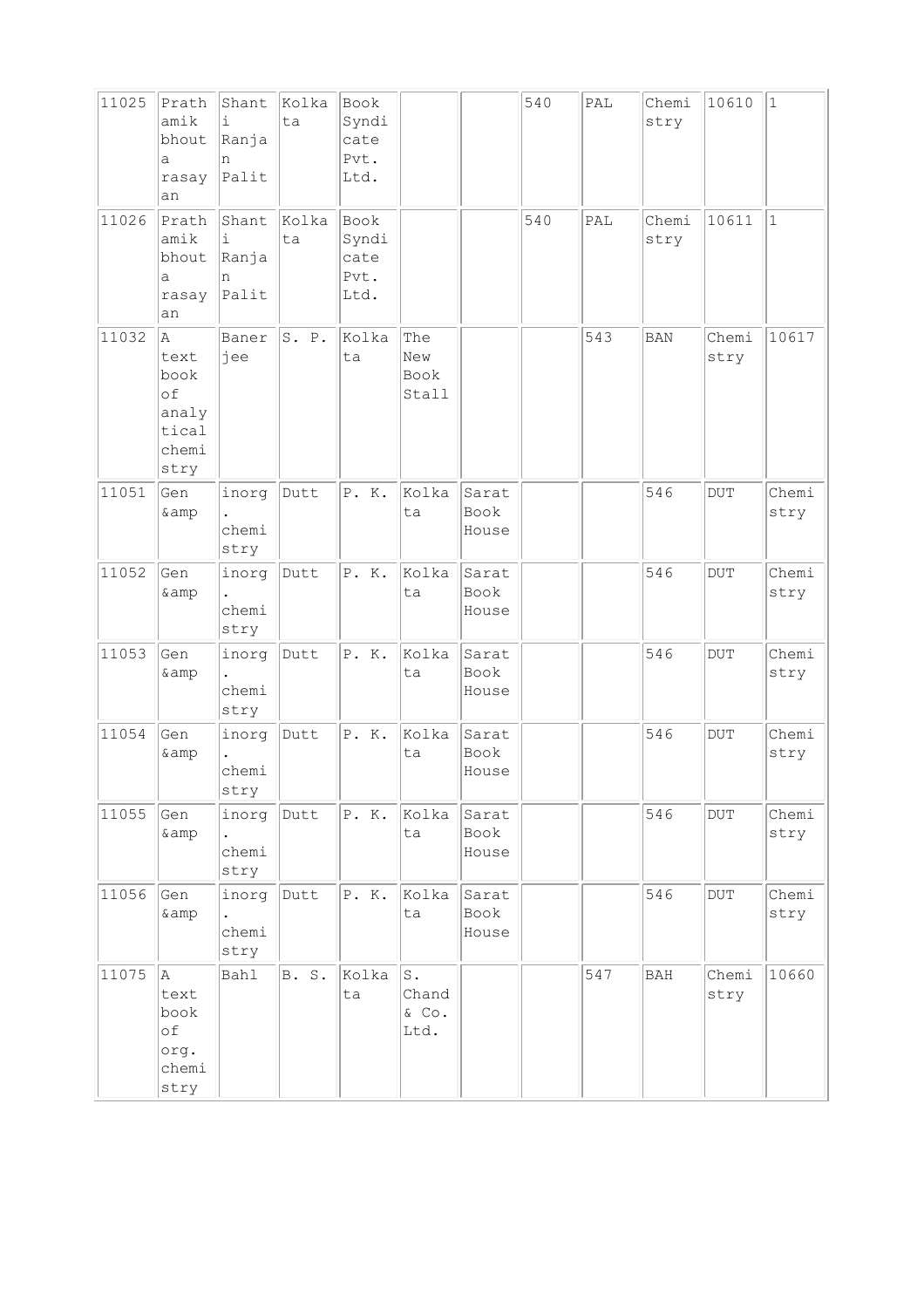| 11076 | Prath<br>amik<br>bhout<br>a<br>rasay<br>an | Shant<br>i<br>Ranja<br>n<br>Palit                   | Kolka<br>ta                                  | Book<br>Syndi<br>cate<br>Pvt.<br>Ltd. |                                       | 540 | PAL        | Chemi<br>stry | 10661         | $\vert$ 1    |
|-------|--------------------------------------------|-----------------------------------------------------|----------------------------------------------|---------------------------------------|---------------------------------------|-----|------------|---------------|---------------|--------------|
| 11077 | Jaiba<br>rasay<br>an                       | Shibp<br>rasad<br>Bandh<br>opadh<br>yay             | Kolka<br> ta                                 | The<br>New<br>Book<br>Stall           |                                       | 547 | <b>BAN</b> | Chemi<br>stry | 10662         | $\mathbf{1}$ |
| 11078 | Jaiba<br>rasay<br>an                       | Shibp<br>rasad<br>Bandh<br>opadh<br>yay             | Kolka<br> ta                                 | The<br>New<br><b>Book</b><br>Stall    |                                       | 547 | <b>BAN</b> | Chemi<br>stry | 10663         | $\vert$ 1    |
| 11079 | Ajaib<br>a<br>rasay<br>an                  | Saile<br>ndra<br>Nath<br>Podda<br>r                 | Kolka<br>ta                                  | Book<br>Syndi<br>cate<br>Pvt.<br>Ltd. |                                       | 546 | POD        | Chemi<br>stry | 10664         | $\mathbf{1}$ |
| 11080 | Ajaib<br>а<br>rasay<br>an                  | Saile<br>ndra<br>Nath<br>Podda<br>r                 | Kolka<br>ta                                  | Book<br>Syndi<br>cate<br>Pvt.<br>Ltd. |                                       | 546 | POD        | Chemi<br>stry | 10665         | $\vert$ 1    |
| 11081 | Gen.<br>& amp                              | inorg<br>anic<br>chemi<br>stry                      | Saile<br>ndra<br>Nath<br>Podda<br>r          | Kolka<br>ta                           | Book<br>Syndi<br>cate<br>Pvt.<br>Ltd. |     | 546        | POD           | Chemi<br>stry | 10666        |
| 11082 | Gen.<br>& amp                              | inorg<br>anic<br>chemi<br>stry                      | Saile<br>ndra<br>Nath<br>Podda<br>$\Upsilon$ | Kolka<br>ta                           | Book<br>Syndi<br>cate<br>Pvt.<br>Ltd. |     | 546        | POD           | Chemi<br>stry | 10667        |
| 11083 | Bhout<br>а<br>rasay<br>an                  | Pratu<br>$\mathbf{1}$<br>Chand<br>ra<br>Raksh<br>it | Kolka<br>ta                                  | Sarat<br>Book<br>House                |                                       | 541 | RAK        | Chemi<br>stry | 10668         | 1            |
| 11084 | Bhout<br>a<br>rasay<br>an                  | Pratu<br>$\mathbf{1}$<br>Chand<br>ra<br>Raksh<br>it | Kolka<br>ta                                  | Sarat<br>Book<br>House                |                                       | 541 | RAK        | Chemi<br>stry | 10669         | $\vert$ 1    |
| 11085 | Essen<br>tials<br>of<br>phy.<br>chem.      | Bahl                                                | Kolka<br>ta                                  | S.<br>Chand<br>& Co.                  |                                       | 541 | BAH        | Chemi<br>stry | 10670         | $\vert$ 1    |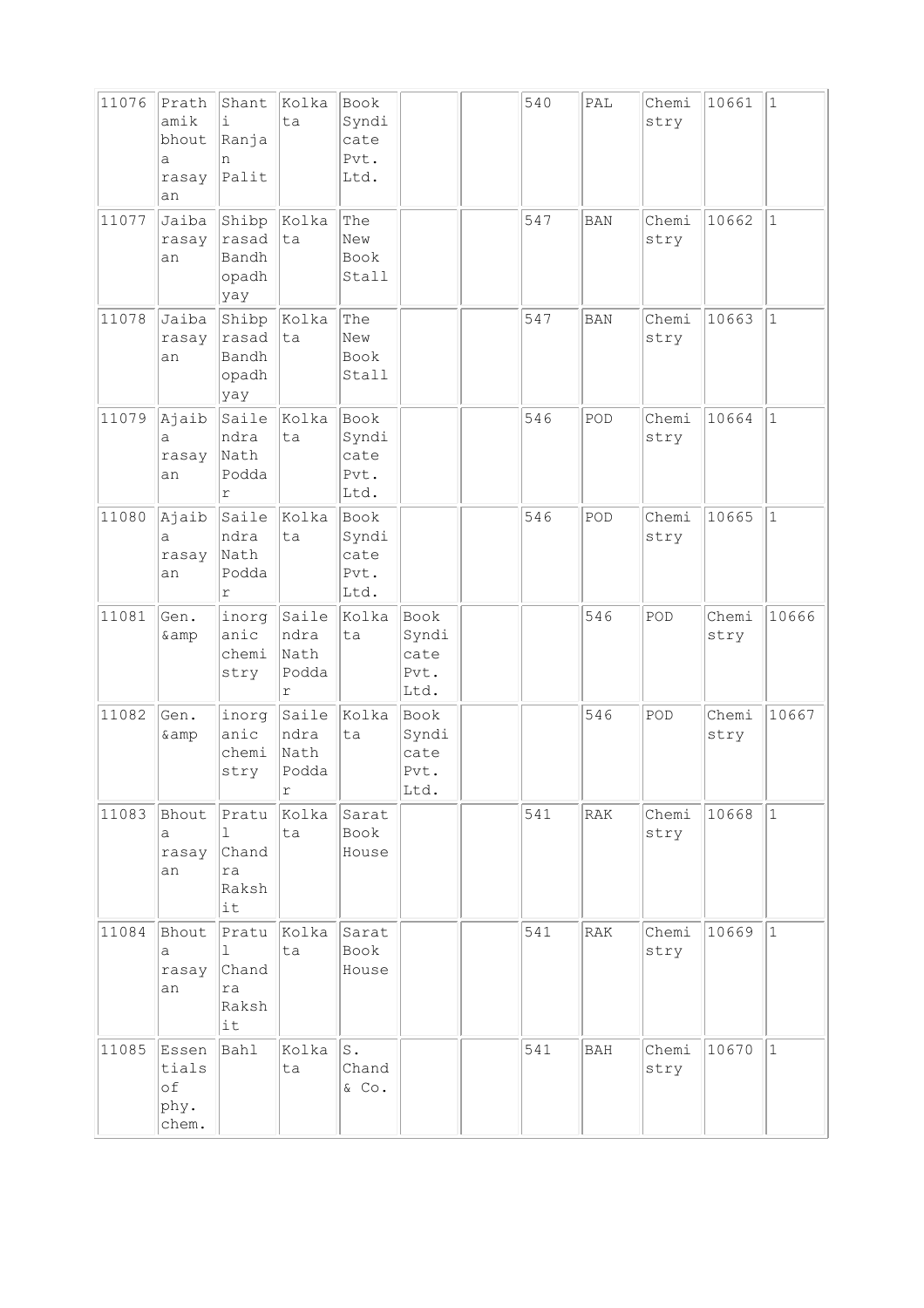| 11086 | H. S.<br>prac.<br>chemi<br>stry | Das                                      | Ranji<br>t.  | Kolka<br>ta                                | Prach<br>ya<br>Pusta<br>kalay<br>а                 |     | 540            | DAS           | Chemi<br>stry | 10671        |
|-------|---------------------------------|------------------------------------------|--------------|--------------------------------------------|----------------------------------------------------|-----|----------------|---------------|---------------|--------------|
| 11087 | Cours<br>e in<br>chemi<br>stry  | T.<br>Μ.<br>H .                          | New<br>Delhi | T. M.<br>Η.<br>Pub.<br>$\mathbb{C}\circ$ . |                                                    | 540 | TMH            | Chemi<br>stry | 10672         | $\mathbf{1}$ |
| 11088 | H. s.<br>prac.<br>chem.         | Das                                      | R.           |                                            | Prach<br>ya<br>Praka<br>shani                      |     | 540            | DAS           | Chemi<br>stry | 10673        |
| 11089 | A. t.<br>b. of<br>chemi<br>stry | Podda<br>$\Upsilon$                      | S. N.        |                                            | Book<br>Syndi<br>cate<br>Pvt.<br>Ltd.              |     | 540            | POD           | Chemi<br>stry | 10674        |
| 11090 | A. t.<br>b. of<br>chemi<br>stry | Podda<br>$\Upsilon$                      | S. N.        |                                            | Book<br>Syndi<br>cate<br>Pvt.<br>Ltd.              |     | 540            | POD           | Chemi<br>stry | 10675        |
| 11091 | A. t.<br>b. of<br>chemi<br>stry | Podda<br>$\Upsilon$                      | S. N.        |                                            | Book<br>Syndi<br>cate<br>Pvt.<br>Ltd.              |     | 540            | POD           | Chemi<br>stry | 10676        |
| 11092 | A. t.<br>b. of<br>chemi<br>stry | Podda<br>$\Upsilon$                      | S. N.        |                                            | Book<br>Syndi<br>cate<br>Pvt.<br>Ltd.              |     | 540            | POD           | Chemi<br>stry | 10677        |
| 11119 | Organ<br>i c<br>chemi<br>stry   | Ray                                      | J. N.        | Calcu<br>tta                               | Bk.<br>Syndi<br>cate<br>(Pvt.<br>$\lambda$<br>Ltd. |     | 547            | <b>RAY</b>    | Chemi<br>stry | 10704        |
| 11120 | Organ<br>i c<br>chemi<br>stry   | Ray                                      | J. N.        | Calcu<br>tta                               | Bk.<br>Syndi<br>cate<br>(Pvt.<br>Ltd.              |     | 547            | <b>RAY</b>    | Chemi<br>stry | 10705        |
| 11121 | Pariy<br>а<br>alem              | Protu<br>T<br>Chand<br>ra<br>Raksh<br>it | Calcu<br>tta | Sarat<br>Bk.<br>House                      |                                                    | 540 | $\mathtt{RAK}$ | Chemi<br>stry | 10706         | $\mathbf{1}$ |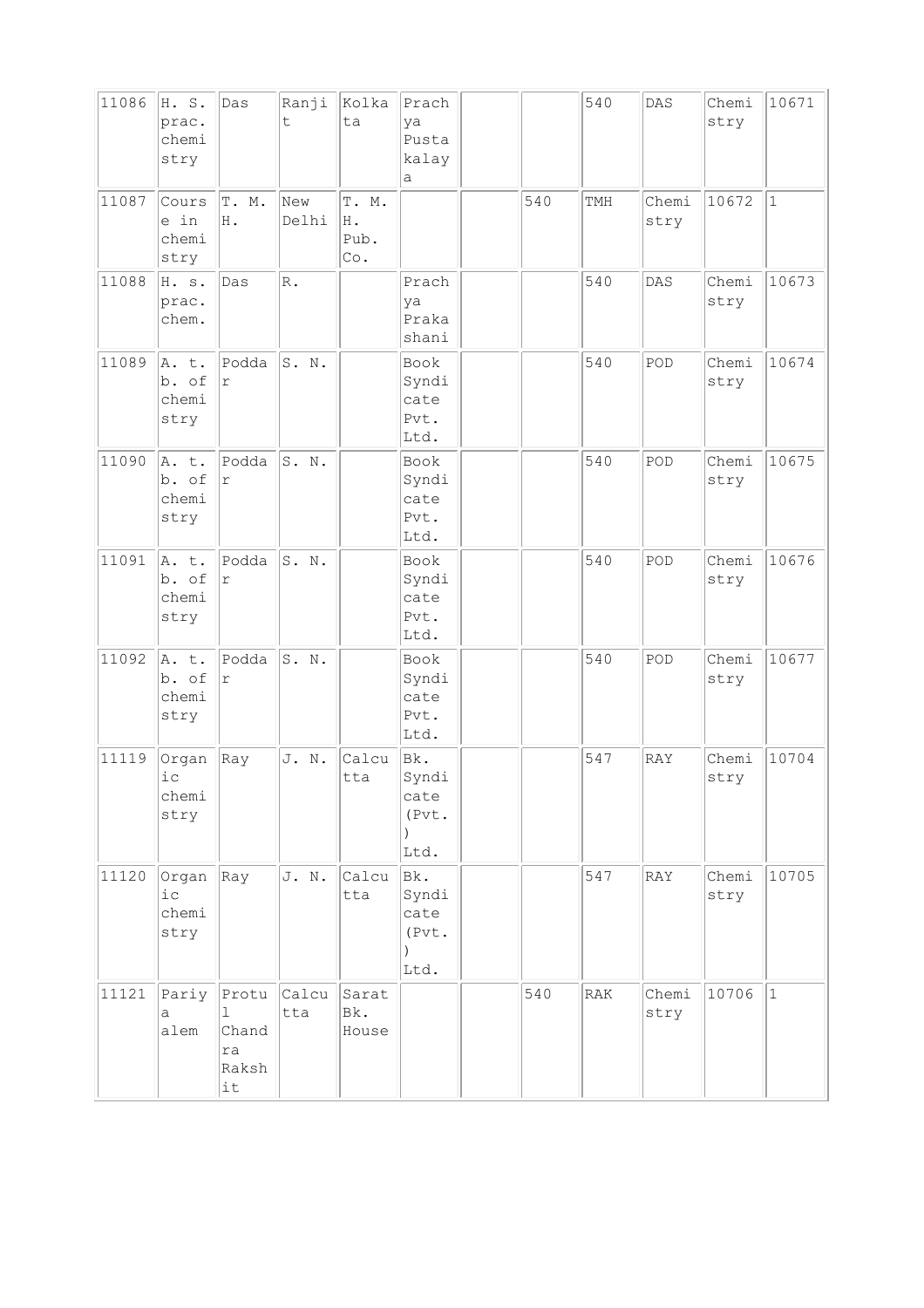| 11122 | Bichi<br>tra                                           | Protu<br>ı<br>Chand<br>ra<br>Raksh<br>it | Calcu<br>tta          | Sarat<br>Bk.<br>House |                                                                     |                              | 540 | RAK | Chemi<br>stry        | 10707         | $\mathbf{1}$  |
|-------|--------------------------------------------------------|------------------------------------------|-----------------------|-----------------------|---------------------------------------------------------------------|------------------------------|-----|-----|----------------------|---------------|---------------|
| 11219 | Conci<br>se<br>inorg<br>chemi<br>stry                  | Lee                                      | J. D.                 | Londo<br>n            | E.L.B<br>$\cdot$ S $\cdot$<br>with<br>Chapm<br>an &<br>Hall<br>Ltd. |                              |     | 546 | LEE                  | Chemi<br>stry | 10804         |
| 11220 | Analy<br>tical<br>chemi<br>stry                        | Chris<br>tian                            | Gary<br>$\mathbb D$ . | New<br>York           | John<br>Wille<br>y &<br>Sons<br>Inc.                                |                              |     | 543 | CHR                  | Chemi<br>stry | 10805         |
| 11221 | Intro<br>d. to<br>moder<br>n<br>inorg<br>chemi<br>stry | Macka<br>У                               | K. M.                 | Glass<br>gow          | Londo<br>n                                                          | Black<br>ie &<br>Son<br>Ltd. |     |     | 546MA<br>$\mathsf C$ |               | Chemi<br>stry |
| 11228 | lAn<br>intro<br>d. to<br>chemi<br>stry<br>(H.S.        | Das                                      | Ranji<br>t.           | Kolka<br>ta           | Orien<br>tal<br>Book<br>Co.<br>Pvt.<br>Ltd.                         |                              |     | 540 | DAS                  | Chemi<br>stry | 10813         |
| 11235 | Conci<br>se<br>inorg<br>chemi<br>stry                  | Lee                                      | J. D.                 | Londo<br>n            | E.L.B<br>$\cdot$ S<br>with<br>Chapm<br>an &<br>Hall<br>Ltd.         |                              |     | 546 | LEE                  | Chemi<br>stry | 10820         |
| 11236 | Conci<br>se<br>inorg<br>chemi<br>stry                  | Lee                                      | J. D.                 | Londo<br>n            | E.L.B<br>. $\mathbf S$<br>with<br>Chapm<br>an &<br>Hall<br>Ltd.     |                              |     | 546 | LEE                  | Chemi<br>stry | 10821         |
| 11237 | Eleme<br>ntary<br>phy.<br>chemi<br>stry                | Raksh<br> it                             | P. C.                 | Kolka<br>ta           | The<br>New<br>Book<br>Stall                                         |                              |     | 541 | RAK                  | Chemi<br>stry | 10822         |
| 11238 | Eleme<br>ntary<br>phy.<br>chemi<br>stry                | Raksh<br>lit                             | P. C.                 | Kolka<br>ta           | The<br>New<br>Book<br>Stall                                         |                              |     | 541 | RAK                  | Chemi<br>stry | 10823         |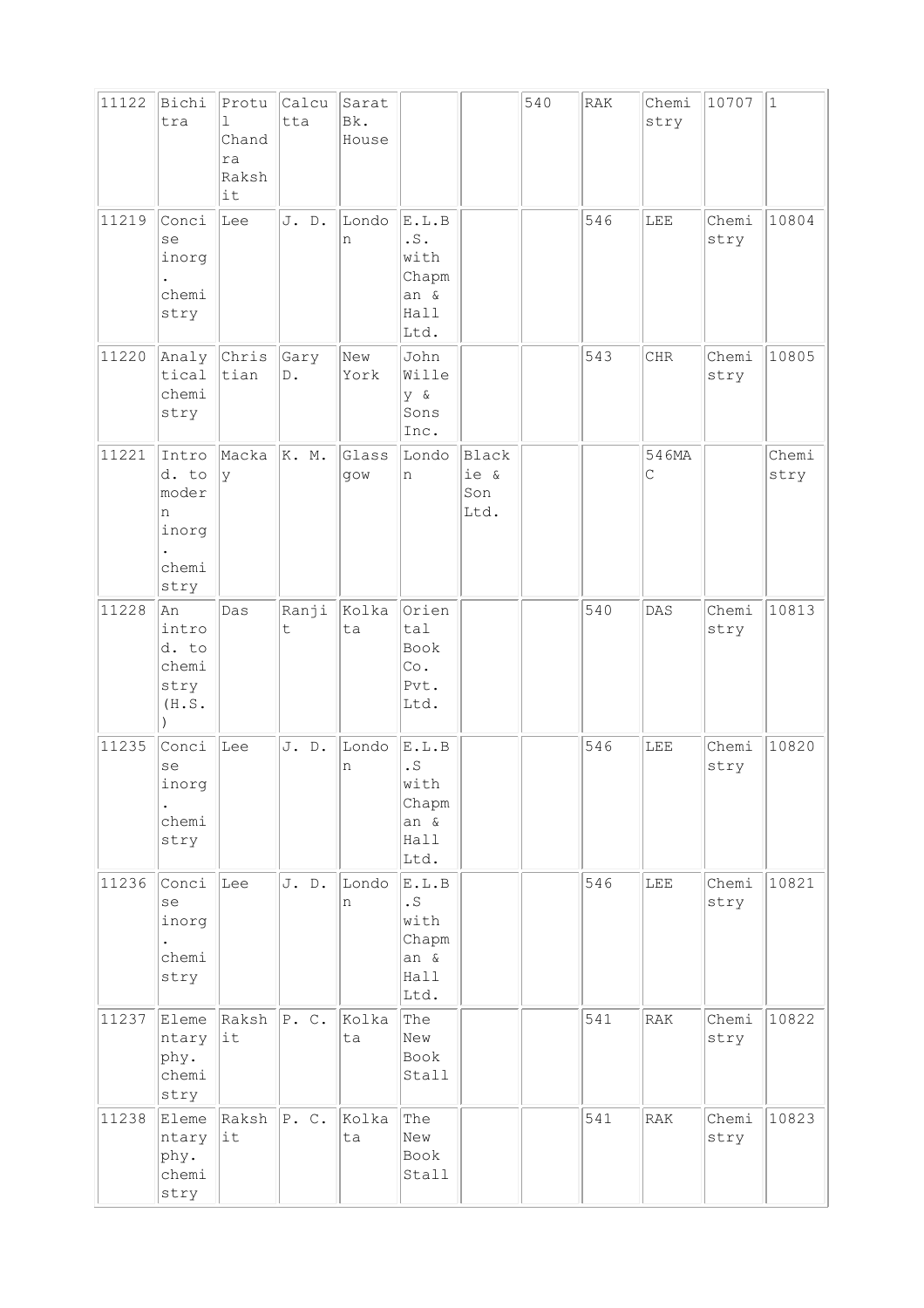| 11339 | Text<br>book<br>of<br>physi<br>ca1<br>chemi<br>stry                         | Negi                                          | A. S.                 | New<br>Delhi                          | Wiley<br>Easte<br>rn  |     | 541 | $\operatorname{NEG}$ | Chemi<br>stry | 10924        |
|-------|-----------------------------------------------------------------------------|-----------------------------------------------|-----------------------|---------------------------------------|-----------------------|-----|-----|----------------------|---------------|--------------|
| 11340 | Text<br>book<br>of<br>physi<br>ca1<br>chemi<br>stry                         | Negi                                          | A. S.                 | New<br>Delhi                          | Wiley<br>Easte<br>rn  |     | 541 | <b>NEG</b>           | Chemi<br>stry | 10925        |
| 11510 | H. s.<br>pract<br>ical<br>chemi<br>stry                                     | Podda<br>$\Upsilon$                           | S. N.                 | Kolka<br>ta                           | Book<br>Syndi<br>cate |     | 540 | POD                  | Chemi<br>stry | 11095        |
| 11511 | Text<br>book<br>of<br>chemi<br>stry                                         | Podda<br>$\Gamma$                             | Saile<br>ndra<br>Nath | Kolka<br>ta                           | Book<br>Syndi<br>cate |     | 540 | POD                  | Chemi<br>stry | 11096        |
| 11512 | Text<br>book<br>of<br>chemi<br>stry                                         | Podda<br>$\Upsilon$                           | Saile<br>ndra<br>Nath | Kolka<br>ta                           | Book<br>Syndi<br>cate |     | 540 | POD                  | Chemi<br>stry | 11097        |
| 11513 | U.m.<br>rasay<br>an                                                         | Saile<br>ndra<br>Nath<br>Podda<br>r           | Kolka<br>ta           | Book<br>Syndi<br>cate<br>Pvt.<br>Ltd. |                       | 540 | POD | Chemi<br>stry        | 11098         | $\mathbf{1}$ |
| 11514 | U.m.<br>rasay<br>an                                                         | Saile<br> ndra<br>Nath<br>Podda<br>$\Upsilon$ | Kolka<br>ta           | Book<br>Syndi<br>cate<br>Pvt.<br>Ltd. |                       | 540 | POD | Chemi<br>stry        | 11099         | $1\,$        |
| 11624 | A.<br>mannu<br>al of<br>pract<br>ical<br>chemi<br>stry<br>for<br>degre<br>е | Bhatt<br>achar<br> yya                        | R. C.                 | Calcu<br>tta                          | Agent<br>S            |     | 540 | BHA                  | Chemi<br>stry | 12109        |
| 11625 | A.<br>mannu<br>al of<br>pract<br>ical<br>chemi<br>stry<br>for               | Bhatt<br>achar<br> yya                        | $ R$ . C.             | Calcu<br>tta                          | Agent<br>S            |     | 540 | <b>BHA</b>           | Chemi<br>stry | 12110        |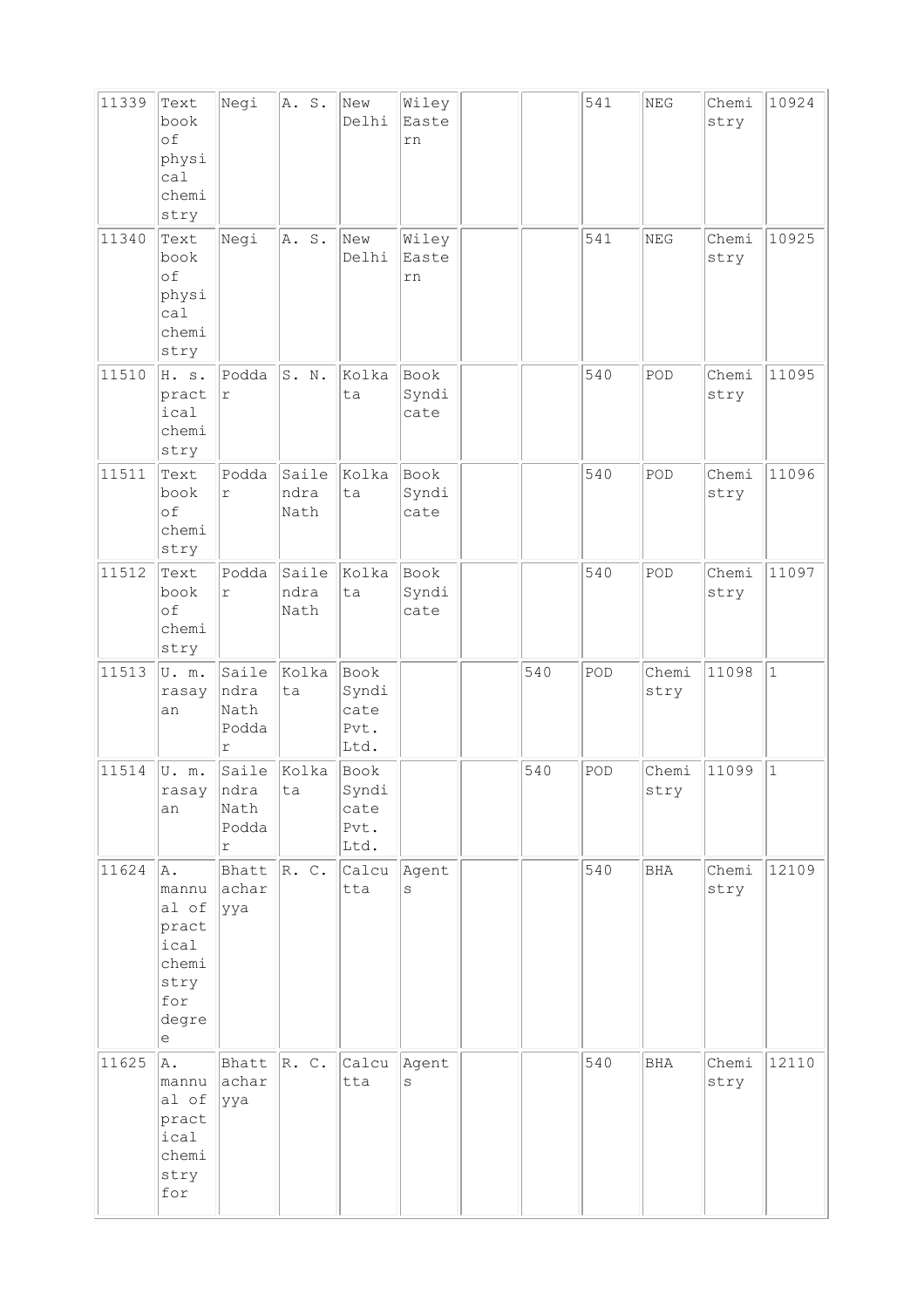|       | degre<br>е                                                    |               |             |              |                                                           |  |             |                         |               |       |
|-------|---------------------------------------------------------------|---------------|-------------|--------------|-----------------------------------------------------------|--|-------------|-------------------------|---------------|-------|
| 11626 | In<br>organ<br>i c<br>chemi<br>stry                           | Dutta         | R. L.       | Calcu<br>tta | The<br>New<br>Book<br>Stall                               |  | 546         | <b>DUT</b>              | Chemi<br>stry | 12111 |
| 11627 | In<br>organ<br>i c<br>chemi<br>stry                           | Dutta         | R. L.       | Calcu<br>tta | The<br>New<br>Book<br>Stall                               |  | 546         | <b>DUT</b>              | Chemi<br>stry | 12112 |
| 11628 | Conce<br>pts<br>in<br>physi<br>call                           | Atkin<br>S    | P. W.       |              | Oxfor<br>d<br>Unive<br>rsity<br>Press                     |  | 541         | ATK                     | Chemi<br>stry | 12113 |
| 11629 | Stere<br>ochem<br>istry<br>of<br>orgn.<br>compo<br>unds       | Nasip<br>luri | D.          | New<br>Delhi | Wiley<br>Ester<br>n<br>Ltd.                               |  | 541.2<br>23 | NAS                     | Chemi<br>stry | 12114 |
| 11630 | Physi<br>ca1<br>chemi<br>stry<br>solut<br>ions<br>mannu<br>al | Atkin<br>S    | P. W.       |              | Oxfor<br>d<br>Unive<br>rsity<br>Press                     |  | 541         | ATK                     | Chemi<br>stry | 12115 |
| 11631 | Inorg<br>anic<br>chemi<br>stry                                | Huhee<br>У    | James<br>Ε. |              | Harpe<br>r<br>Calli<br>ns<br>Colle<br>g<br>Publi<br>shers |  | 546         | HUH                     | Chemi<br>stry | 12116 |
| 11888 | Elem.<br>of<br>magne<br>toche<br>mistr<br>У                   | Dutta         | R. L.       | New<br>Delhi | Affil<br>iated<br>East-<br>West<br>Press                  |  | 540         | $_{\rm DUT}$            | Chemi<br>stry | 12373 |
| 11889 | Elem.<br>of<br>magne<br>toche<br>mistr<br>У                   | Dutta         | R. L.       | New<br>Delhi | Affil<br>iated<br>East-<br>West<br>Press                  |  | 540         | $\overline{\text{DUT}}$ | Chemi<br>stry | 12374 |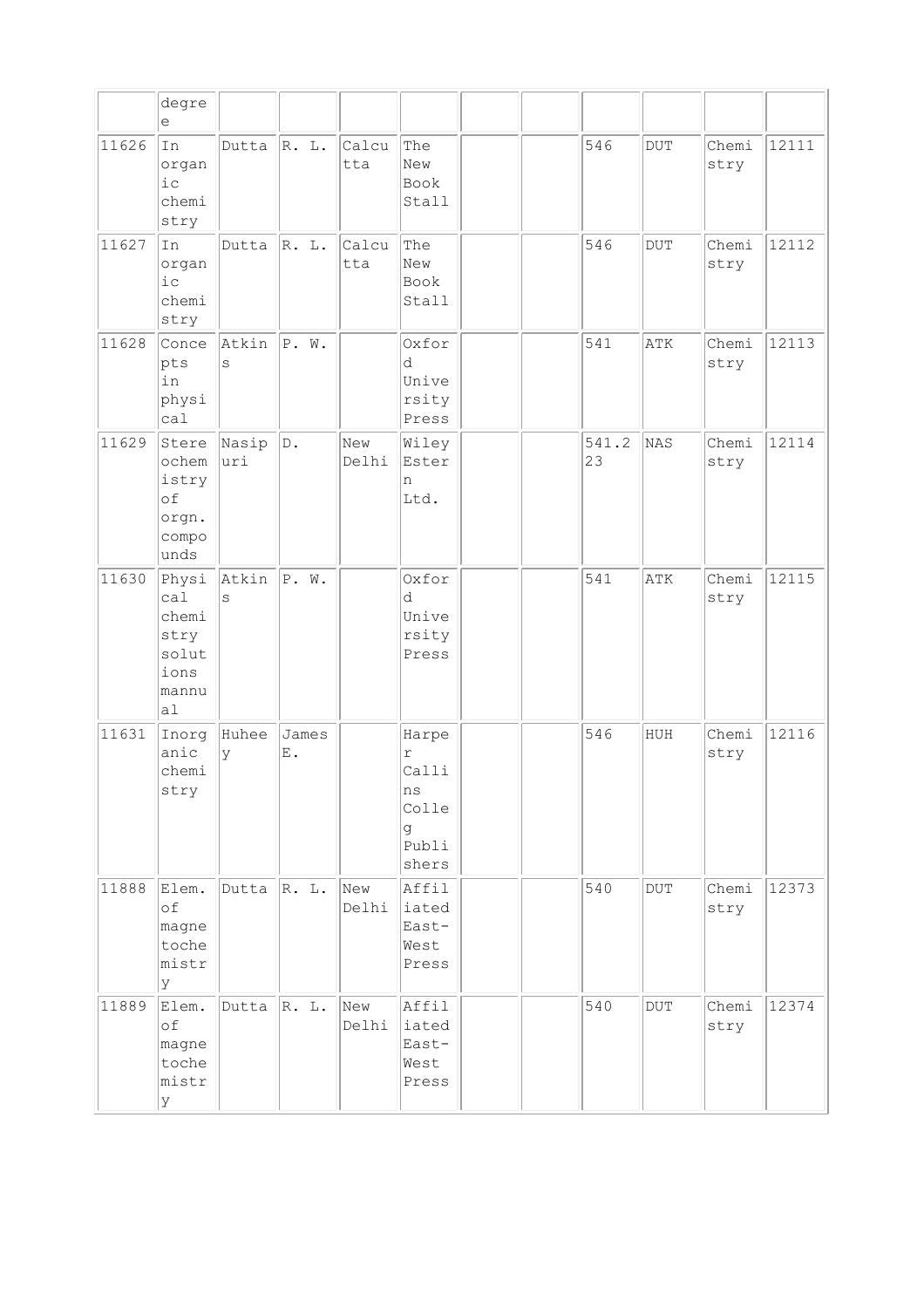| 11890 | Gen.<br>& amp                                                           | inorg<br>chemi<br>stry | Sarka<br>$\Gamma$              | Ramap<br>rasad | Kolka<br>ta                   | New<br>Centr<br>a <sub>1</sub><br>Book<br>Agenc<br>У |     | 546        | SAR           | Chemi<br>stry |
|-------|-------------------------------------------------------------------------|------------------------|--------------------------------|----------------|-------------------------------|------------------------------------------------------|-----|------------|---------------|---------------|
| 11891 | Gen.<br>& amp                                                           | inorg<br>chemi<br>stry | Sarka<br>$\Upsilon$            | Ramap<br>rasad | Kolka<br>ta                   | New<br>Centr<br>a1<br>Book<br>Agenc<br>У             |     | 546        | <b>SAR</b>    | Chemi<br>stry |
| 11892 | Gen.<br>& amp                                                           | inorg<br>chemi<br>stry | Sarka<br>$\Upsilon$            | Ramap<br>rasad | Kolka<br>lta                  | New<br>Centr<br>a1<br>Book<br>Agenc<br>У             |     | 546        | SAR           | Chemi<br>stry |
| 11893 | Coord<br>inati<br>on<br>chemi<br>stry                                   | Baner<br>jee           | D.                             | New<br>Delhi   | Tata<br>McGra<br>$w-Hil$<br>1 |                                                      | 540 | <b>BAN</b> | Chemi<br>stry | 12378         |
| 11894 | Coord<br>inati<br>on<br>chemi<br>stry                                   | Baner<br>jee           | D.                             | New<br>Delhi   | Tata<br>McGra<br>w-Hil<br>1   |                                                      | 540 | <b>BAN</b> | Chemi<br>stry | 12379         |
| 11895 | Coord<br>inati<br>on<br>chemi<br>stry                                   | Baner<br>jee           | $\mathbb D$ .                  | New<br>Delhi   | Tata<br>McGra<br>$w-Hi1$<br>ı |                                                      | 540 | <b>BAN</b> | Chemi<br>stry | 12380         |
| 11896 | Probl<br>ems<br>in<br>phy.<br>chemi<br>stry                             | Rao                    | T.<br>Navan<br>eeth            | New<br>Delhi   | Macmi<br>llans                |                                                      | 541 | <b>RAO</b> | Chemi<br>stry | 12381         |
| 11897 | Probl<br>ems<br>in<br>phy.<br>chemi<br>stry                             | Rao                    | $\mathbb T$ .<br>Navan<br>eeth | New<br>Delhi   | Macmi<br>llans                |                                                      | 541 | <b>RAO</b> | Chemi<br>stry | 12382         |
| 11898 | Basic<br>stere<br>ochem<br>istry<br>of<br>organ<br>i c<br>molec<br>ules | Sengu<br>pta           | Subra<br>ta                    | Kolka<br>ta    | Book<br>Syndi<br>cate         |                                                      | 547 | SEN        | Chemi<br>stry | 12383         |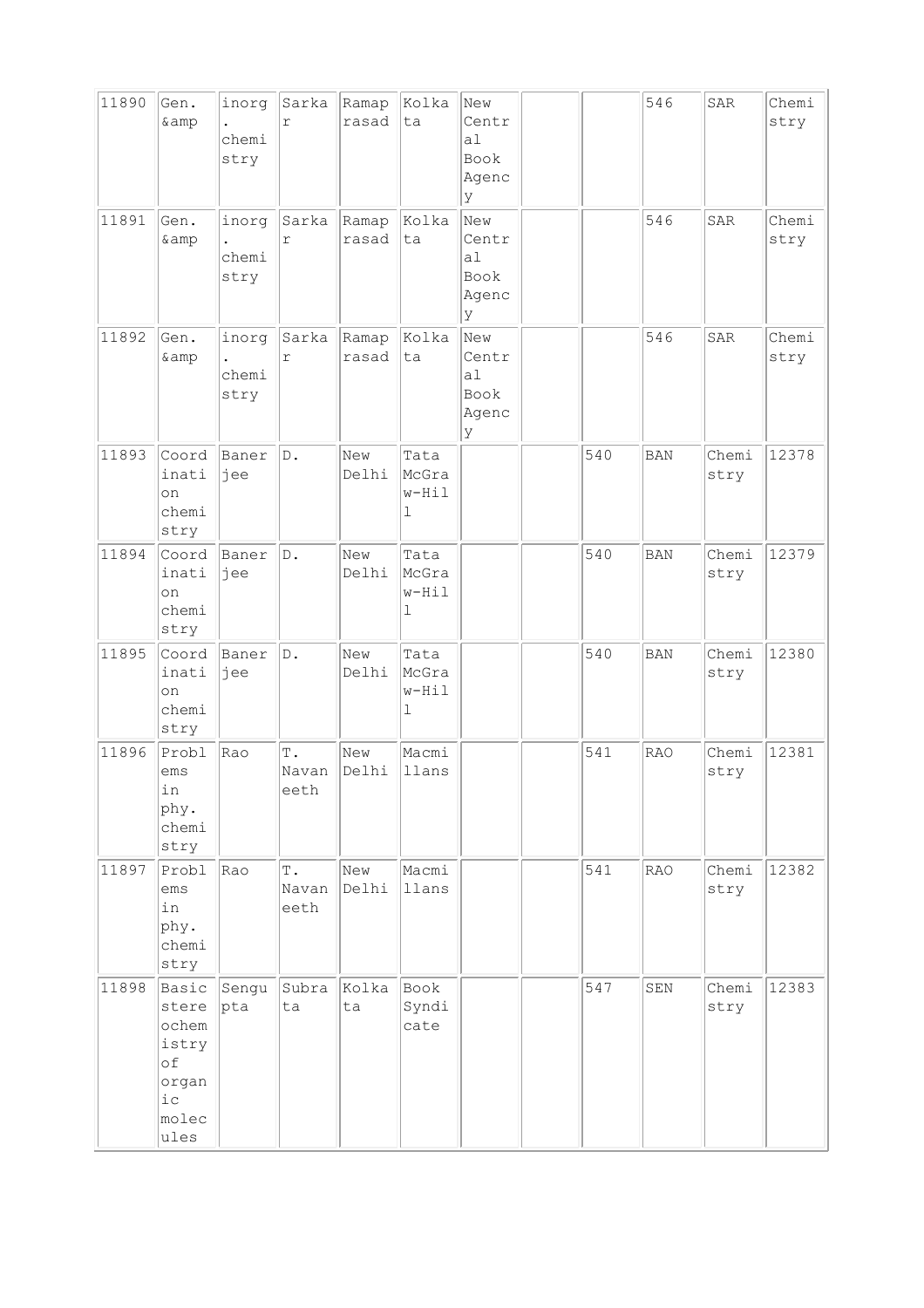| 11899 | Basic<br>stere<br>ochem<br>istry<br>of<br>organ<br>$i$ c<br>molec<br>ules  | Sengu<br>pta                           | Subra<br>ta    | Kolka<br>ta          | Book<br>Syndi<br>cate                                |     | 547 | SEN           | Chemi<br>stry | 12384        |
|-------|----------------------------------------------------------------------------|----------------------------------------|----------------|----------------------|------------------------------------------------------|-----|-----|---------------|---------------|--------------|
| 11900 | Basic<br>stere<br>ochem<br>istry<br>of<br>organ<br>$i\,c$<br>molec<br>ules | Sengu<br>pta                           | Subra<br>ta    | Kolka<br>ta          | Book<br>Syndi<br>cate                                |     | 547 | SEN           | Chemi<br>stry | 12385        |
| 11901 | Atomi<br>C<br>strnc<br>ture<br>and<br>chemi<br>ca1<br>bond                 | Chand<br>а                             | Manas          | New<br>Delhi         | Book<br>Syndi<br>cateT<br>ata<br>Mc-gr<br>aw<br>Hill |     | 540 | <b>CHA</b>    | Chemi<br>stry | 12386        |
| 11902 | Atomi<br>$\mathsf C$<br>strnc<br>ture<br>and<br>chemi<br>ca1<br>bond       | Chand<br>a                             | Manas          | New<br>Delhi         | Book<br>Syndi<br>cateT<br>ata<br>Mc-gr<br>aw<br>Hill |     | 540 | CHA           | Chemi<br>stry | 12387        |
| 11903 | Physi<br>ca1<br>chemi<br>stry                                              | Caste<br>llan                          | Gilbe<br>rt W. | New<br>Delhi         | Naros<br>а<br>Publi<br>shing<br>House                |     | 541 | CAS           | Chemi<br>stry | 12388        |
| 11904 | Spect<br>rosco<br>py of<br>org.<br>compo<br>unds                           | Kalsi                                  | P.S.           | New<br>Delhi         | New<br> Age<br>Int.<br>Pub.                          |     | 547 | KAL           | Chemi<br>stry | 12389        |
| 11905 | Fund<br>of<br>photo<br>chemi<br>stry                                       | Rahat<br>gi-Mu<br>kherj<br>ee K.<br>K. | New<br>Delhi   | Wiley<br>Easte<br>rn |                                                      | 540 | RAH | Chemi<br>stry | 12390         | $\mathbf{1}$ |
| 11906 | Organ<br>$i\,c$<br>chemi<br>stry                                           | Ray                                    | J. N.          |                      | Book<br>Syndi<br>cate                                |     | 547 | RAY           | Chemi<br>stry | 12391        |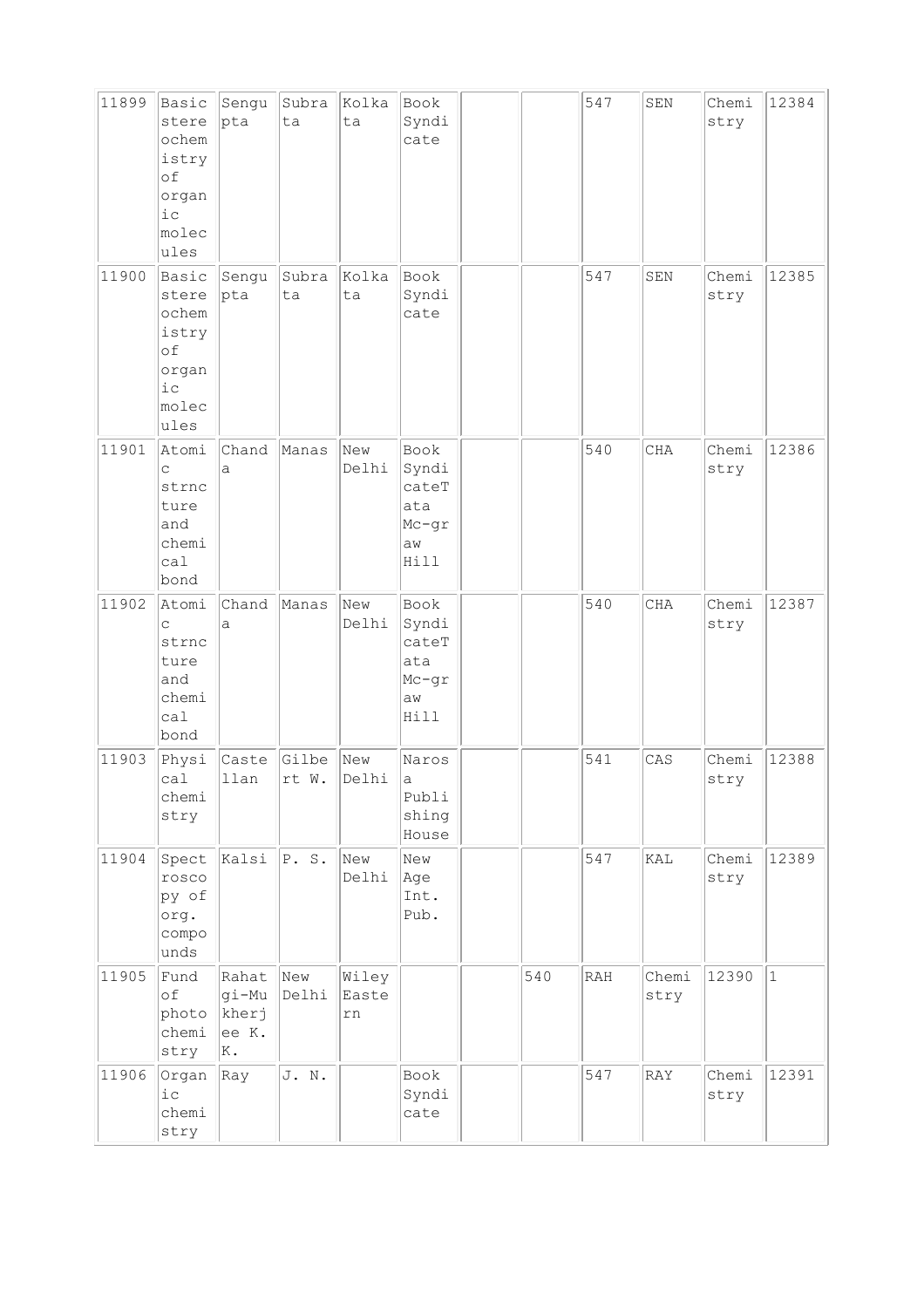| 11907 | Physi<br>ca1<br>chemi<br>stry                                          | Pahar<br>i                          | $\texttt{S}$ .      | Kolka<br>ta           | New<br>Centr<br>a <sub>1</sub><br>Book<br>Agenc<br>У |     | 541 | PAH           | Chemi<br>stry | 12392        |
|-------|------------------------------------------------------------------------|-------------------------------------|---------------------|-----------------------|------------------------------------------------------|-----|-----|---------------|---------------|--------------|
| 11908 | Indus<br>trial<br>chemi<br>stry                                        | Sharm<br>a                          | B. K.               | Meeru<br>t            | Goel<br>Pub.<br>House                                |     | 540 | SHA           | Chemi<br>stry | 12393        |
| 11909 | Organ<br>$i$ c<br>chemi<br>stry                                        | Solom<br>ons                        | T. W.<br>Graha<br>m | New<br>York           | John<br>Wiley<br>ଙ<br>Sons.                          |     | 547 | SOL           | Chemi<br>stry | 12394        |
| 11910 | Chemi<br>stry<br>$\ddot{\cdot}$<br>schau<br>m' s<br>3000<br>solue<br>d | Goldb<br>erg                        | David<br>Ε.         | New<br>York           | Mcgra<br>W<br>Hill                                   |     | 540 | GOL           | Chemi<br>stry | 12395        |
| 11911 | Intro<br>orgn.<br>chemi<br>stry                                        | Strei<br>twies<br>er                | Andre<br>W          | New<br>York           | Macmi<br>llan                                        |     | 546 | STR           | Chemi<br>stry | 12396        |
| 11912 | Organ<br>ic<br>chemi<br>stry                                           | Finar                               | I. L.               |                       | <b>ELBS</b>                                          |     | 547 | FIN           | Chemi<br>stry | 12397        |
| 11913 | Organ<br>i c<br>chemi<br>stry                                          | Finar                               | I. L.               |                       | <b>ELBS</b>                                          |     | 547 | ${\tt FIN}$   | Chemi<br>stry | 12398        |
| 11914 | Inorg<br>anic<br>chemi<br>stry                                         | Shriv<br>er                         | D. F.               |                       | ELBS                                                 |     | 546 | SHR           | Chemi<br>stry | 12399        |
| 11915 | Inorg<br>anic<br>chemi<br>stry                                         | Shriv<br>er                         | D. F.               |                       | <b>ELBS</b>                                          |     | 546 | SHR           | Chemi<br>stry | 12400        |
| 11916 | Ajaib<br>$\circ$<br>rasay<br>an                                        | Shali<br>ndran<br>ath<br>Podde<br>r | Kolka<br>ta         | Book<br>Sindi<br>cate |                                                      | 547 | POD | Chemi<br>stry | 12401         | $\mathbf{1}$ |
| 11917 | Ajaib<br>$\circ$<br>rasay<br>an                                        | Shali<br>ndran<br>ath<br>Podde<br>r | Kolka<br>ta         | Book<br>Sindi<br>cate |                                                      | 547 | POD | Chemi<br>stry | 12402         | $\mathbf{1}$ |
| 11918 | Jaibo<br>rasay<br>an                                                   | J. N.<br>Ray                        | Kolka<br>ta         | Book<br>Sindi<br>cate |                                                      | 547 | RAY | Chemi<br>stry | 12403         | $\mathbf 1$  |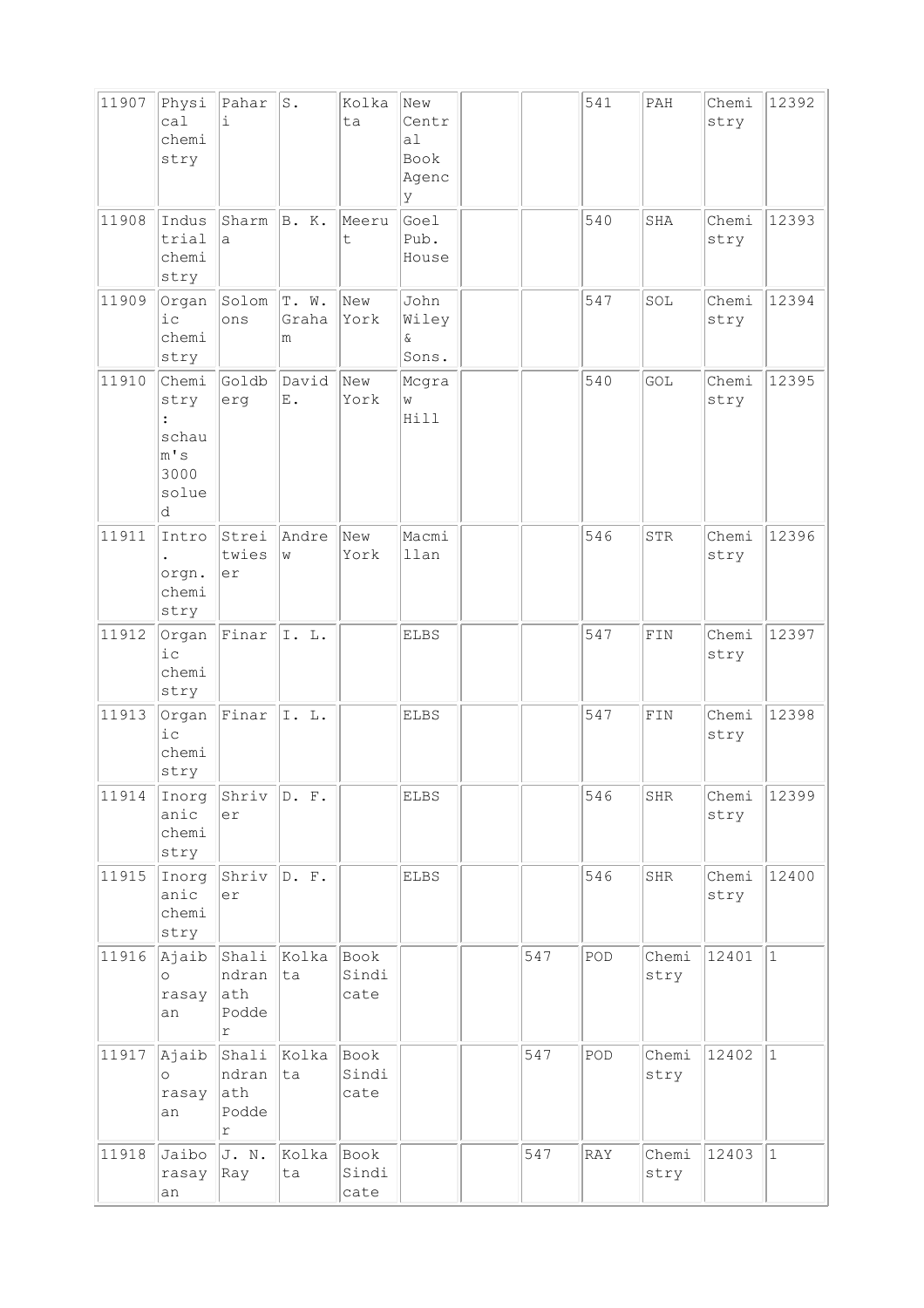| 11919 | Gen.<br>& amp                            | inorg<br>n<br>chemi                 | Podda<br>$\Upsilon$ | Salie<br>ndran<br>ath           | Kolka<br>ta                     | Book<br>Sindi<br>cate |     |            | 546           | POD           | Chemi<br>stry |
|-------|------------------------------------------|-------------------------------------|---------------------|---------------------------------|---------------------------------|-----------------------|-----|------------|---------------|---------------|---------------|
|       |                                          | stry                                |                     |                                 |                                 |                       |     |            |               |               |               |
| 11920 | Gen.<br>& amp                            | inorg<br>n<br>chemi<br>stry         | Podda<br>$\Upsilon$ | Salie<br>ndran<br>ath           | Kolka<br>ta                     | Book<br>Sindi<br>cate |     |            | 546           | POD           | Chemi<br>stry |
| 11921 | Physi<br>ca1<br>chemi<br>stry            | Palit                               | Santi<br>Ranja<br>n | Kolka<br>ta                     | Book<br>Sindi<br>cate           |                       |     | 541        | PAL           | Chemi<br>stry | 12406         |
| 11922 | Pra :<br>bhuty<br>$\circ$<br>rasay<br>an | Shant<br>iranj<br>an<br>Palit       | Kolka<br>ta         | Book<br>Sindi<br>cate           |                                 |                       | 541 | PAL        | Chemi<br>stry | 12407         | $\mathbf{1}$  |
| 11923 | Physi<br>ca1<br>chemi<br>stry            | Kapoo<br>r                          | K. L                | Madra<br>S                      | Macmi<br>llan                   |                       |     | 541        | KAP           | Chemi<br>stry | 12408         |
| 11924 | Physi<br>cal<br>chemi<br>stry            | Kapoo<br>r                          | K. L                | Madra<br>S                      | Macmi<br>llan                   |                       |     | 541        | KAP           | Chemi<br>stry | 12409         |
| 11925 | Physi<br>ca1<br>chemi<br>stry            | Kapoo<br>r                          | K. L                | Madra<br>S                      | Macmi<br>llan                   |                       |     | 541        | KAP           | Chemi<br>stry | 12410         |
| 11926 | Physi<br>ca1<br>chemi<br>stry            | Kapoo<br>r                          | K. L                | Madra<br>S                      | Macmi<br>llan                   |                       |     | 541        | KAP           | Chemi<br>stry | 12411         |
| 11927 | Rasay<br>an<br>(u.<br>$m.$ )             | Ranji<br>r Das                      | Kolka<br>ta         | Orien<br>tal<br>Book<br>Co.     |                                 |                       | 540 | DAS        | Chemi<br>stry | 12412         | $\vert$ 1     |
| 11928 | Rasay<br>an<br>(u.<br>$m.$ )             | Ranji<br>r Das                      | Kolka<br>ta         | Publi<br>shing<br>Sindi<br>cate |                                 |                       | 540 | DAS        | Chemi<br>stry | 12413         | $\vert$ 1     |
| 11929 | Rasay<br>an<br>(u.<br>$m.$ )             | Apare<br>sh<br>Bhatt<br>achar<br>ya | Kolka<br>ta         | Publi<br>shing<br>Sindi<br>cate |                                 |                       | 540 | <b>BHA</b> | Chemi<br>stry | 12414         | $\vert$ 1     |
| 11930 | Rasay<br>an<br>(u.<br>$m.$ )             | Apare<br>sh<br>Bhatt<br>achar<br>ya | Kolka<br>ta         | Publi<br>shing<br>Sindi<br>cate |                                 |                       | 540 | <b>BHA</b> | Chemi<br>stry | 12415         | $\vert$ 1     |
| 11931 | Eleme<br>nts<br>of<br>chemi<br>stry      | Maity                               | Sukhe<br>ndu        | Kolka<br>ta                     | Publi<br>shing<br>Sindi<br>cate |                       |     | 540        | MAI           | Chemi<br>stry | 12416         |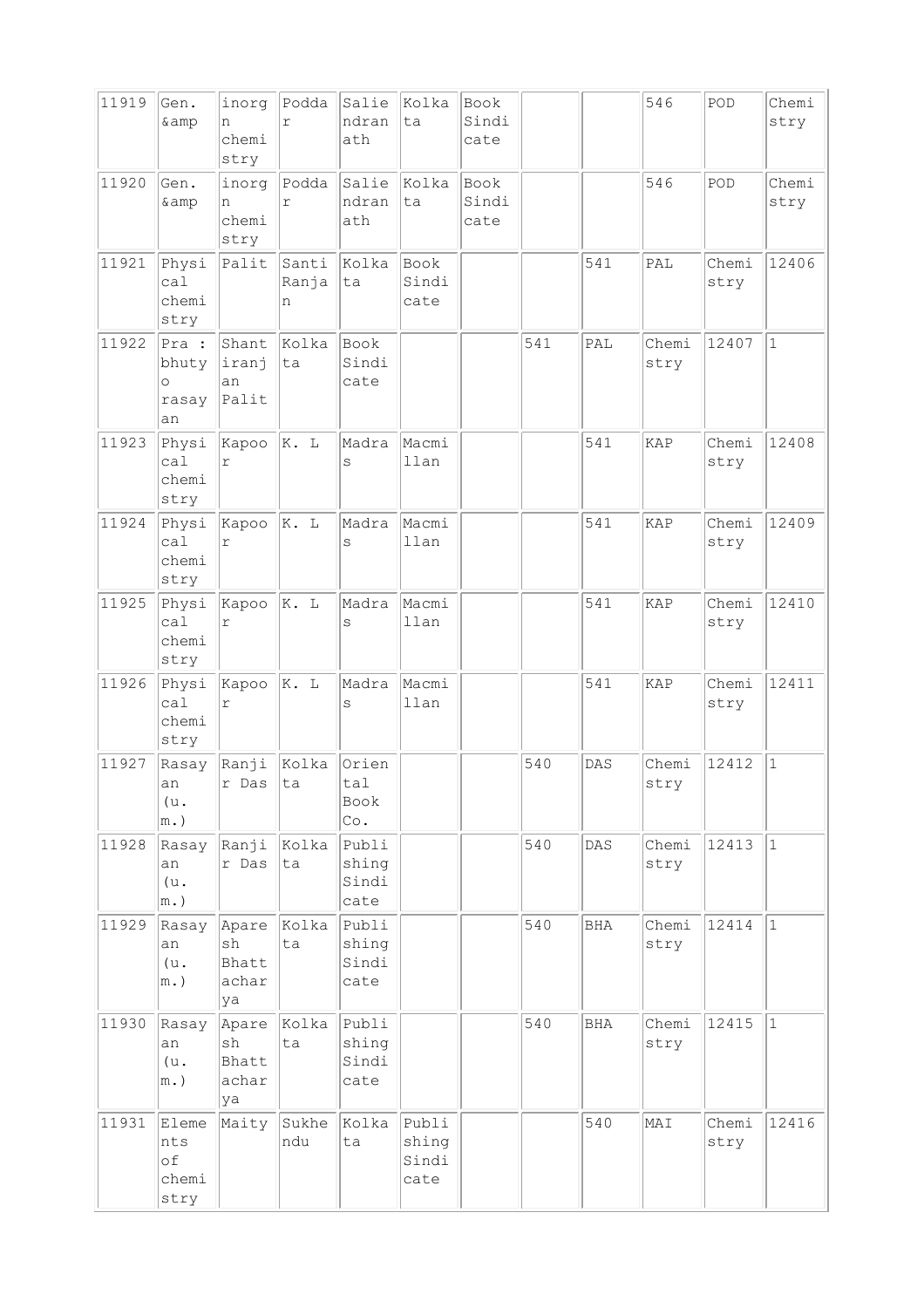| 11932 | Physi<br>ca1<br>chemi<br>stry                                                                   | $Raksh$ $ P. C.$<br>it |       | Kolka<br>ta  | Sarat<br>Book<br>House      |  | 541 | RAK       | Chemi<br>stry | 12417 |
|-------|-------------------------------------------------------------------------------------------------|------------------------|-------|--------------|-----------------------------|--|-----|-----------|---------------|-------|
| 11933 | Physi<br>ca1<br>chemi<br>stry                                                                   | Raksh<br>it            | P.C.  | Kolka<br>ta  | Sarat<br>Book<br>House      |  | 541 | RAK       | Chemi<br>stry | 12418 |
| 11934 | Gen.<br>inorg<br>n<br>chemi<br>stry                                                             | Dutta                  | P. K. | Kolka<br>ta  | Sarat<br>Book<br>House      |  | 546 | DUT       | Chemi<br>stry | 12419 |
| 11935 | Gen.<br>inorg<br>n<br>chemi<br>stry                                                             | Dutta                  | P. K. | Kolka<br>ta  | Sarat<br>Book<br>House      |  | 546 | $\rm DUT$ | Chemi<br>stry | 12420 |
| 11936 | Spect<br>ral<br>and<br>chemi<br>ca1<br>chara<br>cteri<br>satio<br>n of<br>orgn.<br>compo<br>und | Sharm<br>a             | Y. R. | New<br>Delhi | kalya<br>hi<br>Pub.         |  | 547 | SHA       | Chemi<br>stry | 12421 |
| 12438 | Eleme<br>ntary<br>physi<br>ca1<br>chemi<br>stry                                                 | Raksh<br>it            | P.C.  | Calcu<br>tta | The<br>New<br>Book<br>Stall |  | 541 | RAK       | Chemi<br>stry | 12923 |
| 12439 | Eleme<br>ntary<br>physi<br>ca1<br>chemi<br>stry                                                 | Raksh<br>it            | P.C.  | Calcu<br>tta | The<br>New<br>Book<br>Stall |  | 541 | RAK       | Chemi<br>stry | 12924 |
| 12440 | Organ<br>i c<br>chemi<br>stry                                                                   | kay                    | J. N. | Calcu<br>tta | Book<br>Syndi<br>cate       |  | 547 | RAY       | Chemi<br>stry | 12925 |
| 12441 | Organ<br>$i$ $c$<br>chemi<br>stry                                                               | Ray                    | J. N. | Calcu<br>tta | Book<br>Syndi<br>cate       |  | 547 | RAY       | Chemi<br>stry | 12926 |
| 12442 | Organ<br>$i\,c$<br>chemi<br>stry                                                                | Ray                    | J. N. | Calcu<br>tta | Book<br>Syndi<br>cate       |  | 547 | RAY       | Chemi<br>stry | 12927 |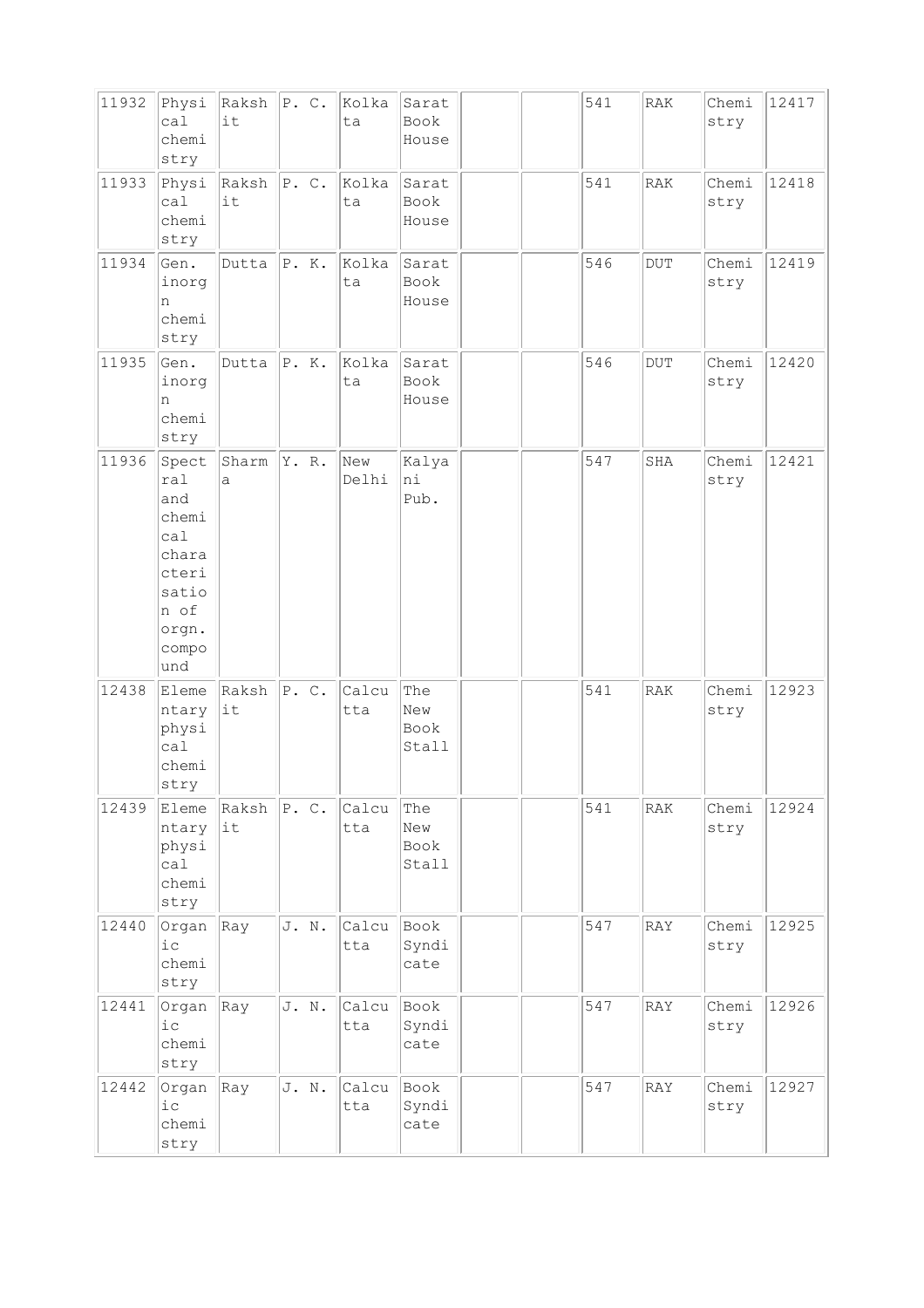| 12443 | Intro<br>ducti<br>on to<br>quant<br>am<br>theor<br>y and<br>atomi<br>C<br>struc<br>ture | Cox                           | P. A.                       | Oxfor<br>d   | 0. U.<br>$P$ .                         |  | 540 | COX | Chemi<br>stry | 12928 |
|-------|-----------------------------------------------------------------------------------------|-------------------------------|-----------------------------|--------------|----------------------------------------|--|-----|-----|---------------|-------|
| 12444 | Prath<br>amik<br>bhout<br>а<br>rasay<br>an                                              | $ $ Palit                     | Santi<br>ranja<br>n         | Calcu<br>tta | Book<br>Syndi<br>cate                  |  | 541 | PAL | Chemi<br>stry | 12929 |
| 12445 | Prath<br>amik<br>bhout<br>a<br>rasay<br>an                                              | $ $ Palit                     | Santi<br>ranja<br>n         | Calcu<br>tta | Book<br>Syndi<br>cate                  |  | 541 | PAL | Chemi<br>stry | 12930 |
| 12446 | Eleme<br>ntary<br>physi<br>ca1<br>chemi<br>stry                                         | Palit                         | Santi<br>ranja<br>n         | Calcu<br>tta | Book<br>Syndi<br>cate                  |  | 541 | PAL | Chemi<br>stry | 12931 |
| 12447 | Eleme<br>ntary<br>physi<br>ca1<br>chemi<br>stry                                         | Palit                         | Santi<br>ranja<br>n         | Calcu<br>tta | Book<br>Syndi<br>cate                  |  | 541 | PAL | Chemi<br>stry | 12932 |
| 12448 | а<br>rasay<br>an                                                                        | Bhout Raksh Pratu Calcu<br>it | ı<br>Chand<br>ra            | tta          | Sarat<br>Book<br>House                 |  | 541 | RAK | Chemi<br>stry | 12933 |
| 12449 | Bhout<br>а<br>rasay<br>an                                                               | Raksh<br>it                   | Pratu<br>ı<br>Chand<br>ra   | Calcu<br>tta | Sarat<br>Book<br>House                 |  | 541 | RAK | Chemi<br>stry | 12934 |
| 12450 | Organ<br>ac<br>chemi<br>stry                                                            | Morri<br>son                  | Rober<br>t.<br>Thorn<br>ton | New<br>Delhi | Prant<br>$ice-H$<br>a11<br>оf<br>India |  | 547 | MOR | Chemi<br>stry | 12935 |
| 12451 | Organ<br>ac<br>chemi<br>stry                                                            | Morri<br>son                  | Rober<br>t.<br>Thorn<br>ton | New<br>Delhi | Prant<br>$ice-H$<br>all<br>оf<br>India |  | 547 | MOR | Chemi<br>stry | 12936 |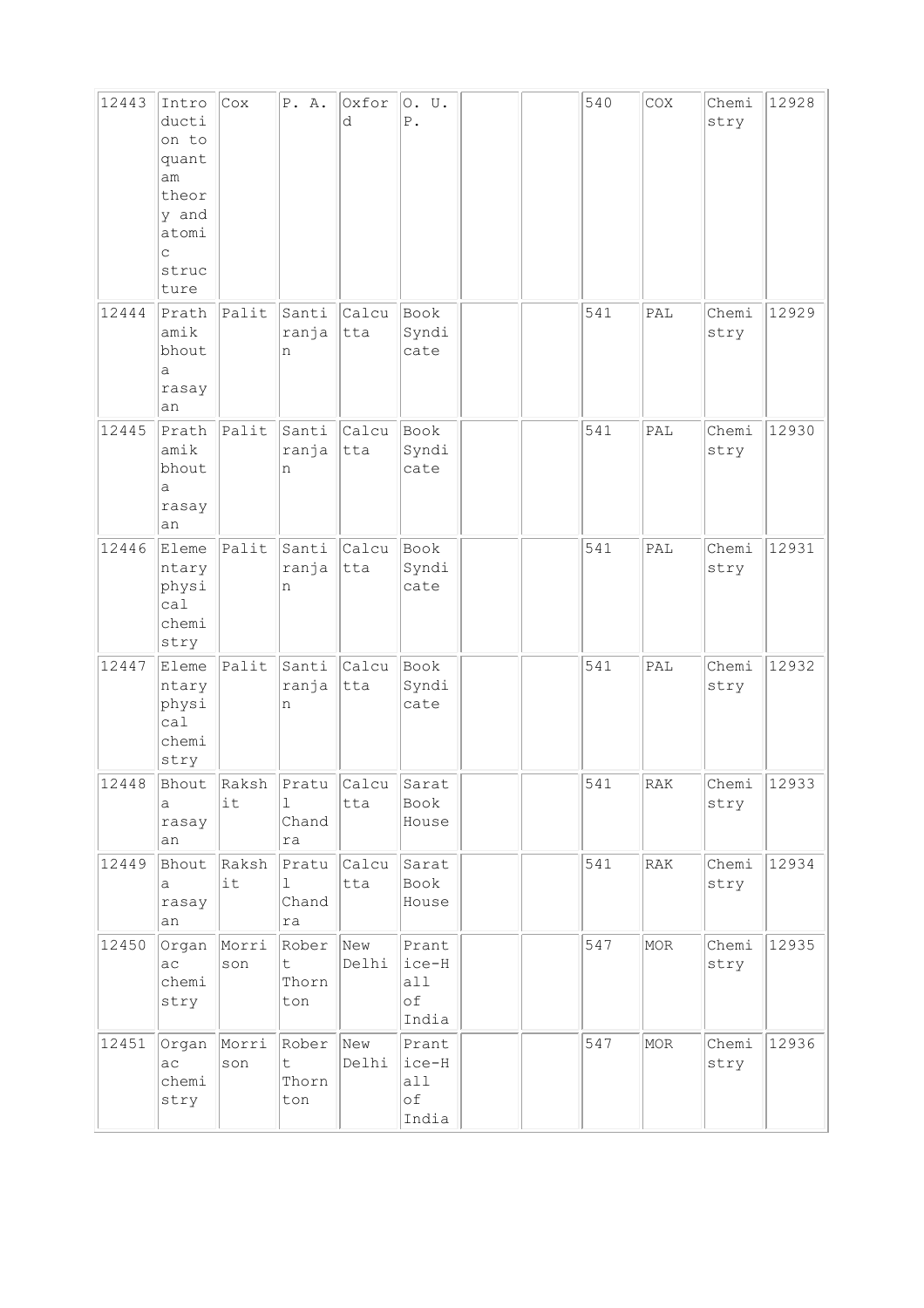| 12452 | Organ<br>ac<br>chemi<br>stry                               | Huhee<br>У          | James<br>E.                            | New<br>York   | Harpe<br>r<br>Colli<br>ns<br>Colle<br>ge<br>Publi<br>shers |  | 547 | HUH        | Chemi<br>stry | 12937 |
|-------|------------------------------------------------------------|---------------------|----------------------------------------|---------------|------------------------------------------------------------|--|-----|------------|---------------|-------|
| 12453 | Atomi<br>C<br>struc<br>ture<br>and<br>chemi<br>ca1<br>bond | Chand<br>a          | Manas                                  | New<br>Delhi  | Tata<br>McGra<br>w-Hil<br>ı                                |  | 540 | <b>CHA</b> | Chemi<br>stry | 12938 |
| 12454 | Physi<br>ca1<br>chemi<br>stry                              | Levin<br>$\epsilon$ | līra<br>N.                             | New<br>York   | McGra<br>w-Hil<br>ı                                        |  | 541 | LEV        | Chemi<br>stry | 12939 |
| 12455 | Inorg<br>anic<br>chemi<br>stry                             | Sharp<br>e          | Alam<br>G.                             | Engla<br>nd   | <b>ELBS</b>                                                |  | 546 | SHA        | Chemi<br>stry | 12940 |
| 12456 | Advan<br>ced<br>inorg<br>anic<br>chemi<br>stry             | Cotto<br>n          | $ _{\operatorname{F}}$ .<br>Alber<br>t | New<br>York   | Johm<br>Wiley                                              |  | 546 | COT        | Chemi<br>stry | 12941 |
| 12457 | Basic<br>inorg<br>anic<br>chemi<br>stry                    | Cotto<br>n          | F.<br>Alber<br>t                       | Singa<br>pore | Johm<br>Wiley                                              |  | 546 | COT        | Chemi<br>stry | 12942 |
| 12458 | Organ<br>$i$ c<br>chemi<br>stry                            | Solom<br>ons        | T. W.<br>Graha<br>m                    | New<br>York   | Johm<br>Wiley                                              |  | 547 | SOL        | Chemi<br>stry | 12943 |
| 12459 | Advan<br>ced<br>chemi<br>stry                              | Matte<br>WS         | Philo<br>$\mathsf{p}$                  | Cambr<br>idge | $C.$ U.<br>${\mathbb P}$ .                                 |  | 540 | MAT        | Chemi<br>stry | 12944 |
| 12460 | Physi<br>ca1<br>chemi<br>stry                              | Atkin<br>S          | P. W.                                  | Oxfor<br>d    | 0. U.<br>${\mathbb P}$ .                                   |  | 541 | ATK        | Chemi<br>stry | 12945 |
| 12461 | Essen<br>tials<br>of<br>nucle<br>ar<br>chemi<br>stry       | Arnik<br>ar         | H. J.                                  | New<br>Delhi  | Wiley<br>Easte<br>rn                                       |  | 540 | ARN        | Chemi<br>stry | 12946 |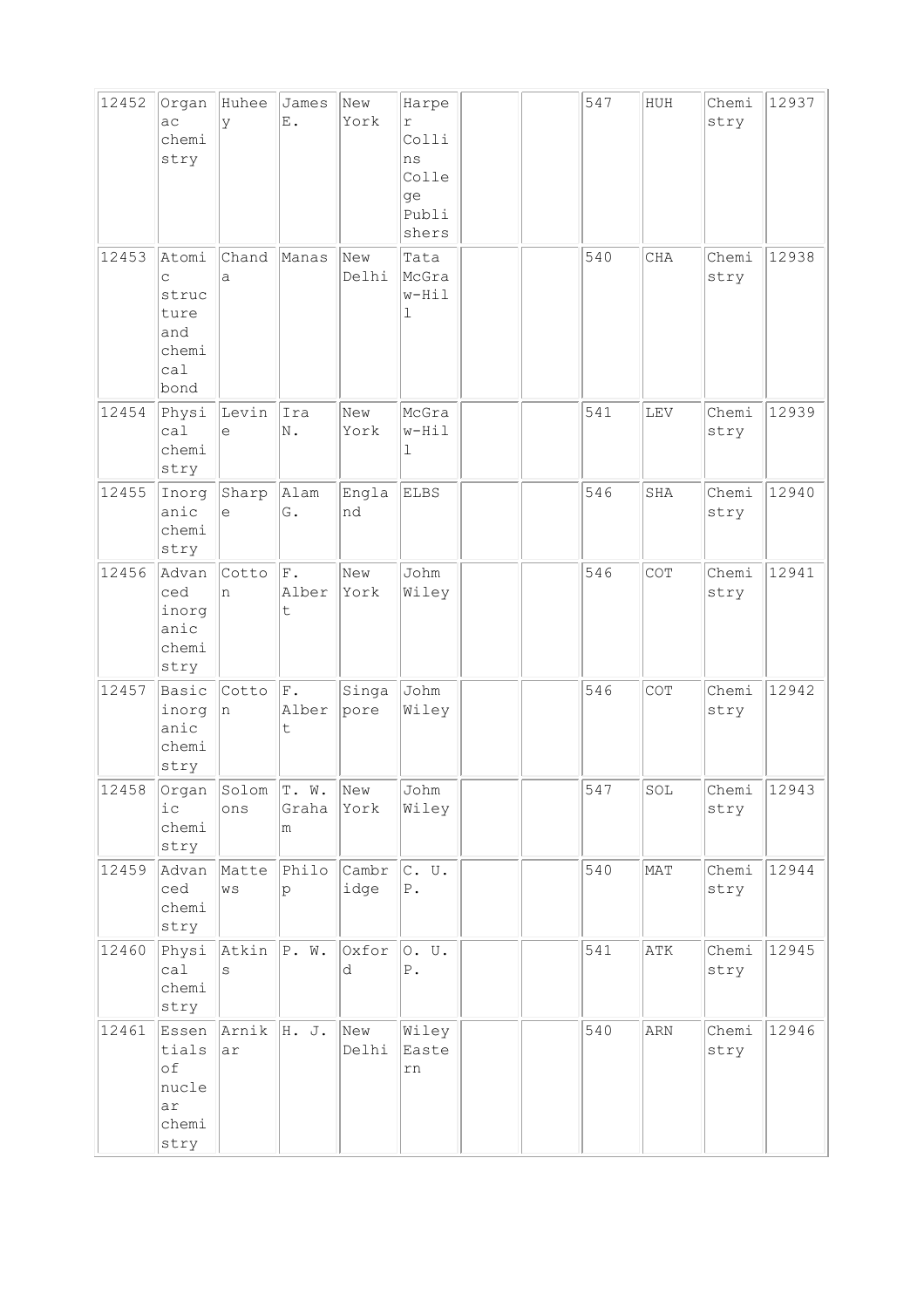| 12462 | A<br>manua<br>1 of<br>pract<br>ical<br>chemi<br>stry<br>for<br>degre<br>е<br>class<br>es                                        | Bhatt<br>achar<br>ууа         | R. C.                    | Kolka<br>ta | A)<br>Basu               |  | 543 | $_{\rm BHA}$ | Chemi<br>stry | 12947 |
|-------|---------------------------------------------------------------------------------------------------------------------------------|-------------------------------|--------------------------|-------------|--------------------------|--|-----|--------------|---------------|-------|
| 12463 | la.<br>manua<br>1 of<br>pract<br>ical<br>chemi<br>stry<br>for<br>degre<br>е<br>class<br>$\mathop{\rm es}\nolimits$              | Bhatt<br>achar<br>ууа         | R. C.                    | Kolka<br>ta | la.<br>Basu              |  | 543 | <b>BHA</b>   | Chemi<br>stry | 12948 |
| 12464 | A<br>manua<br>1 of<br>pract<br>ical<br>chemi<br>stry<br>for<br>degre<br>$\epsilon$<br>class<br>es                               | Bhatt<br>achar<br>ууа         | R. C.                    | Kolka<br>ta | A<br>Basu                |  | 543 | <b>BHA</b>   | Chemi<br>stry | 12949 |
| 12465 | A<br>manua<br>l of<br>pract<br>ical<br>chemi<br>stry<br>for<br>degre<br>$\mathrel{\mathop{\mathrm{e}}\nolimits}$<br>class<br>es | achar<br>ууа                  | Bhatt $\ R. C. \ $ Kolka | ta          | A<br>Basu                |  | 543 | BHA          | Chemi<br>stry | 12950 |
| 12466 | Physi<br>calal<br>chemi<br>stry                                                                                                 | $ $ Atkin $ $ P. W.<br>S      |                          | Oxfor<br>d  | O. U.<br>${\mathbb P}$ . |  | 541 | ATK          | Chemi<br>stry | 12951 |
| 12467 | Organ<br>$i$ c<br>chemi<br>stry                                                                                                 | $\lvert$ Finar $\lvert$ I. L. |                          | Londo<br>n  | <b>ELBS</b>              |  | 547 | ${\tt FIN}$  | Chemi<br>stry | 12952 |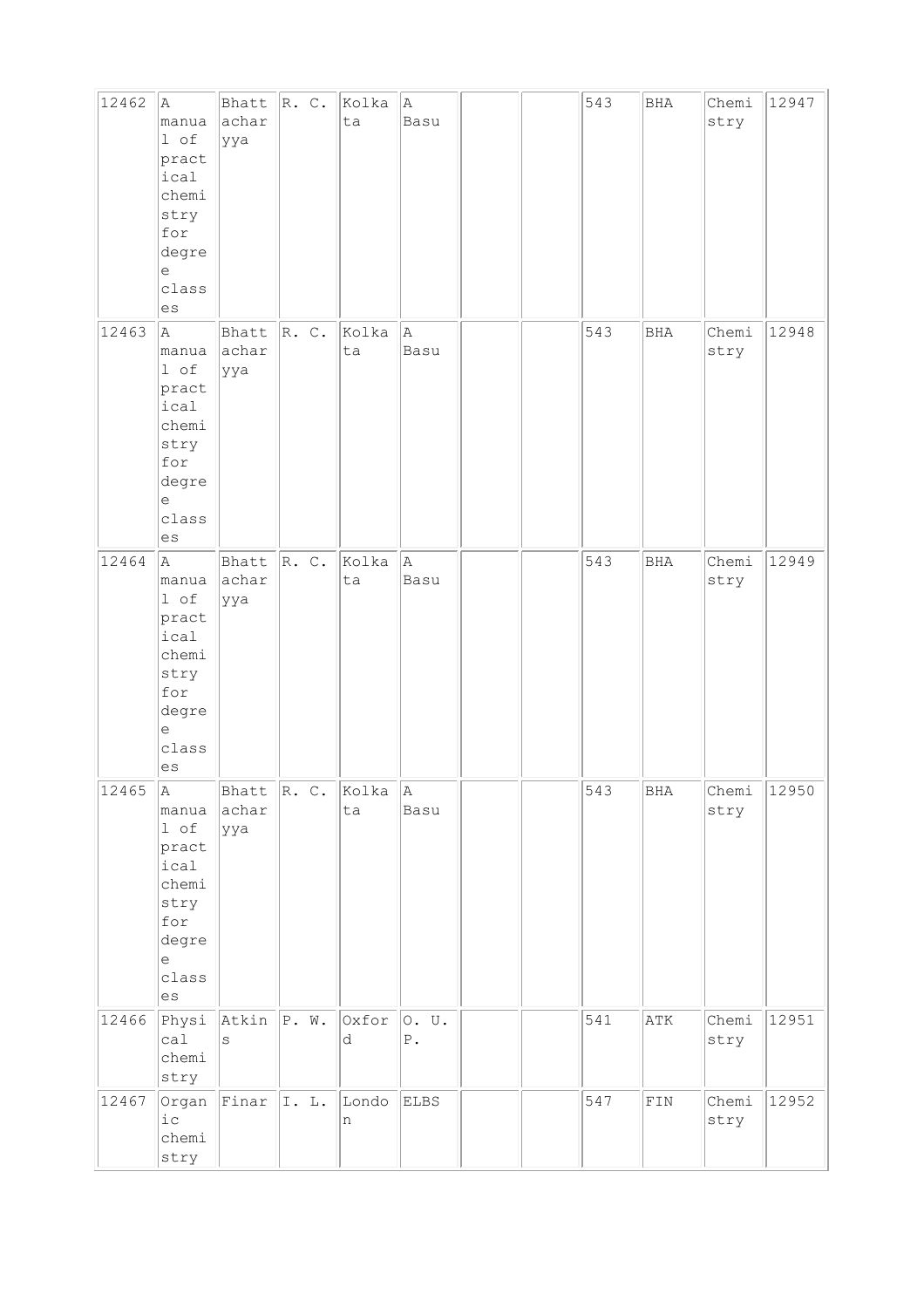| 12468 | Organ<br>i c<br>chemi<br>stry                                               | Finar        | I. L.                      | Londo<br>n           | ELBS                                 |  | 547 | ${\tt FIN}$ | Chemi<br>stry | 12953 |
|-------|-----------------------------------------------------------------------------|--------------|----------------------------|----------------------|--------------------------------------|--|-----|-------------|---------------|-------|
| 12469 | Organ<br>$i$ $c$<br>chemi<br>stry                                           | Morri<br>son | Rober<br>t<br>Thorn<br>ton | New<br>Delhi         | Prent<br>ice-H<br>a11<br>of<br>India |  | 547 | MOR         | Chemi<br>stry | 12954 |
| 12685 | 3000<br>solve<br>d<br>probl<br>ems<br>in<br>organ<br>$i$ c<br>chemi<br>stry | Meirl<br>ich | Estel<br>le K.             | New<br>York          | McGra<br>$w-Hil$<br>ı                |  | 547 | MEI         | Chemi<br>stry | 13170 |
| 12686 | 3000<br>solve<br>d<br>probl<br>ems<br>in<br>organ<br>$i$ c<br>chemi<br>stry | Meirl<br>ich | Estel<br>le K.             | New<br>York          | McGra<br>w-Hil<br>ı                  |  | 547 | MEI         | Chemi<br>stry | 13171 |
| 12687 | Indus<br>trial<br>chemi<br>stry                                             | Das          | R.K.                       | New<br>Delhi         | Kalya<br>hi<br>Publi<br>shers        |  | 540 | DAS         | Chemi<br>stry | 13172 |
| 12688 | Indus<br>trial<br>chemi<br>stry                                             | Das          | R.K.                       | New<br>Delhi         | Kalya<br>hi<br>Publi<br>shers        |  | 540 | DAS         | Chemi<br>stry | 13173 |
| 12689 | Indus<br>trial<br>chemi<br>stry                                             | Das          | R.K.                       | New<br>Delhi         | Kalya<br>hi<br>Publi<br>shers        |  | 540 | DAS         | Chemi<br>stry | 13174 |
| 12690 | Indus<br>trial<br>chemi<br>stry                                             | Das          | R. K.                      | New<br>Delhi         | Kalya<br>hi<br>Publi<br>shers        |  | 540 | DAS         | Chemi<br>stry | 13175 |
| 12691 | Study<br>guide<br>to<br>organ<br>$i$ $c$<br>chemi<br>stry                   | Morri<br>son | R. T.                      | New<br>Delhi         | Prent<br>ice-H<br>all<br>оf<br>India |  | 547 | MOR         | Chemi<br>stry | 13176 |
| 12692 | Indus<br>trial<br>chemi<br>stry                                             | Sharm<br>a   | B. K.                      | Meeru<br>$\mathsf t$ | Goel<br>Pub.<br>House                |  | 540 | SHA         | Chemi<br>stry | 13177 |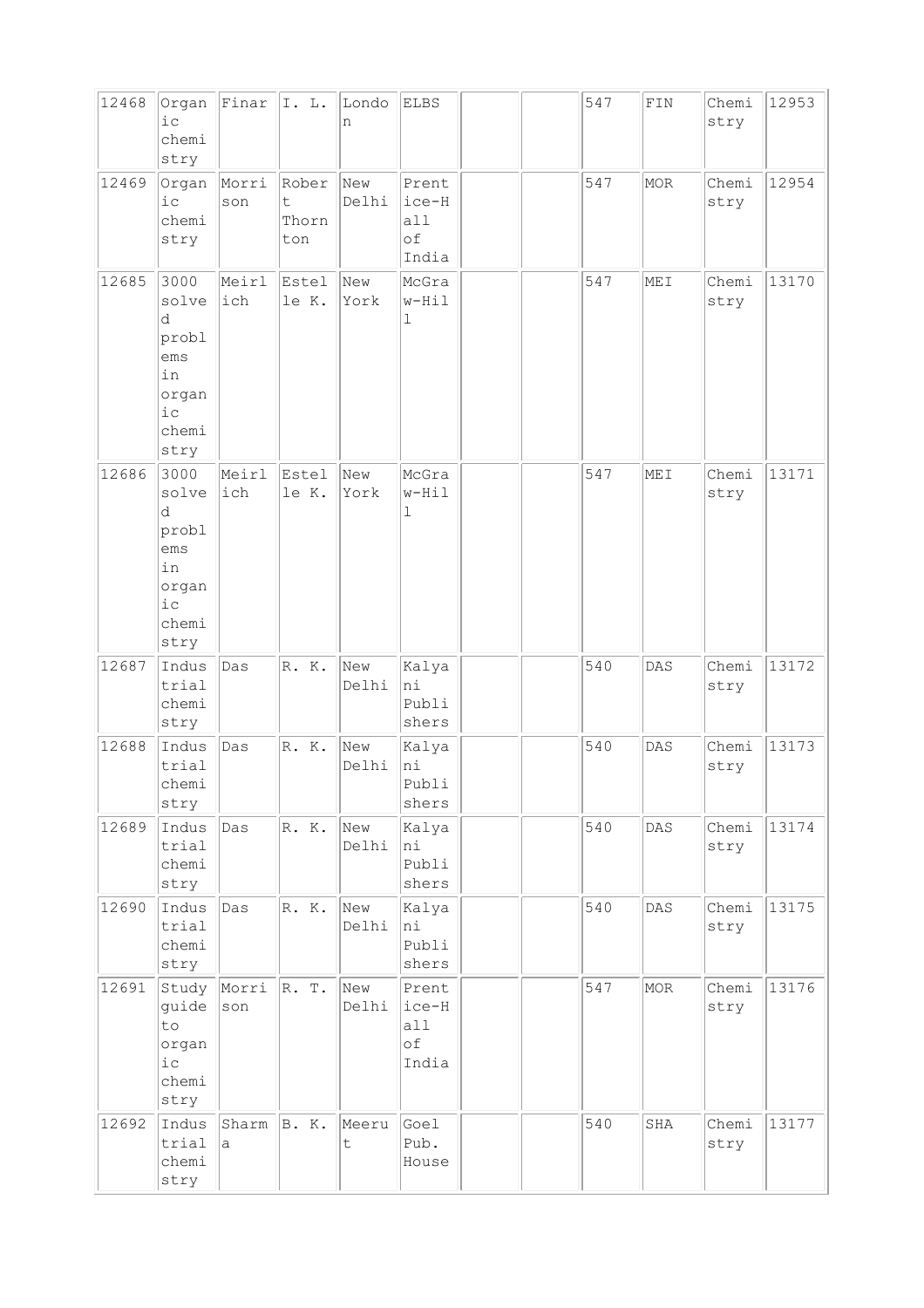| 12693 | Indus<br>trial<br>chemi<br>stry                                                                           | Sharm B. K.<br>a                     |             | Meeru<br>t                                                 | Goel<br>Pub.<br>House           |                                          |     | 540        | SHA           | Chemi<br>stry | 13178         |
|-------|-----------------------------------------------------------------------------------------------------------|--------------------------------------|-------------|------------------------------------------------------------|---------------------------------|------------------------------------------|-----|------------|---------------|---------------|---------------|
| 12694 | Dryde<br>n's<br>outli<br>nes<br>of<br>chemi<br>cal<br>techn<br>ology<br>for<br>the<br>21st<br>centu<br>ry | Gopal<br>a                           | Rao         | M.                                                         | New<br>Delhi                    | Affil<br>iated<br>East-<br>West<br>Press |     |            | 540           | GOP           | Chemi<br>stry |
| 12708 | Textb<br>look<br>of<br>pract<br>ical<br>organ<br>i c<br>chemi<br>stry                                     | Vogel                                | Engla<br>nd | Longm<br>an<br>Scien<br>tific<br>$\delta$<br>Techn<br>ical |                                 |                                          | 547 | VOG        | Chemi<br>stry | 13193         | $\vert$ 1     |
| 12709 | Bhuto<br>rasay<br>an                                                                                      | Pratu<br>lchan<br>dra<br>Raksh<br>it | Kolka<br>ta | Sarat<br>Book<br>House                                     |                                 |                                          | 541 | <b>RAK</b> | Chemi<br>stry | 13194         | $\mathbf{1}$  |
| 12710 | Prath<br>omik<br>bhuto<br>rasay<br>an                                                                     | Shant<br>iranj<br>an<br>Palit        | Kolka<br>ta | Book<br>Sindi<br>cate                                      |                                 |                                          | 541 | PAL        | Chemi<br>stry | 13195         | $\vert$ 1     |
| 12711 | Prath<br>omik<br>bhuto<br>rasay<br>an                                                                     | Shant<br>iranj<br>an<br>Palit        | Kolka<br>ta | Book<br>Sindi<br>cate                                      |                                 |                                          | 541 | PAL        | Chemi<br>stry | 13196         | $ 1\rangle$   |
| 12712 | Jaibo<br>rasay<br>an                                                                                      | J. N.<br>Ray                         | Kolka<br>ta | Book<br>Sindi<br>cate                                      |                                 |                                          | 547 | RAY        | Chemi<br>stry | 13197         | $ 1\rangle$   |
| 12713 | Jaibo<br>rasay<br>an                                                                                      | J. N.<br>Ray                         | Kolka<br>ta | Book<br>Sindi<br>cate                                      |                                 |                                          | 547 | RAY        | Chemi<br>stry | 13198         | $ 1\rangle$   |
| 12836 | Moder<br>n<br>metho<br>ds of<br>organ<br>$i$ $c$<br>synth<br>esis                                         | Carru<br>thers                       | W.          | Cambr<br>idge                                              | Cambr<br>idge<br>Univ.<br>Press |                                          |     | 547        | CAR           | Chemi<br>stry | 13321         |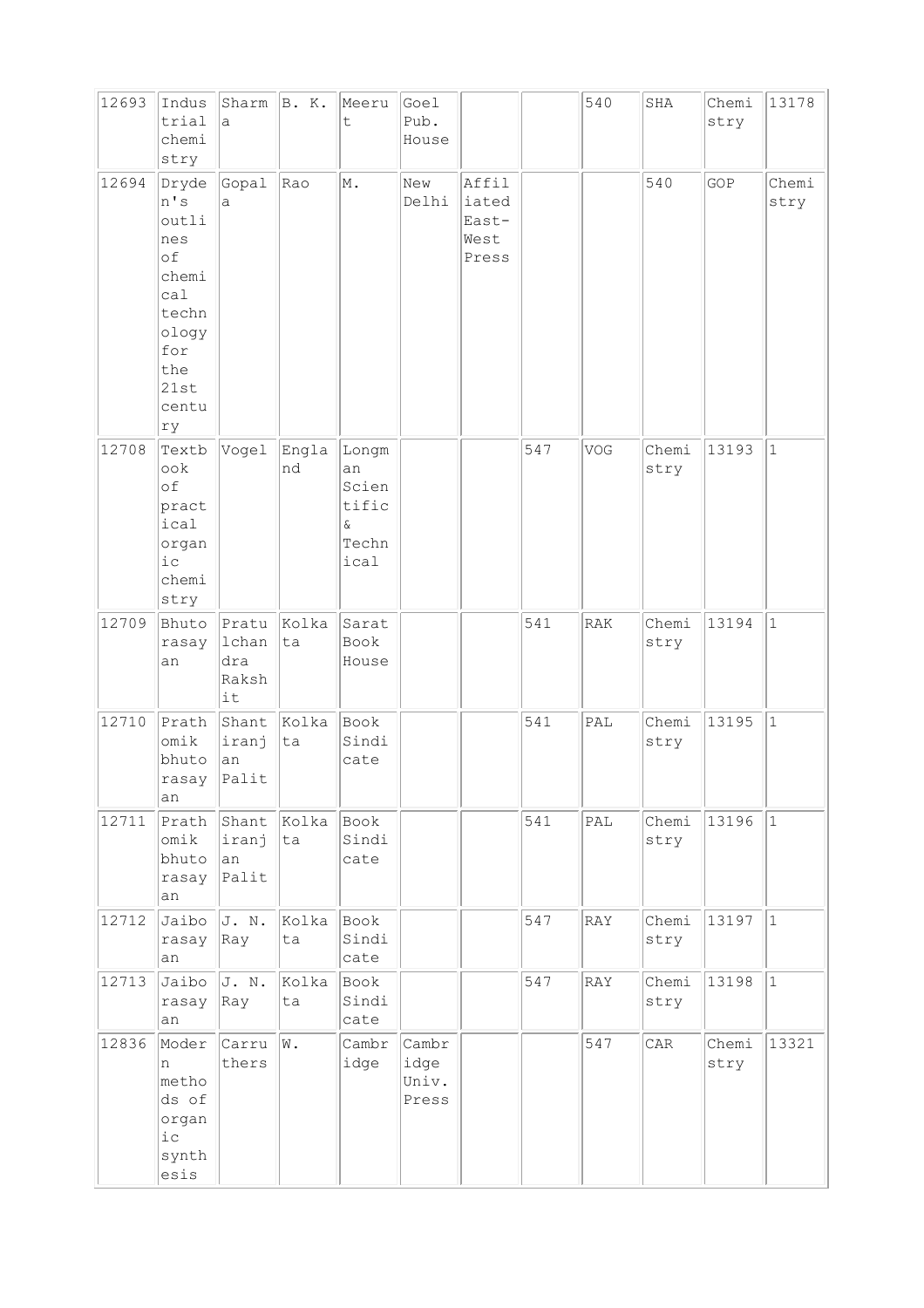| 12837 | Heter<br>ocycl<br>i c<br>chemi<br>stry                                                 | Joule               | J. A.                | Londo<br>n   | Chapm<br>an &<br>Hall                              |  | 540 | <b>JOU</b> | Chemi<br>stry | 13322 |
|-------|----------------------------------------------------------------------------------------|---------------------|----------------------|--------------|----------------------------------------------------|--|-----|------------|---------------|-------|
| 12838 | Spect<br>rosop<br>$i\,c$<br>metho<br>ds in<br>organ<br>$i\,c$<br>chemi<br>stry         | Willi<br>ams        | Dudle<br>у Н.        | New<br>Delhi | Tata<br>McGra<br>w-Hil<br>ı                        |  | 540 | WIL        | Chemi<br>stry | 13323 |
| 12839 | Spect<br>rosop<br>$i$ c<br>metho<br>ds in<br>organ<br>i c<br>chemi<br>stry             | Willi<br>ams        | Dudle<br>y H.        | New<br>Delhi | Tata<br>McGra<br>w-Hil<br>ı                        |  | 540 | WIL        | Chemi<br>stry | 13324 |
| 12840 | Organ<br>i c<br>chemi<br>stry                                                          | Pine                | Stanl<br>ey H.       | New<br>York  | McGra<br>w-Hil<br>ı                                |  | 547 | PIN        | Chemi<br>stry | 13325 |
| 12841 | Spect<br>romet<br>ric<br>ident<br>ifica<br>tion<br>of<br>organ<br>i c<br>compo<br>unds | Silve<br>rstei<br>n | $\mathbb{R}$ . M.    | New<br>York  | John<br>Wiley                                      |  | 540 | SIL        | Chemi<br>stry | 13326 |
| 13142 | Gener<br>a1<br>chemi<br>stry                                                           | q                   | Ebbin Darre<br>11 D. | New<br>Delhi | A.I.<br>T. B.<br>$S$ .<br>Pub.<br>$\delta$<br>Dis. |  | 540 | <b>EBB</b> | Chemi<br>stry | 13628 |
| 13143 | Intro<br>$:$ to<br>physi<br>ca1<br>chemi<br>stry                                       | Ladcl               | Mark                 |              | Cambr<br>idge<br>Unive<br>rsity<br>Press           |  | 541 | LAD        | Chemi<br>stry | 13629 |
| 13144 | Chemi<br>stry<br>of<br>the<br>eleme<br>nts                                             | Green<br>wood       | N. N.                |              | Butte<br>r<br>Worth                                |  | 540 | <b>GRE</b> | Chemi<br>stry | 13630 |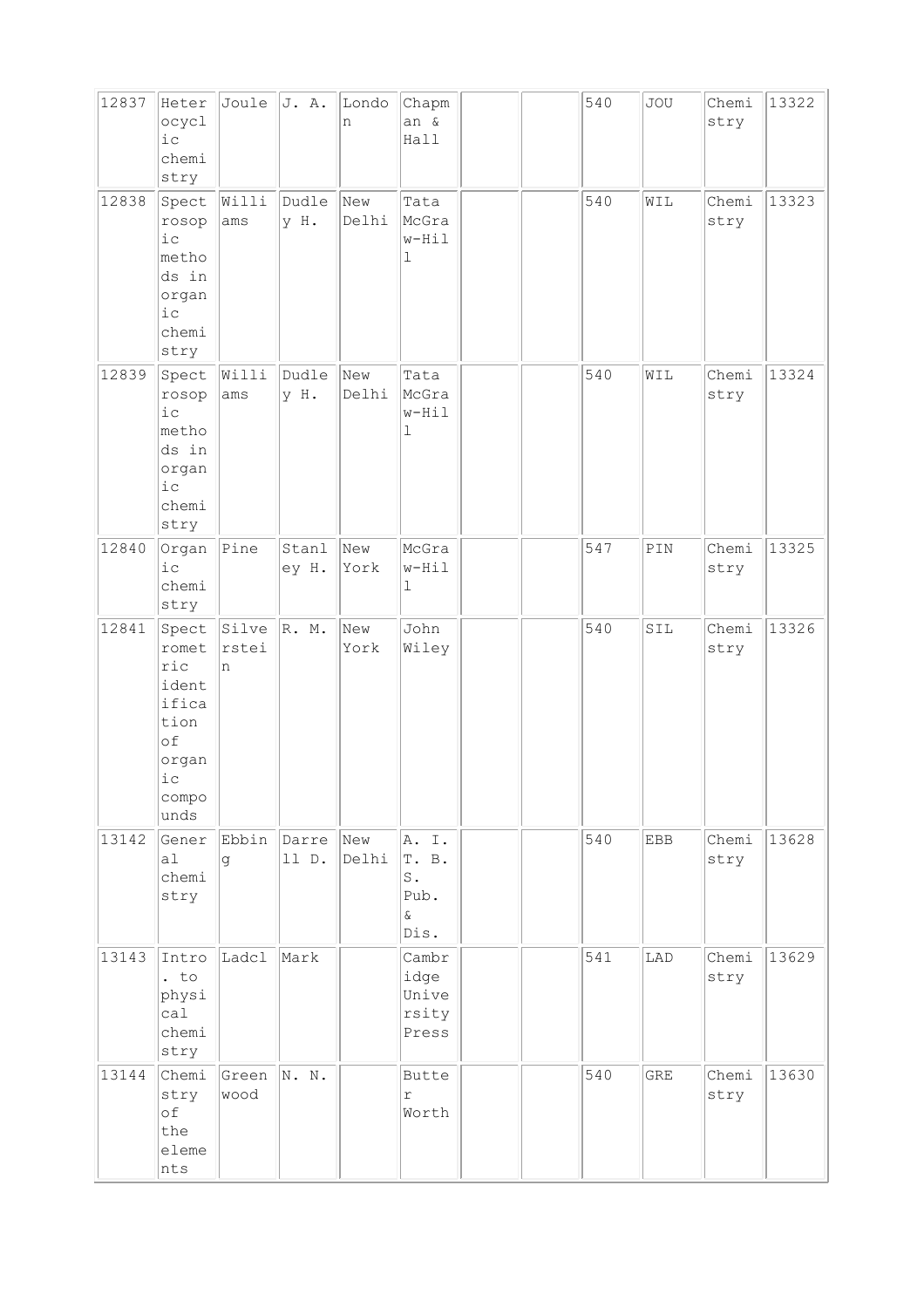| 13145 | Physi<br>ca1<br>chemi<br>stry                                                                                  | Atkin<br>S           | P. W.          | Tokyo        | Oxfor<br>d<br>Unive<br>rsity<br>Press |  | 541 | ATK        | Chemi<br>stry | 13631 |
|-------|----------------------------------------------------------------------------------------------------------------|----------------------|----------------|--------------|---------------------------------------|--|-----|------------|---------------|-------|
| 13146 | Conce<br>pts<br>and<br>model<br>s of<br>inorg<br>anic<br>chemi<br>stry                                         | Dougl<br>as          | Bodie<br>Ε.    | New<br>York  | John<br>Wiley<br>&<br>Sons            |  | 546 | DOU        | Chemi<br>stry | 13632 |
| 13231 | Advan<br>ced<br>gener<br>a <sub>l</sub><br>organ<br>i c<br>chemi<br>stry<br>$-a$<br>moder<br>n<br>appro<br>ach | Ghosh                | Sachi<br>n Kr. | Kolka<br>ta  | Books<br>and<br>Allie<br>d(P)<br>Ltd. |  | 547 | GHO        | Chemi<br>stry | 13717 |
| 13364 | Advan<br>ced<br>organ<br>i c<br>chemi<br>stry                                                                  | Bahl                 | B.S.           | New<br>Delhi | S.<br>Chand                           |  | 547 | <b>BAH</b> | Chemi<br>stry | 13850 |
| 13365 | A<br>textb<br>ook<br>of<br>organ<br>$i$ $c$<br>chemi<br>stry                                                   | Bansa<br>$\mathbf 1$ | Raj<br>Κ.      | New<br>Delhi | New<br>Age<br>Inter<br>natio<br>nal   |  | 547 | <b>BAN</b> | Chemi<br>stry | 13851 |
| 13366 | Inorg<br>anic<br>chemi<br>stry                                                                                 | Dutta                | R. L.          | Calcu<br>tta | New<br>Book<br>Stall                  |  | 546 | $\rm DUT$  | Chemi<br>stry | 13852 |
| 13367 | Inorg<br>anic<br>chemi<br>stry                                                                                 | Dutta                | R. L.          | Calcu<br>tta | New<br>Book<br>Stall                  |  | 546 | DUT        | Chemi<br>stry | 13853 |
| 13368 | Unive<br>rsity<br>gener<br>a1<br>chemi<br>stry                                                                 | Rao                  | C. N.<br>$R$ . | New<br>Delhi | Macmi<br>llan<br>India                |  | 540 | RAO        | Chemi<br>stry | 13854 |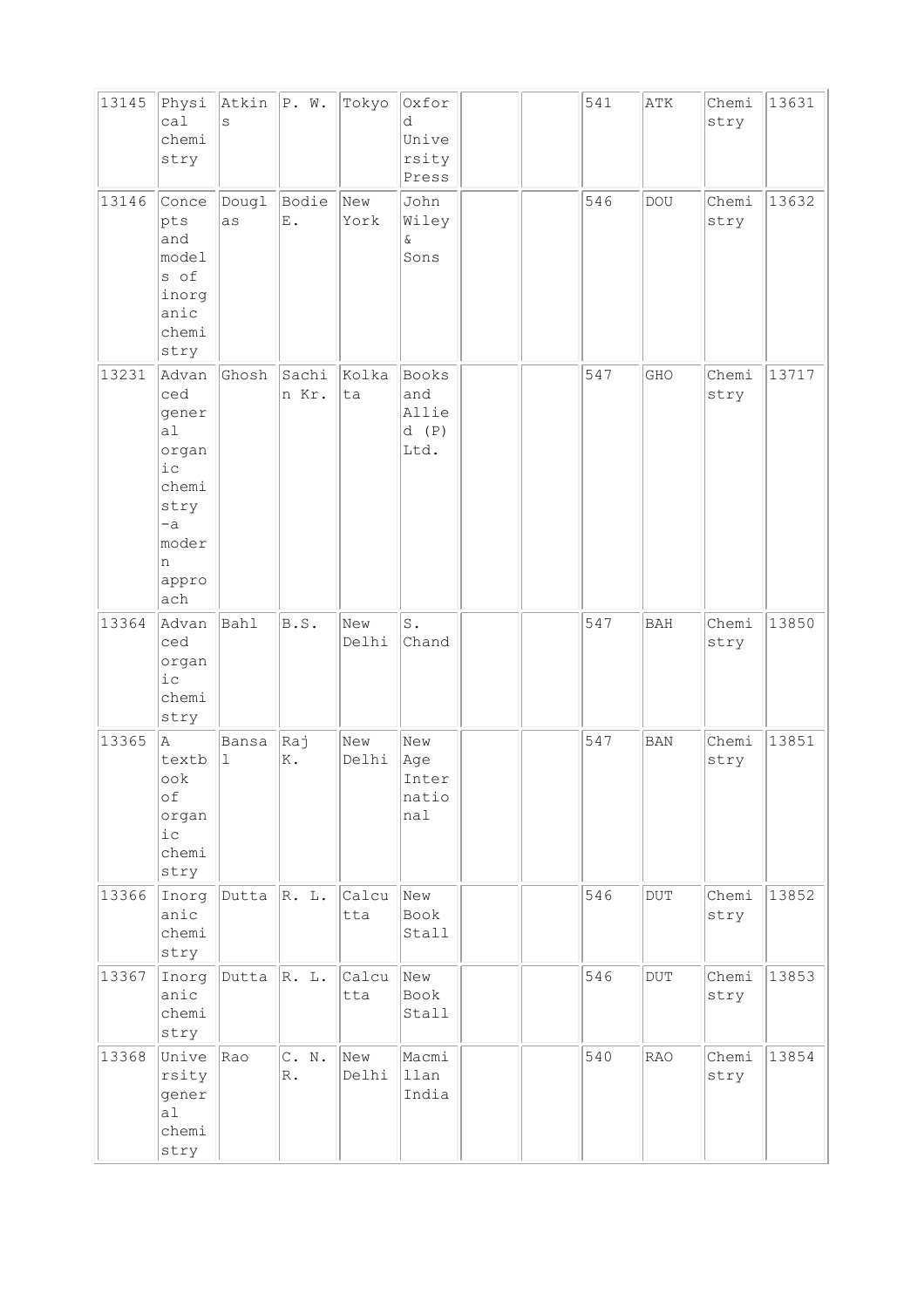| 13689 | Physi<br>ca1<br>chemi<br>stry<br>: a<br>molec<br>ular<br>appro<br>ach | McQua<br>rrie | Donal<br>d A.           | New<br>Delhi | Viva<br><b>Books</b>                     |  | 541                     | MCQ                  | Chemi<br>stry | 14175 |
|-------|-----------------------------------------------------------------------|---------------|-------------------------|--------------|------------------------------------------|--|-------------------------|----------------------|---------------|-------|
| 13690 | Physi<br>ca1<br>chemi<br>stry                                         | Alber<br>ty   | Rober<br>t A.           | New<br>York  | John<br>Wiley                            |  | 541                     | ALB                  | Chemi<br>stry | 14176 |
| 13691 | Theor<br>y and<br>probl<br>ems<br>physi<br>ca1<br>chemi<br>stry       | Metz          | Clyde<br>$\mathbb{R}$ . | New<br>York  | McGra<br>w-Hil<br>ı                      |  | 541                     | MET                  | Chemi<br>stry | 14177 |
| 13692 | Essen<br>tial<br>trend<br>s in<br>inorg<br>anic<br>chemi<br>stry      | Mingo<br>S    | D. M.<br>${\tt P}$ .    | Oxfor<br>d   | OUP                                      |  | 546                     | MIN                  | Chemi<br>stry | 14178 |
| 13693 | Physi<br>cal<br>chemi<br>stry                                         | Caste<br>llan | Gilbe<br>rt W.          | New<br>Delhi | Naros<br>а                               |  | 541                     | CAS                  | Chemi<br>stry | 14179 |
| 13694 | A<br>textb<br>ook<br>оf<br>quant<br>um<br>mecha<br>nics               | Mathe<br>WS   | P. M.                   | New<br>Delhi | Tata<br>McGra<br>W<br>Hill               |  | 530.1<br>$\overline{c}$ | MAT                  | Chemi<br>stry | 14180 |
| 13695 | An<br>intro<br>ducti<br>on to<br>elect<br>ro<br>chemi<br>stry         | Glass<br>tone | Samue<br>ı              | New<br>Delhi | Affil<br>iated<br>East-<br>West<br>Press |  | 540                     | $\operatorname{GLA}$ | Chemi<br>stry | 14181 |
| 13696 | Stere<br>ochem<br>istry<br>of<br>carbo<br>n<br>compo<br>unds          | Eliel         | Ernes<br>t L.           | New<br>Delhi | Tata<br>McGra<br>W<br>Hill               |  | 541.2<br>23             | ELI                  | Chemi<br>stry | 14182 |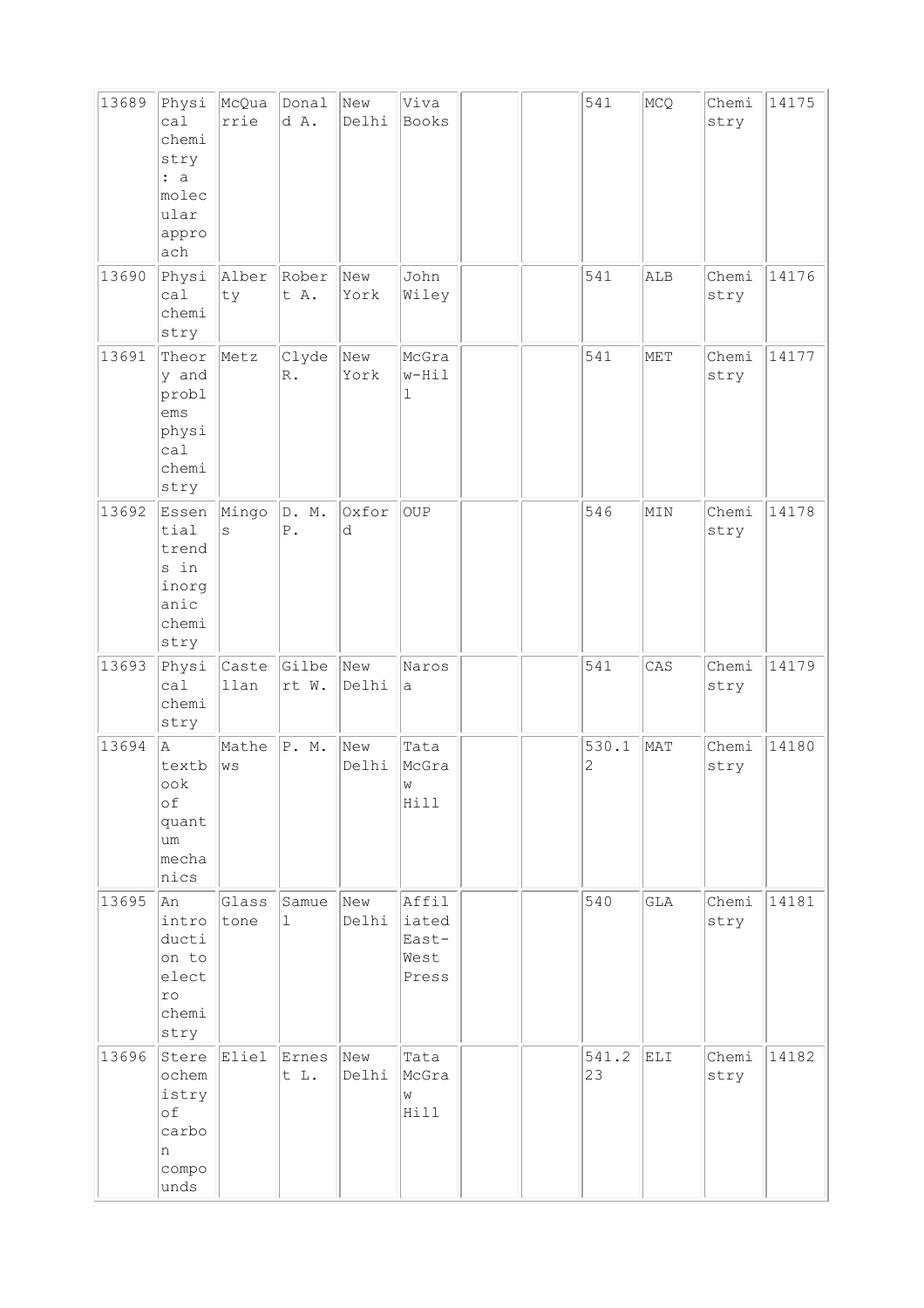| 13697 | Funda<br>menta<br>ls of<br>molec<br>ular<br>spect<br>rosco<br>pу              | Banwe<br>11           | Colin<br>N           | New<br>Delhi            | Tata<br>McGra<br>W<br>Hill        |      | 540          | <b>BAN</b> | Chemi<br>stry                 | 14183 |
|-------|-------------------------------------------------------------------------------|-----------------------|----------------------|-------------------------|-----------------------------------|------|--------------|------------|-------------------------------|-------|
| 13698 | Organ<br>$i$ c<br>spect<br>rosco<br>þу                                        | Kemp                  | Willi<br>am.         | Hamps<br>hire           | Macmi<br>llan                     | 1991 | 547.1<br>322 | KEM        | Chemi<br>stry<br>Organ<br>ic. | 14184 |
| 13699 | Organ<br>i c<br>chemi<br>stry                                                 | Macom<br>ber          | Roger                | New<br>Delhi            | Viva<br>Books                     |      | 547          | MAC        | Chemi<br>stry                 | 14185 |
| 13700 | Organ<br>i c<br>chemi<br>stry                                                 | Macom<br>ber          | Roger                | New<br>Delhi            | Viva<br>Books                     |      | 547          | MAC        | Chemi<br>stry                 | 14186 |
| 13701 | Organ<br>$i$ c<br>chemi<br>stry                                               | Hornb<br>ack          | Josep<br>h M         | Pacif<br>$i$ c<br>Grove | Brook<br>S<br>Cole<br>Pub.<br>Co. |      | 547          | MAC        | Chemi<br>stry                 | 14187 |
| 13702 | Advan<br>ced<br>inorg<br>anic<br>chemi<br>stry                                | Cotto<br>n            | Alber<br>t W         | New<br>York             | John<br>Wiley                     |      | 546          | COT        | Chemi<br>stry                 | 14188 |
| 13985 | Degre<br>е<br>physi<br>ca1<br>and<br>gener<br>a <sub>l</sub><br>chemi<br>stry | Manda<br>$\mathbf 1$  | Ahind<br>ra<br>Kumar | Calcu<br>tta            | S.<br>Manda<br>$\mathbf 1$        |      | 541          | MAN        | Chemi<br>stry                 | 14471 |
| 13986 | Degre<br>е<br>physi<br>cal<br>and<br>gener<br>a1<br>chemi<br>stry             | Manda<br>$\mathbf{1}$ | Ahind<br>ra<br>Kumar | Calcu<br>tta            | s.<br>Manda<br>$\mathbf{1}$       |      | 541          | MAN        | Chemi<br>stry                 | 14472 |
| 13987 | Trans<br>port<br>pheno<br>mena                                                | Bird                  | $\mathbb R$<br>Byron | Singa<br>pore           | John<br>Wiley<br>$\delta$<br>Sons |      | 540          | <b>BIR</b> | Chemi<br>stry                 | 14473 |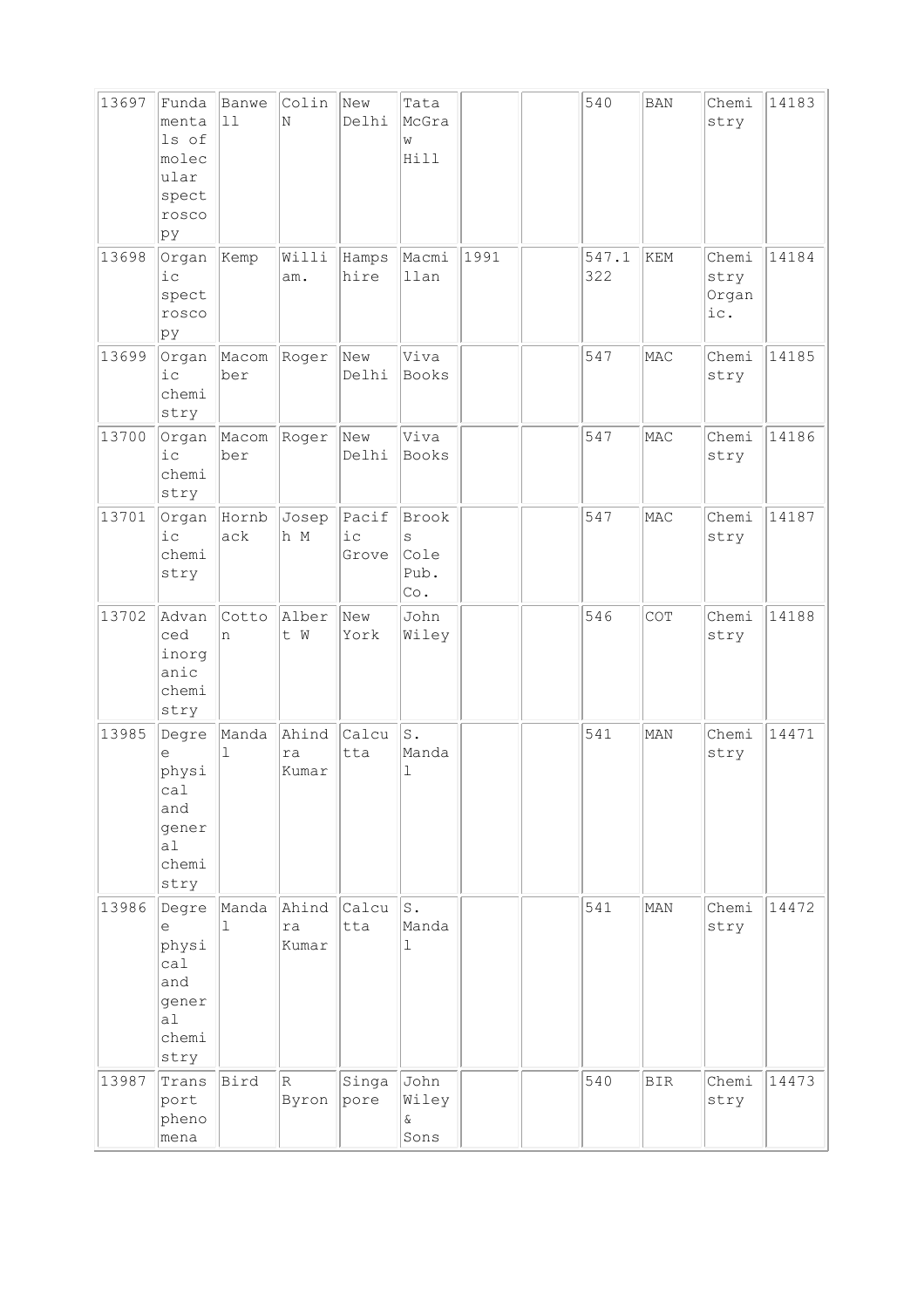| 13988 | Advan<br>ced<br>organ<br>i c<br>chemi<br>stry                                            | March                      | Jerry          | New<br>York           | John<br>Wiley<br>&<br>Sons          |     | 547 | <b>MAR</b>    | Chemi<br>stry | 14474        |
|-------|------------------------------------------------------------------------------------------|----------------------------|----------------|-----------------------|-------------------------------------|-----|-----|---------------|---------------|--------------|
| 13989 | Physi<br>ca1<br>chemi<br>stry<br>: a<br>molec<br>ular<br>appro<br>ach                    | $ {\rm Mc}$<br>Quarr<br>ie | Donal<br>d A.  | New<br>Delhi          | Viva<br>Books                       |     | 541 | MCQ           | Chemi<br>stry | 14475        |
| 13990 | Conci<br>se<br>inorg<br>anic<br>chemi<br>stry                                            | Lee                        | J. D.          | Oxfor<br>d            | <b>Black</b><br>well<br>Scien<br>ce |     | 546 | LEE           | Chemi<br>stry | 14476        |
| 13991 | Snata<br>k.<br>joiba<br>rasay<br>an                                                      | Subra<br>Sengu<br>pta      | Calcu<br>tta   | Book<br>Syndi<br>cate |                                     | 541 | SEN | Chemi<br>stry | 14477         | $\mathbf{1}$ |
| 13992 | Snata<br>k<br>joiba<br>rasay<br>an                                                       | Subra<br>Sengu<br> pta     | Calcu<br>tta   | Book<br>Syndi<br>cate |                                     | 541 | SEN | Chemi<br>stry | 14478         | $\vert$ 1    |
| 14196 | Chemi<br>stry<br>of<br>natur<br>a1<br>produ<br>cts :<br>a<br>unifi<br>ed<br>appro<br>ach | Krish<br>naswa<br>∣my      | N. R.          | Hyder<br>abad         | Unive<br>rsiti<br>es<br>Press       |     | 540 | KRI           | Chemi<br>stry | 14682        |
| 14197 | Bioch<br>emist<br>ry                                                                     | Voet                       | Donal<br>d     | New<br>York           | John<br>Wiley                       |     | 540 | <b>VOE</b>    | Chemi<br>stry | 14683        |
| 14437 | Analy<br>tical<br>Chemi<br>stry                                                          | Skoog                      | Dougl<br>as A. |                       | Harco<br>urt<br>Colle<br>ge<br>Pub. |     | 543 | SKO           | Chemi<br>stry | 14923        |
| 14438 | Bioin<br>organ<br>$i$ $c$<br>chemi<br>stry                                               | Berti<br>hi                | Ivani          | New<br>Delhi          | Viva<br>Books<br>Pvt.<br>Ltd.       |     | 540 | <b>BER</b>    | Chemi<br>stry | 14924        |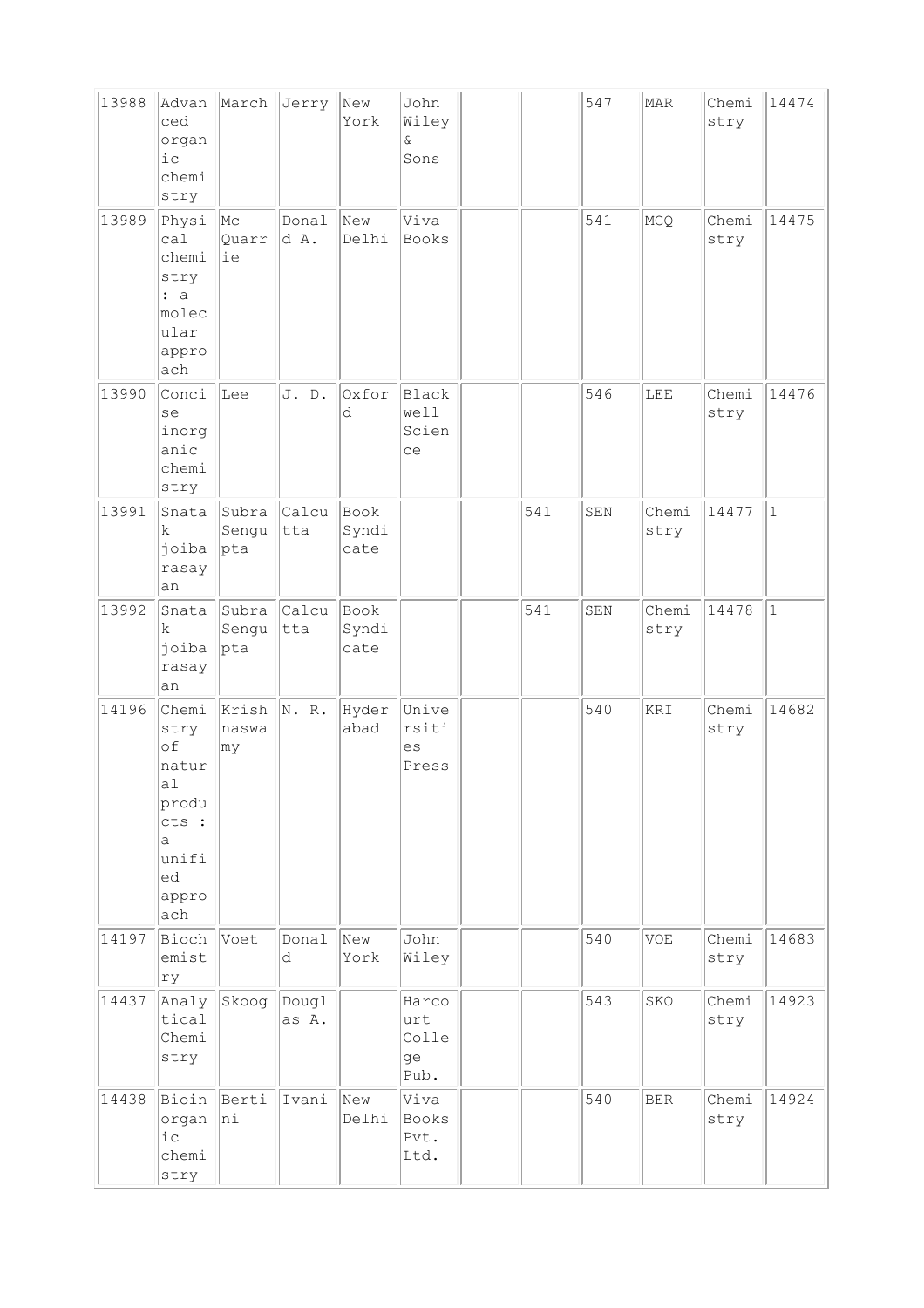| 14439<br>14440 | Heter<br>ocycl<br>i c<br>chemi<br>stry<br>Insta<br>ntnot<br>esn<br>bioch<br>emist | Bansa<br>ı<br>Hames          | Raj<br>Κ.<br>B. D.    | New<br>Delhi<br>New<br>Delhi | New<br>Age<br>Inter<br>natio<br>nal<br>Viva<br>Books<br>Pvt.<br>Ltd. |                            |     | 540<br>540  | <b>BAN</b><br>HAM | Chemi<br>stry<br>Chemi<br>stry | 14925<br>14926 |
|----------------|-----------------------------------------------------------------------------------|------------------------------|-----------------------|------------------------------|----------------------------------------------------------------------|----------------------------|-----|-------------|-------------------|--------------------------------|----------------|
| 14441          | ry<br>Ins<br>notes<br>on<br>inorg<br>anis<br>chemi<br>stry                        | Cox                          | P. A.                 | New<br>Delhi                 | Viva<br><b>Books</b><br>Pvt.<br>Ltd.                                 |                            |     | 546         | COX               | Chemi<br>stry                  | 14927          |
| 14442          | Physi<br>ca1<br>chemi<br>stry                                                     | Atkin<br>S                   | P. W.                 | Takyo                        | Oxfor<br>d<br>Univ.<br>Press                                         |                            |     | 541         | ATK               | Chemi<br>stry                  | 14928          |
| 14443          | Atomi<br>C<br>strut<br>ure<br>& amp                                               | the<br>chemi<br>ca1<br>bond  | Chand<br>$\mathsf{a}$ | Manas                        | New<br>Delhi                                                         | Tata<br>Mcgra<br>W<br>Hill |     |             | 540               | CHA                            | Chemi<br>stry  |
| 14444          | Inst.<br>notes<br>on<br>organ<br>ic<br>chemi<br>stry                              | Patri<br>$c\,k$              | G. L.                 | New<br>Delhi                 | Viva<br><b>Books</b><br>Pvt.<br>Ltd.                                 |                            |     | 547         | PAT               | Chemi<br>stry                  | 14930          |
| 14445          | Adv.<br>organ<br>${\rm i\hskip 0.5mm} c$<br>chemi<br>stry                         | March                        | Jerry                 | New<br>York                  | John<br>Wiley<br>ଙ<br>Sons                                           |                            |     | 547         | MAR               | Chemi<br>stry                  | 14931          |
| 14446          | Snata<br>k.<br>jaibo<br>rasay<br>an                                               | Subra<br>to<br>Sengu<br> pta | Kolka<br>ta           | Book<br>Sindi<br>kate        |                                                                      |                            | 547 | SEN         | Chemi<br>stry     | 14932                          | $ 1\rangle$    |
| 14447          | Snata<br>k.<br>jaibo<br>rasay<br>an                                               | Subra<br>to<br>Sengu<br> pta | Kolka<br>ta           | Book<br>Sindi<br>kate        |                                                                      |                            | 547 | ${\tt SEN}$ | Chemi<br>stry     | 14933                          | $ 1\rangle$    |
| 14448          | Basic<br>stere<br>$\circ$<br>chemi<br>stry<br>of<br>orgn<br>molec                 | Sengu<br> pta                | Subra<br>to           | Kolka<br>ta                  | Book<br>Sindi<br>kate                                                |                            |     | 547         | SEN               | Chemi<br>stry                  | 14934          |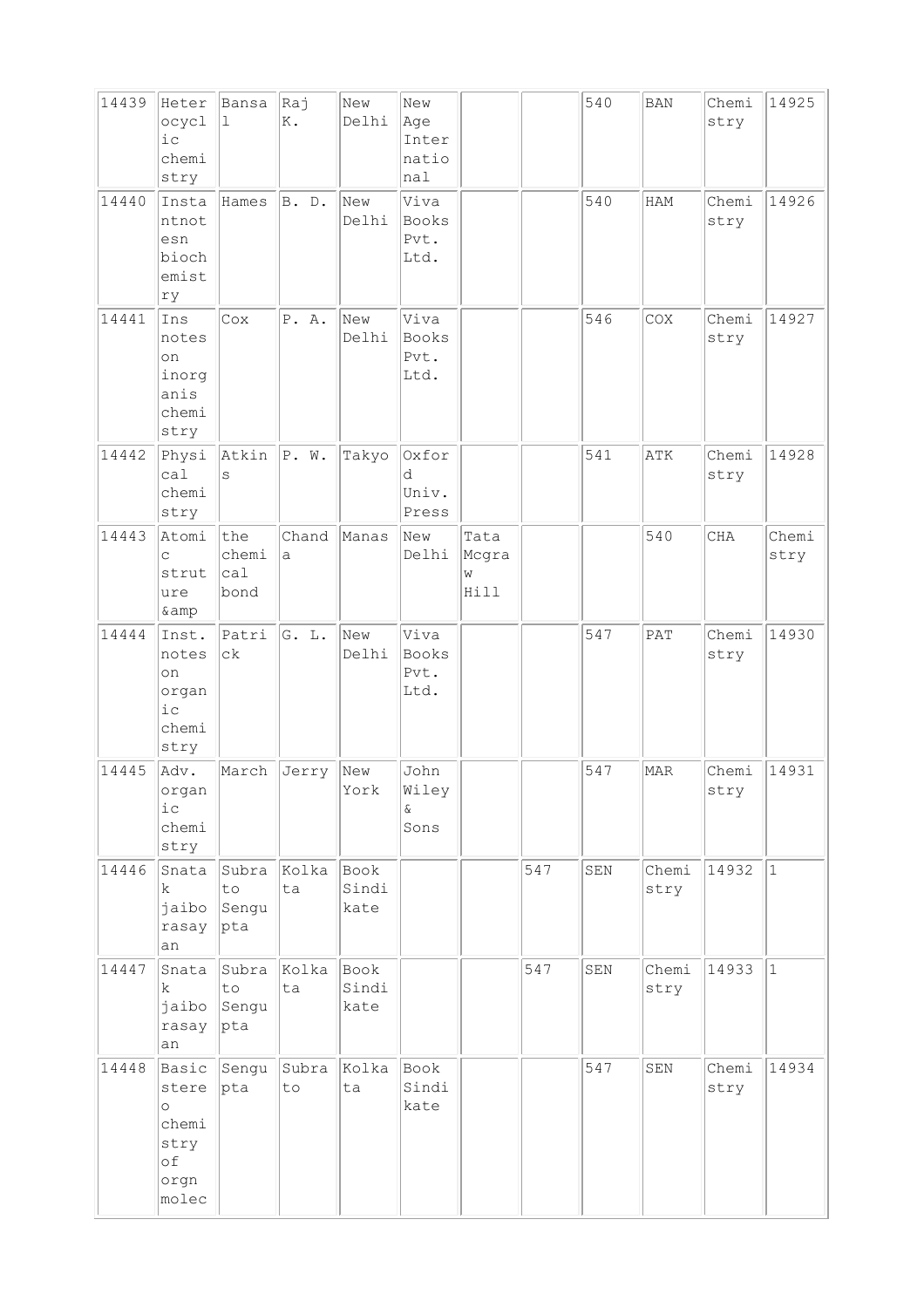|       | ules                                                                                |                                     |                     |                                 |                                                           |                        |     |              |               |               |               |
|-------|-------------------------------------------------------------------------------------|-------------------------------------|---------------------|---------------------------------|-----------------------------------------------------------|------------------------|-----|--------------|---------------|---------------|---------------|
| 14449 | Rasay<br>an<br>(u.<br>$m.$ )                                                        | Apore<br>sh<br>Bhatt<br>achar<br>ya | Kolka<br>ta         | Publi<br>shing<br>Sindi<br>cate |                                                           |                        | 540 | <b>BHA</b>   | Chemi<br>stry | 14935         | $\mathbf{1}$  |
| 14450 | Adv.<br>pract<br>ical<br>chemi<br>stry                                              | Das                                 | Subha<br>s Ch.      |                                 | Autho<br>r                                                |                        |     | 543          | DAS           | Chemi<br>stry | 14936         |
| 14451 | Adv.<br>pract<br>ical<br>chemi<br>stry                                              | Das                                 | Subha<br>s Ch.      |                                 | Autho<br>r                                                |                        |     | 543          | DAS           | Chemi<br>stry | 14937         |
| 14524 | Gen<br>& amp                                                                        | inorg<br>n.<br>chemi<br>stry        | Sarka<br>$\Upsilon$ | $\vert_{\rm R}$ .               | Kolka<br>ta                                               | Books<br>Allie<br>d(P) |     |              | 546           | SAR           | Chemi<br>stry |
| 14525 | Analy<br>tical<br>chemi<br>stry                                                     | Chris<br>tean                       | Gary<br>$D$ .       | New<br>York                     | John<br>Wiley<br>$\delta$<br>Sons                         |                        |     | 543          | <b>CHR</b>    | Chemi<br>stry | 15011         |
| 14526 | Stere<br>a<br>chemi<br>stry<br>of<br>organ<br>$i$ c<br>compo<br>unds                | Nasip<br>uri                        | D.                  | New<br>Delhi                    | New<br>Age<br>Inter<br>natio<br>nal<br>$(\,\mathbb{P}\,)$ |                        |     | 547          | NAS           | Chemi<br>stry | 15012         |
| 14527 | Rasay<br>an<br>(ucch<br>omadh<br>yamik                                              | Apore<br>sh<br>Bhatt<br>achar<br>ya | Kolka<br>ta         | Sindi<br>cate<br>Publi<br>shing |                                                           |                        | 540 | BHA          | Chemi<br>stry | 15013         | $\mathbf{1}$  |
| 14528 | Basic<br>stere<br>$\circ$<br>chemi<br>stry<br>of<br>organ<br>$i$ c<br>moloc<br>ules | Sengu<br>pta                        | Subra<br>ta         | Kolka<br>ta                     | Book<br>Syndi<br>cate                                     |                        |     | 541.2<br> 23 | SEN           | Chemi<br>stry | 15014         |
| 14733 | Inorg<br>anic<br>chemi<br>stry                                                      | Shriv<br>er                         | D. F.               | Oxfor<br>d                      | 0. U.<br>${\bf P}$ .                                      |                        |     | 546          | SHR           | Chemi<br>stry | 15219         |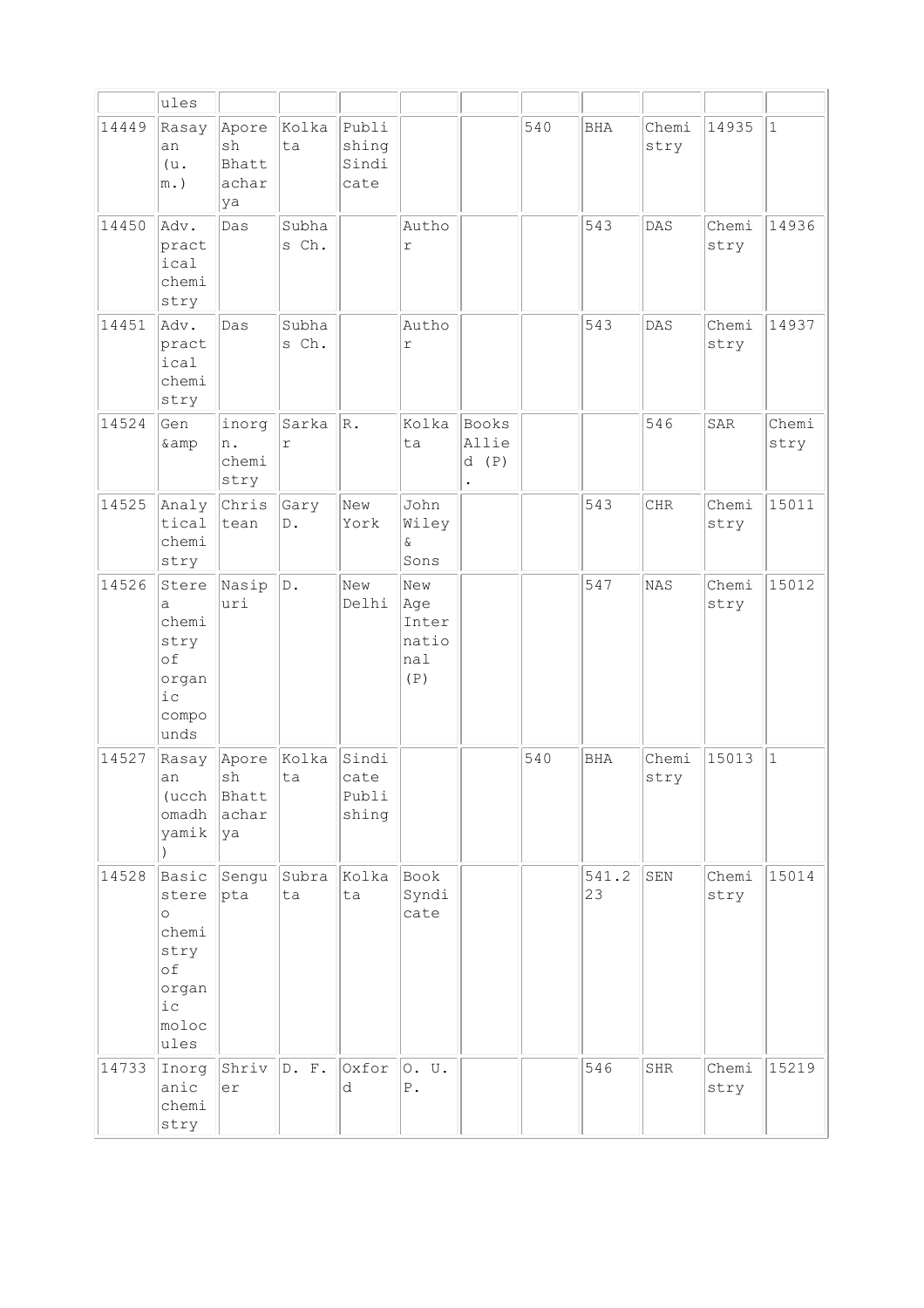| 14734 | Organ<br>$i$ c<br>spect<br>rosco<br>pу                                                                            | Kemp                 | Willi<br>am    | Hamps<br>hire | Palgr<br>ave                         |  | 547   | KEM         | Chemi<br>stry | 15220 |
|-------|-------------------------------------------------------------------------------------------------------------------|----------------------|----------------|---------------|--------------------------------------|--|-------|-------------|---------------|-------|
| 14735 | Gener<br>a1<br>and<br>inorg<br>anic<br>chemi<br>stry                                                              | Sarka<br>r           | Ramap<br>rasad | Kolka<br>ta   | Books<br>$\delta$<br>Allie<br>d      |  | 546   | SAR         | Chemi<br>stry | 15221 |
| 14736 | Gener<br>a1<br>and<br>inorg<br>anic<br>chemi<br>stry                                                              | Sarka<br>$\Upsilon$  | Ramap<br>rasad | Kolka<br>ta   | Books<br>$\delta$<br>Allie<br>d      |  | 546   | SAR         | Chemi<br>stry | 15222 |
| 14737 | Quant<br>itati<br>ve<br>analy<br>sis                                                                              | Day                  | R. A.          | New<br>Delhi  | Prent<br>ice-H<br>a11<br>оf<br>India |  | 543.1 | DAY         | Chemi<br>stry | 15223 |
| 14738 | Vogel<br>$\mathbf{I}$ s<br>textb<br>$\circ \circ k$<br>of<br>quant<br>itati<br>ve<br>chemi<br>cal<br>analy<br>sis | Mendh<br>am          | J.             | New<br>Delhi  | Pears<br>on<br>Educt<br>ion<br>Ltd.  |  | 543.1 | MEN         | Chemi<br>stry | 15224 |
| 14739 | Basic<br>stere<br>ochem<br>istry<br>of<br>organ<br>$i$ c<br>molec<br>ules                                         | Sengu<br>pta         | Subra<br>ta    | Kolka<br>ta   | Book<br>Syndi<br>cate                |  | 547   | ${\tt SEN}$ | Chemi<br>stry | 15225 |
| 14740 | Quant<br>um<br>chemi<br>stry                                                                                      | Levin<br>е           | Ira<br>N.      | New<br>Delhi  | Prent<br>ice-H<br>a11<br>оf<br>India |  | 540   | ${\tt LEV}$ | Chemi<br>stry | 15226 |
| 14897 | Appli<br>catio<br>n<br>orien<br>ted<br>chemi<br>stry                                                              | Gango<br>padhy<br>ay | P. K.          | Kolka<br>ta   | Book<br>Syndi<br>cate                |  | 540   | GAN         | Chemi<br>stry | 15382 |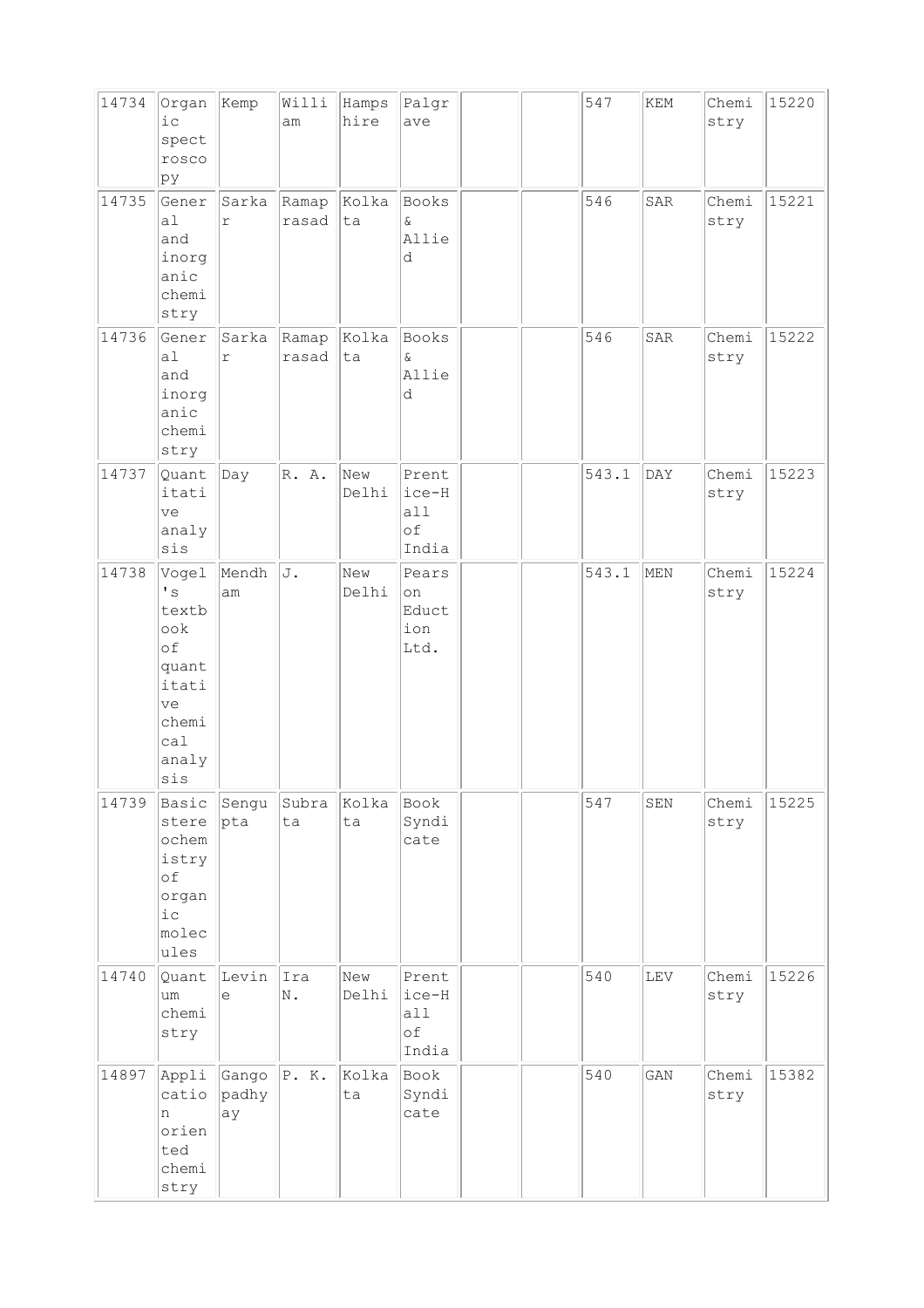| 14898 | Appli<br>catio<br>n<br>orien<br>ted<br>chemi<br>stry | Gango<br>padhy<br>ay        | P. K.       | Kolka<br>ta           | Book<br>Syndi<br>cate      |     | 540         | GAN           | Chemi<br>stry | 15383        |
|-------|------------------------------------------------------|-----------------------------|-------------|-----------------------|----------------------------|-----|-------------|---------------|---------------|--------------|
| 14899 | Appli<br>catio<br>n<br>orien<br>ted<br>chemi<br>stry | Gango<br>padhy<br>ay        | P. K.       | Kolka<br>ta           | Book<br>Syndi<br>cate      |     | 540         | GAN           | Chemi<br>stry | 15384        |
| 14900 | Prayo<br>g<br>nisth<br>a<br>rasay<br>an              | Subra<br>ta<br>Sengu<br>pta | Kolka<br>ta | Book<br>Syndi<br>cate |                            | 540 | SEN         | Chemi<br>stry | 15385         | $\mathbf{1}$ |
| 14901 | Prayo<br>đ<br>nisth<br>а<br>rasay<br>an              | Subra<br>ta<br>Sengu<br>pta | Kolka<br>ta | Book<br>Syndi<br>cate |                            | 540 | ${\tt SEM}$ | Chemi<br>stry | 15386         | $1\,$        |
| 14902 | Prayo<br>g<br>nisth<br>а<br>rasay<br>an              | Subra<br>ta<br>Sengu<br>pta | Kolka<br>ta | Book<br>Syndi<br>cate |                            | 540 | SEN         | Chemi<br>stry | 15387         | $\mathbf{1}$ |
| 14903 | Prayo<br>q<br>nisth<br>$\overline{a}$<br>rasay<br>an | Subra<br>ta<br>Sengu<br>pta | Kolka<br>ta | Book<br>Syndi<br>cate |                            | 540 | SEN         | Chemi<br>stry | 15388         | $\mathbf{1}$ |
| 14904 | Organ<br>$i$ c<br>spect<br>rosco<br>pу               | Kemp                        | Willi<br>am | Hamps<br>hire         | Palgr<br>ave               |     | 547         | KEM           | Chemi<br>stry | 15389        |
| 14905 | Physi<br>ca1<br>chemi<br>stry                        | Levin<br>e                  | Ira<br>N.   | New<br>Delhi          | Tata<br>McGra<br>M<br>Hill |     | 541         | LEV           | Chemi<br>stry | 15390        |
| 14906 | Atkin<br>S<br>physi<br>cal<br>chemi<br>stry          | Atkin<br>S                  | Peter       | Oxfor<br>d            | <b>OUP</b>                 |     | 541         | ATK           | Chemi<br>stry | 15391        |
| 15059 | Inorg<br>anic<br>chemi<br>stry                       | Wulfs<br>berg               | Gary        | New<br>Delhi          | Viva<br>Books              |     | 546         | WUL           | Chemi<br>stry | 15544        |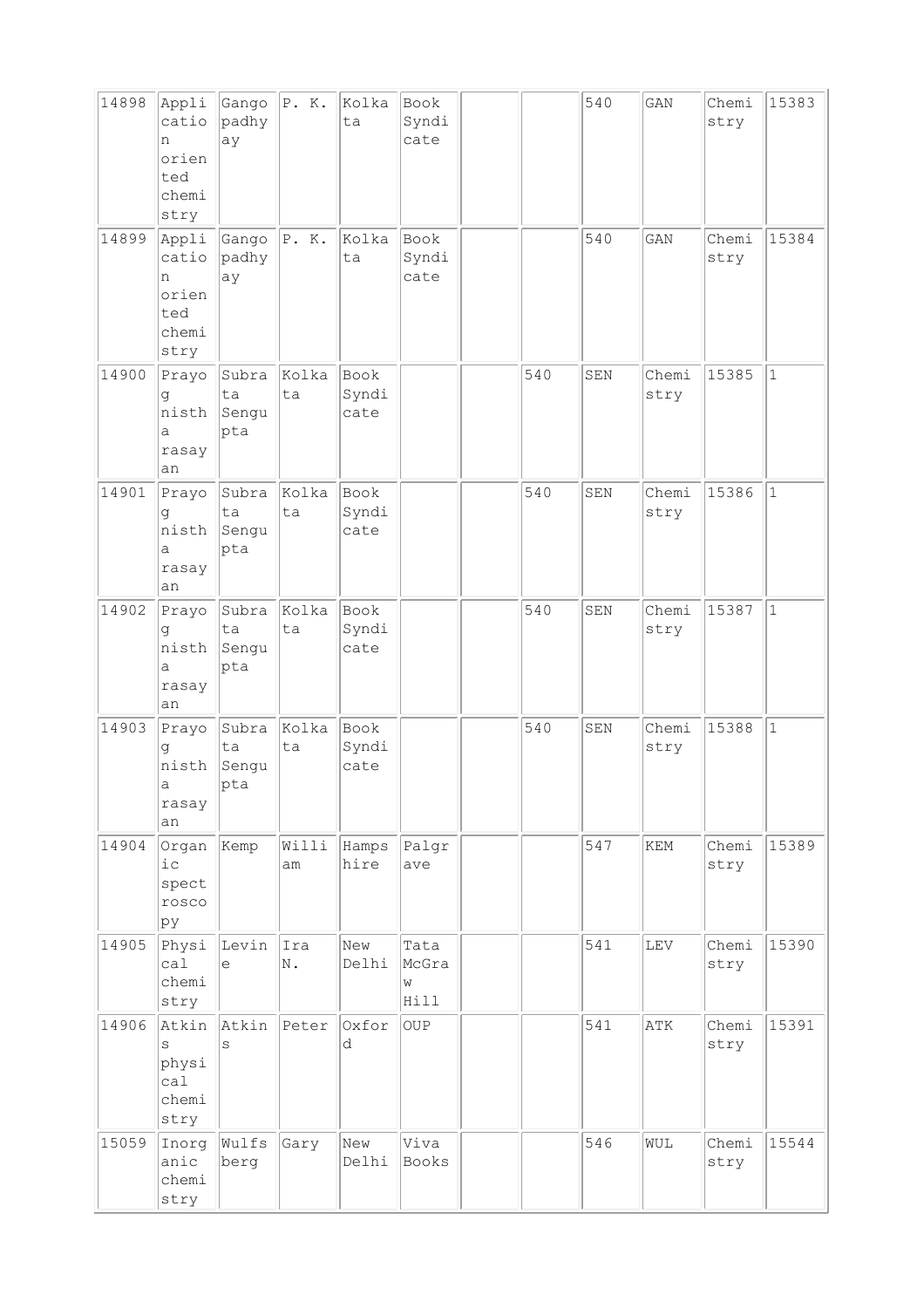| 15060 | Organ<br>ometa<br>llic<br>reage<br>nts<br>in<br>synth<br>esis                         | Jenki<br>ns                                       | $ $ Pual<br>$\mathbb{R}$ . | Oxfor<br>d   | 0. U.<br>${\mathbb P}$ .          |  | 540 | JEN        | Chemi<br>stry | 15545 |
|-------|---------------------------------------------------------------------------------------|---------------------------------------------------|----------------------------|--------------|-----------------------------------|--|-----|------------|---------------|-------|
| 15061 | Oxida<br>tion<br>and<br>reduc<br>tion<br>in<br>organ<br>ic<br>synth<br>esis           | Donho<br>$\mathrel{\mathop{\mathrm{e}}\nolimits}$ | Timot<br>hy J.             | Oxfor<br>d   | O. U.<br>${\mathbb P}$ .          |  | 547 | <b>DON</b> | Chemi<br>stry | 15546 |
| 15062 | Organ<br>ometa<br>llics                                                               | Bochm<br>ann                                      | Manfr<br>ed                | Oxfor<br>d   | 0. U.<br>${\mathbb P}$ .          |  | 547 | <b>BOC</b> | Chemi<br>stry | 15547 |
| 15063 | Organ<br>ometa<br>llics                                                               | Bochm<br>ann                                      | Manfr<br>ed                | Oxfor<br>d   | 0. U.<br>${\mathbb P}$ .          |  | 547 | <b>BOC</b> | Chemi<br>stry | 15548 |
| 15064 | Physi<br>ca1<br>chemi<br>stry                                                         | Berry                                             | R<br>Steph<br>en           | Oxfor<br>d.  | O. U.<br>${\mathbb P}$ .          |  | 541 | <b>BER</b> | Chemi<br>stry | 15549 |
| 15065 | Advan<br>ced<br>pract<br>ical<br>chemi<br>stry<br>for 3<br>year<br>hons<br>cours<br>е | Das                                               | Subha<br>s C.              | Kolka<br>ta  | S.C.<br>Das                       |  | 543 | DAS        | Chemi<br>stry | 15550 |
| 15066 | Physi<br>ca1<br>chemi<br>stry                                                         | Moore                                             | Walte<br>r J.              | New<br>Delhi | Orien<br>t<br>Longm<br>an         |  | 541 | MOO        | Chemi<br>stry | 15551 |
| 15067 | Bioch<br>emist<br>rу                                                                  | Das                                               | Debaj<br>yoti              | Kolka<br>ta  | Acade<br>mic<br>Publi<br>shers    |  | 540 | DAS        | Chemi<br>stry | 15552 |
| 15068 | Conce<br>pts<br>and<br>model<br>s of<br>inorg<br>anic<br>chemi<br>stry                | Dougl<br>as                                       | Bodie<br>$\mathbf E$ .     | New<br>York  | John<br>Wiley<br>$\delta$<br>Sons |  | 546 | <b>DOU</b> | Chemi<br>stry | 15553 |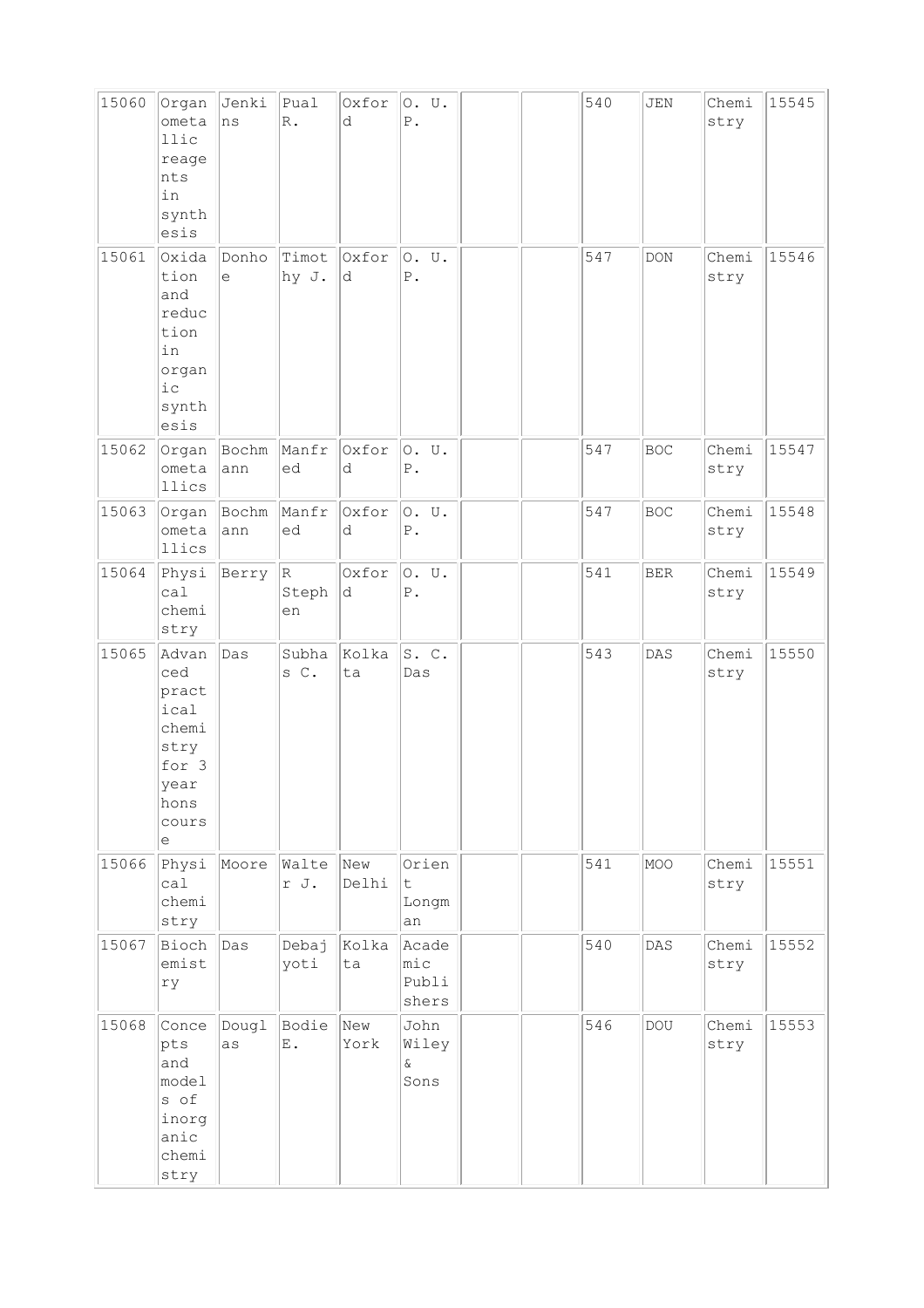| 15069 | Organ<br>i c<br>chemi<br>stry                                                                             | Loudo<br>n                     | G.<br>Marc.           | New<br>York        | 0. U.<br>$P$ .                       |                                       | 547 | LOU        | Chemi<br>stry | 15554         |
|-------|-----------------------------------------------------------------------------------------------------------|--------------------------------|-----------------------|--------------------|--------------------------------------|---------------------------------------|-----|------------|---------------|---------------|
| 15070 | Princ<br>iples<br>of<br>instr<br>ument<br>a1<br>analy<br>sis                                              | Skoog                          | Dougl<br>as A.        | Singa<br>pore      | Harco<br>urt<br>Asia<br>Pvt.<br>Ltd. |                                       | 540 | SKO        | Chemi<br>stry | 15555         |
| 15071 | Bioin<br>organ<br>$i$ c<br>chemi<br>stry                                                                  | Berti<br>hi                    | Ivano                 | New<br>Delhi       | Viva<br>Books                        |                                       | 540 | <b>BER</b> | Chemi<br>stry | 15556         |
| 15350 | Physi<br>ca1<br>chemi<br>stry                                                                             | Levin<br>e                     | Ira<br>N.             | New<br>Delhi       | Tata<br>McGra<br>$w-Hil$<br>1        |                                       | 541 | LEV        | Chemi<br>stry | 15835         |
| 15351 | Gener<br>a1<br>& amp                                                                                      | inorg<br>anic<br>chemi<br>stry | Sarka<br>$\mathtt{r}$ | Rama<br>Prase<br>d | Kolka<br>ta                          | Books<br>And<br>Allie<br>d(P)<br>Ltd. |     | 546        | SAR           | Chemi<br>stry |
| 15352 | Organ<br>otran<br>sitio<br>n<br>menta<br>$\mathbf{1}$<br>chemi<br>stry                                    | Hill                           | Antho<br>ny F.        | Cambr<br>idge      | Royal<br>Socie<br>ty                 |                                       | 540 | HIL        | Chemi<br>stry | 15837         |
| 15353 | Atomi<br>$\mathop{\mathsf{C}}$<br>Struc<br>ture<br>and<br>perio<br>dicit<br>У                             | Barre<br>tt                    | Jack                  | Cambr<br>idge      | Royal<br>Socie<br>ty                 |                                       | 540 | <b>BAR</b> | Chemi<br>stry | 15838         |
| 15354 | Pract<br>ical<br>chemi<br>stry<br>for<br>$3 - yea$<br>$\Upsilon$<br>gener<br>a <sub>l</sub><br>cours<br>е | Das                            | Subha<br>s C.         | Kolka<br>ta        | $ P$ .<br>Das                        |                                       | 543 | DAS        | Chemi<br>stry | 15839         |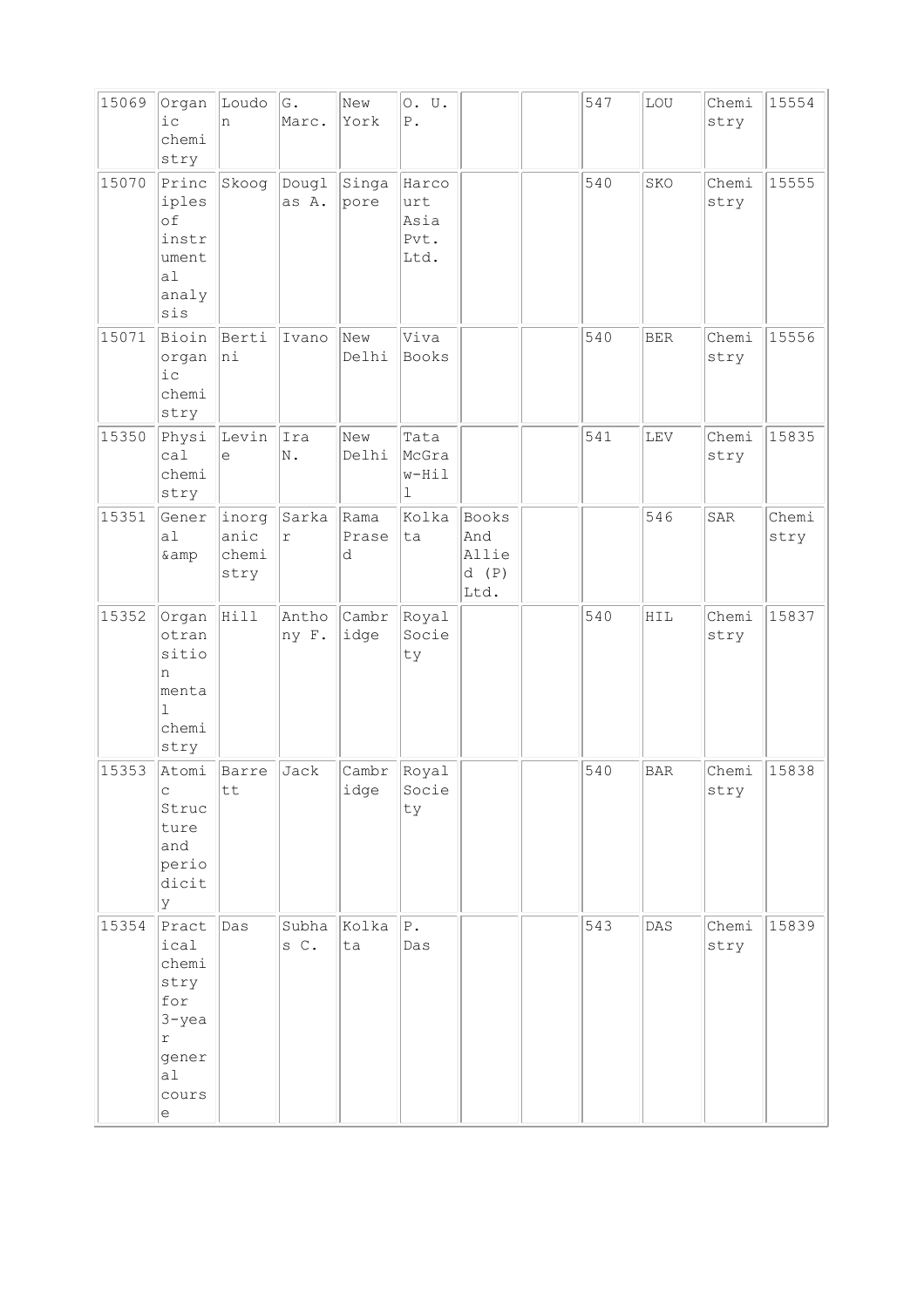| 15355 | Pract<br>ical<br>chemi<br>stry<br>for<br>$3 - yea$<br>r<br>gener<br>al<br>cours<br>е                                      | Das                         | s C.                | Subha Kolka<br>ta | ${\bf P}$ .<br>Das            |  | 543 | DAS | Chemi<br>stry | 15840 |
|-------|---------------------------------------------------------------------------------------------------------------------------|-----------------------------|---------------------|-------------------|-------------------------------|--|-----|-----|---------------|-------|
| 15356 | Advan<br>ced<br>pract<br>ical<br>chemi<br>stry<br>for<br>$3 - y$ ea<br>$\Upsilon$<br>honou<br>$\mathtt{rs}$<br>cours<br>е | Das                         | Subha<br>s C.       | Kolka<br>ta       | $\mathbbm{S}$ .<br>Das        |  | 543 | DAS | Chemi<br>stry | 15841 |
| 15357 | Organ<br>$i$ c<br>Chemi<br>stry                                                                                           | Clayd<br>en                 | Jonat<br>han        | Oxfor<br>d        | O. U.<br>${\tt P}$ .          |  | 547 | CLA | Chemi<br>stry | 15842 |
| 15358 | Stere<br>ochem<br>istry<br>of<br>organ<br>$i$ с<br>compo<br>unds                                                          | Eliel                       | Ernes<br>t L.       | New<br>York       | John<br>Wiley<br>ଙ<br>Sons    |  | 547 | ELI | Chemi<br>stry | 15843 |
| 15359 | Organ<br>$i\,c$<br>Chemi<br>stry                                                                                          | Solom<br>ons                | T. W.<br>Graha<br>m | New<br>York       | John<br>Wiley<br>$\&$<br>Sons |  | 547 | SOL | Chemi<br>stry | 15844 |
| 15360 | Intro<br>ducti<br>on to<br>spect<br>rosco<br>pу                                                                           | Pavia                       | Donal<br>d L.       | Austr<br>alia     | Brook<br>$s$ /Col<br>е        |  | 540 | PAV | Chemi<br>stry | 15845 |
| 15942 | Physi<br>ca1<br>chemi<br>stry<br>: a<br>molec<br>ular<br>appro<br>ach                                                     | $ {\rm Mc}$<br>Quarr<br> ie | Donal<br>d A.       | New<br>Delhi      | Viva<br>Books                 |  | 541 | MCQ | Chemi<br>stry | 16427 |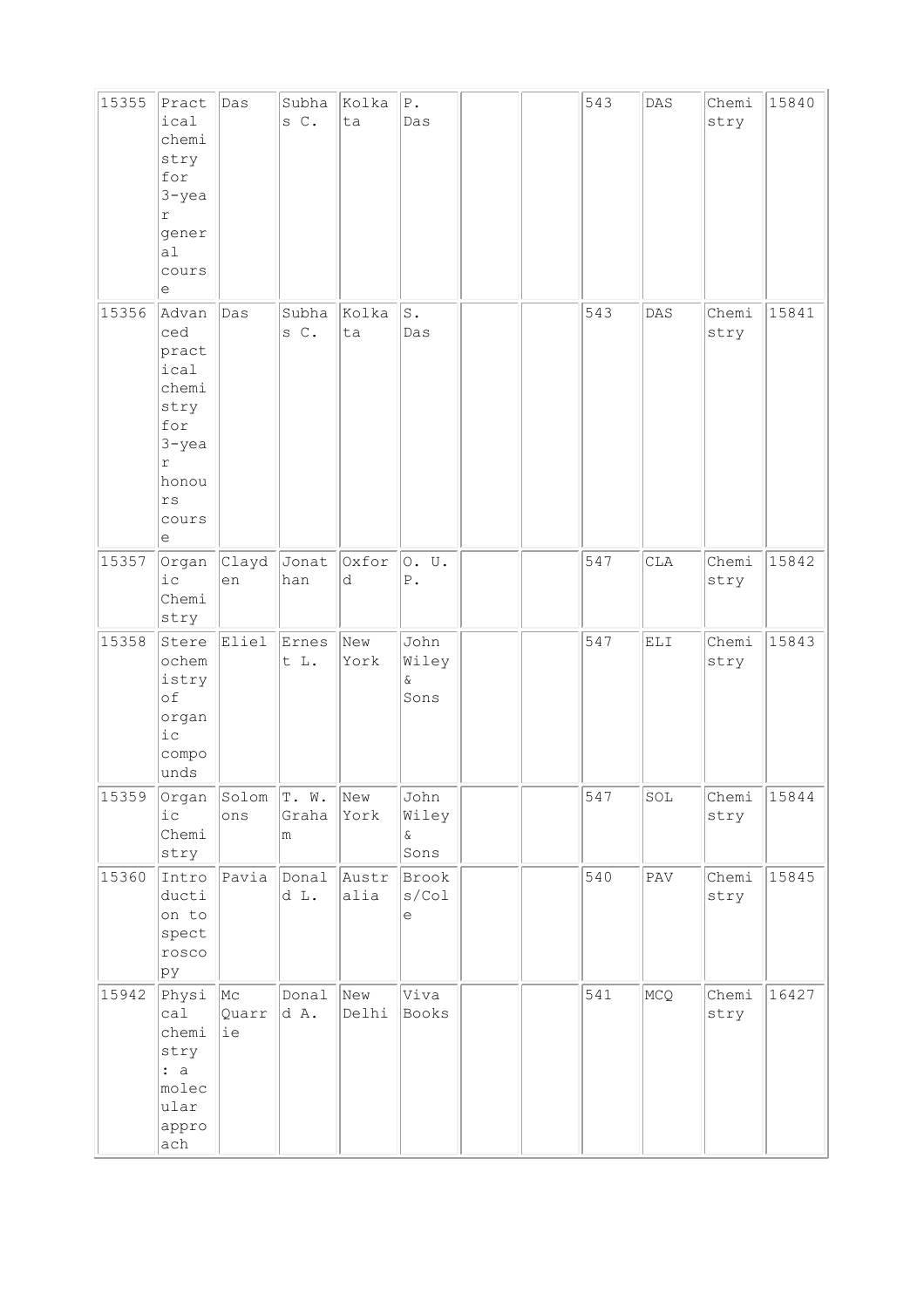| 15943 | Physi<br>ca1<br>chemi<br>stry<br>: a<br>molec<br>ular<br>appro<br>ach                       | $ {\rm Mc}$<br>Quarr<br>ie | Donal<br>d A. | New<br>Delhi | Viva<br>Books            |  | 541 | MCQ | Chemi<br>stry | 16428 |
|-------|---------------------------------------------------------------------------------------------|----------------------------|---------------|--------------|--------------------------|--|-----|-----|---------------|-------|
| 15944 | Basic<br>stere<br>ochem<br>istry<br>of<br>organ<br>iс<br>molec<br>ules                      | Sengu<br>pta               | Subra<br>ta   | Kolka<br>ta  | Book<br>Syndi<br>cate    |  | 542 | SEN | Chemi<br>stry | 16429 |
| 15945 | Basic<br>stere<br>ochem<br>istry<br>of<br>organ<br>i c<br>molec<br>ules                     | Sengu<br> pta              | Subra<br>ta   | Kolka<br>ta  | Book<br>Syndi<br>cate    |  | 542 | SEN | Chemi<br>stry | 16430 |
| 15946 | Basic<br>stere<br>ochem<br>istry<br>of<br>organ<br>$i$ c<br>molec<br>ules                   | Sengu<br>pta               | Subra<br>ta   | Kolka<br>ta  | Book<br>Syndi<br>cate    |  | 542 | SEN | Chemi<br>stry | 16431 |
| 15947 | Basic<br>stere<br>ochem<br>istry<br>of<br>organ<br>${\rm i\hskip 0.5mm} c$<br>molec<br>ules | Sengu<br>$ {\rm pta} $     | Subra<br>ta   | Kolka<br>ta  | Book<br>Syndi<br>cate    |  | 542 | SEN | Chemi<br>stry | 16432 |
| 15948 | Physi<br>ca1<br>chemi<br>stry                                                               | Atkin<br>S                 | Peter         | New<br>Delhi | 0. U.<br>${\mathbb P}$ . |  | 541 | ATK | Chemi<br>stry | 16433 |
| 15949 | Physi<br>ca1<br>chemi<br>stry                                                               | Atkin<br>S                 | Peter         | New<br>Delhi | 0. U.<br>${\bf P}$ .     |  | 541 | ATK | Chemi<br>stry | 16434 |
| 15950 | Physi<br>calal<br>chemi<br>stry                                                             | Atkin<br>S                 | Peter         | New<br>Delhi | 0. U.<br>$P$ .           |  | 541 | ATK | Chemi<br>stry | 16435 |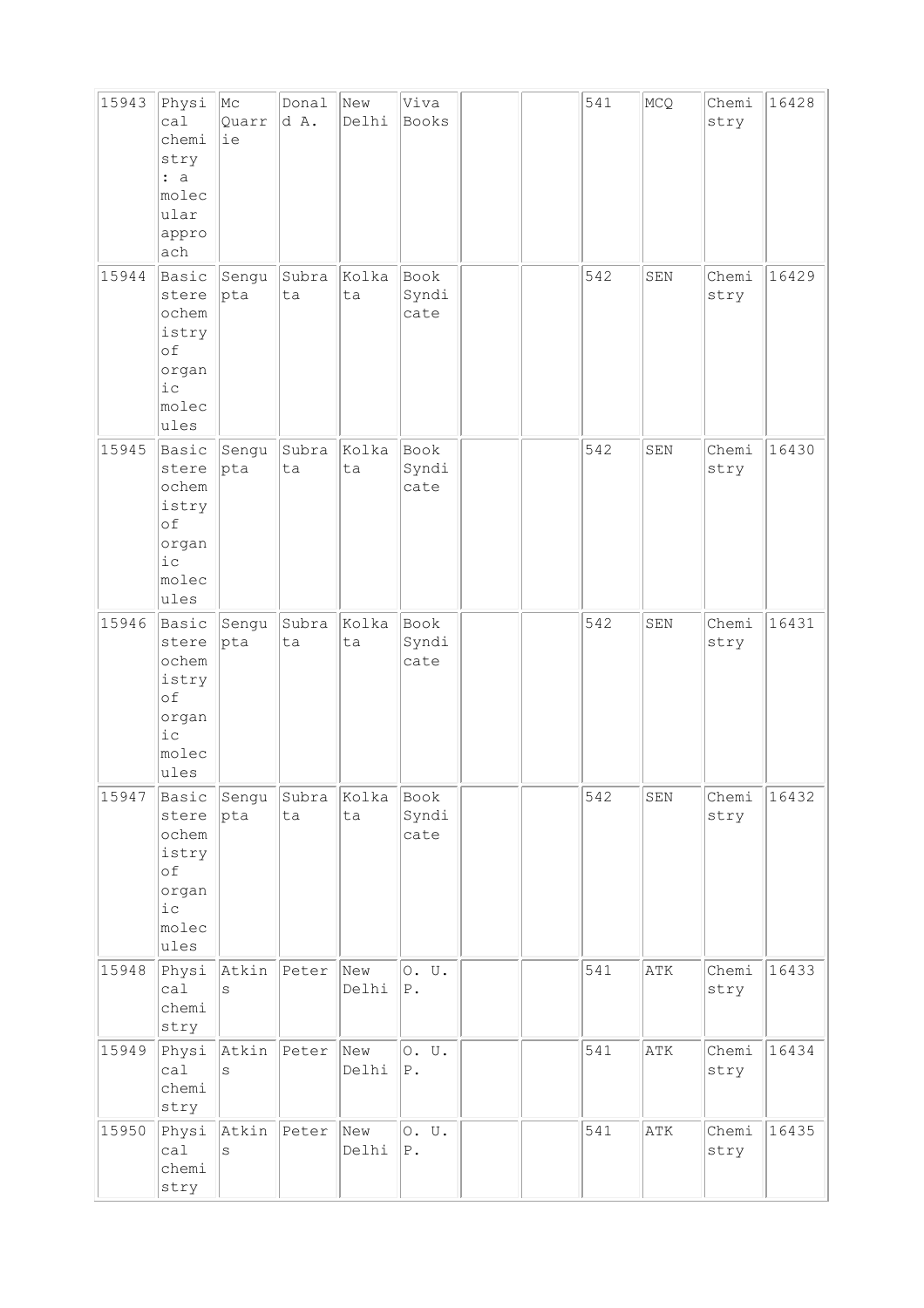| 15951 | Physi<br>ca1<br>chemi<br>stry                                                                                      | Levin<br>e                             | Ira<br>N.              | New<br>Delhi  | Tata<br>McGra<br>$w-Hil$<br>$\mathbf{1}$     |                               | 541 | ${\tt LEV}$ | Chemi<br>stry | 16436         |
|-------|--------------------------------------------------------------------------------------------------------------------|----------------------------------------|------------------------|---------------|----------------------------------------------|-------------------------------|-----|-------------|---------------|---------------|
| 15952 | Physi<br>ca1<br>chemi<br>stry                                                                                      | Levin<br>e                             | Ira<br>N.              | New<br>Delhi  | Tata<br>McGra<br>$w-Hil$<br>ı                |                               | 541 | LEV         | Chemi<br>stry | 16437         |
| 15953 | Inorg<br>anic<br>chemi<br>stry<br>$\ddot{\cdot}$<br>princ<br>iples<br>of<br>struc<br>ture<br>and<br>react<br>ivity | Huhee<br>lУ                            | James<br>$\mathbf E$ . | New<br>Delhi  | Pears<br>on<br>Educa<br>tion<br>Pvt.<br>Ltd. |                               | 542 | HUH         | Chemi<br>stry | 16438         |
| 15954 | Inorg<br>anic<br>chemi<br>stry<br>$\ddot{\cdot}$<br>princ<br>iples<br>of<br>struc<br>ture<br>and<br>react<br>ivity | Huhee<br>У                             | James<br>$\mathbf E$ . | New<br>Delhi  | Pears<br>on<br>Educa<br>tion<br>Pvt.<br>Ltd. |                               | 542 | HUH         | Chemi<br>stry | 16439         |
| 15955 | Advan<br>ced<br>organ<br>i c<br>chemi<br>stry<br>$\ddot{\phantom{a}}$<br>react<br>ions                             | mecha<br>nisms<br>and<br>struc<br>ture | March                  | Jerry         | New<br>York                                  | John<br>Wiley<br>$\&$<br>Sons |     | 543         | MAR           | Chemi<br>stry |
| 15956 | Advan<br>ced<br>organ<br>i c<br>chemi<br>stry<br>$\ddot{\cdot}$<br>react<br>ions                                   | mecha<br>nisms<br>and<br>struc<br>ture | March                  | Jerry         | New<br>York                                  | John<br>Wiley<br>Q.<br>Sons   |     | 544         | MAR           | Chemi<br>stry |
| 15957 | Organ<br>$i$ c<br>spect<br>rosco<br>ру                                                                             | Kemp                                   | Willi<br>am            | Hamps<br>hire | Palgr<br>ave                                 |                               | 542 | KEM         | Chemi<br>stry | 16442         |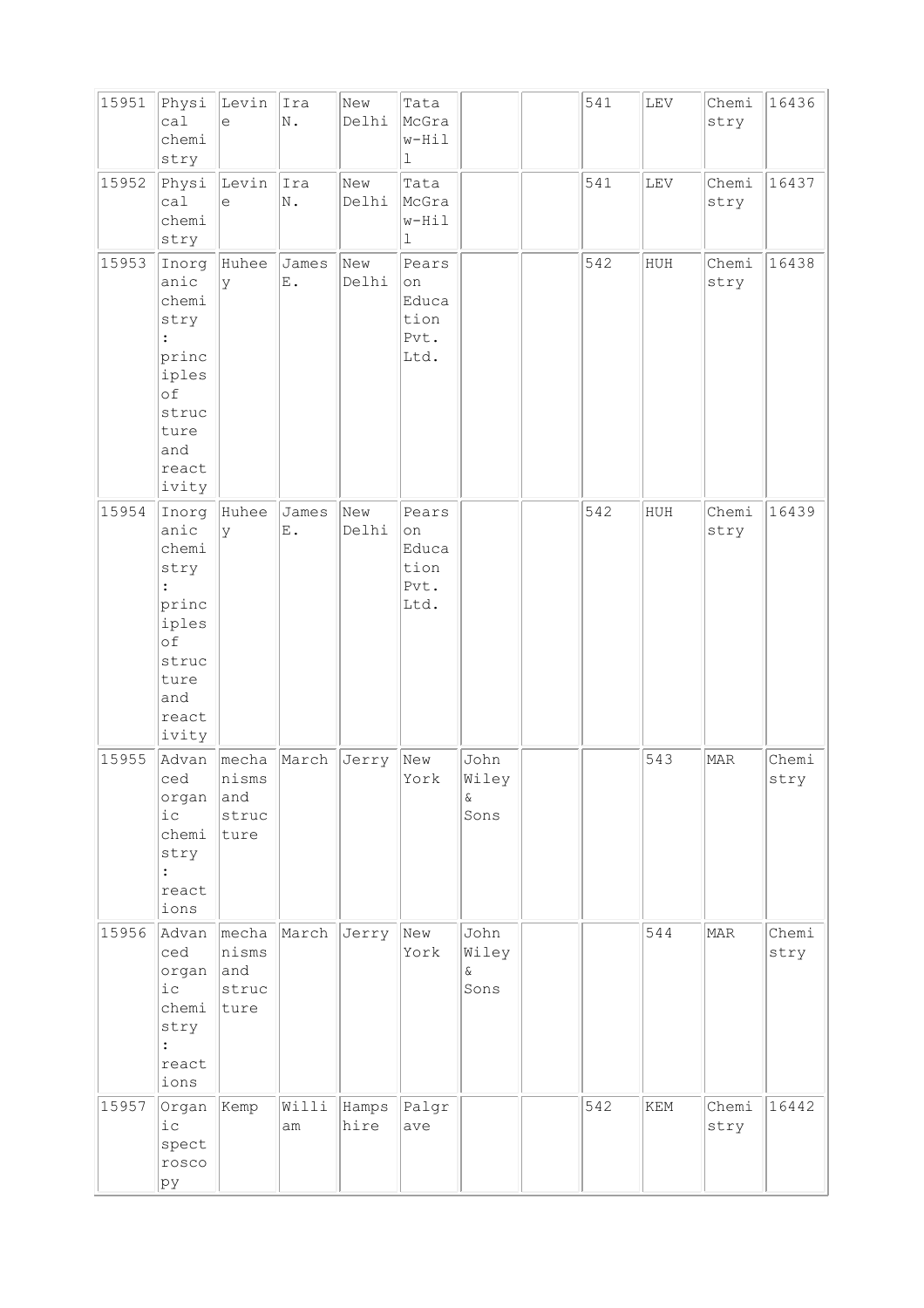| 15958 | Organ<br>$i$ $c$<br>spect<br>rosco<br>pу                                   | Kemp         | Willi<br>am                 | Hamps<br>hire | Palgr<br>ave                                    |  | 543 | $\mathop{\rm KEM}\nolimits$ | Chemi<br>stry | 16443 |
|-------|----------------------------------------------------------------------------|--------------|-----------------------------|---------------|-------------------------------------------------|--|-----|-----------------------------|---------------|-------|
| 16044 | la.<br>histo<br>ry of<br>hindu<br>chemi<br>stry                            | Ray          | Prafu<br>11a<br>Chand<br>ra | Kolka<br>ta   | Shaib<br>ya<br>Praka<br>shan                    |  | 540 | RAY                         | Chemi<br>stry | 16530 |
| 16086 | Organ<br>ometa<br>llics<br>$\mathbf{1}$                                    | Bochm<br>ann | Manfr<br>ed                 | Oxfor<br>d    | O. U.<br>${\mathbb P}$ .                        |  | 540 | <b>BOC</b>                  | Chemi<br>stry | 16572 |
| 16087 | Organ<br>ometa<br>llics<br>$\mathbf{2}$                                    | Bochm<br>ann | Manfr<br>ed                 | Oxfor<br>d    | 0. U.<br>${\mathbb P}$ .                        |  | 540 | <b>BOC</b>                  | Chemi<br>stry | 16573 |
| 16088 | Organ<br>onitr<br>ogen<br>chemi<br>stry                                    | Baile<br>Ιy  | Patri<br>ck D.              | Oxfor<br>d    | O. U.<br>${\mathbb P}$ .                        |  | 540 | BAI                         | Chemi<br>stry | 16574 |
| 16207 | Textb<br>ook<br>of<br>quant<br>itati<br>ve<br>chemi<br>ca1<br>analy<br>sis | Vogel        | A I                         | New<br>Delhi  | Pears<br>on<br>Educa<br>tion<br>(Sing<br>apore  |  | 540 | VOG                         | Chemi<br>stry | 16693 |
| 16208 | Textb<br>ook<br>of<br>quant<br>itati<br>ve<br>chemi<br>cal<br>analy<br>sis | Vogel        | A I                         | New<br>Delhi  | Pears<br> on<br>Educa<br>tion<br>(Sing<br>apore |  | 540 | VOG                         | Chemi<br>stry | 16694 |
| 16209 | Conci<br>se<br>inorg<br>anic<br>chemi<br>stry                              | Lee          | J D                         | Oxfor<br>d    | Black<br>well<br>Scien<br>ce<br>Ltd             |  | 540 | LEE                         | Chemi<br>stry | 16695 |
| 16210 | Conci<br>se<br>inorg<br>anic<br>chemi<br>stry                              | Lee          | J D                         | Oxfor<br>d    | Black<br>well<br>Scien<br>ce<br>Ltd             |  | 540 | LEE                         | Chemi<br>stry | 16696 |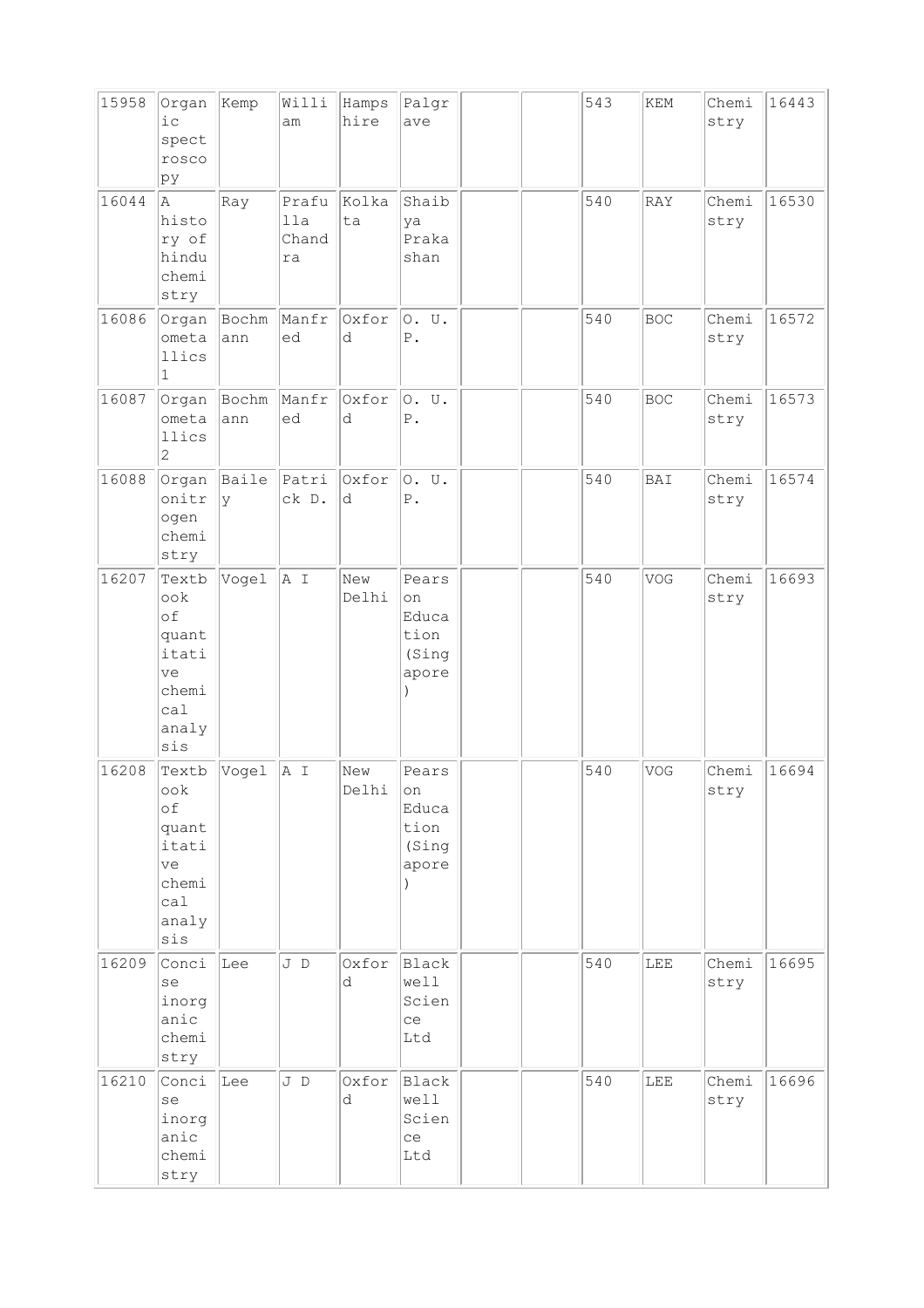| 16211 | Advan<br>ced<br>gener<br>a <sub>1</sub><br>organ<br>i c<br>chemi<br>stry   | Ghosh        | Sachi<br>n<br>Kumar | Kolka<br>ta                                    | New<br>Centr<br>a <sub>1</sub><br>Book<br>Agenc<br>У      |     | 540 | GHO                     | Chemi<br>stry | 16697        |
|-------|----------------------------------------------------------------------------|--------------|---------------------|------------------------------------------------|-----------------------------------------------------------|-----|-----|-------------------------|---------------|--------------|
| 16212 | Advan<br>ced<br>gener<br>a <sub>l</sub><br>organ<br>$i$ c<br>chemi<br>stry | Ghosh        | Sachi<br>n<br>Kumar | Kolka<br>ta                                    | New<br>Centr<br>a1<br>Book<br>Agenc<br>У                  |     | 540 | GHO                     | Chemi<br>stry | 16698        |
| 16213 | Quali<br>tativ<br>$\in$<br>inorg<br>anic<br>analy<br>sis                   | Vogel<br>A I | New<br>Delhi        | Pears<br>on<br>Educa<br>tion<br>(Sing<br>apore |                                                           | 540 | VOG | Chemi<br>stry           | 16699         | $\mathbf{1}$ |
| 16214 | Textb<br>ook<br>of<br>quant<br>itati<br>ve<br>chemi<br>cal<br>analy<br>sis | Vogel        | A I                 | New<br>Delhi                                   | Pears<br>on<br>Educa<br>tion<br>(Sing<br>apore            |     | 540 | VOG                     | Chemi<br>stry | 16700        |
| 16215 | Stere<br>ochem<br>istry<br>of<br>organ<br>$ic$<br>compo<br>unds            | Nasip<br>uri | D                   | New<br>Delhi                                   | New<br>Age<br>Inter<br>natio<br>nal<br>(P)<br>Limit<br>ed |     | 540 | NAS                     | Chemi<br>stry | 16701        |
| 16216 | Stere<br>ochem<br>istry<br>of<br>organ<br>i c<br>compo<br>unds             | Nasip<br>uri | D                   | New<br>Delhi                                   | New<br>Age<br>Inter<br>natio<br>nal<br>(P)<br>Limit<br>ed |     | 540 | <b>NAS</b>              | Chemi<br>stry | 16702        |
| 16217 | Inorg<br>anic<br>Chemi<br>stry                                             | Dutta        | R L                 | Kolka<br>ta                                    | New<br>Book<br>Stall                                      |     | 542 | $\overline{\text{DUT}}$ | Chemi<br>stry | 16703        |
| 16218 | Inorg<br>anic<br>Chemi<br>stry                                             | Dutta        | R L                 | Kolka<br>ta                                    | New<br>Book<br>Stall                                      |     | 542 | <b>DUT</b>              | Chemi<br>stry | 16704        |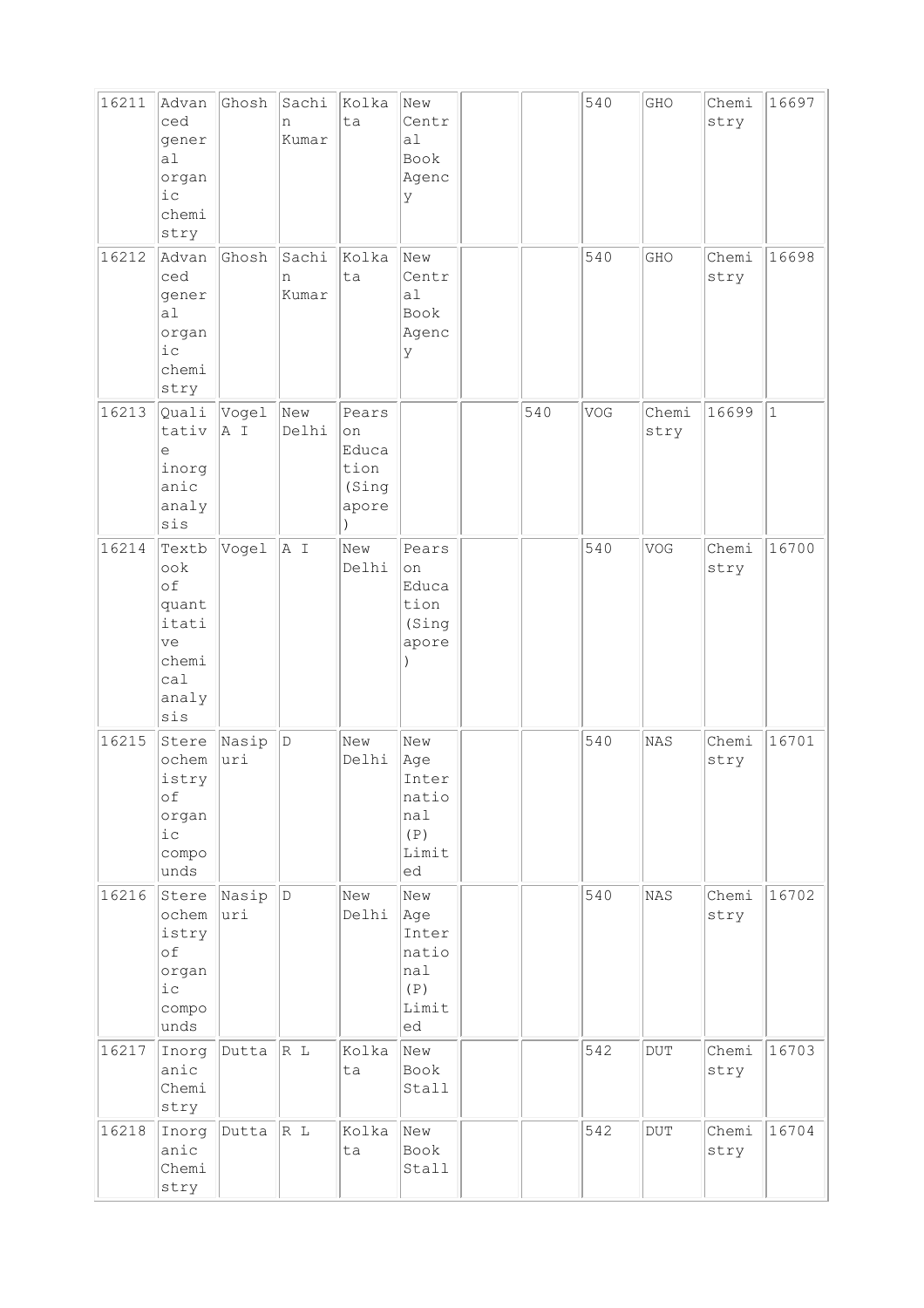| 16219 | Inorg<br>anic<br>chemi<br>stry                               | Dutta         | R 1                          | Kolka<br>ta  | New<br>Book<br>Stall                                      |  | 542 | $\rm DUT$  | Chemi<br>stry | 16705 |
|-------|--------------------------------------------------------------|---------------|------------------------------|--------------|-----------------------------------------------------------|--|-----|------------|---------------|-------|
| 16220 | Inorg<br>anic<br>chemi<br>stry                               | Dutta         | R 1                          | Kolka<br>ta  | New<br>Book<br>Stall                                      |  | 542 | <b>DUT</b> | Chemi<br>stry | 16706 |
| 16221 | Physi<br>ca1<br>chemi<br>stry                                | Caste<br>llan | Gilbe<br>rt W                | New<br>Delhi | Naros<br>а<br>Publi<br>shing<br>House                     |  | 541 | CAS        | Chemi<br>stry | 16707 |
| 16222 | Physi<br>ca1<br>chemi<br>stry                                | Caste<br>llan | W.<br>Gilbe<br>rt            | New<br>Delhi | Naros<br>a<br>Publi<br>shing<br>House                     |  | 541 | CAS        | Chemi<br>stry | 16708 |
| 16223 | Physi<br>cal<br>chemi<br>stry                                | Caste<br>llan | W.<br>Gilbe<br>$\mathtt{rt}$ | New<br>Delhi | Naros<br>а<br>Publi<br>shing<br>House                     |  | 541 | CAS        | Chemi<br>stry | 16709 |
| 16224 | Physi<br>cal<br>chemi<br>stry<br>throu<br>gh<br>probl<br>ems | Dogra         | S.K.                         | New<br>Delhi | New<br>Age<br>Inter<br>natio<br>nal<br>(P)<br>Limit<br>ed |  | 541 | <b>DOG</b> | Chemi<br>stry | 16710 |
| 16225 | Physi<br>ca1<br>chemi<br>stry<br>throu<br>gh<br>probl<br>ems | Dogra         | S.K.                         | New<br>Delhi | New<br>Age<br>Inter<br>natio<br>nal<br>(P)<br>Limit<br>ed |  | 541 | <b>DOG</b> | Chemi<br>stry | 16711 |
| 16226 | Physi<br>ca1<br>chemi<br>stry<br>throu<br>gh<br>probl<br>ems | Dogra         | S.K.                         | New<br>Delhi | New<br>Age<br>Inter<br>natio<br>nal<br>(P)<br>Limit<br>ed |  | 541 | <b>DOG</b> | Chemi<br>stry | 16712 |
| 16228 | Text<br>Book<br>Of<br>Physi<br>cal<br>chemi<br>stry          | Kapoo<br>r    | K L                          | New<br>Delhi | Macmi<br>llan                                             |  | 541 | KAP        | Chemi<br>stry | 16713 |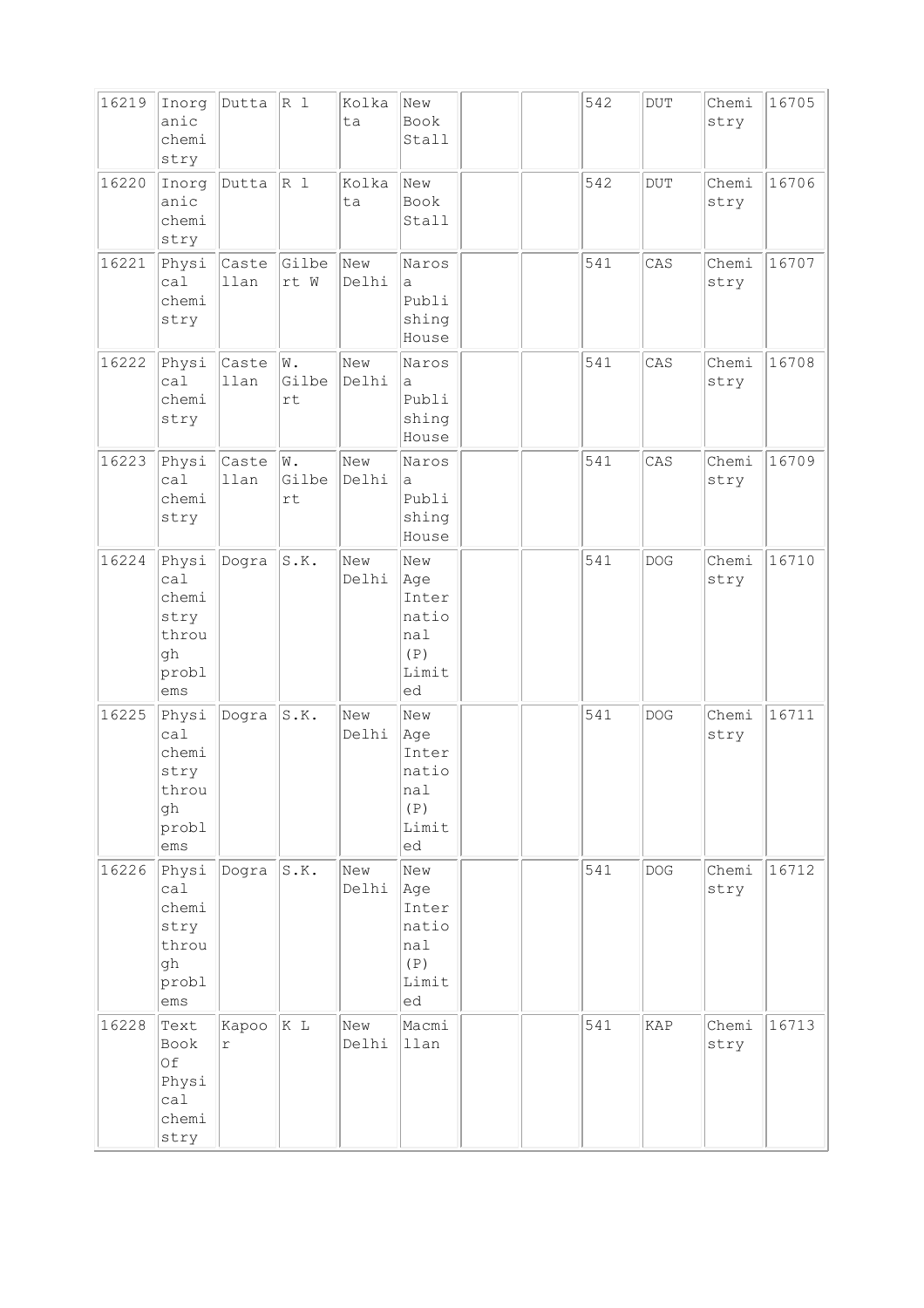| 16229 | Text<br>Book<br>Of<br>Physi<br>ca1<br>chemi<br>stry   | Kapoo<br>r                               | K L            | New<br>Delhi                    | Macmi<br>llan                            |                           | 541 | KAP         | Chemi<br>stry             | 16714         |
|-------|-------------------------------------------------------|------------------------------------------|----------------|---------------------------------|------------------------------------------|---------------------------|-----|-------------|---------------------------|---------------|
| 16230 | Text<br>Book<br>Of<br>Physi<br>ca1<br>chemi<br>stry   | Kapoo<br>$\Upsilon$                      | K L            | New<br>Delhi                    | Macmi<br>llan                            |                           | 541 | KAP         | Chemi<br>stry             | 16715         |
| 16231 | Text<br>Book<br>Of<br>Physi<br>ca1<br>chemi<br>stry   | Kapoo<br>$\Upsilon$                      | K L            | New<br>Delhi                    | Macmi<br>llan                            |                           | 541 | KAP         | Chemi<br>stry             | 16716         |
| 16232 | Text<br>Book<br>Of<br>Physi<br>ca1<br>chemi<br>stry   | Kapoo<br>$\Upsilon$                      | K L            | New<br>Delhi                    | Macmi<br>llan                            |                           | 541 | KAP         | Chemi<br>stry             | 16717         |
| 16233 | Text<br>Book<br>Of<br>Physi<br>ca1<br>chemi<br>stry   | Kapoo<br>$\Upsilon$                      | K L            | New<br>Delhi                    | Macmi<br>llan                            |                           | 541 | KAP         | Chemi<br>stry             | 16718         |
| 16234 | Mecha<br>nism<br>& amp                                | y in<br>organ<br>$i\,c$<br>chemi<br>stry |                | theor Lowry Thoma Engla<br>s H. | Ind                                      | Addis<br>on<br>Wesle<br>У |     | 541         | $\ensuremath{\text{KAP}}$ | Chemi<br>stry |
| 16761 | Gener<br> a <br>and<br>inorg<br>anic<br>chemi<br>stry | Sarka<br>$\Upsilon$                      | Ramap<br>rasad | Kolka<br> ta                    | New<br>Centr<br>a1<br>Book<br>Agenc<br>У |                           | 546 | SAR         | Chemi<br>stry             | 17267         |
| 16762 | Gener<br>a1<br>and<br>inorg<br>anic<br>chemi<br>stry  | Sarka<br>$\Upsilon$                      | Ramap<br>rasad | Kolka<br> ta                    | New<br>Centr<br>al<br>Book<br>Agenc<br>У |                           | 546 | ${\tt SAR}$ | Chemi<br>stry             | 17268         |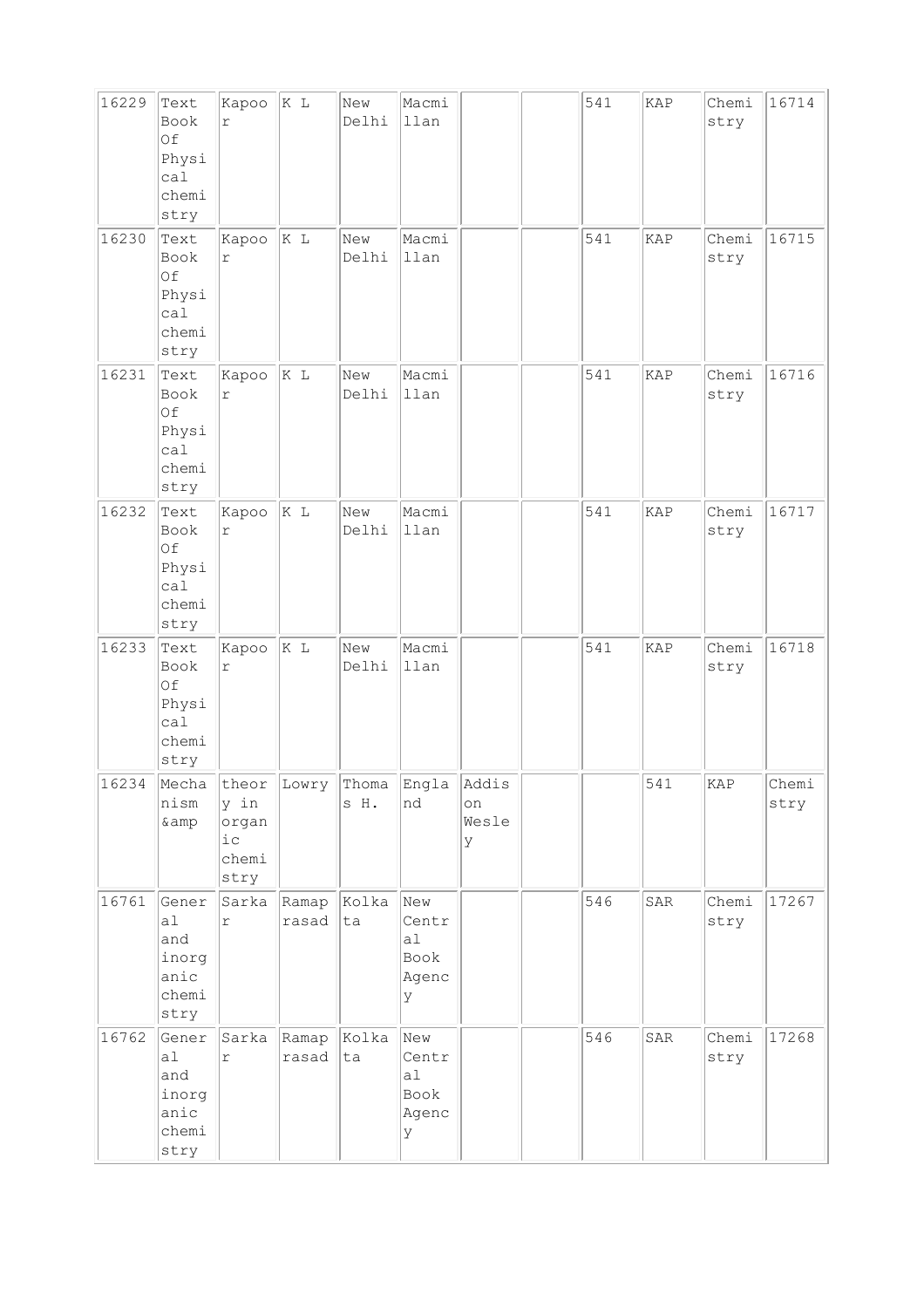| 16763 | Gener<br>a1<br>and<br>inorg<br>anic<br>chemi<br>stry                                                                       | Sarka<br>r                      | Ramap<br>rasad                                  | Kolka<br>ta | New<br>Centr<br>a1<br>Book<br>Agenc<br>У                                         |  | 546 | SAR | Chemi<br>stry | 17269 |
|-------|----------------------------------------------------------------------------------------------------------------------------|---------------------------------|-------------------------------------------------|-------------|----------------------------------------------------------------------------------|--|-----|-----|---------------|-------|
| 16764 | Gener<br>a1<br>and<br>inorg<br>anic<br>chemi<br>stry                                                                       | Sarka<br>$\Upsilon$             | Ramap<br>rasad                                  | Kolka<br>ta | New<br>Centr<br>a1<br>Book<br>Agenc<br>У                                         |  | 546 | SAR | Chemi<br>stry | 17270 |
| 16765 | Gener<br>a1<br>pract<br>ical<br>chemi<br>stry<br>for 3<br>year<br>gen<br>cours<br>е                                        | Das                             | Subha<br>s C                                    | Kolka<br>ta | Subha<br>s C<br>Das                                                              |  | 543 | DAS | Chemi<br>stry | 17271 |
| 16766 | Gener<br>a1<br>pract<br>ical<br>chemi<br>stry<br>for 3<br>year<br>gen<br>cours<br>$\mathrel{\mathop{\mathrm{e}}\nolimits}$ | Das                             | Subha<br>s C                                    | Kolka<br>ta | Subha<br>s C<br>Das                                                              |  | 543 | DAS | Chemi<br>stry | 17272 |
| 16767 | Gener<br>a1<br>pract<br>ical<br>chemi<br>stry<br>for 3<br>year<br>gen<br>cours<br>$\mathrel{\mathop{\mathrm{e}}\nolimits}$ | Das                             | Subha<br>s C                                    | Kolka<br>ta | Subha<br>s C<br>Das                                                              |  | 543 | DAS | Chemi<br>stry | 17273 |
| 16768 | Prath<br>amik<br>Sadha<br>ran<br>& amp                                                                                     | Bhout<br>$\circ$<br>Rasay<br>an | Nirod<br>gopal<br>Mukho<br>padhy<br>a           | kolka<br>ta | J.N.G<br>hosh<br>$\&$<br>Sons                                                    |  | 540 | MUK | Chemi<br>stry | 17274 |
| 16769 | Prath<br>amik<br>Sadha<br>ran<br>& amp                                                                                     | Bhout<br>O<br>Rasay<br>an       | Nirod<br>gopal<br>Mukho<br>padhy<br>$\mathsf a$ | kolka<br>ta | $\texttt{J} \centerdot \texttt{N} \centerdot \texttt{G}$<br>hosh<br>$\&$<br>Sons |  | 540 | MUK | Chemi<br>stry | 17275 |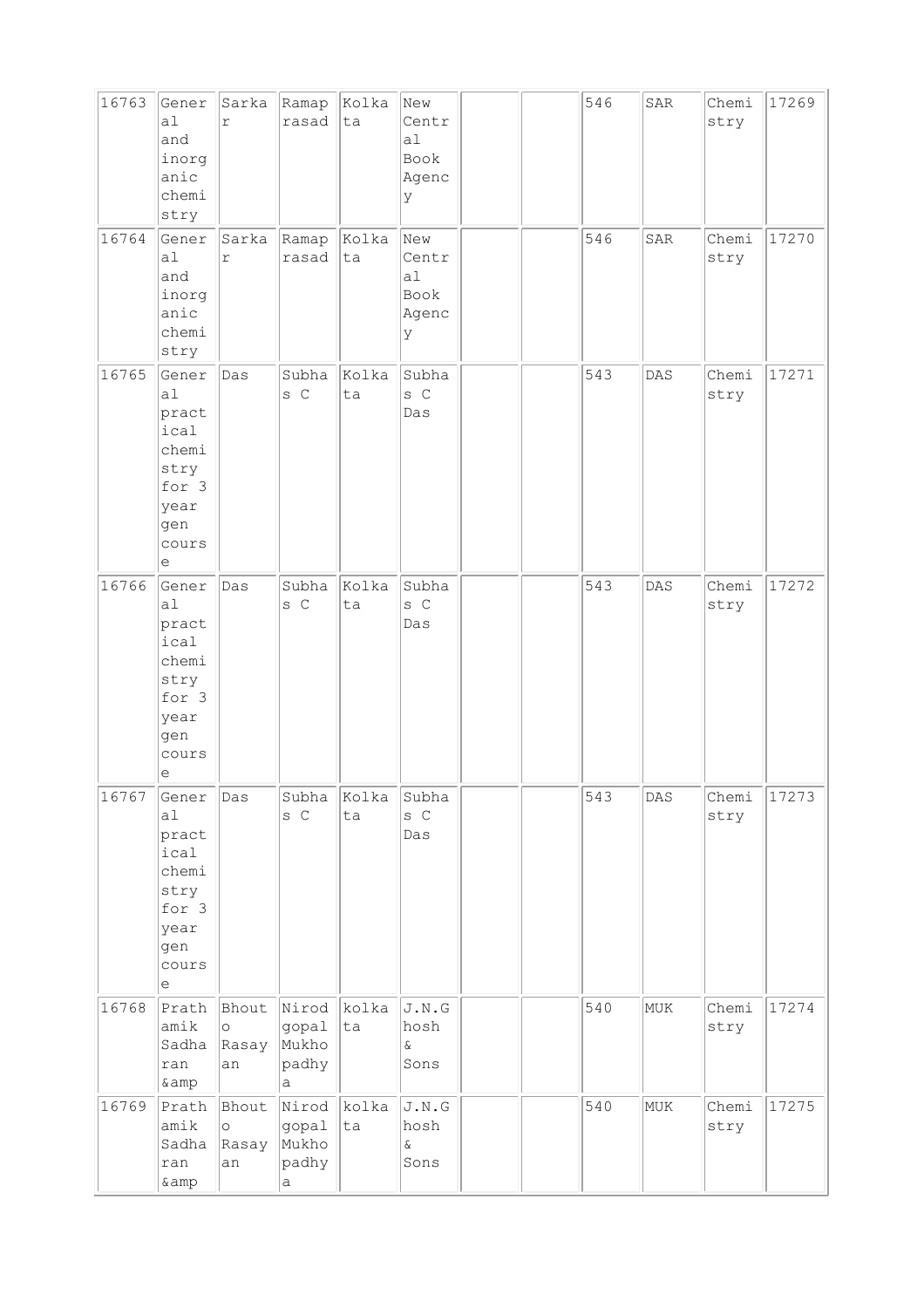| 16770 | Snata<br>k.<br>Jaibo<br>Rasay<br>ana | Dr.<br>Subra<br>ta<br>Sengu<br> pta                     | Kolka<br>ta | Book<br>Syndi<br>cate<br>Pvt.<br>Ltd. |                                       | 547   | SEN        | Chemi<br>stry | 17276         | $\vert$ 1    |
|-------|--------------------------------------|---------------------------------------------------------|-------------|---------------------------------------|---------------------------------------|-------|------------|---------------|---------------|--------------|
| 16771 | Snata<br>k.<br>Jaibo<br>Rasay<br>ana | Dr.<br>Subra<br> ta<br>Sengu<br>pta                     | Kolka<br>ta | Book<br>Syndi<br>cate<br>Pvt.<br>Ltd. |                                       | 547   | SEN        | Chemi<br>stry | 17277         | $\mathbf{1}$ |
| 16772 | Bhout<br>$\circ$<br>Rasay<br>ana     | Pratu<br>1<br>Chand<br>ra<br>Raksi<br>t                 | Kolka<br>ta | Sarat<br>Book<br>Distr<br>ibuto<br>rs |                                       | 541.3 | RAK        | Chemi<br>stry | 17278         | $\mathbf{1}$ |
| 16773 | Bhout<br>$\circ$<br>Rasay<br>ana     | Pratu<br>1<br>Chand<br>ra<br>Raksi<br>t                 | Kolka<br>ta | Sarat<br>Book<br>Distr<br>ibuto<br>rs |                                       | 541.3 | RAK        | Chemi<br>stry | 17279         | $\vert$ 1    |
| 16774 | Bhout<br>$\circ$<br>Rasay<br>ana     | Pratu<br>ı<br>Chand<br>ra<br>Raksi<br>t                 | Kolka<br>ta | Sarat<br>Book<br>Distr<br>ibuto<br>rs |                                       | 541.3 | RAK        | Chemi<br>stry | 17280         | $\vert$ 1    |
| 16775 | Bhout<br>$\Omega$<br>Rasay<br>ana    | Pratu<br>$\mathbb{L}$<br>Chand<br>ra<br>Raksi<br>t      | Kolka<br>ta | Sarat<br>Book<br>Distr<br>ibuto<br>rs |                                       | 541.3 | <b>RAK</b> | Chemi<br>stry | 17281         | $\mathbf{1}$ |
| 16776 | Bhout<br>$\circ$<br>Rasay<br>ana     | Pratu<br>$\perp$<br>Chand<br>ra<br>Raksi<br>$\mathsf t$ | Kolka<br>ta | Sarat<br>Book<br>Distr<br>ibuto<br>rs |                                       | 541.3 | RAK        | Chemi<br>stry | 17282         | $\vert$ 1    |
| 16777 | Organ<br>$i\,c$<br>Chemi<br>stry     | Sengu<br>pta                                            | Subra<br>ta | Kolka<br>ta                           | Book<br>Syndi<br>cate<br>(p)<br>Ltd.  |       | 547        | SEN           | Chemi<br>stry | 17283        |
| 16778 | Organ<br>$i$ $c$<br>Chemi<br>stry    | Sengu<br>pta                                            | Subra<br>ta | Kolka<br>ta                           | Book<br>Syndi<br>cate<br>(p)<br>Ltd.  |       | 547        | SEN           | Chemi<br>stry | 17284        |
| 16996 | Photo<br>chemi<br>stry               | Wayne                                                   | Carol<br>Ε  | New<br>York                           | Oxfor<br>d<br>Unive<br>rsity<br>Press |       | 543        | WAY           | Chemi<br>stry | 17503        |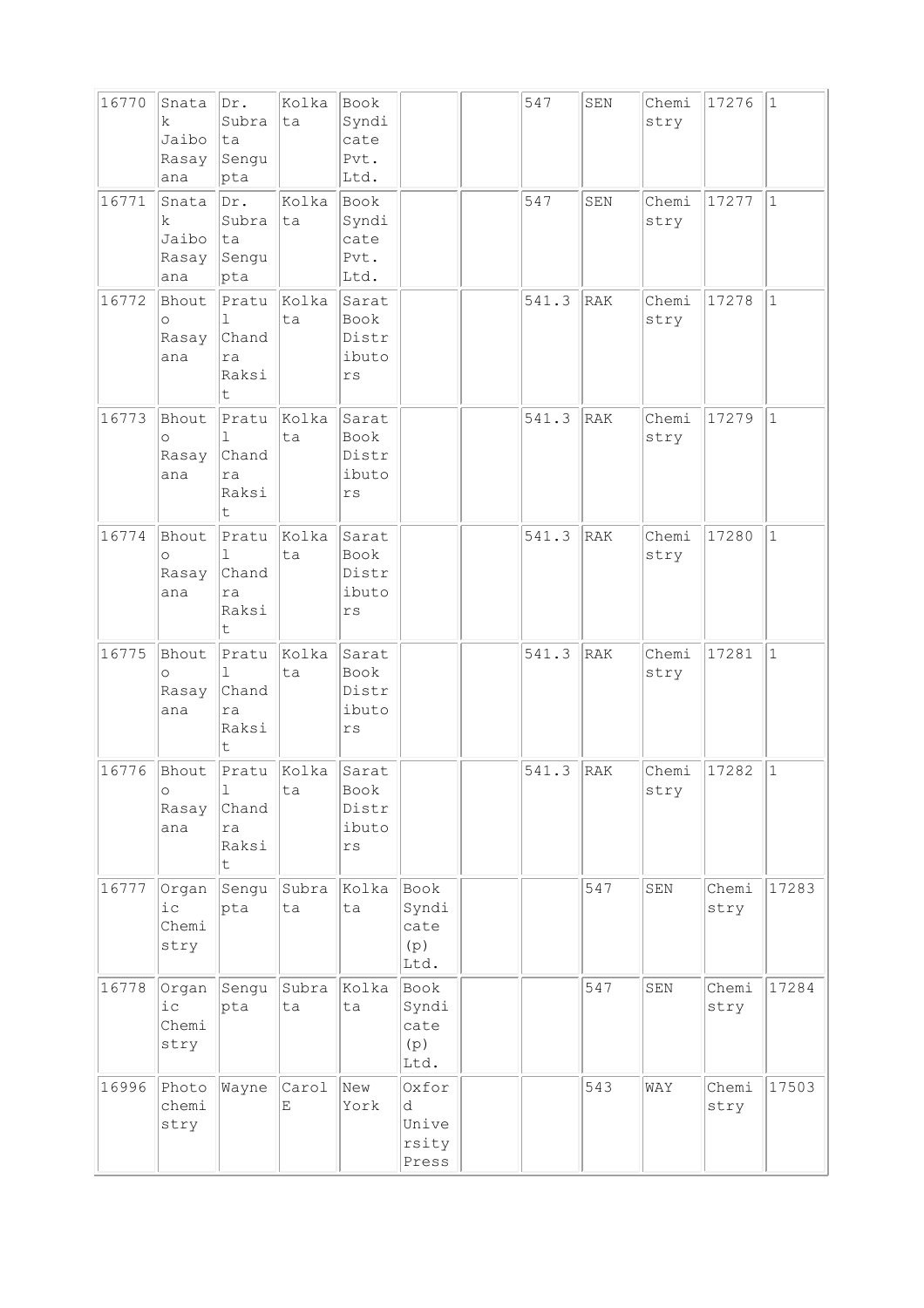| 16997 | Stati<br>stica<br>$\mathbf{1}$<br>Therm<br>odyna<br>mics                                | Macze<br>k.   | Andre<br>W                           | New<br>York  | Oxfor<br>d<br>Unive<br>rsity<br>Press |  | 536        | MAC        | Chemi<br>stry | 17504 |
|-------|-----------------------------------------------------------------------------------------|---------------|--------------------------------------|--------------|---------------------------------------|--|------------|------------|---------------|-------|
| 16998 | $d - B10$<br>$c\,k$<br>chemi<br>stry                                                    | Winte<br>r    | mark<br>J                            | New<br>York  | Oxfor<br>d<br>Unive<br>rsity<br>Press |  | 543        | WIN        | Chemi<br>stry | 17505 |
| 16999 | Inorg<br>anic<br>Spect<br>rosco<br>pic<br>metho<br>ds                                   | Brisd<br>on   | alan<br>K                            | New<br>York  | Oxfor<br>d<br>Unive<br>rsity<br>Press |  |            | 546        | Chemi<br>stry | 17506 |
| 17000 | Coord<br>inati<br>on<br>chemi<br>stry<br>of<br>macro<br>cycli<br>C<br>compo<br>unds     | Const<br>able | Edwin<br>$\mathsf{C}$                | New<br>York  | Oxfor<br>d<br>Unive<br>rsity<br>Press |  | 541.3      | CON        | Chemi<br>stry | 17507 |
| 17001 | Molec<br>ular<br>spect<br>rosco<br>pу                                                   | Brown         | John<br>M                            | New<br>York  | Oxfor<br>d<br>Unive<br>rsity<br>Press |  | 543.5<br>4 | <b>BRO</b> | Chemi<br>stry | 17508 |
| 17002 | Organ<br>ic<br>synth<br>esis<br>: the<br>role<br>of<br>Boron<br>and<br>Silic<br>on      | Thopm<br>as   | Susan<br>$\mathop{}\!\textnormal{E}$ | New<br>York  | Oxfor<br>d<br>Unive<br>rsity<br>Press |  | 547        | THO        | Chemi<br>stry | 17509 |
| 17209 | Atomi<br>$\mathop{\mathsf{C}}$<br>struc<br>ture<br>and<br>the<br>chemi<br>calal<br>bond | Chand<br>a    | Manas                                | New<br>Delhi | Tata<br>Mcgra<br>$W -$<br>Hill        |  | 547        | CHA        | Chemi<br>stry | 17776 |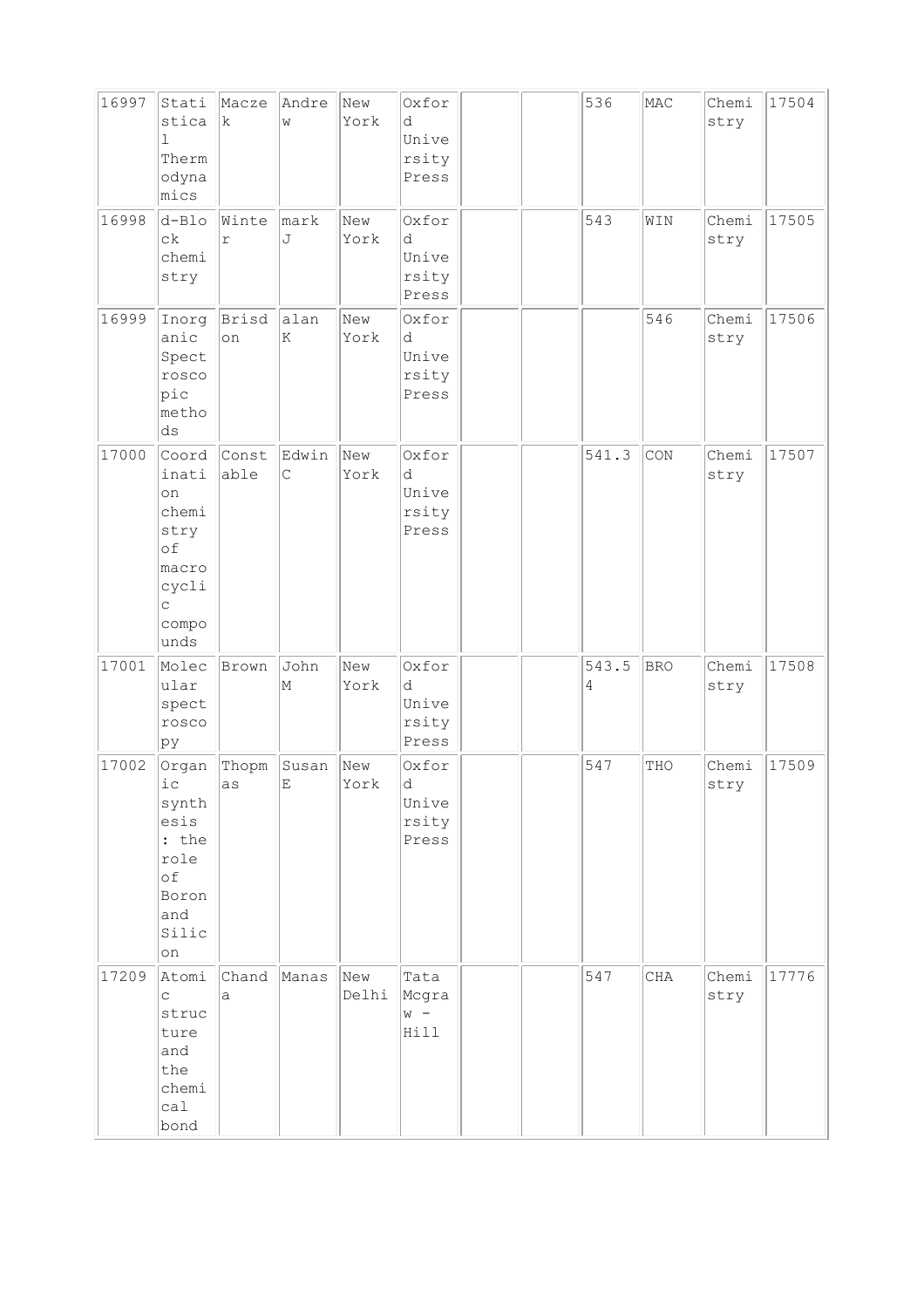| 17210 | Atomi<br>C<br>struc<br>ture<br>and<br>the<br>chemi<br>ca1<br>bond | Chand<br>a     | Manas        | New<br>Delhi  | Tata<br>Mcgra<br>$W -$<br>Hill                  |      |            | 547        | CHA         | Chemi<br>stry                 | 17777 |
|-------|-------------------------------------------------------------------|----------------|--------------|---------------|-------------------------------------------------|------|------------|------------|-------------|-------------------------------|-------|
| 17211 | Quant<br>um<br>chemi<br>stry                                      | Levin<br>e     | Ira N        | Delhi         | Pears<br>on<br>Educa<br>tion                    |      |            | 541.2<br>8 | LEV         | Chemi<br>stry                 | 17778 |
| 17212 | Quant<br>um<br>chemi<br>stry                                      | Levin<br>e     | Ira N        | Delhi         | Pears<br>on<br>Educa<br>tion                    |      |            | 541.2<br>8 | LEV         | Chemi<br>stry                 | 17779 |
| 17213 | Chemi<br>stry<br>of<br>the<br>eleme<br>nts                        | Green<br>wood  | N. N         | Delhi         | <b>Butte</b><br>rwort<br>$h -$<br>Heine<br>mann |      |            | 540        |             | Chemi<br>stry                 | 17780 |
| 17373 | Organ<br>$i$ c<br>Chemi<br>stry                                   | Sengu<br>pta   | Subra<br>ta  | Kolka<br>ta   | Book<br>Syndi<br>cate<br>(p)<br>Ltd.            |      |            | 547        | SEN         | Chemi<br>stry                 | 17966 |
| 17574 | Organ<br>i c<br>chemi<br>stry                                     | Finar          | IL.          | New<br>Delhi  | Pears<br>on<br>Educa<br>ton                     | 2005 |            | 547        | ${\tt FIN}$ | Chemi<br>stry<br>Organ<br>ic. | 18238 |
| 17575 | Organ<br>i c<br>chemi<br>stry                                     | Finar          | IL.          | New<br>Delhi  | Pears<br>on<br>Educa<br>ton                     | 2005 |            | 547        | ${\tt FIN}$ | Chemi<br>stry<br>Organ<br>ic. | 18239 |
| 17576 | Princ<br>iples<br>of<br>organ<br>$i\,c$<br>synth<br>esis          | Norma<br>In.   | Richa<br>rd. | Delta         | Nelso<br>n<br>Thorn<br>es                       | 2005 |            | 547.2      | NOR         | Chemi<br>stry<br>Organ<br>ic. | 18240 |
| 17577 | Moder<br>n<br>metho<br>ds of<br>organ<br>$i$ c<br>synth<br>esis   | Carru<br>thers | Willi<br>am. | Cambr<br>idge | Cambr<br>idge<br>Unive<br>rsity<br>Press        | 2005 | 350.0<br>0 | 547.2      | CAR         | Chemi<br>stry<br>Organ<br>ic. | 18241 |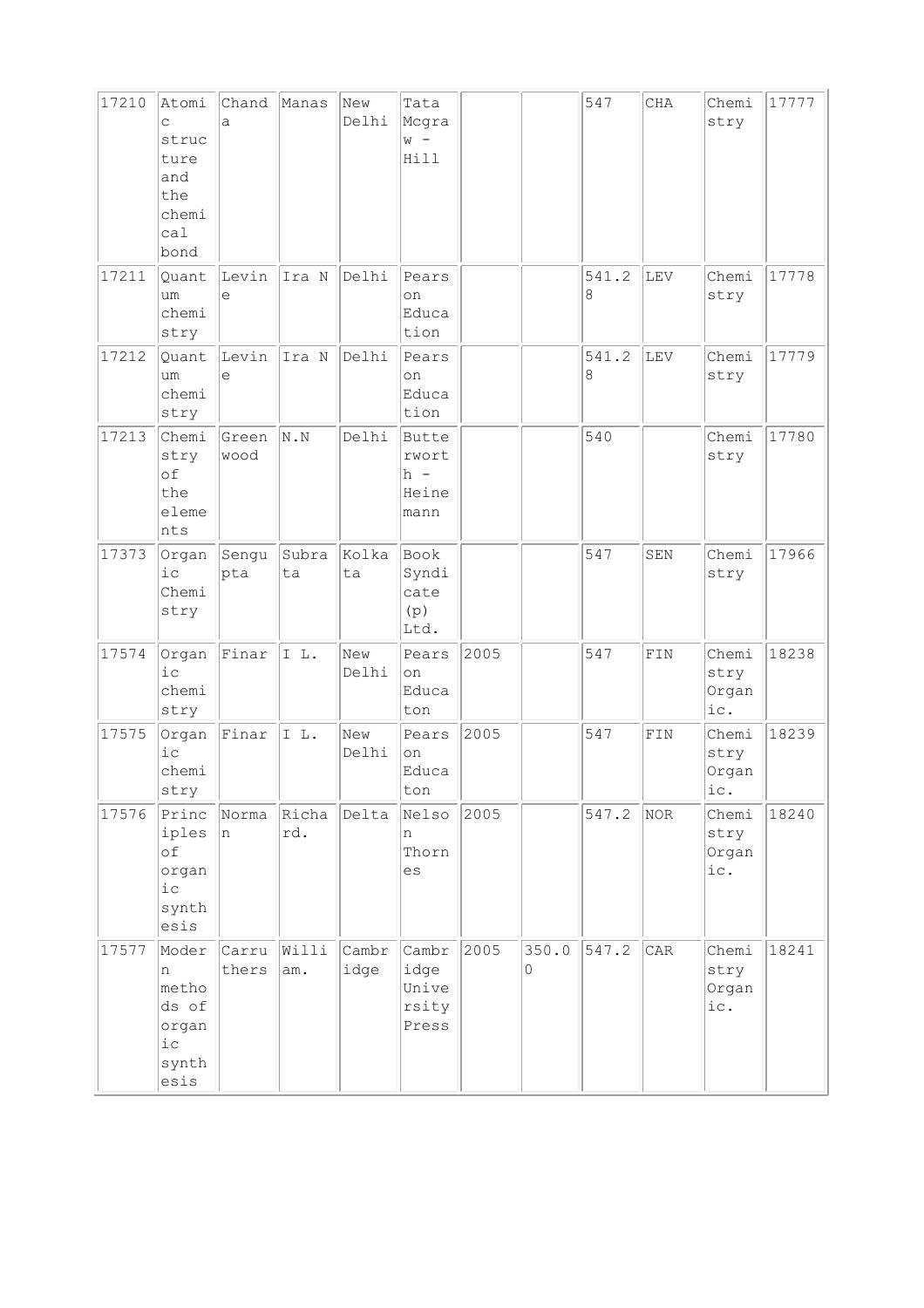| 17578 | Moder<br>n<br>metho<br>d of<br>organ<br>$i\,c$<br>synth<br>esis                                                 | Carru<br>thers | W             | Cambr<br>idge | Cambr<br>idge<br>Unive<br>rsity<br>Press       |      |            | 547.2        | CAR | chemi<br>stry                 | 18242 |
|-------|-----------------------------------------------------------------------------------------------------------------|----------------|---------------|---------------|------------------------------------------------|------|------------|--------------|-----|-------------------------------|-------|
| 17579 | Vogel<br>$\mathstrut^{\bullet}$ s<br>textb<br>ook<br>of<br>quant<br>itati<br>ve<br>chemi<br>ca1<br>analy<br>sis | Mendh<br>am    | J             | Delhi         | Pears<br>on<br>Educa<br>tion                   |      |            | 547.3<br>5   | MEN | chemi<br>stry                 | 18243 |
| 17580 | Ogani<br>C<br>chemi<br>stry                                                                                     | Loudo<br>n     | G<br>Marc     | New<br>York   | Oxfor<br>d<br>Unive<br>rsity<br>Press          |      |            | 547          | LOU | chemi<br>stry                 | 18244 |
| 17581 | Inoga<br>nic<br>chemi<br>stry                                                                                   | Huhee<br>У     | James<br>Ε    | Delhi         | Pears<br>on<br>Educa<br>tion                   |      |            | 546          | HUH | chemi<br>stry                 | 18245 |
| 17582 | Inoga<br>nic<br>chemi<br>stry                                                                                   | Huhee<br>У     | James<br>Ε    | Delhi         | Pears<br>on<br>Educa<br>tion                   |      |            | 546          | HUH | chemi<br>stry                 | 18246 |
| 17583 | Physi<br>ca1<br>chemi<br>stry                                                                                   | Caste<br>llan  | Gilbe<br>rt W | New<br>Delhi  | Naros<br>а<br>Publi<br>shing<br>House          |      |            | 541.3        | KHA | chemi<br>stry                 | 18247 |
| 17584 | Physi<br>cal<br>chemi<br>stry                                                                                   | Caste<br>llan  | Gilbe<br>rt W | New<br>Delhi  | Naros<br>а<br>Publi<br>shing<br>House          |      |            | 541.3        | KHA | chemi<br>stry                 | 18248 |
| 17585 | Stere<br>ochem<br>istry<br>of<br>organ<br>i c<br>compo<br>unds                                                  | Nasip<br>uri   | D.            | New<br>Delhi  | New<br>Age<br>Inter<br>natio<br>nal(P<br>) Ltd | 2005 | 250.0<br>0 | 547.1<br>223 | NAS | Chemi<br>stry<br>Organ<br>ic. | 18249 |
| 17586 | spect<br>rosco<br>py of<br>organ<br>i c<br>compo                                                                | kalsi          | P S           | New<br>Delhi  | New<br>Age<br>Inter<br>natio<br>nal            |      |            | 547.3<br>085 | KAL | chemi<br>stry                 | 18250 |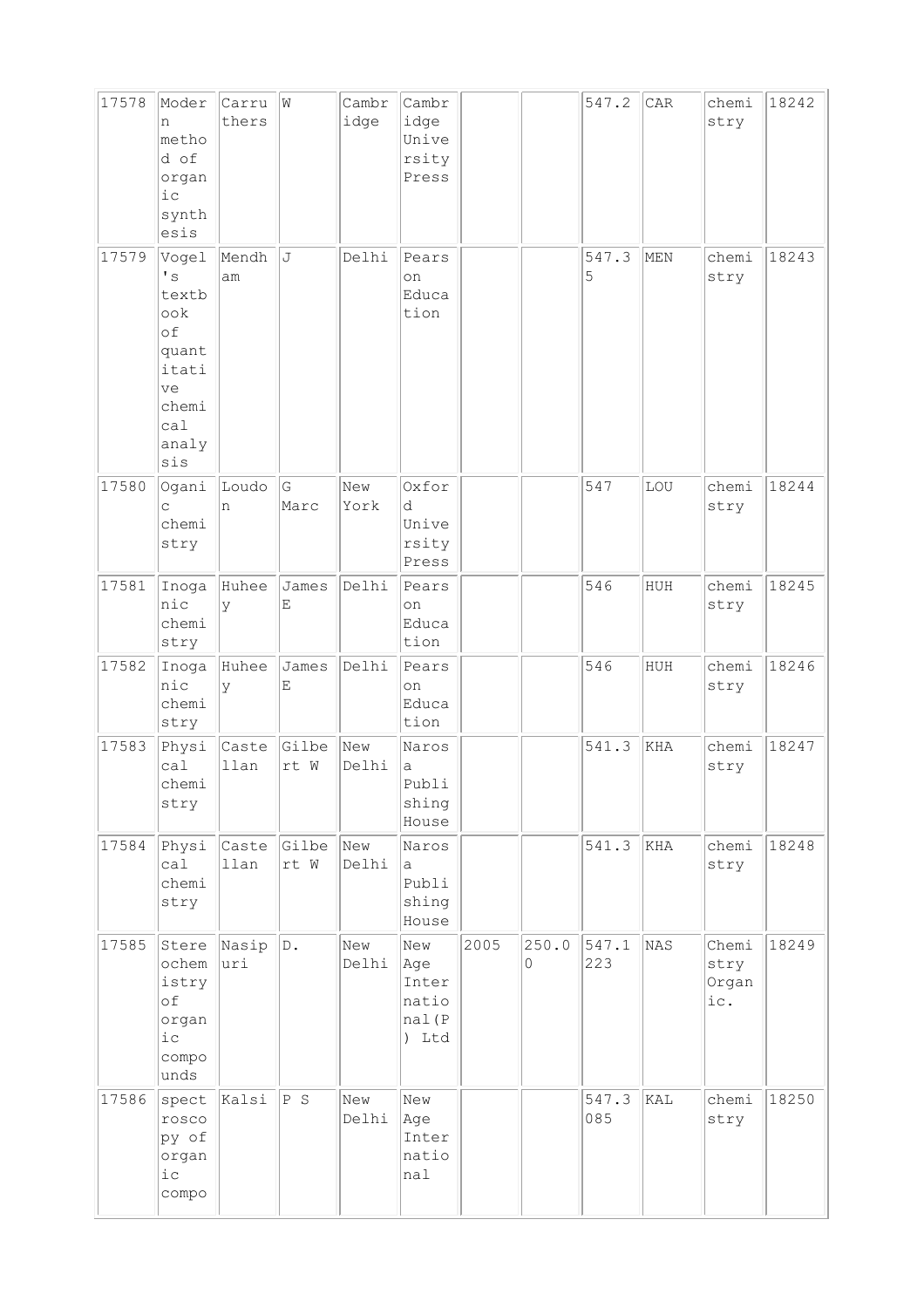|       | und                                                                                    |                                |                        |              |                                       |                        |            |              |                |                                |               |
|-------|----------------------------------------------------------------------------------------|--------------------------------|------------------------|--------------|---------------------------------------|------------------------|------------|--------------|----------------|--------------------------------|---------------|
| 17587 | Advan<br>ced<br>organ<br>$i\,c$<br>chemi<br>stry                                       | March                          | Jerry                  | New<br>York  | John<br>Wiley<br>ଙ<br>Sons            | 2005                   |            | 547          | MAR            | Chemi<br>stry<br>Organ<br>ic.  | 18251         |
| 17588 | Conci<br>se<br>inorg<br>anic<br>chemi<br>stry                                          | Lee                            | J D                    | Oxfor<br>d   | Black<br>well<br>Scien<br>ce          |                        |            | 546          | LEE            | chemi<br>stry                  | 18252         |
| 17589 | Theor<br>y and<br>probl<br>ems<br>of<br>physi<br>cal<br>chemi<br>stry                  | Metz                           | Clyde<br>$\mathbb R$ . | New<br>Delhi | Tata<br>Mcgre<br>$w-Hi1$<br>1         | 2004                   |            | 541.3        | MET            | Chemi<br>stry<br>Physi<br>cal. | 18253         |
| 17590 | 3000<br>solve<br>d<br>probl<br>ems<br>in<br>organ<br>$i$ c<br>chemi<br>stry            | Meisl<br>ich                   | Estel<br>le K.         | New<br>Delhi | Tata<br>Mcgre<br>W<br>Hill            | 2003                   |            | 547.0<br>076 | MEI            | Chemi<br>stry<br>Organ<br>ic.  | 18254         |
| 17591 | Atkin<br>$S^{\dagger}$<br>Physi<br>ca1<br>chemi<br>stry                                | Atkin<br>S                     | Peter                  | New<br>Delhi | Oxfor<br>d<br>Unive<br>rsity<br>Press | 2005                   | 395.0<br>0 | 541          | ATK            | Chemi<br>stry<br>Physi<br>cal. | 18255         |
| 17592 | Gener<br>a1<br>& amp                                                                   | inorg<br>anicc<br>hemis<br>try | Dutt                   | P K          | Kolka<br>ta                           | Sarat<br>Book<br>House |            |              | 546            | $\rm DUT$                      | chemi<br>stry |
| 17593 | Inorg<br>anic<br>chemi<br>stry                                                         | Dutta                          | R L                    | Kolka<br>ta  | The<br>New<br>Book<br>Stall           |                        |            | 546          | $\rm DUT$      | chemi<br>stry                  | 18257         |
| 17996 | Funda<br>menta<br>$\mathbf{1}$<br>conce<br>pts<br>оf<br>inorg<br>anic<br>chemi<br>stry | Das                            | Asim<br>Κr             | Kolka<br>ta  |                                       |                        |            | 546          | $\mathtt{DAS}$ | Chemi<br>stry                  | inorg<br>anic |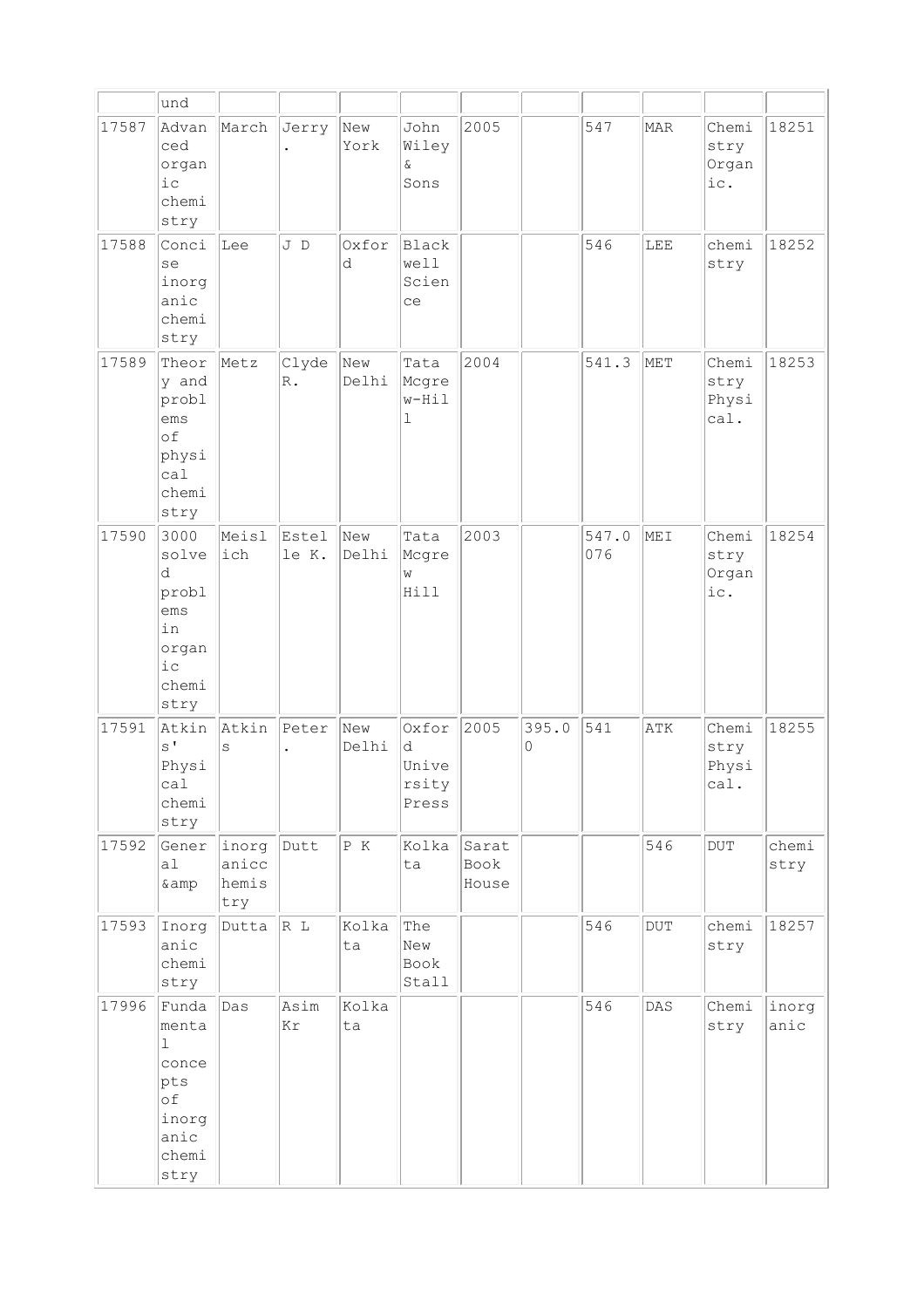| 17997 | Funda<br>menta<br>$\perp$<br>conce<br>pts<br>of<br>inorg<br>anic<br>chemi<br>stry          | Das                 | Asim<br>Kr | Kolka<br>ta  |               |  | 546   | $\mathtt{DAS}$ | Chemi<br>stry | inorg<br>anic |
|-------|--------------------------------------------------------------------------------------------|---------------------|------------|--------------|---------------|--|-------|----------------|---------------|---------------|
| 17998 | Funda<br>menta<br>$\vert$ 1<br>conce<br>pts<br>of<br>inorg<br>anic<br>chemi<br>stry        | Das                 | Asim<br>Kr | Kolka<br>ta  |               |  | 546   | DAS            | Chemi<br>stry | inorg<br>anic |
| 17999 | Funda<br>menta<br>$\vert$ 1<br>conce<br>pts<br>$\circ$ f<br>inorg<br>anic<br>chemi<br>stry | Das                 | Asim<br>Kr | Kolka<br>ta  | CBS           |  | 546   | DAS            | Chemi<br>stry | inorg<br>anic |
| 18000 | Funda<br>menta<br>$\mathbf 1$<br>conce<br>pts<br>of<br>inorg<br>anic<br>chemi<br>stry      | Das                 | Asim<br>Kr | Kolka<br>ta  | CBS           |  | 546   | DAS            | Chemi<br>stry | inorg<br>anic |
| 18001 | Physi<br>calal<br>chemi<br>stry                                                            | Kapoo<br>$\Upsilon$ | K L        | New<br>Delhi | Macmi<br>llan |  | 541.3 | KAP            | Chemi<br>stry | physi<br>cal  |
| 18430 | A.<br>Textb<br>ook<br>of<br>physi<br>cal<br>chemi<br>stry                                  | Kapoo<br>$\Upsilon$ | K L        | Chenn<br>ai  | Macmi<br>llan |  | 541.3 | KAP            | Chemi<br>stry | physi<br>cal  |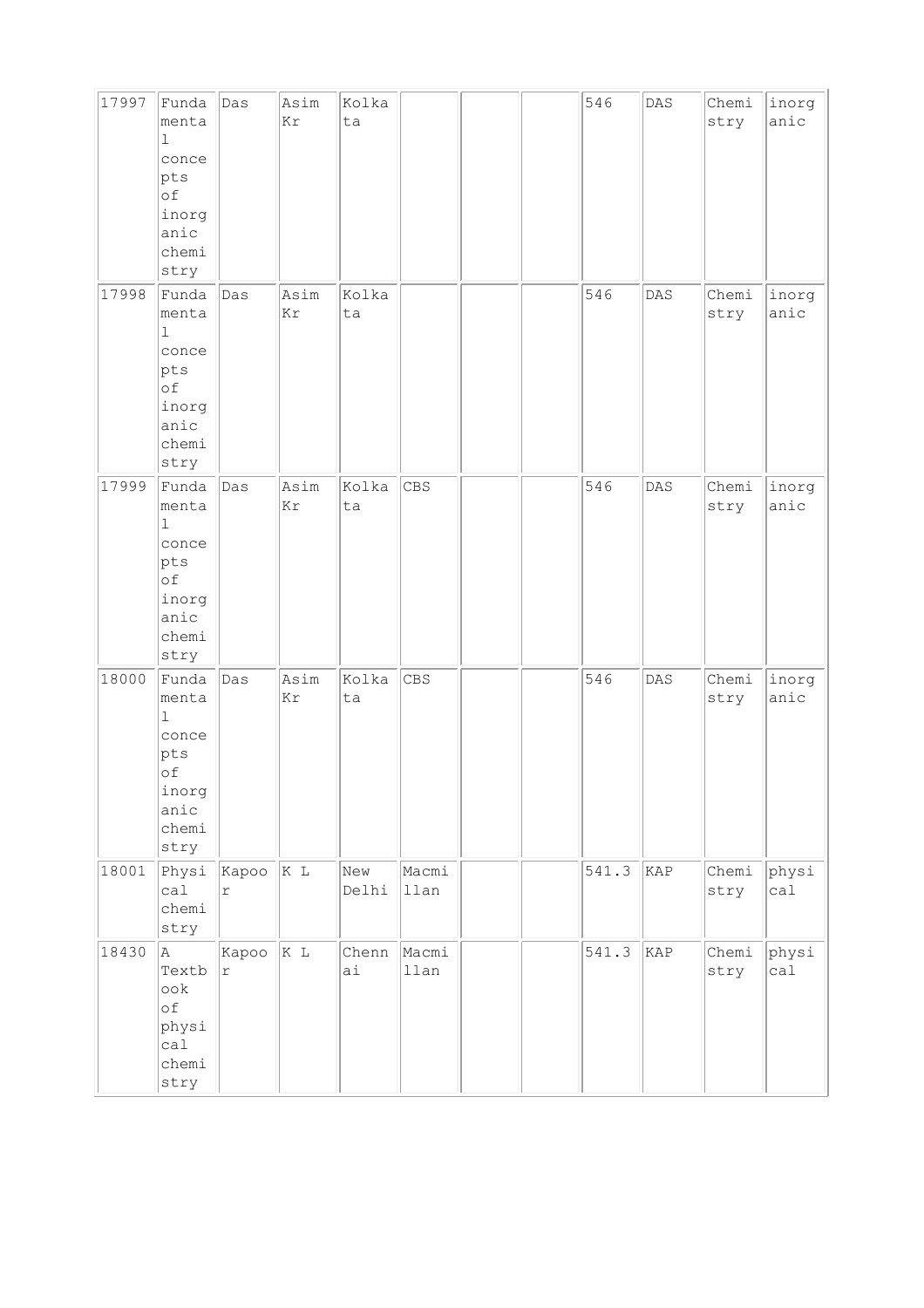| 18431 | A<br>Textb<br>ook<br>of<br>physi<br>ca1<br>chemi<br>stry                                          | Kapoo<br>$\acute{\text{r}}$ | K L.                              | Chenn<br>ai  | Macmi<br>llan                 | 2009 | 285.0<br>0 | 541.3      | KAP V | Chemi<br>stry<br>Physi<br>cal. | 21602<br>25483  |
|-------|---------------------------------------------------------------------------------------------------|-----------------------------|-----------------------------------|--------------|-------------------------------|------|------------|------------|-------|--------------------------------|-----------------|
| 18432 | Inorg<br>anic<br>chemi<br>stry<br>princ<br>iples<br>of<br>struc<br>tures<br>and<br>react<br>ivity | Huhee<br>У                  | James<br>$\mathop{}\mathopen{} E$ | New<br>Delhi | Dorli<br>ng<br>Kinde<br>rsley |      |            | 546        | HUH   | Chemi<br>stry                  | inorg<br>anic   |
| 18433 | Inorg<br>anic<br>chemi<br>stry<br>princ<br>iples<br>of<br>struc<br>tures<br>and<br>react<br>ivity | Huhee<br>У                  | James<br>E                        | New<br>Delhi | Dorli<br>ng<br>Kinde<br>rsley |      |            | 546        | HUH   | Chemi<br>stry                  | inorg<br>anic   |
| 18434 | Organ<br>$i$ $c$<br>chemi<br>stry                                                                 | Solom<br>ons                | T W<br>Graha<br>m                 | New<br>Delhi | Wiley<br>India                |      |            | 547        | SOL   | Chemi<br>stry                  | organ<br>$i$ c  |
| 18435 | Organ<br>i c<br>chemi<br>stry                                                                     | Solom<br>ons                | T W<br>Graha<br>m                 | New<br>Delhi | Wiley<br>India                |      |            | 547        | SOL   | Chemi<br>stry                  | organ<br>$i\,c$ |
| 18436 | Textb<br>ook<br>οf<br>quant<br>itati<br>ve<br>chemi<br>cal<br>analy<br>sis                        | Mendh<br>am                 | J                                 | New<br>Delhi | Dorli<br>ng<br>Kinde<br>rsley |      |            | 547.3<br>5 | MEN   | Chemi<br>stry                  | organ<br>$i$ c  |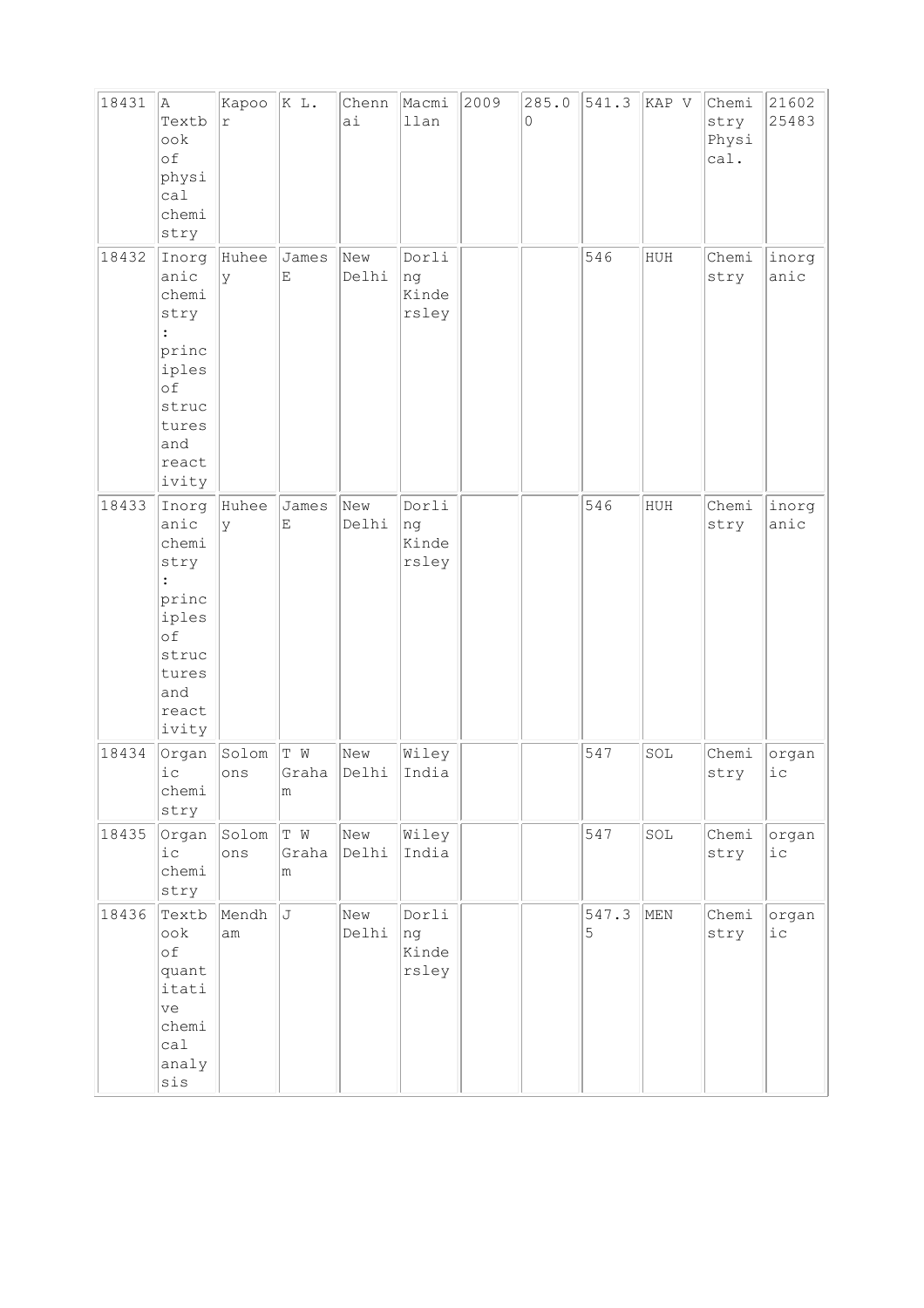| 18437 | Textb<br>ook<br>of<br>quant<br>itati<br>ve<br>chemi<br>ca1<br>analy<br>sis | Mendh<br>am    | J                    | New<br>Delhi  | Dorli<br>ng<br>Kinde<br>rsley  |  | 547.3<br>5    | MEN        | Chemi<br>stry | organ<br>$i$ c       |
|-------|----------------------------------------------------------------------------|----------------|----------------------|---------------|--------------------------------|--|---------------|------------|---------------|----------------------|
| 18438 | Coord<br>inati<br>on<br>chemi<br>stry                                      | Baner<br> jea  | D                    | New<br>Delhi  | Asian<br>Books                 |  | 547.1<br>2242 | BAN        | Chemi<br>stry | coord<br>inati<br>on |
| 18439 | Coord<br>inati<br>on<br>chemi<br>stry                                      | Baner<br>jea   | D                    | New<br>Delhi  | Asian<br>Books                 |  | 547.1<br>2242 | BAN        | Chemi<br>stry | coord<br>inati<br>on |
| 18440 | Coord<br>inati<br>on<br>chemi<br>stry                                      | Baner<br>jea   | D                    | New<br>Delhi  | Asian<br>Books                 |  | 547.1<br>2242 | <b>BAN</b> | Chemi<br>stry | coord<br>inati<br>on |
| 18441 | Moder<br>n<br>metho<br>ds of<br>organ<br>ic<br>synth<br>esis               | Carru<br>thers | W                    | Cambr<br>idge | <b>CUP</b>                     |  | 547.2         | CAR        | Chemi<br>stry | organ<br>$i$ c       |
| 18442 | Moder<br>n<br>metho<br>ds of<br>organ<br>$i\,c$<br>synth<br>esis           | Carru<br>thers | W                    | Cambr<br>idge | CUP                            |  | 547.2         | CAR        | Chemi<br>stry | organ<br>iс          |
| 18443 | Physi<br>ca1<br>chemi<br>stry                                              | Chatt<br>erjee | Hrish Kolka<br>ikesh | ta            | Plati<br>num<br>Publi<br>shers |  | 541.3         | CHA        | Chemi<br>stry | physi<br>cal         |
| 18444 | Physi<br>ca1<br>chemi<br>stry                                              | Chatt<br>erjee | Hrish<br>ikesh       | Kolka<br>ta   | Plati<br>num<br>Publi<br>shers |  | 541.3         | CHA        | Chemi<br>stry | physi<br>ca1         |
| 18445 | Physi<br>ca1<br>chemi<br>stry                                              | Chatt<br>erjee | Hrish<br>ikesh       | Kolka<br>ta   | Plati<br>num<br>Publi<br>shers |  | 541.3         | CHA        | Chemi<br>stry | physi<br>ca1         |
| 18446 | Physi<br>ca1<br>chemi<br>stry                                              | Chatt<br>erjee | Hrish<br>ikesh       | Kolka<br>ta   | Plati<br>num<br>Publi<br>shers |  | 541.3         | CHA        | Chemi<br>stry | physi<br>ca1         |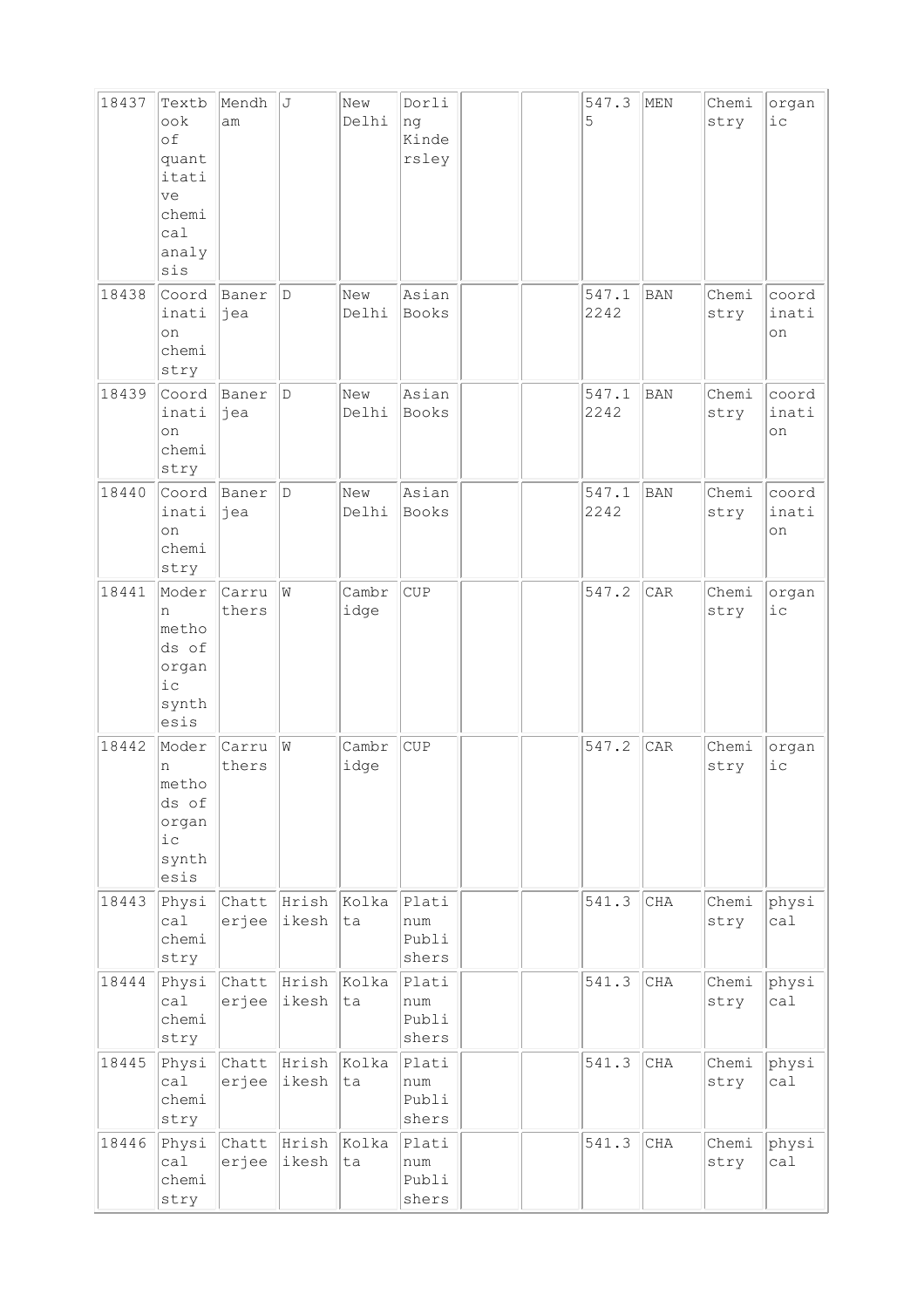| 18447 | Bioin<br>organ<br>$i$ c<br>chemi<br>stry                                          | Das                                              | Asim<br>K           | Kolka<br>ta    | Books<br>And<br>Allie<br>d |                                          | 547.1<br>9214 | DAS        | Chemi<br>stry | bioin<br>organ<br>iс    |
|-------|-----------------------------------------------------------------------------------|--------------------------------------------------|---------------------|----------------|----------------------------|------------------------------------------|---------------|------------|---------------|-------------------------|
| 18448 | Bioin<br>organ<br>$i\,c$<br>chemi<br>stry                                         | Das                                              | Asim<br>K           | kolka<br>ta    | Books<br>And<br>Allie<br>d |                                          | 547.1<br>9214 | <b>DAS</b> | Chemi<br>stry | bioin<br>organ<br>$i$ с |
| 18449 | Stere<br>ochem<br>istry<br>of<br>organ<br>$i\,c$<br>compo<br>unds                 | Eliel                                            | Ernes<br>t L        | New<br>Delhi   | Wiley<br>India             |                                          | 547.1<br>223  | ELI        | Chemi<br>stry | organ<br>$i\,c$         |
| 18450 | Organ<br>$i$ c<br>synth<br>esis<br>: the<br>disco<br>nnect<br>ion<br>appro<br>ach | Warre<br>In.                                     | Stuar<br>t          | New<br>Delhi   | Wiley<br>India             |                                          | 547.2         | WAR        | Chemi<br>stry | organ<br>$i$ $c$        |
| 18451 | Heter<br>ocycl<br>$i$ c<br>chemi<br>stry                                          | Joule                                            | J A                 | Chelt<br>enham | Stanl<br>ey<br>Thorn<br>S  |                                          | 547.5<br>9    | <b>JOU</b> | Chemi<br>stry | heter<br>ocycl<br>iс    |
| 18452 | Name<br>react<br>ions<br>in<br>heter<br>ocycl<br>i c<br>chemi<br>stry             | Li                                               | Jie-J<br>ack        | ed             | New<br>Delhi               | Wiley<br>India                           |               | 547.5<br>9 | LI            | Chemi<br>stry           |
| 18453 | Organ<br>$i$ c<br>chemi<br>stry                                                   | Clayd<br>en                                      | Jonat<br>han        | Oxfor<br>d     | <b>OUP</b>                 |                                          | 547           | CLA        | Chemi<br>stry | organ<br>iс             |
| 18454 | Genar<br>a1<br>& amp                                                              | inorg<br>anic<br>chemi<br>stry<br>in SI<br>units | Sarka<br>$\Upsilon$ | Ramap<br>rasad | Kolka<br>ta                | New<br>Centr<br>al<br>Book<br>Agenc<br>У |               | 546        | SAR           | Chemi<br>stry           |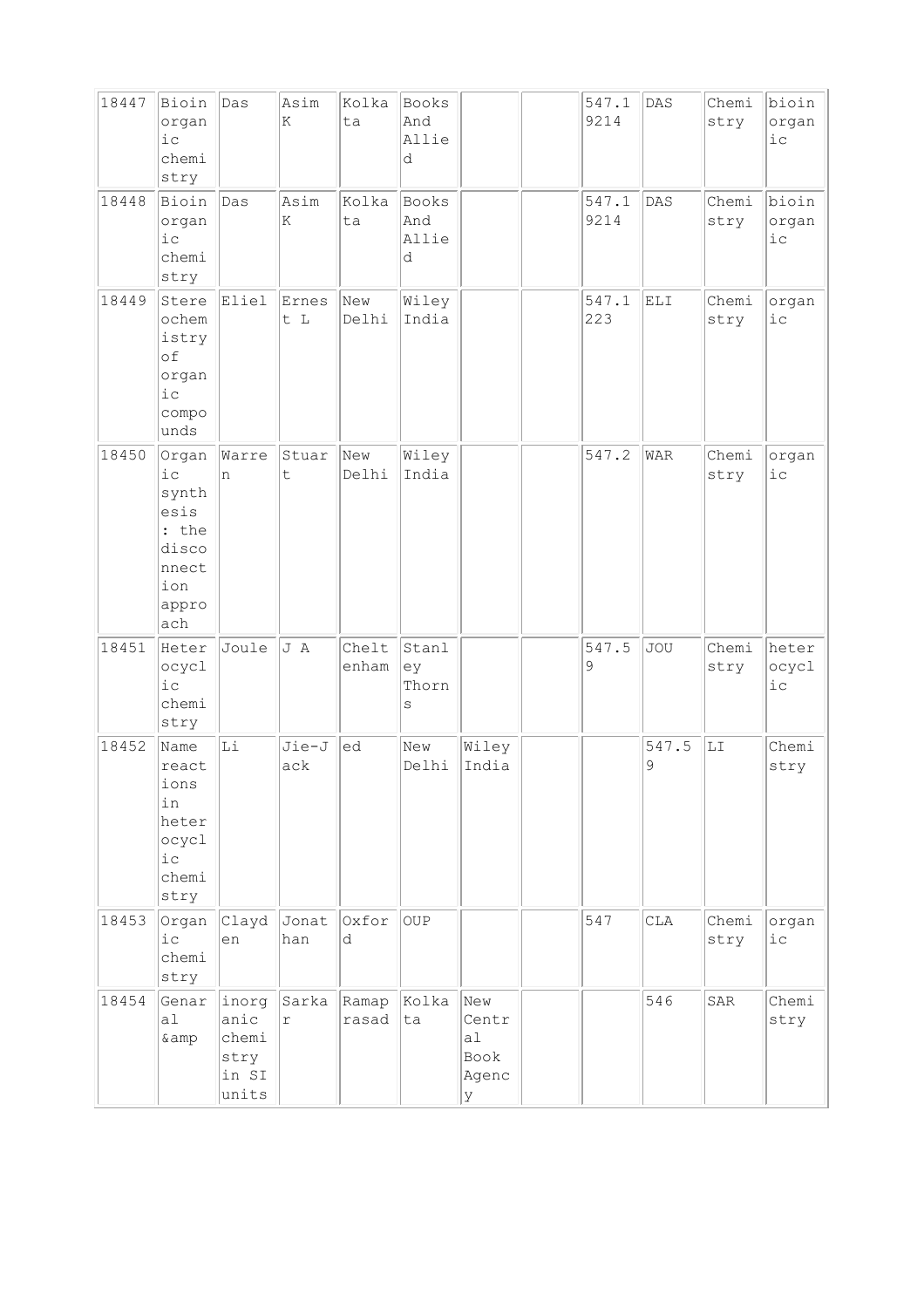| 18455 | Genar<br>a1<br>& amp                                                 | inorg<br>anic<br>chemi<br>stry<br>in SI<br>units | Sarka<br>$\mathtt{r}$ | Ramap<br>rasad | Kolka<br>ta                 | New<br>Centr<br>a <sub>1</sub><br>Book<br>Agenc<br>У |            | 546        | SAR           | Chemi<br>stry            |
|-------|----------------------------------------------------------------------|--------------------------------------------------|-----------------------|----------------|-----------------------------|------------------------------------------------------|------------|------------|---------------|--------------------------|
| 18456 | Genar<br>a1<br>& amp                                                 | inorg<br>anic<br>chemi<br>stry<br>in SI<br>units | Sarka<br>$\Upsilon$   | Ramap<br>rasad | Kolka<br>ta                 | New<br>Centr<br>a1<br>Book<br>Agenc<br>У             |            | 546        | SAR           | Chemi<br>stry            |
| 18457 | Genar<br>a <sub>1</sub><br>& amp                                     | inorg<br>anic<br>chemi<br>stry<br>in SI<br>units | Sarka<br>$\Upsilon$   | Ramap<br>rasad | Kolka<br>ta                 | New<br>Centr<br>al<br>Book<br>Agenc<br>У             |            | 546        | SAR           | Chemi<br>stry            |
| 18458 | Α<br>Textb<br>ook<br>of<br>physi<br>ca1<br>chemi<br>stry             | Kapoo<br>$\Upsilon$                              | K L                   | New<br>Delhi   | Macmi<br>llan               |                                                      | 541.3      | KAP        | Chemi<br>stry | physi<br>ca1             |
| 18459 | A<br>Textb<br>$\circ \circ k$<br>of<br>physi<br>cal<br>chemi<br>stry | Kapoo<br>$\Upsilon$                              | K L                   | New<br>Delhi   | Macmi<br>llan               |                                                      | 541.3      | KAP        | Chemi<br>stry | physi<br>ca1             |
| 18460 | Heter<br>ocycl<br>$ic$<br>chemi<br>stry                              | Gupta                                            | R R                   | New<br>Delhi   | Sprin<br>ger                |                                                      | 547.5<br>9 | <b>GUP</b> | Chemi<br>stry | heter<br> ocycl<br>i c   |
| 18461 | Heter<br>ocycl<br>$i\,c$<br>chemi<br>stry                            | Gupta                                            | R R                   | New<br>Delhi   | Sprin<br>ger                |                                                      | 547.5<br>9 | GUP        | Chemi<br>stry | heter<br>ocycl<br>$i\,c$ |
| 18462 | Funda<br>menta<br>ls of<br>analy<br>tical<br>chemi<br>stry           | Skoog                                            | Dougl<br>as A         | New<br>Delhi   | Cenga<br>ge<br>Learn<br>ing |                                                      | 543        | SKO        | Chemi<br>stry | analy<br>tical           |
| 18463 | Conce<br>pts<br>and<br>model<br>s of<br>inorg                        | Dougl<br>as                                      | Bodie<br>Ε            | New<br>Delhi   | Wiley<br>India              |                                                      | 546        | DOU        | Chemi<br>stry | inorg<br>anic            |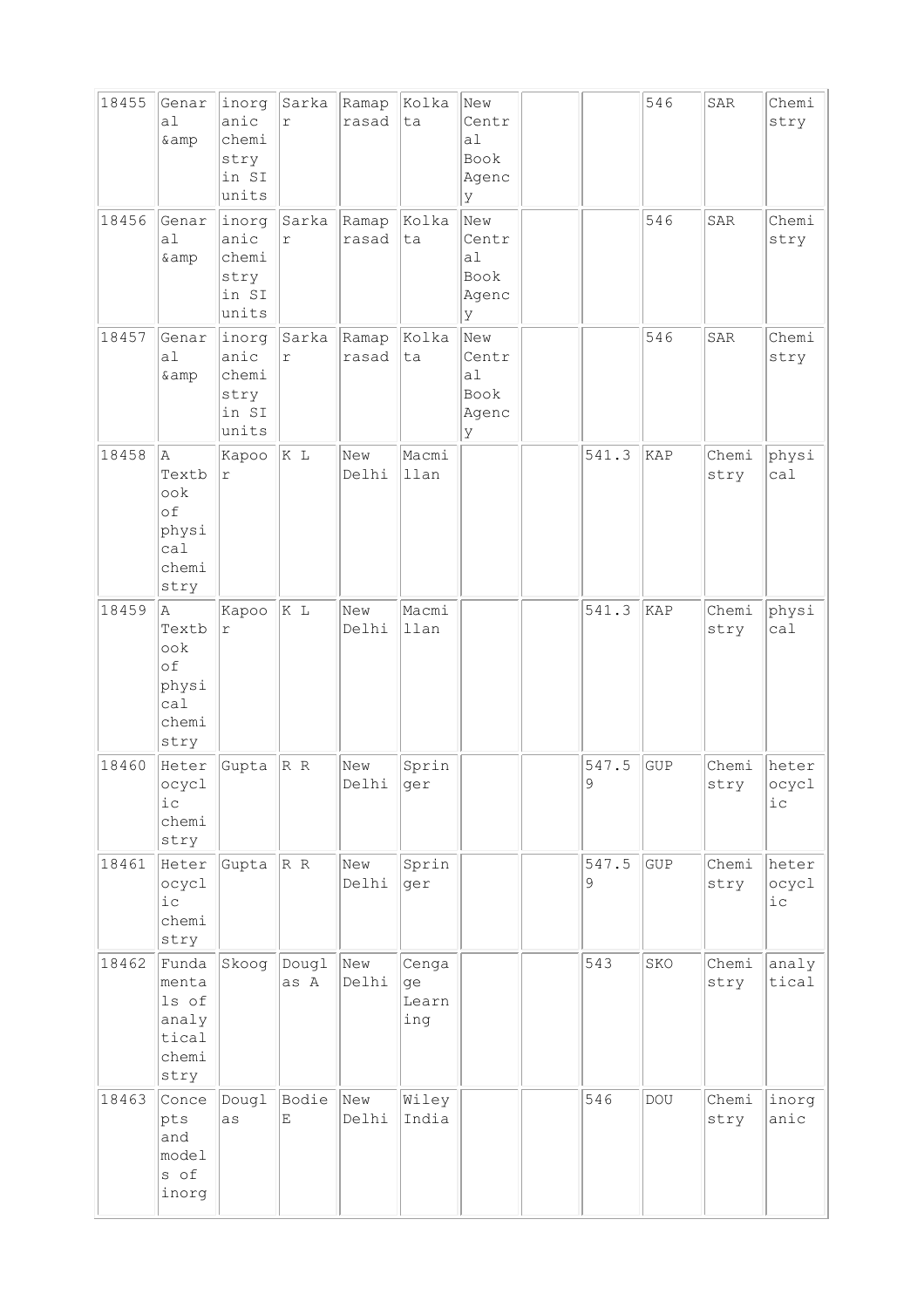|       | anic<br>chemi<br>stry                           |                                              |                     |                       |                                          |     |       |               |               |                  |
|-------|-------------------------------------------------|----------------------------------------------|---------------------|-----------------------|------------------------------------------|-----|-------|---------------|---------------|------------------|
| 18464 | Eleme<br>ntary<br>physi<br>ca1<br>chemi<br>stry | Palit                                        | Santi<br>Ranja<br>n | Kolka<br>ta           | Book<br>Syndi<br>cate                    |     | 541.3 | PAL           | Chemi<br>stry | physi<br>ca1     |
| 18465 | Eleme<br>ntary<br>physi<br>ca1<br>chemi<br>stry | Palit                                        | Santi<br>Ranja<br>n | Kolka<br>ta           | <b>Book</b><br>Syndi<br>cate             |     | 541.3 | PAL           | Chemi<br>stry | physi<br>ca1     |
| 18466 | Organ<br>$i$ c<br>chemi<br>stry                 | Sen<br>Gupta                                 | Subra<br>ta         | Kolka<br>ta           | $\rm M/s$<br>Subra<br>ta<br>SenGu<br>pta |     | 547   | ${\tt SEM}$   | Chemi<br>stry | organ<br>$i$ $c$ |
| 18467 | Organ<br>$i$ c<br>chemi<br>stry                 | Sen<br>Gupta                                 | Subra<br>ta         | Kolka<br>ta           | M/s<br>Subra<br>ta<br>SenGu<br>pta       |     | 547   | SEN           | Chemi<br>stry | organ<br>$i$ $c$ |
| 18468 | Organ<br>i c<br>chemi<br>stry                   | Sen<br>Gupta                                 | Subra<br>ta         | Kolka<br>ta           | M/s<br>Subra<br>ta<br>SenGu<br>pta       |     | 547   | SEN           | Chemi<br>stry | organ<br>$i$ $c$ |
| 18469 | Snata<br>k<br>ajaib<br>a<br>rasay<br>an         | Saile<br>ndran<br>ath<br>Podda<br>$\Upsilon$ | kolka<br>ta         | Book<br>Syndi<br>cate |                                          | 546 | POD   | Chemi<br>stry | inorg<br>anic | 21640            |
| 18470 | Snata<br>k<br>ajaib<br>a<br>rasay<br>an         | Saile<br>ndran<br>ath<br>Podda<br> r         | Kolka<br>ta         | Book<br>Syndi<br>cate |                                          | 546 | POD   | Chemi<br>stry | inorg<br>anic | 21641            |
| 18471 | Snata<br>k.<br>ajaib<br>a<br>rasay<br>an        | ndran<br>ath<br>Podda<br>r                   | Saile Kolka<br>ta   | Book<br>Syndi<br>cate |                                          | 546 | POD   | Chemi<br>stry | inorg<br>anic | 21642            |
| 18472 | Snata<br>k.<br>ajaib<br>a<br>rasay<br>an        | Saile<br>ndran<br>ath<br>Podda<br> r         | Kolka<br>ta         | Book<br>Syndi<br>cate |                                          | 546 | POD   | Chemi<br>stry | inorg<br>anic | 21643            |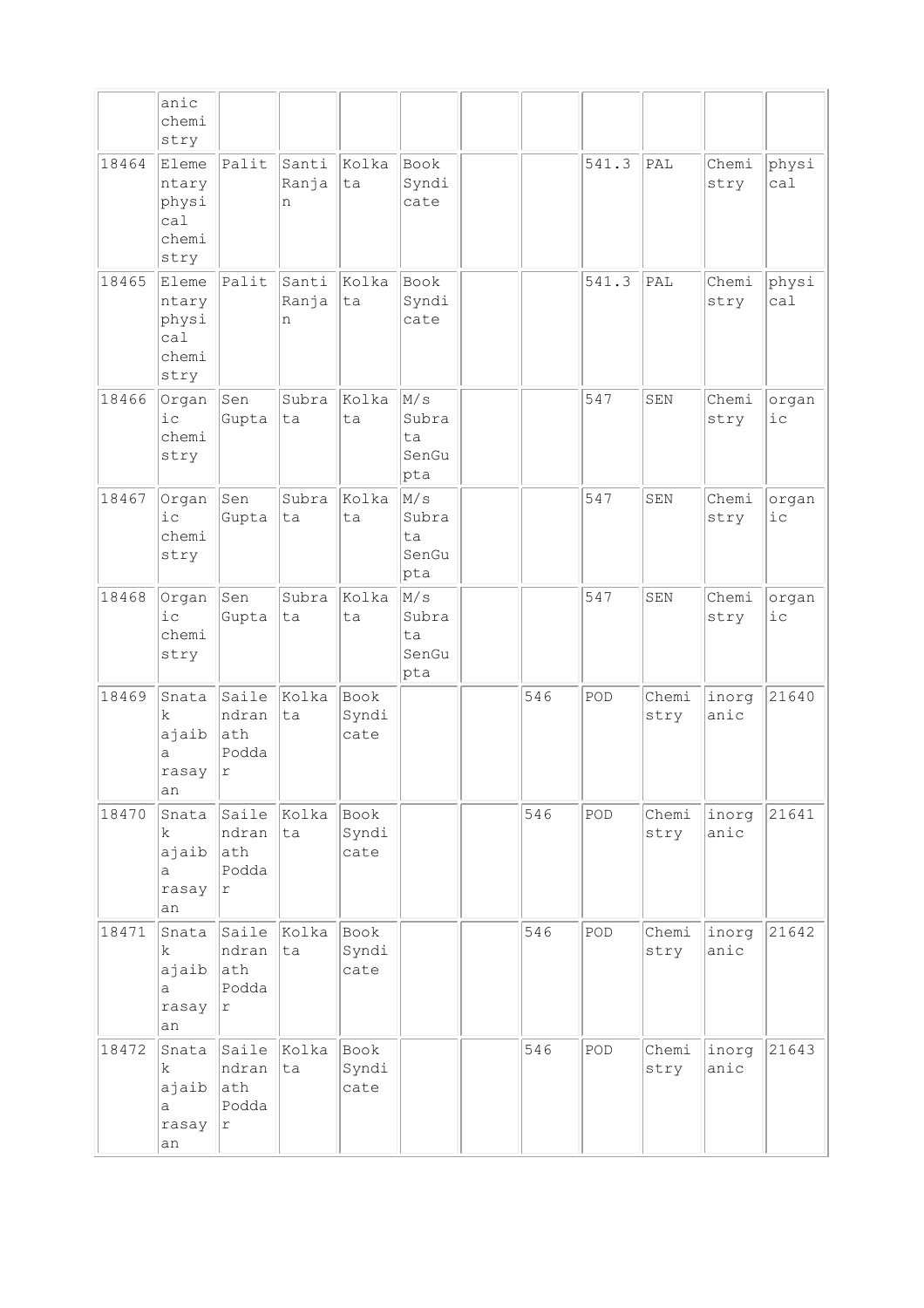| 18473 | Gener<br>a1<br>& amp                                       | inorg<br>anic<br>chemi<br>stry | Podda<br>$\Upsilon$ | Saile<br>ndran<br>ath               | Kolka<br>ta   | Book<br>Syndi<br>cate |     |       | 546           | POD              | Chemi<br>stry |
|-------|------------------------------------------------------------|--------------------------------|---------------------|-------------------------------------|---------------|-----------------------|-----|-------|---------------|------------------|---------------|
| 18474 | Gener<br>a <sub>1</sub><br>& amp                           | inorg<br>anic<br>chemi<br>stry | Podda<br>r          | Saile<br>ndran<br>ath               | kolka<br>ta   | Book<br>Syndi<br>cate |     |       | 546           | POD              | Chemi<br>stry |
| 18475 | Snata<br>k<br>jaiba<br>rasay<br>an                         | Subra<br>ta<br>Sen<br>Gupta    | Kolka<br>ta         | M/s<br>Subra<br>ta<br>Sengu<br>pta  |               |                       | 547 | SEN   | Chemi<br>stry | organ<br>i c     | 21646         |
| 18476 | Snata<br>k.<br>jaiba<br>rasay<br>an                        | Subra<br>ta<br>Sen<br>Gupta    | Kolka<br>ta         | M/s<br>Subra<br>ta<br>Sengu<br>pta  |               |                       | 547 | SEN   | Chemi<br>stry | organ<br>$i$ $c$ | 21647         |
| 18477 | Snata<br>k<br>jaiba<br>rasay<br>an                         | Subra<br>ta<br>Sen<br>Gupta    | Kolka<br>ta         | M/s<br>Subra<br>ta<br>Sengu<br>pta  |               |                       | 547 | SEN   | Chemi<br>stry | organ<br>i c     | 21648         |
| 18478 | Snata<br>k<br>jaiba<br>rasay<br>an                         | Subra<br>ta<br>Sen<br>Gupta    | Kolka<br>ta         | M/s<br>Subra<br>ta<br>Sengu<br> pta |               |                       | 547 | SEN   | Chemi<br>stry | organ<br>i c     | 21649         |
| 18479 | Gener<br>a1<br>& amp                                       | inorg<br>anic<br>chemi<br>stry | Dutt                | P K                                 | Kolka<br>ta   | Levan<br>t<br>Books   |     |       | 546           | <b>DUT</b>       | Chemi<br>stry |
| 18480 | la.<br>Textb<br>ook<br>of<br>physi<br>cal                  | Kapoo<br>$\Upsilon$            | K L                 | Chenn<br>ai                         | Macmi<br>llan |                       |     | 541.3 | KAP           | Chemi<br>stry    | physi<br>ca1  |
|       | chemi<br>stry                                              |                                |                     |                                     |               |                       |     |       |               |                  |               |
| 18481 | la.<br>Textb<br>ook<br>of<br>physi<br>ca1<br>chemi<br>stry | Kapoo<br>$\Upsilon$            | K L                 | Chenn<br>ai                         | Macmi<br>llan |                       |     | 541.3 | KAP           | Chemi<br>stry    | physi<br>ca1  |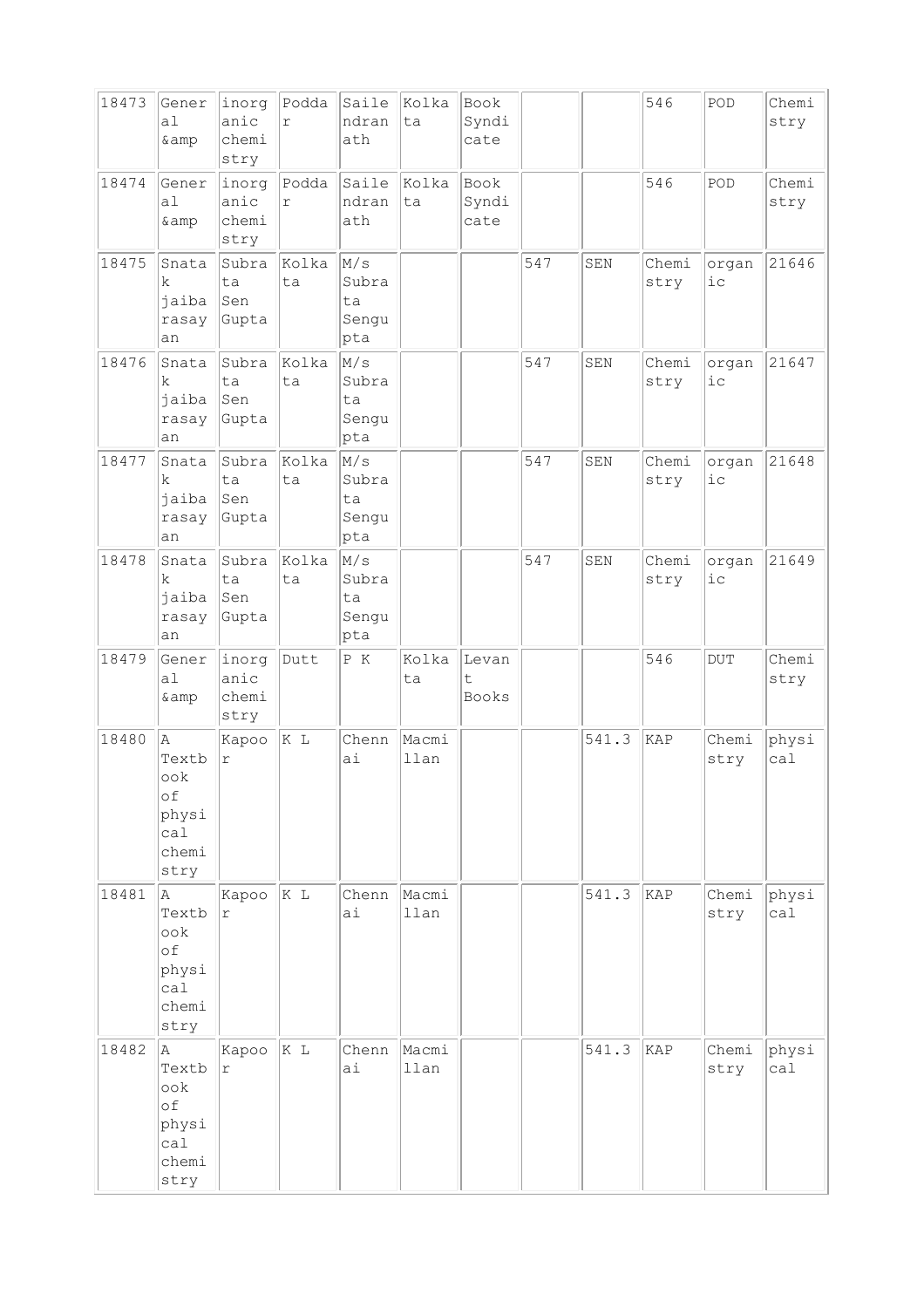| 18483 | Α<br>Textb<br>ook<br>of<br>physi<br>ca1<br>chemi<br>stry             | Kapoo<br>$\Upsilon$ | K L          | Chenn<br>ai  | Macmi<br>llan                 |      |            | 541.3 | KAP | Chemi<br>stry                  | physi<br>ca1  |
|-------|----------------------------------------------------------------------|---------------------|--------------|--------------|-------------------------------|------|------------|-------|-----|--------------------------------|---------------|
| 18484 | A<br>Textb<br>$\circ \circ k$<br>of<br>physi<br>ca1<br>chemi<br>stry | Kapoo<br>r          | K L          | Chenn<br>ai  | Macmi<br>llan                 |      |            | 541.3 | KAP | Chemi<br>stry                  | physi<br>ca1  |
| 18485 | Α<br>Textb<br>ook<br>of<br>physi<br>ca1<br>chemi<br>stry             | Kapoo<br>$\Upsilon$ | K L          | Chenn<br>ai  | Macmi<br>llan                 |      |            | 541.3 | KAP | Chemi<br>stry                  | physi<br>ca1  |
| 18486 | A<br>Textb<br>ook<br>of<br>physi<br>ca1<br>chemi<br>stry             | Kapoo<br>$\Upsilon$ | K L.         | Chenn<br>ai  | Macmi<br>llan<br>India        | 2009 | 325.0<br>0 | 541.3 | KAP | Chemi<br>stry<br>Physi<br>cal. | 21657         |
| 18487 | A<br>Textb<br>$\circ \circ k$<br>of<br>physi<br>cal<br>chemi<br>stry | Kapoo<br>r          | K L.         | Chenn<br>ai  | Macmi<br>llan<br>India        | 2009 | 325.0<br>0 | 541.3 | KAP | Chemi<br>stry<br>Physi<br>cal. | 21658         |
| 18488 | Physi<br>ca1<br>chemi<br>stry                                        | Levin<br>e          | Ira N        | New<br>Delhi | Tata<br>McGra<br>$w-Hil$<br>ı |      |            | 541.3 | LEV | Chemi<br>stry                  | physi<br>cal  |
| 18489 | Inorg<br>anic<br>chemi<br>stry                                       | Sharp<br>$\in$      | Alan<br>G    | New<br>Delhi | Dorli<br>ng<br>Kinde<br>rsley |      |            | 546   | SHA | Chemi<br>stry                  | inorg<br>anic |
| 18494 | Physi<br>ca1<br>chemi<br>stry                                        | Morti<br>mer        | Rober<br>t G | Noida        | Elsev<br>ier                  |      |            | 541.3 | MOR | Chemi<br>stry                  | physi<br>ca1  |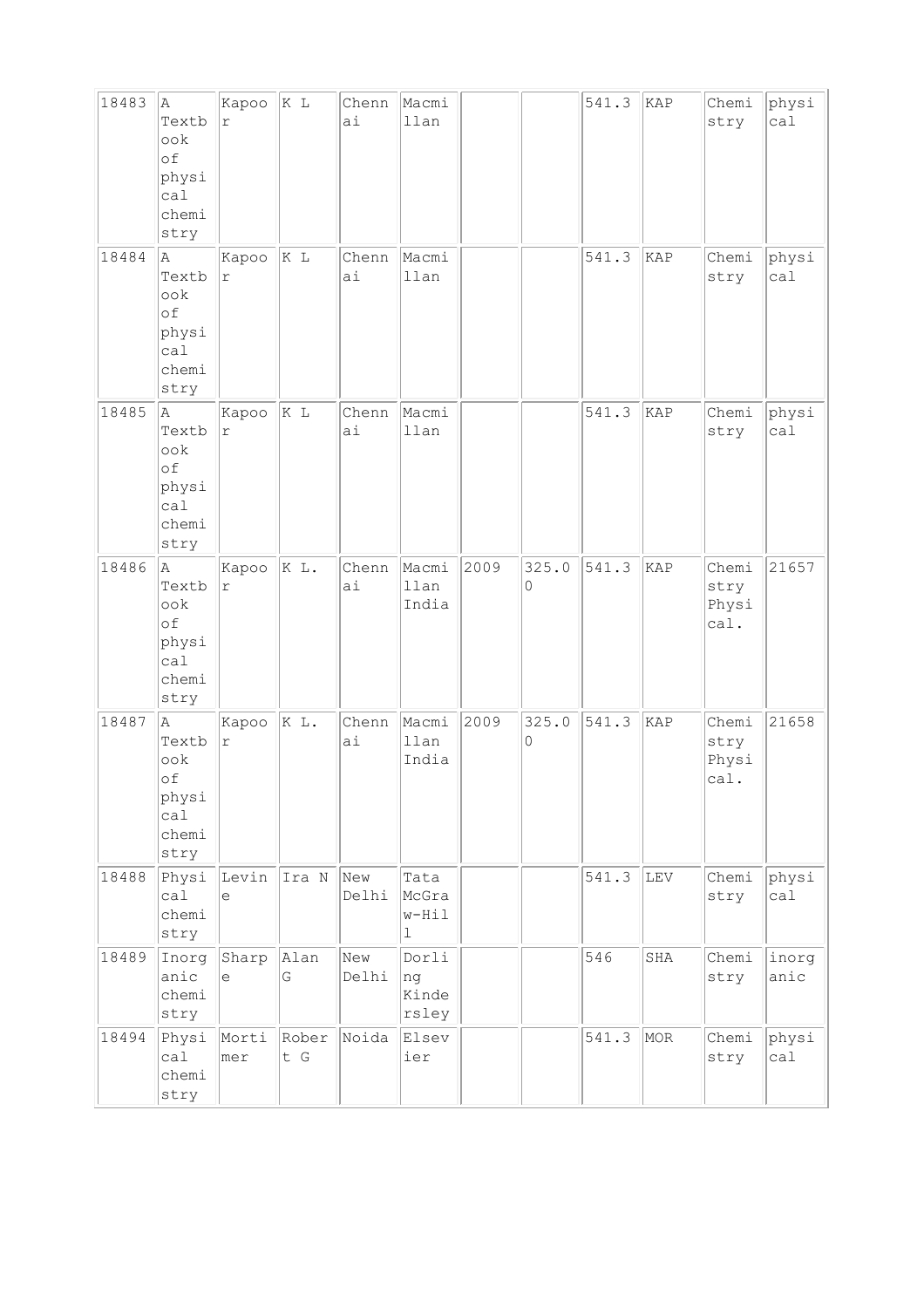| 18612 | Funda<br>menta<br>1<br>conce<br>$ {\rm pts} $<br>of<br>inorg<br>anic<br>chemi<br>stry           | Das | Asim<br>Kumar | New<br>Delhi | CBS        |  | 546 | DAS | Chemi<br>stry | inorg<br>anic |
|-------|-------------------------------------------------------------------------------------------------|-----|---------------|--------------|------------|--|-----|-----|---------------|---------------|
| 18613 | Funda<br>menta<br>$\mathbf 1$<br>conce<br>$ {\sf pts} $<br>of<br>inorg<br>anic<br>chemi<br>stry | Das | Asim<br>Kumar | New<br>Delhi | CBS        |  | 546 | DAS | Chemi<br>stry | inorg<br>anic |
| 18614 | Funda<br>menta<br>$\mathbf 1$<br>conce<br>$ {\rm pts} $<br>of<br>inorg<br>anic<br>chemi<br>stry | Das | Asim<br>Kumar | New<br>Delhi | CBS        |  | 546 | DAS | Chemi<br>stry | inorg<br>anic |
| 19201 | Funda<br>menta<br>$\mathbf 1$<br>conce<br>pts<br>оf<br>inorg<br>anic<br>chemi<br>stry           | Das | Asim<br>Kumar | New<br>Delhi | CBS        |  | 546 | DAS | Chemi<br>stry | inorg<br>anic |
| 19202 | Funda<br>menta<br>$\mathbf{1}$<br>conce<br>pts<br>οf<br>inorg<br>anic<br>chemi<br>stry          | Das | Asim<br>Kumar | New<br>Delhi | <b>CBS</b> |  | 546 | DAS | Chemi<br>stry | inorg<br>anic |
| 19203 | Funda<br>menta<br>$\mathbf 1$<br>conce<br>pts<br>оf<br>inorg<br>anic                            | Das | Asim<br>Kumar | New<br>Delhi | <b>CBS</b> |  | 546 | DAS | Chemi<br>stry | inorg<br>anic |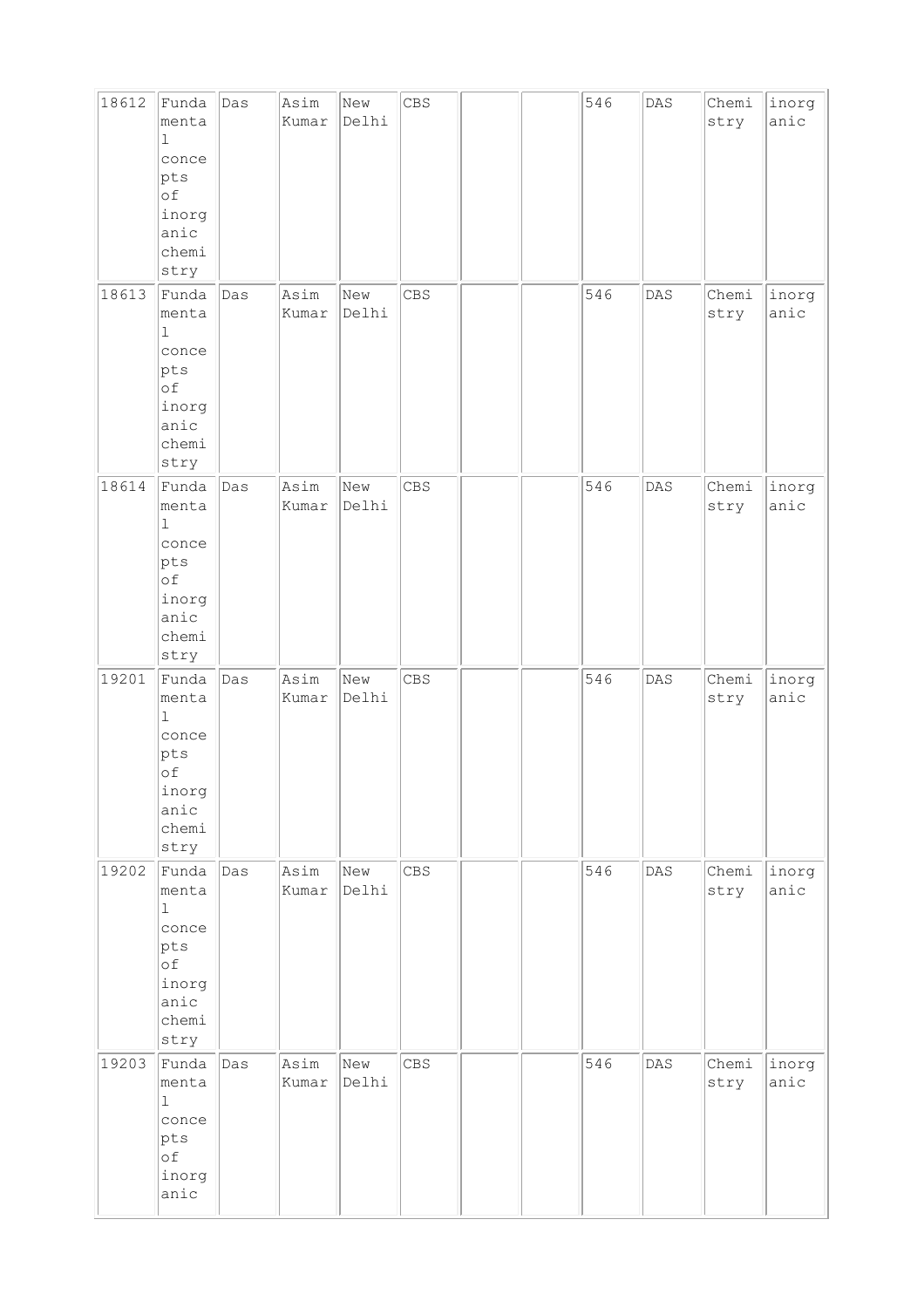|       | chemi<br>stry                                                                          |                             |               |                                              |            |     |     |               |                 |               |
|-------|----------------------------------------------------------------------------------------|-----------------------------|---------------|----------------------------------------------|------------|-----|-----|---------------|-----------------|---------------|
| 19204 | Funda<br>menta<br>$\mathbf 1$<br>conce<br>pts<br>of<br>inorg<br>anic<br>chemi<br>stry  | Das                         | Asim<br>Kumar | New<br>Delhi                                 | <b>CBS</b> |     | 546 | DAS           | Chemi<br>stry   | inorg<br>anic |
| 19205 | Funda<br>menta<br>$\mathbf{1}$<br>conce<br>pts<br>of<br>inorg<br>anic<br>chemi<br>stry | Das                         | Asim<br>Kumar | New<br>Delhi                                 | <b>CBS</b> |     | 546 | DAS           | Chemi<br>stry   | inorg<br>anic |
| 19206 | Funda<br>menta<br>$\mathbf{1}$<br>conce<br>pts<br>of<br>inorg<br>anic<br>chemi<br>stry | Das                         | Asim<br>Kumar | New<br>Delhi                                 | CBS        |     | 546 | DAS           | Chemi<br>stry   | inorg<br>anic |
| 19207 | Snata<br>k<br>jaiba<br>rasay<br>an                                                     | Subra<br>ta<br>Sen<br>Gupta | Kolka<br>ta   | M/s<br>Subra<br>ta<br>Sengu<br>$ {\rm pta} $ |            | 547 | SEN | Chemi<br>stry | organ<br>$i$ c  | 22485         |
| 19208 | Snata<br>$\mathbf k$<br>jaiba<br>rasay<br>an                                           | Subra<br>ta<br>Sen<br>Gupta | Kolka<br>ta   | M/s<br>Subra<br>ta<br>Sengu<br>pta           |            | 547 | SEN | Chemi<br>stry | organ<br>$i\,c$ | 22486         |
| 19209 | Snata<br>k<br>jaiba<br>rasay<br>an                                                     | Subra<br>ta<br>Sen<br>Gupta | Kolka<br>ta   | M/s<br>Subra<br>ta<br>Sengu<br>$ {\rm pta} $ |            | 547 | SEN | Chemi<br>stry | organ<br>$i\,c$ | 22487         |
| 19210 | Snata<br>k<br>jaiba<br>rasay<br>an                                                     | Subra<br>ta<br>Sen<br>Gupta | Kolka<br>ta   | M/s<br>Subra<br>ta<br>Sengu<br>$ {\rm pta} $ |            | 547 | SEN | Chemi<br>stry | organ<br>$i$ c  | 22488         |
| 19211 | Snata<br>$\mathbf k$<br>jaiba<br>rasay<br>an                                           | Subra<br>ta<br>Sen<br>Gupta | Kolka<br>ta   | M/s<br>Subra<br>ta<br>Sengu<br>pta           |            | 547 | SEN | Chemi<br>stry | organ<br>iс     | 22489         |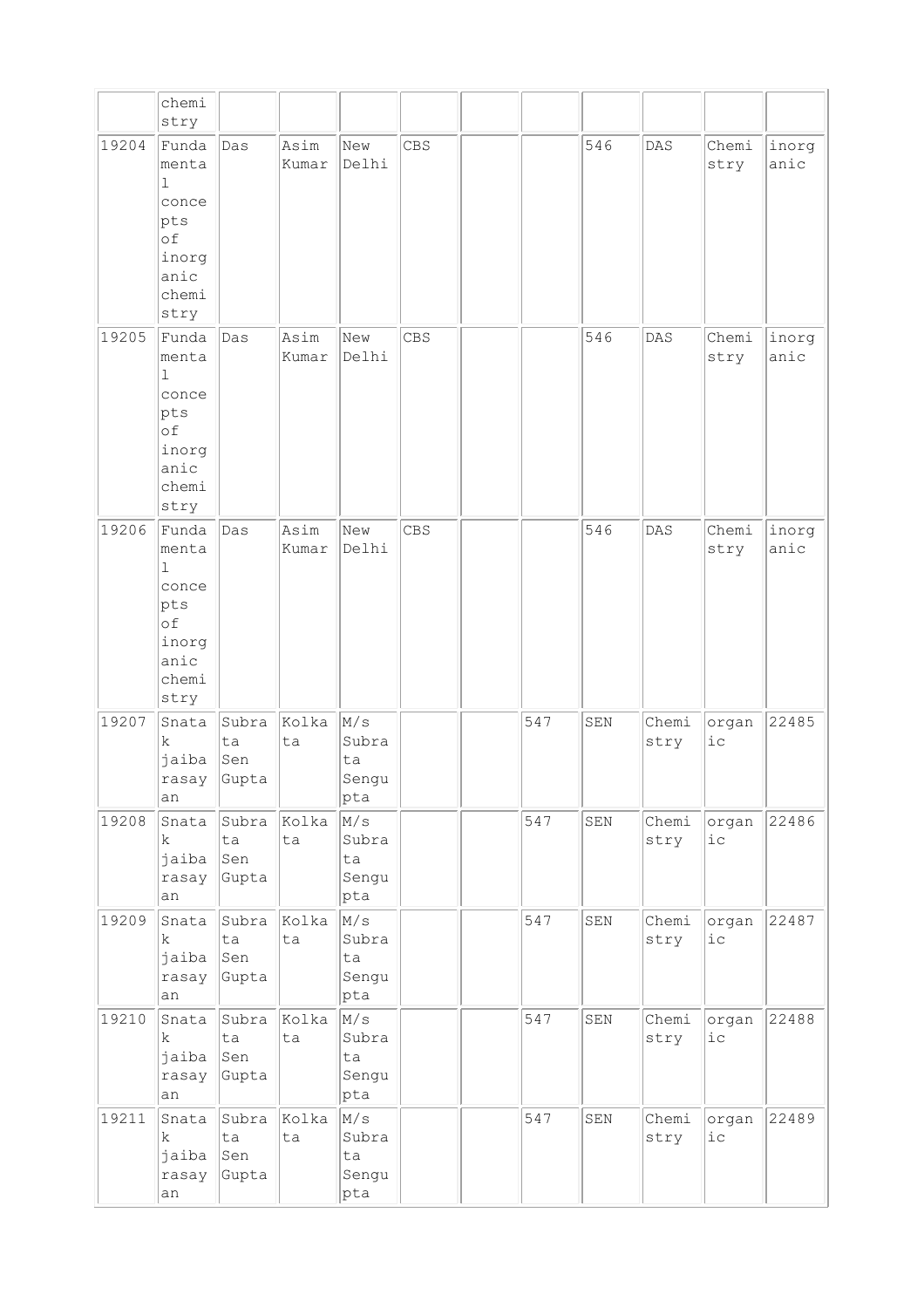| 19212 | Advan<br>ced<br>pract<br>ical<br>chemi<br>stry<br>for<br>$3 - yea$<br>$\Upsilon$<br>honou<br>rs<br>cours<br>e  | Das | Subha<br>s C     | Kolka<br>ta | Subha<br>s C<br>Das                             |  | 543 | $\mathtt{DAS}$ | Chemi<br>stry | pract<br>ical |
|-------|----------------------------------------------------------------------------------------------------------------|-----|------------------|-------------|-------------------------------------------------|--|-----|----------------|---------------|---------------|
| 19213 | Advan<br>ced<br>pract<br>ical<br>chemi<br>stry<br>for<br>$3 - yea$<br>$\mathbf r$<br>honou<br>rs<br>cours<br>e | Das | Subha<br>s C     | Kolka<br>ta | Subha<br>$S$ $C$<br>Das                         |  | 543 | $\mathtt{DAS}$ | Chemi<br>stry | pract<br>ical |
| 19214 | Advan<br>ced<br>pract<br>ical<br>chemi<br>stry<br>for<br>$3 - yea$<br>r<br>honou<br>rs<br>cours<br>e           | Das | Subha<br>s C     | Kolka<br>ta | Subha<br>$S$ $C$<br>Das                         |  | 543 | $\mathtt{DAS}$ | Chemi<br>stry | pract<br>ical |
| 19215 | Advan<br>ced<br>pract<br>ical<br>chemi<br>stry<br>for<br>$3 - yea$<br>$\mathbf r$<br>honou<br>rs<br>cours<br>е | Das | Subha<br>s C     | Kolka<br>ta | Subha<br>s C<br>Das                             |  | 543 | $\mathtt{DAS}$ | Chemi<br>stry | pract<br>ical |
| 19216 | Advan<br>ced<br>pract<br>ical<br>chemi<br>stry                                                                 | Das | Subha<br>$S$ $C$ | Kolka<br>ta | Subha<br>${\tt S} \hspace{.1cm} {\tt C}$<br>Das |  | 543 | DAS            | Chemi<br>stry | pract<br>ical |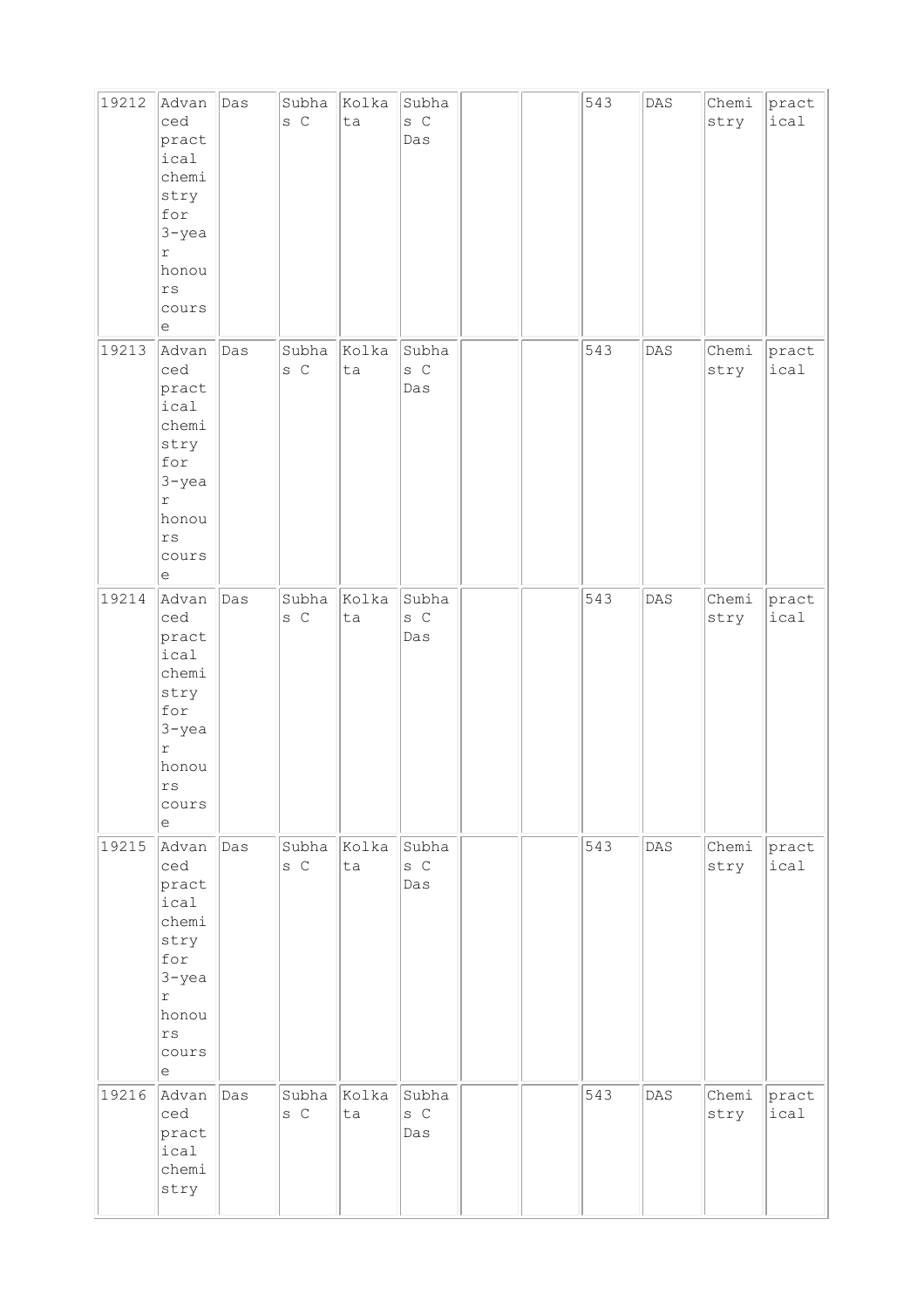|       | for<br>$3 - yea$<br>r<br>honou<br>$r\,s$<br>cours<br>е |                                                    |                   |                       |  |     |     |               |               |       |
|-------|--------------------------------------------------------|----------------------------------------------------|-------------------|-----------------------|--|-----|-----|---------------|---------------|-------|
| 19217 | Snata<br>k<br>ajaib<br>а<br>rasay<br>an                | Saile<br>ndran<br>ath<br>Podda<br>r                | Kolka<br>ta       | Book<br>Syndi<br>cate |  | 546 | POD | Chemi<br>stry | inorg<br>anic | 22495 |
| 19218 | Snata<br>k<br>ajaib<br>a<br>rasay<br>an                | Saile<br>ndran<br>ath<br>Podda<br>$\Upsilon$       | Kolka<br>ta       | Book<br>Syndi<br>cate |  | 546 | POD | Chemi<br>stry | inorg<br>anic | 22496 |
| 19219 | Snata<br>k<br>ajaib<br>а<br>rasay<br>an                | Saile<br>ndran<br>ath<br>Podda<br>$\Upsilon$       | Kolka<br>ta       | Book<br>Syndi<br>cate |  | 546 | POD | Chemi<br>stry | inorg<br>anic | 22497 |
| 19220 | Snata<br>k<br>ajaib<br>а<br>rasay<br>an                | Saile<br>ndran<br>ath<br>Podda<br>r                | Kolka<br>ta       | Book<br>Syndi<br>cate |  | 546 | POD | Chemi<br>stry | inorg<br>anic | 22498 |
| 19221 | Snata<br>k.<br>ajaib<br>а<br>rasay<br>an               | Saile<br>ndran<br>ath<br>Podda<br>r                | Kolka<br>ta       | Book<br>Syndi<br>cate |  | 546 | POD | Chemi<br>stry | inorg<br>anic | 22499 |
| 19222 | Snata<br>k<br>ajaib<br>а<br>rasay<br>an                | Saile<br>ndran<br>ath<br>Podda<br>$\mathtt{r}$     | Kolka<br>ta       | Book<br>Syndi<br>cate |  | 546 | POD | Chemi<br>stry | inorg<br>anic | 22500 |
| 19223 | Snata<br>k<br>ajaib<br>a<br>rasay<br>an                | Saile Kolka<br>ndran<br>ath<br>Podda<br>$\Upsilon$ | ta                | Book<br>Syndi<br>cate |  | 546 | POD | Chemi<br>stry | inorg<br>anic | 22501 |
| 19224 | Snata<br>k<br>ajaib<br>a<br>rasay<br>an                | ndran<br>ath<br>Podda<br>$\Upsilon$                | Saile Kolka<br>ta | Book<br>Syndi<br>cate |  | 546 | POD | Chemi<br>stry | inorg<br>anic | 22502 |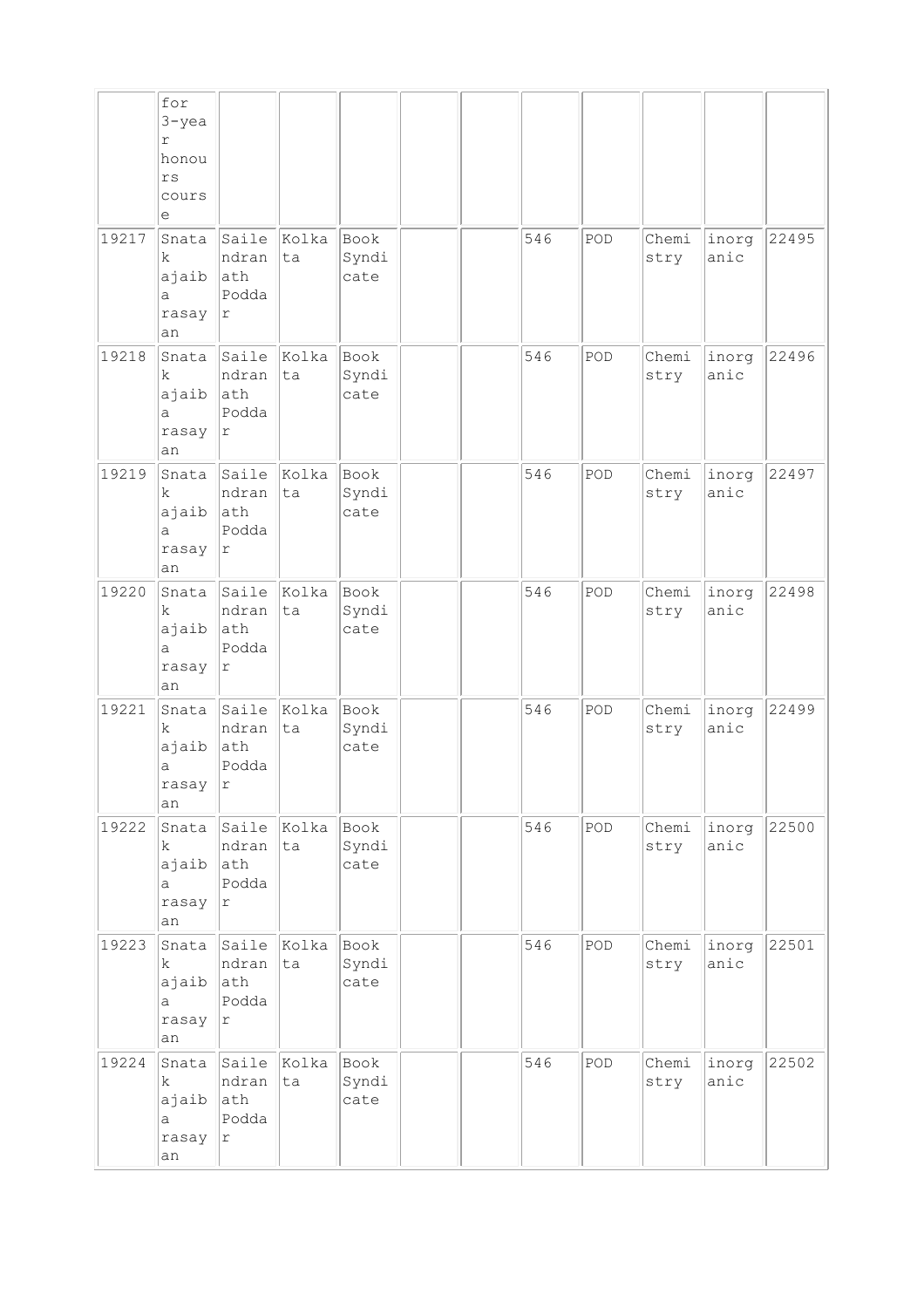| 19225 | Snata<br>k<br>ajaib<br>a<br>rasay<br>an     | Saile<br>ndran<br>ath<br>Podda<br>$\Upsilon$        | Kolka<br>ta | Book<br>Syndi<br>cate     | 546   | POD | Chemi<br>stry | inorg<br>anic | 22503 |
|-------|---------------------------------------------|-----------------------------------------------------|-------------|---------------------------|-------|-----|---------------|---------------|-------|
| 19226 | Snata<br>k<br>ajaib<br>а<br>rasay<br>an     | Saile<br>ndran<br>ath<br>Podda<br>r                 | Kolka<br>ta | Book<br>Syndi<br>cate     | 546   | POD | Chemi<br>stry | inorg<br>anic | 22504 |
| 19227 | Prath<br>amik<br>bhout<br>a<br>rasay<br>an  | Santi<br>ranja<br>n<br>Palit                        | Kolka<br>ta | Book<br>Syndi<br>cate     | 541.3 | PAL | Chemi<br>stry | physi<br>ca1  | 22505 |
| 19228 | Prath<br>amik<br>bhout<br>a<br>rasay<br>an  | Santi<br>ranja<br>n<br>Palit                        | Kolka<br>ta | Book<br>Syndi<br>cate     | 541.3 | PAL | Chemi<br>stry | physi<br>ca1  | 22506 |
| 19229 | Prath<br>amik<br>bhout<br>а<br>rasay<br>an  | Santi<br>ranja<br>n<br>Palit                        | Kolka<br>ta | Book<br>Syndi<br>cate     | 541.3 | PAL | Chemi<br>stry | physi<br>ca1  | 22507 |
| 19230 | Prath<br>amik<br>bhout<br>a<br>rasay<br> an | Santi<br>ranja<br>n<br>Palit                        | Kolka<br>ta | Book<br>Syndi<br>cate     | 541.3 | PAL | Chemi<br>stry | physi<br>ca1  | 22508 |
| 19231 | Prath<br>amik<br>bhout<br>a<br>rasay<br>an  | Santi<br>ranja<br>n<br>Palit                        | Kolka<br>ta | Book<br>Syndi<br>cate     | 541.3 | PAL | Chemi<br>stry | physi<br>ca1  | 22509 |
| 19232 | Bhout<br>а<br>rasay<br>an                   | Pratu<br>$\mathbf{1}$<br>Chand<br>ra<br>Raksh<br>it | Kolka<br>ta | Levan<br>$\sf t$<br>Books | 541.3 | RAK | Chemi<br>stry | physi<br>cal  | 22510 |
| 19233 | Bhout<br>а<br>rasay<br>an                   | Pratu<br>1<br>Chand<br>ra<br>Raksh<br>it            | Kolka<br>ta | Levan<br>t<br>Books       | 541.3 | RAK | Chemi<br>stry | physi<br>ca1  | 22511 |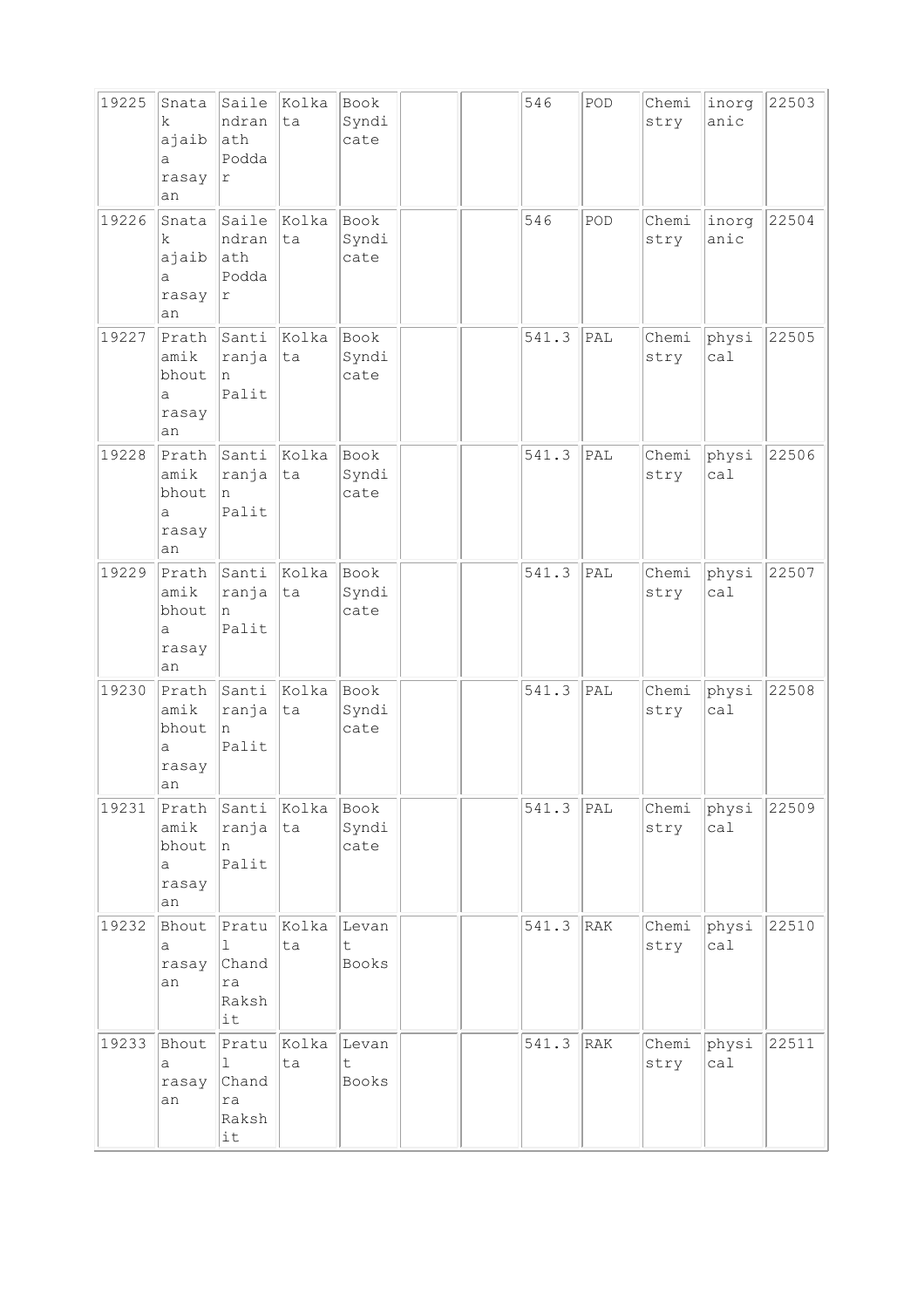| 19599 | Funda<br>menta<br>1<br>conce<br>pts<br>of<br>inorg<br>anic<br>chemi<br>stry             | Das            | Asim<br>K            | New<br>Delhi   | <b>CBS</b>                     |                                |               | 546        | DAS        | Chemi<br>stry                                  | inorg<br>anic                    |
|-------|-----------------------------------------------------------------------------------------|----------------|----------------------|----------------|--------------------------------|--------------------------------|---------------|------------|------------|------------------------------------------------|----------------------------------|
| 19600 | Funda<br>menta<br>1<br>conce<br>pts<br>of<br>inorg<br>anic<br>chemi<br>stry             | Das            | Asim<br>K            | New<br>Delhi   | <b>CBS</b>                     |                                |               | 546        | DAS        | Chemi<br>stry                                  | inorg<br>anic                    |
| 19601 | Physi<br>ca1<br>chemi<br>stry                                                           | Chatt<br>erjee | Hrish<br>ikesh       | Kolka<br>ta    | Plati<br>num<br>Publi<br>shers |                                |               | 543        | <b>CHA</b> | Chemi<br>stry                                  | physi<br>ca1                     |
| 19602 | Physi<br>ca1<br>chemi<br>stry<br>probl<br>ems<br>& amp                                  | solut<br>ions  | Chatt<br>erjee       | Hrish<br>ikesh | Kolka<br>ta                    | Plati<br>num<br>Publi<br>shers |               |            | 543        | CHA                                            | Chemi<br>stry                    |
| 19603 | Physi<br>ca1<br>chemi<br>stry<br>$\ddot{\phantom{a}}$<br>probl<br>ems<br>& amp          | solut<br>ions  | Chatt<br>erjee       | Hrish<br>ikesh | Kolka<br>ta                    | Plati<br>num<br>Publi<br>shers | 2011          | 285.0<br>0 | 543        | <b>CHA</b>                                     | Chemi<br>stry<br>Physi<br>cal.   |
| 19900 | Physi<br>ca1<br>chemi<br>stry<br>$\ddot{\cdot}$<br>probl<br>ems<br>and<br>solut<br>ions | erjee          | Chatt Hrish<br>ikesh | Kolka<br>ta    | Plati<br>num<br>Publi<br>shers | 2011                           | Rs.28<br>5.00 | 541.3      | CHA        | Chemi<br>stry<br>Physi<br>ca1<br>chemi<br>stry | 23390<br>23391<br>25484<br>25485 |
| 19901 | Physi<br>ca1<br>chemi<br>stry                                                           | Chatt<br>erjee | Hrish<br>ikesh       | Kolka<br>ta    | Plati<br>num<br>Publi<br>shers | 2012                           | Rs.39<br>5.00 | 541.3      | CHA        | Chemi<br>stry<br>Physi<br>ca1<br>chemi<br>stry | 23392<br>23393                   |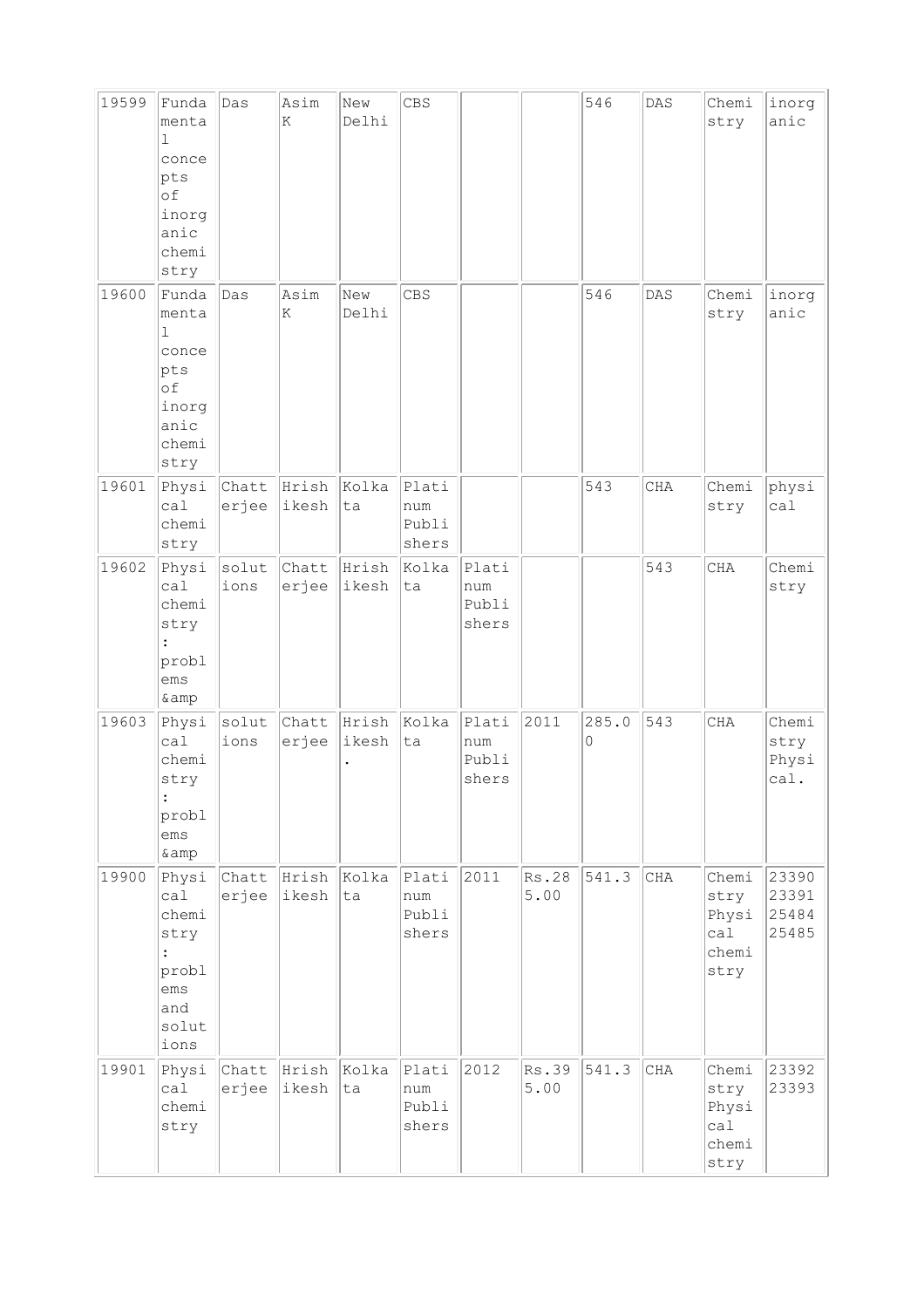| 19902 | Physi<br>ca1<br>chemi<br>stry                                                                   | Chatt<br>erjee | Hrish<br>ikesh      | Kolka<br>ta  | Plati<br>num<br>Publi<br>shers           | 2012 | 325.0<br>$\Omega$       | 541.3      | CHA | Chemi<br>stry<br>Physi<br>ca1<br>chemi<br>stry                     | 23394<br>23395<br>25477<br>25478                                     |
|-------|-------------------------------------------------------------------------------------------------|----------------|---------------------|--------------|------------------------------------------|------|-------------------------|------------|-----|--------------------------------------------------------------------|----------------------------------------------------------------------|
| 19903 | Vogel<br>$\mathbf{F}$<br>Textb<br>ook<br>of<br>pract<br>ical<br>organ<br>$i$ c<br>chemi<br>stry | Furni<br>SS    | Brian<br>S          | New<br>Delhi | Dorli<br>ng<br>Kinde<br>rsley            | 2012 | 975.0<br>0              | 543.1<br>7 | FUR | Chemi<br>stry<br>organ<br>$i$ c<br>chemi<br>stry-<br>pract<br>ical | 23396<br>25680<br>25681<br>25682<br>25683<br>25684<br>25685<br>25686 |
| 19904 | Princ<br>iples<br>of<br>organ<br>ic<br>synth<br>esis                                            | Norma<br>n     | Richa<br>rd         | Flori<br>da  | CRC<br>Press                             | 2012 | 995.0<br>$\Omega$       | 547.2      | NOR | Chemi<br>stry<br>Organ<br>i c<br>chemi<br>stry                     | 23397<br>23398                                                       |
| 19990 | A<br>Text<br>book<br>of<br>compl<br>ete<br>organ<br>$i$ c<br>chemi<br>stry                      | Sharm<br>a     | Y R                 | Ludhi<br>ana | Kalya<br>ni<br>Publi<br>shers            | 2012 | 455.0<br>$\overline{0}$ | 547        | SHA | Chemi<br>stry<br>Organ<br>$i$ $c$                                  | 23512<br>23513<br>23514<br>23515<br>23516                            |
| 20238 | la.<br>Guide<br>book<br>to<br>mecha<br>nism<br>in<br>organ<br>$i$ с<br>chemi<br>stry            | Sykes          | Peter<br>$\bullet$  | New<br>Delhi | Dorli<br> ng<br>Kinde<br>rsley           | 2007 | 315.0<br>$\overline{0}$ | 547        | SYK | Chemi<br>stry<br>Inorg<br>anic<br>chemi<br>stry.                   | 20699                                                                |
| 20254 | Advan<br>ced<br>gener<br>a <sub>l</sub><br>organ<br>i c<br>chemi<br>stry                        | Ghosh          | Sachi<br>n<br>Kumar | Kolka<br>ta  | New<br>Centr<br>al<br>Book<br>Agenc<br>У | 2007 | 495.0<br>$\Omega$       | 547        | GHO | Chemi<br>stry<br>Organ<br>ic.                                      | 19409                                                                |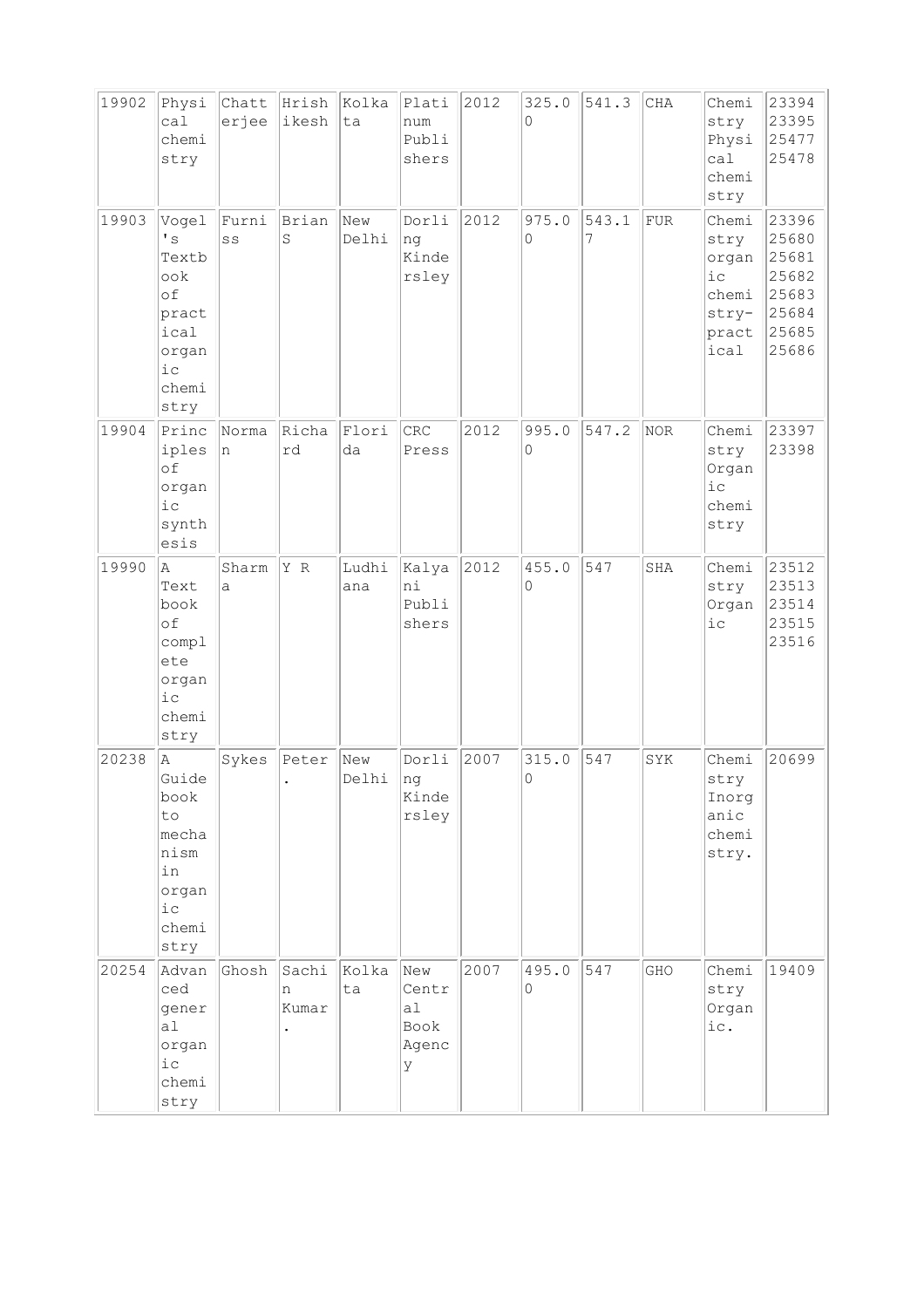| 20260 | A<br>Guide<br>book<br>to<br>mecha<br>nism<br>in<br>organ<br>i c<br>chemi<br>stry | Sykes                               | Peter          | New<br>Delhi                       | Dorli<br>ng<br>Kinde<br>rsley            | 2007       | 225.0<br>$\Omega$ | 547          | SYK                                    | Chemi<br>stry<br>Organ<br>ic.   | 19420<br>19421          |
|-------|----------------------------------------------------------------------------------|-------------------------------------|----------------|------------------------------------|------------------------------------------|------------|-------------------|--------------|----------------------------------------|---------------------------------|-------------------------|
| 20266 | Organ<br>$i$ c<br>chemi<br>stry                                                  | Finar                               | IL.            | New<br>Delhi                       | Dorli<br>ng<br>Kinde<br>rsley            | 2005       | 565.0<br>0        | 547          | FIN                                    | Chemi<br>stry<br>Organ<br>ic.   | 19415<br>19416<br>19417 |
| 20277 | Inorg<br>anic<br>chemi<br>stry                                                   | Wulfs<br>berg                       | Gary.          | New<br>Delhi                       | Viva<br>Books                            | 2002       | 306.0<br>0        | 546          | WUL                                    | Chemi<br>stry<br>Inorg<br>anic  | 18687<br>19404          |
| 20305 | Basic<br>stere<br>ochem<br>istry<br>of<br>organ<br>i c<br>molec<br>ules          | Sen<br>Gupta                        | Subra<br>ta.   | Kolka<br>ta                        | M/S<br>Subra<br>ta<br>Sen<br>Gupta       | 2007       | 400.0<br>$\Omega$ | 547.1<br>223 | SEN                                    | Chemi<br>stry<br>Organ<br>ic.   | 19406<br>19407          |
| 20306 | Prayo<br>gbhit<br>tik<br>rasay<br>an                                             | Gopal<br>Hazra                      | Kolka<br>ta    | Joydu<br>rga<br>Libra<br>ry        | 2008                                     | 180.0<br>0 | 660               | HAZ          | Chemi<br>stry.                         | 19959<br>19960                  | $\overline{2}$          |
| 20345 | Snata<br>k<br>rasay<br>an                                                        | Subra<br>ta<br>jaiba Sengu<br> pta. | Kolka<br>ta    | M/s<br>Subra<br>ta<br>Sengu<br>pta | 2008                                     | 250.0<br>0 | 547               | SEN          | Chemi<br>stry<br>Organ $ 20716$<br>ic. | 20714<br>20715<br>20717         | $\overline{4}$          |
| 20358 | Gener<br>a1<br>and<br>inorg<br>anic<br>chemi<br>stry                             | Sarka<br>r                          | Ramap<br>rasad | Kolka<br>ta                        | New<br>Centr<br>a1<br>Book<br>Agenc<br>У | 2007       | 295.0<br>0        | 546          | SAR                                    | Chemi<br>stry<br>Inorg<br>anic. | 19399<br>20720          |
| 20359 | Gener<br>a1<br>and<br>inorg<br>anic<br>chemi<br>stry                             | Sarka<br>r                          | Ramap<br>rasad | Kolka<br> ta                       | New<br>Centr<br>al<br>Book<br>Agenc<br>У | 2007       | 495.0<br>$\circ$  | 546          | SAR                                    | Chemi<br>stry<br>Inorg<br>anic. | 19400<br>20721          |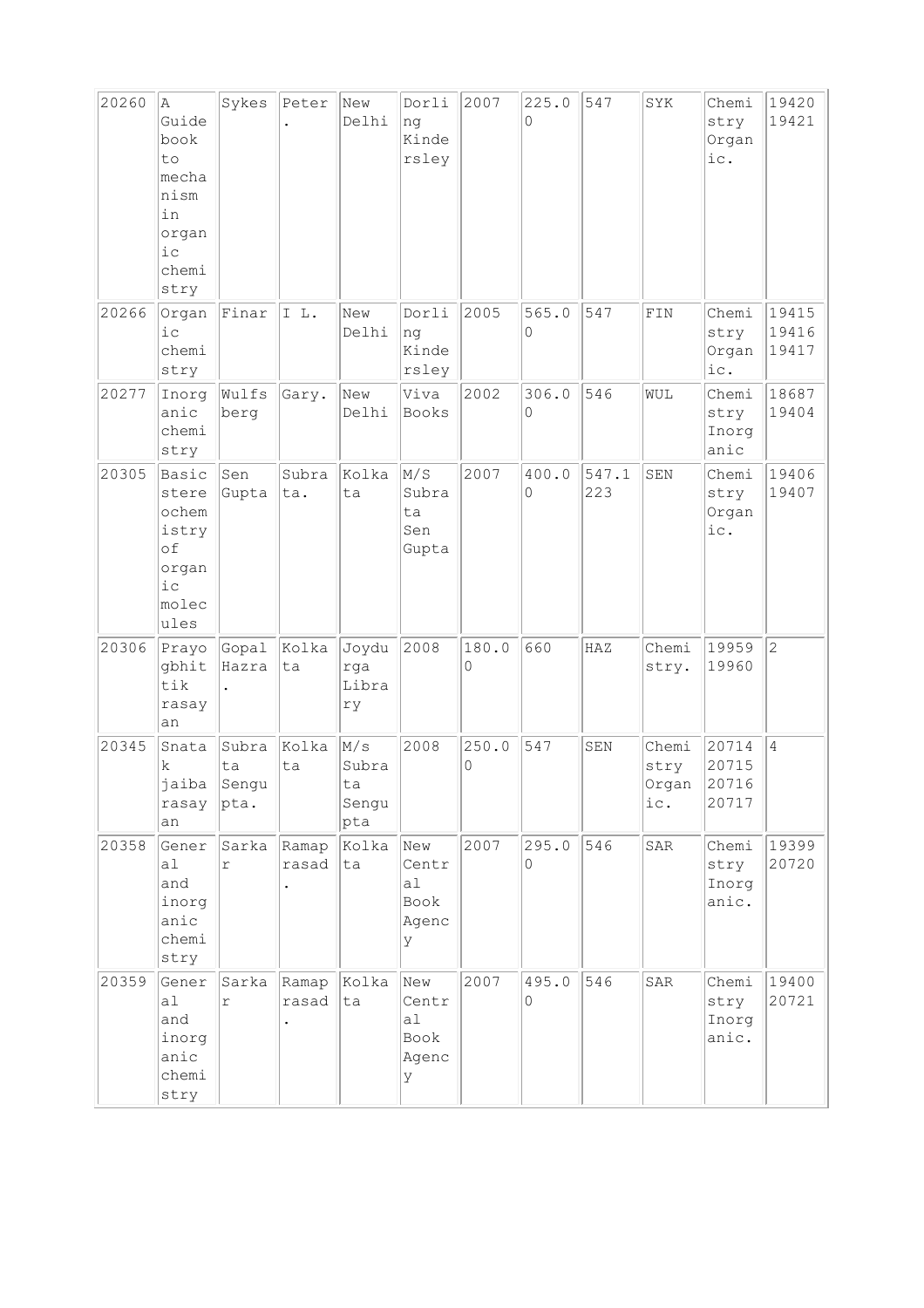| 20360 | Advan<br>ced<br>inorg<br>anic<br>chemi<br>stry                                         |                | New<br>Delhi           | Wiley<br>India           | 2007                                | 309.0<br>0 | 546               | COT           | Chemi<br>stry<br>Inorg<br>anic. | 19403                                                      | $\mathbf{1}$                                                |
|-------|----------------------------------------------------------------------------------------|----------------|------------------------|--------------------------|-------------------------------------|------------|-------------------|---------------|---------------------------------|------------------------------------------------------------|-------------------------------------------------------------|
| 20361 | Advan<br>ced<br>inorg<br>anic<br>chemi<br>stry                                         |                | New<br>Delhi           | $\rm S$<br>Chand<br>& Co | 2008                                | 490.0<br>0 | 546               | PRA           | Chemi<br>stry<br>Inorg<br>anic. | 20725                                                      | $\mathbf{1}$                                                |
| 20362 | Advan<br>ced<br>inorg<br>anic<br>chemi<br>stry                                         |                | New<br>Delhi           | S<br>Chand<br>& CO       | 2008                                | 270.0<br>0 | 546               | PRA           | Chemi<br>stry<br>Inorg<br>anic. | 20726                                                      | $\mathbf{1}$                                                |
| 20363 | Organ<br>i c<br>react<br>ion<br>mecha<br>nisms                                         | Ahluw<br>alia  | VK.                    | New<br>Delhi             | Naros<br>a Pub<br>House             | 2009       | 425.0<br>$\Omega$ | 547.1<br>39   | AHL                             | Chemi<br>stry<br>Organ<br>i c                              | 20687<br>20688                                              |
| 20367 | Organ<br>$i$ c<br>chemi<br>stry                                                        | Bruic<br>$\in$ | Paula<br>Yurka<br>nis. | New<br>Delhi             | Pears<br>on<br>Educa<br>tion        | 2006       | 333.0<br>0        | 547           | <b>BRU</b>                      | Chemi<br>stry<br>Organ<br>ic.                              | 19411                                                       |
| 20368 | Advan<br>ced<br>organ<br>i c<br>chemi<br>stry                                          | Bruck<br>ner   | Reinh<br>ard.          | New<br>Delhi             | Elsev<br>ier                        | 2008       | 396.0<br>$\Omega$ | 547.2         | <b>BRU</b>                      | Chemi<br>stry<br>Organ<br>ic.                              | 19410                                                       |
| 20370 | Physi<br>cal<br>chemi<br>stry                                                          | Caste<br>llan  | Gilbe<br>rt W.         | New<br>Delhi             | Naros<br>a Pub<br>House             | 2004       | 395.0<br>0        | 541.3         | CAS                             | Chemi<br>stry<br>Physi<br>cal.                             | 18704<br>18705<br>20692<br>20693                            |
| 20371 | Bioin<br>organ<br>$i$ с<br>chemi<br>stry                                               | Das            | Asim<br>Κ.             | Kolka<br>ta              | Books<br>&.<br>Allie<br>d(P)<br>LTD | 2007       | 285.0<br>$\circ$  | 547.1<br>9214 | DAS                             | Chemi<br>stry<br>Bioin<br>organ<br>${\rm i\hskip 0.5mm} c$ | 19402<br>20722<br>20723<br>20724                            |
| 20372 | Funda<br>menta<br>$\mathbf{1}$<br>conce<br>pts<br>of<br>inorg<br>anic<br>chemi<br>stry | Das            | Asim<br>Κ.             | New<br>Delhi             | <b>CBS</b>                          | 2004       | 180.0<br>$\circ$  | 546           | $\mathtt{DAS}$                  | Chemi<br>stry<br>Inorg<br>anic.                            | 18685<br>19425<br>19426<br>19427<br>20683<br>20685<br>20686 |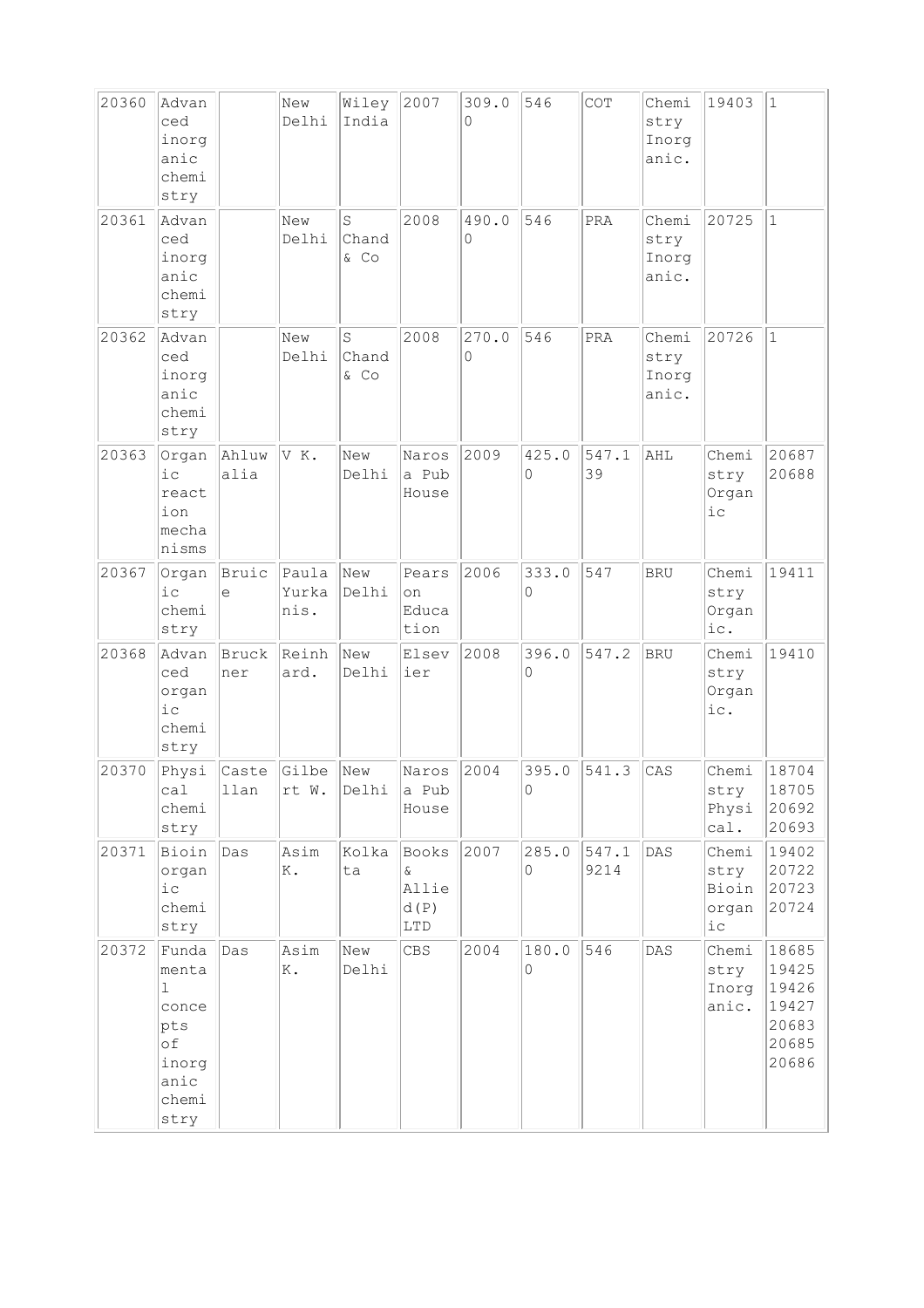| 20373 | Funda<br>menta<br>$\mathbf{1}$<br>conce<br>pts<br>of<br>inorg<br>anic<br>chemi<br>stry | Das           | Asim<br>Κ.    | New<br>Delhi | CBS                                            | 2004 | 180.0<br>0        | 546            | DAS         | Chemi<br>stry<br>Inorg<br>anic. | 18686<br>19422<br>19423<br>19424                                     |
|-------|----------------------------------------------------------------------------------------|---------------|---------------|--------------|------------------------------------------------|------|-------------------|----------------|-------------|---------------------------------|----------------------------------------------------------------------|
| 20376 | Stere<br>ochem<br>istry<br>of<br>organ<br>$i$ c<br>compo<br>unds                       | Eliel         | Ernes<br>t L. | New<br>York  | John<br>Wiley<br>&<br>Sons                     | 2005 |                   | 547.1<br>223   | <b>ELI</b>  | Chemi<br>stry<br>Organ<br>ic.   | 18700<br>18701<br>18702<br>18703                                     |
| 20377 | Organ<br>$i$ c<br>chemi<br>stry                                                        | Finar         | IL.           | New<br>Delhi | Dorli<br>ng<br>Kinde<br>rsley                  | 2008 | 599.0<br>$\Omega$ | 547            | ${\tt FIN}$ | Chemi<br>stry<br>Organ<br>ic.   | 20695<br>20696<br>25692                                              |
| 20378 | Organ<br>$i$ c<br>chemi<br>stry                                                        | Finar         | IL.           | New<br>Delhi | Dorli<br>ng<br>Kinde<br>rsley                  | 2005 | 550.0<br>0        | 547            | FIN         | Chemi<br>stry<br>Organ<br>ic.   | 18696<br>18697<br>19418<br>20697<br>20698<br>24062<br>24110<br>25693 |
| 20379 | Heter<br>ocycl<br>$i\,c$<br>chemi<br>stry                                              | Gilch<br>rist | Thoma<br>s L. | New<br>Delhi | Dorli<br>ng<br>Kinde<br>rsley                  | 2008 | 349.0<br>0        | 547.5<br>9     | GIL         | Chemi<br>stry<br>Organ<br>ic.   | 20702                                                                |
| 20380 | Heter Gupta<br>ocycl<br>i c<br>chemi<br>stry                                           |               | R R           | New<br>Delhi | Sprin<br>ger (I<br>ndia)<br>pvt<br>Ltd         | 2005 |                   | 547.<br>5<br>9 | GUP         | Chemi<br>stry<br>Organ<br>ic.   | 18698                                                                |
| 20381 | Heter<br>ocycl<br>$i\,c$<br>chemi<br>stry                                              | Gupta         | RR.           | New<br>Delhi | Sprin<br>ger (I<br>ndia)<br>Pvt<br>Ltd         | 2005 | 1295.<br>00       | 547.5<br>9     | <b>GUP</b>  | Chemi<br>stry<br>Organ<br>ic.   | 18699                                                                |
| 20382 | Spect<br>rosco<br>py of<br>organ<br>$i$ с<br>compo<br>unds                             | Kalsi         | PS.           | New<br>Delhi | New<br>Age<br>Inter<br>natio<br>nal(P<br>) Ltd | 2004 | 280.0<br>$\circ$  | 547.3<br>085   | KAL         | Chemi<br>stry<br>Organ<br>ic.   | 20700                                                                |
| 20383 | Inorg<br>anic<br>chemi<br>stry                                                         | Huhee<br>y    | James<br>Ε.   | New<br>Delhi | Pears<br>on<br>Educa<br>tion                   | 2005 | 475.0<br>0        | 546            | HUH         | Chemi<br>stry<br>Inorg<br>anic. | 18688<br>18689<br>20690                                              |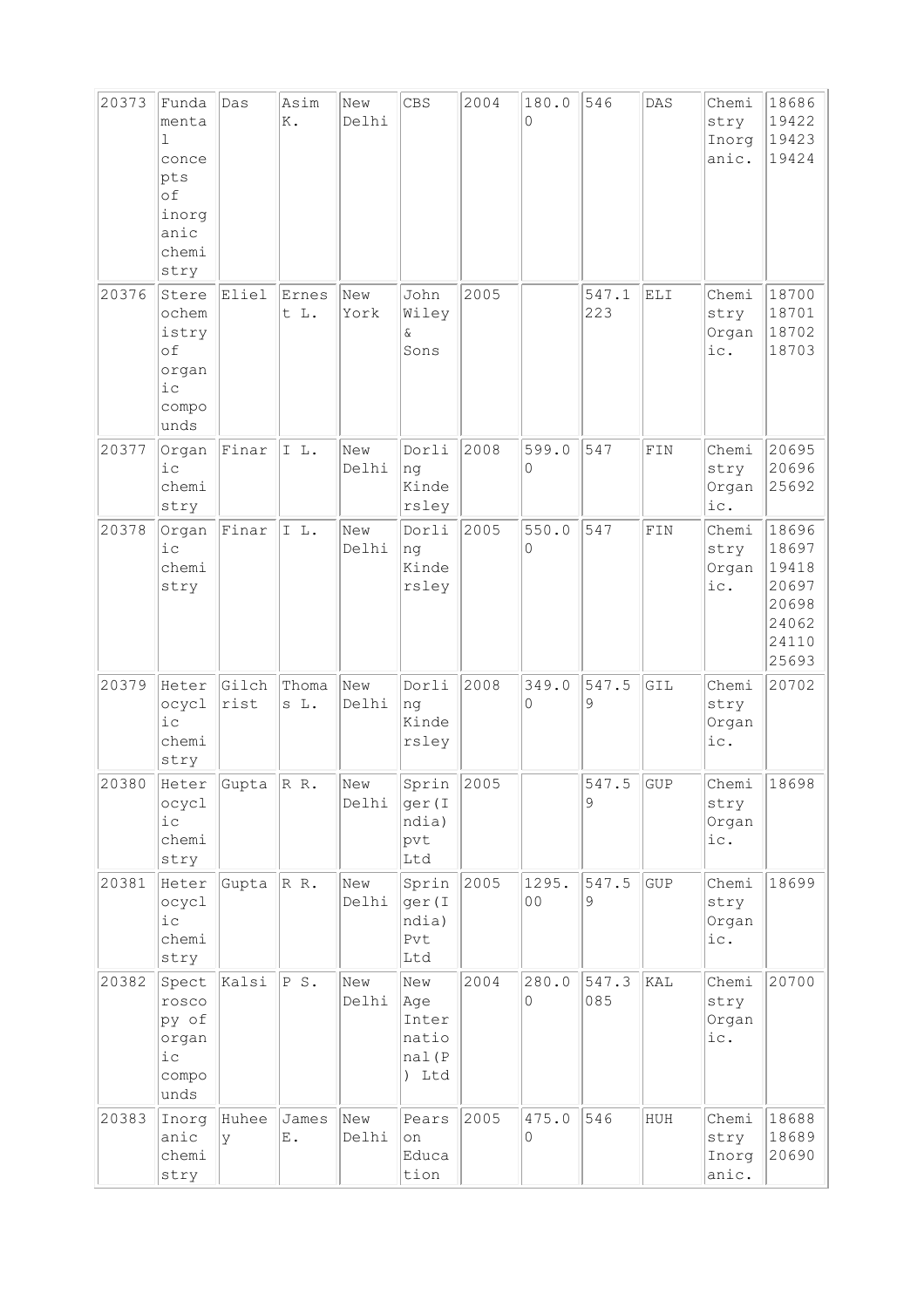| 20384 | Stere<br>ochem<br>istry<br>confr<br>ontat<br>ion<br>and<br>mecha<br>nism | Kalsi                                     | P S.           | New<br>Delhi        | New<br>Age<br>Inter<br>natio<br>nal      | 2007       | 275.0<br>$\Omega$ | 541.2<br>23 | KAL                            | Chemi<br>stry<br>Physi<br>cal.   | 20703          |
|-------|--------------------------------------------------------------------------|-------------------------------------------|----------------|---------------------|------------------------------------------|------------|-------------------|-------------|--------------------------------|----------------------------------|----------------|
| 20385 | A<br>Textb<br>$\circ \circ k$<br>of<br>physi<br>ca1<br>chemi<br>stry     | Kapoo<br>$\Upsilon$                       | K L.           | New<br>Delhi        | Macmi<br>llan<br>India                   | 2006       | 250.0<br>0        | 541.3       | KAP                            | Chemi<br>stry<br>Physi<br>cal.   | 19431          |
| 20386 | A<br>Textb<br>ook<br>of<br>physi<br>ca1<br>chemi<br>stry                 | Kapoo<br>$\Upsilon$                       | K L.           | New<br>Delhi        | Macmi<br>llan<br>India                   | 2007       | 220.0<br>$\Omega$ | 541.3       | KAP                            | Chemi<br>stry<br>Physi<br>cal.   | 19432          |
| 20387 | A<br>Textb<br>ook<br>of<br>physi<br>ca1<br>chemi<br>stry                 | Kapoo<br>$\Upsilon$                       | K L.           | New<br>Delhi        | Macmi<br>llan<br>India                   | 2005       | 288.0<br>0        | 541.3       | KAP                            | Chemi<br>stry<br>Physi<br>cal.   | 18706<br>19433 |
| 20391 | Bhout<br>a<br>Rasay<br>an                                                | Pratu<br>ı<br>Chand<br>ra<br>Raksh<br>it. | Kolka<br>ta    | Levan<br>t<br>Books | 2004                                     | 225.0<br>0 | 541.3             | RAK         | Chemi<br>stry<br>Physi<br>cal. | 20706<br>20707<br>20708<br>20709 | $\overline{4}$ |
| 20397 | A<br>Textb<br>ook<br>of<br>physi<br>cal<br>chemi<br>stry                 | Kapoo<br>$\Upsilon$                       | K L.           | New<br>Delhi        | Macmi<br>llan<br>India                   | 2006       | 325.0<br>$\Omega$ | 541.3       | KAP                            | Chemi<br>stry<br>Physi<br>cal.   | 19434          |
| 20398 | Funda<br>menta<br>ls of<br>organ<br>$i$ c<br>synth<br>esis               | Kar                                       | Ratan<br>Kumar | Kolka<br>ta         | New<br>Centr<br>a1<br>Book<br>Agenc<br>У | 2008       | 483.0<br>0        | 547.2       | KAR                            | Chemi<br>stry<br>Organ<br>ic.    | 19408          |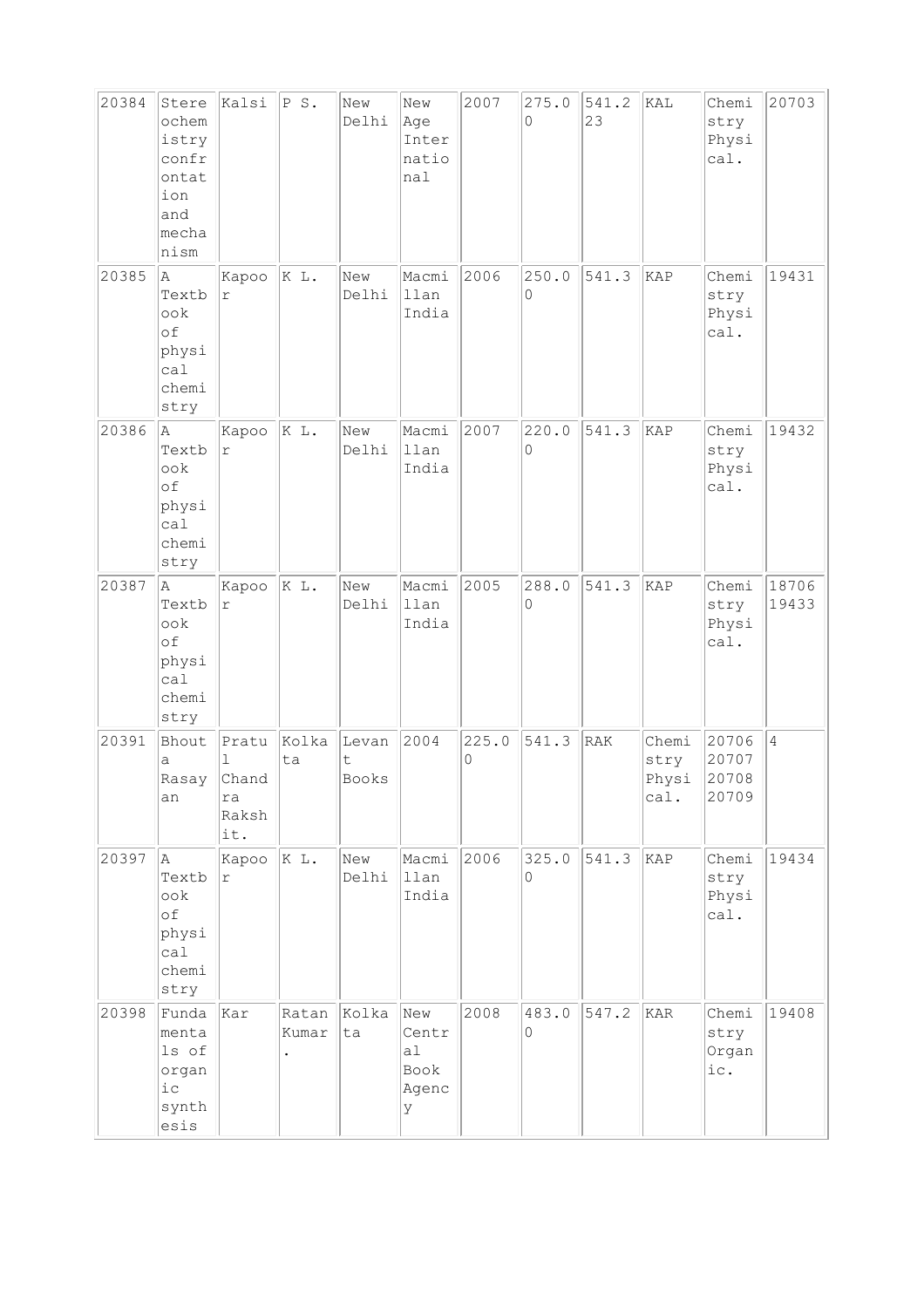| 20399 | Conci<br>se<br>inorg<br>anic<br>chemi<br>stry                        | Lee                                   | JD.            | Oxfor<br>d                         | Black<br>well<br>Scien<br>ce                    | 2004       | 525.0<br>0 | 546           | LEE                           | Chemi<br>stry<br>Inorg<br>anic.           | 18690<br>18691<br>18692          |
|-------|----------------------------------------------------------------------|---------------------------------------|----------------|------------------------------------|-------------------------------------------------|------------|------------|---------------|-------------------------------|-------------------------------------------|----------------------------------|
| 20400 | Eleme<br>nts<br>of<br>bioin<br>organ<br>$i$ c<br>chemi<br>stry       | Mukhe<br>rjee                         | G N.           | Kolka<br>ta                        | U N<br>Dhur<br>Ŷ.<br>Sons                       | 2008       | 200.0<br>0 | 574.1<br>9214 | MUK                           | Chemi<br>stry<br>Bioin<br>organ<br>$i\,c$ | 20718<br>20719<br>20945<br>20946 |
| 20405 | Α<br>Textb<br>ook<br>of<br>physi<br>ca1<br>chemi<br>stry             | Negi                                  | AS.            | New<br>Delhi                       | New<br> Age<br>Inter<br>natio<br>nal(P<br>) Ltd | 2008       | 395.0<br>0 | 541.3         | NEG                           | Chemi<br>stry<br>Physi<br>cal.            | 20691                            |
| 20406 | React<br>ion<br>mecha<br>nism<br>in<br>organ<br>i c<br>chemi<br>stry | Mukhe<br>rji                          | S M.           | New<br>Delhi                       | Macmi<br>llan<br>India                          | 2006       | 268.0<br>0 | 547.1<br>39   | MUK                           | Chemi<br>stry<br>Organ<br>ic.             | 20689                            |
| 20407 | Organ<br>$i$ c<br>chemi<br>stry                                      | Pine                                  | Stanl<br>ey H. | New<br>Delhi                       | Tata<br>McGra<br>w-Hil<br>l                     | 2007       | 387.0<br>0 | 547           | $\texttt{PIN}$                | Chemi<br>stry<br>Organ<br>ic.             | 19405                            |
| 20408 | Physi<br>ca1<br>chemi<br>stry                                        | $\vert$ Raksh $\vert$ P C.<br>it      |                | Kolka<br>ta                        | $Gayat$ 2004<br>ri<br>Raksh<br>it               |            | 325.0<br>0 | 541.3         | RAK                           | Chemi<br>stry<br>Physi<br>cal.            | 19428<br>19429<br>19430          |
| 20409 | Inorg<br>anic<br>chemi<br>stry                                       | Sharp<br>e                            | A G.           | New<br>Delhi                       | Dorli<br>ng<br>Kinde<br>rsley                   | 2008       | 399.0<br>0 | 546           | SHA                           | Chemi<br>stry<br>Inorg<br>anic.           | 20694<br>24075<br>24120          |
| 20412 | Snata<br>k.<br>jaiba<br>rasay<br>an                                  | Subra<br>ta<br>Sengu<br>$ {\rm pta.}$ | Kolka<br>ta    | M/s<br>Subra<br>ta<br>Sengu<br>pta | 2008                                            | 250.0<br>0 | 547        | ${\tt SEN}$   | Chemi<br>stry<br>Organ<br>ic. | 20947<br>20948<br>20949<br>20950          | $\overline{4}$                   |
| 20413 | Inorg<br>anic<br>chemi<br>stry                                       | Shriv<br>er                           | D F.           | New<br>Delhi                       | <b>OUP</b>                                      | 2006       |            | 546           | ATK                           | Chemi<br>stry<br>Inorg<br>anic.           | 19401                            |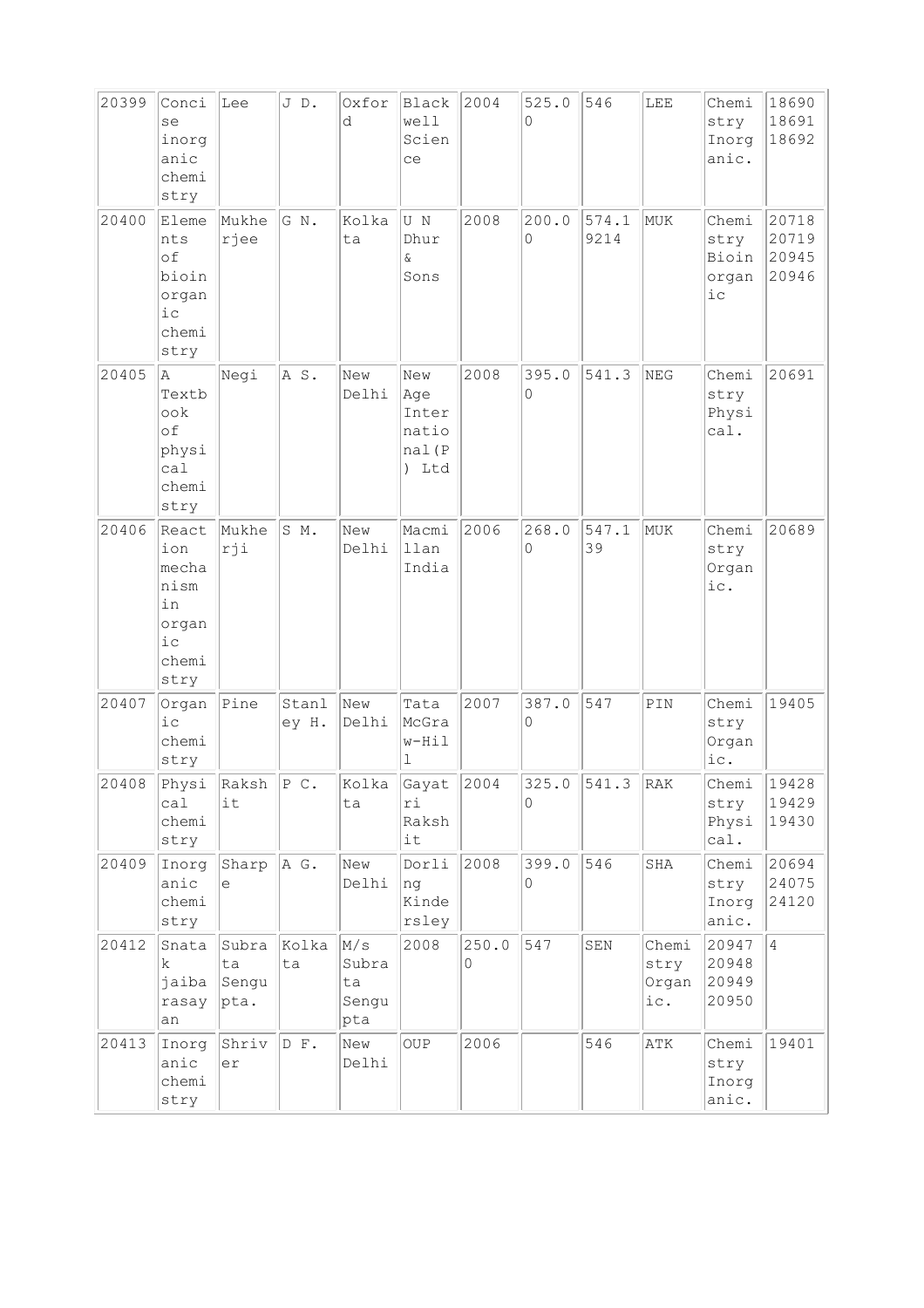| 20414 | Study<br>guide<br>and<br>solut<br>ions<br>manua<br>1 to<br>accom<br>pany<br>organ<br>iс<br>chemi<br>stry | Solom<br>ons                                  | T W<br>Graha<br>m.            | New<br>York                   | John<br>Wiley<br>$\delta$<br>Sons |            |            | 547            | SOL                             | Chemi<br>stry<br>Organ<br>ic.                               | 19419          |
|-------|----------------------------------------------------------------------------------------------------------|-----------------------------------------------|-------------------------------|-------------------------------|-----------------------------------|------------|------------|----------------|---------------------------------|-------------------------------------------------------------|----------------|
| 20415 | Otgan<br>i c<br>chemi<br>stry                                                                            | Solom<br>ons                                  | T W<br>Graha<br>m.            | New<br>York                   | John<br>Wiley<br>&.<br>Sons       | 2005       | 449.0<br>0 | 547            | SOL                             | Chemi<br>stry<br>Organ<br>ic.                               | 19413          |
| 20416 | Organ<br>i c<br>chemi<br>stry                                                                            | Wade                                          | L G.                          | New<br>Delhi                  | Dorli<br>ng<br>Kinde<br>rsley     | 2008       | 461.0<br>0 | 547            | WAD                             | Chemi<br>stry<br>Organ<br>ic.                               | 19412          |
| 20417 | Organ<br>$i$ $c$<br>synth<br>esis                                                                        | Warre<br>n                                    | Stuar<br>t.                   | Chich<br>ester                | John<br>Wiley<br>ଙ<br>Sons        | 2004       | 264.0<br>0 | 547.2          | <b>WAR</b>                      | Chemi<br>stry<br>Organ<br>ic.                               | 18694<br>18695 |
| 20421 | Bhout<br>а<br>rasay<br>an                                                                                | Pratu<br>1<br>Chand<br>ra<br>Raksh<br>it.     | Kolka<br>ta                   | Levan<br>t<br>Books           | 2007                              | 170.0<br>0 | 541.3      | RAK            | Chemi<br>stry<br>Physi<br>cal.  | 19977<br>19978<br>19979<br>20951<br>20952<br>20953<br>20954 | $\overline{7}$ |
| 20422 | Snata<br>k<br>ajaib<br>а<br>rasay<br>an                                                                  | Saile<br>ndra<br>Nath<br>Podda<br>r.          | Kolka<br>ta                   | Book<br>Syndi<br>cate         | 2007                              | 120.0<br>0 | 546        | POD            | Chemi<br>stry<br>Inorg<br>anic. | 19968<br>19969<br>19970                                     | 3              |
| 20423 | Snata<br>k.<br>ajaib<br>a<br>rasay<br>an                                                                 | ndran<br>ath<br>Podda<br>$\mathtt{r}$ .       | Saile Kolka<br>ta             | Book<br>Syndi<br>cate         | 2007                              | 120.0<br>0 | 546        | $\texttt{POD}$ | Chemi<br>stry<br>Inorg<br>anic. | 19965<br>19966<br>19967                                     | $\mathfrak{Z}$ |
| 20424 | Prath<br>amik<br>bhout<br>а<br>rasay<br>an                                                               | Shant<br>i.<br>Ranja<br>n<br>Palit            | $\vert$ Book<br>Syndi<br>cate | Book<br>Syndi<br>cate         | 2005                              | 120.0<br>0 | 541.3      | PAL            | Chemi<br>stry<br>Physi<br>cal.  | 19971<br>19972<br>19973                                     | $\vert$ 3      |
| 20425 | Jaiba<br>rasay<br>an                                                                                     | Shiba<br>Prasa<br>d<br>Bandy<br>opadh<br>yay. | Kolka<br>ta                   | Calcu<br>tta<br>Book<br>House | 2007                              | 300.0<br>0 | 547        | <b>BAN</b>     | Chemi<br>stry<br>Organ<br>ic.   | 19963<br>19964                                              | $\overline{c}$ |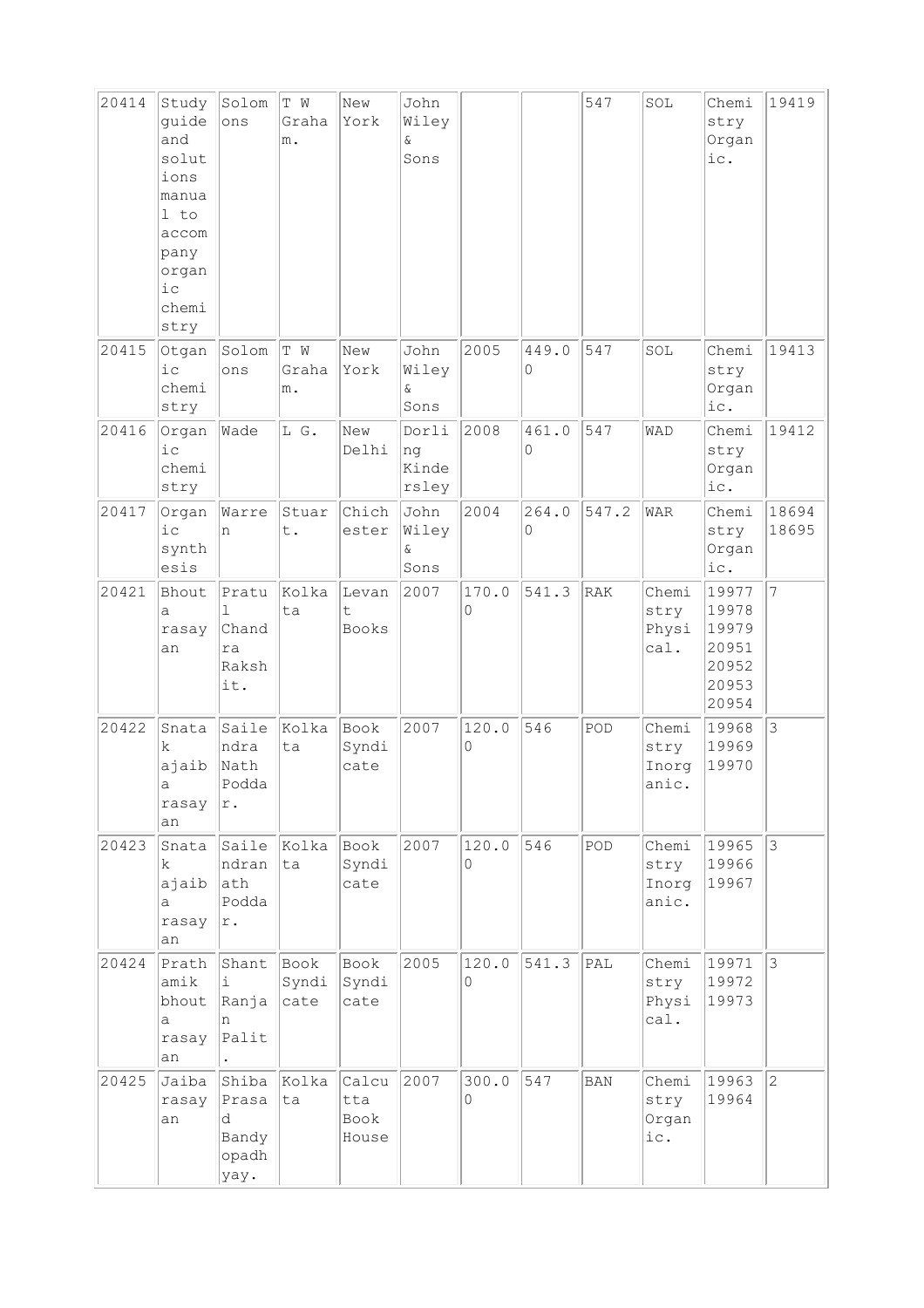| 20426 | Prayo<br>gnist<br>ha<br>rasay<br>an                                        | Subra<br>ta<br>Sengu<br>pta. | Kolka<br>ta                  | M/s<br>Subra<br>ta<br>Sengu<br>pta | 2007                                        | 225.0<br>0 | 660               | SEN                     | Chemi<br>stry<br>Appli<br>catio<br>n. | 19961<br>19962<br>20710<br>20711<br>20712<br>20713          | $6\phantom{.}6$                  |
|-------|----------------------------------------------------------------------------|------------------------------|------------------------------|------------------------------------|---------------------------------------------|------------|-------------------|-------------------------|---------------------------------------|-------------------------------------------------------------|----------------------------------|
| 20427 | Snata<br>k<br>jaiba<br>rasay<br>an                                         | Subra<br>ta<br>Sengu<br>pta. | Kolka<br>ta                  | M/s<br>Subra<br>ta<br>Sengu<br>pta | 2007                                        | 250.0<br>0 | 547               | SEN                     | Chemi<br>stry<br>Organ<br>ic.         | 19974<br>19975<br>19976<br>20963<br>20966<br>20972<br>20973 | $\overline{7}$                   |
| 20782 | Organ<br>i c<br>chemi<br>stry                                              | Morri<br>son                 | Rober<br>t.<br>Thorn<br>ton. | New<br>Delhi                       | Dorli<br>ng<br>Kinde<br>rsley               | 2008       | 465.0<br>$\Omega$ | 547                     | MOR                                   | Chemi<br>stry<br>Organ<br>ic.                               | 20705                            |
| 20804 | Physi<br>ca1<br>chemi<br>stry<br>throu<br>gh<br>probl<br>ems               | Dogra                        | SK.                          | New<br>Delhi                       | New<br>Age<br>Inter<br>natio<br>nal         | 2006       | 200.0<br>0        | 541.3                   | <b>DOG</b>                            | Chemi<br>stry<br>Physi<br>cal.                              | 20704                            |
| 20923 | Intro<br>ducti<br>on to<br>solid<br>S                                      | Azaro<br>ff                  | Leoni<br>d U.                | New<br>Delhi                       | Tata<br>McGra<br>W<br>Hill<br>Educa<br>tion | 2010       | 525.0<br>0        | 541.0<br>421            | AZA                                   | Chemi<br>stry<br>Physi<br>cal.                              | 24044<br>24045                   |
| 20925 | Advan<br>ced<br>inorg<br>anic<br>chemi<br>stry                             | Cotto<br>n                   | F<br>Alber<br>t.             | New<br>Delhi                       | Wiley<br>India                              | 2012       | 819.0<br>$\Omega$ | 546                     | COT                                   | Chemi<br>stry<br>Inorg<br>anic.                             | 24048<br>24049<br>24096<br>25698 |
| 20926 | Handb<br>$\circ \circ k$<br>of<br>inorg<br>anic<br>analy<br>sis            | Mukhe<br>rjee                | GN.                          | Kolka<br>ta                        | U N<br>Dhur                                 | 2014       | 300.0<br>0        | 543                     | MUK                                   | Chemi<br>stry<br>Inorg<br>anic.                             | 24050<br>24051                   |
| 20927 | Elect<br>ronic<br>spect<br>ra of<br>trans<br>ition<br>metal<br>compl<br>ex | Ray                          | R K.                         | Kolka<br>ta                        | New<br>Centr<br>al<br>Book<br>Agenc<br>У    | 2012       | 835.0<br>$\Omega$ | 543.6<br>$\overline{2}$ | RAY                                   | Chemi<br>stry<br>Analy<br>tical                             | 24052<br>24053                   |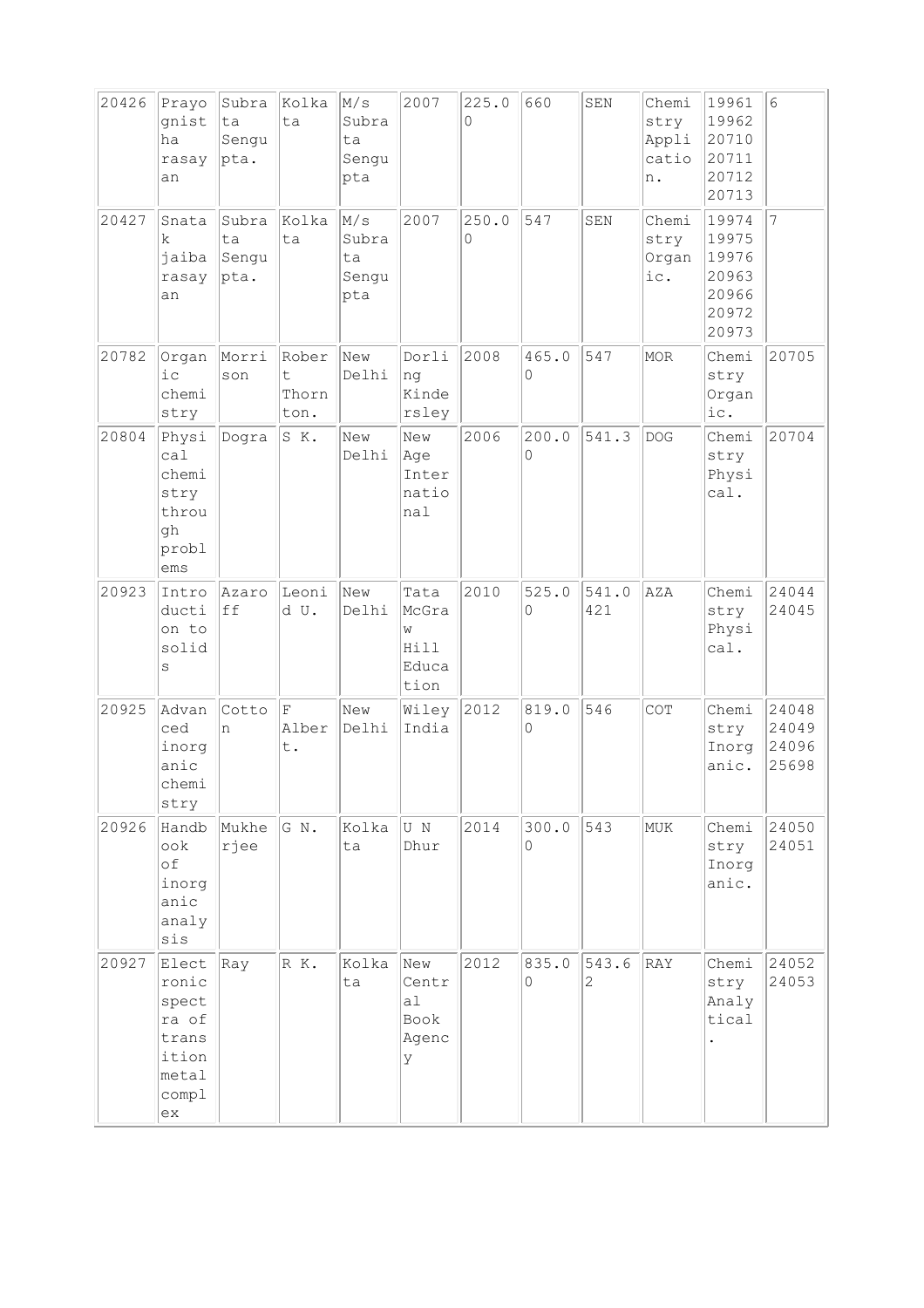| 20929 | March<br>$\mathbf{F}$ s<br>advan<br>ced<br>organ<br>$i$ c<br>chemi<br>stry | Smith          | Micha<br>el B.        | New<br>Delhi                         | Wiley<br>India                                        | 2013       | 899.0<br>0        | 547          | SMI                                    | Chemi<br>stry<br>Organ<br>ic.            | 24056          |
|-------|----------------------------------------------------------------------------|----------------|-----------------------|--------------------------------------|-------------------------------------------------------|------------|-------------------|--------------|----------------------------------------|------------------------------------------|----------------|
| 20930 | Moder<br>n<br>metho<br>ds of<br>organ<br>iс<br>synth<br>esis               | Carru<br>thers | W.                    | New<br>Delhi                         | CUP                                                   | 2015       | 495.0<br>0        | 547.2        | CAR                                    | Chemi<br>stry<br>Organ<br>ic.            | 24057<br>25705 |
| 20931 | Stere<br>ochem<br>istry<br>of<br>organ<br>iс<br>compo<br>unds              | Nasip<br> uri  | $\mathbb D$ .         | Kolka<br>ta                          | New<br>Age<br>Inter<br>natio<br>nal                   | 2015       | 375.0<br>$\Omega$ | 547.1<br>223 | NAS                                    | Chemi<br>stry<br>Organ<br>ic.            | 24058<br>24097 |
| 20932 | Heter<br>ocycl<br>i c<br>chemi<br>stry                                     | Bansa<br>ı     | Raj<br>K.             | Kolka<br>ta                          | New<br>Age<br>Inter<br>natio<br>nal                   | 2014       | 399.0<br>$\Omega$ | 547.5<br>9   | <b>BAN</b>                             | Chemi<br>stry<br>Heter<br>ocycl<br>ic.   | 24059<br>24099 |
| 20934 | Organ<br>ometa<br>llic<br>chemi<br>stry                                    | Mehro<br>tra   | $R$ C.                | New<br>Delhi                         | New<br>Age<br>Inter<br>natio<br>nal                   | 2014       | 375.0<br>0        | 547.0<br>5   | MEH                                    | Chemi<br>stry<br>Organ<br>ometa<br>llic. | 24061<br>24100 |
| 21211 | Physi<br>ca1<br>chemi<br>stry                                              | Atkin<br>S     | Peter                 | New<br>Delhi                         | <b>OUP</b>                                            | 2014       | 735.0<br>$\Omega$ | 541          | ATK                                    | Chemi<br>stry<br>Physi<br>cal.           | 24076<br>24118 |
| 21225 | Bioin<br>organ<br>$i\,c$<br>chemi<br>stry                                  | Das            | Asim<br>K.            | Kolka<br>ta                          | Books<br>and<br>Allie<br>d(P)<br>Ltd                  | 2015       | 415.0<br>0        | 572.5<br>1   | DAS                                    | Chemi<br>stry<br>Bioin<br>organ<br>ic.   | 24072<br>24114 |
| 21226 | Spect<br>rosco<br>pу                                                       |                | New<br>Delhi          | Cenga<br>ge<br>Learn<br>ing<br>India | 2014                                                  | 599.0<br>0 | 543.5             | LAM          | Chemi<br>stry<br>Spect<br>rosco<br>pу. | 24066<br>24117                           | $ 2\rangle$    |
| 21227 | Inorg<br>anic<br>chemi<br>stry                                             | Miess<br>ler   | Gary<br>$\mathbb L$ . | Noida                                | Pears<br>on<br>India<br>Educa<br>tion<br>Servi<br>ces | 2015       | 799.0<br>0        | 546          | MIE                                    | Chemi<br>stry<br>Inorg<br>anic.          | 24083<br>24109 |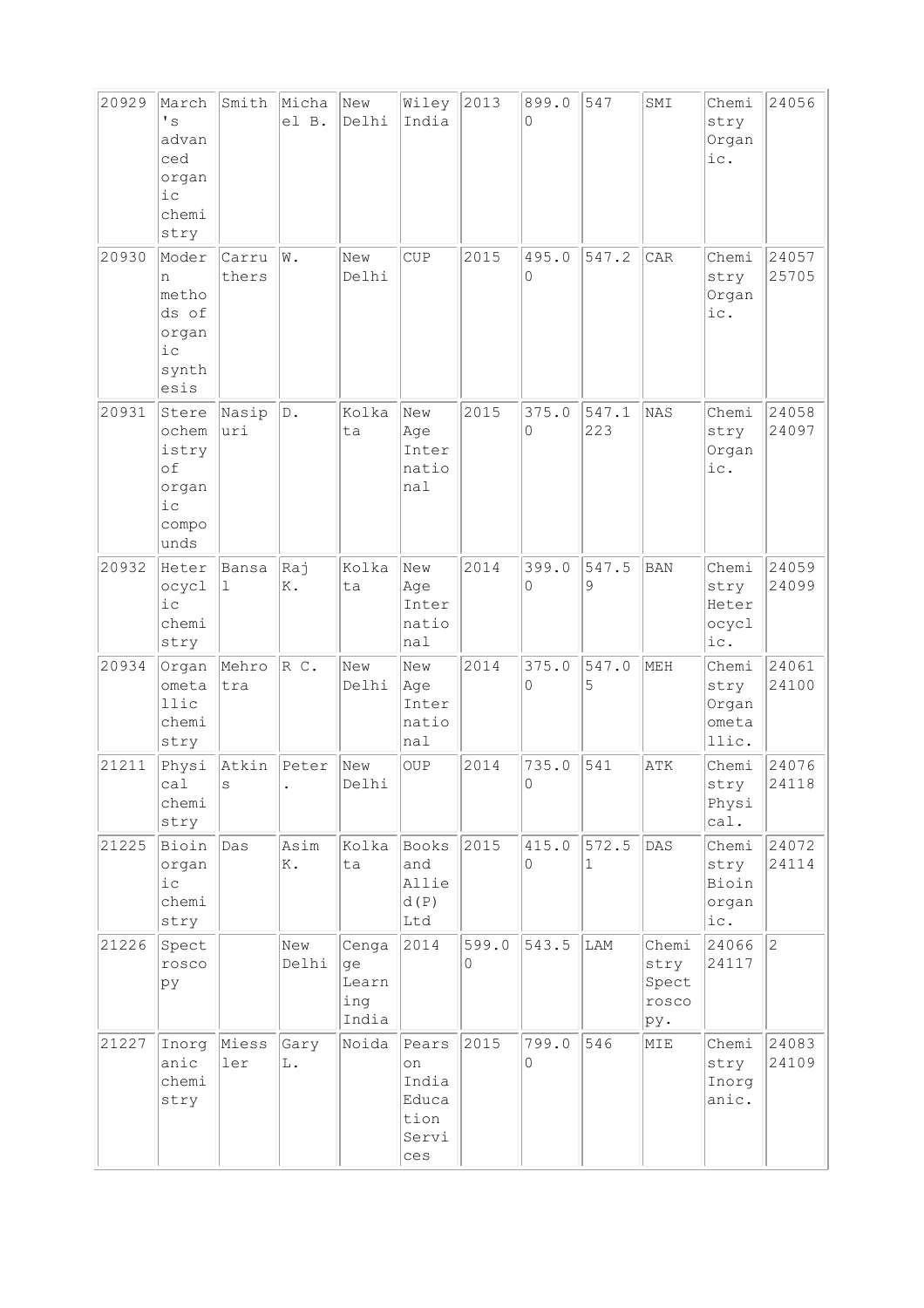| 21233 | Organ<br>$i$ c<br>spect<br>rosco<br>py                           | Kemp                | Willi<br>am.                           | Hamps<br>hire                 | Palgr<br>ave                             | 2008       | 499.0<br>0              | 543.5                   | KEM                             | Chemi<br>stry<br>Spect<br>rosco<br>py. | 24065<br>24112          |
|-------|------------------------------------------------------------------|---------------------|----------------------------------------|-------------------------------|------------------------------------------|------------|-------------------------|-------------------------|---------------------------------|----------------------------------------|-------------------------|
| 21234 | Advan<br>ced<br>organ<br>$i$ c<br>chemi<br>stry                  | Carey               | Franc<br>is A.                         | New<br>Delhi                  | Sprin<br>ger                             | 2015       | 995.0<br>0              | 547                     | CAR B                           | Chemi<br>stry<br>Organ<br>ic.          | 24106<br>24088          |
| 21235 | Princ<br>iples<br>of<br>bioin<br>organ<br>$i$ c<br>chemi<br>stry | Lippa<br>rd         | Steph<br>en J.                         | New<br>Delhi                  | Panim<br>a Pub<br>Corp                   | 1997       | 1595.<br>0 <sub>0</sub> | 572.5<br>$\mathbf{1}$   | LIP                             | Chemi<br>stry<br>Bioin<br>organ<br>ic. | 25699<br>25700          |
| 21236 | Heter<br>ocycl<br>$i$ c<br>chemi<br>stry                         | Joule               | John<br>Α.                             | Chich<br>ester                | John<br>Wiley<br>&.<br>Sons              | 2010       | 4253.<br>0 <sub>0</sub> | 547.5<br>9              | <b>JOU</b>                      | Chemi<br>stry<br>Organ<br>ic.          | 24094<br>24095          |
| 21237 | Inorg<br>anic<br>chemi<br>stry                                   | Wulfs<br>berg       | Gary.                                  | New<br>Delhi                  | Viva<br>Books                            | 2014       | 595.0<br>0              | 546                     | WUL                             | Chemi<br>stry<br>Inorg<br>anic.        | 24069<br>24102          |
| 21238 | Gener<br>a1<br>and<br>inorg<br>anic<br>chemi<br>stry             | Sarka<br>$\Upsilon$ | Ramap<br>rasad<br>$\ddot{\phantom{0}}$ | Kolka<br>ta                   | New<br>Centr<br>a1<br>Book<br>Agenc<br>У | 2015       | 495.0<br>0              | 546                     | SAR I                           | Chemi<br>stry<br>Inorg<br>anic.        | 25476                   |
| 21239 | Chemi<br>ca1<br>kinet<br>ics                                     | Laidl<br>er         | Keith<br>J.                            | New<br>Delhi                  | Dorli<br>ng<br>Kinde<br>rsley            | 2014       | 675.0<br>0              | 541.3<br>94             | LAI                             | Chemi<br>stry<br>Physi<br>cal.         | 24648<br>24649          |
| 21240 | Molec<br>ular<br>struc<br>ture<br>and<br>spect<br>rosco<br>þу    | Aruld<br>has        | G.                                     | New<br>Delhi                  | PHI<br>Learn<br>ing                      | 2013       | 350.0<br>0              | 543.5<br>$\overline{4}$ | ARU                             | Chemi<br>stry<br>Analy<br>tical        | 24650                   |
| 21241 | Eleme<br>ntary<br>quant<br>um<br>chemi<br>stry                   | Pilar               | Frank<br>L.                            | New<br>York                   | Dover<br>Publi<br>catio<br>ns            | 1990       | 2516.<br>0 <sub>0</sub> | 541.2<br>8              | PIL                             | Chemi<br>stry<br>Physi<br>cal.         | 25687<br>25688<br>25689 |
| 21242 | Inorg<br>anic<br>chemi<br>stry                                   |                     | New<br>Delhi                           | Dorli<br>ng<br>Kinde<br>rsley | 2013                                     | 825.0<br>0 | 546                     | HUH                     | Chemi<br>stry<br>Inorg<br>anic. | 25706<br>25707<br>25708<br>25709       | $\overline{4}$          |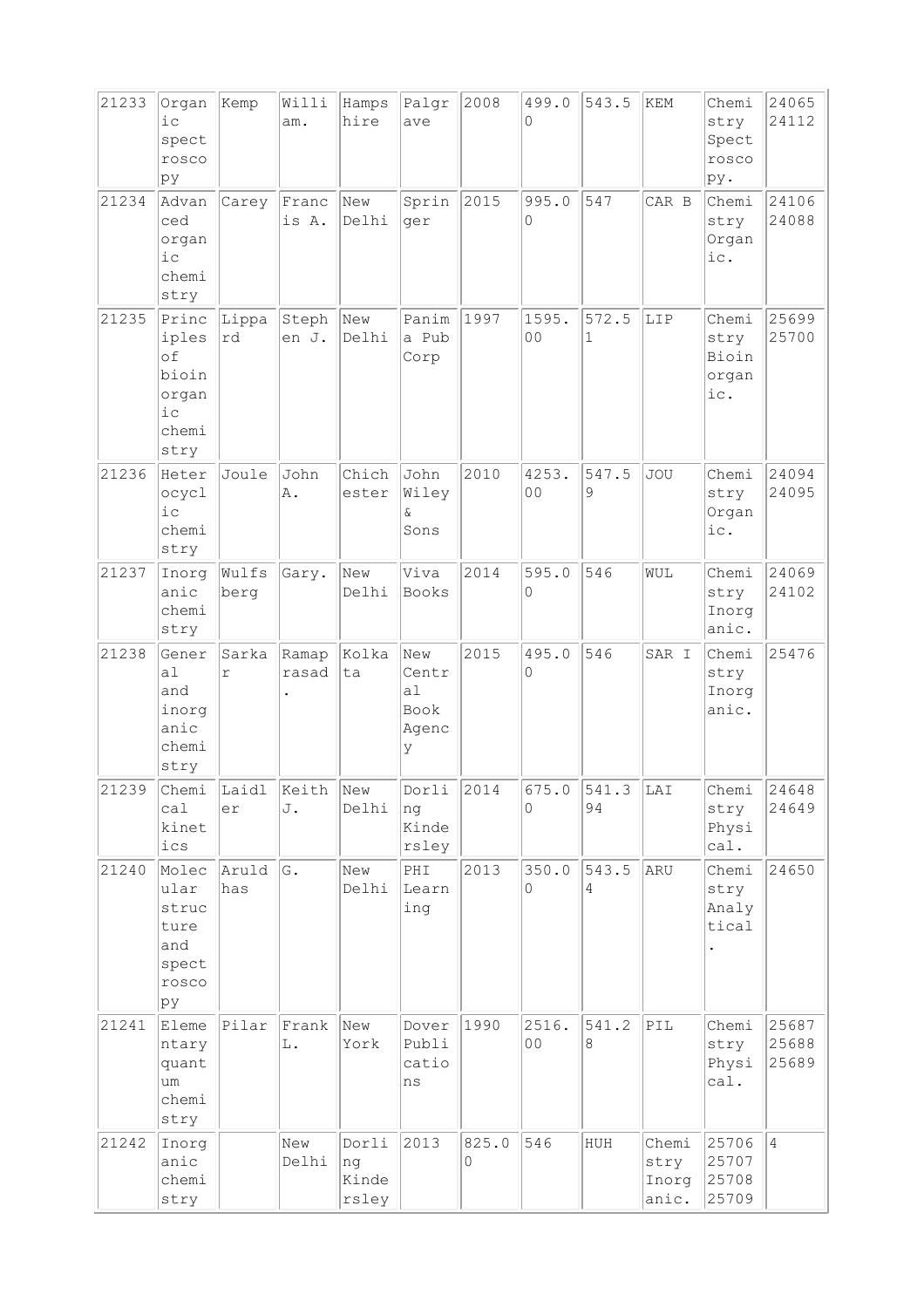| 21243 | A<br>Dicti<br>onary<br>of<br>chemi<br>stry                         | Daint<br>ith                                                              | John.                | Oxfor<br>d                               | <b>OUP</b>                     | 2008                                | 255.0<br>0           | 540.3      | DAI                           | Chemi<br>stry<br>Dicti<br>onari<br>es. | 25475                           |
|-------|--------------------------------------------------------------------|---------------------------------------------------------------------------|----------------------|------------------------------------------|--------------------------------|-------------------------------------|----------------------|------------|-------------------------------|----------------------------------------|---------------------------------|
| 21244 | Degre<br>е<br>physi<br>cal<br>and<br>gener<br>a1<br>chemi<br>stry  | Manda<br>$\mathbf{1}$                                                     | Ahind<br>ra<br>Kumar | Kolka<br>ta                              | Sreed<br>har<br>Publi<br>shers | 2011                                | 200.0<br>$\mathsf O$ | 540        | MAN                           | Chemi<br>stry.                         | 25472<br>25473<br>25474         |
| 21245 | Quant<br>um<br>chemi<br>stry                                       | Levin<br>e                                                                | Ira<br>N.            | New<br>Delhi                             | PHI<br>Learn<br>ing            | 2014                                | 595.0<br>$\Omega$    | 541.2<br>8 | LEV                           | Chemi<br>stry<br>Physi<br>cal.         | 25690<br>25691                  |
| 21246 | Physi<br>ca1<br>chemi<br>stry                                      | McQua<br>rrie                                                             | Donal<br>d A.        | New<br>Delhi                             | Viva<br>Books                  | 2015                                | 895.0<br>0           | 541        | McQ                           | Chemi<br>stry<br>Physi<br>cal.         | 24077<br>24103                  |
| 21247 | Chemi<br>cal<br>appli<br>catio<br>ns of<br>group<br>theor<br>У     | Cotto<br>n                                                                | İΕ.<br>Alber<br>t.   | New<br>Delhi                             | Wiley<br>India                 | 2013                                | 559.0<br>0           | 660        | COT                           | Chemi<br>stry<br>Appli<br>catio<br>ns. | 24071                           |
| 21248 | $Organ$ $\ Hill.$<br>otran<br>sitio<br>n<br>metal<br>chemi<br>stry | Antho<br>$ $ ny F.                                                        | Cambr<br>idge        | Royal<br>Socie<br>ty of<br>Chemi<br>stry | 2002                           | 1683.<br>0 <sub>0</sub>             | 547.0<br>5           | HIL        | Chemi<br>stry<br>Organ<br>ic. | 24086                                  | $\mathbf{1}$                    |
| 21249 | Bioor<br>ganic                                                     | bioin<br>organ<br>$i$ с<br>and<br>supra<br>molec<br>ular<br>chemi<br>stry | Kalsi                | PS.                                      | New<br>Delhi                   | New<br>Age<br>Inter<br>natio<br>nal | 2012                 | 299.0<br>0 | 572.5<br>1                    | KAL                                    | Chemi<br>stry<br>Bioor<br>ganic |
| 21250 | Essen<br>tial<br>trend<br>s in<br>inorg<br>anic<br>chemi<br>stry   | Mingo<br>S                                                                | D M<br>${\tt P}$ .   | New<br>Delhi                             | OUP                            | 2010                                | 795.0<br>0           | 546        | MIN                           | Chemi<br>stry<br>Inorg<br>anic.        | 24068<br>24119                  |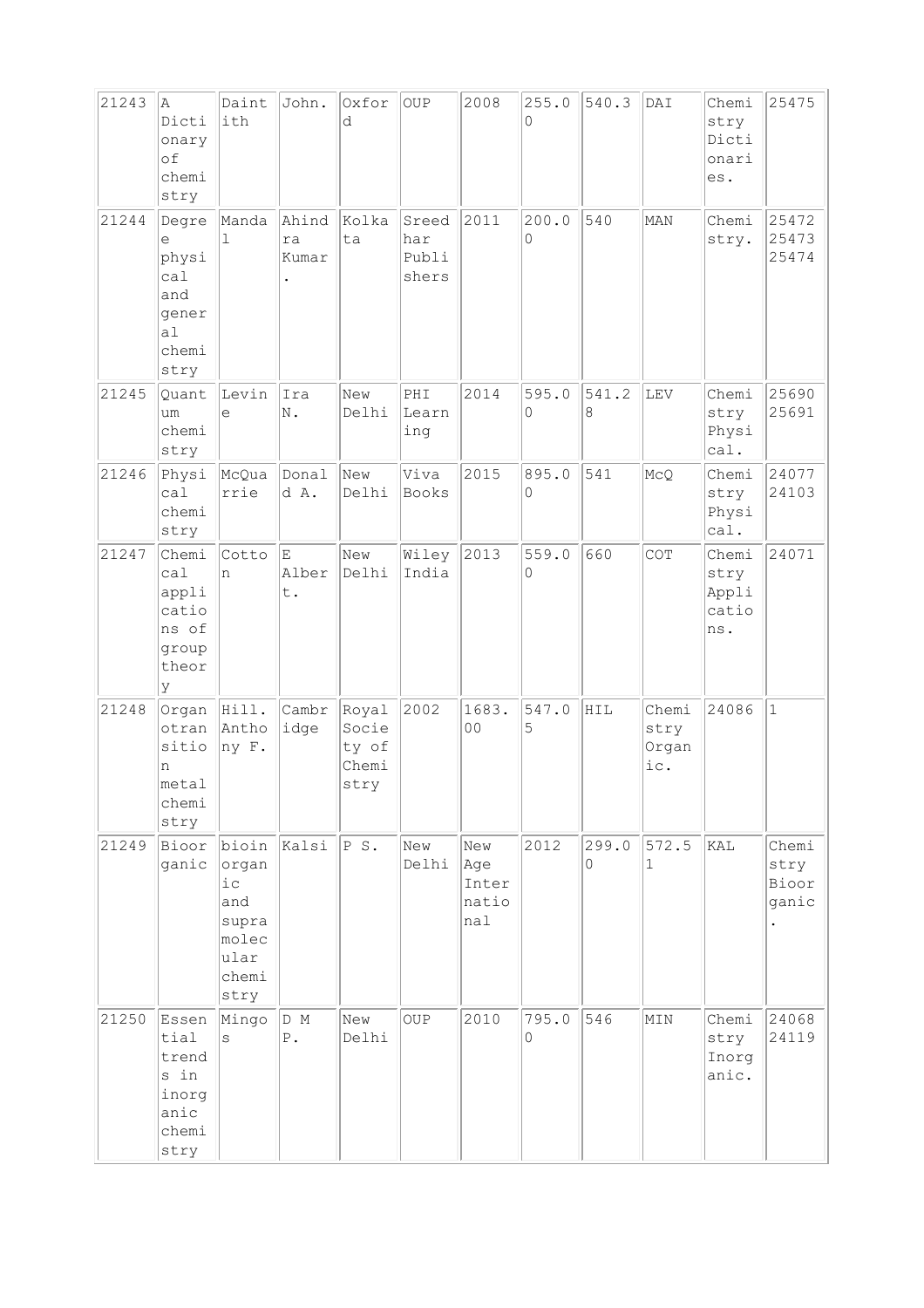| 21251 | Medic<br>inal<br>chemi<br>stry                                                  | kar           | Ashut<br>osh.  | New<br>Delhi | New<br>Age<br>Inter<br>natio<br>nal      | 2015 | 599.0<br>$\Omega$       | 615.1<br>9   | KAR        | Chemi<br>stry<br>Medic<br>ine.           | 24063<br>24101 |
|-------|---------------------------------------------------------------------------------|---------------|----------------|--------------|------------------------------------------|------|-------------------------|--------------|------------|------------------------------------------|----------------|
| 21252 | Physi<br>ca1<br>metho<br>ds in<br>inorg<br>anic<br>chemi<br>stry                | Drago         | Russe<br>11 S. | New<br>Delhi | Affil<br>iated<br>East-<br>West<br>Press | 2014 | 295.0<br>0              | 546          | <b>DRA</b> | Chemi<br>stry<br>Inorg<br>anic.          | 24079          |
| 21253 | Advan<br>ced<br>exper<br>iment<br>s in<br>inorg<br>anic<br>chemi<br>stry        | Mukhe<br>rjee | G N.           | Kolka<br>ta  | U N<br>Dhur<br>$\delta$<br>Sons          | 2010 | 400.0<br>$\Omega$       | 546          | <b>MUK</b> | Chemi<br>stry<br>Pract<br>ical.          | 24092<br>24093 |
| 21254 | Organ<br>i c<br>chemi<br>stry                                                   | Clayd<br>en   | Jonat<br>han.  | New<br>Delhi | OUP                                      | 2012 | 2250.<br>0 <sub>0</sub> | 547          | <b>CLA</b> | Chemi<br>stry<br>Organ<br>ic.            | 24064<br>24115 |
| 21255 | Stere<br>ochem<br>istry                                                         | Kalsi         | P S.           | New<br>Delhi | New<br> Age<br>Inter<br>natio<br>nal     | 2012 | 295.0<br>0              | 547.1<br>223 | KAL        | Chemi<br>stry<br>Stere<br>ochem<br>istry | 24098          |
| 21256 | Inorg<br>anic<br>elect<br>ronic<br>struc<br>ture<br>and<br>spect<br>rosco<br>pу | Solom<br>on   | Edwar<br>d I.  | New<br>Delhi | Wiley<br>India                           | 2014 | 3995.<br>0 <sub>0</sub> | 546          | SOL I      | Chemi<br>stry<br>Inorg<br>anic.          | 24085          |
| 21257 | Advan<br>ced<br>organ<br>$i\,c$<br>chemi<br>stry                                | Carey         | Franc<br>is A. | New<br>Delhi | Sprin<br>ger (I<br>ndia)                 | 2015 | 995.0<br>0              | 547          | CAR A      | Chemi<br>stry<br>Organ<br>ic.            | 24087<br>24105 |
| 21258 | Stere<br>ochem<br>istry<br>of<br>organ<br>$i$ с<br>compo<br>unds                | Eliel         | Ernes<br>t L.  | New<br>Delhi | Wiley<br>India                           | 2014 | 859.0<br>$\circ$        | 547.1<br>223 | ELI        | Chemi<br>stry<br>Inorg<br>anic.          | 24084<br>24107 |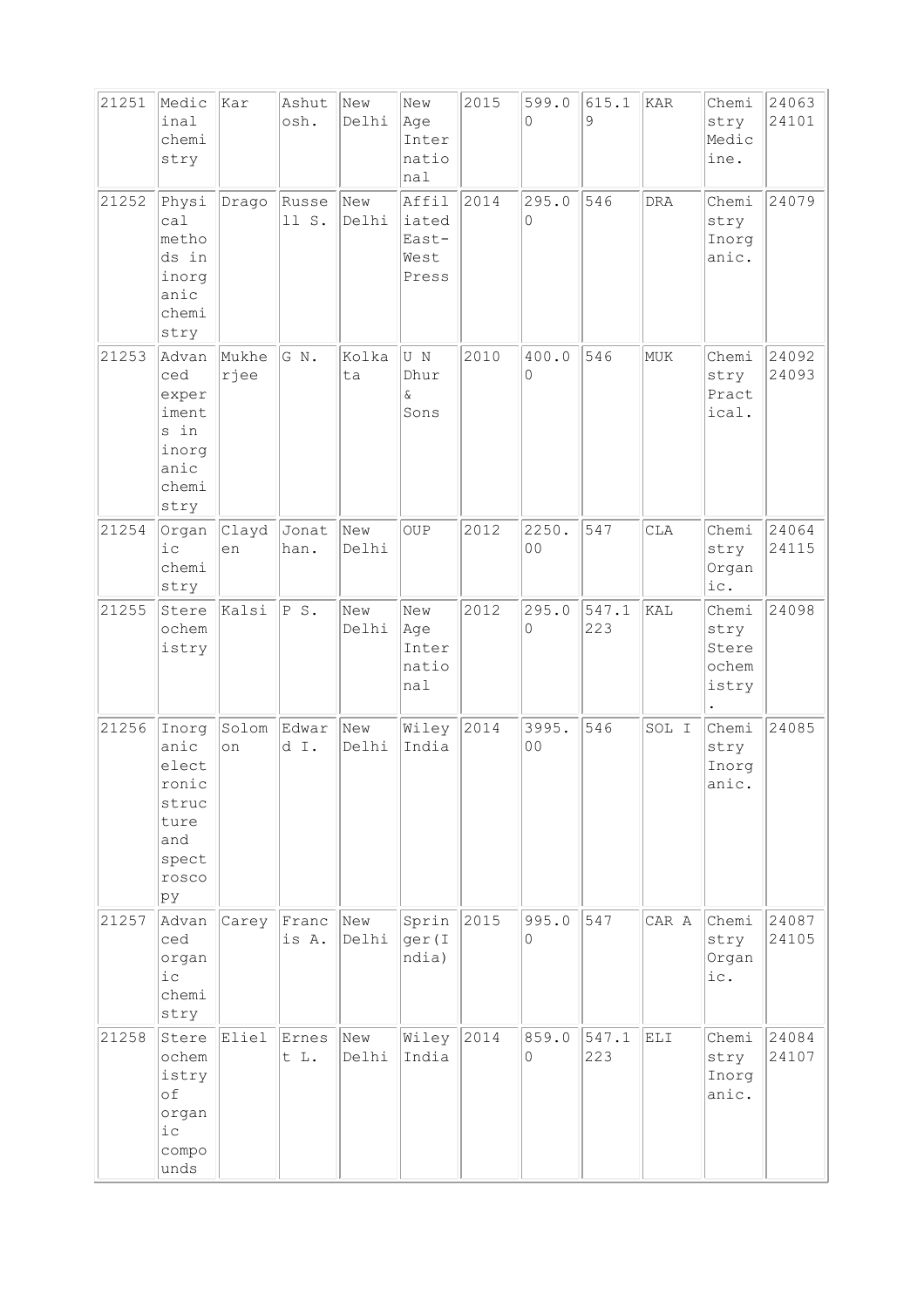| 21259 | Inorg<br>anic<br>chemi<br>stry                                                              | Chatt<br>erjee | Rajar<br>shi.          | Kolka<br>ta                 | Plati<br>num<br>Publi<br>shers      | 2015       | 599.0<br>$\Omega$ | 546          | CHA                             | Chemi<br>stry<br>Inorg<br>anic.          | 24121<br>24060<br>25481<br>25482                   |
|-------|---------------------------------------------------------------------------------------------|----------------|------------------------|-----------------------------|-------------------------------------|------------|-------------------|--------------|---------------------------------|------------------------------------------|----------------------------------------------------|
| 21260 | Inorg<br>anic<br>chemi<br>stry                                                              | House          | James<br>$\mathbf E$ . | Gurga<br>on                 | Elsev<br>ier                        | 2010       | 1195.<br>00       | 546          | HOU                             | Chemi<br>stry<br>Inorg<br>anic.          | 24080<br>24122                                     |
| 21261 | Inorg<br>anic<br>chemi<br>stry                                                              |                | New<br>Delhi           | OUP                         | 2015                                | 705.0<br>0 | 546               | WEL          | Chemi<br>stry<br>Inorg<br>anic. | 24089                                    | $\vert$ 1                                          |
| 21263 | Essen<br>tials<br>of<br>nucle<br>ar<br>chemi<br>stry                                        | Arnik<br>ar    | HJ.                    | New<br>Delhi                | New<br>Age<br>Inter<br>natio<br>nal | 2015       | 295.0<br>$\circ$  | 541.3<br>8   | ARN                             | Chemi<br>stry<br>Physi<br>cal.           | 24073<br>24111<br>25701<br>25702<br>25703<br>25704 |
| 21265 | Funda<br>menta<br>ls of<br>analy<br>tical<br>chemi<br>stry                                  |                | New<br>Delhi           | Cenga<br>ge<br>Learn<br>ing | 2014                                | 860.0<br>0 | 543               | SKO          | Chemi<br>stry<br>Analy<br>tical | 24074<br>24116                           | $\overline{c}$                                     |
| 21266 | An<br>Intro<br>ducti<br>on to<br>stati<br>stica<br>$\mathbb{L}$<br>dynam<br>ics             | Hill           | Terre<br>11 L.         | New<br>York                 | Dover<br>Publi<br>catio<br>ns       | 2008       | 595.0<br>$\Omega$ | 541.3<br>69  | HIL                             | Chemi<br>stry<br>Therm<br>odyna<br>mics. | 24123<br>24124                                     |
| 21267 | Analy<br>tical<br>chemi<br>stry                                                             | Chris<br>tian  | Gary<br>$\mathbb D$ .  | New<br>Delhi                | John<br>Wiley<br>&<br>Sons          | 2013       | 789.0<br>0        | $\sqrt{543}$ | CHR                             | Chemi<br>stry<br>Analy<br>tical          | 24090<br>24091                                     |
| 21268 | Inorg<br>anic<br>chemi<br>stry                                                              | Purce<br>11    | Keith<br>${\rm F}$ .   | New<br>Delhi                | Cenga<br>ge<br>Learn<br>ing         | 1977       | 1495.<br>00       | 546          | ${\tt PUR}$                     | Chemi<br>stry<br>Inorg<br>anic.          | 24067                                              |
| 21269 | Spect<br>$r$ Omet<br>ric<br>ident<br>ifica<br>tion<br>of<br>organ<br>$i$ с<br>compo<br>unds |                | New<br>Delhi           | Wiley<br>India              | 2015                                | 699.0<br>0 | 547               | SIL          | Chemi<br>stry<br>Organ<br>ic.   | 24082<br>24108                           | $ 2\rangle$                                        |